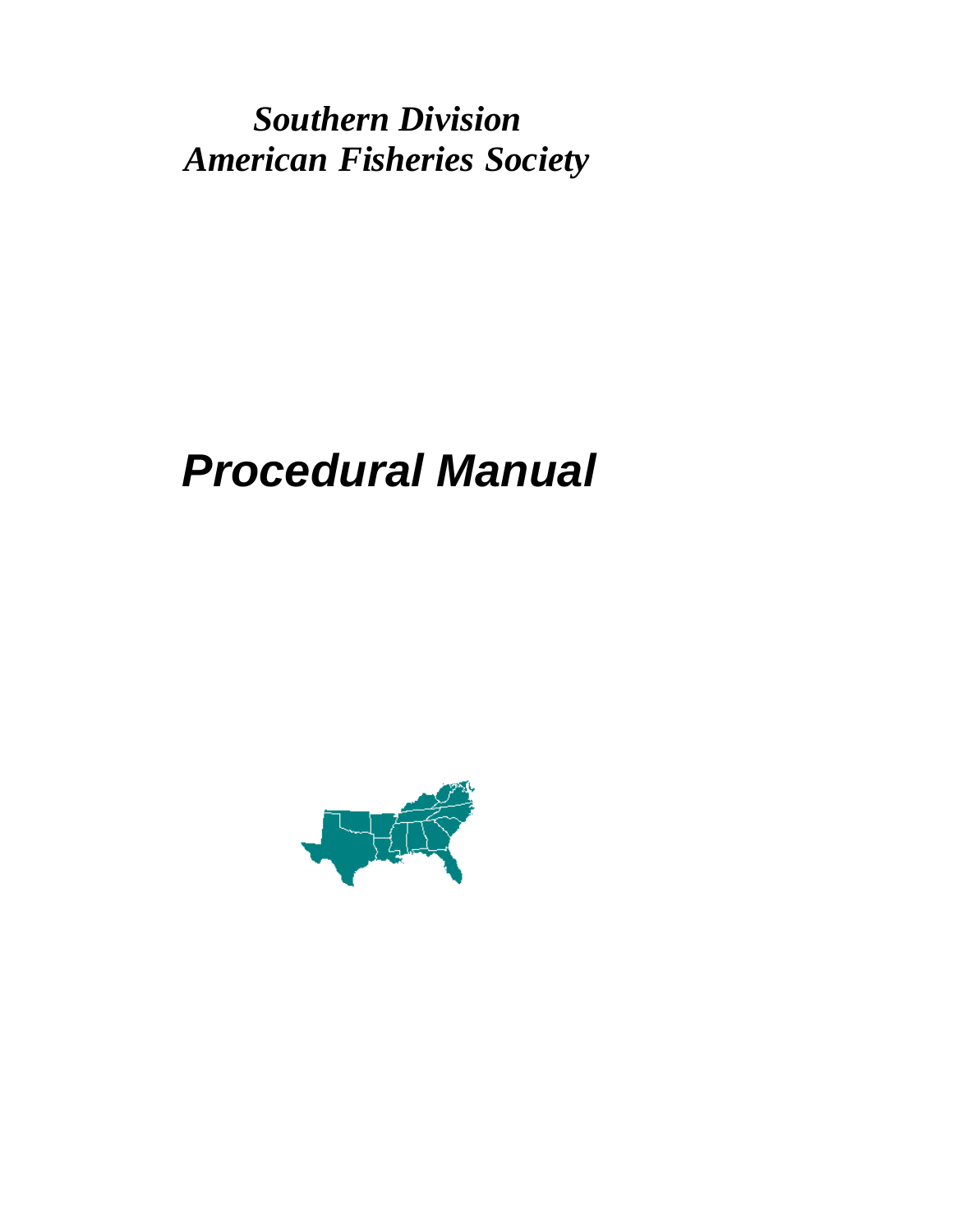# **Contents**

| Southern Division Representatives to the Parent Society Nominating Committee  18 |  |
|----------------------------------------------------------------------------------|--|
| Southern Division Representative on AFS Certification Appeals Board  20          |  |
|                                                                                  |  |
| Southern Division, AFS Representative to Clarence W. Watson Award Committee  24  |  |
|                                                                                  |  |
|                                                                                  |  |
|                                                                                  |  |
|                                                                                  |  |
|                                                                                  |  |
|                                                                                  |  |
|                                                                                  |  |
|                                                                                  |  |
|                                                                                  |  |
|                                                                                  |  |
|                                                                                  |  |
|                                                                                  |  |

 $\sqrt{2}$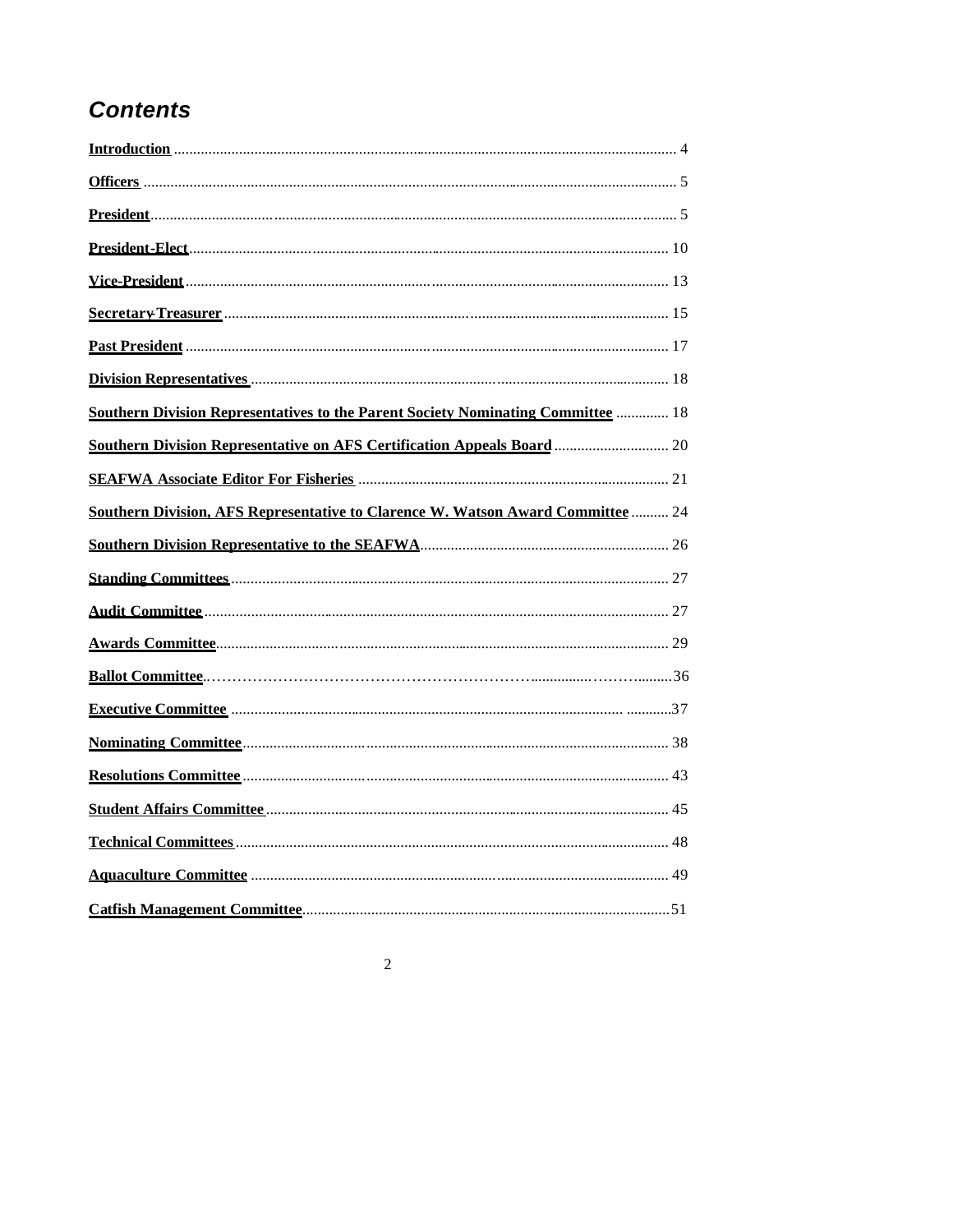$\overline{\mathbf{3}}$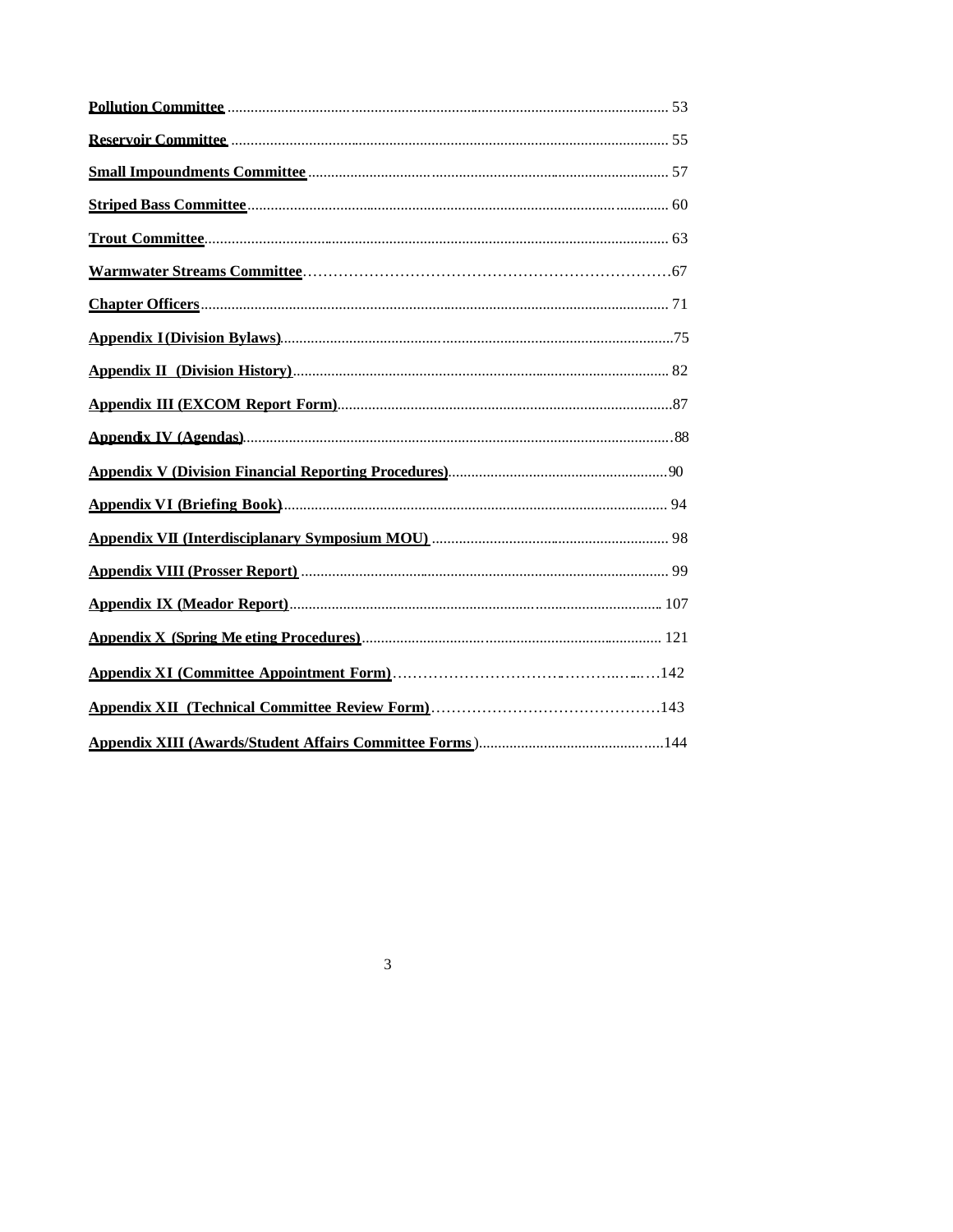# *Introduction*

The purpose of this procedural manual is to affect an orderly, organized, and informed transition in the Southern Division, American Fisheries Society (hereafter referred to as "Division") leadership from one year to the next. This document outlines the charges, responsibilities, and tasks of the Division officers, Standing and Technical Committees, and Division representatives to the American Fisheries "Parent" Society (hereafter referred to as "Society") committees and other organizations. Time lines for accomplishment of tasks are included where possible and/or practical in order to facilitate efficiency. Examples of formats for completing tasks are provided, where applicable. This manual is a flexible, dynamic document, and should be utilized as such. It is intended for continuous update, modification, and improvement to reflect the needs of the Division and its subunits. All Division members and leadership are encouraged to read it and offer suggested improvements.

In addition to the information contained in this Division Procedural Manual, other helpful information may be found in the Society Procedural Manual (http://www.fisheries.org/html/About\_AFS/ProcedureManual.pdf). Society Constitution (http://www.fisheries.org/html/fisheries/governance/afsconst.shtml) and Rules may be found online or in the AFS Membership Directory and Handbook. The Society Strategic Plan may be obtained at (http://www.fisheries.org/html/fisheries/governance/afsplan.shtml). Division bylaws are found in Appendix I with a brief history of the Division in Appendix II.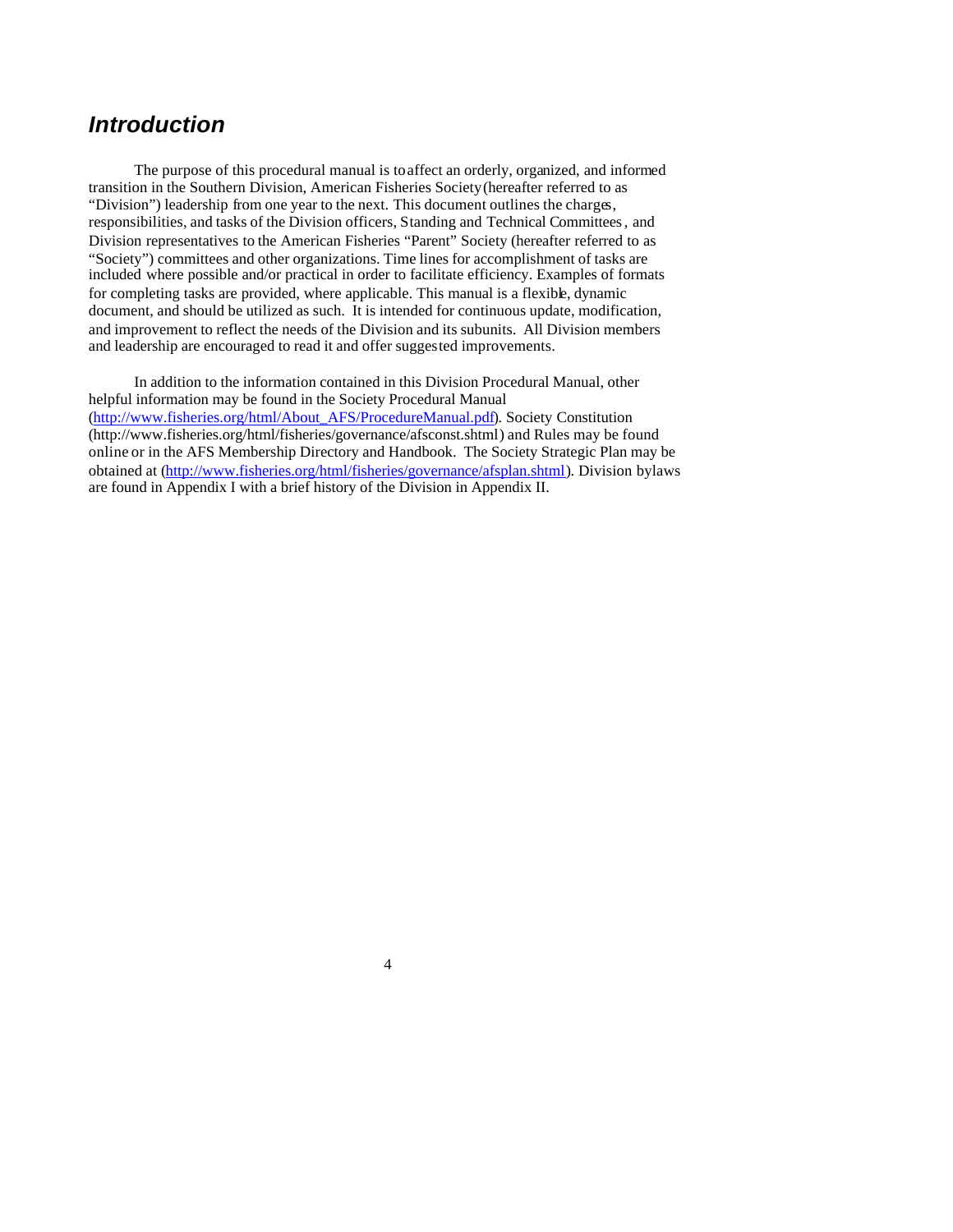# *Officers*

# *President*

The primary objective of the position of President is the leadership of the Division within the context of the Society giving special emphasis to the detection of, and response to, key issues impacting fisheries and their professional proponents. The President should interact effectively with the centers of power and influence on fisheries matters in the Division's geographic area of coverage. To function most effectively, the incoming President should read and understand the bylaws of the Division (Appendix I) and the Society Constitution, (http://www.fisheries.org/html/fisheries/governance/afsconst.shtml), the Society Procedural Manual(http://www.fisheries.org/html/About\_AFS/ProcedureManual.pdf), and Strategic Plan (http://www.fisheries.org/html/fisheries/governance/afsplan.shtml).

#### 1) Society Committee Appointments

In early fall, following the Society Annual Meeting, the President makes appointments to Society Committees as follows:

- a) Appoints self, if a Certified Fishery Scientist, or p roxy if not, to the AFS Certification Board of Appeals.
- b) Makes appointments to other ad hoc or special committees as requested by Society Officers.

#### 2) Division Appointments

- a) Technical Committees
	- i) Prior to the Spring Meeting (Feb ) contact persons you wish to serve as Technical Committee chairs and make appointments/reappointments; announce these appointments at Spring Meeting. Note: some Technical Committees elect their chair; however, President retains prerogative of whether or not to appoint that individual as chair.
	- ii) Circulate completed questionnaires indicating committee membership interest to incoming Technical Committee Chairs; at Spring Meeting coordinate with these Chairs, reviewing existing committee membership with them as well as questionnaires. Questionnaire soliciting Division members' interest in serving on committees should be circulated in summer newsletter by President-Elect (incoming President).
	- iii) Within four weeks of Spring Meeting, contact State and Federal Fish Chiefs and other agency leaders by letter (or e-mail) requesting submission of agency nominees for appointments to Division Technical Committees. Include list of current state appointees in contact letter. Based on consultation with outgoing/incoming/continuing Committee Chair, suggest rep lacements as appropriate. In consultation with Committee Chairs, appoint at-large Committee members from respondents to questionnaires.
	- iv) Write letters thanking members who are going off the committee for their service; write those being retained/reappointed but whose participation has waned, encouraging renewed activity/participation. By copy of this letter to technical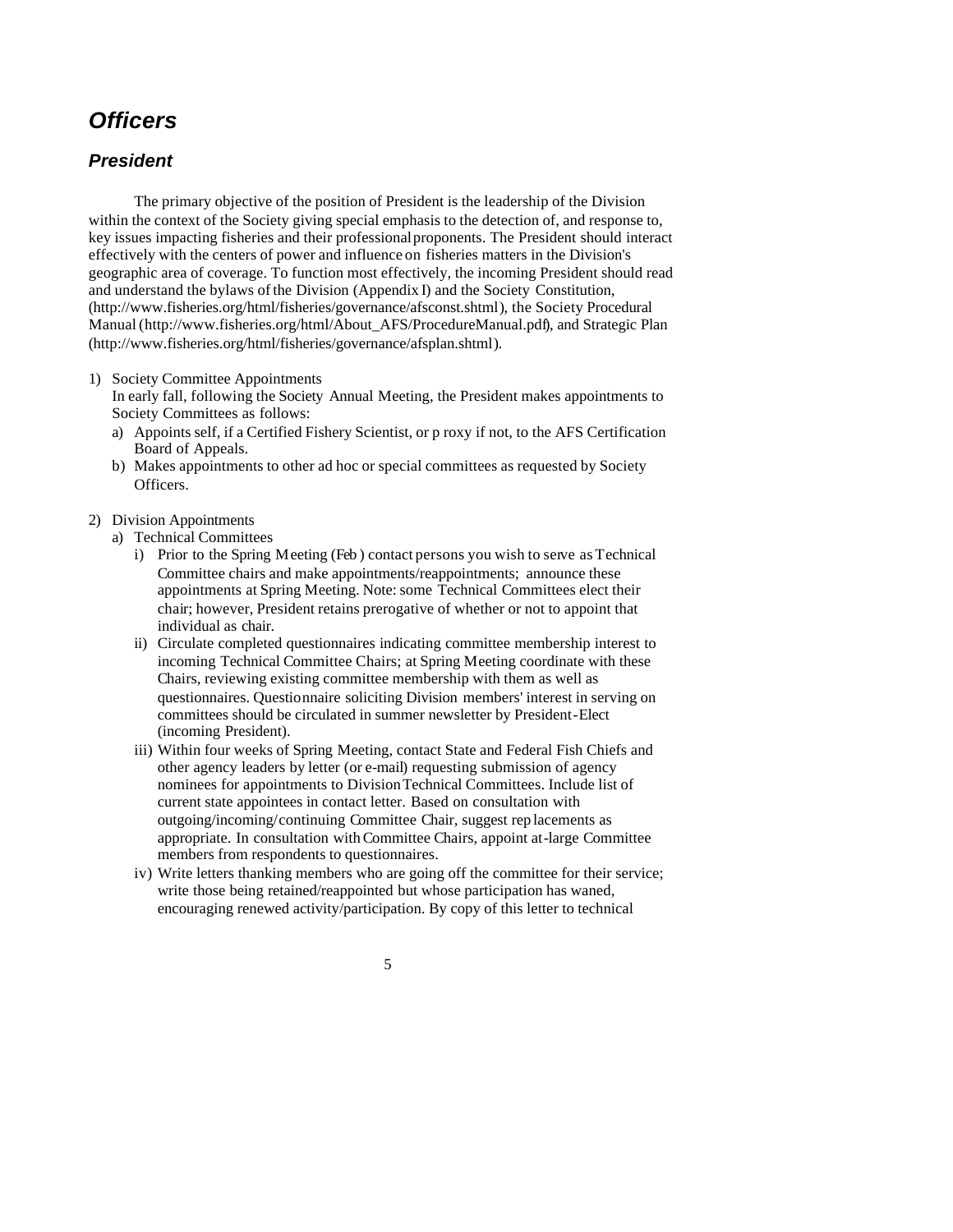committee chair, notify all members of their appointment to committee. Confirmation of technical committee appointments should be made by April, far enough in advance to allow travel planning.

- b) Standing (i.e., Division) Committees
	- i) Appoint Standing Committee Chairs prior to Spring Meeting and announce appointments at EXCOM Meeting. Provide questionnaires indicating interest in committee membership to specific chairs.
	- ii) In consultation with Committee Chairs and committee membership interest questionnaires, appoint committee members within four weeks following Spring Meeting. Refer to Division Bylaws for specific Standing Committee size.
	- iii) Notify committee members of their appointments, requesting regrets only, before a short deadline date. In selecting committee members, strive for geographical and affiliation balance, as appropriate, striving for diversification (i.e., involve women, minorities and students).
	- iv) Every third year (2008, 2011, 2014, etc.) President appoints a Division representative to the Southeastern Association of Fish and Wildlife Agency's Clarence W. Watson Award Committee after the fall SEAFWA meeting. Member will serve for three years, chairing committee in the third year. President notifies SEAFWA of Division appointment to C.W. Watson Award Committee.
	- v) Every other year (2008, 2010, etc. prior to Spring Meeting, President appoints an Associate Editor for Fisheries to serve as the editor of fisheries technical manuscripts which are presented at SEAFWA Conference and published in the Southeastern Proceedings. This appointment is made in consultation with, and subject to approval by the Editor of the Proceedings and the President of the SEAFWA. The Associate Editor for Fisheries serves for two years. This individual is also appointed to the Program Committee during his/her tenure as Associate Editor.
	- vi) President annually appoints the Southern Division Representative to the Southeastern Association of Fish and Wildlife Agencies to liaison with the SEAFWA. This individual should be a long-time Division member, having served in a leadership capacity, who is well known to the SEAFWA leadership.
	- vii) Upon completion of all appointments, update the Southern Division Leadership List and supply a copy to all Officers, Committee Chairs, and Chapter Presidents.

#### 3) Meetings

- a) Society Meetings
	- i) Attend and report as a voting member of Society Governing Board (with financial support of Division when needed) for term of presidency: Society Mid-Year Governing Board Meeting in March and the Annual Governing Board Meeting held at the Society's Annual Meeting - late August/September.
	- ii) May be appointed or elected to Society Management Committee. Participate in monthly con ference calls and Management Committee meetings at the Society's Mid-Year and Annual Governing Board Meetings.
	- iii) Attend other meetings or forums held in Division's geographic area as requested by Society President or Executive Director (contingent upon scheduling and fiscal resources).
		- 6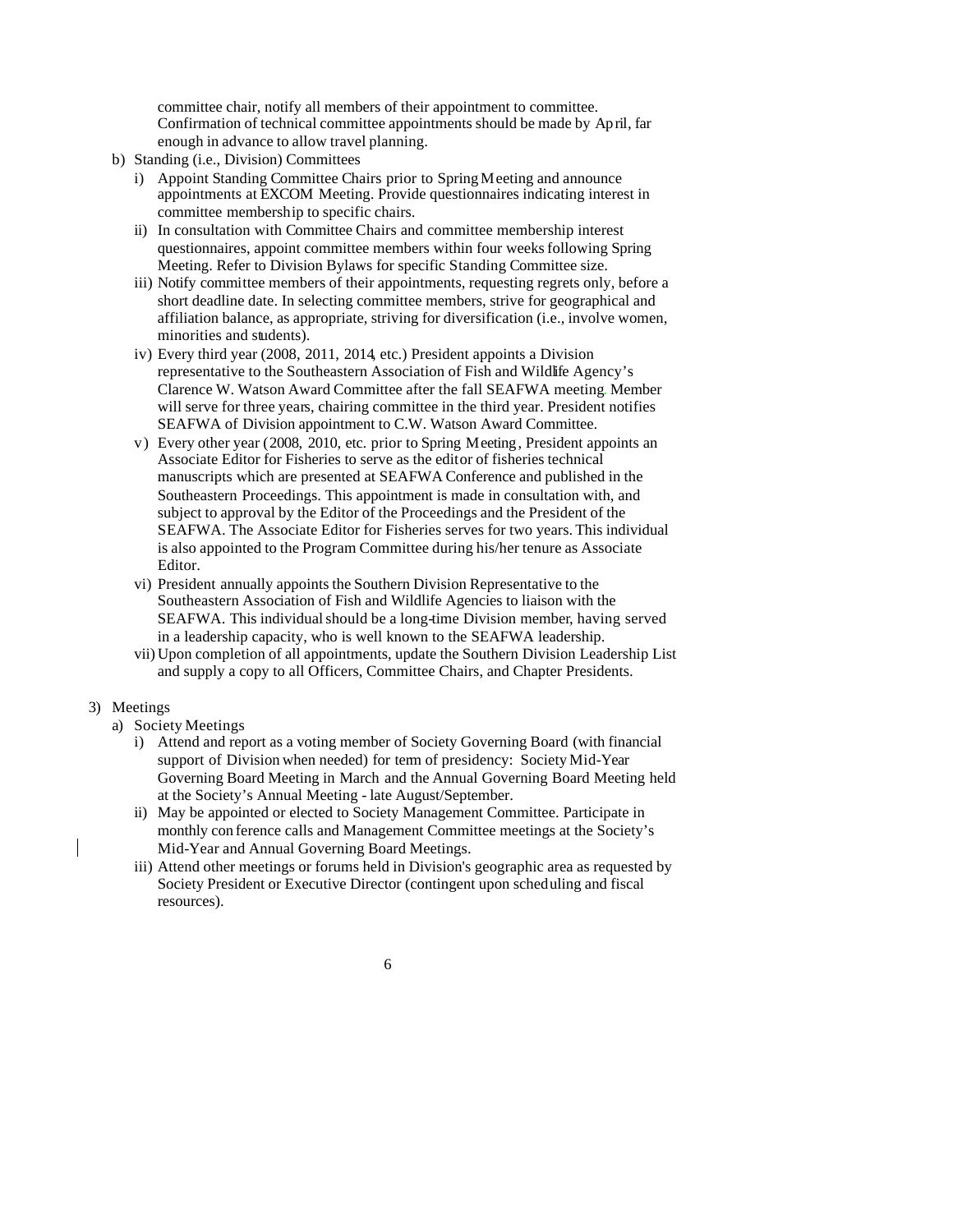#### b) Division Meetings

- i) Following installation as President, preside over Division Fall Officer meeting held at the SEAFWA Conference and at the Annual EXCOM and Business Meetings held at the Division Spring Meeting (February).
- ii) Annu al Meeting to -do's:
	- (1) Six weeks in advance of the meeting date: confer with the Local Arrangements Chair to reserve and schedule meeting rooms for the Annual EXCOM and Business Meetings (usually held on Friday).
	- (2) Four weeks prior to the Annual EXCOM Meeting:
		- (a) Request (by e-mail) an annual report from all Division Officers, Committee Chairs (Standing, Technical, and Ad Hoc), and Chapter Presidents. Announce schedule and location of EXCOM and Business Meetings in request for reports. See Appendix III for format.
			- (b) Contact Chairs and ensure timely completion of the following assignments:
				- (i) Awards Committee re: Outstanding Achievement; Distinguished Service; Best Paper; Outstanding Chapter and Sub-unit awards.
				- (ii) Audit Committee re: condition of Division finances.
				- (iii) Resolutions Committee re: needed action.
				- (iv) Ballot Committee re: annual election results.
			- (c) Invite Society Executive Director and Officers to attend Annual EXCOM and Business Meeting s
	- (3) Upon conferring with Officers and others, develop agendas for the EXCOM and Business Meetings. (See Appendix IV for example agendas).
	- (4) Compile all Officer, Committee, and Chapter reports into the Briefing Book and disseminate at the EXCOM Meeting. (See Appendix VI for format).
	- (5) Preside over Annual EXCOM
		- (a) See agenda (Appendix IV) for format of meeting
	- (6) Preside over Annual Business Meeting
		- (a) See agenda (Appendix IV) for format of meeting
		- (b) President presents plaques to the recipients of the John F. Dequine Best Paper Award, Award of Merit, Best Chapter Award, Best Student Sub-Unit Award, Distinguished Service Award, Outstanding Achievement Award
	- (7) Facilitate networking among Division members. Bring people together; make introductions wherever possible and appropriate.
- iii) Attend Future Fisheries Professional Meeting in fall if possible. Note: This is an excellent opportunity for Southern Division leadership to interact informally with students and faculty to ascertain needs of students.
- c) Chapter Meetings
	- i) Solicit schedule for chapters' annual meetings.
		- Coordinate with Officers to achieve Division representation at as many chapter meetings as possible with effort given to minimize travel distances between Officers attending meetings and location of meeting. Division typically pays transportation and per diem and Chapter provides lodging and registration (although this may be negotiable).
- d) SEAFWA Interdisciplinary Symposium President will be in charge of the Interdisciplinary Symposium when they are Past President. See Appendix VIIfor
	- 7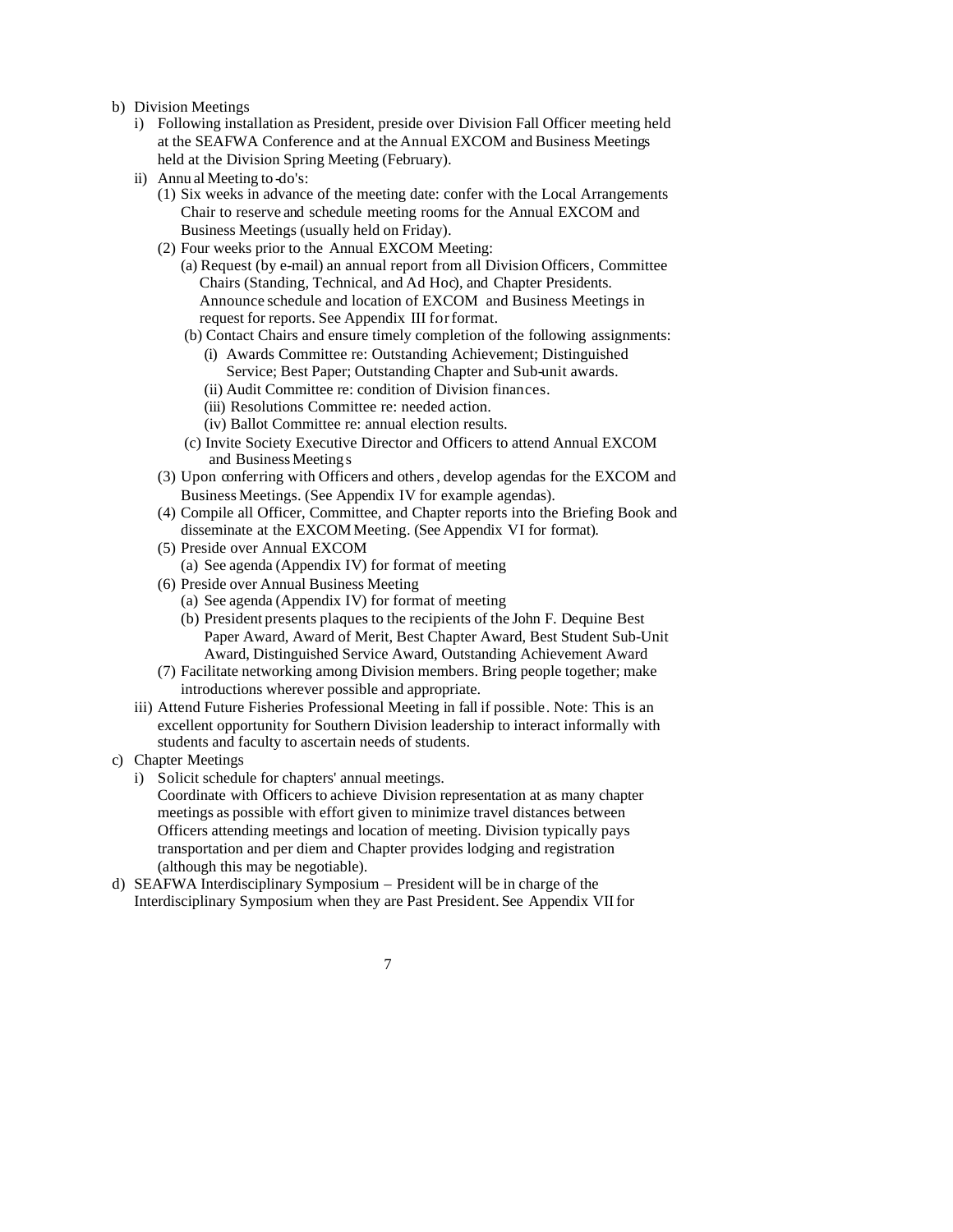MOU.

- i) The President will work with the host State and The Wildlife Society to develop the Interdisciplinary Symposium program.
- ii) The President can appoint a representative to work with The Wildlife Society and the host State on their behalf during their presidency.
- 4) Communications
	- a) Society Communications
		- i) Respond to requests from Executive Director for information as appropriate.
		- ii) Initiate contact with Section Presidents requesting information pertaining to the Division for Newsletter as appropriate (can be obtained from some Sections through their Division Section representative).
		- iii) Confer regularly with the editor of *Fisheries* providing newsworthy items such as meeting dates, news of committee activities, new appointments, etc.
		- iv) Invite Society President, other Society Officers and Executive Director to EXCOM and Annual Business Meetings.
		- v) Prepare Division's report to the Society's Mid -Year Governing Board Meeting. President should use information from the previous Division's Spring Meeting EXCOM reports. Another Governing Board report is due in August for the Society's Annual Meeting Governing Board Report. President needs to solicit updates from Officers, Committee Chairs and Chapter Presidents to include in this report.
	- b) Division Communications
		- i) Coordinate and establish monthly Officer conference calls.
		- ii) In consultation with Secretary-Treasurer, review financial status of Division at outset of term. Keep good records of expenses for mailing, telephone, travel and other expenditures for submission to the Secretary -Treasurer for reimbursement.
		- iii) Distribute updated Southern Division Leadership List immediately upon completion of all committee assignments to all Officers, Committee Chairs, and Chapter Presidents.
		- iv) Correspond with Chapters, Technical Committees, Division Officers, Standing Committees soliciting Newsletter material, nominations for Society awards (e.g. Society Distinguished Service Award - late fall), announcing Annual EXCOM and Business Meetings, requests for agenda items and annual reports, etc. Circulate requests 3-4 weeks ahead of due dates. See Appendix III for format and guidelines for committee reports to the Executive Committee.
		- v) Prepare written Division position statements/letters as appropriate.
		- vi) Contact State Fish Chiefs regarding issues as appropriate.
		- vii) Confer regularly with the chairs of Technical, Standing, or Ad Hoc committees entering final action phases. E-mail is an expeditious approach.
		- viii)Confer regularly with the President-Elect giving special attention to his or her function in the selection of committee chairs. Arrange and update President's records and files, assigning current ones to incoming President and retiring dated materials.
		- ix) Confer regularly with the editor of the Division Newsletter providing newsworthy items such as dates of meetings, committee appointment, Division actions, etc.
			- 8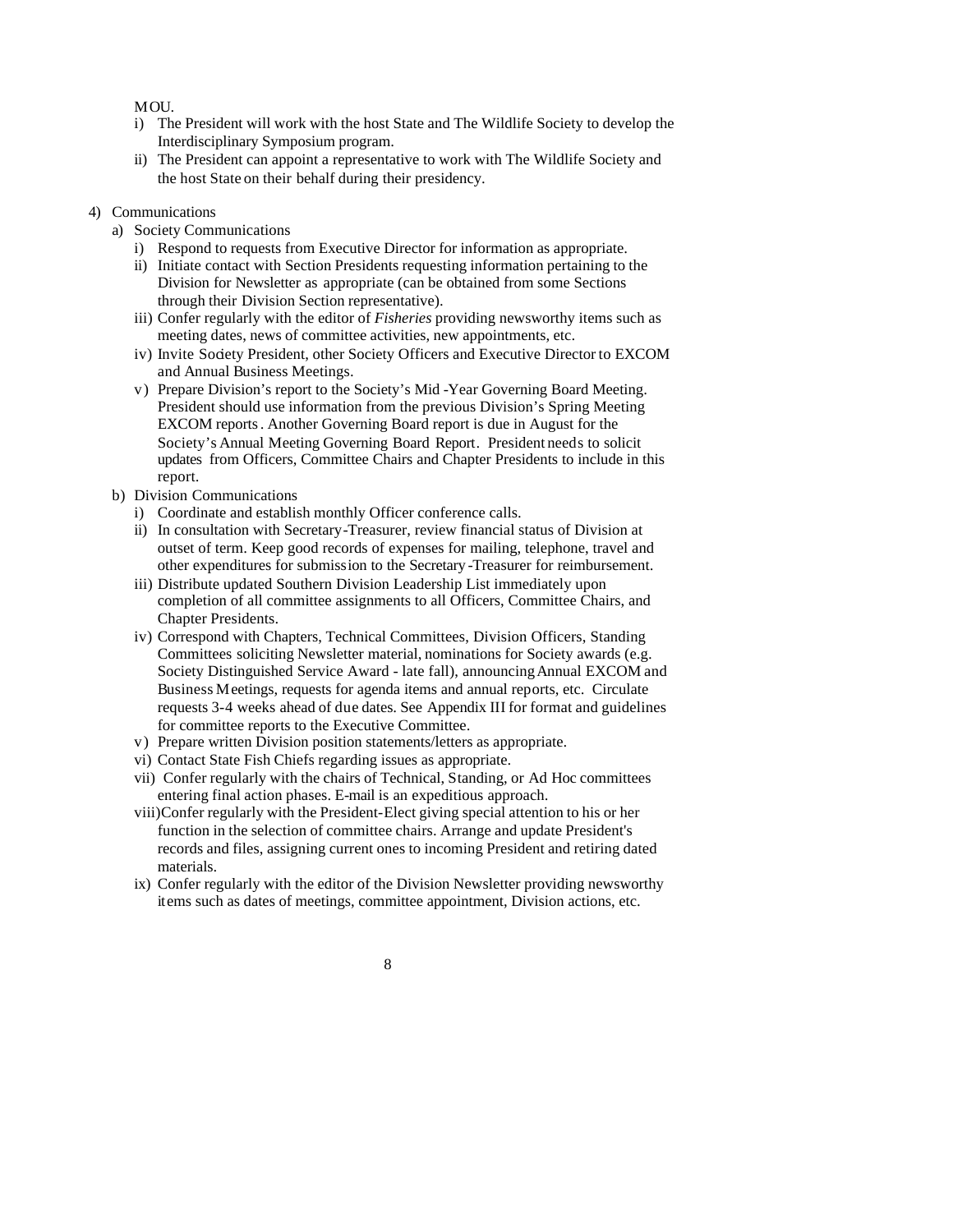Write "President's Address" for summer and winter newsletter during term of office.

- x) Distribute letters of appreciation to EXCOM members, Standing Committee Chairs, and others supportive of the Division's activity during your presidency.
- xi) Communicates results of elections to winners and runners-up and expresses Division's gratitude to those nominees not elected.
- xii)Prepare Division report for SEAFWA (mid-year meeting in May and Annual meeting in Fall).

For further information on these procedures, contact the following past-presidents:

| $2001 - 02$ | $(703)$ 648-5620 |
|-------------|------------------|
| 2002-03     | $(405)$ 325-7288 |
| $2003 - 04$ | $(501)$ 223-6369 |
| $2004 - 05$ | $(352)$ 742-6438 |
| 2005-06     | $(304)$ 293-3794 |
| 2006-07     | $(919)$ 733-3633 |
|             |                  |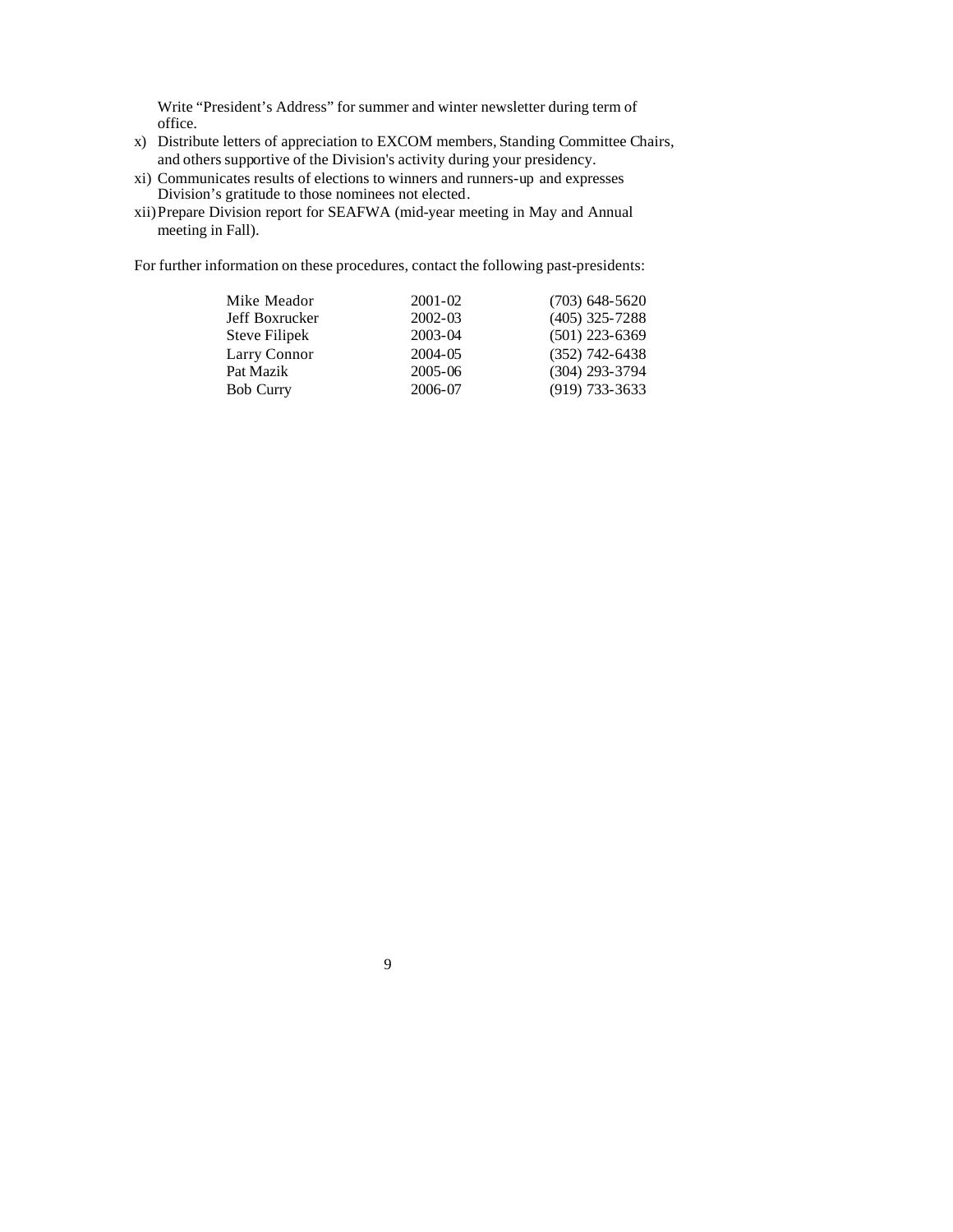# *President-Elect*

In preparation for carrying out the responsibilities of President-Elect, and subsequently as President, this officer should read and understand the bylaws of the Division (Appendix I) and the Society Constitution(http://www.fisheries.org/html/fisheries/governance/afsconst.shtml), review the Society Procedural Manual

(http://www.fisheries.o rg/html/About\_AFS/ProcedureManual.pdf) and Strategic Plan (http://www.fisheries.org/html/fisheries/governance/afsplan.shtml), the Prosser Report (Appendix VIII), the Report of the Ad Hoc Committee on Technical Committees (Meador Report) (Appendix IX), and Minutes of recent Division EXCOM Business Meetings.

- 1) Meetings
	- a) Society Meetings
		- i) The President-Elect serves on the Society Governing Board; in that capacity he/she attends the Society Mid-Year Governing Board Meeting (usually March) and the Society Annual Governing Board Meeting (late August/September); delivers Division report at Governing Board meetings in the event President is unable to attend (travel expenses may be covered by Division if employer is unable to provide them).
		- ii) May be appointed or elected to Society Management Committee. Participate in monthly conference calls and Management Committee meetings at the Society's Mid-Year and Annual Governing Board Meetings.
	- b) Division Meetings
		- i) The President-Elect should attend the Division Annual EXCOM and Business Meeting s (Spring Meeting-Feb ) and the Division Officers Meeting at SEAFWA (fall).
		- ii) The President-Elect should be prepared to substitute for the President in the event he/she is unable to attend.
		- iii) The President-Elect makes arrangements for the Past-Presidents' breakfast (luncheon, reception, etc.) to be held in conjunction with the Spring Meeting (see p. 11 for procedures).
	- c) Chapter Meetings
		- i) The President-Elect may be asked by President to represent Division at Chapter meetings.
	- d) SEAFWA Interdisciplinary Symposium President-Elect will be in charge of the Interdisciplinary Symposium when they are Past President (2 years in the future). The President-Elect will work with the host State and The Wildlife Society to develop the Interdisciplinary Symposium program.
- 2) The President-Elect serves on the SEAFWA Fisheries Technical Program Committee.
- 3) Communications and General Responsibilities
	- a) Confer with the Officers in the development of a budget, setting of EXCOM and Business Meeting agendas, and other matters as requested.
	- b) Serve as Chair of the Oversight Committee for the Spring Meeting that President-
		- 10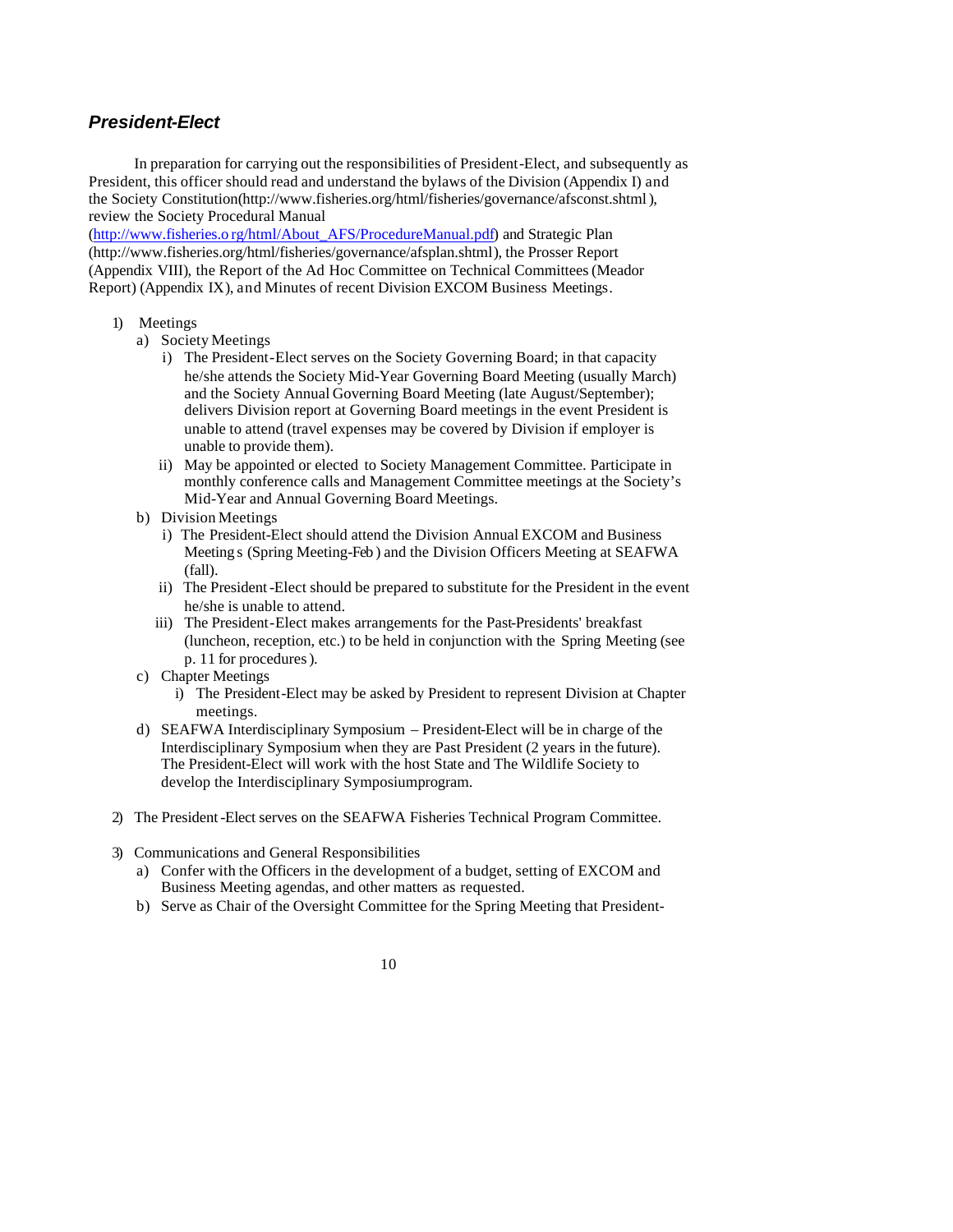Elect will be installed as President. Coordinate with Spring Meeting General Chair to make announcements on planning progress at appropriate EXCOM meetings. (see Appendix IX for detailed Spring Meeting procedures).

- c) Maintain liaison with President; be prepared to respond to AFS requests in anticipation of coming year.
- d) Solicit interest in Technical and Standing Committee assignments via Newsletter; get announcement to Newsletter Editor by spring for placement in summer newsletter (see Appendix XI).
- e) Six weeks prior to Spring Meeting, coordinate with Local Arrangements Committee Chair to schedule Past Presidents' breakfast/luncheon.
- f) Six to eight weeks in advance of Spring Meeting confer with the Awards Committee Chair on the ordering and delivery of the presidential plaque to be awarded to outgoing President at the Annual Business Meeting.
- g) Confer with the President and current Committee Chairs and appoint chairs for Standing, Ad Hoc, and Technical Committees prior to the Spring Meeting at which you would be installed as President; develop tentative lists of committee memberships.
- h) Confer with the outgoing President for the exchange of administrative materials and general discussion of key issues of incoming and outgoing administrations
- i) If President-Elect is not a certified Fisheries Scientist, nominate a substitute to serve on the Certification Board of Appeals for the year of your presidency.
- 4) Spring Meeting Responsibilities
	- a) Member of the Program Committee work with Chapter hosts
	- b) Host Past Presidents' Breakfast/Luncheon (see 5. below).
	- c) Business Meeting Responsibilities
		- i) Summarize chapter activities at Business Meeting (material can be taken from Chapter reports in Briefing Book); highlighting the following types of information: meetings/conferences, professional recognition, subunit cooperation, membership projects, fund -raising, professional visibility, activism or advocacy, strategic planning, and innovations.
		- ii) Announces recipients of Division awards (President awards plaques).
		- iii) Award Past President's plaque to outgoing President
		- iv) Give brief acceptance speech
	- d) Meet individually with committee chairs to discuss appointments
- 5. Hosting Past Presidents' Breakfast/Luncheon at Spring Meeting
	- a) Contact Spring Meeting Local Arrangements Chair six weeks prior to meeting.
	- b) Request room for:
		- i) Breakfast/lunch for 15-16 people
		- ii) Schedule breakfast typically for Sunday morning; lunch for noon Friday (so not to compete with Student: Mentor Luncheon on Saturday
	- c) Arrange menu either with Arrangements Committee or directly with hotel hosting Spring Meeting; determine wh en a final head count is needed
	- d) Send out invitations 2-1/2 to 3 weeks ahead of event, requ esting RSVP 7 days in advance of event.

**Formatted:** Bullets and Numbering

**Formatted:** Bullets and Numbering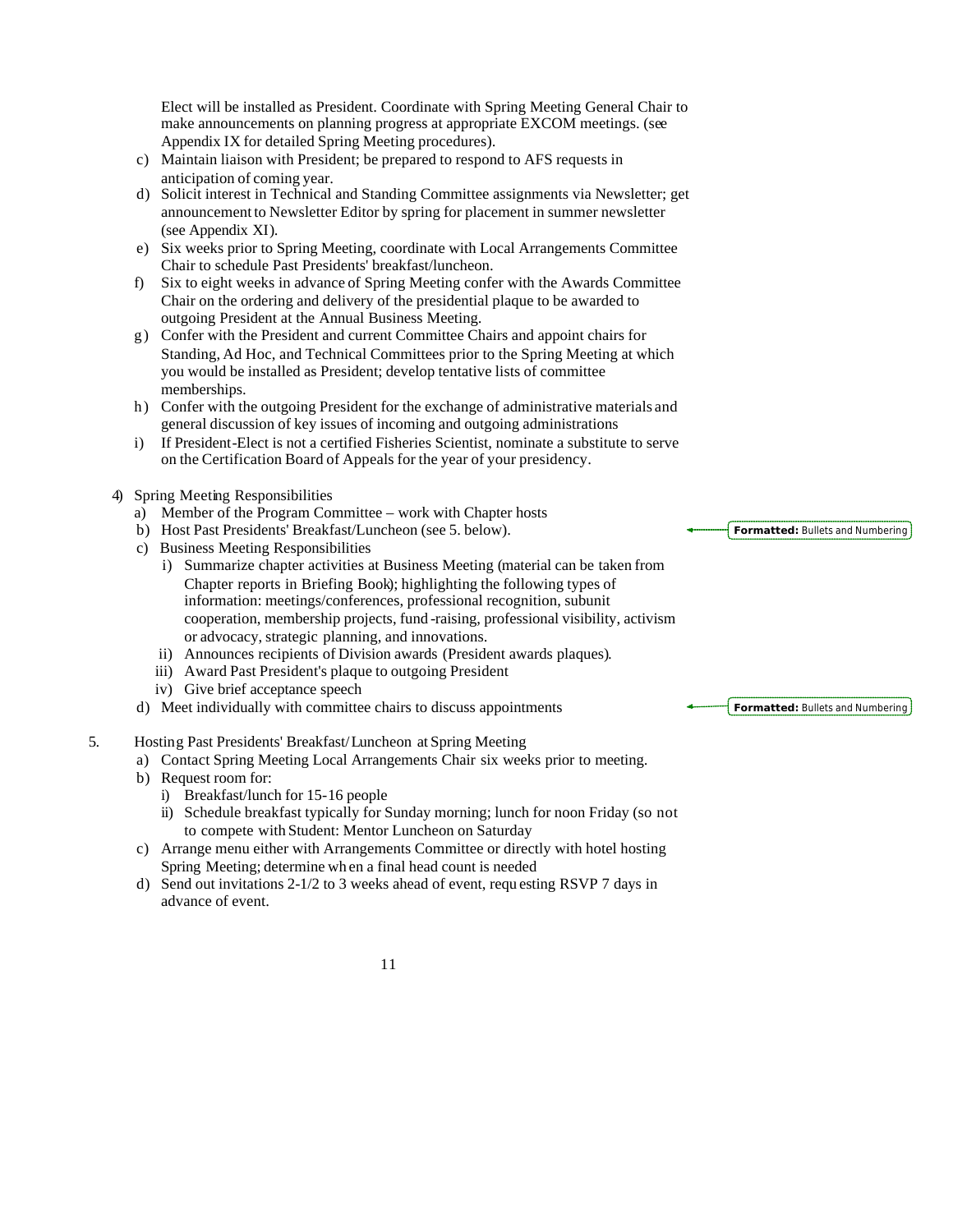- e) Invite current Division Officers and Society dignitaries and spouses, if in attendance.
- f) Confirm numbers attending with catering or Arrangements Committee by required date
- g) Arrange with Secretary-Treasurer to pay bill.

 $\overline{\phantom{a}}$ 

For further information on these procedures, contact the following Division members having recently served as President-Elect.

| 2000-01 | $(703)$ 648-5620 |
|---------|------------------|
| 2001-02 | $(405)$ 325-7288 |
| 2002-03 | $(501)$ 223-6369 |
| 2003-04 | $(352)$ 742-6438 |
| 2004-05 | (304) 293-3794   |
| 2005-06 | (919) 733-3633   |
| 2006-07 | $(865)$ 483-0600 |
|         |                  |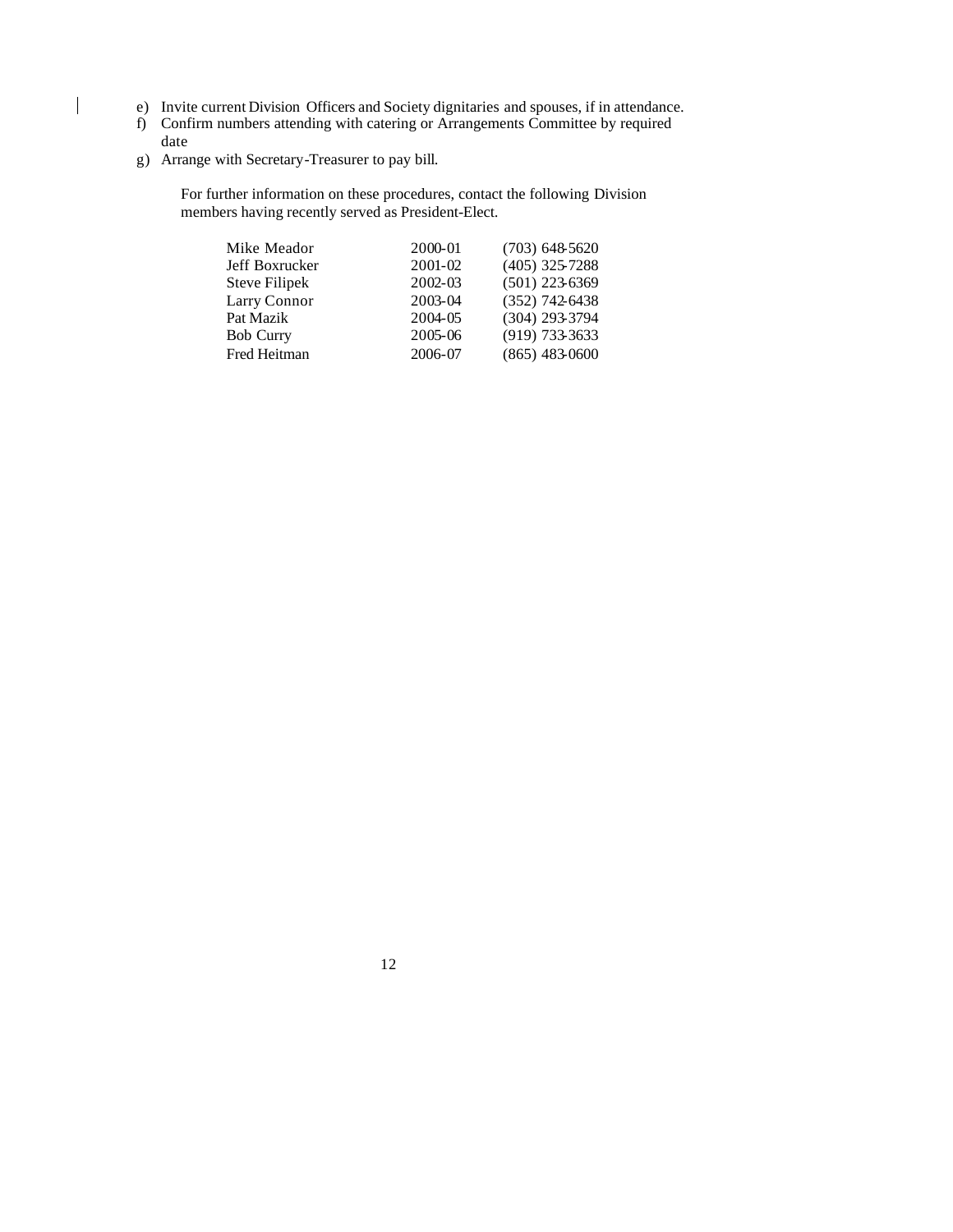# *Vice-President*

In preparation for carrying out the responsibilities of Vice President and subsequent positions, th is officer should review the bylaws of the Division (Appendix I) and the Society Constitution(http://www.fisheries.org/html/fisheries/governance/afsconst.shtml), review the Society Procedural Manual (http://www.fisheries.org/html/About\_AFS/ProcedureManual.pdf) and Strategic Plan (http://www.fisheries.org/html/fisheries/governance/afsplan.shtml), the Prosser Report (Appendix VIII), the Report of the Ad Hoc Committee on Technical Committees (Meador Report; Appendix IX), and Minutes of recent Division EXCOM Business Meetings.

- 1) Meetings
	- a) Division

The Vice-President should plan to attend the Division Annual EXCOM and Business Meetings at the Spring Meeting and the Division Officer Meeting at SEAFWA.

- b) Chapters
	- i) The Vice-President may be asked by the President to represent the Division at one or more chapter meetings. The Vice-President should attend as schedule and resources allow.
- c) SEAFWA Interdisciplinary Symposium The Vice-President will be in charge of the SEAFWA Interdisciplinary Symposium when they are Past President (in 3 years). The process of selecting a topic for that year's Interdisciplinary Symposium begins when they are Vice-President.
	- i) The Vice-President will contact th e State which will host SEAFWA during their term as Past President (3 yrs ahead). Plan a meeting with the host State and the SE Wildlife Society President-Elect (I think Pres-elect, will check) at SEAFWA to select topic of Interdisciplinary symposium. The topic may change due to changes in regional or state issues.
- 2) Responsible for coordinating implementation of any membership initiatives recommended by the Society's Membership Committee at the Division level. May need to have President appoint an ad hoc committee to assist with this effort.
- 3) Committee Review. A primary responsibility of the Vice-President is to perform review of a Division Technical or Ad Hoc committee.
	- a) Early in the year, in consultation with other officers, the Vice-President decides on the committee to be reviewed.
	- b) Contacts the Committee Chair to inform them of the committee's selection for review, and to gain commitment on their part to participate.
	- c) Supplies the Committee Chair with an overview of the review process, deliverables to be developed and appropriate deadlines.
	- d) Throughout year, maintains regular communications with the Committee Chair to assure progress being made.
	- e) Specific items, among others, to be addressed during the review are: i) committee's purpose, goals, and objectives statement;
		- ii) annual committee report with objectives for next year clearly stated;
			- 13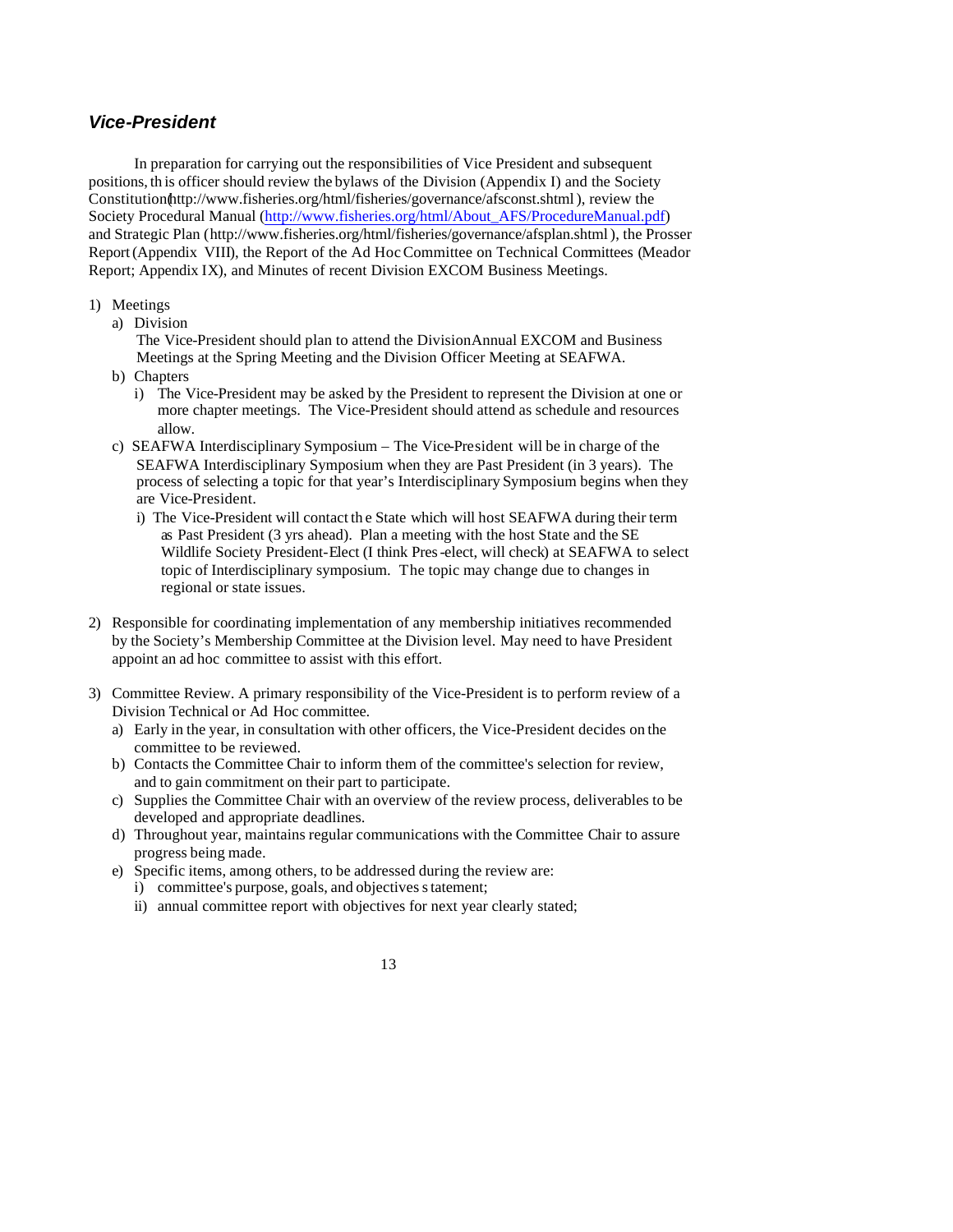- iii) distribution of committee meeting minutes within one month of meeting to committee members and Division Secretary -Treasurer;
- iv) existence of committee procedures detailing how chair is selected, membership terms, and how subcommittees are appointed and chaired;
- v) See Appendix XII for example review form. This review format is optional and can be modified to fit Vice-President's needs.
- f) Fulfill reporting requirements by supplying summary of committee review to Division President prior to Spring Meeting.
- g) Provides recognition by supplying written thanks to chair of committee that was reviewed.

The following committees have been reviewed by the Division Vice-President since issuance of the Prosser Report in 1987:

| 1990<br>Reservoir<br>1991<br><b>Warmwater Streams</b><br>1992<br>Trout<br>1993<br><b>Striped Bass</b><br>1994<br><b>Student Affairs</b><br>1995<br><b>Environmental Concerns</b><br>1996<br>Small Impoundments<br>1997<br>Marine and Estuarine Resources<br>1998<br>Small Impoundment<br>2001<br>Aquaculture<br>2003<br>Trout | Committee | Year Reviewed |
|-------------------------------------------------------------------------------------------------------------------------------------------------------------------------------------------------------------------------------------------------------------------------------------------------------------------------------|-----------|---------------|
|                                                                                                                                                                                                                                                                                                                               |           |               |
|                                                                                                                                                                                                                                                                                                                               |           |               |
|                                                                                                                                                                                                                                                                                                                               |           |               |
|                                                                                                                                                                                                                                                                                                                               |           |               |
|                                                                                                                                                                                                                                                                                                                               |           |               |
|                                                                                                                                                                                                                                                                                                                               |           |               |
|                                                                                                                                                                                                                                                                                                                               |           |               |
|                                                                                                                                                                                                                                                                                                                               |           |               |
|                                                                                                                                                                                                                                                                                                                               |           |               |
|                                                                                                                                                                                                                                                                                                                               |           |               |
|                                                                                                                                                                                                                                                                                                                               |           |               |

For further information on these procedures, contact the following Division members having recently served in the capacity of Vice-President:

| Mike Meador           | 1999-00 | $(703)$ 648-5620 |
|-----------------------|---------|------------------|
| Jeff Boxrucker        | 2000-01 | $(405)$ 325-7288 |
| <b>Steve Filipek</b>  | 2001-02 | $(501)$ 223-6369 |
| Larry Connor          | 2002-03 | $(352)$ 742-6438 |
| Pat Mazik             | 2003-04 | (304) 293-3794   |
| <b>Bob Curry</b>      | 2004-05 | $(919)$ 733-3633 |
| Fred Heitman          | 2005-06 | $(865)$ 483-0600 |
| <b>Steve McMullin</b> | 2006-07 | $(540)$ 231-8847 |
|                       |         |                  |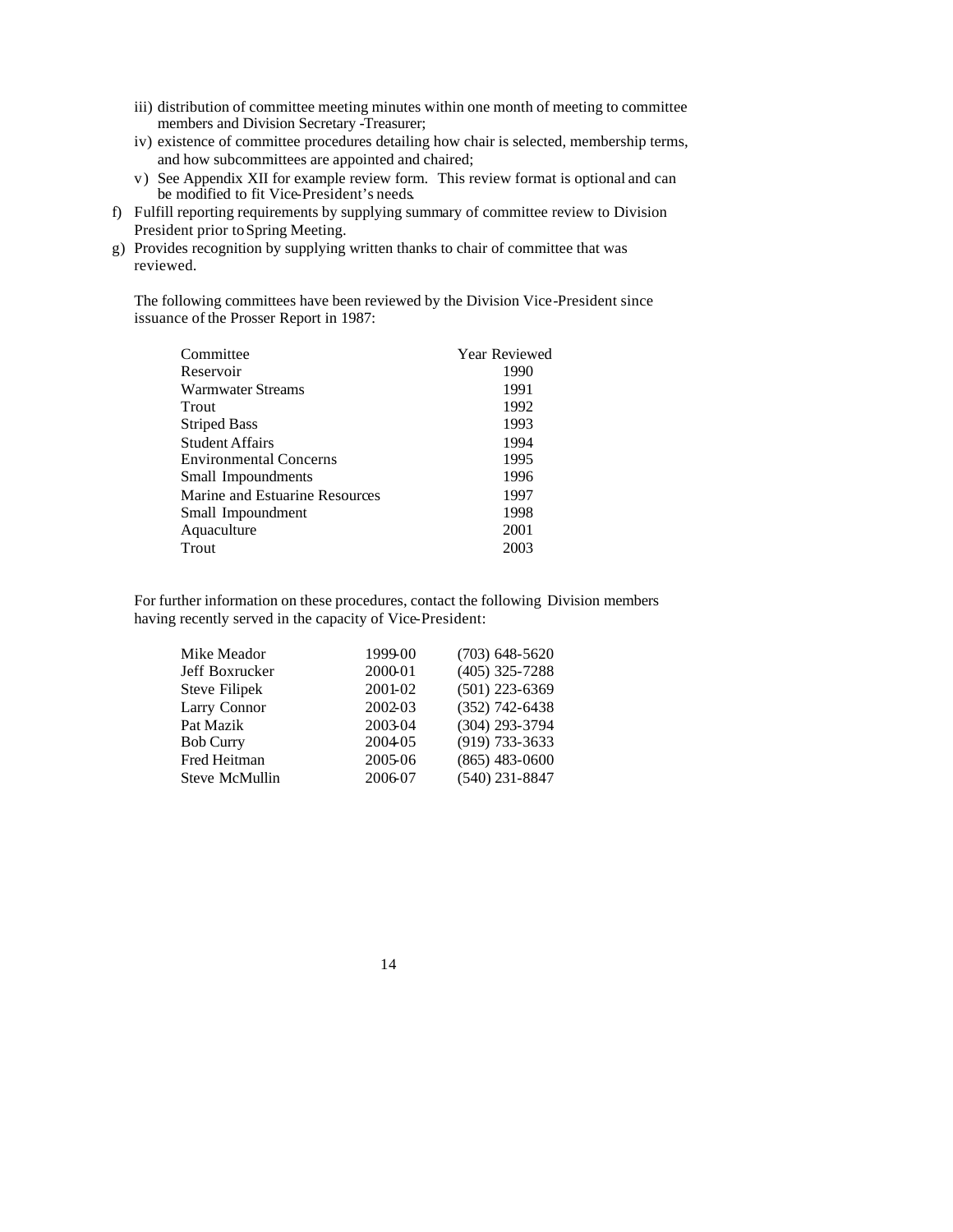## *Secretary-Treasurer*

In preparation for carrying out the responsibilities of Secretary-Treasurer, this officer should read, understand and be prepared to advise on the Bylaws and Procedures of the Division. The Secretary -Treasurer serves for two consecutive years.

- 1) Secretarial Duties
	- a) Confers with President, President-Elect and the outgoing Secretary-Treasurer (in person if possible) and receives records and advice on conduct of office.
	- b) Assures publication of proposed bylaws change(s) in Division Newsletter at least 30 days in advance of Annual Business Meeting where proposal will be voted on; incorporates approved changes into the bylaws indicating the revision date at the base of last page.
	- c) Confers with President on formulation/distribution of agendas for EXCOM and Annual Business Meetings.
	- d) Prepares and distributes minutes of Annual Business and EXCOM Meetings within 30 days to Society Executive Director, Division Officers, and Newsletter Editor. A tape recorder is a useful tool in capturing dis cussion at meetings for later transcription.
	- e) Records/files attendance roster of Annual Business and EXCOM Meetings; confirms quorum at beginning of meetings.
	- f) Prepares correspondence as requested by Division Officers.
	- g) Maintains letterhead and other materia ls necessary for Division communication function.
	- h) Post Spring meeting EXCOM and business minutes in the summer SDAFS newsletter and any SEAFWA EXCOM and business meeting minutes in the fall newsletter.
- 2) Treasurer's Duties
	- a) Upon assuming office, initiates transfer of bank accounts (Operating Account and Special Projects Account), establishes interest bearing accounts where possible, and obtains dual signatories on accounts. (Note: it is recommended that cosignatory be an officer also serving consecutive years (e.g., President-Elect) and concurrently with Secretary - Treasurer on EXCOM).
	- b) Receives, holds, invests, and disburses funds as needed for Division functions and operations and as authorized by the President and/or EXCOM and/or Division bylaws and procedures.
		- i) Following Annual Business Meeting, confers with Chair of Student Affairs Committee to transfer funds for annual operation of Committee.
		- ii) Prior to SEAFWA confers with Chair of Awards Committee to determine recipients and check amounts for best paper awards.
	- c) Confers with financial officers of the Society and the Auditing Committee for efficient and correct accounting practice and reporting to the Internal Revenue Service. See Chapter 10 of AFS Procedural Manual

(http://www.fisheries.org/html/About\_AFS/ProcedureManual.pdf); specifically **Financial Suggestions for subunit Secretary-Treasurer** and **Group Tax Exemption and IRS Reporting Obligations**.

i) Receives, by end of February, annual fiscal "year-end" financial summary reports including a copy of account transactions from all Division Standing and Technical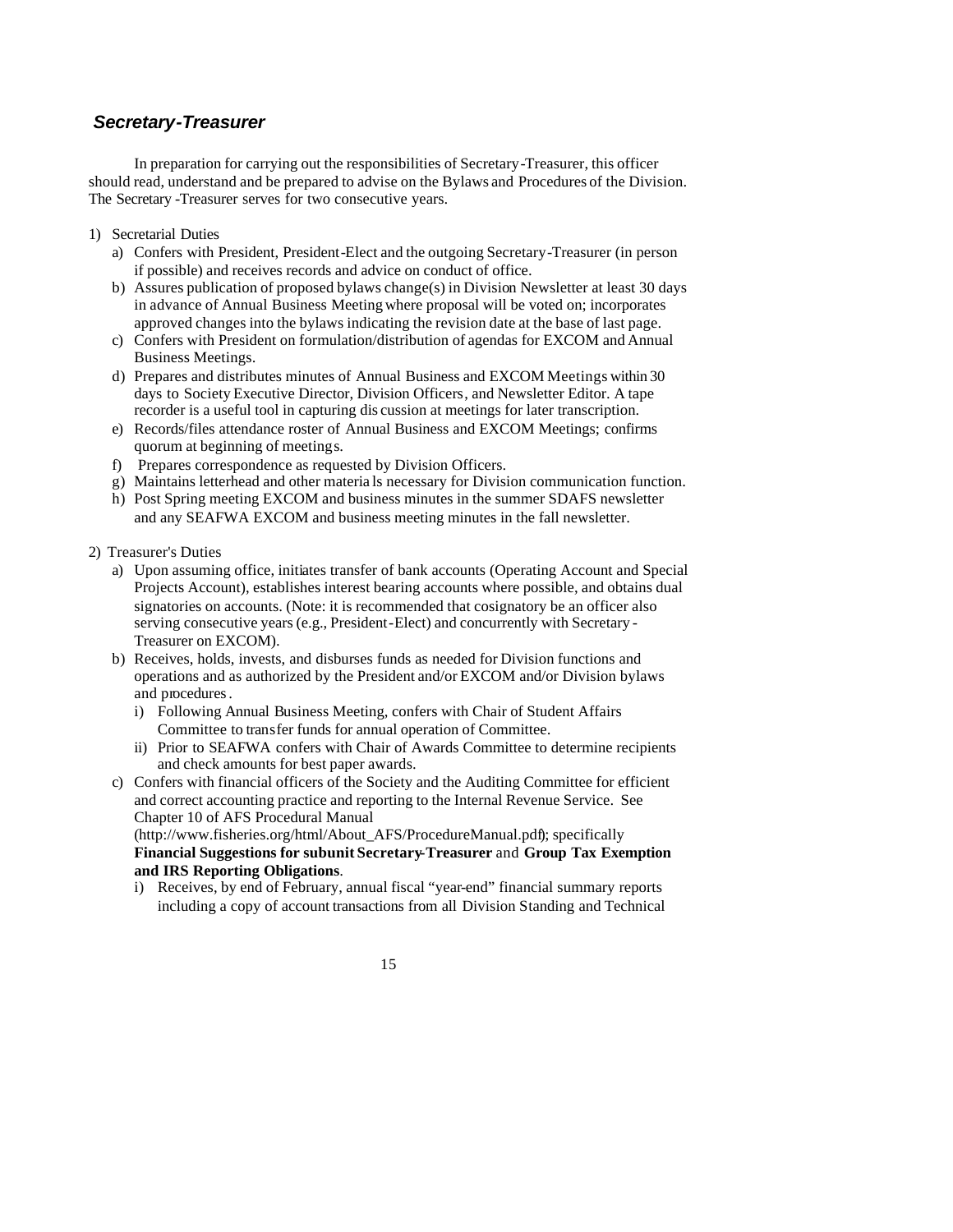Committees. Each committee will have procedures and format for providing the necessary report.

- ii) Prepares and submits the Division annual financial summary to the EXCOM and the necessary reports or forms (IRS 990) to IRS.
- iii) Prepares an annual year-to-date income statement and balance sheet and provides to Society's Director of Finances in July.
- d) Confers with the President, President-Elect, and other Division officers on preparation of the annual budget to be presented for approval at the Annual EXCOM Meeting.
- e) Maintains Division financial records and provides a written report at the Annual EXCOM and Business Meetings and to the Newsletter Editor.
- f) Accounts for Division funds to the Audit Committee.
- g) Participates in and provides financial updates to the Officers at the monthly conference calls.
- h) Serve on the Spring Meeting Finance Committee.

For further information on these procedures, contact the following Division members who have recently served in the capacity of Secretary -Treasurer:

| Larry Connor        | 1999-2000 | $(352)$ 742-6438 |
|---------------------|-----------|------------------|
| Dick Luebke         | 2001-2002 |                  |
| Vic DiCenzo         | 2003-2004 | $(804)$ 392-9645 |
| <b>Greg Summers</b> | 2005-2006 | $(405)$ 325-7288 |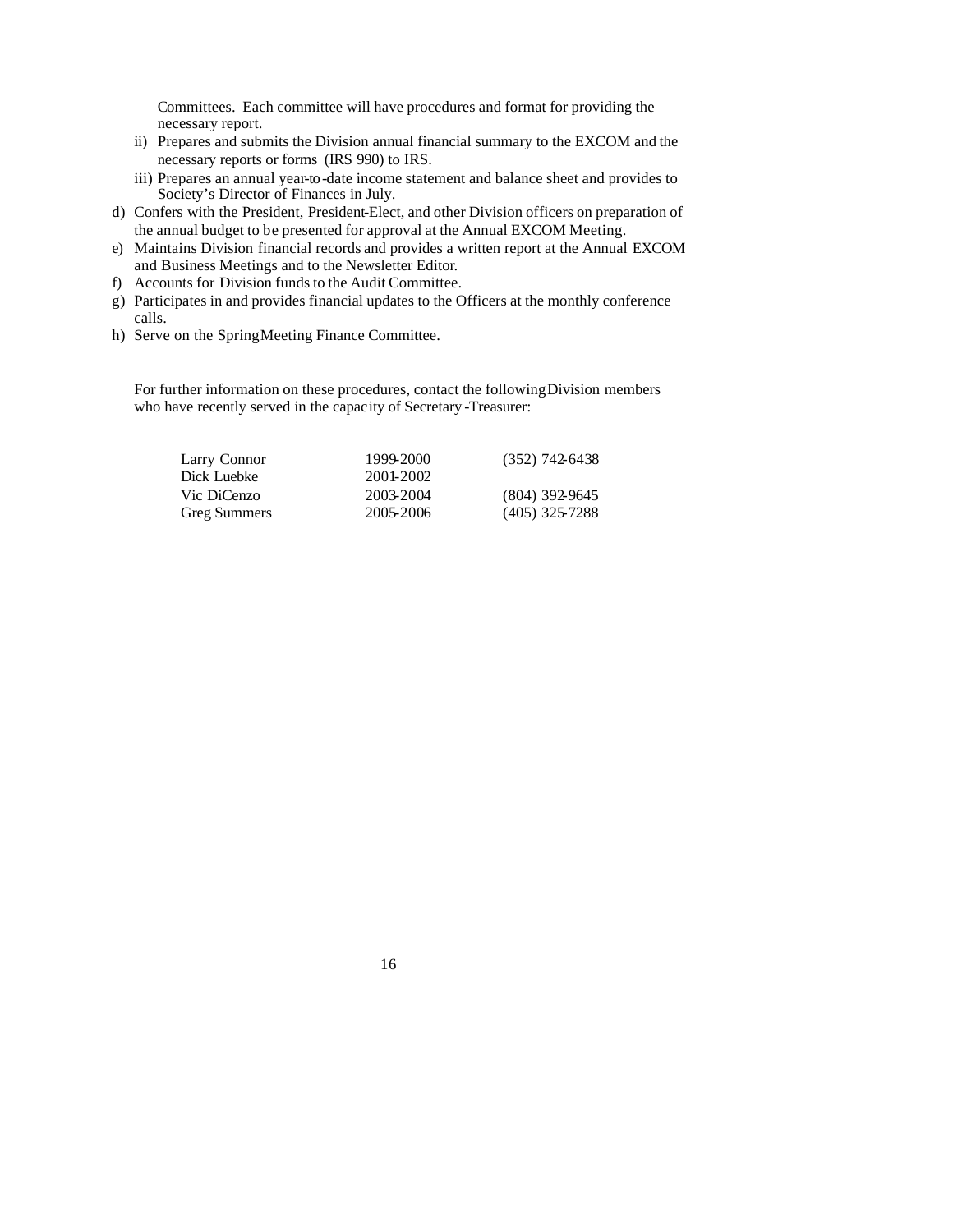# *Past President*

The primary function of the Past President is to serve as the recent institutional memory for and provide guidance to the other Officers based on his/her past experience.

#### Duties:

- 1) Serve on EXCOM and participate in Annual EXCOM and Business Meetings and attend fall Officers Meeting at SEAFWA.
- 2) Serve as Chair of the Division Nominating Committee.
- 3) Participate in monthly Officer conference calls.
- 4) Work with The Wildlife Society and the State host of SEAFWA to finalize the Interdisciplinary symposium for that year's SEAFWA.
- 5). Review Procedural Manual and be responsible for any updates. Report updates for EXCOM approval and ensure that updated Procedural Manual is posted on the Division web site.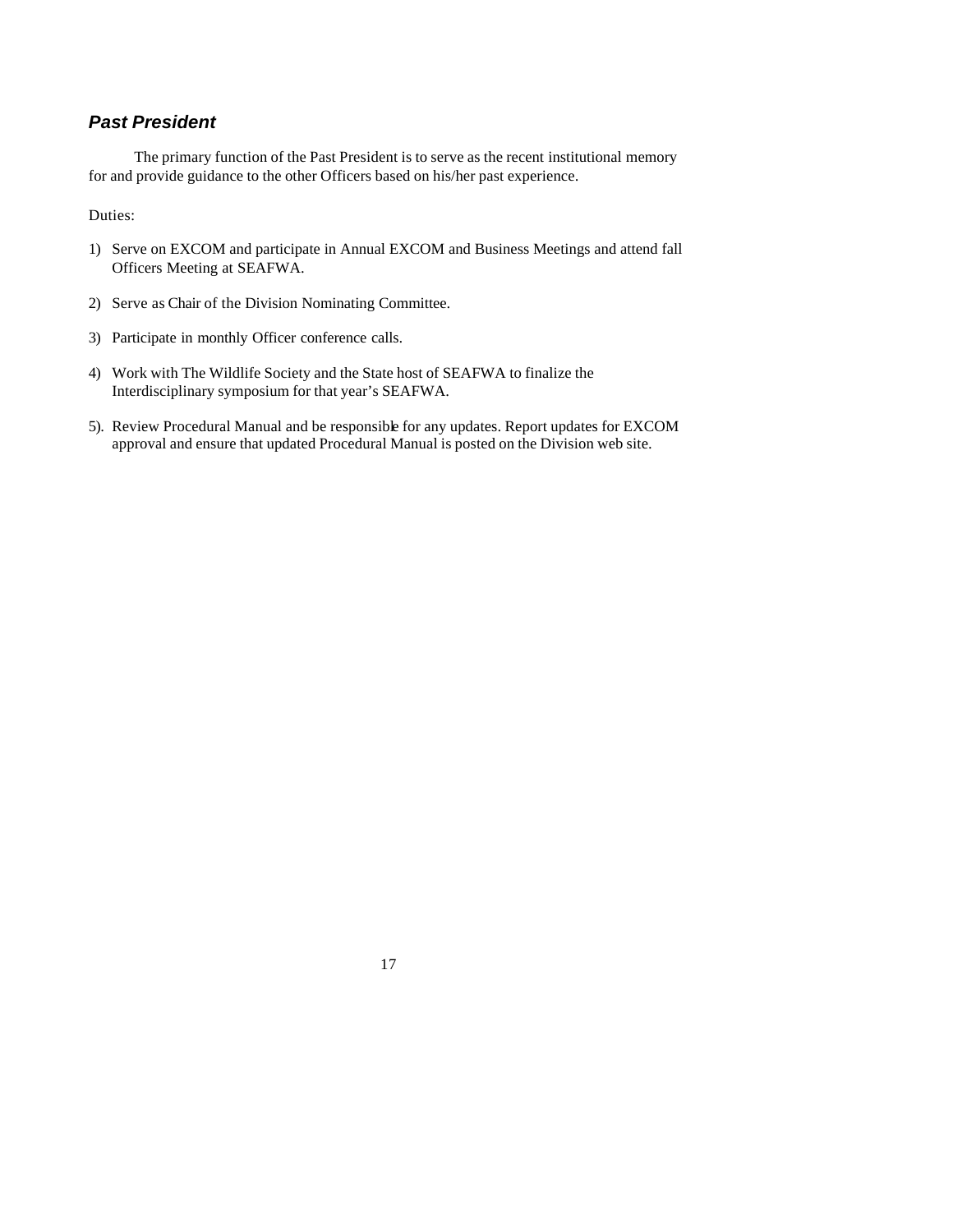# *Division Representatives*

# *Southern Division Representatives to the Society Nominating Committee*

The charge of the Society Nominating Committee is to select a slate of candidates subject to election by the Society. The Nominating Committee selects the slate for President Elect, First Vice-President, and Second Vice-President. At least two candidates are selected for Second Vice-President. The Southern Division Representatives on this ten (10) member committee is elected by the Division membership (unless an annual election is not held, in which case a representative is appointed by the Division President). The incoming Governing Board appoints four at-large members to the Nominating Committee. Additional Division members could then be appointed to the Nominating Committee. To function most effectively, the Division Representative(s) to the Society Nominating Committee should thoroughly review the committee procedures outlined in the Society Procedural Manual

(http://www.fisheries.org/html/About\_AFS/ProcedureManual.pdf), and the pertinent sections of the Society's Constitution (http://www.fisheries.org/html/fisheries/governance/afsconst.shtml).

- 1) Representatives confer with the President, President-Elect and the prior Division representatives regarding the execution of duties; confer with these individuals in selection of one or two candidates from the Division for nomination for AFS Second Vice-President.
- 2) Each member of the Nominating Committee may nominate one or two candidates for Second Vice-President; the number of candidates in any given year may be as many as twenty (20).
- 3) Within time lines established by Committee Chair, each representative promptly confirms willingness of Division candidate(s) to serve if elected and requests a detailed biographical statement limited to no more than 650 words, and specifically addressing:
	- a) participation in Society affairs
	- b) professional contribution
	- c) training and experience in the field
	- d) leadership
	- e) managerial skills
	- f) sensitivity to Society issues
	- g) why candidate wishes to run for AFS office
	- h) candidate's vision for the Society for the next 10 years
	- i) candidate's position relative to the external activities of the Society
- 4) Edits the biographical material provided and receives affirmation of its final form by candidate prior to submittal.
- 5) In early winter (usually by mid-December) submits names of candidates, their biographical information and comments to Nominating Committee Chair.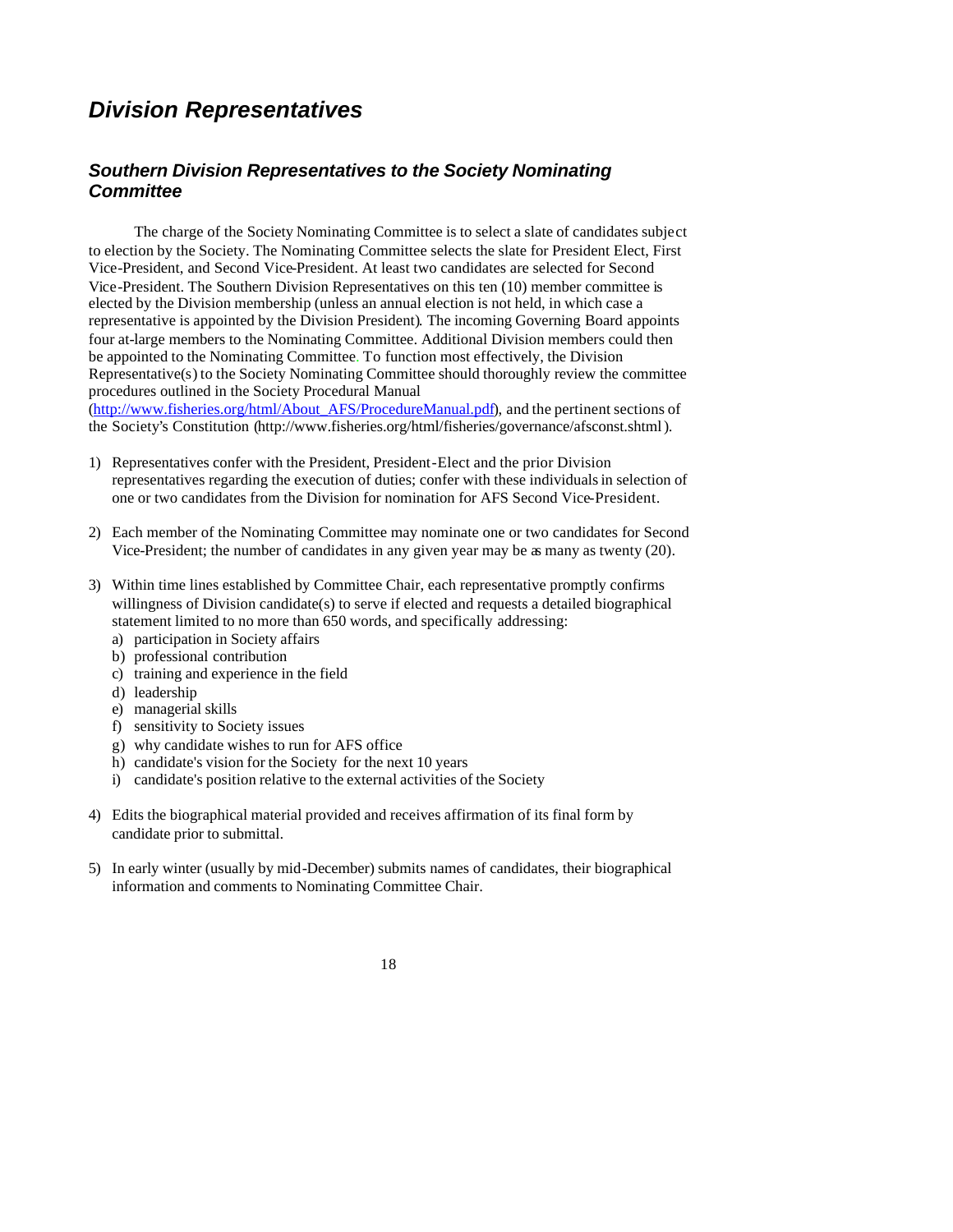- 6) Selection of the top two candidates will be determined following procedures of the Society's Nominating Committee.
- 7) This is a confidential process. Co mmittee members may not discuss the individual candidates or the rankings with anyone other than committee members.
- 8) Confers in detail with the committee Chair to be alerted to any special procedures or problems.

For further information on these procedu res, contact the following Division members who have recently served as the Southern Division's elected Representatives to the Society Nominating Committee:

| 2000-01     | $(662)$ 325-7495 |
|-------------|------------------|
| $2001 - 02$ | (919) 5289886    |
| $2002 - 03$ | $(704)$ 875-5236 |
| 2003-04     |                  |
| 2004-05     | $(662)$ 325-7495 |
| 2005-06     | $(919) 513-2696$ |
|             |                  |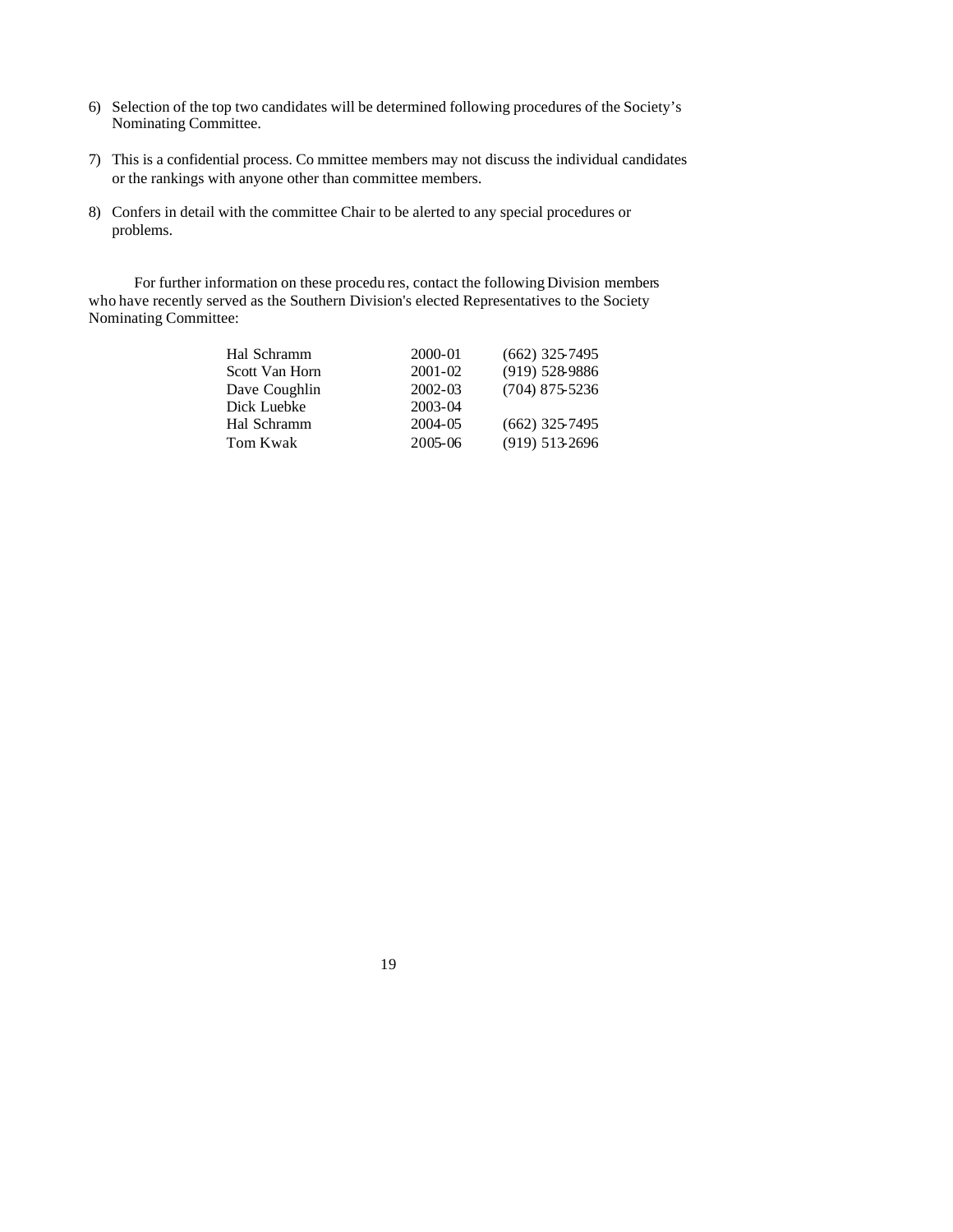#### *Southern Division Representative on AFS Certification Appeals Board*

This individual represents the Division on the Society's six-member Board o f Appeals to consider appeals from fisheries scientists whose application for certification has been denied by the Board of Professional Certification. In accordance with Society Procedures, the Division representative must be a Certified Fisheries Scientist. The Division President is by virtue of the office a member of the Certification Appeals Board unless he/she is not so certified, in which case a Certified Fisheries Scientist is appointed by the President as a substitute member of the Board.

In order to fulfill the duties of this position, the Division representative should familiarize him/herself with a certification packet received by each applicant (http://www.fisheries.org/html/Certification.shtml) and the Society Procedures Manual section (http://www.fisheries.org/html/About\_AFS/ProcedureManual.pdf), specifically pertaining to professional certification and the appeals process.

- 1) Throughout the year receives copies of all appeals materials and a "ballot" for each appeal from the Committee Chair.
	- a) Materials received include the letter requesting the appeal, and any enclosures, new or expanded material presented by applicant to counter original decision, and any other supporting information from the AFS Central Office.
	- b) Appeal must be filed within 90 days from the date of the letter of notification of the Board of Professional Certification.
- 2) Reviews application, all attachments and the analysis of original decision of Board of Certification prepared by Appeals Board Chair.
- 3) Transmits only the marked ballot to the Society Executive Director who transmits the resulting decision; a simple majority vote of the five voting members overturns the original ruling to applicant.
- 4) Process is confidential; as such, Appeals Board members may not show or discuss applications or reveal reasons for negative decisions to anyone except other Board members, Board of Appeals members, and the applicant.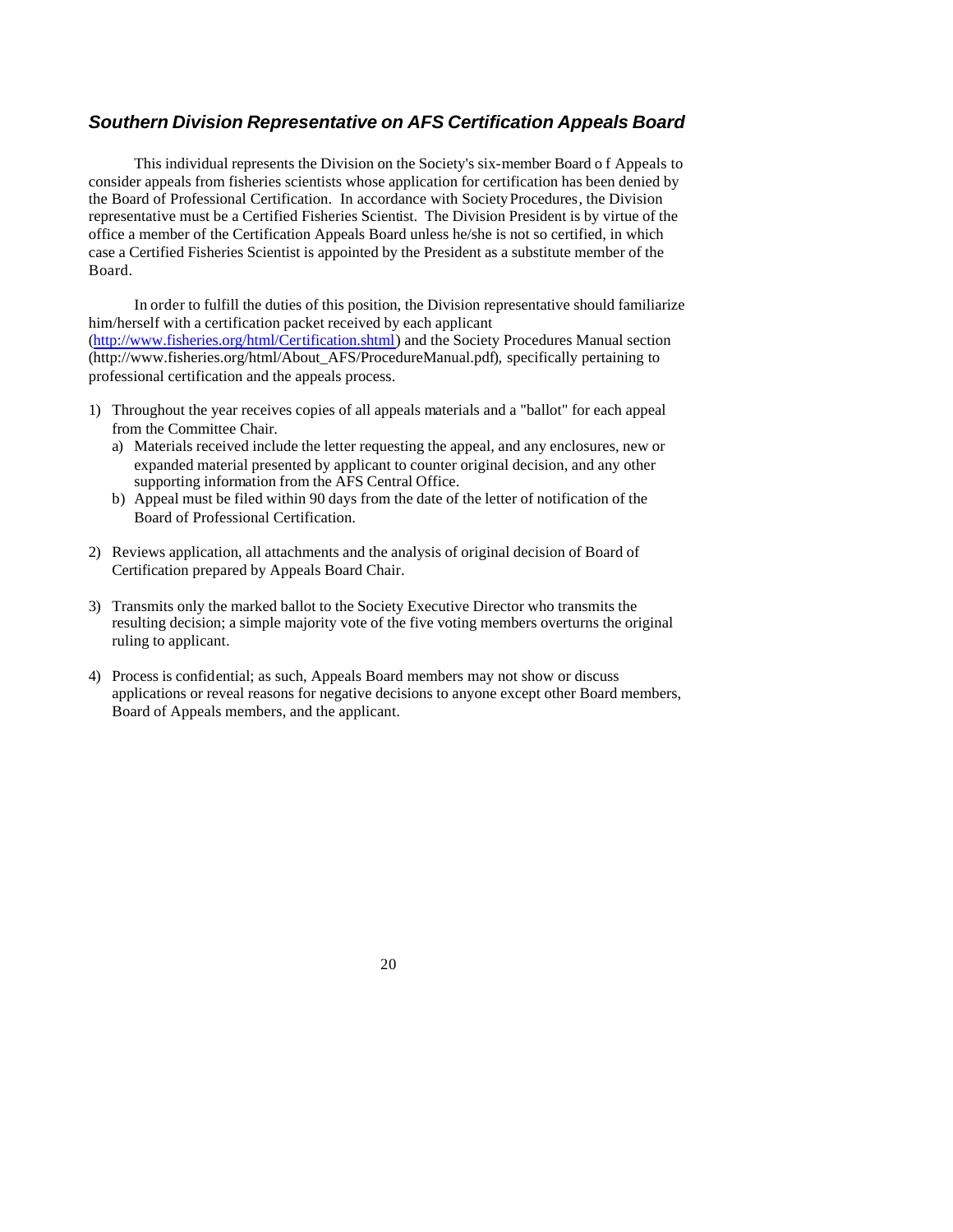## *SEAFWA Associate Editor for Fisheries*

SEAFWA Associate Editor for Fisheries serves a two-year term as the editor for fisheries technical manuscripts presented at the annual Southeastern Association of Fish and Wildlife Agencies (SEAFWA) Conference and incorporated into the published Southeastern Proceedings for that meeting. The Associate Editor for Fisheries serves as one of five associate editors for specific technical areas. This individual is appointed by the Division President. In order to fulfill his/her duties, the Associate Editor for Fisheries should become thoroughly familiar with the journal guidelines published at the end of the Southeastern Proceedings, Vol. 58 or from the meeting website (http://seafwa2006.org). The Associate Editor also serves on the Division Program Committee which develops the Fisheries Technical Program for the Southeastern Conference.

Specific duties include:

- 1) In cooperation with the Program Committee, recruits potential reviewers; confirms his/her willingness to serve as a reviewer prior to manuscript distribution. Note: Development of a reviewer "pool" is one of the more difficult tasks during the first year of an Associate Editor's term. Obtain a list of potential reviewers from the previous Associate Editor.
	- a) Reviewers should include individuals from the following SEAFWA member states: Alabama, Arkansas, Florida, Georgia, Kentucky, Louisiana, Maryland, Mississippi, Missouri, North Carolina, Oklahoma, South Carolina, Tennessee, Texas, Virginia, West Virginia, and Puerto Rico. Reviewers do not have to be members of the Division, but Division membership is preferable in order to involve more of the membership in Division activities.
	- b) Reviewers should be a mix of agency, academic and private industry fisheries professionals.
- 2) In December, consults with host state Program Ch air issuing call for papers.
- 3) In January the host state issues the first call for fisheries papers; prospective authors are invited to submit fisheries manuscripts to the Associate Editor by early April.
- 4) Contacts SEAFWA Executive Secretary in April to receive stipend (currently \$1500.00) to help defray travel, clerical, mailing and other costs associated with the tasks. If the Associate Editor for Fisheries' job (i.e. Federal Employee) prohibits accepting the stipend, the stipend can be sent to the Division Treasurer.
- 5) Deadline to receive manuscripts (4 copies) is usually May  $1<sup>st</sup>$ , but is set by Associate Editor.
- 6) In May, sends a letteror email of manuscript acknowledgment to each submitter. Submitters need to be advised when they can expect to receiv e manuscript back in order to make necessary changes if manuscript accepted.
- 7) Following cursory perusal by the Associate Editor, each manuscript is distributed for peer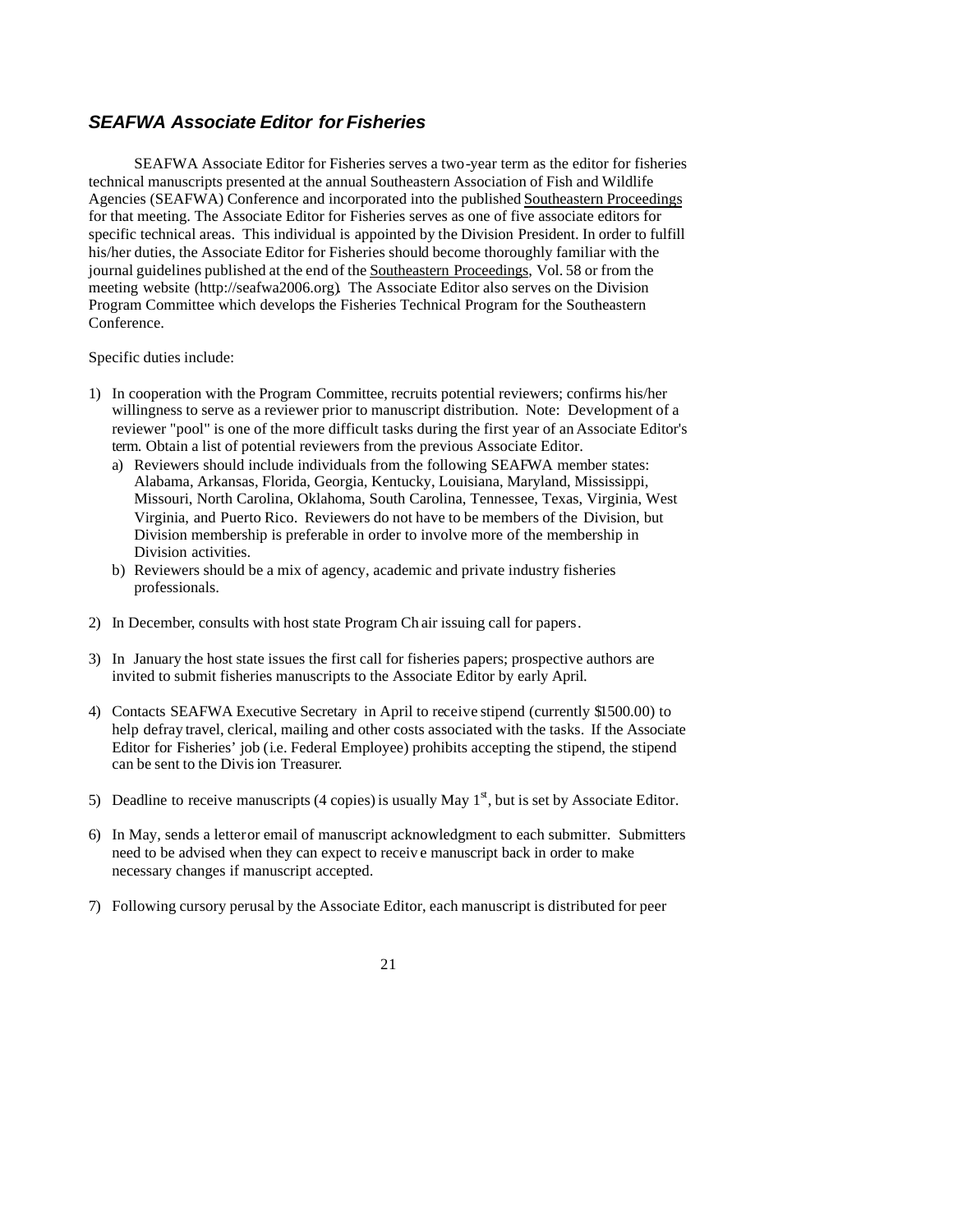review to three or more individuals who have expertise in the subject; ideally each manuscript should have three reviewers. It is strongly recommended that each paper be reviewed for statistical integrity.

- a) Manuscript copy is distributed to reviewers with a letter of explanation, an evaluation form, and thanking them in advance for their help.
- b) Assigns each manuscript to an "expert" on the topic (insomuch as expertise of reviewers is known) as well as a non-expert, in order to assure that Southeastern Proceedings papers are accessible to most readers.
- 8) During July or August the entire Program Committee meets (preferably in locale of Associate Editor because of paperwork logistics) for final acceptance/rejection of manuscripts presented for presentation/publication; final acceptance process is based on Associate Editor's recommendations.
	- a) If meeting in locale of Associate Editor, he or she makes arrangements for a one or twoday meeting (lodging, meeting/work room); communicates those to Program Chair to be included in committee meeting announcement far enough in advance to allow for costeffectiv e travel by committee members.
	- b) On the first day, manuscripts are reviewed by program committee members. Once a paper has been reviewed by three people, it is put aside. After about 10 papers have been reviewed by three people, the committee discusses the papers and votes on acceptance, acceptance with revision, or rejection. The associate editor takes notes on revisions needed and recommendations to send to authors.
- 9) During July-mid-August returns manuscripts and notifies successful authors by letter of manuscript acceptance (pending proper revisions); provides page charge form and all reviewer/editor comments; instructs authors to either make the suggested changes or respond in writing to each comment; correspondence should be directed to the submitter. Associate Editor retains copies of reviewer comments to check for appropriate revisions at time of final submission.
- 10) During July to mid-August, rejection letters, manuscripts and any helpful reviewer comments are sent to authors whose papers are not selected; encourage resubmission in subsequent year following rework/additional work, if appropriate; correspondence should be directed to the submitter, with state fish chief agency official only copied, as appropriate.
- 11) In early September-early October, one month before Southeastern Conference, three hard copies and one CD with an electronic copy of the revised manuscript are due to Associate Editor with original figures.
	- a) In practice, revised manuscripts trickle in up to the time of the annual meeting; the extent to which manuscripts are revised appropriately or reviewers' criticisms are effectively refuted by authors varies widely.
	- b) If paper is already presented at Southeastern Conference before/at time of receipt of final manuscript, Associate Editor should assure that reviewers and editorial comments and critique are adequately addressed before approving for publication in the Southeastern Proceedings.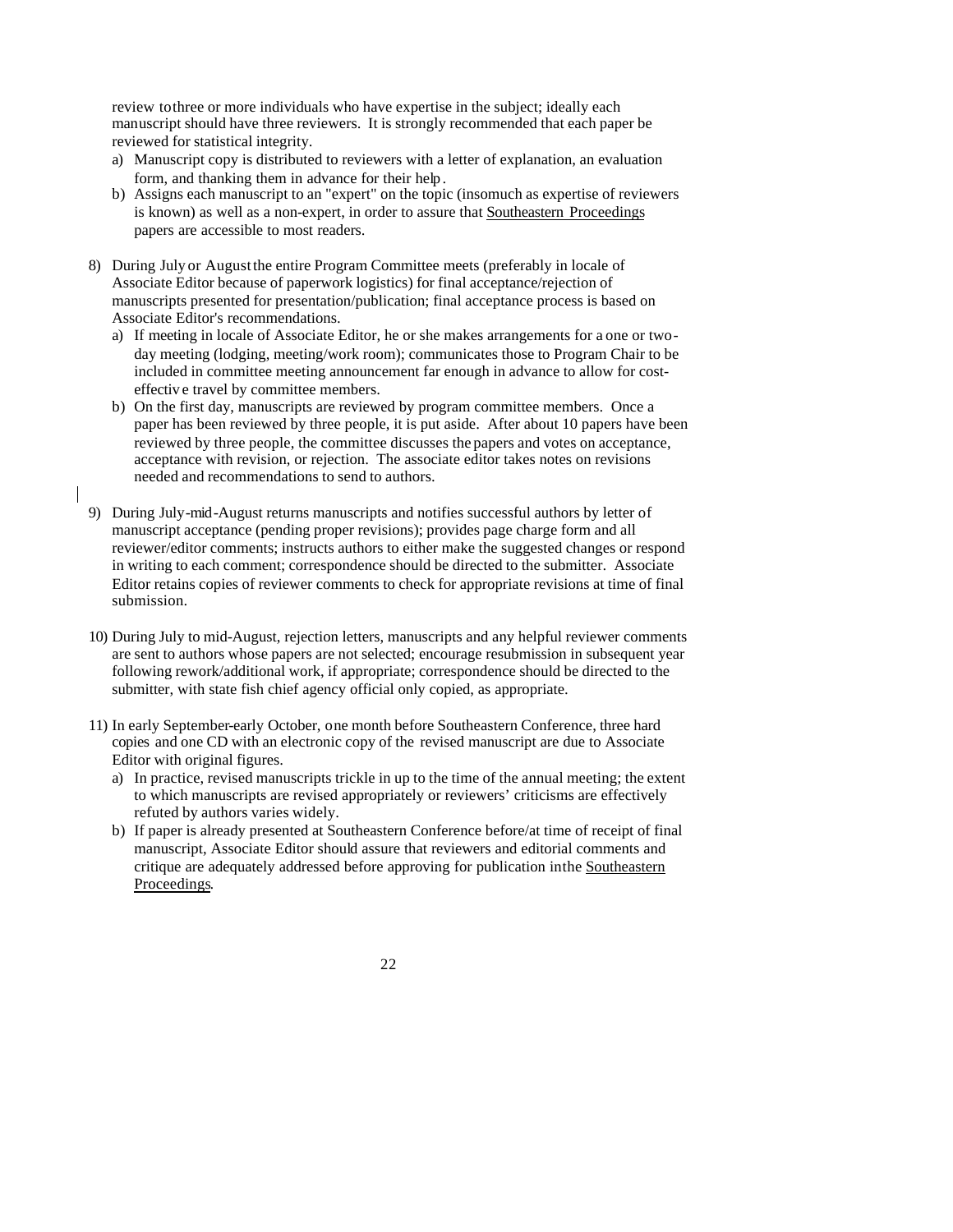- 12) Associate Editor performs final check and distributes as follows:
	- a) Two hard copies and one CD with origin al art to Southeastern Proceedings Editor.
	- b) Retains one copy.
- 13) During December-January, Associate Editor works with Editor to finalize any remaining details prior to publication.

For further information on these procedures, contact the following Division members who have recently served as Associate Editor for Fisheries for the Southeastern Proceedings:

| Pat Mazik         | 1999-2000 | $(304)$ 293-3794 |
|-------------------|-----------|------------------|
| John Galvez       | 2001-06   | (772) 562-3909   |
| <b>Todd Petty</b> | 2007-     | $(304)$ 293-2941 |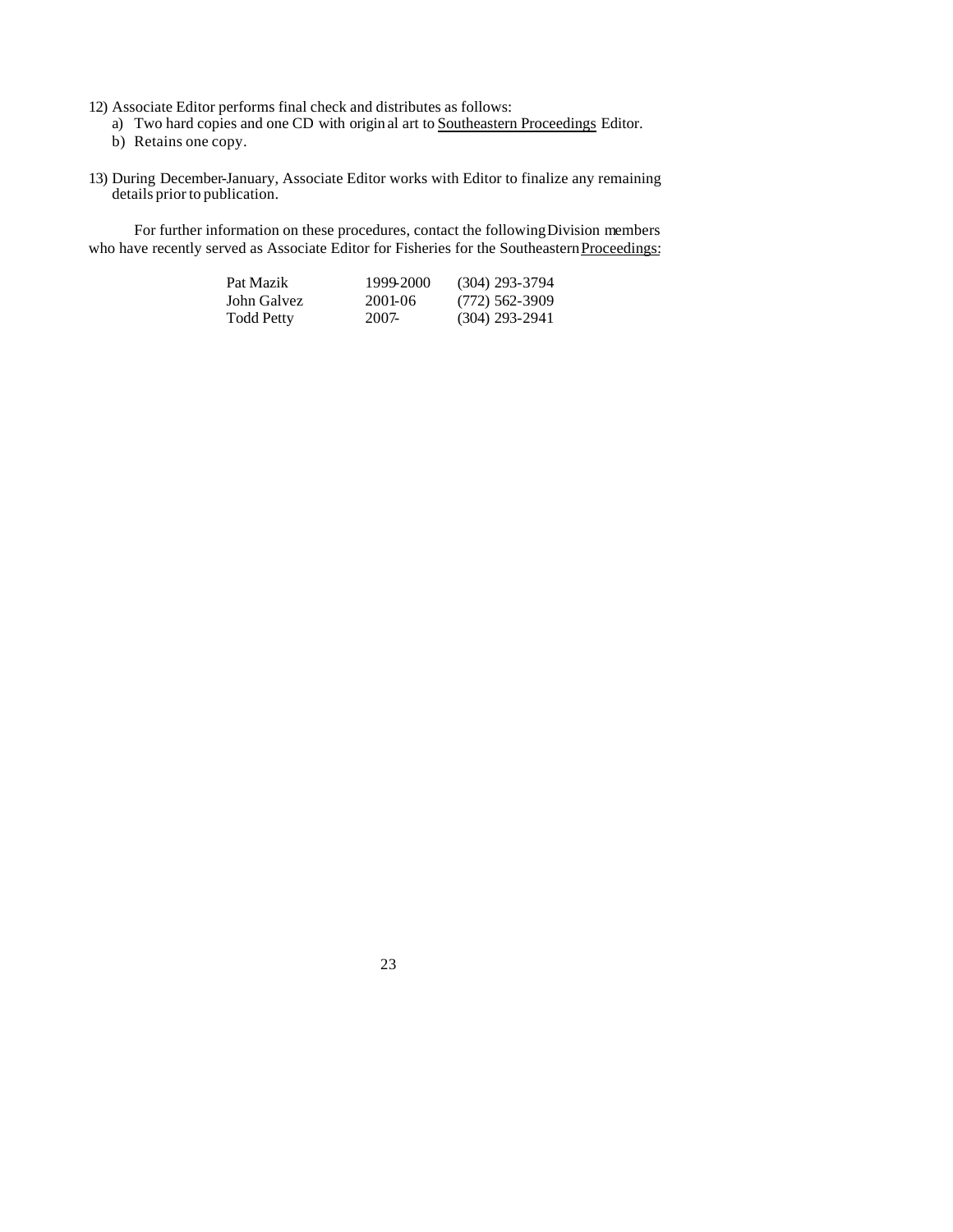## *Southern Division, AFS Representative to Clarence W. Watson Award Committee*

This individual represents the Division for a three-year term on a three person committee charged with selecting a recipient of the Clarence W. Watson Award. This award is presented annually to the career individual who has made the greatest contribution to wildlife or fish conservation, preferably in the Southeast, during the previous year or years. Other members of the Committee are individuals representing The Wildlife Society (three-year term, appointed by TWS President) and the Southeastern Association of Fish and Wildlife Agencies (indefinite term, appointed by SEAFWA). The Division representative to the committee is appointed by the President.

- 1) Duties are performed in a confidential manner due to the sensitivity of the review and selection of the nominees.
- 2) Committee Chair rotates each year among the members; thus Division representative will serve as chair during the last year of their three year term.
- 3) In March or April, Chair sends requests for nominations along with criteria; Division representative is responsible for placing announcement in Newsletter.
- 4) Once nominations are received from fisheries and wildlife fields, each nomination document is copied and forwarded to all committee members.
- 5) Each committee memb er independently ranks each nominee in priority order beginning with one for first preference and continuing in numerical sequence until all nominees assigned a rank.
- 6) During August-September, committee chair arranges a conference call where each committee member presents his/her ranking of the nominees.
- 7) Chair computes a total score for each nominee; nominee with the lowest cumulative score is recommended for award.
- 8) Rejected nominees are kept confidential.
- 9) Lobbying Committee members on behalf of a nominee is expressly prohibited; letters of support are discouraged and should not be considered during ranking/decision.
- 10) Chair announces recipient at the annual meeting of the SEAFWA.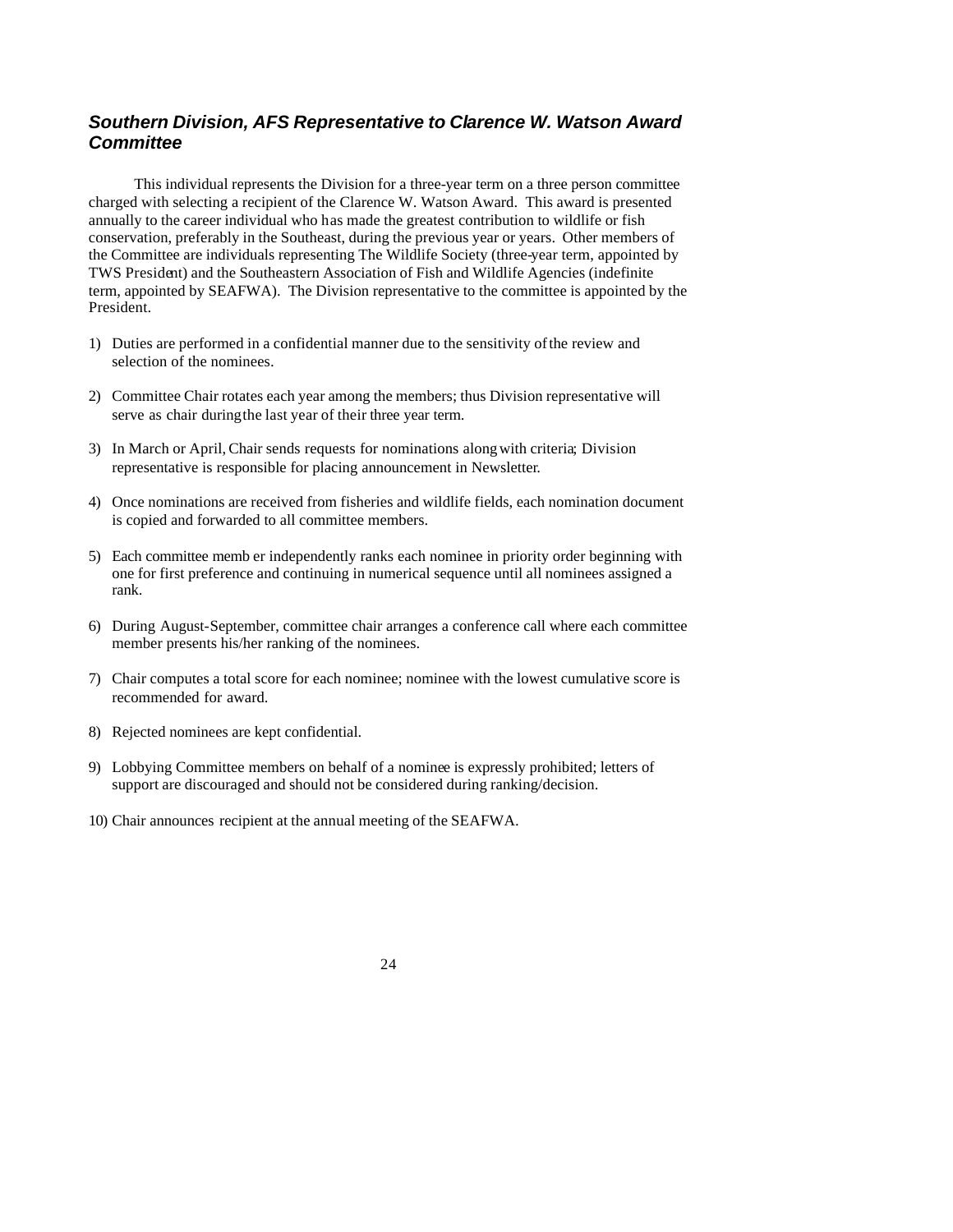11) For further information on these procedures, contact the following Division members who have recently served as Representative to the C. W. Watson Award Committee:

| Ben Jaco               | 1997-99   | $(865) 687-6034$ |
|------------------------|-----------|------------------|
| <b>Bobby Grinstead</b> | 2000-01   | $(352)$ 669-3153 |
| Ben Jaco               | 2002-05   | $(865) 687-6034$ |
| Dave Rizzuto           | 2006-2009 | $(731)$ 423-5734 |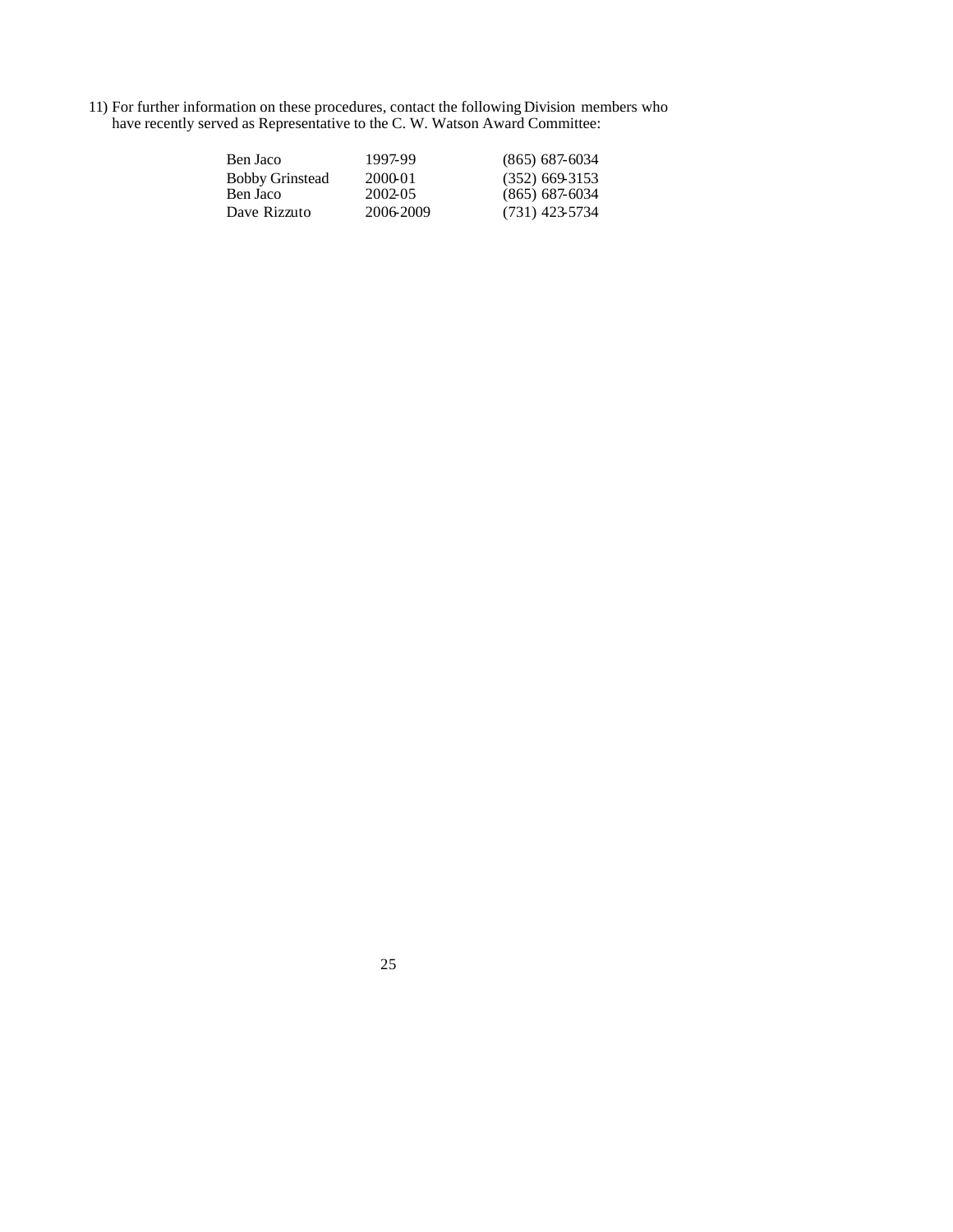# *Southern Division Representative to the Southeastern Association of Fish and Wildlife Agencies (SEAFWA)*

This individual is appointed by the President to represent the Division and serve as liaison with the Southeastern Association of Fish and Wildlife Agencies (SEAFWA). This individual is generally a long time Division member who has served the Division in a leadership capacity and is familiar with and well known to the SEAFWA leadership. In order to function most effectively as the Division liaison, this individual should read the Division bylaws and Society Constitiution and minutes of recent Division EXCOM and Business Meetings.

- 1) Throughout year confers with President regarding any correspondence, notification, or other communication with the SEAFWA pertaining to issues of interest or import to the Division.
- 2) In spring (usually late April or early May), attends the SEAFWA mid -year Directors meeting (generally the Directors' primary business meeting of the year); presents Division issues of concern (e.g. technical program) or common interest (e.g. technical committee actions) to Directors.
- 3) In fall attends the SEAFWA Conference; attends Directors' reception with Division President and/or President Elect. The Division President mustsubmit any Division concerns for discussion at the Directors meeting in advance to the SEAFWA Executive Secretary.
- 4) Files an annual report to EXCOM summarizing meetings with SEAFWA Directors, listing recommendations for any actions which should be initiated by the Southern Division.

For further information on these procedures, contact the following Division members who have recently served as Southern Division Representative to the SEAFWA:

| Mike Armstrong     | 1996-2000 | $(501)$ 223-6371 |
|--------------------|-----------|------------------|
| Mike Van Den Avyle | 2001-2005 | $(404)$ 679-7091 |
| Steve Filipek      | 2006-     | $(501)$ 223-6379 |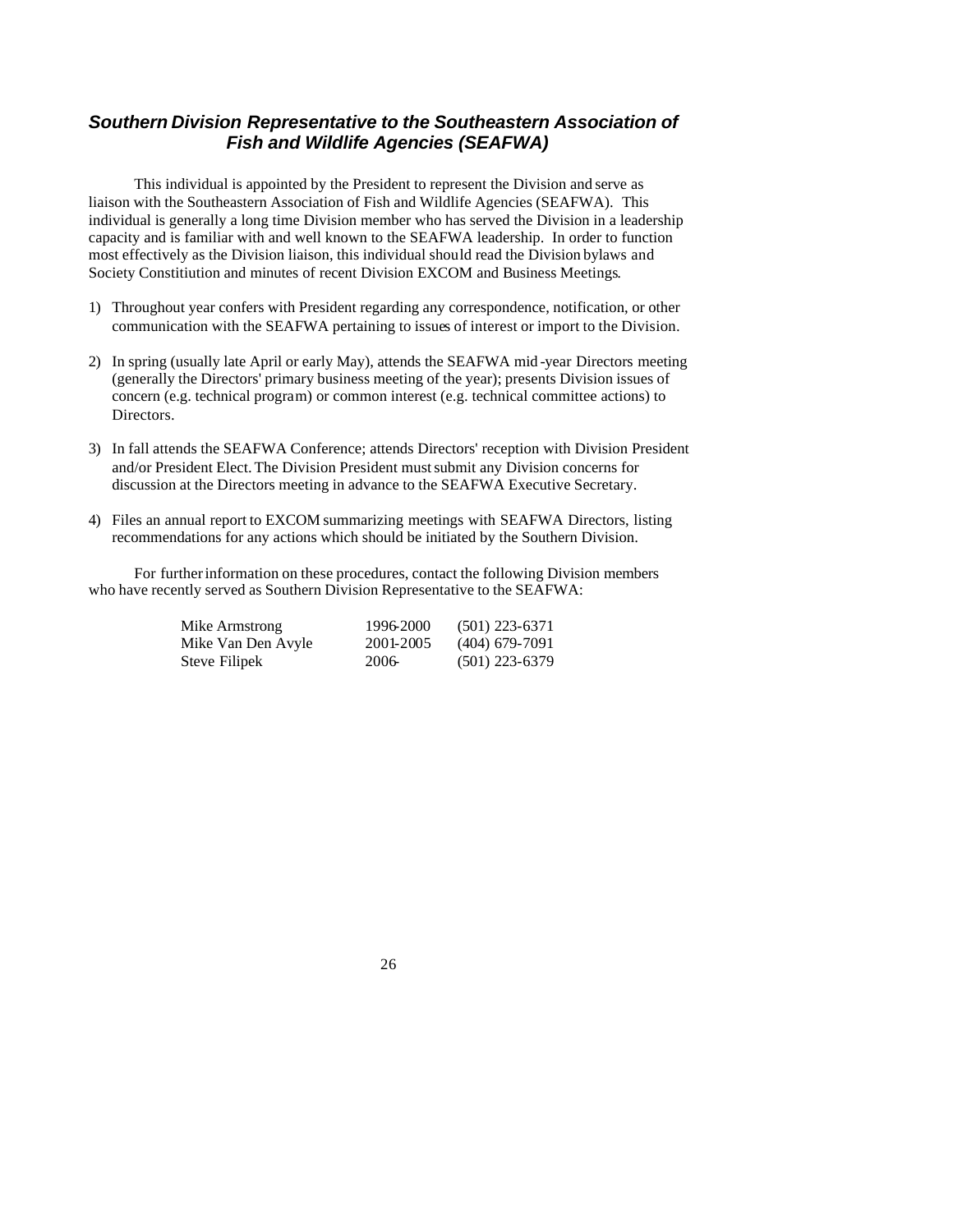# *Standing Committees*

# *Audit Committee*

The charge of the Audit Committee is to annually audit the accounts of the Secretary-Treasurer and report to the Division at the Annual EXCOM Meeting. The Audit Committee is comprised of three (3) members of the Division. Appointment of committee members within relative geographic proximity to the Treasurer, or having the ability to travel, is recommended to facilitate the committee's functions.

- 1) Documents Needed:
	- a) Treasurer's report for previous year.
	- b) Current treasurer's journals and ledger.
	- c) Check book(s), deposit receipts, and canceled checks.
	- d) Monthly bank statements.
	- e) Income reports:
		- i) Dues and other funds from AFS.
		- ii) Sale of publications, advertising, etc.
		- iii) Receipts from SEAFWA and Spring Meetings, symposia, and other conferences.
		- iv) Sale of sundries (t-shirts, belt buckles, etc.).
		- v) Proceeds of raffles, auctions, and donations.
		- vi) Bank or other interest earned.
		- vii) Other income.
	- f) Receipts for expenditures (when possible; canceled checks suffice as receipts for some expenditures e.g. cash awards to students, best paper winners, etc.).
	- g) Previous year's year-end financial summary reports including account transactions registers from all Standing and Technical Committees.
- 2) Procedures:
	- a) Reconcile beginning bank balances for regular operating account and any "special projects" accounts with previous year's treasurer's report.
	- b) Reconcile debits and credits in check book, journals, and ledger with reports of income and receipts for expenditures for each account.
	- c) Reconcile ending check book balance with last monthly bank statement and all uncleared checks.
	- d) Account for all checks issued.
	- e) Prepare report to President and commend Treasurer for careful husbandry and meticulous bookkeeping (if deserved).
	- f) Chair reports results to Division at Annual EXCOM Meeting, and moves on behalf of Committee to approve audit report.

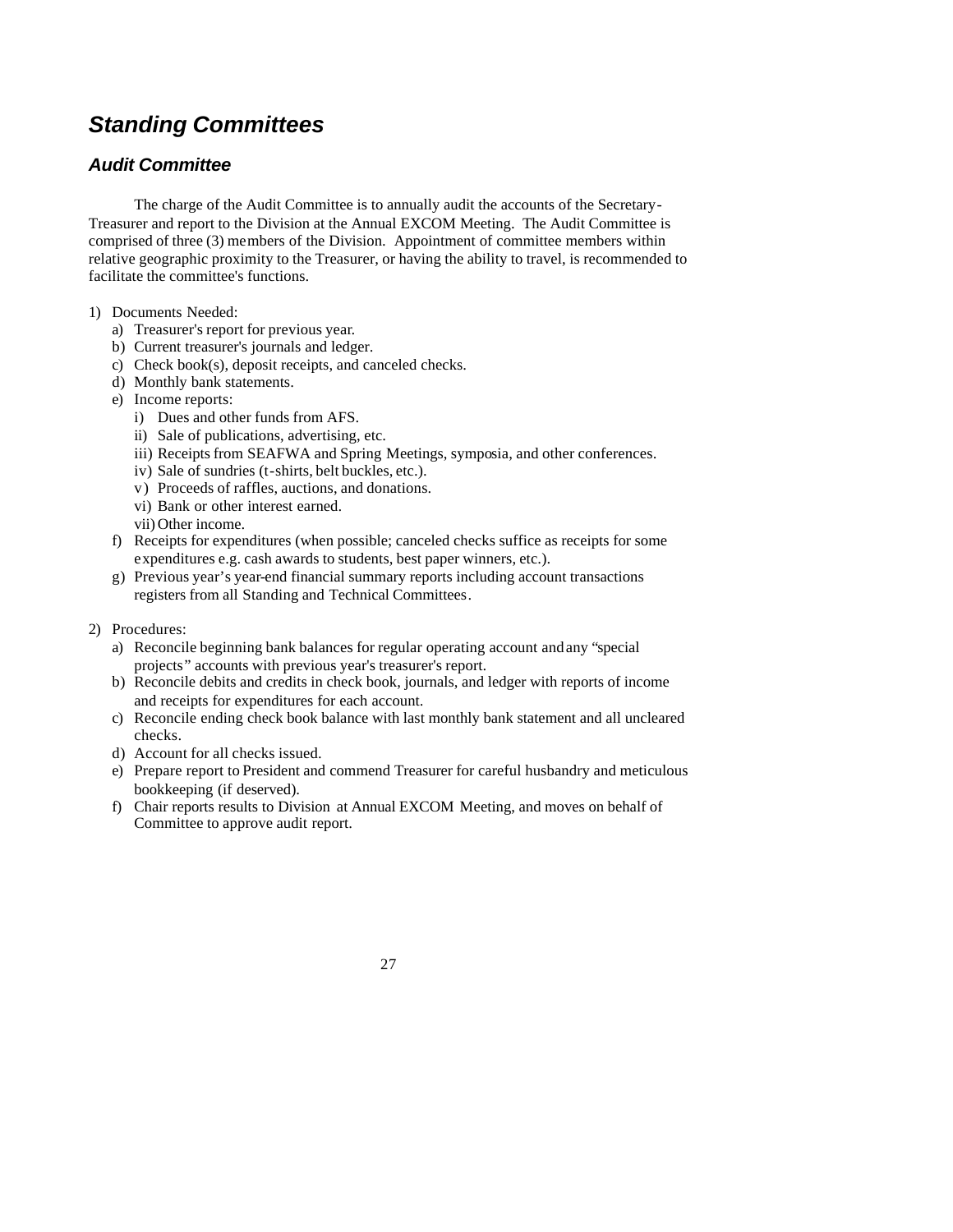For further information on these procedures, contact the following Division members who have recently served as chair of the Audit Committee:

| John Prentice      | 2000-01 |                  |
|--------------------|---------|------------------|
| Kim Bjorgo         | 2002-03 |                  |
| <b>Bud LaRoche</b> | 2004    | $(434)$ 525-7522 |
| Gene Gilliland     | 2005-06 | $(405)$ 325-7288 |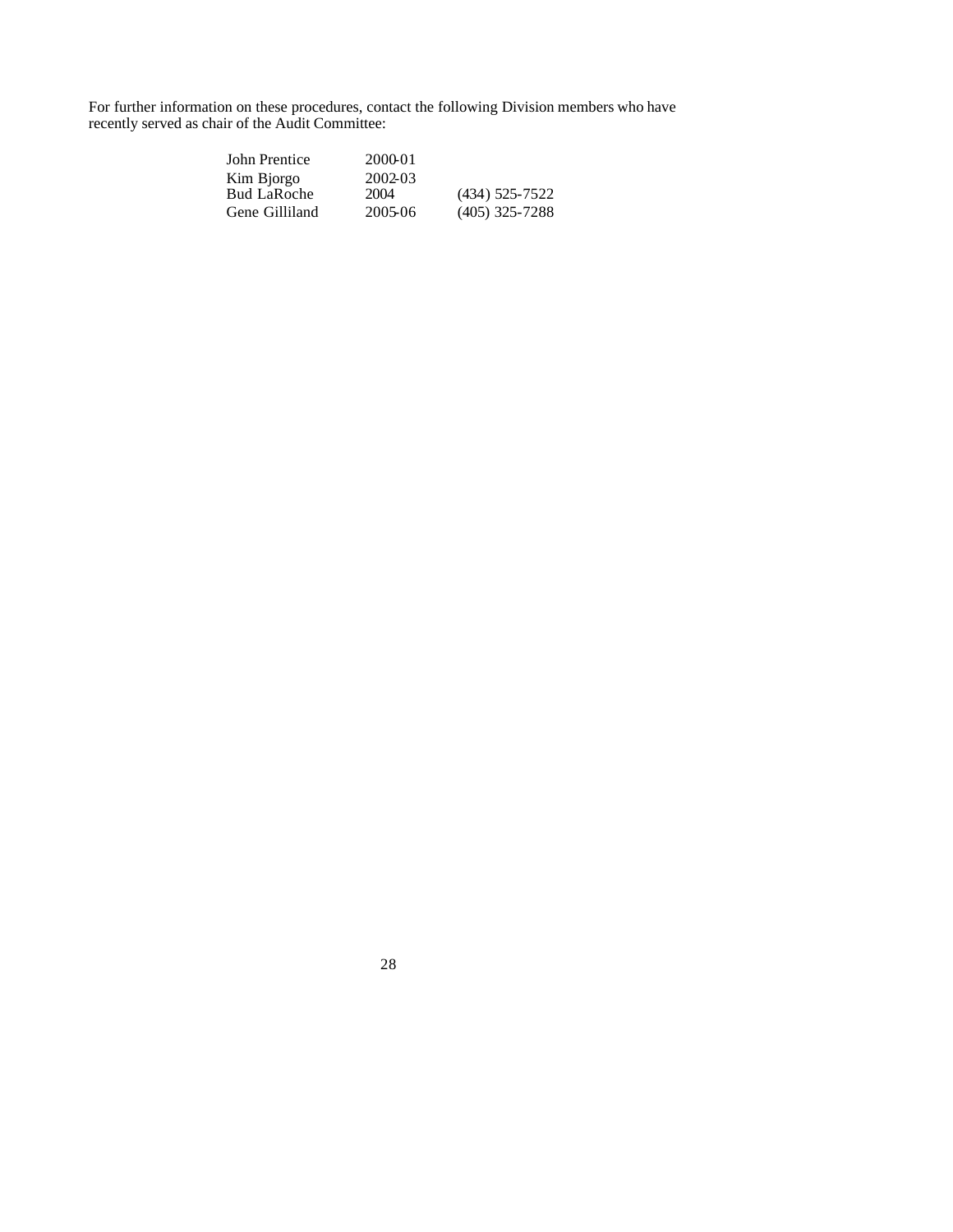## *Awards Committee*

The Awards Committee is comprised of a Chair and three (3) members. The Committee oversees the judging of all fisheries papers presented at the SEAFWA Conference for selection of the Best Paper Awards and determines recipients of the Award of Merit, when applicable. The Awards Committee also solicits nominations and selects recipients for the Outstanding Chapter Award, Distinguished Service Award and the Outstanding Achievement Award. It should be incumbent on the Awards Committee to honor one or more individuals/Chapters for each of the Division's awards annually. If nominations from the membership are lacking, the Committee should solicit nominations for deserving individuals. Any ties are broken by the Division President.

#### 1) **The John F. Dequine Best Paper Award**

The John F. Dequine Award is presented to the best paper presented at the Southeastern Association of Fish and Wildlife Agencies Conference. The award is named in honor of Jack Dequine who was the Division's first President and long -time member and Chair of the Awards Committee.

- a) Eligibility criteria
	- i) Author or co-author must present the paper.
	- ii) Manuscript must be accepted for publication in the Proceedings and may not be a revision of previously published data.
	- iii) Current Awards Committee members are ineligible.
- b) Selection of Judges
	- i) Prior to the SEAFWA Conference, current Awards Committee Chair, in consultation with SEAFWA Conference Fisheries Program Chair, identifies potential volunteer judges; a minimum of 3 judges per paper is recommended; thus lots of volunteers (as many as 20) are needed. If possible, encourage one or more judges to score all presentations. This adds continuity to the process.
	- ii) In early summer, well before the meeting, Chair contacts prospective judges and asks them to judge papers; a session moderator is always a good choice for a judge.
	- iii) In September, Chair calls each judge to reconfirm they are attending the SEAFWA Conference and will help.
- c) Assignment of Papers
	- i) Chair/Fisheries Program Chair recruits three judges per session of the Fisheries Technical Program at the SEAFWA Conference.
	- ii) Either prior to or at the Conference, Chair and/or Fisheries Technical Program Chair provide judges with:
		- (1) assigned judging schedule
		- (2) an evaluation (score) sheet; basic criteria for evaluating oral presentations are listed on the score sheet.
		- (3) guidelines for judging oral presentations.
	- iii) Judges may rearrange assignments with other judges, provided their assigned papers are evaluated by a substitute judge.
		- 29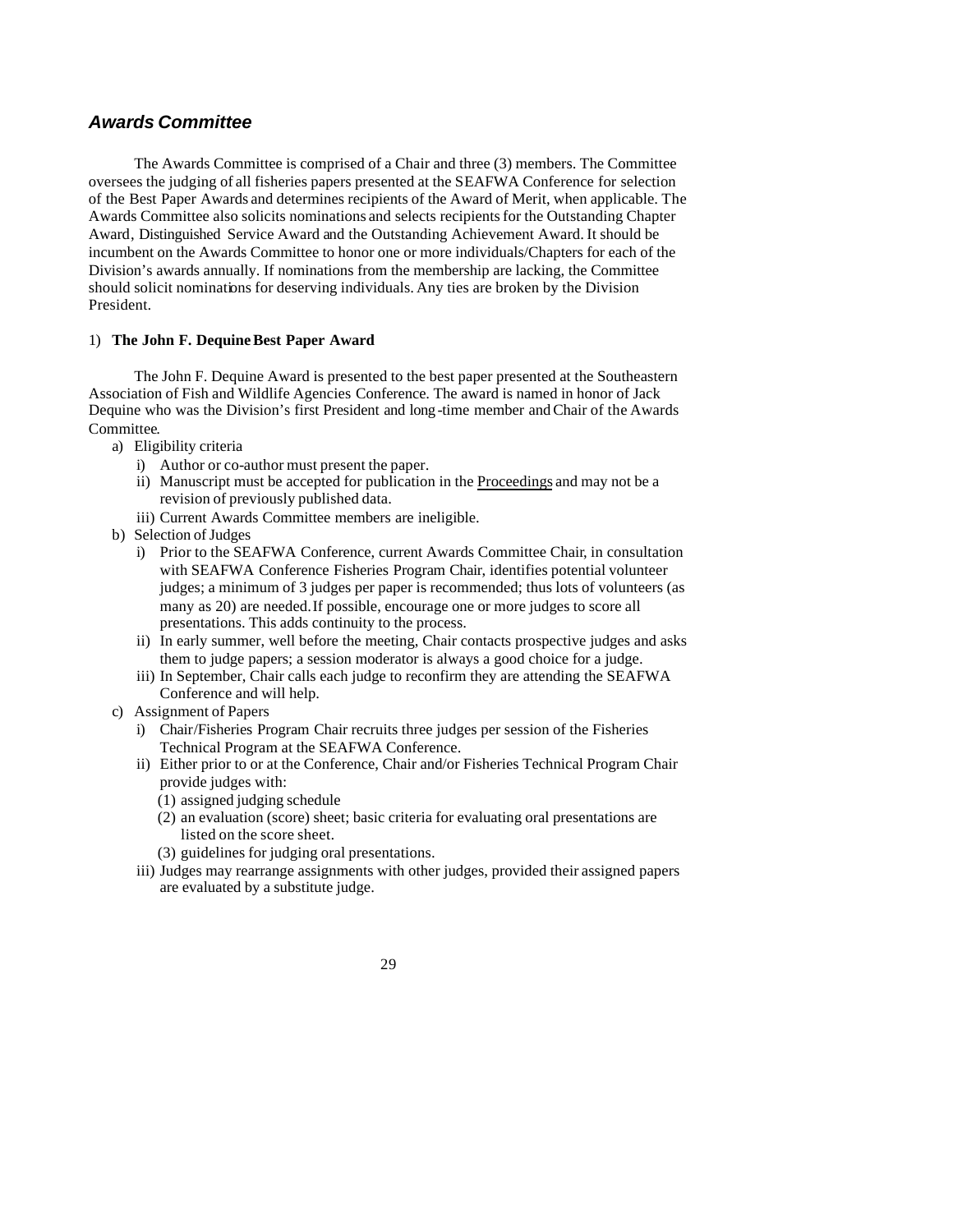- d) Meeting Duties: Scoring Oral Presentations
	- i) Chair/Fisheries Technical Program Chair makes arrangements to collect evaluation sheets.
	- ii) Scores for oral presentation (up to 100 points) are calculated, with oral presentation comprising 50% of the total score for Best Paper Award .
- e) Post-Meeting Duties
	- i) Immediately following the SEAFWA Conference, Chair obtains copies of the manuscripts which received the highest scores for the oral presentation from each session from the Associate Editor for Fisheries. The number of manuscripts being judged for the award should match the number of sessions in the Fisheries Technical Program at the SEAFWA Conference.
	- ii) Chair makes copies of the manuscripts and requests reviews by t he Awards Committee and some of those judges that evaluated the oral presentations.
	- iii) Evaluation of the written manuscript comprises the other 50% of the total score. Suggested criteria for judging the written text include:
		- (1) writing clarity
		- (2) organization
		- (3) scientific integrity
		- (4) management value
		- (5) scientific merit
		- (6) effort
		- (7) originality
	- iv) Chair selects 1st, 2nd, and Honorable Mention winners based on a combination of scores of the oral presentation and written text evaluations. Selection process should be completed by 1 February.
- f) Presentation of Awards
	- i) Chair notifies Division President of the selection of the Awards Committee for the John F. Dequine Best Paper Award for the best fisheries paper to be presented at Spring Meeting . The Chair also notifies the Division President of the second place and any honorable mention papers if applicable.
	- ii) Chair orders plaques and certificates from the Society Subunit Services Liaison; certificate includes name(s) of author(s) and titles of presentations to be recognized on plaques. Templates for award certificates are found in Appendix XIII. Chair has the option of sending completed templates to Society Subunit Services Liaison for printing on parchment with AFS logo or can request parchment with AFS logo printed on and reproduce certificates (this option often saves time since a supply of parchment can be kept on hand).
- g) Prior to Spring Meeting, Chair contacts Division Secretary -Treasurer for honoraria checks to be presented to recipients. Major author/presenter of the 1st and 2nd place Best Paper each receive a plaque and an honorarium (\$100.00 for 1st Place; \$50.00 for Second Place). Coauthors of the 1st and 2nd place receive a certificate (not a plaque) signed by the Chair of the Awards Committee and Division President.
- h) Presentation at Annual Business Meeting:
	- i) President
		- (1) Recognizes Committee members.
		- (2) Describes award.
- 30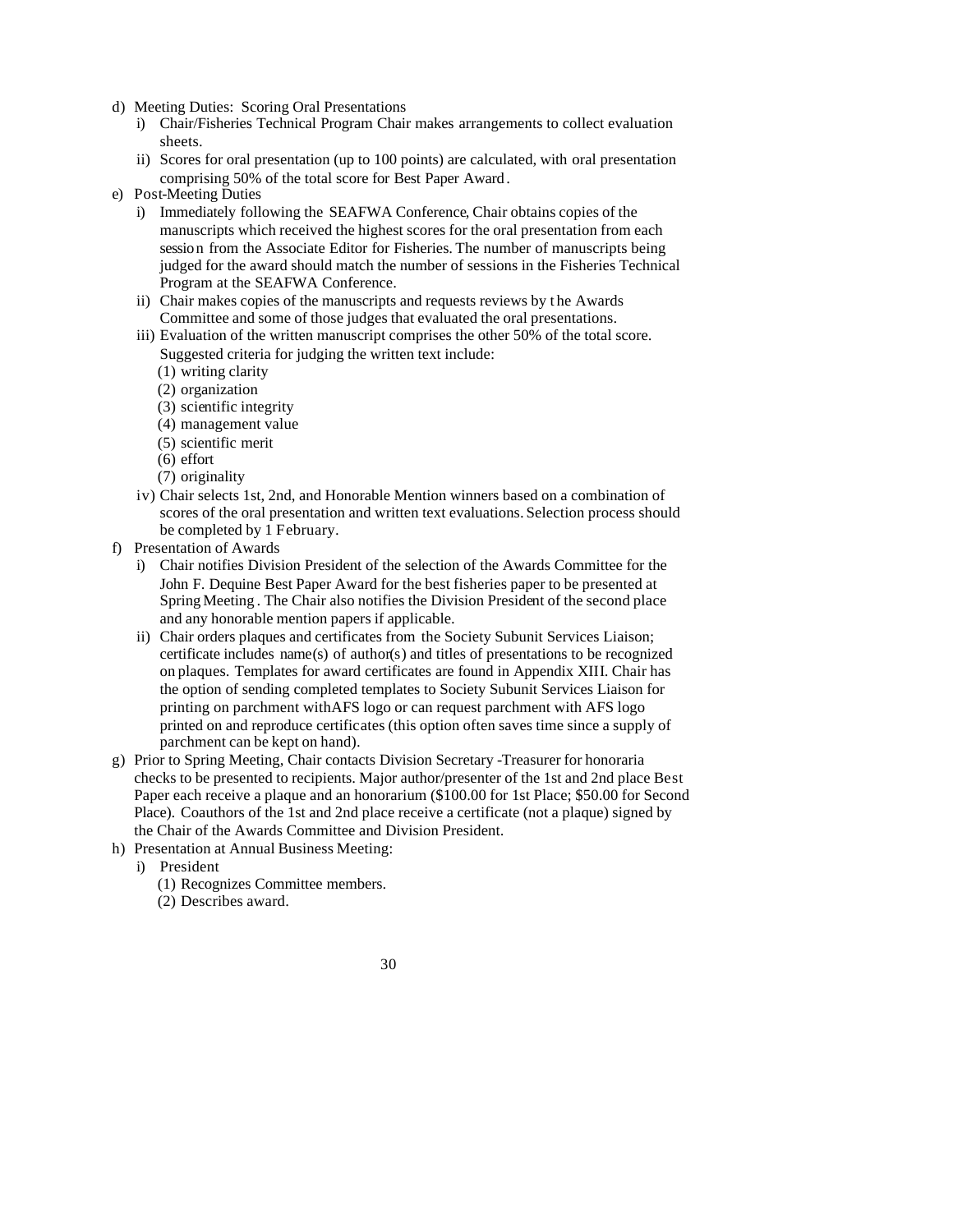(3) Presents plaques and honoraria

- ii) President-elect
	- (1) Reads text (limit to one page) of nomination material.
- i) Presentation at SEAFWA Meeting
	- i) Division President announces the recipient of the Jack Dequine Best Paper Award at the evening banquet program at the SEAFWA Conference.
- j) Chair provides information about selections to Newsletter Editor for recognition in summer Newsletter; this is also a good opportunity to recognize Awards Committee and volunteer judges.

#### 2) **Multiple Presentation Award of Merit**

The Award of Merit for multiple presentations (that are only published in the Proceedings) at the SEAFWA Conference is awarded to any agency/institution/private company that has averaged one presentation /year over a three year period. \*note: this award will only be presented once every three years and is for presentations that are only published in the Proceedings.

- a) The Chair coordinates with the SEAFWA Fisheries Associate Editor to determine any entities that qualify for the Award of Merit.
	- i) The Chair orders plaque(s) from Society Subunit Services Liaison as soon as the recipients are known. Templates for award certificates are found in Appendix XIII. Chair has the option of sending completed templates to Society Subunit Services Liaison for printing on parchment with AFS logo or can request parchment with AFS logo printed on and reproduce certificates (this option often saves time since a supply of parchment can be kept o n hand).
- b) Presentation at Annual Business Meeting:
	- i) President
		- (1) Recognizes Committee members.
		- (2) Describes award.
		- (3) Presents plaque(s).
- c) Dates for eligibility are as follows:
	- 2005-07
	- 2008-10
	- 2011-13, etc.

#### 3) **Outstanding Chapter Award**

- a) In October, Chair solicits nominat ions for Outstanding Chapter Award from each chapter within the Division. Announcement should go out in the summer Newsletter and, in addition, Chapter Presidents should be contacted individually and encouraged to submit nomination material. List of Chapter Presidents with addresses (mail and e-mail) and phone numbers is available in the Division Leadership List. Contact the Division President for the list.
- b) Outstanding Chapter Award application detailing criteria for evaluation (see Appendix XIII**)** is submit ted to chapters for completion and returned to Chair by January 1.
- c) Awards Committee evaluates chapters' nomination material and selects recipient.
	- 31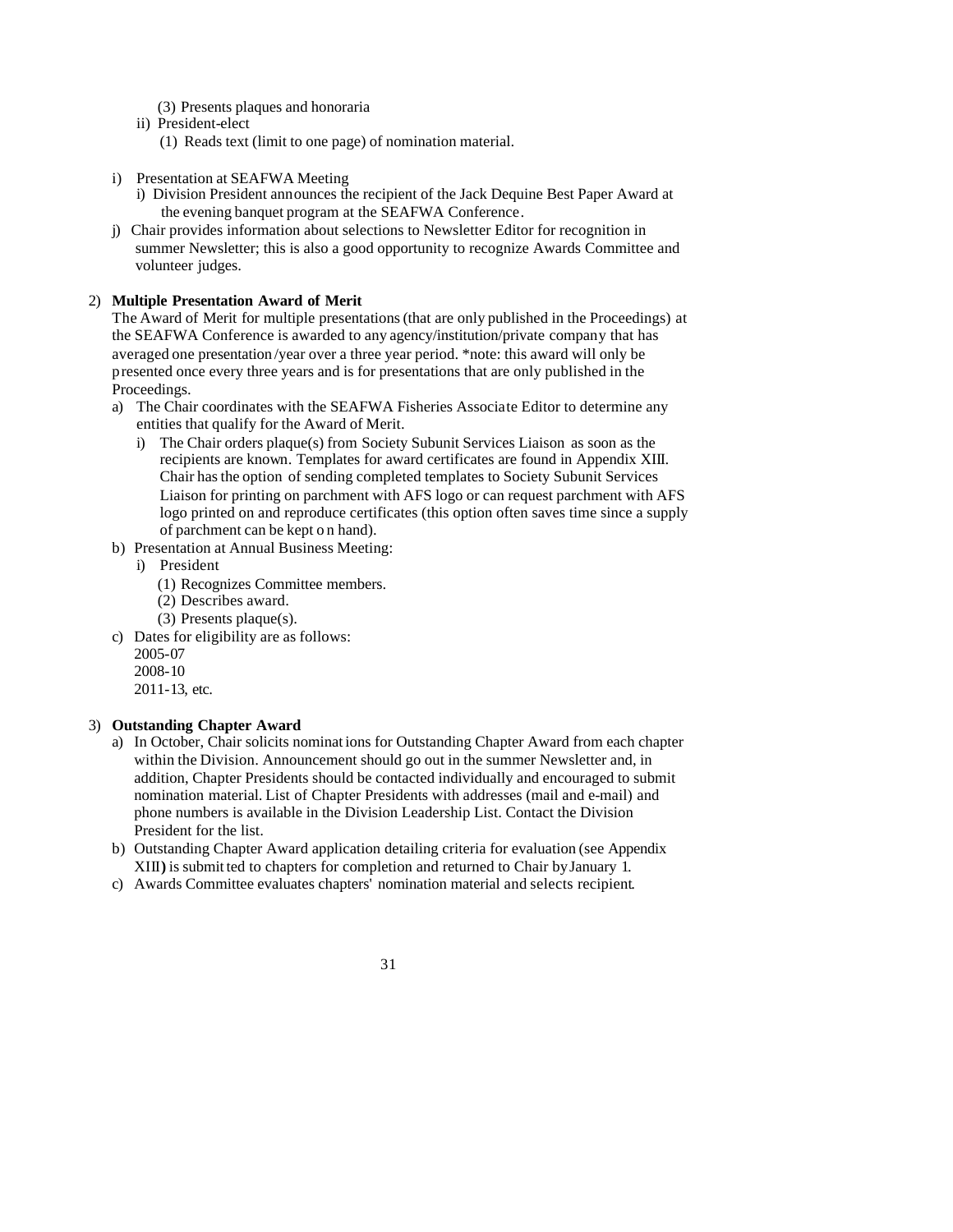- i) .Chair prepares certificate and obtains plaque from Society Subunit Services Liaison and presents award at the Annual Business Meeting. Templates for award certificates are found in Appendix XIII. Chair has the option of sending completed templates to Society Subunit Services Liaison for printing on parchment with AFS logo or can request parchment with AFS logo printed on and reproduce certificates (this option often saves time since a supply of parchment can be kept on hand).
- d) Presentation at Annual Business Meeting:
	- i) President
		- (1) Recognizes Committee members.
		- (2) Describes award.
		- (3) Recognizes past recipients in attendance.
		- (4) Presents plaque(s).
	- ii) President-elect
		- (1) Reads text (limit to one page) of nomination material.
- e) Chair submits support information for Division's Outstanding Chapter(s) to Society Outstanding Chapter Award Committee.

#### 4) **Best Student Sub-unit Award** – Spring Meeting

- a) All Student Sub-units of Chapters within the geographical boundaries of the Division are eligible
- b) University Chapters (Auburn, Texas A&M, Virginia Tech) which have full Chapter status are not eligible for Best Student Sub -unit Award. These Chapters are eligible for the Best Chapter Award .
- c) Chair submits announcement for award in both the summer Newsletter (see Appendix XIII for announcement). Chair sends announcement to Student Sub -unit Chairs at same time as submitting announcement to the Newsletter Editor. List of Sub-unit Presidents with addresses (mail and e-mail) and phone numbers is available in the Division Leadership List. Contact the Division President for the list.
- d) Nomination material returned to Chair by January 1.
- e) Awards Committee evaluates Sub-unit's nomination material and selects recipient.
	- i) Chair prepares certificate and obtains plaque from Society Subunit Services Liaison and presents award at the Annual Business Meeting. Templates for award certificates are found in Appendix XIII. Chair has the option of sending completed templates to Society Subunit Services Liaison for printing on parchment with AFS logo or can request parchment with AFS logo printed on and reproduce certificates (this option often saves time since a supply of parchment can be kept on hand).
- f) Presentation at Annual Business Meeting:
- i) President
	- (1) Recognizes Committee members.
	- (2) Describes award.
	- (3) Recognizes past recipients in attendance.
	- (4) Presents plaque(s).
	- ii) President-elect
		- (1) Reads text (limit to one page) of nomination material.

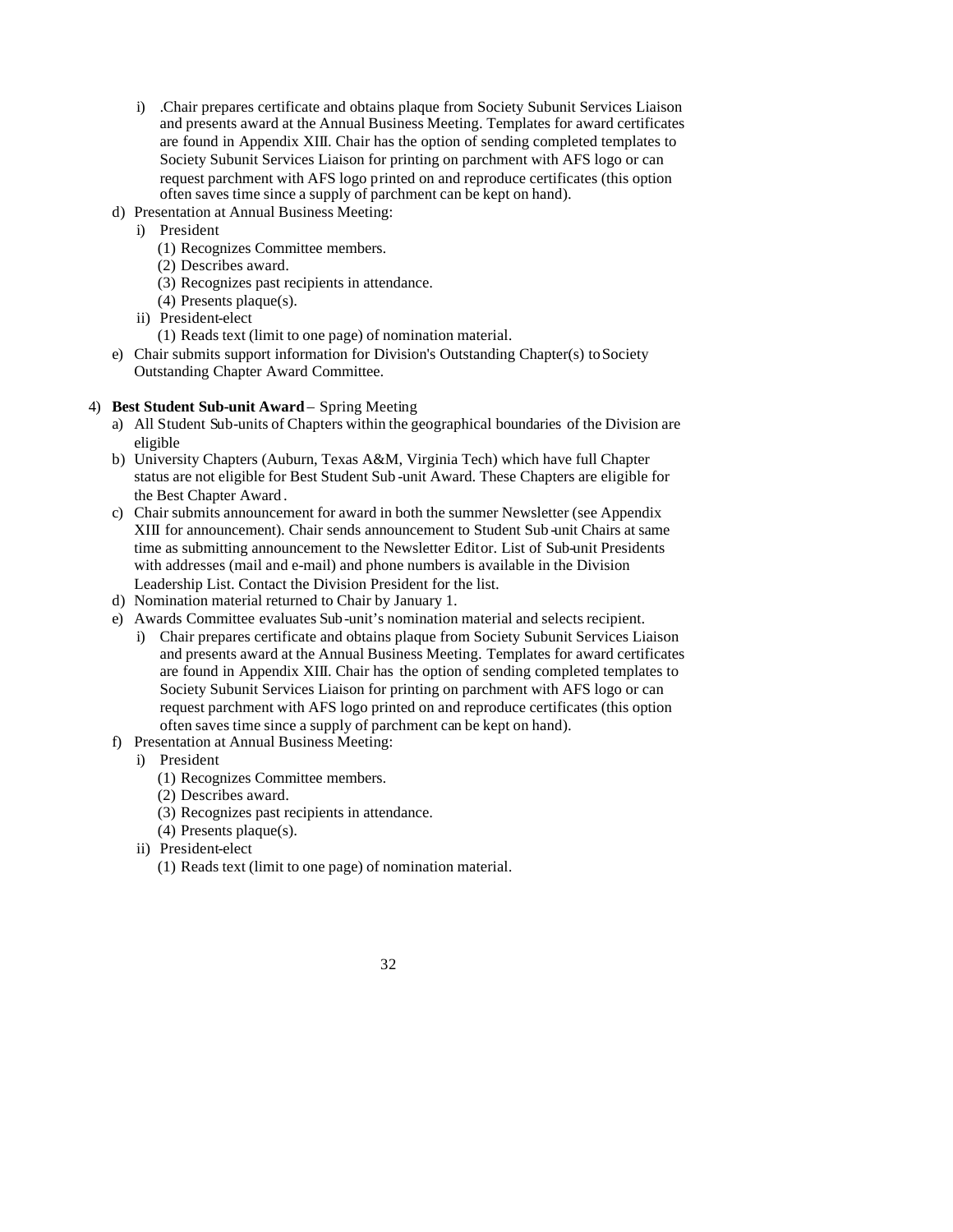#### 5) **Distinguished Service Award**

Volunteer service is the foundation of the Division. The purpose of the Distinguished Service Award is to recognize outstanding contributions of time and energy for special projects or activities in service of the Division.

- a) Chair solicits nominations from membership in summer Newsletter. Announcement should be repeated in the December Newsletter.
	- i) Nominations should be by letter, giving justification (vitae optional).
	- ii) Any nominee considered but not selected in the previous year are also to be considered.
- b) Chair circulates nomination materials and ballot to Committee members by January 1. Members are encouraged to use nomination materials and personal knowledge as a basis of vote.
- c) Committee chooses number of awardees by unanimous agreement, i.e., no objection, to any selection.
- d) Chair notifies recipient(s) at least one month in advance of Spring Meeting and invites them to attend and explains that Award will be presented at the Annual Business Meeting.
- e) Chair requests plaque(s) from Society Subunit Liaison. Templates for award certificates are found in Appendix XIII. Chair has the option of sending completed templates to Society Subunit Services Liaison for printing on parchment with AFS logo or can request parchment with AFS logo printed on and reproduce certificates (this option often saves time since a supply of parchment can be kept on hand).
- f) Chair develops brief statement about recipient(s) (limit to one page) for award ceremony and provides to Division President for presentation ceremony .
- g) Presentation at Annual Business M eeting:
	- i) President
		- (1) Recognizes Committee members.
		- (2) Describes award.
		- (3) Recognizes past recipients in attendance.
		- (4) Presents plaque(s).
	- ii) President-elect
		- (1) Reads text (limit to one page) of nomination material.
- h) Division publicizes recipients(s) in Newsletter and Fisheries; Chair provides editor biographical information, vitae, and script used when making presentation at Annual Business Meeting.
- i) Past Recipients of the DSA:

| Dick Luebke             | 1999 |
|-------------------------|------|
| Fred Janssen            | 2000 |
| Bruce Saul              | 2000 |
| Duke Energy Corporation | 2001 |
| Pat Mazik               | 2004 |
| Stuart Welsh            | 2006 |
|                         |      |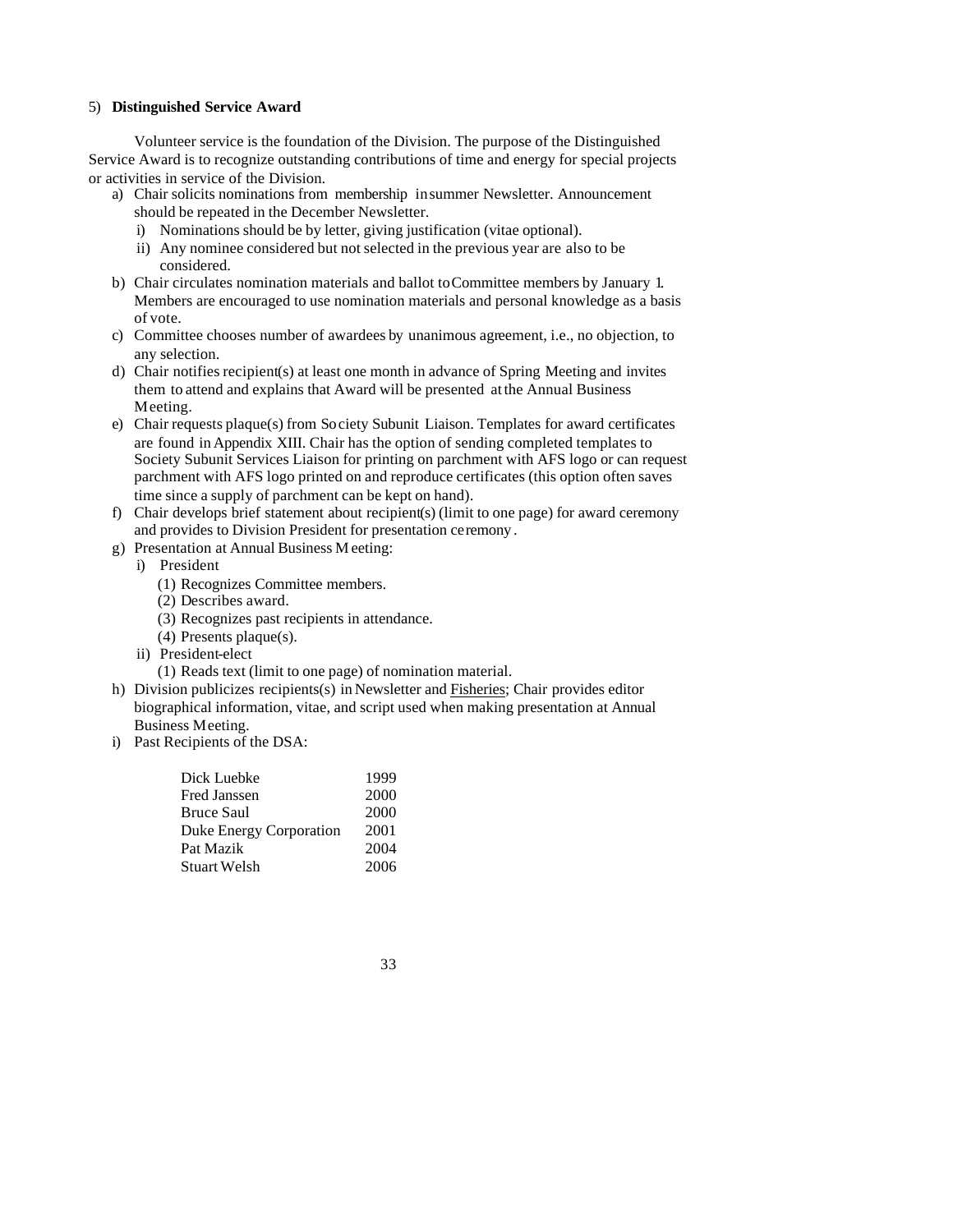#### 6) **Outstanding Achievement Award**

The purpose of the Outstanding Achievement Award is to recognize individuals for their noteworthy and longstanding contributions to fisheries, aquatic sciences, and the Division, thereby rewarding individuals for their contributions, enhancing visibility of the Division, and increasing the aspirations of the membership. Criteria

- outstanding service to the Division
- a monumental work
- original techniques or research methodology
- new ideas, viewpoints, or data which contribute significantly to fisheries management or basic understanding of aquatic resources
- a new, successfully executed fishery research or management program of regional or national imp ortance
- imaginative and successful program in fish conservation education at any level of teaching or graduate student guidance
- important faunal or ecological discoveries or new taxonomic criteria
- research especially beneficial to mankind
- interdisciplinary research involving leadership in team efforts in laboratory or field
- multiple, successful efforts in a variety of fields, as biology, public understanding, technical and popular writing, laboratory and field research, inspirational leadership and enunciation of principles.
- recipient must be a member of the Division
- a member will be eligible for an Outstanding Achievement Award upon nomination by an active member of the Division, and approval by the Awards Committee.
- Outstanding Achievement Awards will not necessarily be presented annually.

#### Timeline:

- a) Chair solicits nominations from membership (announcement in summer Newsletter; repeat in December Newsletter)
	- i) Nominations should be by letter, giving justification (vitae optional).
	- ii) Any nominee considered but not selected in the previous year are also to be considered.
- b) Chair circulates nomination materials and ballot to Committee by 15 January . Members are encouraged to use nomination materials and personal knowledge as a basis of vote.
- c) Chair chooses number of awardees; there should be unanimous agreement, i.e., no objection, to any selection; Chair notifies Committee of results and thanks committee members for their service.
- d) Chair notifies recipient(s) at least one month in advance of Spring Meeting and invites them to attend and explains that the award will be presented at the Annual Business Meeting.
- e) Chair requests plaque(s) from Society's Subunit Services Liaison at least six weeks prior to Annual meeting. Templates for award certificates are found in Appendix XIII. Chair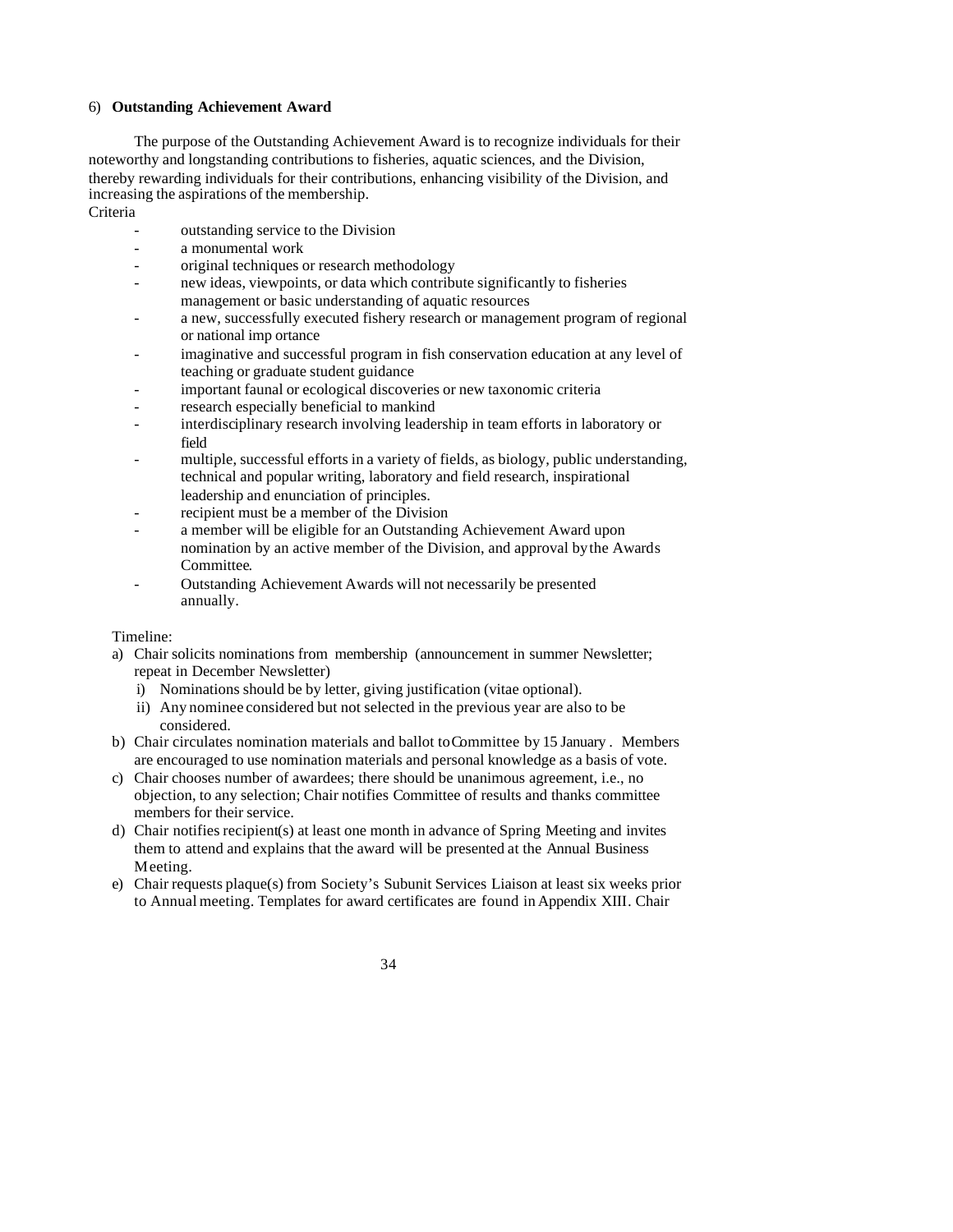has the option of sending completed templates to Society Subunit Services Liaison for printing on parchment with AFS logo or can request parchment with AFS logo printed on and reproduce certificates (this option often saves time since a supply of parchment can be kept on hand).

- f) Chair requests vitae (if not previously provided) from supervisors or professional colleagues of recipient(s).
- g) Chair develops brief statement about recipient(s) for award ceremony.
- h) Presentation at Annual Business M eeting (President):
- i) President describes award.
	- ii) Recognizes Committee members.
	- iii) Recognizes past recipients in attendance.
	- iv) Presents awards individually.
	- v) President-elect reads text (limit to one page) of nomination material.
- i) Division publicizes recipients(s) in newsletter and Fisheries; chair provides editor biographical information, vitae, and script used when making presentation at annual meeting.
- j) Past Recipients of OAA:
	- 1985 Jack Dequine, Hudson Nichols, Larry Niels on 1986 Bob Martin
	- 1987 Ben Jaco
	- 1988 Connie Arnold, Don Hayne, Bob Stevens
	- 1989 Buck Byrd, Don Estes, Monte Seehorn, Carl Sullivan
	- 1990 Robert Jenkins, Richard Stroud
	- 1991 Don Baker, John Gottshalk, Janice Hughes Little, Richard Robbins
	- 1992 Fred Harris
	- 1993 Susan Shipman
	- 1994 Barry Freeman
	- 1995 Larry Olmsted
	- 1996 Churchill Grimes, Steve Miranda
	- 1997 Rich Noble
	- 1998 Bobby Grinstead, Chuck Coutant, Mike Van Den Avyle
	- 1999 John Ney, Norville Prosser
	- 2000 Jimmie Pigg
	- 2001 Scott Van Horn, Phil Durocher
	- 2002 Not awarded
	- 2003 Barry Smith, Gene Wilde
	- 2004 Not awarded
	- 2005 Not awarded
	- 2006 Jeff Boxrucker, Dick Luebke, Larry Wilson

For further information on these procedures, contact the following Division members who recently served as Chair of the Awards Committee:

| Gene Gilliland |         | 1999-2003 (405) 325-7288 |
|----------------|---------|--------------------------|
| Fred Heitman   | 2004    | $(865)$ 483-0600         |
| Bruce Saul     | $2005-$ | $(706)$ 667-4576         |

**Formatted:** Bullets and Numbering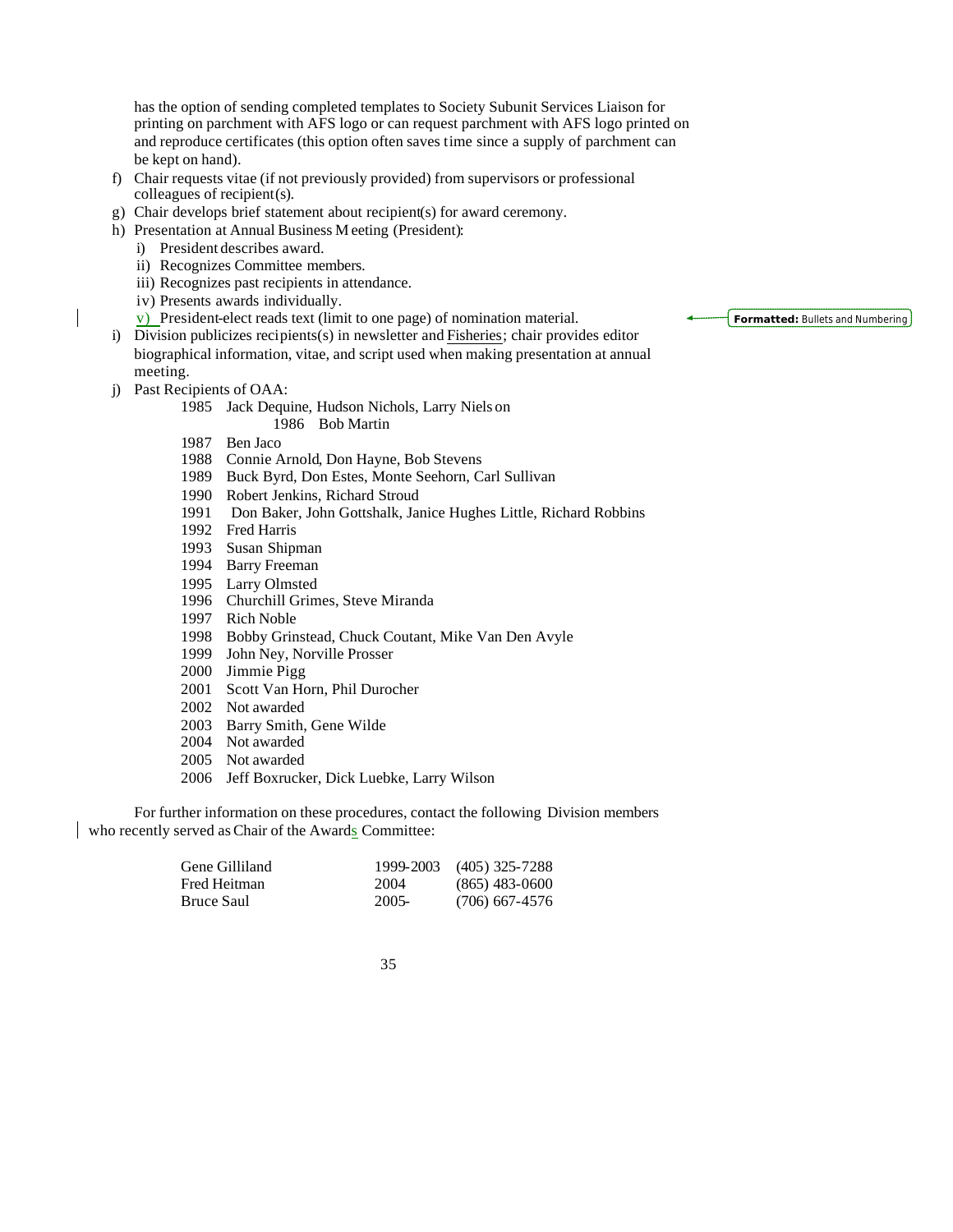## *Ballot Committee*

The Ballot Committee is comprised of a Chair and two (2) members of the Division, excluding Officers and members of the Nominating Committee, which shall receive and tally ballots for the election of Division Officers and Society Nominating Committee Representative and report the results at the Annual Business Meeting. Because of the need to convene to tally votes, it is recommended that the Ballot Committee Chair and at least one committee member be within relative geographic proximity or have the ability to travel. Members of the Ballot Committee are not eligible for election to any office in the Division during their tenure on this committee. Committee members should review the Division Bylaws, Section VII (h) (Appendix I) pertaining to duties and responsibilities, and should review the time lines specified for completion of the Nominating Committee's duties.

- 1) Division elections can be held via mail ballot, either special mail out or via posting ballot in Newsletter or electronically, either via e-mail to all Division members or posted on the Division web site. Method of election is to be determined by EXCOM.
- 2) Chair consults with the Newsletter Editor/Webmaster regarding need to publish ballot with slate of candidates and biographical sketches and date return deadline for ballots in Summer Newsletter/or electronic return . Chair provides electronic copy of the ballot and biographical sketches to the Newsletter Editor and the Webmaster. A  $\tilde{1}$  August deadline for return of ballots is necessary to have Society Nominating Committee Representative determined by the Society's Annual Meeting (late August-September). Mailing address/e-mail address of Committee Chair needs to be included in announcement.
- 3) As soon as possible following the ballot deadline (generally mid-August), the Chair and at least one committee member convene to tally the votes; each member counts each of the ballots and verifies the results with each other. If a committee member cannot attend, the ballots and verification letter can be sent by certified mail to them for verification.
- 4) Chair reports results of balloting in writing to Division President and President-Elect.
- 5) Counted and verified ballots are made available to the Division President and President-Elect.

For further information on these procedures, contact the following Division members who have recently served as chair of the Ballot Committee:

| Keith Ashley  | $(2000-02)$ | $(910)$ 866-4250 |
|---------------|-------------|------------------|
| Dave Rizzuto  | (2003)      | $(731)$ 423-5734 |
| Kathy Guindon | (2004)      | $(727)$ 896-8626 |
| Kent Nelson   | $(2005-06)$ | $(919)$ 707-0223 |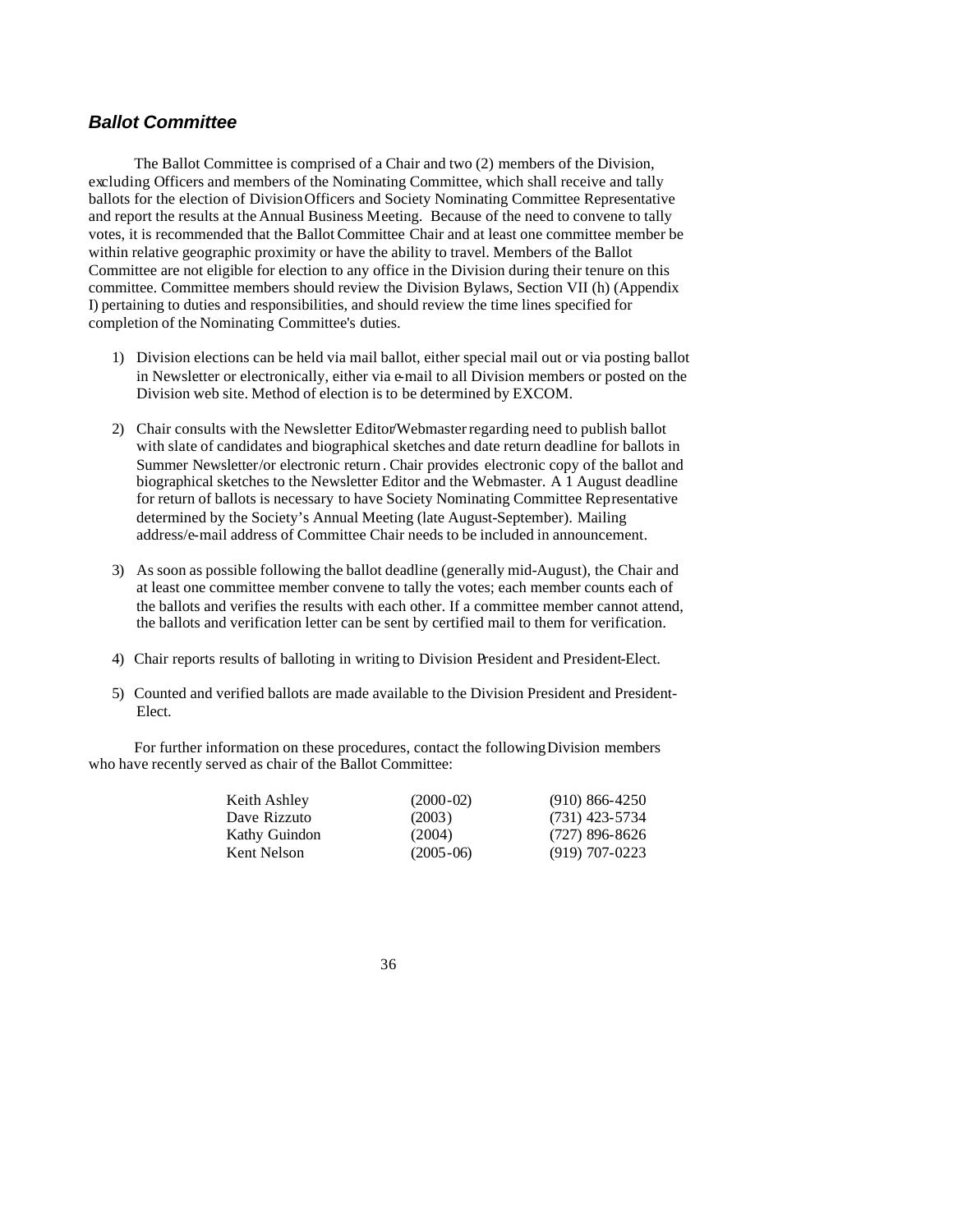## 1). **Executive Committee** *(EXCOM)*

The Executive Committee of the Division shall consist of the four duly elected officers, the Immediate Past-President, and the President of each chapter within the Division. It is authorized to act for the Division between meetings and to perform other appropriate functions. A quorum for the Executive Committee shall consist of 5, two of whom shall be officers. Telecommunications may substitute for meetings for conduct of business; the quorum is required. If unable to participate in a function of the Executive Committee, a chapter president may select an alternate to represent the chapter with full voting privileges, providing the substitution is presented in writing to the Secretary-Treasurer prior to convening of the Executive Committee meeting.

- 1). Meetings
	- a). Once annually in conjunction with Spring Meeting. President may convene an additional meeting of EXCOM at the SEAFWA Conference if need arises. President may convene EXCOM conference calls if deemed warranted. EXCOM meetings are open to all Division members.
	- b). Record of Division activities is compiled by the President in the form of a "Briefing Book" and distributed at the Annual EXCOM meeting (see Appendices IV and IX)
	- c). Minutes of EXCOM meeting(s) serve as official record and must be published in the newsletter/website and approved by vote of EXCOM following publication.

#### 2). Duties

- a). EXCOM decides all Division policies.
- b). Approves the annual budget. EXCOM gives the Officers approval to appropriate up to \$2500 in unbudgeted funds for Division projects that arise between EXCOM meetings. A full accounting of these funds will be given to EXCOM at the next EXCOM meeting.
- c). Transacts all Division business as necessary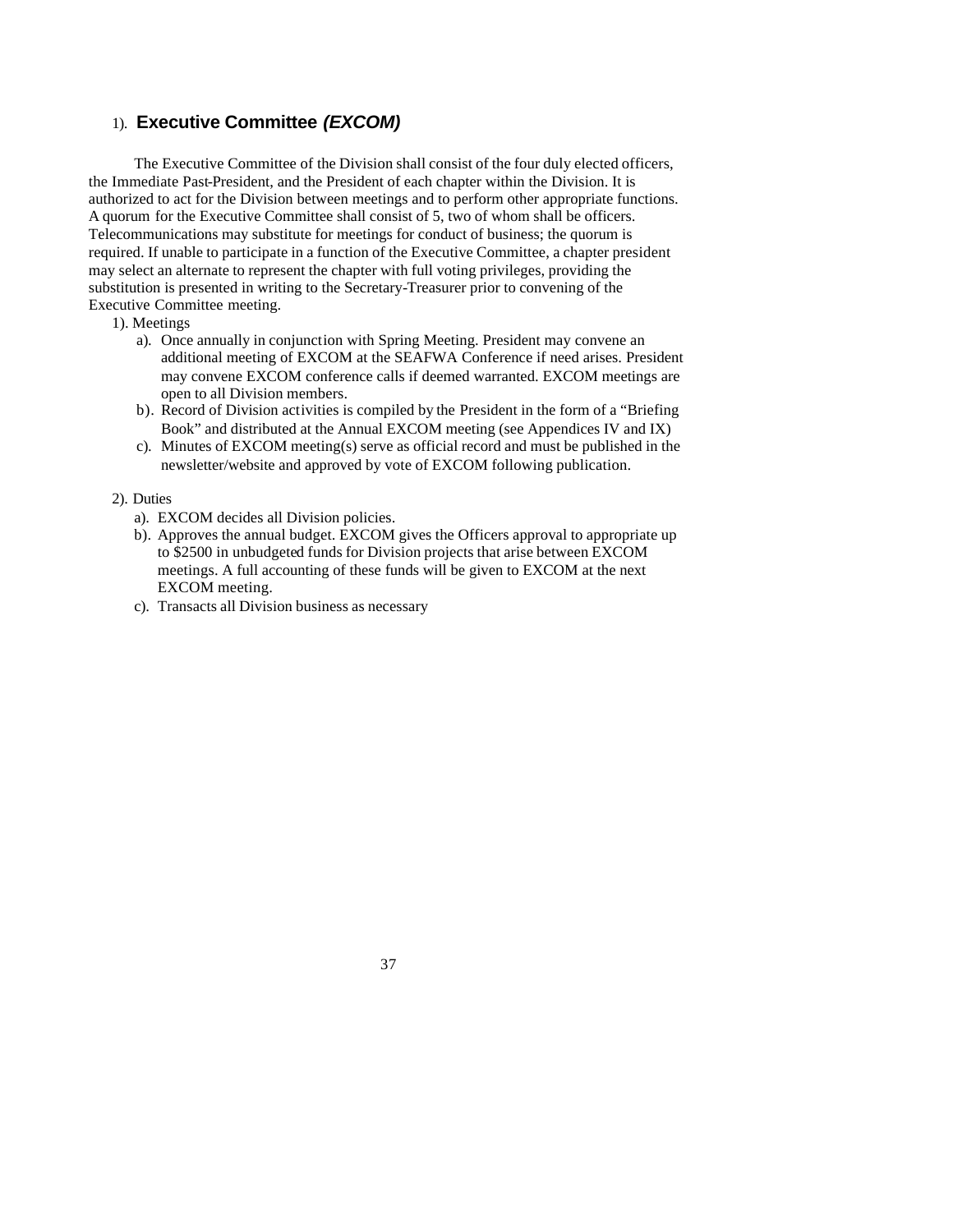## *Nominating Committee*

The Nominating Committee is comprised of a Chair and four members of the Division who serve one-year terms. The Immediate Past –President serves as Chair and the remaining Committee members are appointed by the President. Committee function is to recommend a slate of candidates for the specific elected offices of the Division, including the Vice-President, th e Secretary-Treasurer, and a Division Representative to the Society Nominating Committee. In order to fulfill its duties, the Nominating Committee should review Sections IV, V, and VII (a) of the Division Bylaws.

- 1) Members of the Nominating Committee are ineligible as candidates in the election. The Chair of the Nominating Committee will direct the nominations and voting procedures and tally the votes.
- 2) All members of the Nominating Committee, including the Chair, may nominate one or more candidates for the offices of Vice-President (each year), Secretary-Treasurer (alternating years), and Representative to the Society Nominating Committee (each year).
- 3) Chair should contact previous year's Nominating Committee Chair to discuss potential list of candidates and share this information with Committee members.
- 4) The list of names of proposed candidates from each Nominating Committee member must be submitted to the Chair by May 1.
	- a) Each proposed candidate must be contacted before their name is submitted and have agreed to serve in the respective office if elected (potential candidates should be informed that they may not make the final list of nominees).
	- b) A biographical sketch/resume must be prepared (by the candidate or nominator) for each proposed candidate and submitted with the list of proposed candidates by May 1.
- 5) A ballot of the proposed candidates will be prepared by the Chair and sent with copies of all biographical sketches and resumes to each member of the Nominating Committee by May 15.
- 6) Each member of the Nominating Committee (excluding the Chair) should vote on the candidates for each of the offices. Voting will be conducted by rating the candidates from most preferred (highest total points) to least preferred (no points). For example, if there are six candidates, then rate first preference 5 points, second preference 4 points, etc., and sixth (last) preference 0 points. Completed ballots must be submitted to the Chair by June 1.
- 7) Votes will be tallied by the Nominating Committee Chair to determine the top candidates for each office based on the highest point totals.
- 8) Ties in the point totals for first and second positions or second and third positions will be decided in favor of the candidate receiving the most first place votes (e.g., 5's).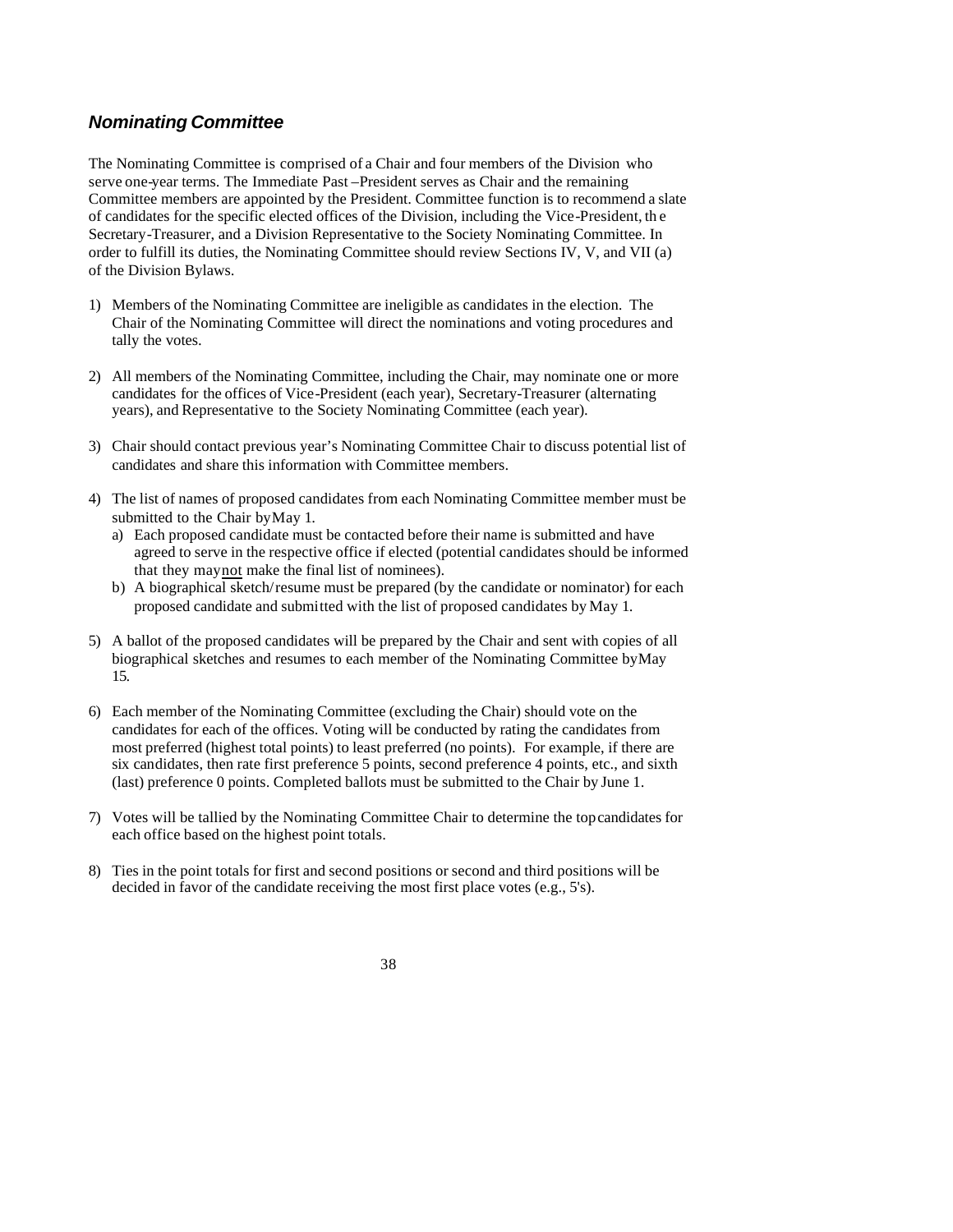- 9) If this procedure does not resolve the tie, a runoff vote by the Nominating Committee will be taken among the tied candidates only.
- 10) A tie ballot will be sent to the committee members, and the completed tie ballot must be returned to the Chair by June 15.
- 11) If the runoff vote does not resolve the tie, then the Chair will cast the deciding vote.
- 12) A report of the results of the nominations and vote(s), including the ballots, will be forwarded to the President for audit and filing. The slate of two candidates chosen for each of the two or three (depending on year) offices and the biographical sketches of these candidates will be submitted to the Ballot Committee Chair by July 1 for publication of the ballot in the Division Summer Newsletter and/or on the website.
- 13) Chair sends correspondence to all candidates informing them of the outcome of the committee elections to formulate the slate.
- 14) Recommended biographical sketch, resume, and correspondence formats:
	- a) The biographical sketch for potential candidates should be limited to about 250 words and include the following information:
		- 1). Name/Address/phone number/e-mail address
		- 2). Occupation
		- 3). Education
		- 4). Relevant work experience
		- 5). Initial AFS membership date
		- 6). AFS certification date (if applicable)
		- 7). AFS activities at the state, divisional and national levels.
		- 8). Honors and awards
		- 9). Professional affiliations (highlight AFS activities)
		- 10). Career interests and specialties
		- 11). Representative publications and presentations (limit to 5 most recent titles and summarize the remainder)
		- 12). Personal interests and activities (optional)
	- b) Two correspondences are included to serve as a guide for the Chair. These are examples of the correspondence sent to potential candidates who were (see p. 40) and who were not (see p. 41) elected to be candidates for the office of Vice President. Modifications and revision of these correspondences to fit the style of the Chair are encouraged.

15) Chair completes/sends "Report to Division EXCOM" form to President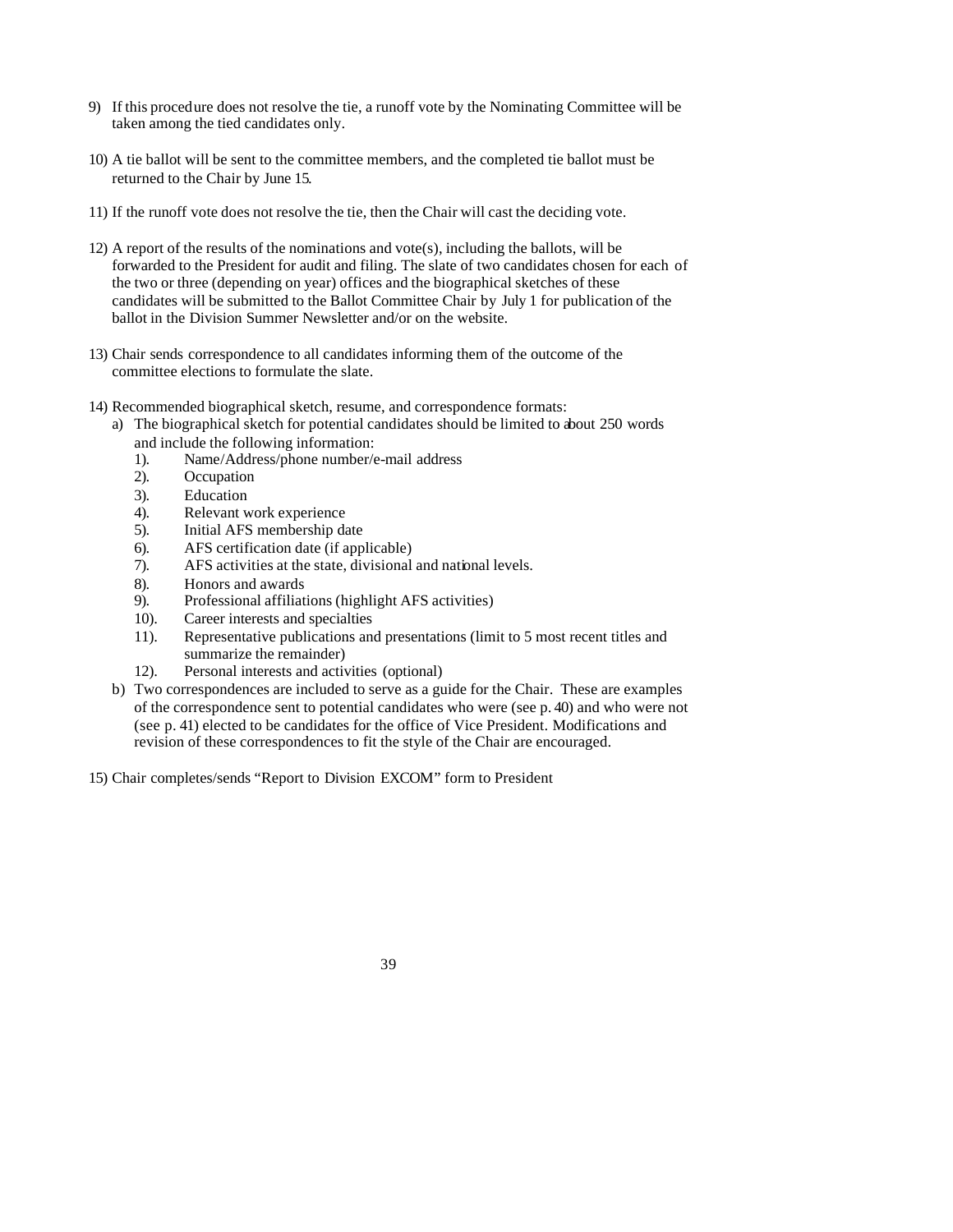## 16) Timetable

| <b>Task/Activity</b>                                                        | <b>Month/Date</b> |
|-----------------------------------------------------------------------------|-------------------|
| New Chair and Committee members are appointed by Division President         | Feb               |
| Chair sends correspondence welcoming Committee members and                  | Mar $15$          |
| initiates candidate search (include relevant section of Division Procedural |                   |
| Manual). Chair contacts previous year's Committee Chair to discuss          |                   |
| candidate pool.                                                             |                   |
| Chair and Committee members contact potential candidates                    | Mar 15-May 1      |
| Committee members submit list of potential candidates and biographical      | May $1$           |
| sketches and resumes to Chair                                               |                   |
| Chair sends ballot of proposed candidates, sketches and resumes to          | May $15$          |
| Committee members                                                           |                   |
| Committee members vote and submit completed ballots to Chair                | June 1            |
| Chair sends runoff ballot to Committee members (if necessary)/tie           | June15            |
| broken                                                                      |                   |
| Chair reports results of nominations, votes and sketches to Committee       | July 1            |
| members, President and Mail Ballot Chair                                    |                   |
| Chair sends correspondence to all candidates informing them of the          | July 1            |
| outcome of Committee elections                                              |                   |
| Chair completes/sends "Report to Division EXCOM" form to President          | July 1            |
|                                                                             |                   |

For further information on these procedures, contact the following Division members who recently served as Chair of the Nominating Committee:

| Dave Coughlin  | 2000-2002 | $(704)$ 875-5236 |
|----------------|-----------|------------------|
| Larry Rider    | 2003      | $(865)$ 483-0600 |
| Jeff Boxrucker | 2004      | $(405)$ 325-7288 |
| Scott Van Horn | 2005      | $(919)$ 528-9886 |
| Chad Thomas    | 2006      | $(252)$ 335-4961 |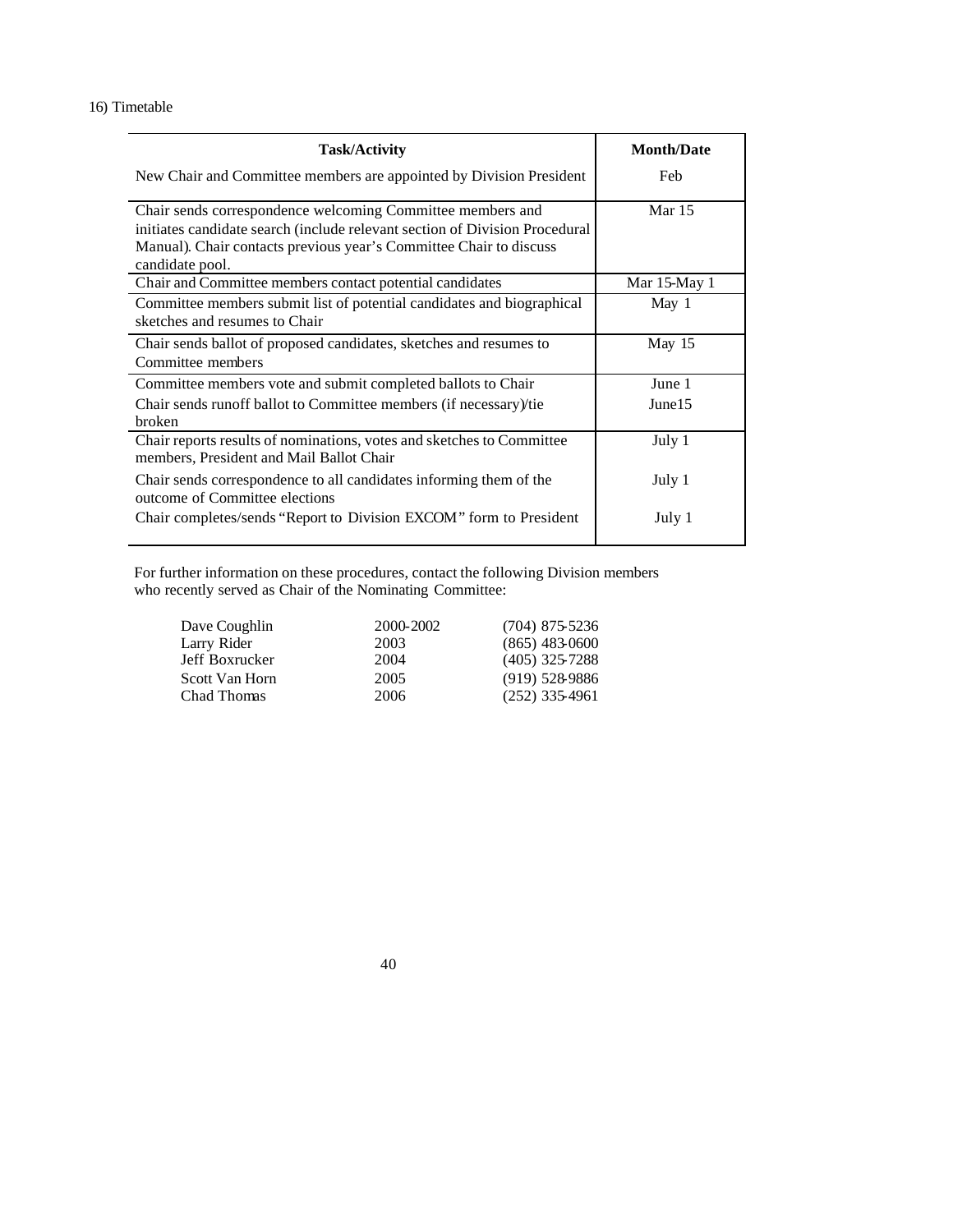#### **Example Correspondence**

April 30, 2007

Mr. or Ms. Selected Vice-Presidential Candidate 100 Main St. Southern City, AL 99999

Dear Selected Candidate:

On behalf of the Nominating Committee of the Southern Division of the American Fisheries Society (SDAFS), I want to congratulate you on being selected by the Committee to be a candidate for Vice -President of the Division . Your name and biographical sketch will be forwarded to the Division webmaster for posting on the Division's website (http://www.sdafs.org/). Voting will be done via electronic ballot. Please prepare a biographical sketch which should include the following information:

- 1). Name/Address/phone number/e-mail address
- 2). Occupation
- 3). Education
- 4). Relevant work experience
- 5). Initial AFS membership date
- 6). AFS certification date (if applicable)
- 7). AFS activities at the state, divisional and national levels.
- 8). Honors and awards
- 9). Professional affiliations (highlight AFS activities)
- 10). Career interests and specialties
- 11). Representative publications and presentations (limit to 5 most recent titles and summarize the remainder)
- 12). Personal interests and activities (optional)

If you have a questions or concerns about the sketch, please contact me as soon as possible. The results of the Division general election should be known by the end of July.

The Division thrives and flourishes because of persons like you who are willing to take on the challenge of leadership when called upon. We truly appreciate your willingness to be a candidate for Vice-President of the Division and your past and present service to the American Fisheries Society.

Sincerely,

Chairperson SDAFS Nominating Committee

Enclosure

cc: Nominating Committee, Division

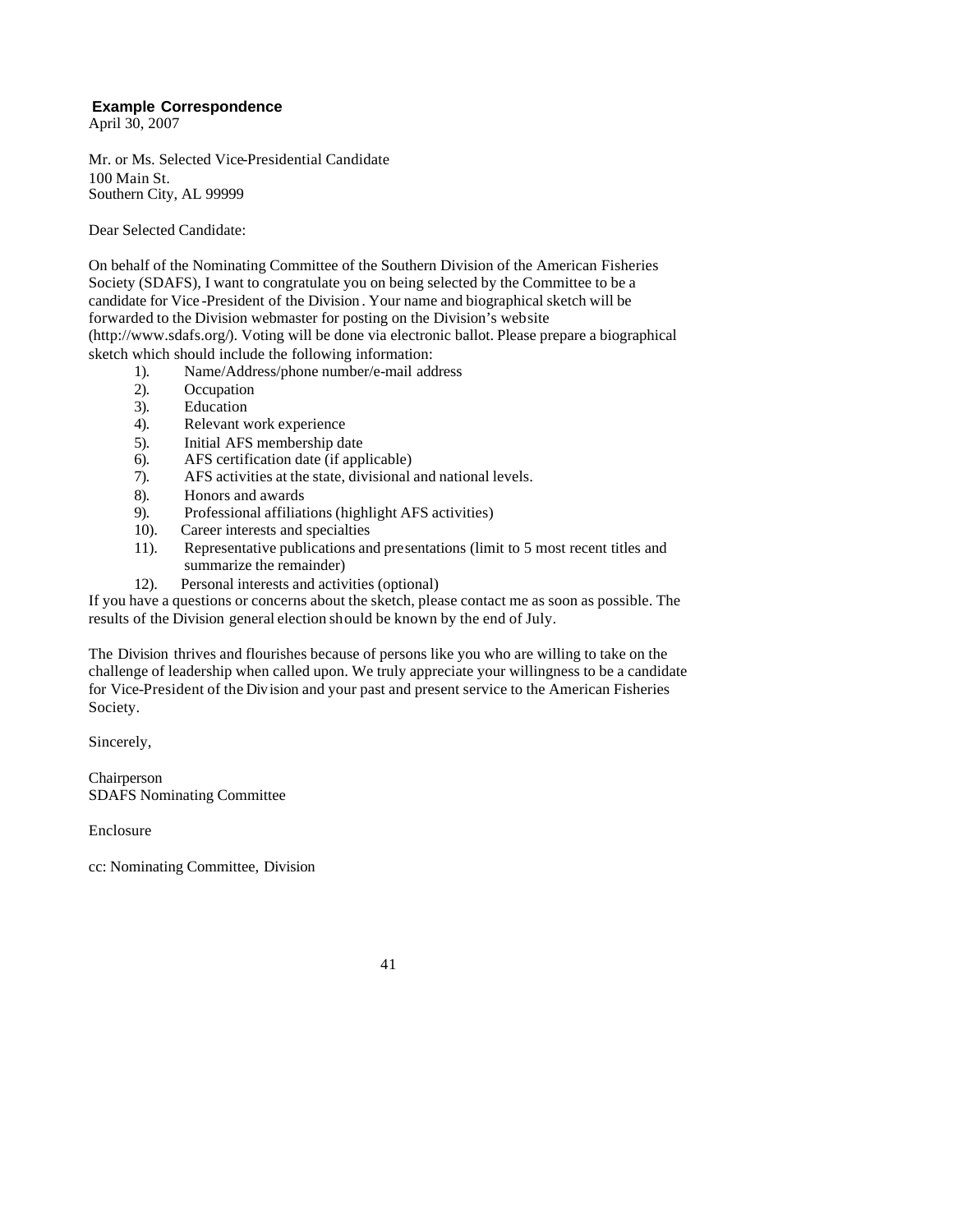#### **Example Correspondence**

April 30, 2007

Mr. or Ms. Not-selected Vice-Presidential Candidate 100 Market St. Southern City, MS 11111

Dear Not-selected Candidate:

On behalf of the Nominating Committee of the Southern Division of the American Fisheries Society (SDAFS), I want to thank you for agreeing to be a nominee for Vice-President of the Division. The Nominating Committee has voted on the slate of nominees and you were not among those selected to be a candidate for Vice-President in the Division general election. Our decision was a very difficult one, as you were one of a group of v ery qualified and experienced candidates.

The Division thrives and flourishes because of persons like you who are willing to take on the challenge of leadership when called upon. We truly appreciate your willingness to be a nominee for Vice-President of the Division and your past and present service to the American Fisheries Society.

Sincerely,

Chairperson SDAFS Nominating Committee

cc: Nominating Committee, Division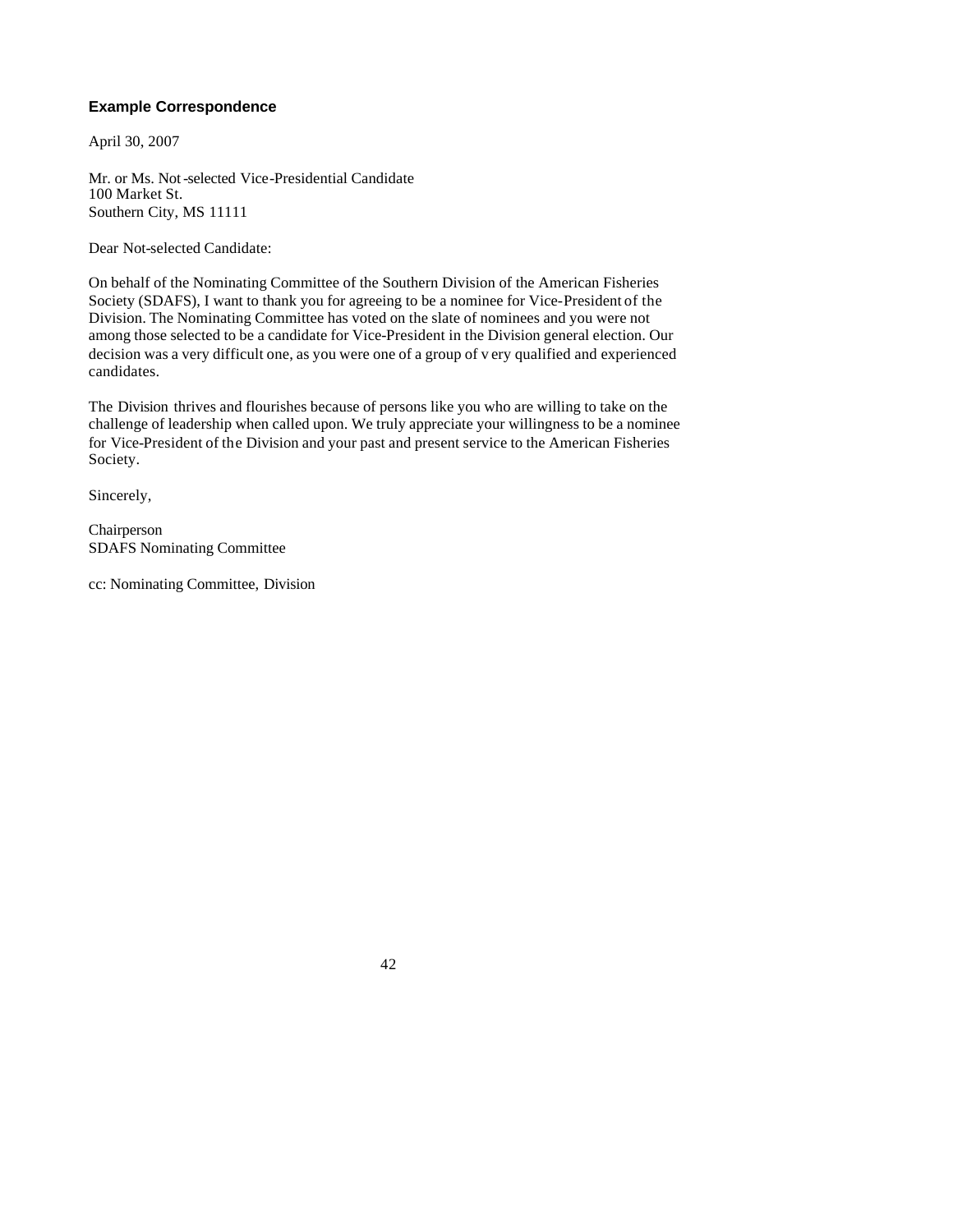## *Resolutions Committee*

The Resolutions Committee, comprised of five (5) members, drafts and recommends to the Division for consideration at its Annual Meeting such resolutions considered prudent and necessary in the furtherance of the purposes and objectives of the Division. The Resolutions Committee Chair, appointed by the President, serves as the Division Representative to the Resolutions Committee of the Society. The outgoing (or reappointed) Chair shall be responsible for ensuring appropriate and prompt distribution of resolutions following their adoption by the Division. In order to fulfill its duties, the Resolutions Committee should review Section VII (a) and Standing Rules of the Division Bylaws (Appendix I). The Chair should also review the Society Procedural Manual (http://www.fisheries.org/html/About\_AFS/ProcedureManual.pdf) guidelines pertaining to the Society Resolutions Committee.

- 1) Following appointment of the Committee by the Division President, Chair places a call for resolutions in the summer Division Newsletter. Chair issues a call for resolutions to Division leadership, Committee Chairs, and Chapter presidents via e-mail concurrent with publication in newsletter. In order for resolutions to receive proper review, proposed general resolutions must be received by the Resolutions Committee no later than October 1.
- 2) Chair circulates proposed resolutions to Committee to:
	- a) Determine if the proposed resolution is prudent and necessary in the furtherance of the purposes and objectives of the Division.
	- b) Offer editorial suggestions.
- 3) Chair incorporates editorial suggestions of proposed resolutions which Committee has determined to be "prudent and necessary".
- 4) Suggested Committee changes that substantively alter the nature of the original proposed resolution should be approved by the author of the resolution.
- 5) Chair sends approved and edited proposed resolutions to the Newsletter Editor for publication in the Winter Newsletter. (**Note:** In order to be eligible for consideration at the Annual Business Meeting, general resolutions, those that place the views of the Division on record on matters of broad concern, must be printed in the Division Newsletter before the Spring Meeting ).
- 6) Internal resolutions, those that concern the Division itself, will be eligible for consideration up to and at the Annual Business Meeting.
- 7) Chair presents the proposed resolutions to the Division EXCOM at their meeting preceding the Annual Business Meeting.
- 8) Chair is responsible for preparation of copies of the proposed resolutions for d istribution at the Annual Business Meeting.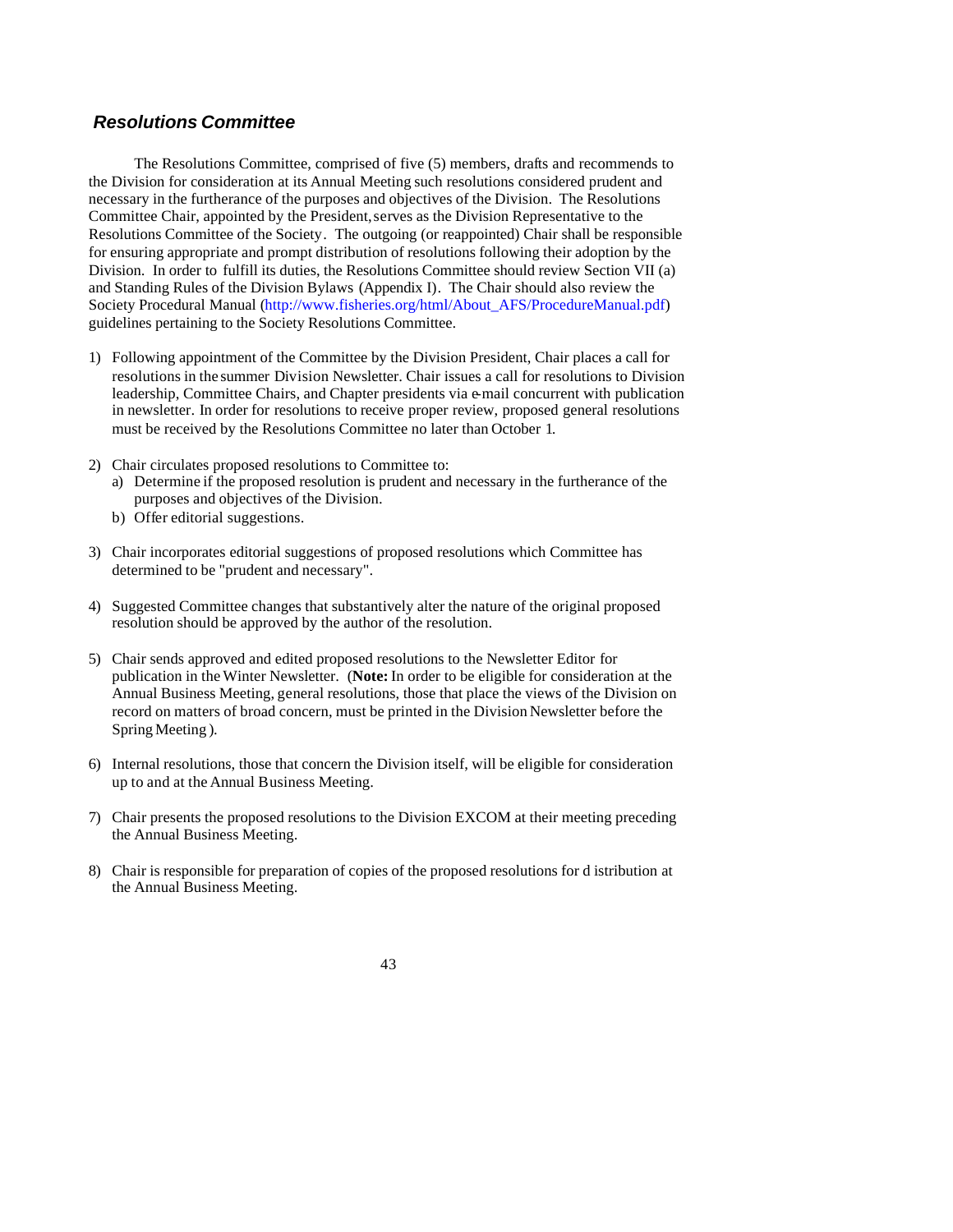- 9) Chair presents the proposed resolutions to the membership during Annual Business Meeting; on behalf of Resolutions Committee moves for adoption.
- 10) Division President manages any floor debate, and the voting.
- 11) If adopted, President asks membership if resolution should be forwarded to the Society Resolution Committee for consideration for adoption.
- 12) Chair forwards any resolutions for consideration by the Society Resolutions Committee to the Chair immediately following Spring Meeting for consideration by the Governing Board at the Mid -year Governing Board Meeting in mid-March.
- 13) Chair provides the Division Secretary with a copy of all approved resolutions, and a list of persons/agencies/organizations and addresses wh o should receive a copy of the resolution.
- 14) Chair serves as a member of the AFS Resolutions Committee.

For further information on these procedures, contact the following Division members who have recently served as chair of the Resolutions Committee:

| Elise Irwin   | 2000-02 | $(334)$ 844-9190 |
|---------------|---------|------------------|
| Dennis Riecke | 2003-   | $(601)$ 432-2207 |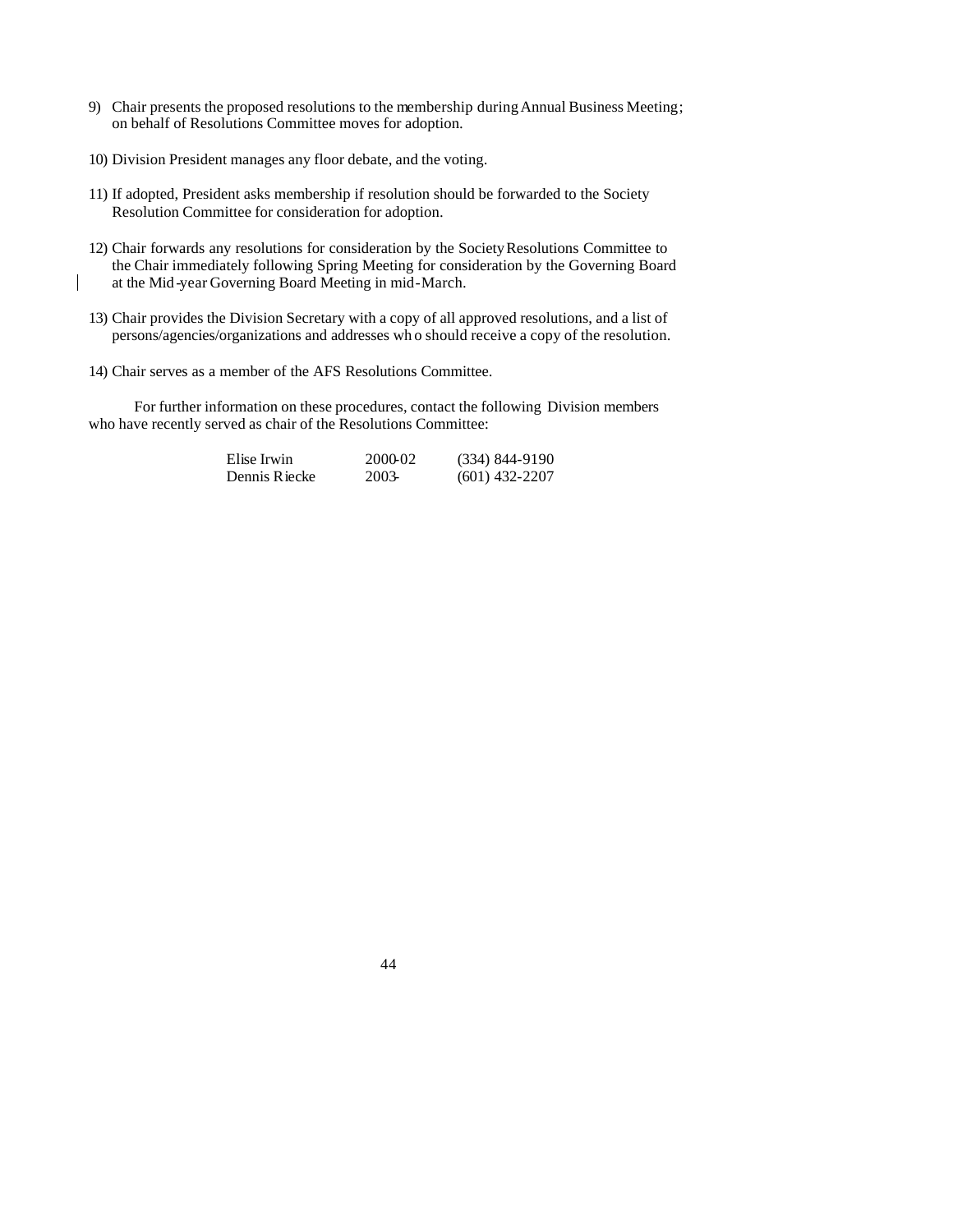## *Student Affairs Committee*

The goal of the Student Affairs Committee is to promote student involvement in all aspects of subunit activity of the Division. The Committee also identifies concerns of students as related to Society structure, functions, and activities. The Committee is composed of any number of individuals expressing an interest and willingness to serve. The Chair is appointed by the Division President from individuals wishing to serve on the Committee. Appointments are made for one year; however, active individuals may be re-appointed the following year if they desire to remain on the Committee.

- 1) Upon appointment, Committee Chair corresponds by letter with all Committee memb ers advising them of Committee responsibilities:
	- a) Organize student workshop at Spring Meeting
		- i) Chair or designated Committee member contacts Student Sub -unit Presidents for potential topics for student workshop at Spring Meeting
		- ii) Arrange for speaker(s) based on chosen topic
		- iii) Contact Spring Meeting Publicity Committee Chair to ensure announcement for workshop appears in all meeting advertisements and appears on the meeting registration form
		- iv) Workshop is free; half-day (Friday p.m.)
	- b) Organize Student: Mentor Luncheon at Spring Meeting; this effort pairs students with professionals of like interests for lunch (at mentor's expense) for discussions/advice regarding student's future in the fisheries profession.
		- i) Arrange to have notice of participation in Student: Mentor Luncheon included in Spring Meeting Registration form (see Appendix IX, page 13 5).
		- ii) Obtain list of attendees indicating preference to participate in the Student: Mentor Luncheon from Spring Meeting Registration Chair immediately upon preregistration closing date.
		- iii) Pair students with professionals of like interests; e-mail students and professionals of pairing with instructions for participation.
		- iv) Additional pairings will occur at the Spring Meeting; make announcement at the Annual Business Meeting (Friday evening) on how students and mentors can meet
		- v) Students and mentors meet for lunch on Saturday to discuss topics of choice (the purpose of the program is for the professional to give career guidance to the student).
	- c) Student room awards -- Spring Meeting and SEAFWA
		- i) Reserve rooms at or near conference hotel as soon as announced by Local Arrangements Committee.
		- ii) Notify students of room availability (example enclosed) by Newsletter (summer and December) for both the Spring Meeting and SEAFWA.
		- iii) If requests for rooms outnumber available spaces, the Committee can prioritize applications by using the following criteria:
		- (1) Is the applicant presenting a paper/poster?
		- (2) Has the applicant attended a Spring Meeting/SEAFWA meeting previously?
		- (3) Is the applicant a member of AFS?
			- 45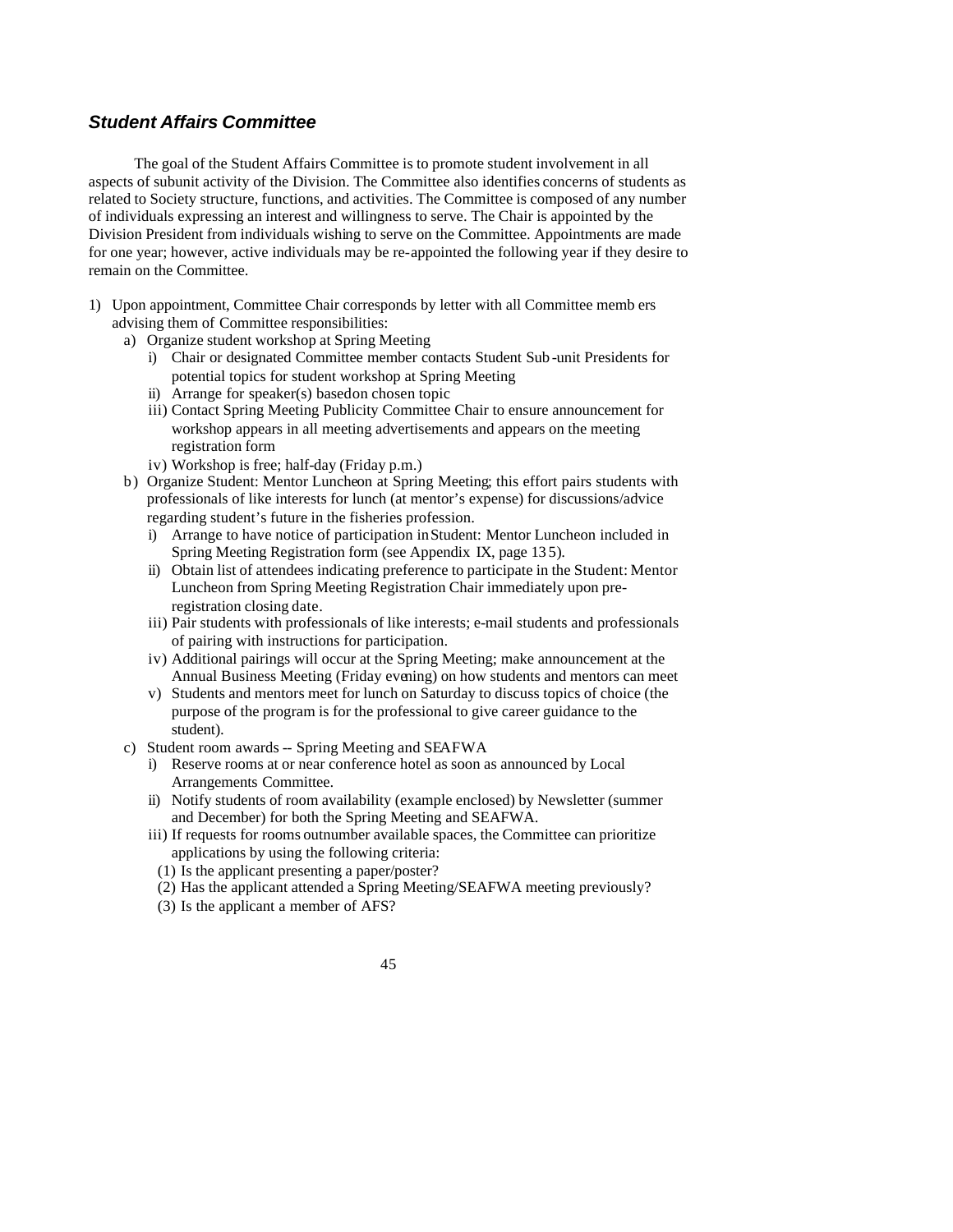- (4) Is the applicant an undergraduate or a graduate student?
- (5) What was the date of their request for a room?
- (6) Notify students after advertised deadline of room assignments and applicable rules.
- iv) Arrive at hotel prior to students to handle check-in and grouping arrang ements.
- (1) Provide hotel registration with room assignments and inform of payment arrangements
- v) Pay hotel for student rooms at close of meeting.
- d) Judge Best Student Presentations and Posters at Spring Meeting
	- i) Eligibility criteria
	- (1) The author must be a student and must make the presentation/prepare the poster.
	- (2) The author must be an AFS member in good standing.
	- ii) Selection of Judges
	- (1) Prior to the Spring Meeting the Committee Chair, in consultation with Committee members and meeting organizers, identifies potential volunteer judges. Three judges per paper is recommended.
	- (2) Prior to the meeting, the Chair contacts prospective judges and asks them to judge papers. A session moderator is always a good choice for a judge.
	- (3) Chair, or designee, evaluates all student presentations/posters to provide continuity of judging.
	- iii) Assignment of Papers
	- (1) Chair assigns each judge several presentations/posters to evaluate that are close to his/her interests, if possible.
	- (2) Judges are requested to inform the Chair as soon as possible if they cannot attend the meeting and serve as a judge.
	- iv) Two to three weeks prior to the Spring Meeting, Chair sends information packages to each judge, containing:
	- (1) assigned judging schedule
	- (2) An evaluation (score) sheet; basic criteria for evaluating oral presentations and posters are listed on the score sheet (Appendix XIII).
	- (3) Guidelines for judging oral presentations (Appendix XIII).
	- v) Judges may rearrange assignments with other judges, provided a substitute judge evaluates their assigned papers.
	- vi) Meeting Duties: Scoring Oral Presentations
	- (1) At the meeting, Chair contacts the judges to resolve problems and answer questions.
	- (2) Judges complete score sheets on the oral presentations and place in the "drop box" for the Best Student Presentation Award at the registration desk or hand to the Chair before the end of the meeting.
	- vii)Chair selects winners based on the judge's scores. Coordinates with Award Committee Chair to obtain plaques and print certificates.
	- (1) Presentation awards Spring Meeting (see Appendix XIII for format) :
		- (a) Best Student Presentation-\$100 honorarium, plaque and certificate
		- (b) Best Student Presentation First Runner-up-\$50 honorarium and plaque and certificate;
		- (c) Best Student Presentation Second Runner-up-\$50 honorarium and certificate
			- 46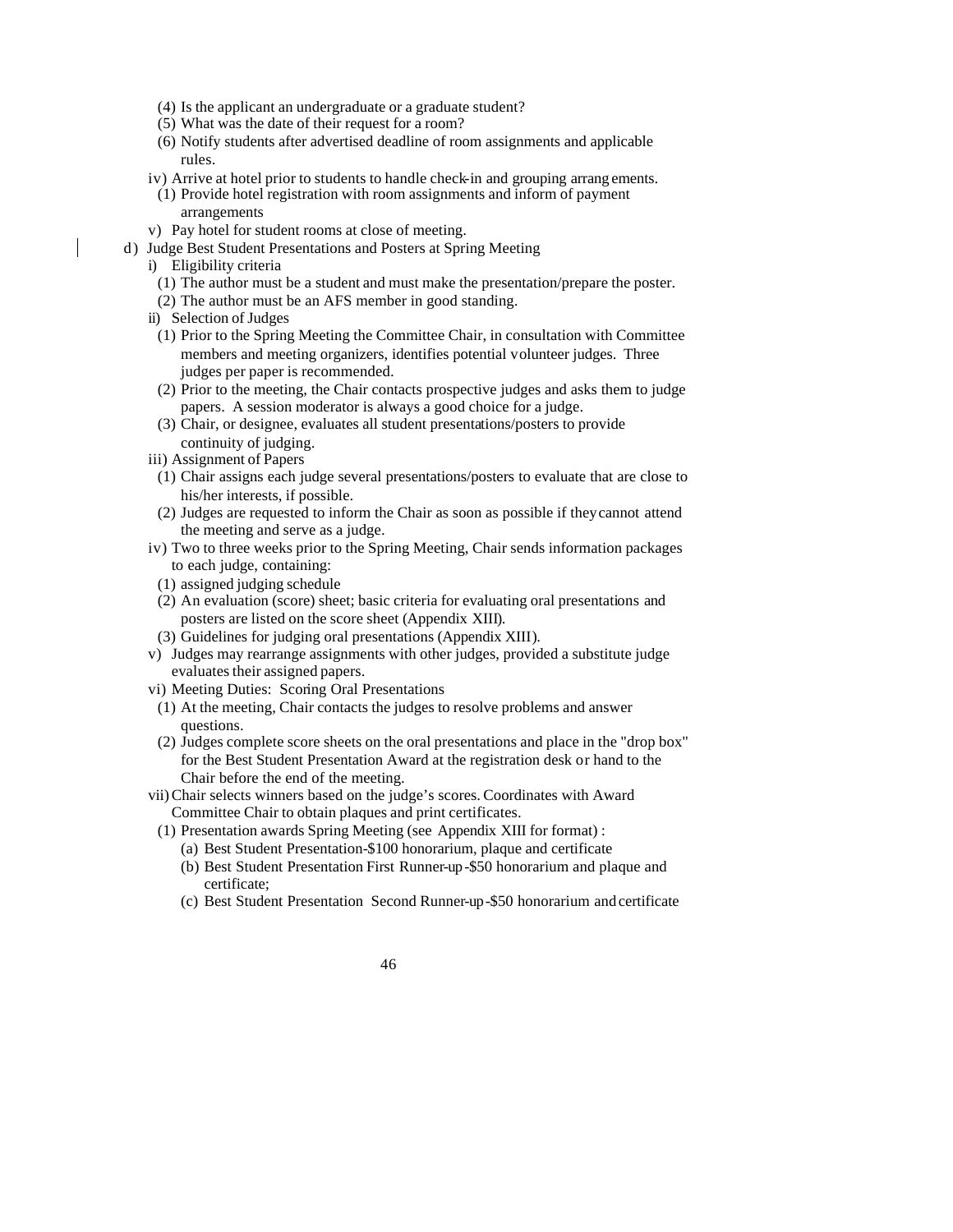and plaque

(d) Best Student Poster-\$50 honorarium, plaque and certificate

- e) Work with host Student Sub -unit to organize Future Fisheries Professionals meeting (Student Colloquium) -- October/November
	- i) Provide funding to Sub-unit (current level of funding is \$1000)
	- ii) Advise Sub-unit of need to advertise in Newsletter and via e-mail with Division Student Sub -unit leaders
	- iii) Assist Sub-unit in other matters as requested
- 2) Solicits each committee member's views on current student issues that the Committee should address; depending on responses, additional activities may be initiated to address particular concerns of the students.
- 3) Designs and performs fact-finding activities (e.g., surveys, correspondence) to determine current issues that are of concern to students.
- 4) Current Chair presents a proposed b udget and funding request for the Committee's coming year activities to the Division EXCOM at the Spring Meeting (current level of funding is \$5500 annually):
	- a) Lodging for students attending the Division's Spring Meeting and SEAFWA.
	- b) Support for Future Fisheries Professional meeting (\$1000 annually)
	- c) Student presentation honorarium and plaques
	- d) Miscellaneous expenses
- 5) Prepares Briefing Book Report for Division EXCOM Meeting

For further information on these procedures, contact the following Division members who have recently served as chair of the Student Affairs Committee:

| <b>Bruce Saul</b>   | 1993-2001 | $(706)$ 667-4576 |
|---------------------|-----------|------------------|
| Bill Ensign         | 2001      | (770) 499-3505   |
| <b>Stuart Welsh</b> | $2002 -$  | $(304)$ 293-2941 |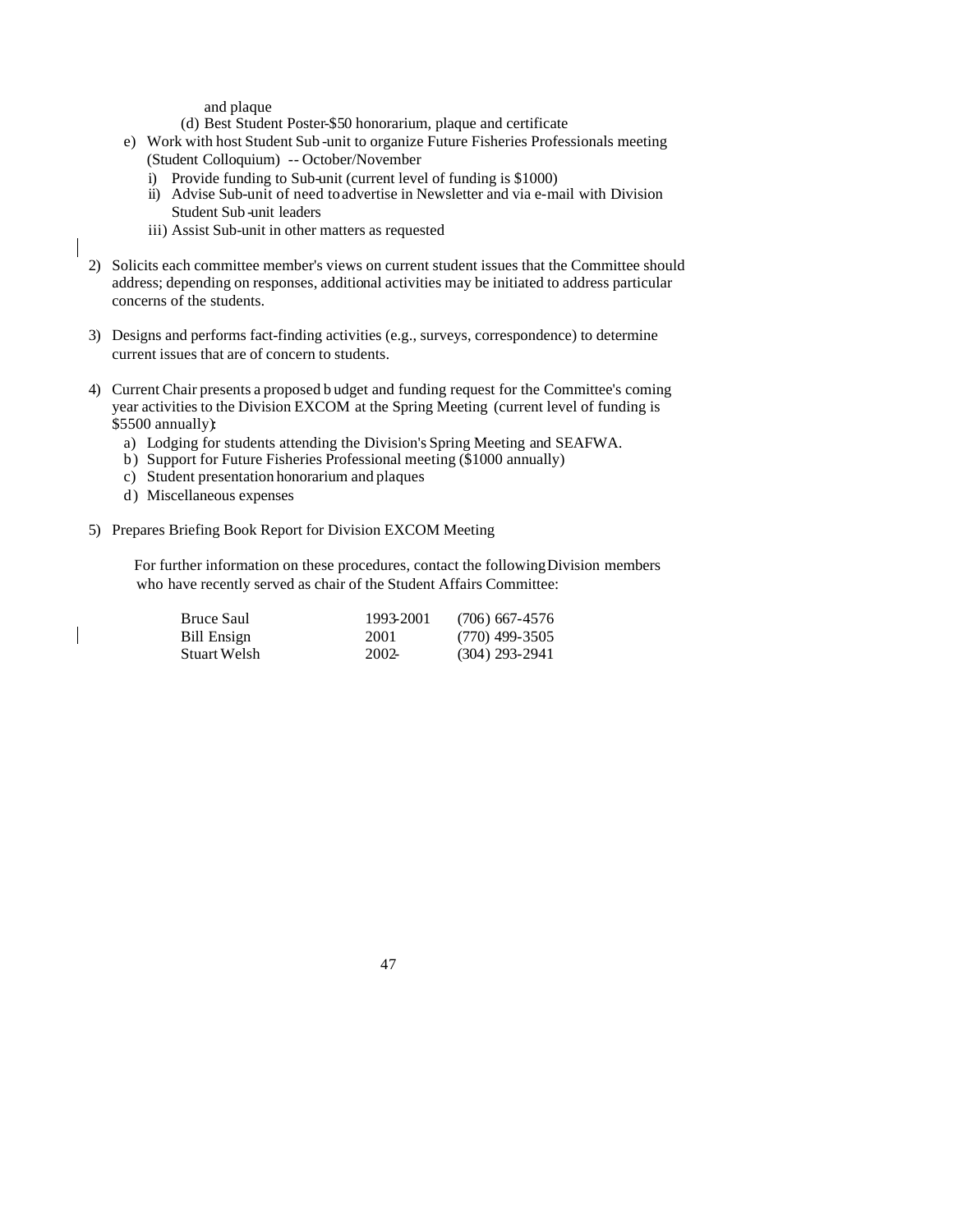## **Technical Committees**

Technical Committees provide the Division with its fundamental technical strength and are essential elements of its structure and functioning. To this end, Technical Committees communicate with and through the Division Executive Committee on a continuing basis both in a formal context and informally. Through this information exchange, the general membership of the Division maintains an awareness of the breadth and scope of divisional activities and influences throughout its disciplines.

The Division currently has seven (7) technical committees: Aquaculture, Catfish Management, Pollution, Reservoir, Small Impoundments, Striped Bass, Trout, and Warmwater Streams. In addition, the Division currently has one (1) Ad Hoc Technical Committee, Nongame Aquatics. The Technical Committees are well organized, active, and committed to fisheries resources, essential habitat, and the fisheries profession within the Division's geographic boundaries. The Technical Committees enjoy a solid reputation for good work within and beyond the Division .

The Division Vice-President annu ally reviews a technical committee of his or her choice in order to highlight the committee's activities, accomplishments, and goals to the Division membership. The review process incorporates elements of the 1987 Prosser Report (Appendix VIII) and the 2002 Meador Report (Appendix IX) to provide a consistent structure to the process. The Prosser and Meador Report guidelines are not universally accepted by technical committees and are viewed in some cases as Division EXCOM attempt to micromanage the Technical Committees. The Division's review pursuant to the Prosser and Meador Reports' recommendations is an opportunity for the exchange of ideas and a mechanism for enhancing cooperative support among Divisional units. Technical Committee Chairs should review the Prosser and Meador Reports.

All Technical Committee Chairs and members are formally appointed by the Division President. However, Technical Committee members elect/appoint their Chairs and other officers and submit the selection to the President for formal appointment (by letter to the individual with Chair cc'd.). The same process works for general membership. State agency Chiefs of Fisheries nominate their agency's choice(s) to serve on Technical Committees. Some agencies choose to appoint more than one representative. The Chair should provide a list of at-large Committee members [those from federal agencies, universities, private corporations (i.e., utility companies, consulting firms), and NGO's] to the Division President prior to the Annual Meeting for appointment. Society bylaws dictate that members of any sub-unit committees must be members of the Society. Technical Committee procedures also state that "membership is open to all members of the Division." To be a Division member, an individual must be a Society member. Individuals that are not members of the Society can be appointed to Technical Committees, however those individuals do not have voting status.

All Committees must prepare a year-end financial balance report (Assets and Liabilities) and forward to the Division Secretary Treasurer by the end of February. See Appendix V for format.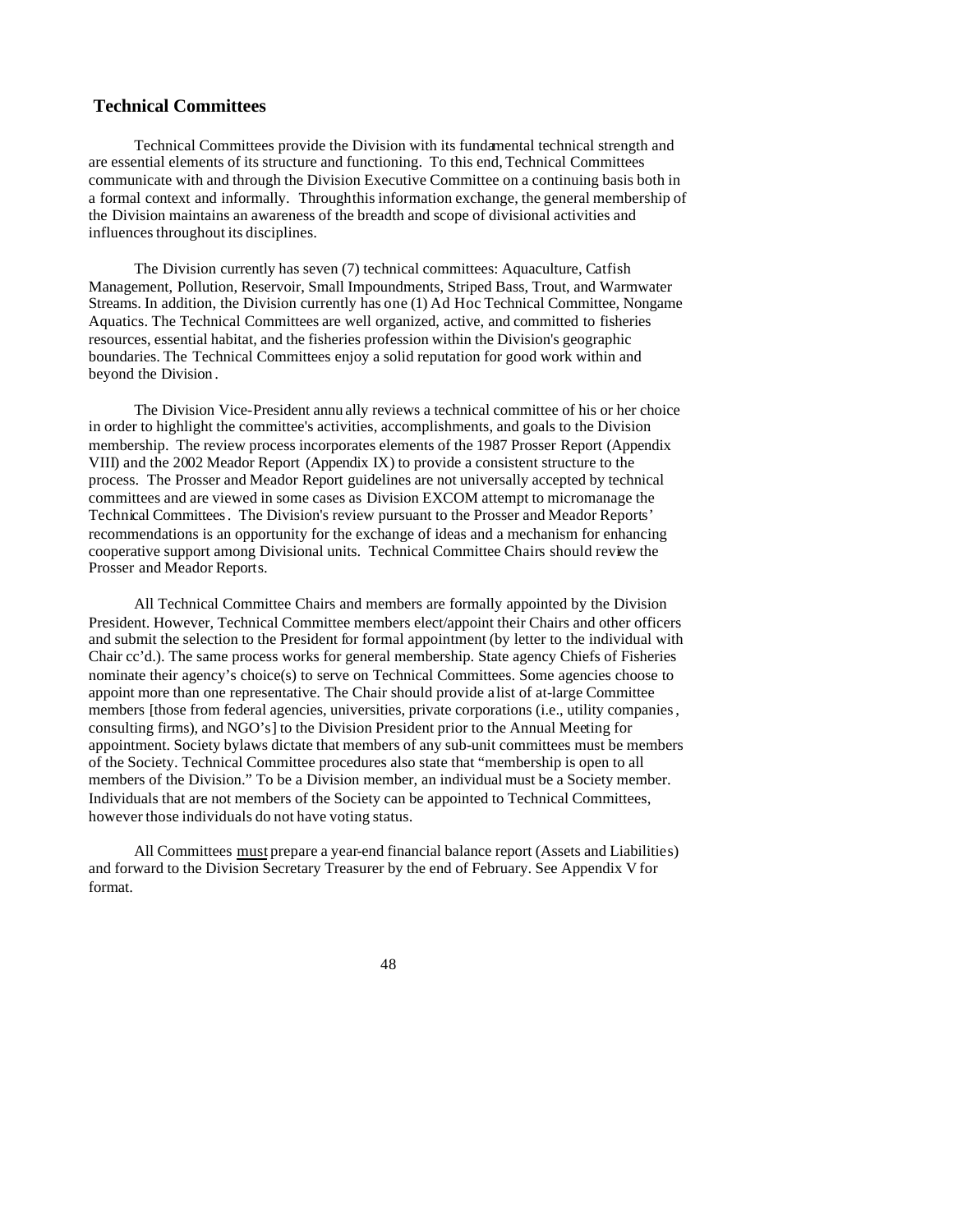## *Aquaculture Committee*

PURPOSE: The purpose of the Aquaculture Committee is to promote general awareness and improvement in public and private aquaculture.

#### GOALS: 1. Provide a forum for discussion of issues and actions related to aquaculture production in the Southeast.

- 2. Coordinate viewpoints and provide professional opinion regarding aquaculture issues for development of policy or position statements.
- 3. Sponsor workshops and symposia for the purpose of publicizing new research findings, promoting aquaculture management techniques, and heightening awareness of aquaculture issues.
- 4. Solicit and coordinate research by agencies and institutions directed at resolution of regional aquaculture obstacles.
- 5. Promote and coordinate transfer of information among natural resource agencies, academic institutions, and commercial and private aquaculturists.

#### MEMBERSHIP:

Membership is open to all members of the Division and requires only appointment by the Division President following consultation with the Committee Chair. Committee representation is encouraged for state fisheries agencies (fish hatcheries), US Fish and Wildlife Service, universities, and the private sector. Membership confers the right to vote at Committee meetings.

#### MEETINGS:

The committee will conduct business meetings at least one time per year at the Division Spring Meeting. Additional meetings may be scheduled in advance as needed. A quorum of greater than 50% of the membership is required for voting on issues. If a quorum is not present at a Committee meeting, voting may be conducted by mail or email ballot.

#### OFFICERS AND RESPONSIBILITIES:

Chair-Elect: On alternate years, the Committee shall select a proposed Chair-Elect for recommendation for appointment by the Division President. The Chair-Elect shall serve a term of one year, and then shall assume the office of Chair for a term of two years. Nominations will be taken at the annual meeting and voting shall be done by mail or email ballot. Ballots will be counted and tabulated by the Committee Secretary, who will notify all Committee members of the results.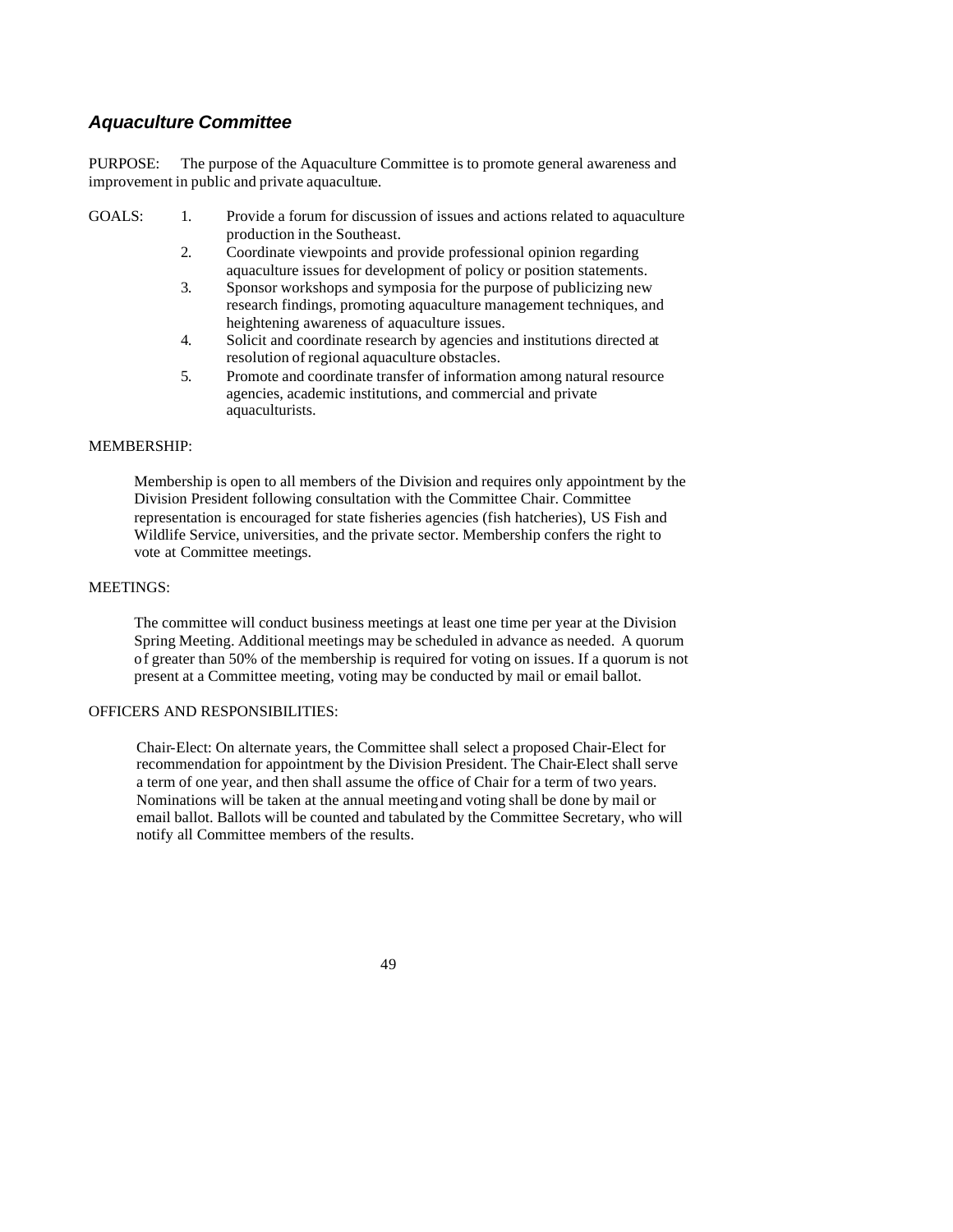#### Duties of the Chair-Elect:

- 1) Assumes the office of Chair if that office is prematurely vacated.
- 2) Substitutes for the Chair in that officer's absence.
- 3) Assumes duties of Secretary/Treasurer if that position is prematurely vacated.
- 4) Performs other duties as directed by the Chair.

### Duties of the Chair:

- 1) Works with the Division President to set committee membership, at assumption of Chair.
- 2) Sets objectives for the Chair's term which are compatible with the Committee's purpose and goals.
- 3) Develops meeting agendas and informs membership of meeting times and locations.
- 4) Conducts meetings according to Robert's Rules of Order and distributes copies of the
- meeting minutes to Committee members and Division President within 45 days.
- 5) Reports activities of the Committee to Division Executive Committee.
- 6) Appoints subcommittees as needed to research and resolve selected issues at hand. Oversees the issue resolution process of each subcommittee and reports the findings to the Committee.

#### Duties of the Secretary/Treasurer:

The Committee may elect a Secretary/Treasurer to serve a five-year term in office. In the event that the Committee has no bank account or funds to account for, the duties of the Secretary/Treasurer may be undertaken by the Committee Chair. If the Committee determines that a Secretary/Treasurer is needed, nominations will be taken at the annual meeting held at the Division's Spring Meeting, and voting shall be done by mail or email ballot. Ballots will be tabulated by the out-going Secretary/Treasurer or Chair-Elect, who will notify all Committee members of the results. All Committees must prepare a year-end financial balance report (Assets and Liabilities) and forward to the Division Secretary Treasurer by the end of February. See Appendix V of the Division Procedural Manual for format.

Duties of the Secretary/Treasurer:

- 1) Determines whether a quorum is present at each meeting for voting purposes.
- 2) Prepares, distributes, and summarizes mail ballot information if required.
- 3) Produces minutes for each meeting and forwards to the Chair within 30 days.
- 4) Maintains responsibility for all financial transactions of the Committee including balancing of accounts and sales of Committee promotions.
- 5) Reports on financial status of Committee at each meeting.

For additional information about the operations and functions of the Aquaculture Committee, contact the following individuals who have recently served as chair:

| Ron Southwick | 2000-2003 | $(804)$ 367-1292 |
|---------------|-----------|------------------|
| Carl Kittel   | 2004      | $(828)$ 652-5561 |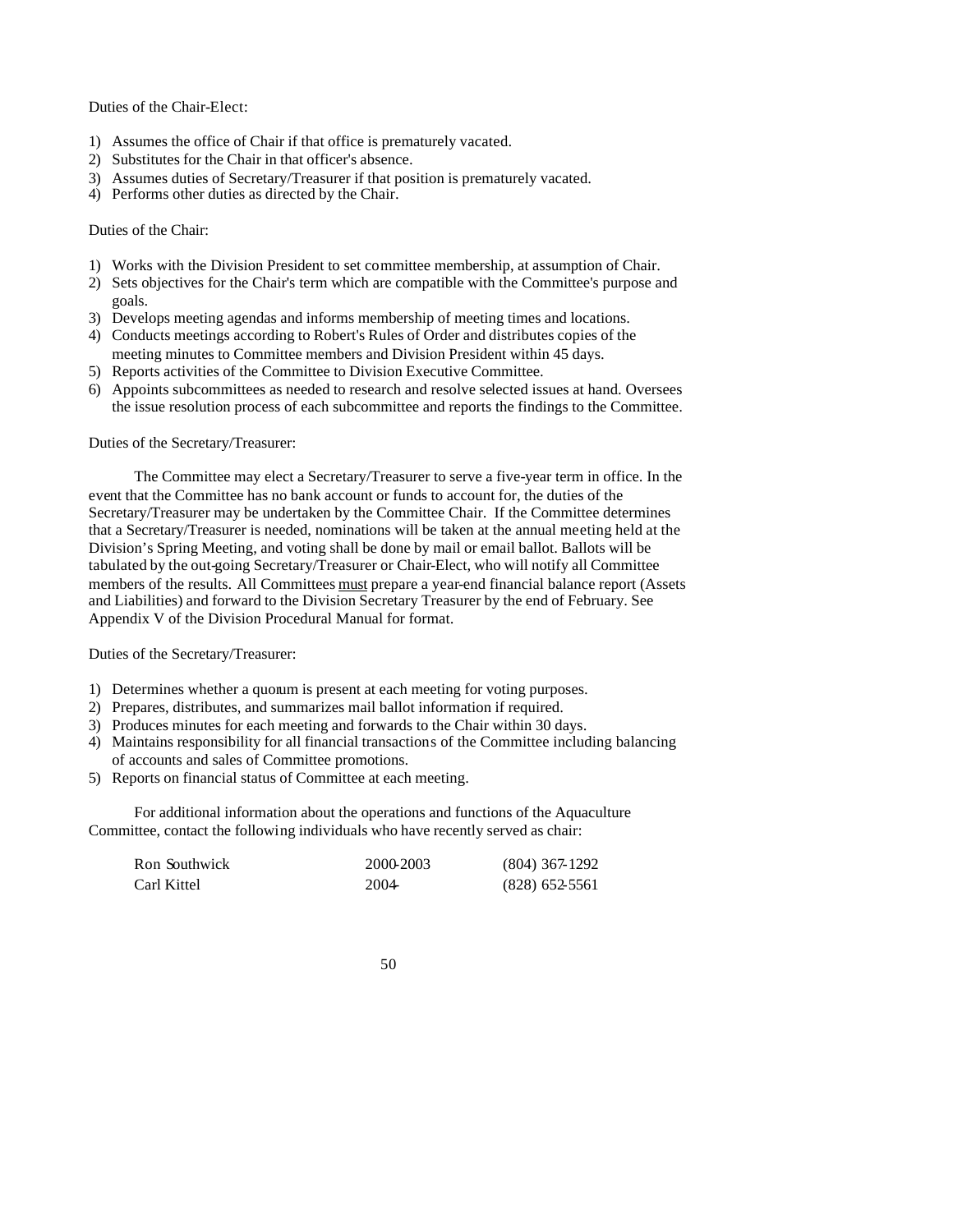## *Catfish Management Technical Committee*

The Catfish Management Technical Committee became an Ad Hoc Committee of the Div ision in 2004 and received full Technical Committee status in 2006.

- 1) Purpose: the purpose of the Committee is to provide a forum for data and technology exchange to enhance the management, conservation, and awareness of catfishes and their habitats.
- 2) Goals: Committee goals include facilitating managers and researchers in efforts to evaluate/manage:
	- a) Native stocks
	- b) Environmental effects on growth
	- c) Recreational/commercial fisheries
	- d) Age and growth
	- e) Angler interests and desires/demographics
	- f) Introduced populations
	- g) Movements
	- h) Sampling techniques in varying environments (river vs. reservoir)
	- i) Fishing tournaments
	- j) Socio -economics
	- k) Outreach
- 3) Membership
	- a) Members and chairperson serve at the pleasure of the Division President.
	- b) Membership is open to all Division members and requires only appointment by the President following consultation with the committee chairperson.
	- c) Each Division member state fisheries management agency is asked to recommend a member for appointment to the committee.
	- d) Membership confers the right to vote.
	- e) Active participation by non-members is beneficial to the committee, and is encouraged.
- 4) Quorum
	- a) A quorum consists of a minimum of five (5) voting members.
	- b) All decisions must have majority support.
	- c) Quorums can be met through the use of designees, proxy votes, an d/or absentee ballots.

### 5) Officers and Responsibilities

- a) Chairperson
	- i) Appointed by the Division President.
	- ii) May not serve more than two (2) consecutive years.
	- iii) Organizes meetings by working with other technical committee chairpersons and Division EXCOM to determine meeting dates and locations. Traditionally a winter meeting is held in January/February in conjunction with Division EXCOM. The Chairperson develops meeting agendas and provides committee members with meeting dates, locations, and agendas in advance of meetings (approximately two [2]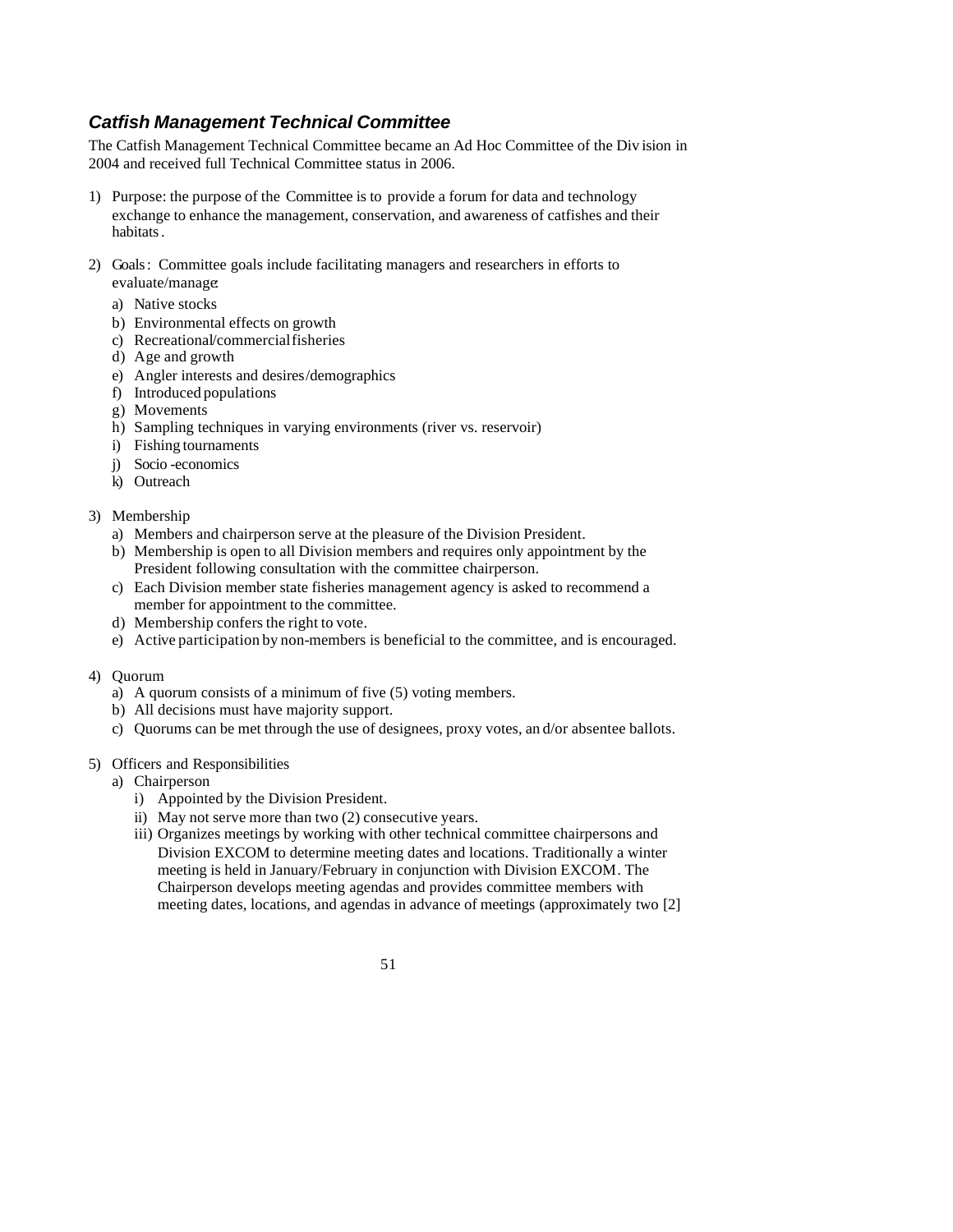months notice).

- iv) Conducts meetings using Robert's Rules of Order as a guideline for doing business.
- v) Works with President to set committee membership each year (usually soon after the Division annual meeting).
- vi) Attends Division EXCOM meetings and provides a written report on committee activities and assure compatibility between EXCOM and committee goals and objectives.
- vii) Attends North Central Division Catfish Technical Committee meeting (December).
- viii) Provides committee news items to Division Newsletter editor in advance of each edition.
- ix) Keeps records of Secretary/Auditor succession and appoints new Secretary/Auditor annually.
- b) Chairperson-Elect
	- i) Selected by a majority vote of the members for a one (1) year term to run concurrent with the final year of the current Chairperson's term.
	- ii) Is the committee's recommendation to the Division President to fill the Chairperson's position.
	- iii) Substitutes for the Chairperson in that officer's absence.
- c) Secretary -Treasurer
	- i) Selected by a majority vote of the members for a one two -year term
	- ii) Produces minutes and financial statement for each meeting and sends them to the Chairperson within ninety (90) days.
	- iii) All Committees must prepare a year-end financial balance report (Assets and Liabilities) and forward to the Division Secretary Treasurer by the end of February. See Appendix V of the Division Procedural Manual for format.
- 6) Committee Projects
	- a) Past Projects
		- i) Catfish aging workshop (2005)
	- b) Present Projects
		- i) Develop and maintain a website
		- ii) Conduct and analyze a catfish sampling survey
		- iii) Form and participate in a Catfish Sampling Advisory Panel
		- iv) Co-sponsor (with North Central Division Committee) a Catfish 2010 Symposium

For further information regarding the operations and functions of the Catfish Management Committee, contact the following individuals who have recently served as chair:

| Elise Irwin    | $(2004-06)$ | $(334) 844 - 9190$ |
|----------------|-------------|--------------------|
| Dave Buckmeier | $(2006-)$   | $(830)$ 866-3356   |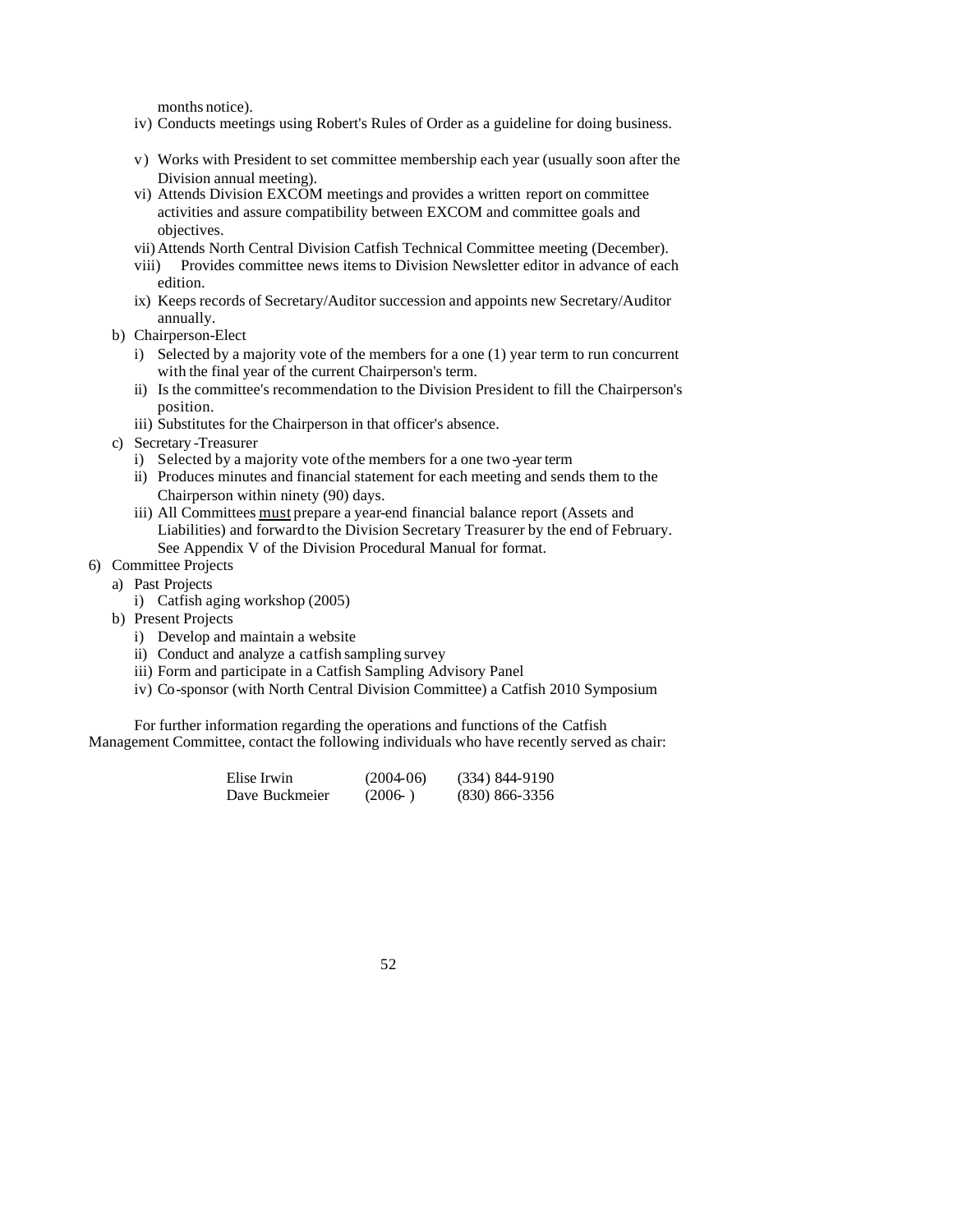## *Pollution Committee*

The Pollution Committee's primary responsibility is to oversee and standardize techniques and methodology presented by the American Fisheries Society for the estimation of aquatic life mortality and their economic value resulting from pollution of waters of North America.

#### **Objective**

The objective of the Pollution Committee is to facilitate the transfer of knowledge on the impacts of pollution (altered water quality and habitat degradation) on the fisheries resources and aquatic organisms of the southern United States (member states within the Division), and to provide technical guidance on the best methods to document and remediate the damages.

#### 1) Goals

- a) To provide a forum to exchange information about pollution incidents and experience which are not routinely published in the scientific literature.
- b) Currently working on a survey of state agencies outside the Division to determine the techniques and methodologies that are used in evaluating fish kills and pollution events throughout the United States. (status unknown at the time of Procedural Manual revisions)
- c) To coordinate upgrades, revisions and additions to Investigation and Monetary Values of Fish and Freshwater Mussel Kills. R.I. Southwick and A.J. Loftus, editors. American Fisheries Society Special Publication 30 and provide appropriate Producer Price Indices adjustments as needed by state agencies within the Division.

#### 2) Membership

- a) Representation on the Pollution Committee will include representatives from agencies with fisheries and water quality management responsibilities.
- b) Membership is open to all Division members and requires only appointment by the President following consultation with the committee chairperson.All members will have full voting status.
- c) Appointment to the committee will be solicited from agencies; six (6) additional at-large members will be appointed. Members will be appointed following the Division's Spring Meeting..
- d) Terms of membership shall be left to the agencies appointing members, Committee Chair, and Division President.
- e) Subcommittees will include members of the committee, but can also include non members.
- f) Chair will be elected by committee membership at end of any given year to serve during the following year.

All Committees must prepare a year-end financial balance report (Assets and Liabilities) and forward to the Division Secretary Treasurer by the end of February. See Appendix V of the Division Procedural Manual for format.

For additional information about the operations and functions of the Pollution Committee, contact the following individuals who have recently served as chair: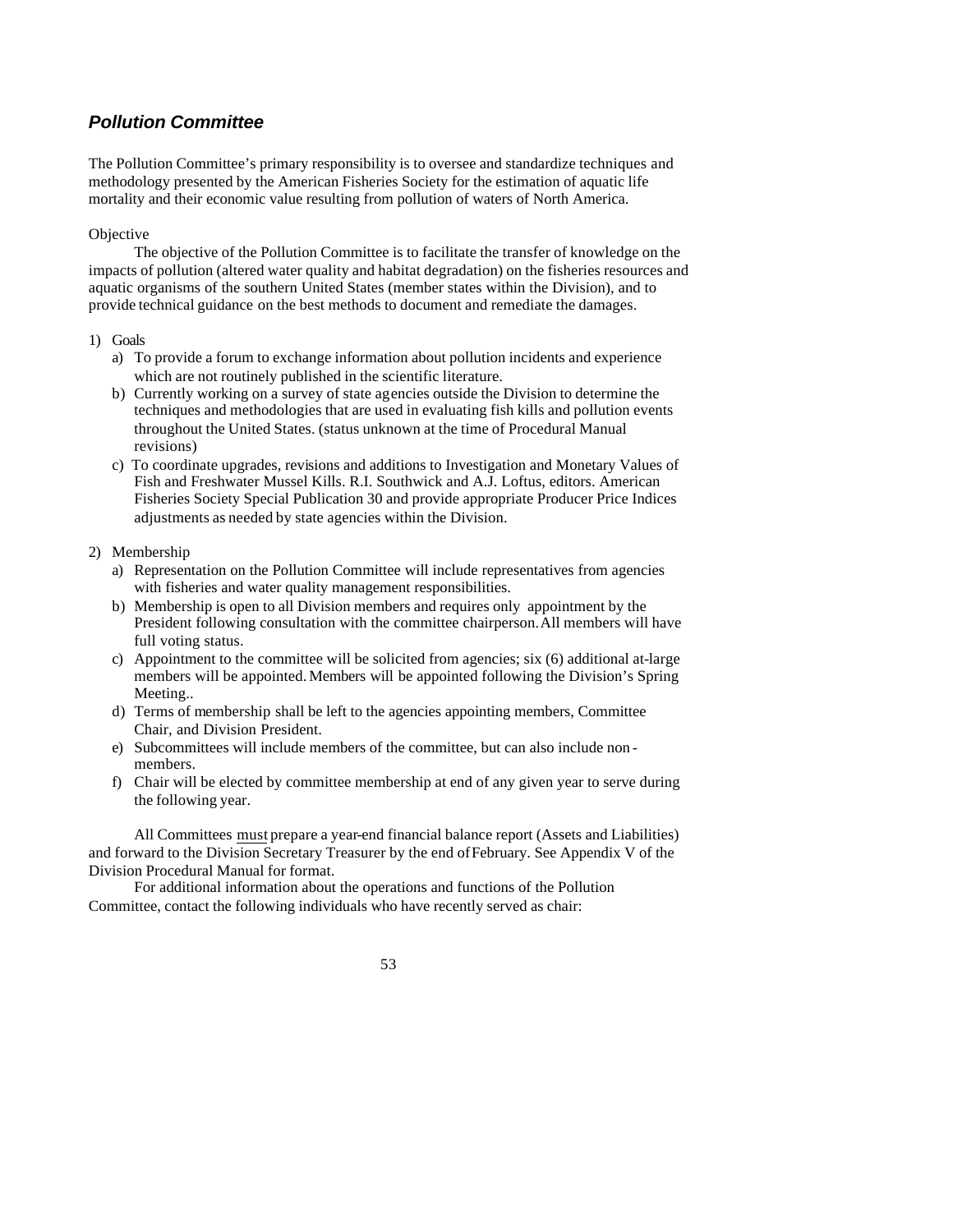| Keith Floyd   | 2001-03 | $(256)$ 353-2634 |
|---------------|---------|------------------|
| Patti Lanford | 2004-05 | (770) 784-3126   |
| Leanna Zweig  | 2006-   | (573) 882-9909   |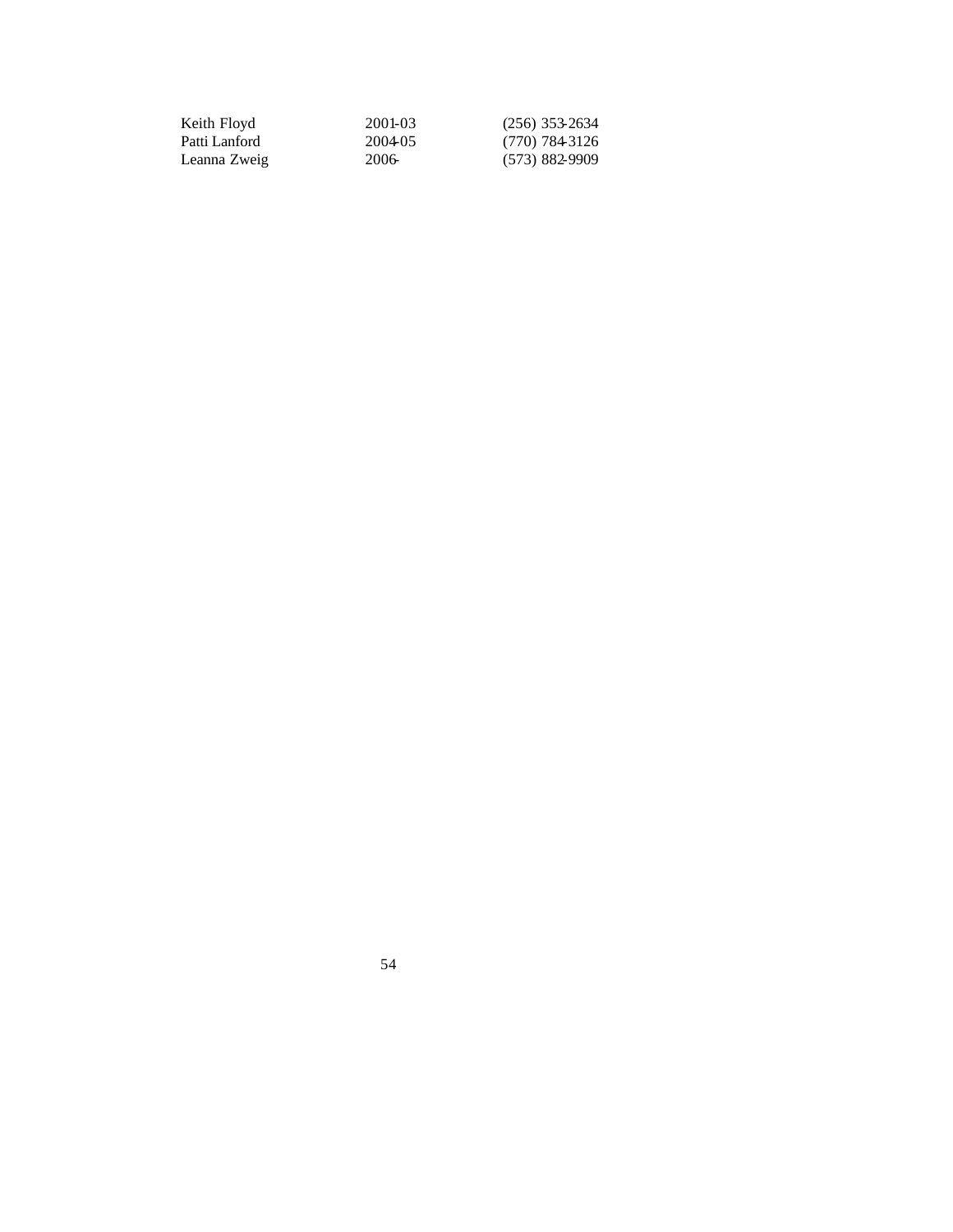## *Reservoir Committee*

1) Committee Purpose

The purpose of the Reservoir Committee is to define the problems and consolidate research findings and management practices among the members of the Southern Division, AFS and ultimately to provide better management of the fishery resources of southeastern reservoirs. 2) Goals

- a) To provide a forum to exchange ideas on current reservoir management practices.
- b) To promote and encourage or perform necessary and appropriate reservoir research.
- c) To advance the science of reservoir management to meet modern needs.
- 3) Membership
	- a) Members and chairperson serve at the pleasure of the Division President.
	- b) Membership is open to all Division members and requires only appointment by the President following consultation with the committee chairperson.
	- c) Each Division member state fisheries management agency, TVA, and USFWS are asked to recommend a member for appointment to the committee.
	- d) Membership confers the right to vote.
	- e) Active participation by non-members is beneficial to the committee, and is encouraged.
- 4) Quorum
	- a) A quorum consists of a minimum of ten (10) voting members.
	- b) All decisions must have majority support.
	- c) Quorums can be met through the use of designees, proxy votes, and/or absentee ballots.
- 5) Officers and Responsibilities
	- a) Chairperson
		- i) Appointed by the Division President.
		- ii) May not serve more than two (2) consecutive years.
		- iii) Organizes meetings by working with other technical committee chairpersons and Division EXCOM to determine meeting dates and locations. Traditionally a winter meeting is held in January/February in conjunction with Division EXCOM and a summer meeting is held in August/September. The Chairperson develops meeting agendas and provides committee members with meeting dates, locations, and agendas in advance of meetings (approximately two [2] months notice).
		- iv) Conducts meetings using Robert's Rules of Order as a guideline for doing business.
		- v) Works with President to set committee membership each year (usually soon after the Division annual meeting).
		- vi) Attends Southern Division mid -year and annual EXCOM meetings to report on committee activities and assure compatibility between EXCOM and committee goals and objectives.
		- vii) Provides committee news items to Division Newsletter editor in advance of each edition.
		- viii) Keeps financial records and a checking account from which to disburse committee-approved expenditures. Prepares a financial statement for each meeting. Meets with Secretary/Auditor at each meeting to review financial statement.
		- ix) Keeps records of Secretary/Auditor succession and appoints new Secretary/Auditor annually.
			- 55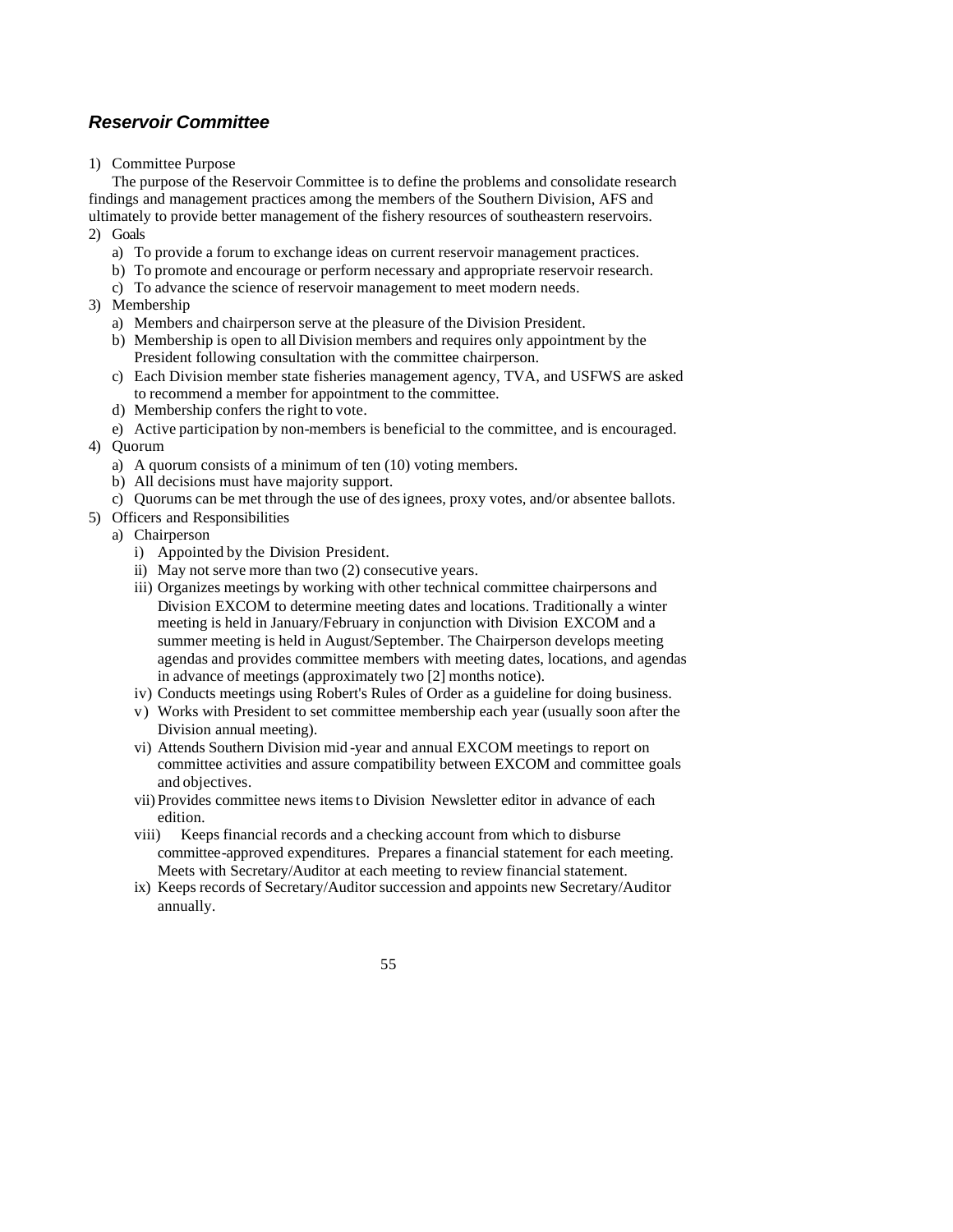- b) Chairperson-Elect
	- i) Is selected by a majority vote of the members for a one (1) year term to run concurrent with the final year of the current Chairperson's term.
	- ii) Is the committee's recommendation to the next President to fill the Chairperson's position.
	- iii) Substitutes for the Chairperson in that officer's absence.
- c) Secretary/Auditor
	- i) Serves a one (1) year term and is appointed by Chairperson.
	- ii) Produces minutes for each meeting and sends them to the Chairperson within ninety (90) days.
	- iii) Audits the Chairperson's financial statement at each meeting. All Committees must prepare a year-end financial balance report (Assets and Liabilities) and forward to the Division Secretary Treasurer by the end of February. See Appendix V of the Division Procedural Manual for format.

#### 6) Committee Projects

- a) Past Projects
	- i) Predator stocking evaluation
	- ii) First reservoir symposium
	- iii) Douglas Lake rotenone sampling evaluation
	- iv) Barkley Lake rotenone sampling evaluation
	- v) Second reservoir symposium
	- vi) Creel survey listing
	- vii) Harvest regulation survey
	- viii) Shad collection evaluation cooperative project
	- ix) Third reservoir symposium
	- x) Habitat Manual for Use of Artificial Structures in Lakes and Reservoirs
	- xi) Aquatic Plant (Biotic) Habitat Manual
- b) Present Projects
	- i) Fourth reservoir symposium

For further information regarding the operations and functions of the Reservoir Committee, contact the following individuals who have recently served as chair:

| Scott Van Horn      | $(1989-90)$ | (919) 528-9886     |
|---------------------|-------------|--------------------|
| Mike Alexander      | $(1991-92)$ | $(706)$ 283-8731   |
| Steve Miranda       | $(1993-94)$ | $(601)$ 325-2643   |
| Gene Gilliland      | $(1995-96)$ | $(405)$ 325-7248   |
| Mark Webb           | $(1996-97)$ | $(409)$ 822-5067   |
| Mike Allen          | $(1998-99)$ | $(353)$ 392-9618   |
| Mark Oliver         | $(2000-01)$ | $(800)$ 482-8845   |
| <b>Fred Janssen</b> | $(2002-03)$ | $(512)$ 389-4655   |
| Mike Colvin         | $(2004-05)$ | $(573) 882 - 9909$ |
| Vic DiCenzo         | $(2006-07)$ | (434) 392-4369     |
|                     |             |                    |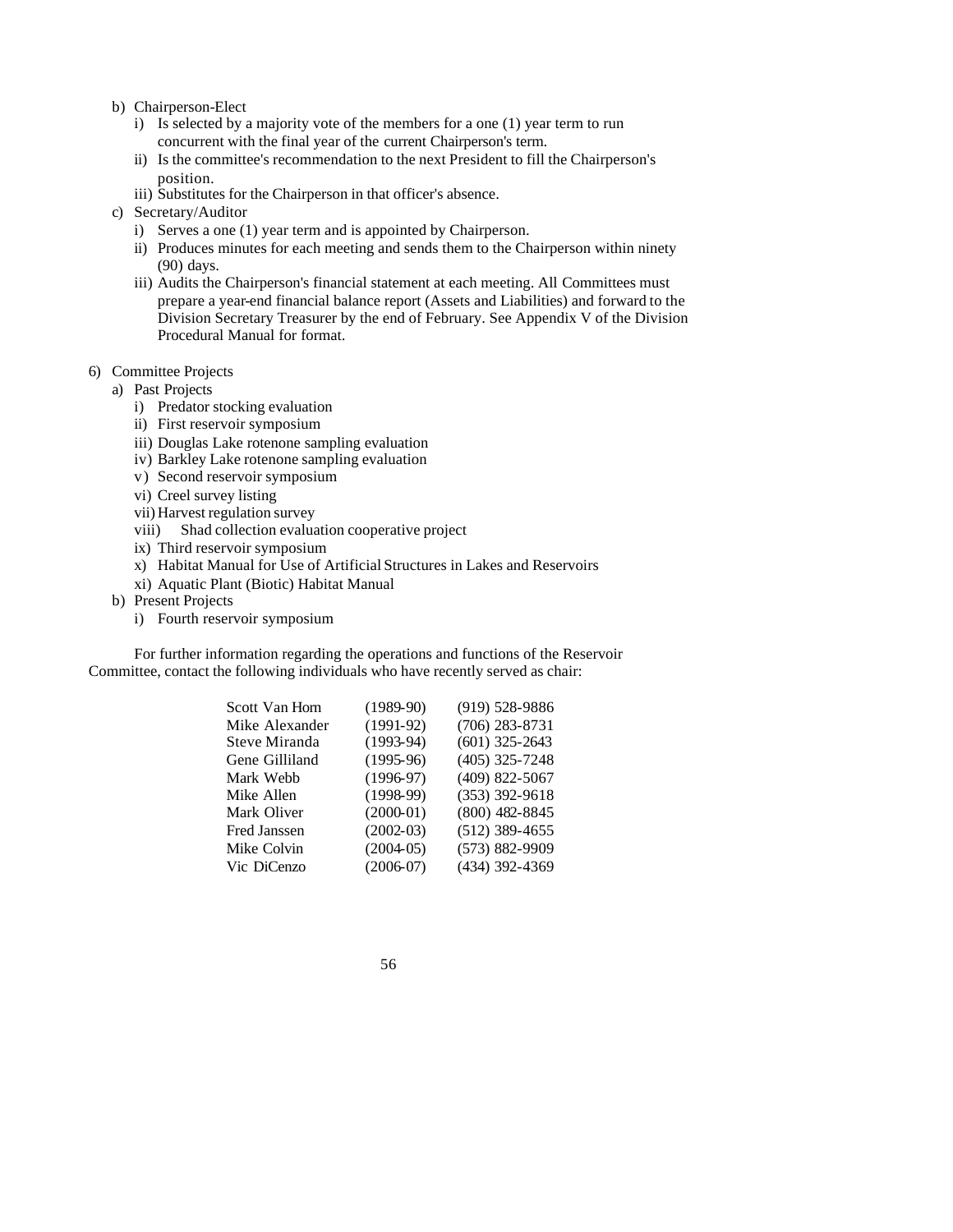## *Small Impoundments Committee*

#### 1) Committee Purpose

The purpose of the Small Impoundments Committee is to foster an information exchange among state, federal, university, and private entities; determine the use and importance of small impoundments throughout the southern region; and to review old and develop new recommendations for small impoundments.

#### 2) Goals

- a) Explore the use of alternate species combinations and management strategies in small impoundments.
- b) Explore the extent and use of natural (aquatic vegetation) and artificial structure.
- c) Maintain a responsiveness to the needs of fisheries managers throughout the southern region.

#### 3) Objectives

- a) Evaluate the necessity for size and creel limits for crappie.
- b) Evaluate trophy largemouth bass management.
- c) Evaluate the use of carp in urban fishing programs.
- d) Address the issue of catfish as a game fish species.
- e) Evaluate the use of flathead catfish as a secondary predator.
- f) Explore innovations in fertilizing strategies.
- g) Explore the amount of natural and artificial structure needed to provide a desirable and successful fishery.
- h) Evaluate different urban fishing programs, including youth fishing programs, fishing license requirements, and programs for the handicapped.
- i) Yearly, review the timeliness and appropriateness of the Committee's goals and objectives, and revise as necessary.

### 4) Membership

- a) Meetings of the Small Impoundment Committee shall be open meetings.
- b) The Chair may appoint anyone expressing interest in the activities of the SIC. These appointments will be considered advisory, and do not have voting privileges. Voting members are those representatives from state and federal agencies, academia, and private enterprise asked to serve by the Division President.
- c) Changes in personnel should be submitted to the Chair on a timely basis so that a current membership roster is maintained.
- d) Membership can be maintained indefinitely. However, if three (3) consecutive meetings are missed, the Chair, after consultation with the member, the Southern Division President, and the Committee, may request termination. The member may request reinstatement by written appeal to the Chair. Members must notify the Chair prior to meeting if unable to attend.

### 5) Quorum

- a) A quorum will consist of a minimum of one-half  $(1/2)$  the voting membership and all
	- 57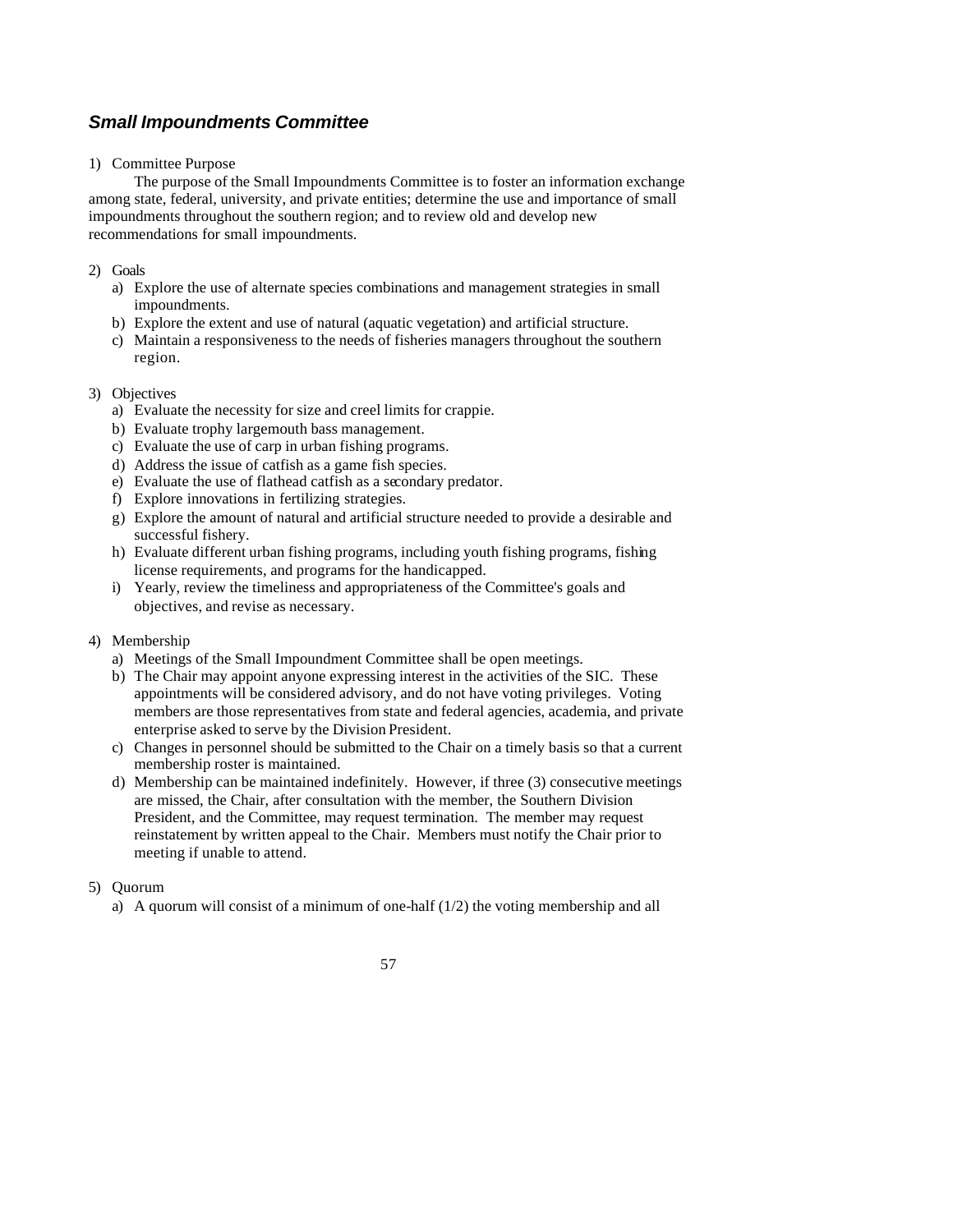decisions must have majority support.

- b) Quorums can be met through the use of designees, proxy votes, and/or absentee ballots.
- 6) Officers and Responsibilities
	- a) Chairperson
		- i) Chair is filled automatically by the current Chairperson-Elect.
		- ii) Serves a two (2) year term.
		- iii) Organizes meetings by working with other technical committee chairpersons and Division EXCOM to determine meeting dates and locations. Traditionally a winter meeting is held in February in conjunction with Division EXCOM. If needed, a fall meeting in conjunction with the SEAFWA annual meeting. The Chairperson develops agendas and provides committee members with meeting dates, locations, and agendas in advance of meetings (approximately two [2] months notice).
		- iv) Conducts meetings using Robert's Rules of Order as a guideline for doing business.
		- v) Works with the President to set committee membership each year.
		- vi) Attends Division Annual EXCOM meetings to report on committee activities and assure compatibility between EXCOM and committee goals and objectives.
		- vii) Provides committee news items to Division newsletter editor in advance of each edition.
	- b) Chairperson-Elect
		- i) Chairperson-Elect is elected by a majority vote of the members for a one (1) year term to run concurrent with the final year of the current Chairperson's term.
		- ii) Nominees for Chairperson -Elect are chosen by a nominating/elections committee appointed by the current Chairperson.
		- iii) Substitutes for the Chairperson in that person's absence.
	- c) Secretary/Treasurer
		- i) Secretary/Treasurer is elected by a majority vote of the members for a two (2) year term to run concurrent with the Chairperson's term.
		- ii) Nominees for Secretary/Treasurer are chosen by a nominating/elections committee appointed by the current Chairperson.
		- iii) Records and produces minutes for each meeting and sends them to the Chairperson within ninety (90) days.
		- iv) Produces and distributes the Committee's newsletter two (2) times per year.
		- v) Keeps financial records and a checking account from which Committee-approved expenditures are disbursed.
		- vi) Prepares a financial statement for each meeting.
		- vii) All Committees must prepare a year-end financial balance report (Assets and Liabilities) and forward to the Division Secretary Treasurer by the end of February. See Appendix V of the Division Procedural Manual for format.
- 7) Committee Projects
	- a) Surveyed state agencies about importance of small impoundments. Summarized results in article to be submitted to *Fisheries*.
	- b) Reviewed applicability of midwestern structural indices (PSD, Wr) in small impoundments.
	- c) Compiled a list of publications on pond management.
		- 58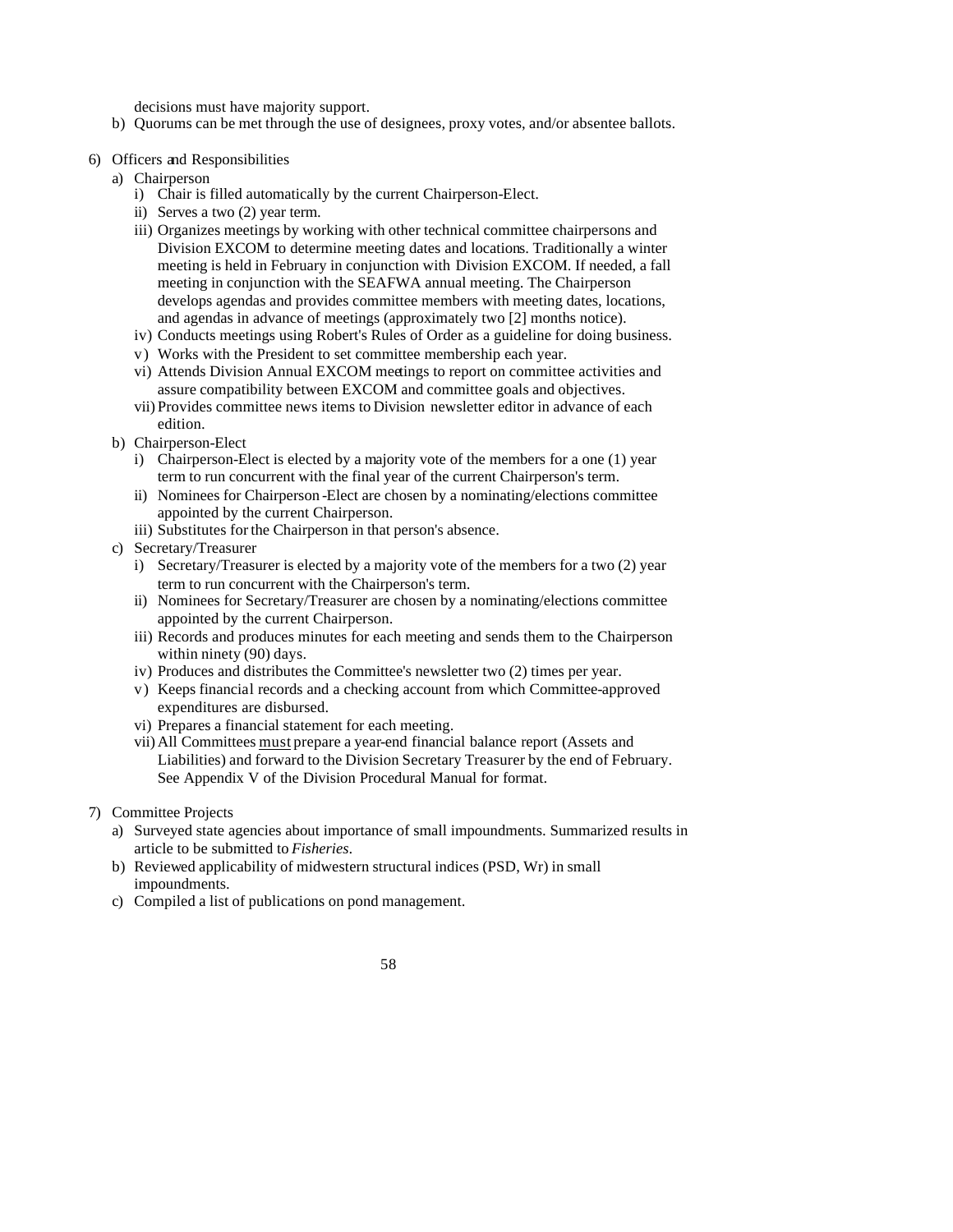For further information about the operations and functions of the Small Impoundments Committee, contact the following individuals who have recently served as Chair:

| Ed Steinkoenig | $(1990-92)$ | $(703)$ 899-4169        |
|----------------|-------------|-------------------------|
| Kerry Prather  | $(1993-94)$ | $(502) 564 - 5448$      |
| John Odenkirk  | $(1995-96)$ | $(540)$ 899-4169        |
| Shari Bryant   | $(1996-97)$ | $(910)$ 449-7625        |
| Larry Cofer    | $(1998-99)$ | $(580) 529 - 2795$      |
| Bubba Mauldin  | $(2000-01)$ | $(770)$ 918-6418        |
| Jack Turner    | $(2002-03)$ | (334) 242-3471          |
| Dave Rizzuto   | $(2004-06)$ | (731) 423-5734          |
| Ryan Oster     | $(2006-08)$ | (502) 564-7109 ext. 353 |
|                |             |                         |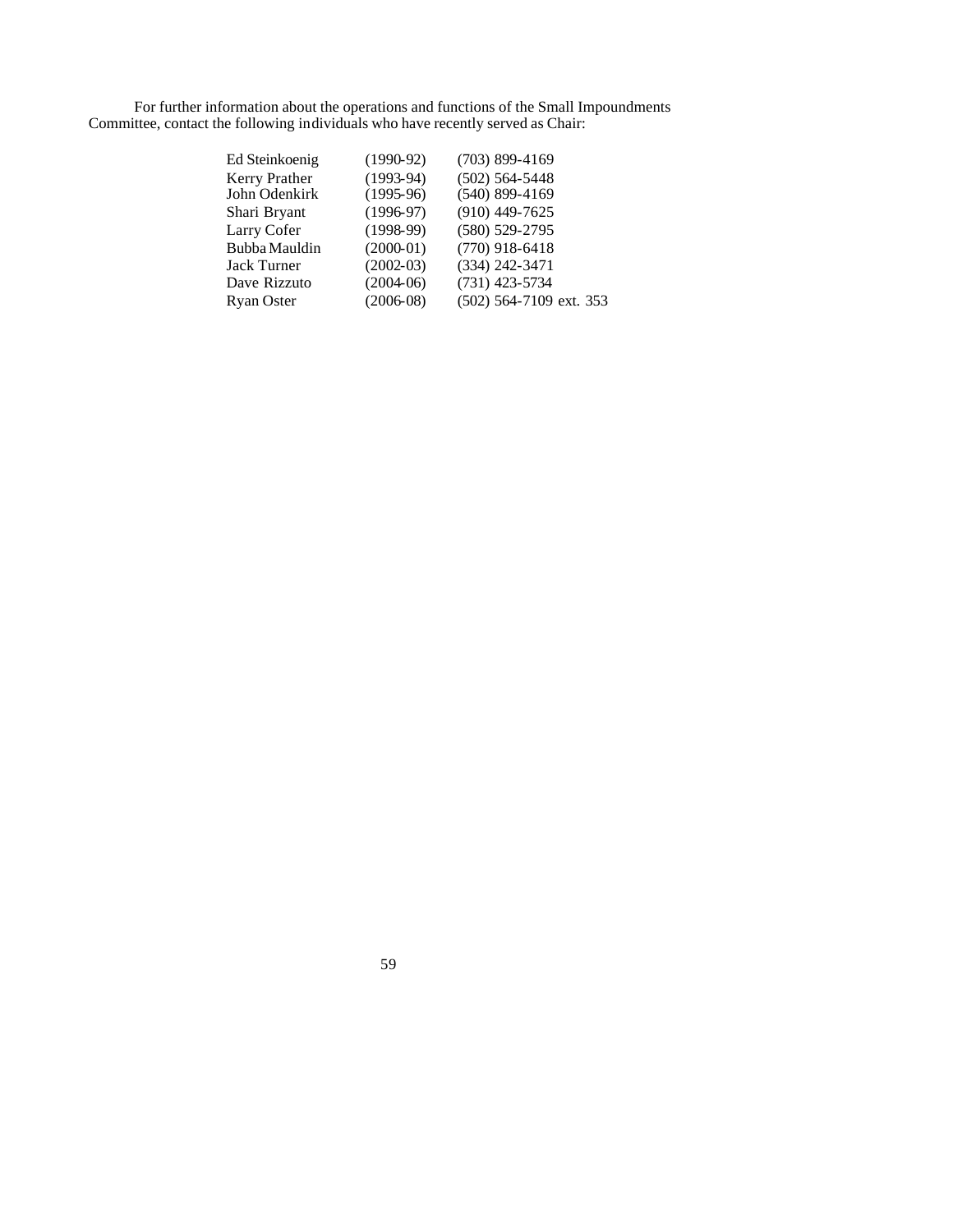## *Striped Bass Committee*

### 1) Purpose

The purpose of the Striped Bass Committee is to define and resolve problems concerning culture and management of striped bass and its hybrids through an exchange of ideas and information among members of the Southern Division, AFS.

- 2) Goals
	- a) To convene annually or as necessary to discuss ongoing projects and problems associated with culture and management of striped bass and its hybrids.
	- b) To facilitate the exchange of information related to moronid management and culture.
	- c) To organize and conduct multi-state projects and to address larger geographic problems or shared concerns pertaining to the management and culture of moronids.
	- d) To interact with other technical committees, the Division Executive Committee, and the parent society on issues of policy, procedures, position statements, and resolutions that pertain to moronids.
	- e) Encourage committee members to report committee activities to their administrators and staff.

## 3) Membership

- a) Members serve at the request of the Division President.
- b) Each state fisheries resource agency within Division is requested to provide recommendations for memb ership. Representation by more than one person per agency is left to the discretion of the Chairperson.
- c) Membership is open to all Division members and requires only appointment by the President following consultation with the Committee Chairperson.
- d) Membership confers the right to vote.
- e) Active participation by non-members has been beneficial and their involvement in Committee activities is encouraged.
- 4) Quorum
	- a) A quorum consists of a minimum of five (5) members.
	- b) All decisions must have majority support.
	- c) Quorums can be met through the use of designees, proxy votes, and/or absentee ballots. Designees or proxies will be in writing.

## 5) Officers and Responsibilities

- a) Chairperson
	- i) Chair is elected by the membership and is appointed by the Division President. The Chair's will serve for 2 years.
	- ii) Chairperson may serve no more than two (2) consecutive terms.
	- iii) Organizes meetings by working with Committee members, other technical committee chairpersons, and Division President to determine meeting dates and locations.
	- iv) Develops meeting agendas and provides Committee members with meeting dates,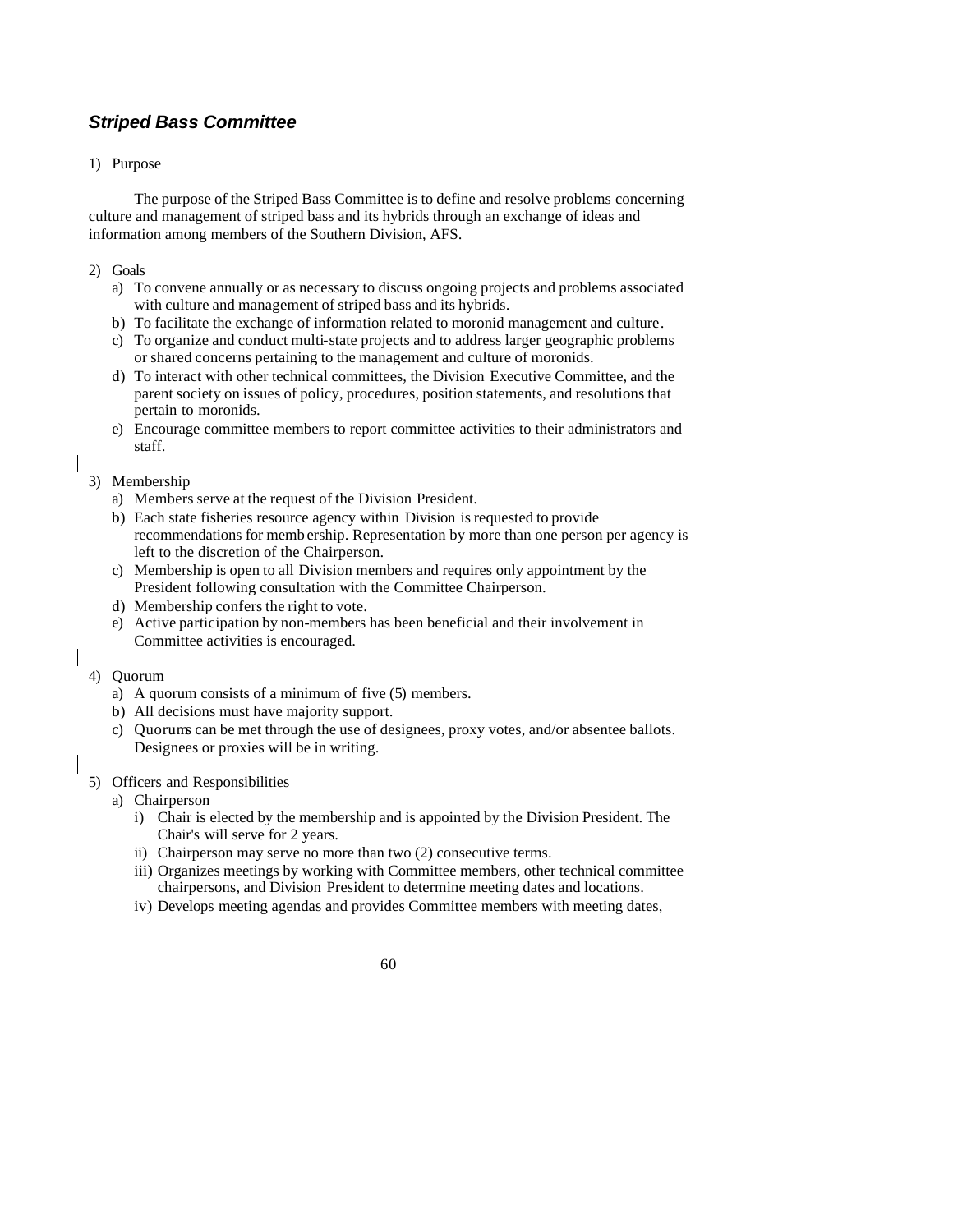locations, and agendas in advance of the meetings.

- v) Conducts meetings using Robert's Rules of Order as a guideline for doing business.
- vi) Works with Division President to set Committee membership each year.
- vii)Reports Committee activities to Division Executive Committee upon request from President.
- viii)Provides new Committee items to the Division Newsletter Editor upon request.
- b) Secretary /Treasurer
	- i) Serves a two year term and is appointed by the Chairperson. Can be re-appointed and serve consecutive terms.
	- ii) Produces minutes for each meeting and sends them to the Chairperson within sixty (60) days and is posted on the Committee's website. Minutes will be sent to the membership for approval before posting on the web site with a ten -day limit for voting approval. No response from members will be considered as a concurrence.
	- iii) Provides Treasurers report to the Chairperson prior to Committee meetings..
	- iv) All Committees must prepare a year-end financial balance report (Assets and Liabilities) and forward to the Division Secretary Treasurer by the end of February. See Appendix V of the Division Procedural Manual for format.
	- v) Substitutes for Chairperson in that person's absence.
- 6) Committee Projects
	- a) Past Projects
		- i) Developed and initiated a standardized sampling of striped bass populations.
		- ii) Evaluated striped bass introductions in reservoirs and tributaries of the Gulf of Mexico.
		- iii) Published a manual on the culture of striped bass, *Guidelines for Striped Bass Culture*.
		- iv) Worked on a cryoscopic striped bass sperm preservation project.
		- v) Initiated a striped bass production summary.
		- vi) Assessed the results of management techniques.
		- vii)Worked on pond zooplankton assessment and enhancement procedures.
		- viii)Worked on a striped bass pesticide contamination study.
		- ix) Worked on a critical evaluation of the Gulf Coast race of striped bass.
		- x) Participated in a special session on "Coastal Stocks of Striped Bass: Research and Management Perspectives" at the 40th Annual Southeastern as well as other workshops and symposia.
		- xi) Completed a study concerning survival and growth of Phase I versus Phase II striped bass fingerlings.
		- xii)Produced an updated and revised culture guidelines publication, *Culture and Propagation of Striped Bass and its Hybrids*.
		- xiii)Helped standardize names for *Morone* hybrids.
		- xiv)Served as clearinghouse for arranging transfer or exchange of eggs, fry, and fingerlings needed by various states to initiate or maintain programs for striped bass and its hybrids.
	- b) Current Projects
		- i) Plan a workshop/symposium on the management of striped bass and its hybrids.
			- 61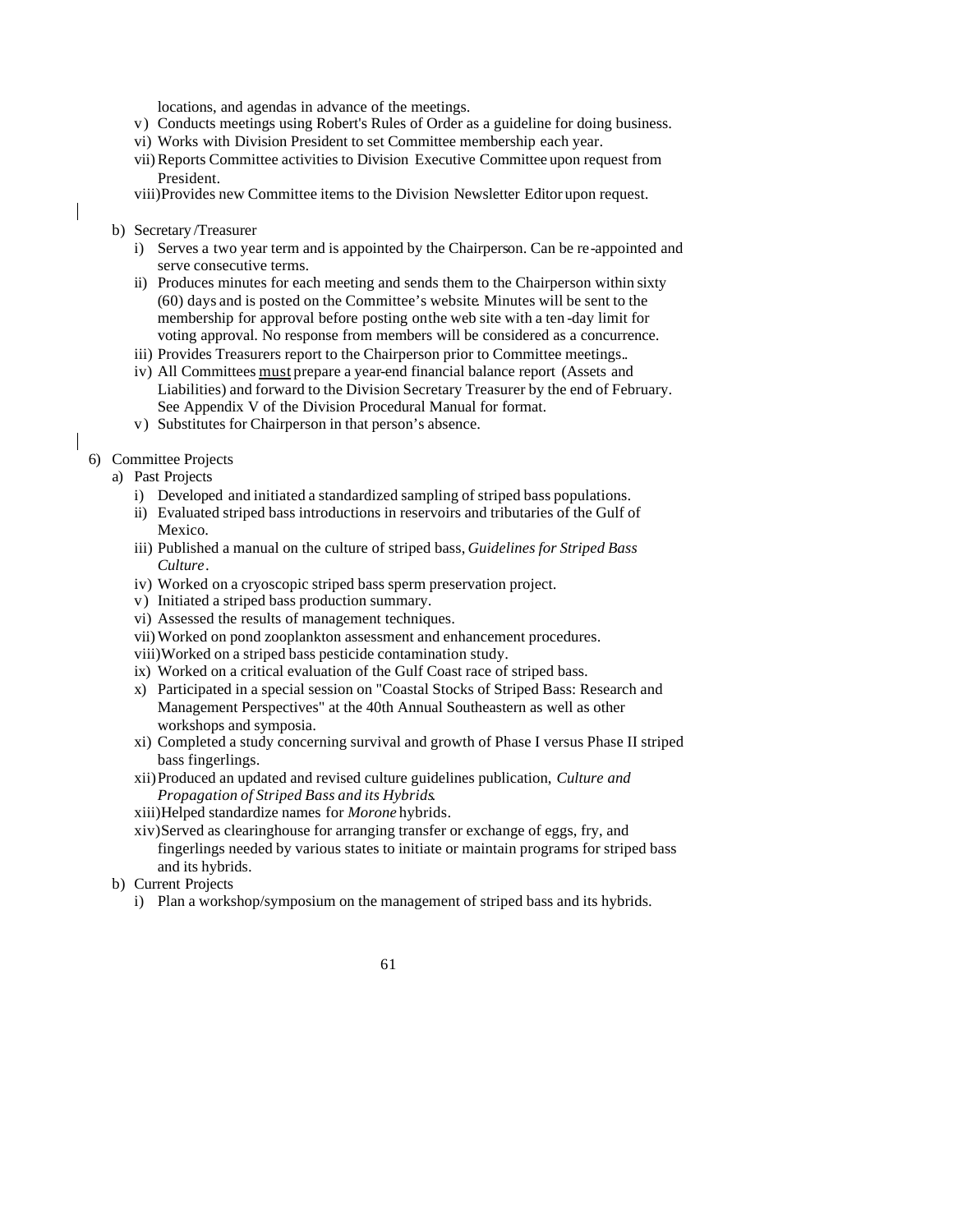| For information regarding the operation and function of the Striped Bass Committee, |  |
|-------------------------------------------------------------------------------------|--|
| contact the following individuals who have recently served as chair:                |  |

| Vernon Minton    | $(1990-91)$ | $(205)$ 861-2882 |
|------------------|-------------|------------------|
| J. Howard Kerby  | $(1992-93)$ | $(304)$ 725-8461 |
| Janice S. Little | $(1993-94)$ | $(318)$ 343-4044 |
| Dave Yeager      | $(1996-99)$ | $(904)$ 957-4172 |
| Scott Van Horn   | $(2000-03)$ | $(919)$ 528-9886 |
| Dan Wilson       | $(2004 -$   | (434) 525-7522   |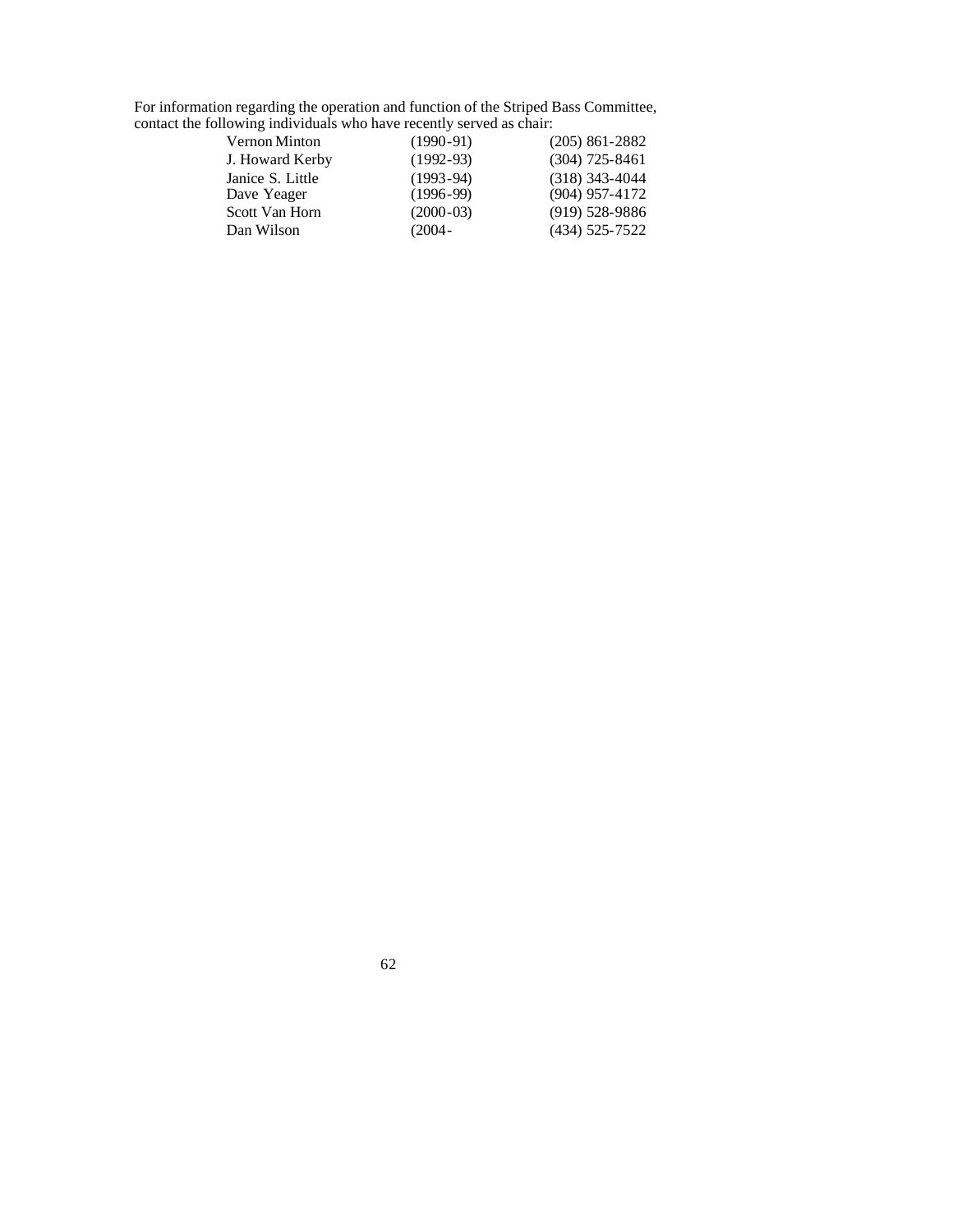## *Trout Committee*

## 1) Purpose

The purpose of the Trout Committee is to imp rove management of trout resources and coldwater stream communities in the Southeast by providing a forum for the exchange of ideas and information among managers and researchers.

### 2) Goals

- a) To meet at least annually for the purpose of discussing ongoing projects and problems associated with trout and/or coldwater management.
- b) To sponsor periodic workshops and symposia in order to publicize new research findings and management techniques that are applicable to the region's trout and/or coldwater stream resources.
- c) To provide published information for use by aquatic resource researchers and managers.
- d) To develop regional policy or position statements for guidance to Southeastern aquatic resource management agencies.
- e) To coordinate and conduct region-wide research to address significant trout and coldwater stream management questions.
- f) To solicit and guide research by outside agencies and institutions in order to solve regional trout and coldwater resource problems.
- g) To take advantage of opportunities to educate the public on protection and management of trout and coldwater stream communities in the Southeast.
- 3) Membership
	- a) Membership is open to all members of the Southern Division, American Fisheries Society (SDAFS) and only requires appointment by the Division President following consultation with the Committee Chair. Each state fisheries management agency, the U.S. Forest Service, the U.S. Park Service, the U.S. Fish and Wildlife Service, and the Tennessee Valley Authority have traditionally been asked by the Division President to recommend an agency representative to the Committee. Participation by university staff and the private sector is also encouraged. Membership confers the right to vote.

## 4) Quorum

- a) A quorum consists of a minimum of ten (10) voting members. All decisions must have a simple majority to pass. Quorums can be met through the use of designees, proxy votes, and absentee ballots.
- 5) Meeting Place and Agenda
	- a) The Trout Committee will have one meeting per year. If that meeting is not in conjunction with the mid-year Division meeting, then a separate informal meeting will be held in conjunction with the mid-year Division meeting to provide the opportunity to interact with other committees, committee members, and Division officers. Other business meetings will be scheduled as necessary to conduct business of the Committee.
	- b) The Trout Committee business meeting agenda will include the introduction of members and guests, changes to the agenda, approval of previous meeting's minutes, resolution of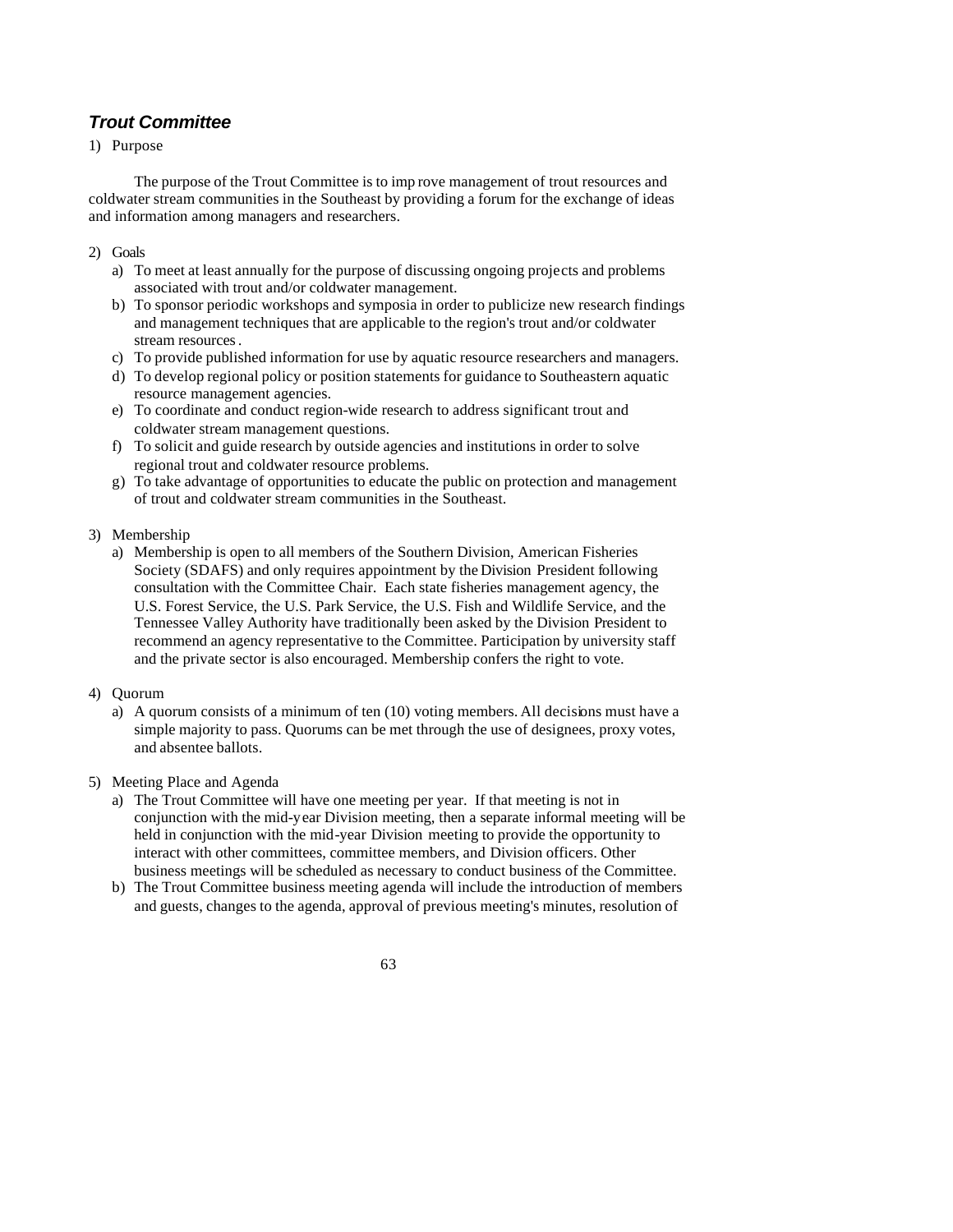old business, and intro duction of new business. Following the formal business meeting, an informal roundtable discussion of current and planned research and management activities by member agencies can be conducted.

- 6) Officers and Responsibilities
	- a) Chairperson
		- i) The Committee will normally recommend the Chairperson-Elect, upon completion of his/her one-year term, to the Division President for appointment as the new Chairperson. The term of office is one year. Duties include:
		- ii) Responsible for maintaining, updating, and circulating the current Division Trout Committee member list each year and notifying the Trout Committee of any new representative being recommended to the Division President.
		- iii) Works with Division President to set Committee membership each year.
		- iv) Sets objectives for the term that are compatible with Committee's established purpose and goals.
		- v) Organizes meetings by working with Committee members and Division President to determine meeting dates and locations. The Chairperson develops meeting agendas and provides Committee members with meeting dates, locations, and agendas in advance of meetings.
		- vi) Conducts meetings using Robert's Rules of Order as a guideline for doing business. Distributes copies of meeting minutes to Committee members and Division President within 45 days of business meeting.
		- vii)Reports Committee activities to Division Executive Committee and to those assembled for the annual Division business meeting.
		- viii) Appoints subcommittees as needed to research and resolve selected issues at hand. Oversees the issue resolution process of each subcommittee and reports the findings to the Committee.
		- ix) Assumes the duties of both Chair-Elect and Secretary/Treasurer in the event that both positions are vacated before expiration of the term.
	- b) Chair-Elect/Secretary
		- i) The Chair-Elect/Secretary is elected by a majority vote of the membership to a one year term of office. Duties include:
		- ii) Substitutes for the Chairperson in that officer's absence and assumes the office of Chairperson if that position is vacated before expiration of the term.
		- iii) May be requested by the Chairperson to lead one or more special committees. Ensures completion of the subcommittee charge in a timely manner.
		- iv) Produces minutes for each meeting and forwards to the Chairperson within 30 days.
		- v) Provided news items to the Chairperson.
		- vi) Assists the Chairperson as needed to ensure the smooth and efficient operation of Committee activities. Takes a lead role in planning and organization of special workshops and symposia.
		- vii) Assumes the duties of Secretary/Treasurer if that position is vacated before expiration of the term.
	- c) Treasurer
		- i) The Treasurer is elected by a majority of the membership to a three-year term of office. Duties include: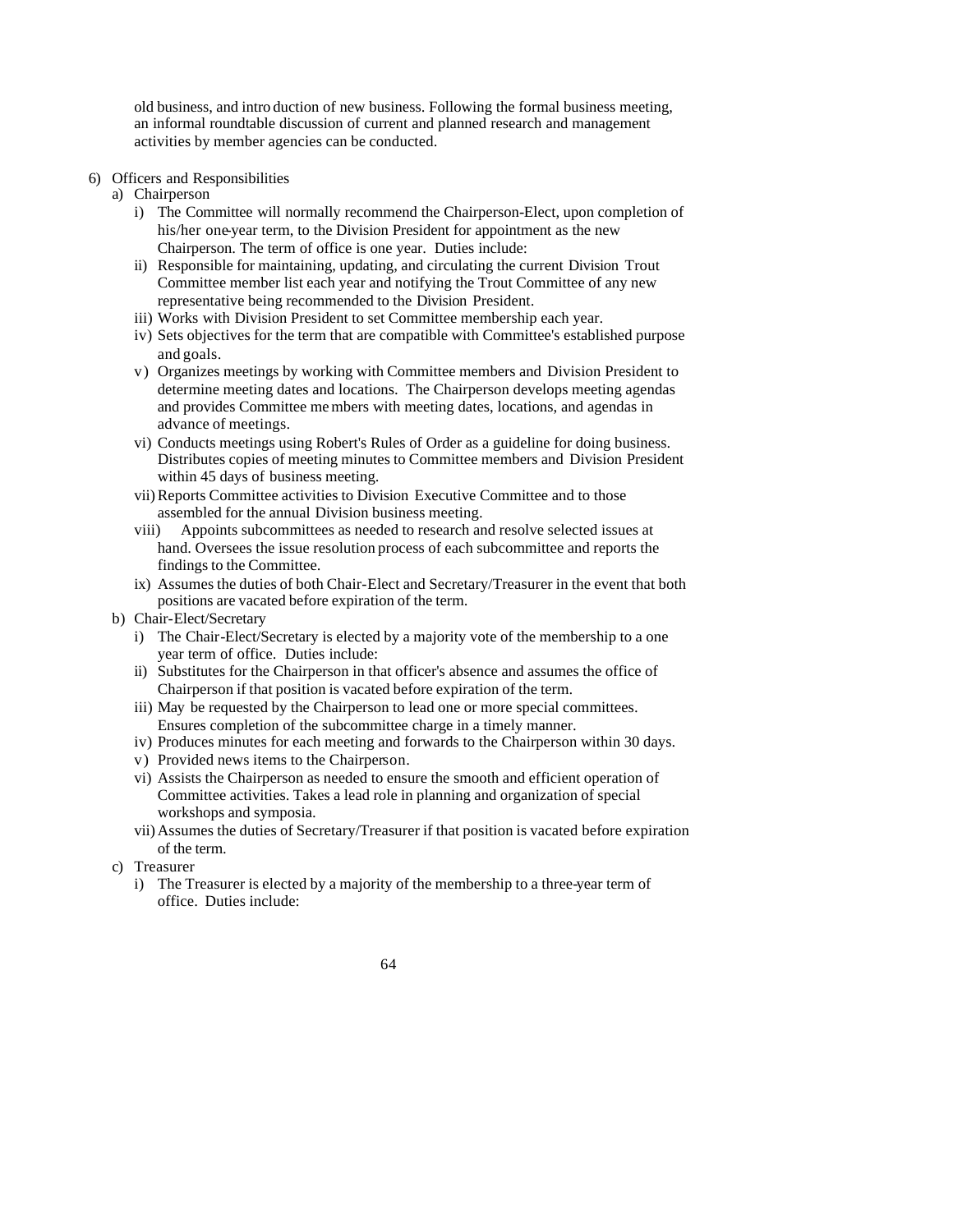- ii) Substitutes for the Chair-Elect/Secretary in that officer's absence.
- iii) Responsible for all financial transactions of the Committee, including balancing of checking account and sale of Committee publications. Reports on financial status of Committee at each meeting.
- iv) All Committees must prepare a year-end financial balance report (Assets and Liabilities) and fo rward to the Division Secretary Treasurer by the end of February. See Appendix V of the Division Procedural Manual for format.
- 7) Current Objectives
	- a) Increase communication among the membership and facilitate the distribution of recently published studies.
	- b) Provide moderators and speakers for the technical sessions at the Division mid-year meeting.
	- c) Increase interaction with Division EXCOM and other technical committees.
	- d) Provide input on new proposals for trout research and management presented by non-Committee members at the Division Spring meeting.
	- e) Promote efforts to resolve critical trout management issues. Continue efforts to resolve the taxonomic status of southern Appalachian brook trout.
	- f) Promote the continued active participation within the Committee by scheduling meetings around the travel constraints faced by many Committee members.
	- g) Improve awareness of the committee's value among Division agency administrators.

#### 8) Recent Committee Activities

| 2004 | Committee position paper regarding Southern Appalachian brook trout                 |
|------|-------------------------------------------------------------------------------------|
|      | management. Accepted for publication in Fisheries (In Press).                       |
| 2002 | Committee position statement regarding Southern Appalachian brook trout             |
|      | management.                                                                         |
| 2000 | Workshop: East Coast Trout Management and Culture Workshop III, Frostburg,          |
|      | Maryland. Proceedings published.                                                    |
| 1999 | Letter to editor published in Fisheries (July 1999) in response to feature          |
|      | electrofishing article.                                                             |
| 1999 | Sponsored a special technical session on trout biology and management at the        |
|      | SDAFS mid-year meeting, Chattanooga, TN.                                            |
| 1998 | Workshop: 11 <sup>th</sup> International Trout Stream Habitat Improvement Workshop, |
|      | Fayetteville, AR.                                                                   |
| 1998 | Resolutions passed to request improved water quality below U.S. Army Corps of       |
|      | Engineers projects in Arkansas and Tennessee.                                       |
| 1998 | Established Trout Committee list server at Virginia Tech. University.               |
| 1995 | Workshop: East Coast Trout Management and Culture Workshop II, State                |
|      | College, PA. Proceedings published.                                                 |
| 1994 | Workshop: Trout Management in Southern Tailwaters: Management Techniques            |
|      | in Southern Trout Streams.                                                          |
| 1992 | Workshop: East Coast Trout Management and Culture Workshop; joint                   |
|      | sponsorship with Northeast Division, AFS. Proceedings published.                    |
| 1992 | * Resolution on Forest Management Practices.                                        |
| 1992 | * Published standardized trout stream sampling procedures document.                 |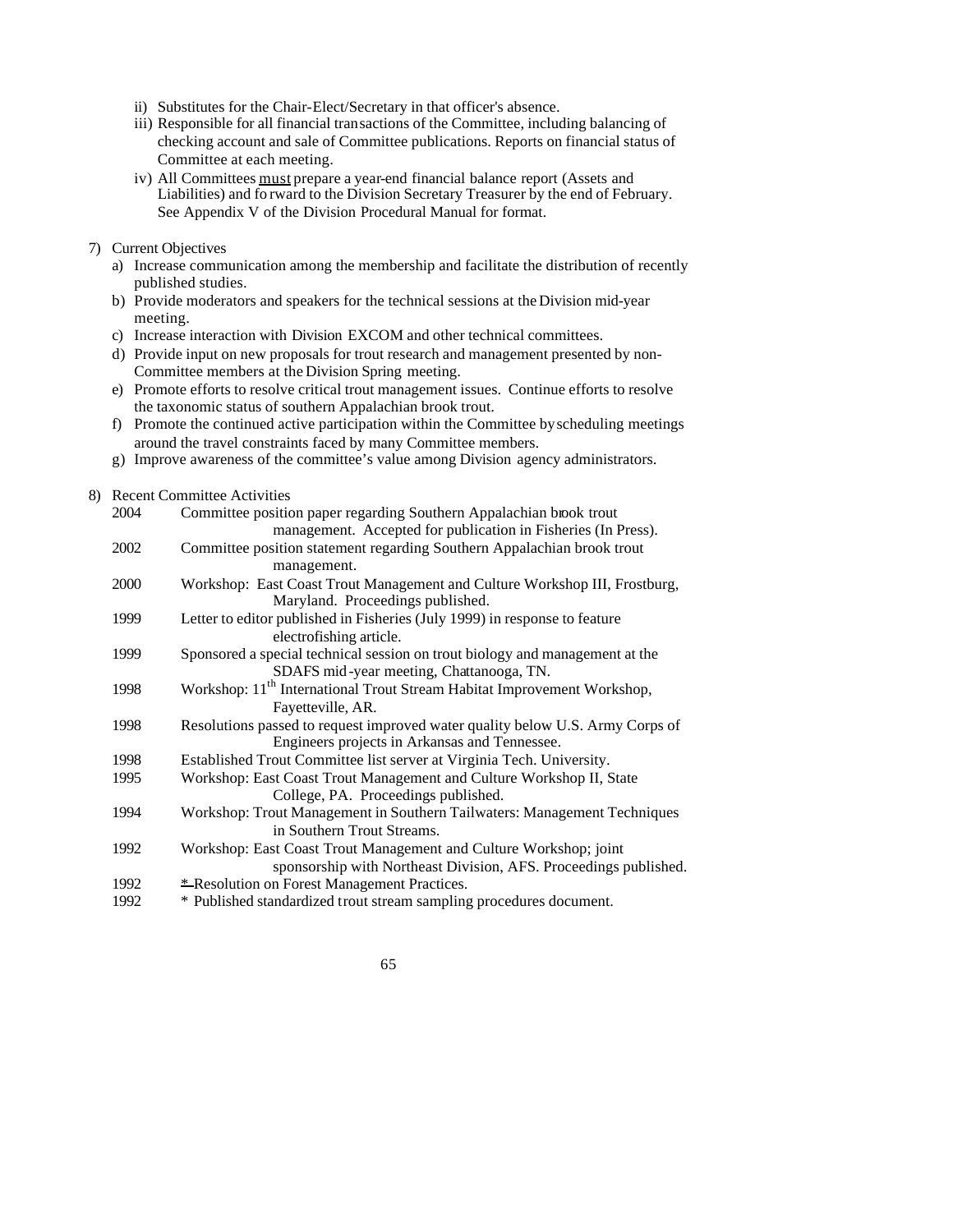- 1991 \* Workshop: Trout and Timber Management (presentations summarized and distributed).
- 1990 \* Workshop: Reservoir and Tailwater Trout Management.
- 1989 \* Workshop: The Watershed Approach to Trout Management.
- 1988 \* Workshop: Brown Trout Biology and Management Proceedings published.
- 1987 \* Workshop: Creel Census and Survey Techniques.
- 1987 **\*** Trout Strain Summary (distributed to membership).
- 1986 \* Workshop: Tailwater Trout Management
- 1986 \* Annotated Bibliography of Brook Trout Management published.
- 1985 \* Workshop: Brook Trout Management. Abstracts published.
- 9) Current Committee Activities
	- a) The Committee's Southern Appalachian Brook Trout position paper is currently undergoing review by Fisheries.
	- b) Provide technical support for the development of Microfish 4.0 software.
	- c) Provide support for the East Coast Trout Management and Culture Workshop.

For further information about the operations and functions of the Trout Committee, contact the following individuals who have recently served as Chairperson:

| Mike Kruse   | $(2002 - 03)$ | $(573)$ 522-4115 |
|--------------|---------------|------------------|
| Steve Reeser | $(2003 - 04)$ | $(540)$ 248-9360 |
| Doug Besler  | $(2004 - 05)$ | $(828)$ 659-8684 |
| Matt Kulp    | $(2006 -$     | $(865)$ 436 1254 |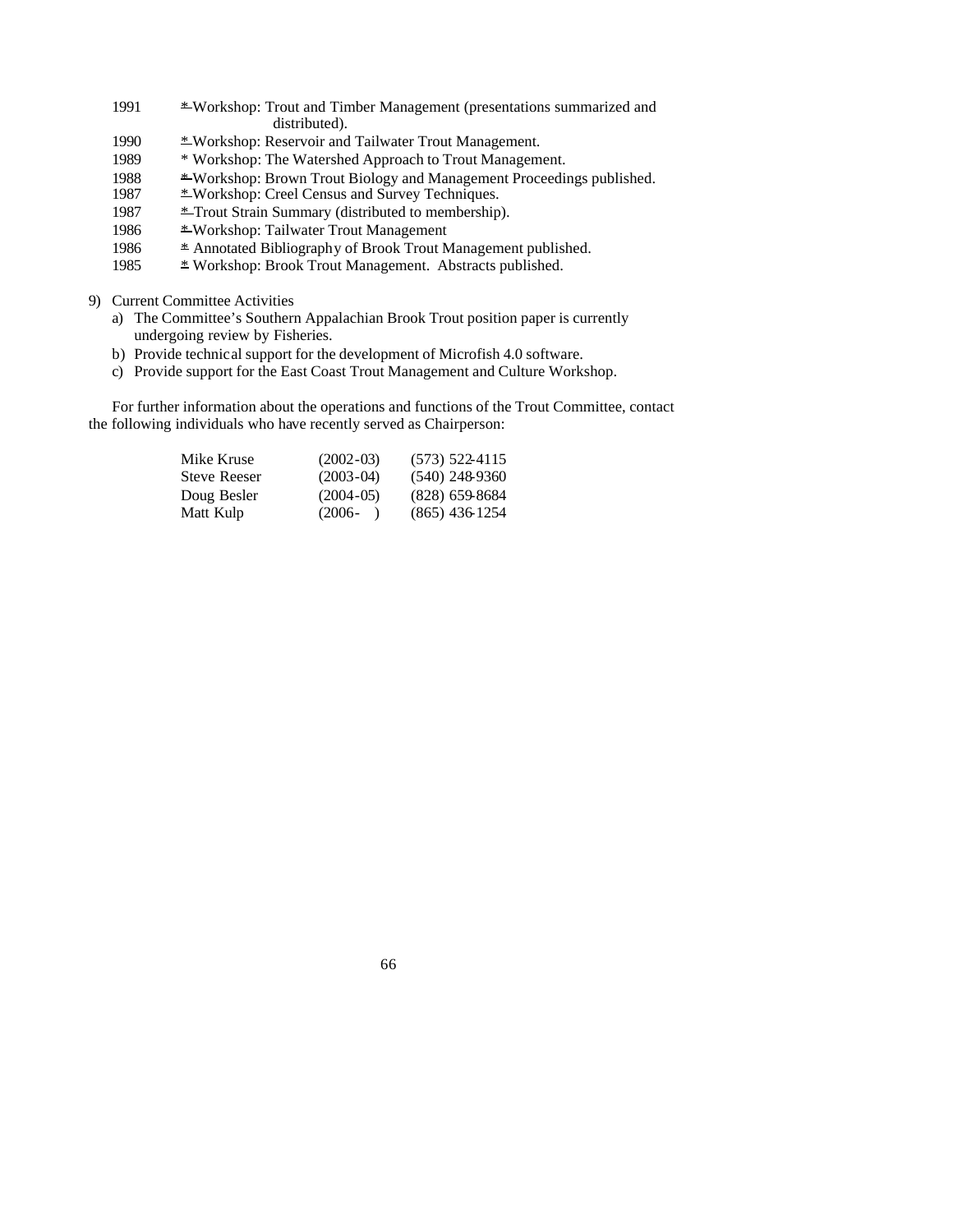## *Warmwater Streams Committee*

#### 1). MISSION STATEMENT

The Warmwater Streams Committee promotes the conservation and management of watersheds and streams in the southeastern United States by providing a forum for the exchange of ideas, information, and concerns.

#### 2). GOALS

The Committee accomplishes its mission through a strategic plan and annual work plans. The Committee's Strategic Plan provides guidance for Committee activities by defining a direction and path to the future to position the Committee within the scientific, political and social environment. The Strategic Plan is expected to need updating every five (5) years. The plan can be revised by the Committee at any time if the Southern Division's environment or member needs change. The following goals define the vision that the Committee seeks:

- a). Serving as a primary resource for information exchange regarding watershed and streams issues in the southeastern United States.
- b). Supporting professional development.
- c). Developing public policy affecting watersheds and streams.

Strategies for achieving these goals are implemented through the Committee's Annual Work Plan. The Chairperson, in consultation with the members, develops an Annual Work Plan at the meeting held in conjunction with the Spring Division Annual Meeting. The Annual Work Plan identifies programs and projects for the year, responsible parties, timetable, and budget needs.

#### 3). MEMBERSHIP

- a). Members and officers serve at the request of the Division President.
- b). Membership is open to all Division members and requires only appointment by the President following consultation with the Committee Chairperson. Membership confers the right to vote. The Committee has often benefited from active participation by nonmembers and continues their involvement.

#### 4). MEETINGS

- a). The Committee meets formally two (2) times each year to conduct business and informally one per year to exchange information.
- b). Time and location of meetings are planned to maximize opportunities for attendance by Committee members. Traditionally, a winter meeting is held in February in conjunction with the Spring Division Annual Meeting, and a fall meeting is held in August or September.
- c). A roundtable forum is typically held during each meeting and members are encouraged to make presentations to update the Committee on state agency programs and concerns.
- 5). QUORUM
	- a). A quorum will consist of a minimum of ten (10) members or their designees. All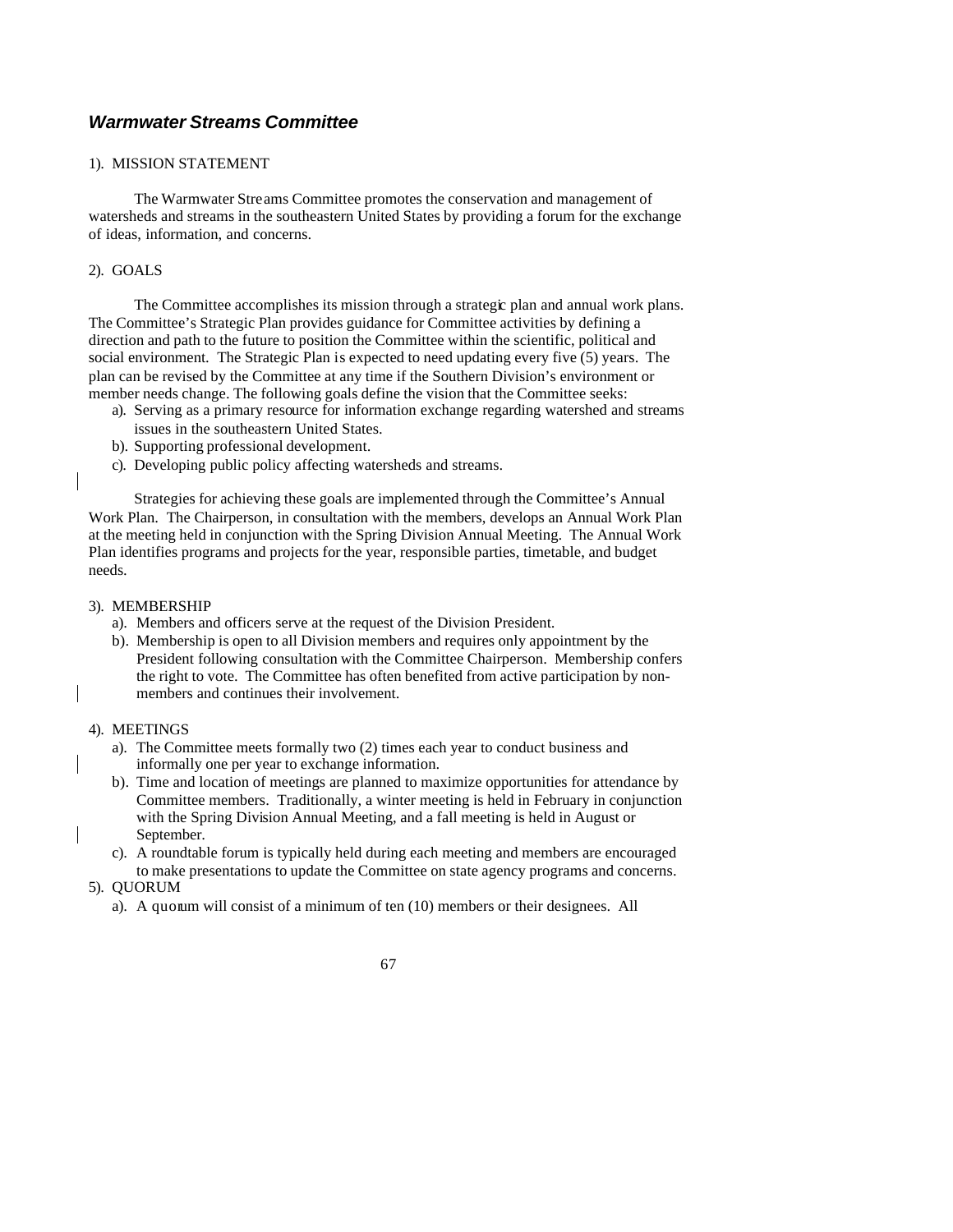decisions must have simple majority to pass. Votes on pre-announced items may include proxy votes and or absentee ballots.

#### 6). OFFICERS AND RESPONSIBILITIES

- a). Chairperson
	- i) The Chairperson is filled by the current Chairperson-Elect upon appointment by the incoming Division President. The Term of the Chairperson is two (2) years.
	- ii) Duties include:
		- (1) Organizing meetings by working with Committee officers and members, other Division technical chairpersons, and the Division EXCOM to determine meeting dates and locations. The Chairperson develops meeting agendas and provides Committee members with the meeting date, location and agenda preferably 45 days in advance of the meeting.
		- (2) Conducts meetings using the Robert's Rules of Order as a guideline for conducting business.
		- (3) Works with the President to set Committee membership each year (usually soon after the Division annual meeting).
		- (4) Attends the Division EXCOM meeting to report on Committee activities and assures compatibility between EXCOM and Committee goals and objectives.
		- (5) Keeps record of the Secretary/Treasurer succession and appoints a new officer as needed
- b). Chair-person Elect
	- i) The Chairperson-Elect is elected by a majority vote of the members for a one (1) year term to run concurrent with the final year of the current Chairperson's term.
	- ii) The election should be held in advance of the Spring Division Annual Meeting.
	- iii) Nominees for the Chairperson-Elect are recommended by the current and past Chairperson and Committee members.
	- iv) The Chairperson-Elect is the Committee's recommendation to the Division President to fill the Chairperson's position.
	- v) Duties include:
		- (1) Substitutes for the Chairperson in that person's absence
		- (2) Makes arrangements and plans program for the summer meeting.
		- (3) Provides new Committee items to the Division Newsletter Editor in advance of each issue.
- c). Secretary-Treasurer
	- i). The Secretary -Treasurer serves a two (2) year term and is appointed by the Chairperson one year into their tenure.
	- ii). Duties include:
		- (1) Records and produces minutes for each meeting, and sends them to the Chairperson, Chairperson-Elect, and the Division Secretary/Treasurer within ninety (90) days of the meeting.
		- (2) Keeps financial records and checking accounts from which Committee-approved expenditures are disbursed. Prepares a financial statement for each meeting.
		- (3) All Committees must prepare a year-end financial balance report (Assets and Liabilities) and forward to the Division Secretary Treasurer by the end of February. See Appendix V of the Division Procedural Manual for format
			- 68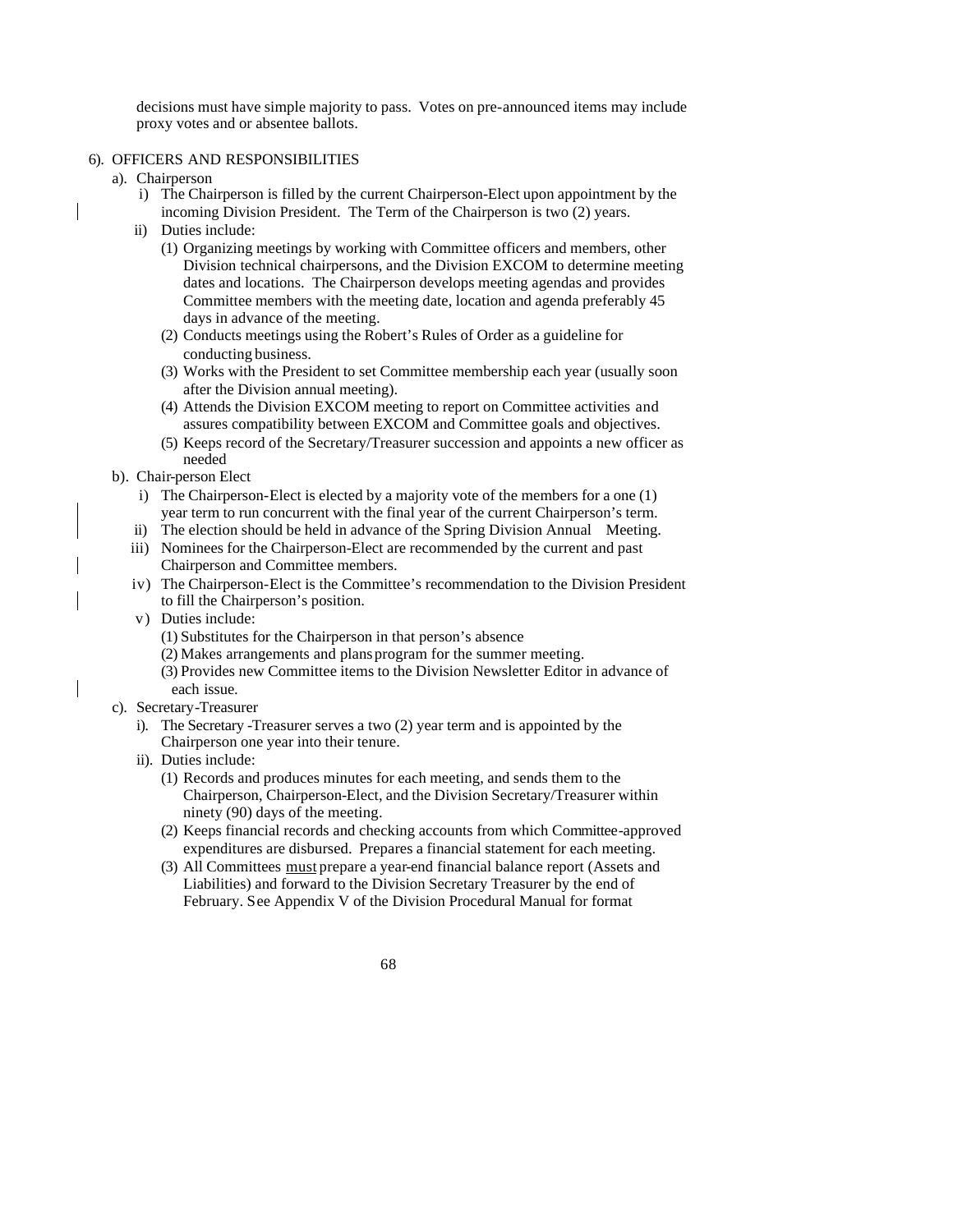d). Outreach Liaison

- i) The Outreach Liaison serves a two (2) year term and is appointed by the Chairperson one year into their tenure.
- ii) Duties include:
	- (1). Increase the Committee's interaction with other committees and subunits of Society and other professional societies and related groups who focus on stream environments.
	- (2). Posts Committee information to the Division's homepage on the World Wide Web.

#### **SUBCOMMITTEES**

The Committee conducts its business through various Ad Hoc subcommittees. Subcommittee appointments are made by the Chairperson. As stream issues are brought to the Committee's attention, a specific Ad Hoc subcommittee may be formed to address that issue. Each Ad Hoc subcommittee will develop and implement plans for necessary symposia, workshops, or other information exchange formats; publications; and policy resolutions devoted to the issue.

#### RESOLUTIONS

Draft resolutions are prepared by Ad Hoc subcommittees for review and approval by vote. Voting procedures include:

- 1) Distribution by the Chairperson of resolutions to be considered for adoption along with meeting announcements and a proxy voting ballot form for members unable to attend the upcoming meeting. The ballot form should include options to approve, disapprove, or approve with amendments. The ballots are to be returned to the Chairperson prior to the upcoming meeting
- 2) Establish existence of a quorum at each meeting.
- 3) If quorum exists, adoption of pending resolutions may be voted on by written ballot or rollcall vote. Results of the vote and all proxy ballots are to be included in the official minutes of the meeting.
- 4) Discussion of resolution may precede the vote; however, no changes or amendments to the resolution may be made prior to a vote
- 5) If the resolution is voted down at the Committee meeting because there is a general consensus that changes are needed, then those changes should be discussed and resolved by the Committee members present at the meeting. Resolutions may be tabled for further consideration and revision if the consensuses of those Committee members present warrants that such action is necessary because of time constraints or further research is needed.
- 6) Revised resolutions may be mailed to all members for vote or held over to the next Committee meeting, depending on the urgency of the resolution.
	- 69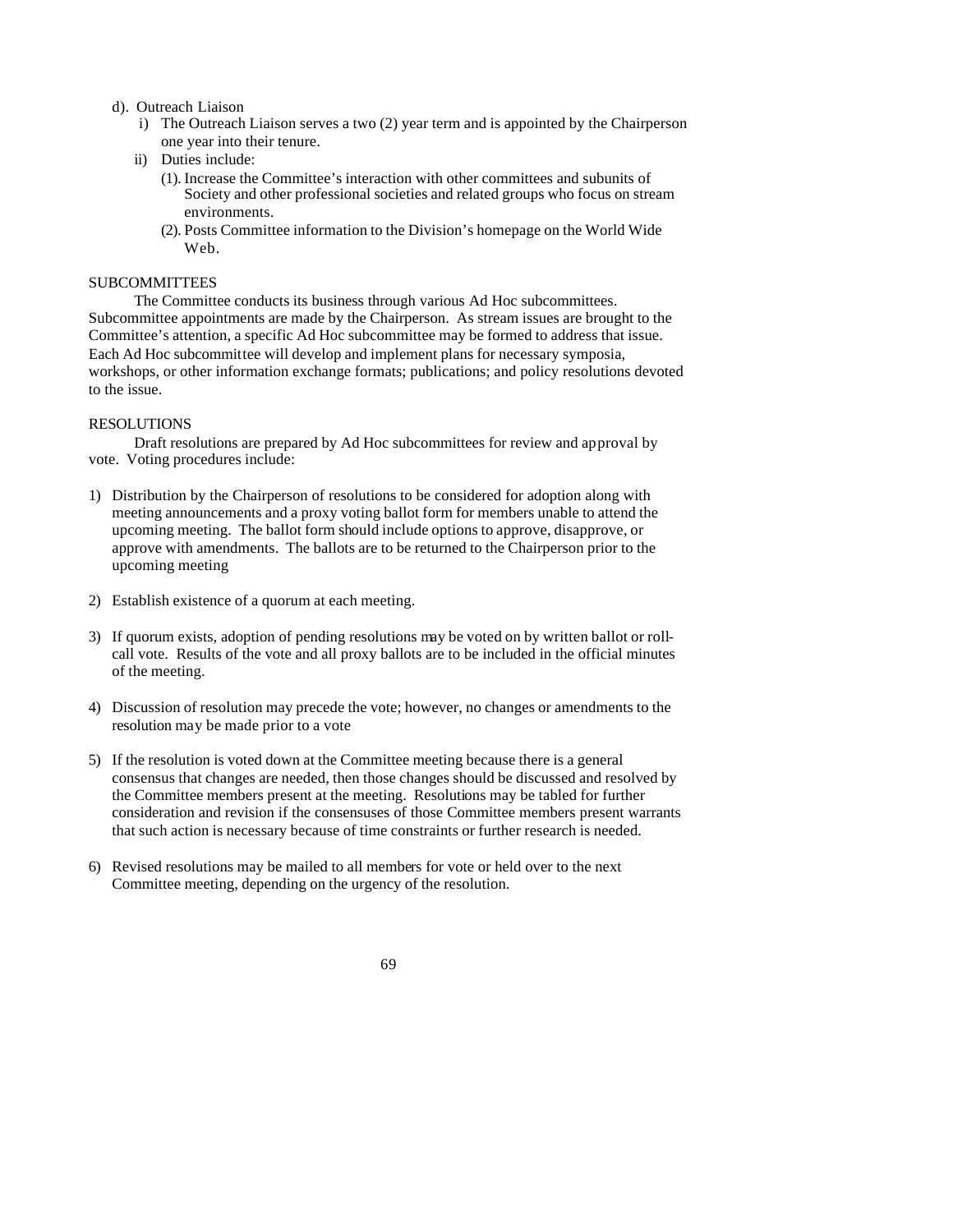For additional information about the operations and functions of the Warmwater Streams Committee, contact the following individuals who have recently served as Chairperson:

| Dr. William Fisher | $(1993-1994)$   | $(405)$ 744-6342   |
|--------------------|-----------------|--------------------|
| Mr. Gerrit Jobsis  | $(1995-1996)$   | $(803)$ 743-4134   |
| Dr. Michael Meador | $(1997-1998)$   | $(703)$ 648-5620   |
| Mr. Dan Catchings  | $(1999-2000)$   | $(205)$ 831-6860   |
| Mr.Chris O'Bara    | $(2001 - 2002)$ | $(304)$ 420-4550   |
| Mr. John Copeland  | $(2003 - 2004)$ | $(540)$ 951-7923   |
| Mr. Frank Fiss     | $(2005 -$       | $(615) 781 - 6519$ |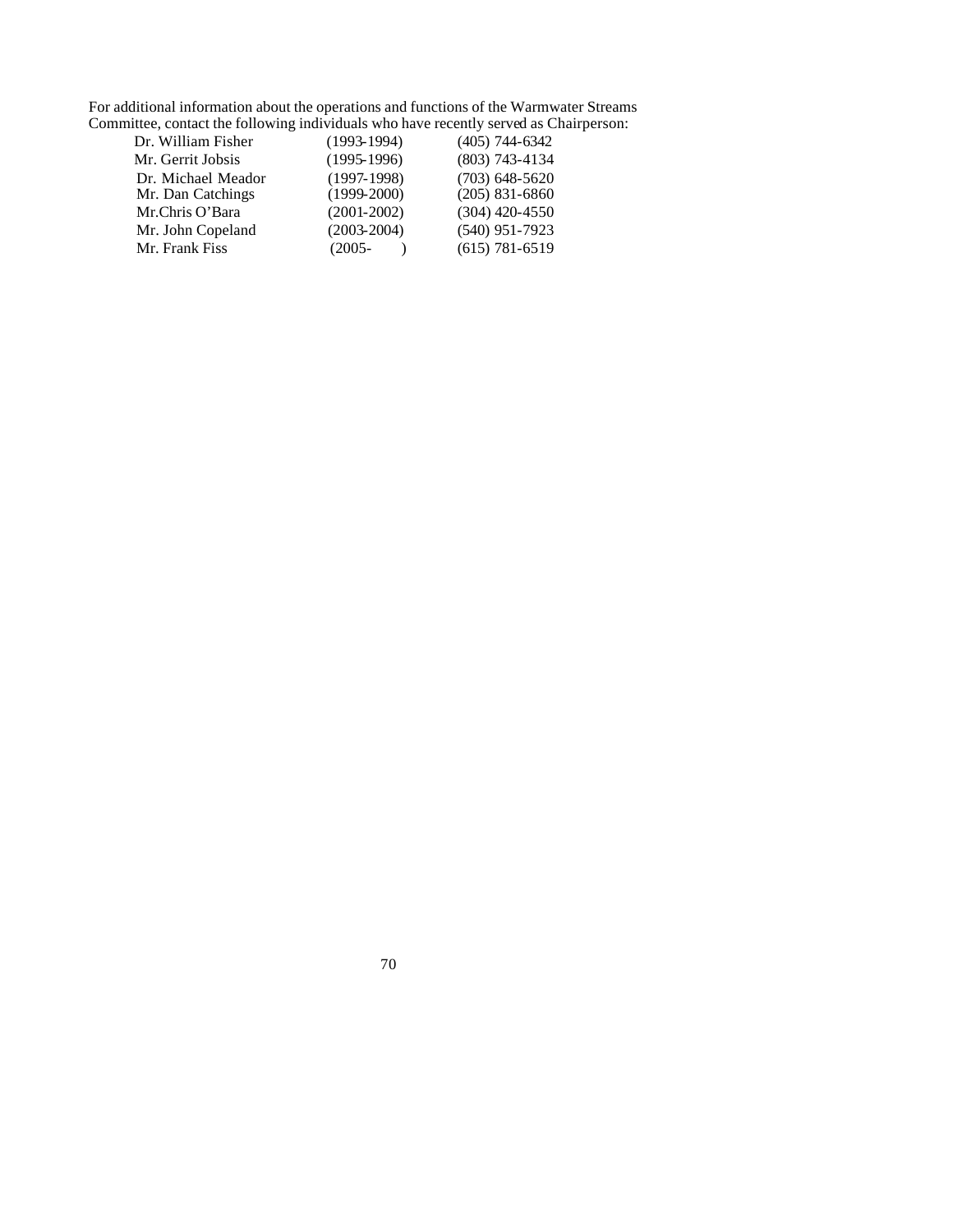# *Chapter Officers*

Each Chapter of the American Fisheries Society is required to have at minimum the following officers: President, President-Elect, and Secretary -Treasurer or a Secretary and a Treasurer. In order to function most effectively, the Chapter officers should be thoroughly familiar with their specific duties assigned by the Chapter's Bylaws, Chapters 2 and 3 of the Society Procedural Manual (http://www.fisheries.org/html/About\_AFS/ProcedureManual.pdf) detailing the general responsibilities of AFS officers, and Chapter 7 of the Society Procedural Manual pertaining to chapters and other subunits.

- 1) President
	- a) Oversees all aspects of Chapter operations, especially the planning of an annual meeting or special symposia by the designated officer and/or the Program Committee.
	- b) Presides at the annual Chapter business meeting held during the annual Chapter meeting. i) Extends invitations to the Division President, Society President, and Society
		- executive Director to attend the annual meeting.
		- ii) Conducts business meeting in accordance with Robert's Rules of Order.
		- iii) Adheres to an agenda and time schedule.
		- iv) Introduces all visiting AFS officers from the Society and the Division and gives them an opportunity to address the membership.
		- v) Installs the new President with proper decorum.
		- vi) Presents plaque of Chapter appreciation to o utgoing President.
	- c) Chairs the Chapter's Executive Committee; convenes meeting of the Chapter EXCOM and seeks advice as needed.
	- d) Keeps the President-Elect fully apprised of Chapter activities so that officer can perform the duties of the President competently and efficiently if the need arises.
	- e) Is knowledgeable about the Chapter Bylaws.
	- f) Is prepared to appoint chairpersons and members of all standing and special committees upon installation as President; completes committee appointments within one (1) month following installation; issues specific charge to committee chairpersons.
	- g) Is prepared to establish needed special Ad Hoc committees and appoint chairpersons and members when installed as President, creates other ad hoc committees throughout term as needed.
	- h) Communicates regularly with committee chairpersons, assuring that committee is actively pursuing its charge; requires progress reports from committee chairpersons, preferably in a brief written format suitable for Chapter records as well as submission to the newsletter editor by specified publication time lines (see Appendix III for preferred reporting format for Society committees).
	- i) Following installation as President, submits a "President's Message" column(s) for publication in the newsletter by specified publication time line(s).
	- j) Submits report of Chapter's activities to Division President for presentation at the Division Annual EXCOM Meeting which should be attended if at all possible. a) All reports from a student subchapter should come through the chapter.
	- k) Serves as a voting member of the Division's Executive Committee and attends all meetings; if possible. If unable to attend, recruits Chapter representation by another Chapter officer or Chapter member to serve as Chapter President's proxy.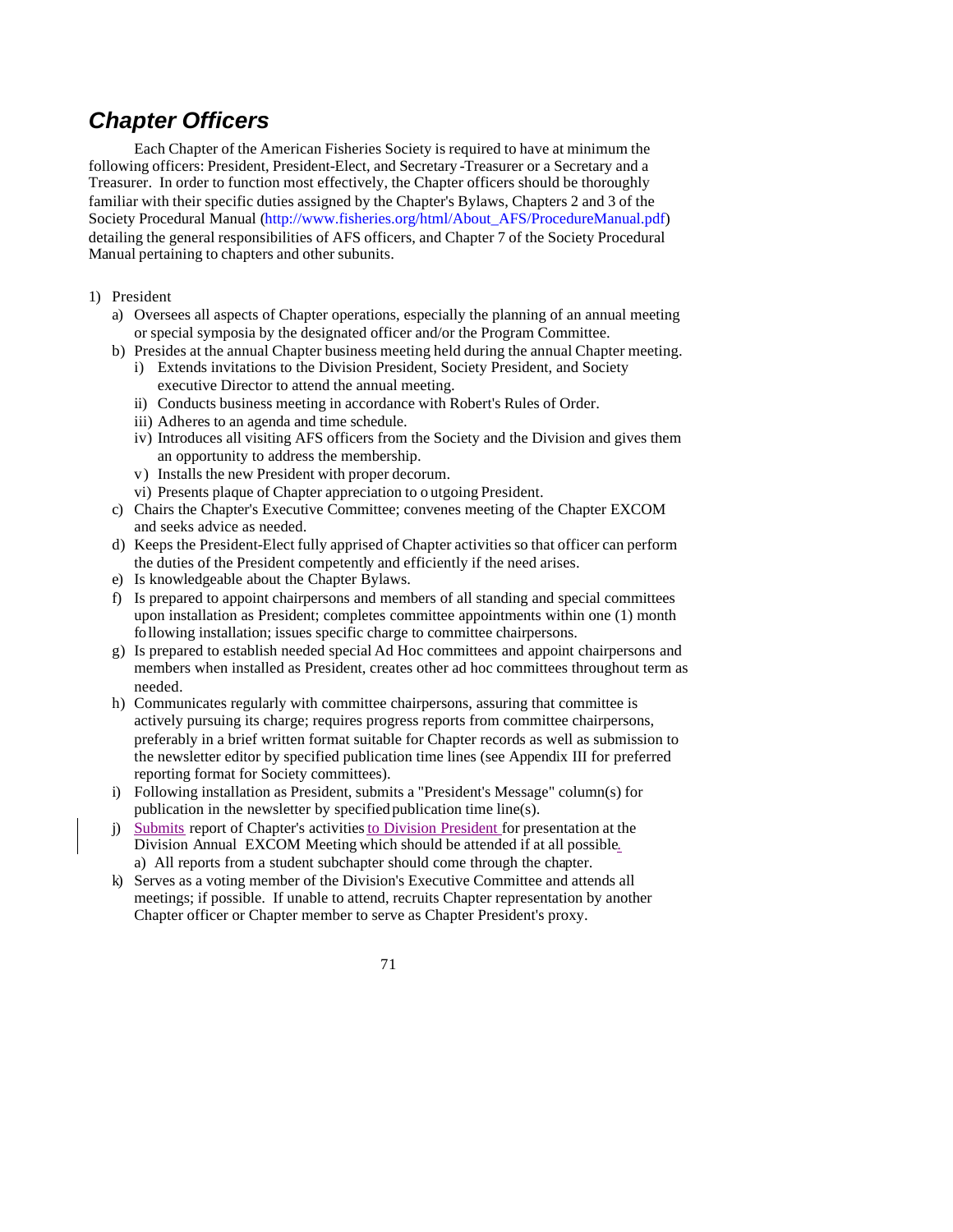- l) Is aware of Society guidelines concerning Chapter lobbying activities so as to protect the Society's tax-exempt status.
- m) Responds to requests for information from the Society, other subunits, and non -Society entities or directs appropriate Chapter officer(s) or committee(s) to respond.
- n) Submits Chapter's nomination for Outstanding Chapter Award to Awards Committee Chair by January 1 (Appendix XIII for application).
- o) Is responsible for overall Chapter publicity and AFS publicity when opportunity arises.
- p) Acknowledges work of committee chairpersons by letter and committee members via the newsletter at the end of the year; forwards list of all committee members to next president.
- 2) President-Elect
	- a) Serves as a voting member of the Chapter Executive Committee and attends all meetings.
	- b) Assumes the duties of President if the President is unable to complete his/her term.
	- c) Works closely with the President so that the Chapter activities will continue smoothly in the following year.
	- d) Anticipates necessary committee appointments so that they can be made at the time of the annual Chapter meeting.
	- e) In some Chapters, the President-Elect assumes primary responsibility pertaining to the annual meeting. Duties may include one or more of the following:
		- i) Serves as chair of the Program Committee to plan the annual Chapter meeting.
		- ii) After consultation with the EXCOM, interested sponsors and/or co-host organizations, selects time and place for the annual meeting at least six (6) months in advance; coordinates with the Division to avoid conflicting dat es.
		- iii) Develops and distributes promotional materials for the annual Chapter meeting well in advance; notifies Chapter newsletter editor of the date and location of the meeting by specified deadline for inclusion in the newsletter prior to the meeting.
		- iv) Extends an invitation to attend the annual Chapter meeting to the Division President, Society President, other Society officers as appropriate, and the Society Executive Director at least three (3) months prior to the meeting.
		- v) Runs the technical sessions of the annual meeting or delegates this responsibility.
		- vi) Recruits "Best Paper" selection committee of at least three (3) members to judge papers presented at the annual meeting.

In many chapters, a single individual is elected to serve in the capacities of both Secretary and Treasurer. Duties for each office are outlined separately below

- 3) Secretary
	- a) Records minutes of the annual, Executive Committee, and any other business meetings of the Chapter. Each set of minutes is sent to each member of the Chapter EXCOM and to the Division President along with a newsletter. Minutes of the annual meeting are sent to the Society Executive Director within thirty (30) days of the meeting.
		- i) At each meeting, records officers in attendance, the topics discussed (general idea, not verbatim), motions made, votes taken, decisions made, etc.
		- ii) Refer to Chapter records for format of past minutes; record items discussed chronologically, members or guests who introduced each topic, important points, and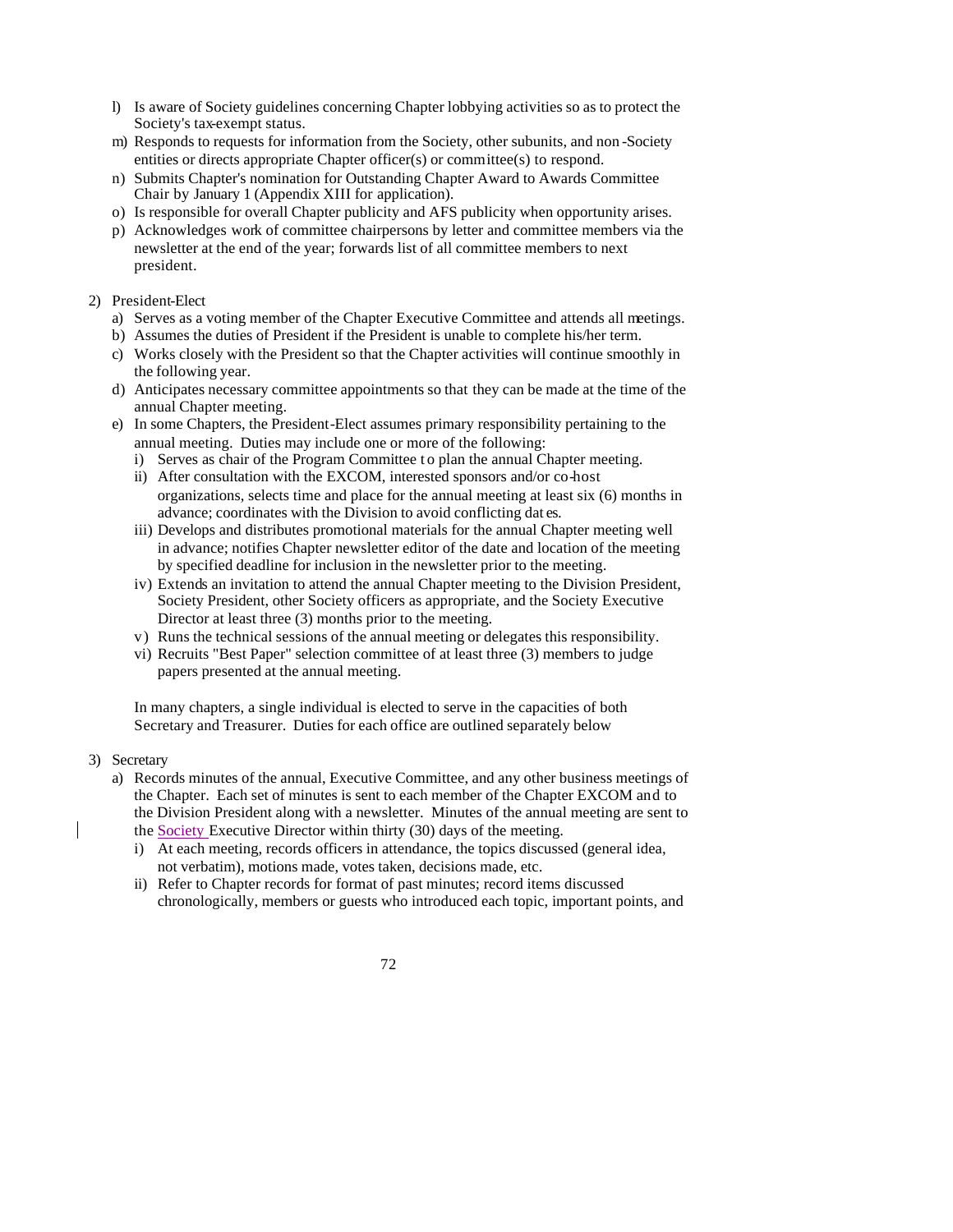any resulting discussion or actions o f consequence. Refer to Robert's Rules of Order for guidelines.

- b) Prepares correspondence as requested by officers of the Chapter and on behalf of the Chapter.
- c) Maintains a supply of Chapter letterhead, envelopes, stamps, mailing labels, and other supplies for correspondence; coordinates with Chapter newsletter editor regarding mailing list and labels.
- d) Serves as a voting member of the Chapter Executive Committee and attends all meetings.
- e) Maintains records of Chapter correspondence and a list of member names and addresses; copies of records and membership lists should be made available to the Chapter newsletter editor, Chapter President, Society staff, and others as required.
- f) Informs the Society Executive Director, the Division President, and the Society Subunit Services Liaison of changes in Chapter officers, dates and locations of meetings, and other necessary information; notifies the Executive Director of change in officers within thirty (30) days of annual Chapter meeting.
- g) Assists President-Elect or other o fficer/member in charge of the annual Chapter meeting with development and distribution of promotional materials for the meetings.
- h) Is responsible for pre-registration and registration for the annual Chapter meeting and other planned activities.
- i) If the following duties are not formally assigned to another officer or member, the Secretary maintains the Chapter archives of the activities, minutes, individuals, and other aspects of the Chapter; forwards these historical records to the incoming Secretary and to Society headquarters, as requested.
- j) Distributes copies of resolutions to the Society Executive Director, Society officers, the Division Resolutions Committee Chair, and appropriate individuals or agencies as instructed in the resolution.
- k) Acts as Bylaws consultant and parliamentarian at the annual and other Chapter meetings. Forwards any proposed Bylaws changes to the Society Executive Director for review by the AFS Constitutional Consultant prior to presentation of changes to the Society's Executive Committee for approval.
- l) At annual and other Chapter meetings, circulates sign-in roster for attendees; ascertains if a quorum (See Bylaws) is present at the annual and other Chapter business meetings where official action is being taken; maintains attendance record in Chapter records.
- m) At least six (6) weeks prior to annual Chapter meeting, orders a Past-President's certificate from the Society Subunit Services Liaison to be presented by the newly installed President during new business at the annual business meeting to the outgoing President.
- n) Prepares and presents a Secretary's activities report at the Chapter annual and EXCOM meetings.
- o) Maintains close contact with the Chapter Newsletter editor to assure mailing list is current.
- p) Prepares periodic write-ups about Chapter activities, events, and programs for Fisheries; includes a meeting announcement three (3) months prior to the annual Chapter meeting and a meeting summary within one (1) month following the annual Chapter meeting consulting with Fisheries editor for copy deadline; includes pictures of officers, best paper award winners, etc. (Consult Fisheries to see types of information and photographs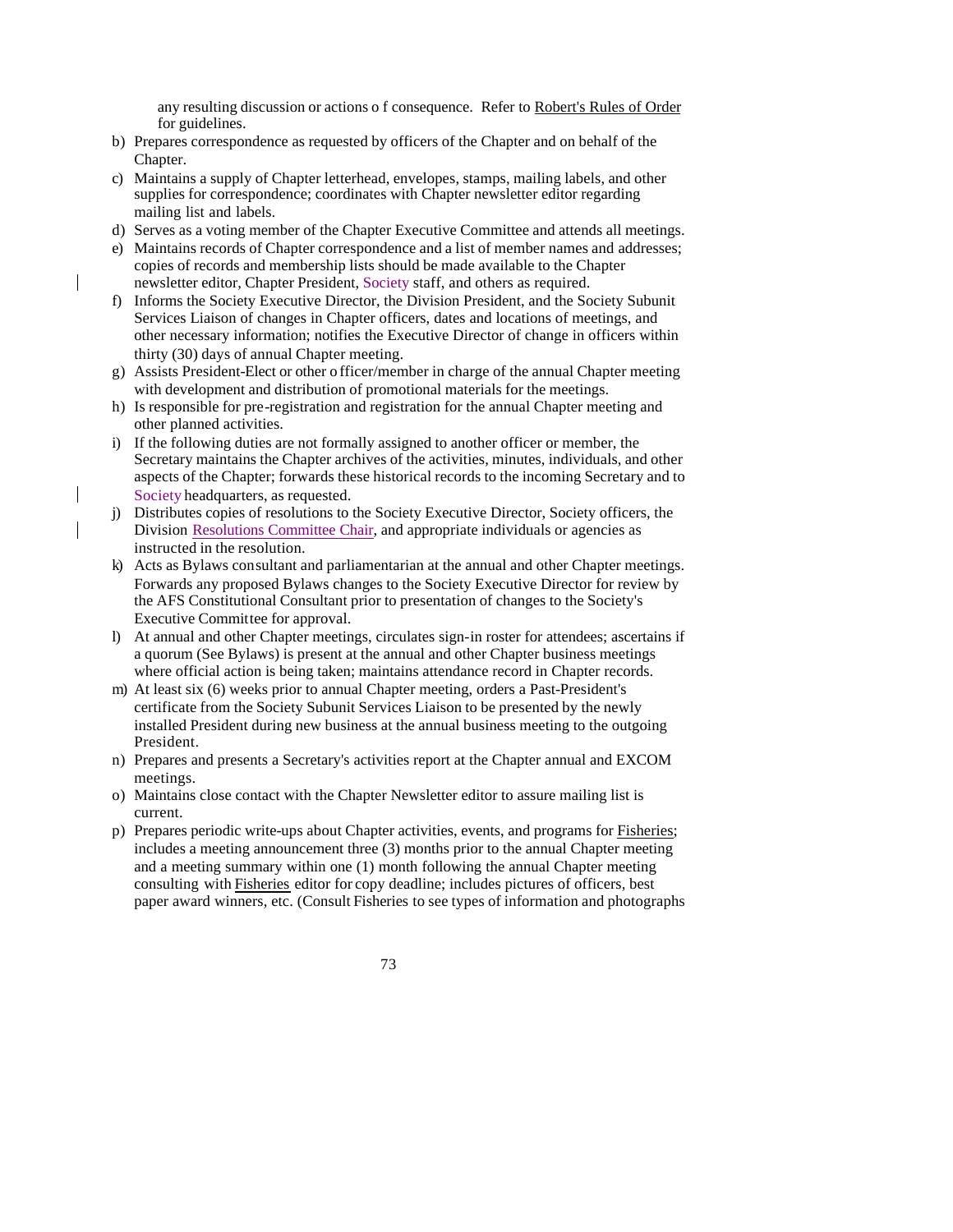to submit).

- 4) Treasurer
	- a) Is responsible for the Chapter's bank account(s).
	- b) Maintains Chapter funds: collects Chapter dues, (generally paid at annual Chapter meeting or remitted by check to Treasurer), meeting registration fees and other revenues; holds and invests funds; disburses funds as needed for Chapter function as approved by Society and Chapter Bylaws and Standing Rules.
		- i) Most treasury work will be done in association with revenues and expenses of the annual Chapter meeting.
		- ii) Current Treasurer handles all finances at the annual Chapter meeting, and conducts necessary banking afterwards; incoming treasurer handles all new business after the annual meeting.
		- iii) Incoming treasurer opens a new account or continues current account, whichever is more practical.
		- iv) Chapter checking accounts should allow deposit of checks made out to the Chapter, and the Treasurer thereof, or the treasurer personally.
		- v) Account has the Chapter's special tax exempt number issued to it by AFS (see Chapter 10 of Society Procedural Manual for Chapter-specific tax exempt ID numbers) which is used on account in place of Treasurer's social security number.
		- vi) Accurate balance is transferred by the outgoing treasurer to the new account if necessary; chapter finance records are transferred to the new treasurer.
	- c) Maintains financial records in standard accounting format for review by Society and Chapter officers and staff as needed or required (see Chapter 10 of the Society Procedural Manual)
	- d) Prepares financial report for presentation at the EXCOM and annual Chapter business meetings; includes current balance in treasury and expenses and revenues collected since the previous meeting.
	- e) Prepares an annual financial report. Submits it and associated records to the Auditing Committee or other accounting review group within the Chapter, as required (see Chapter 10 of the Society Procedural Manual); although records are typically computerized, printed records facilitate review and prevent problems of incompatible computers and software or unfamiliarity of reviewers with Treasurer's software.
	- f) Prepares an annual budget for the next year in conjunction with the President, President-Elect, and Secretary.
	- g) Serves as a voting member of the Chapter's Executive Committee.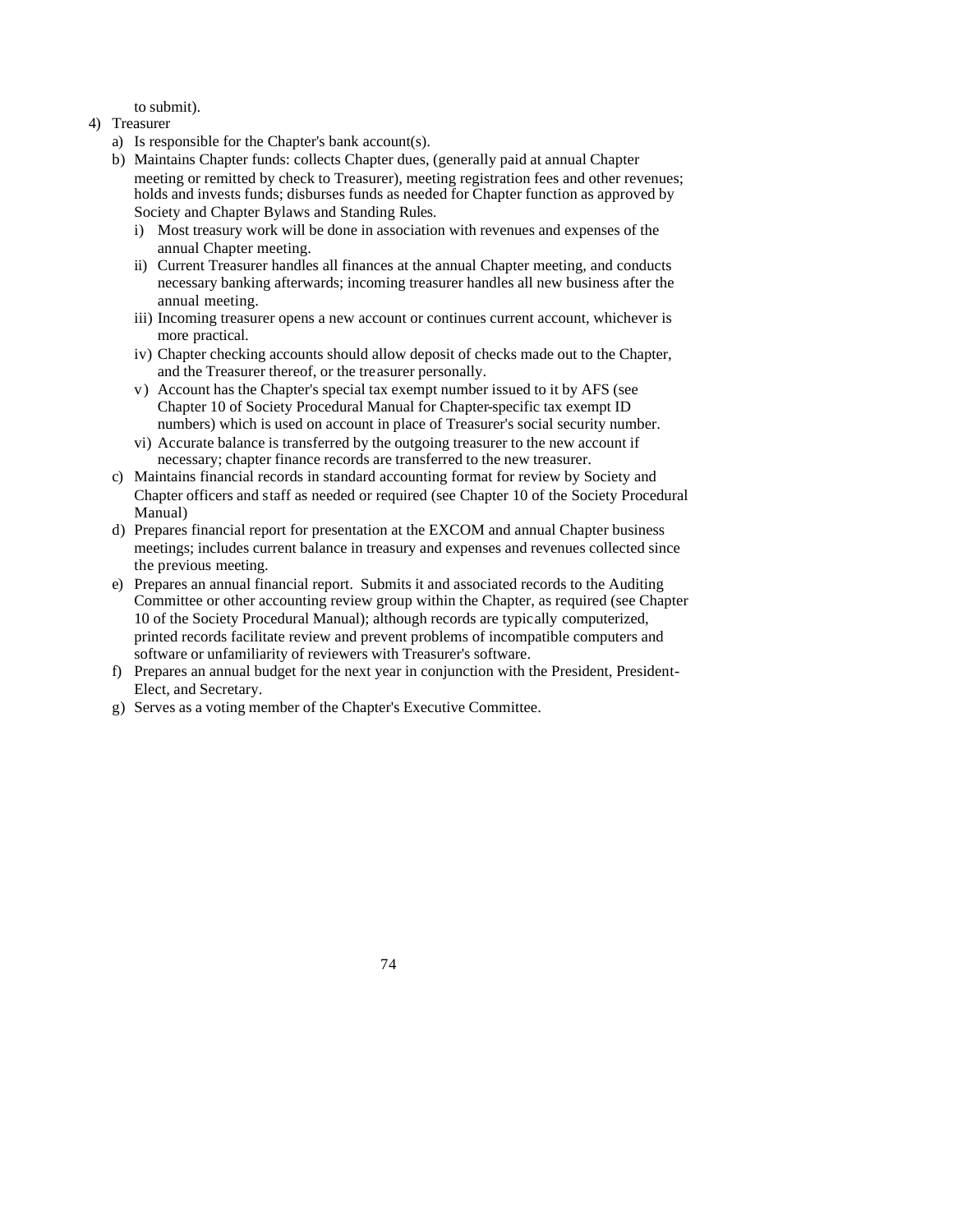# *Appendix I*

#### BYLAWS OF THE SOUTHERN DIVISION OF THE AMERICAN FISHERIES SOCIETY

Amended 24 March 2001

SECTION I. Name and Objectives. Pursuant to the Constitution of the American Fisheries Society (hereinafter referred to as the Society) and the Bylaws of the Society, there has been established a Southern Division (hereinafter referred to as the Division) of the American Fisheries Society.

The purpose of the Division shall be those of the Society as set forth in the Constitution of the Society.

SECTION II. Membership. The membership of the Division shall be composed of those Society members in good standing residing in, or having an interest in the fishery resources and related technical information in Alabama, Arkansas, Florida, Georgia, Kentucky, Louisiana, Maryland, Mississippi, North Carolina, Oklahoma, South Carolina, Tennessee, Texas, Virginia, West Virginia, Commonwealth of Puerto Rico, Virgin Islands, District of Columbia, and other Caribbean Islands. Members of the Society may elect to transfer into or out of the Division, according to the Society Bylaws, by notifying the Executive Director of the Society in writing.

SECTION III. Meetings. The Division shall meet once annually at a time and place decided upon either by the membership present at the preceding annual meeting, or in default of such a decision by the membership, by the Executive Committee of the Division.

The Division may meet jointly with other organizations whenever it is expedient and advantageous to do so, in which case the meeting is to be officially recognized and clearly publicized as the annual meeting of the Division.

Special meetings may be called by the Division President with the advice and consent of the Executive Committee of the Division.

SECTION IV. Officers. In accordance with the Bylaws of the Society, the officers of the Division shall consist of a President, President-Elect, Vice President, Secretary-Treasurer, and Immediate Past-President. All nominees for officers shall be members of the Society in good standing and shall have attended an annual meeting in one of the three years preceding their nomination.

The officers shall be elected by ballot prior to the Division annual meeting, shall be installed at the conclusion of that meeting, and shall serve for one year except that the Secretary-Treasurer shall serve for two years. The position of President-Elect shall automatically convert to President, that of Vice President to President-Elect, and that of President to Immediate Past-President. The officers will be ineligible for re-election to the same office within one year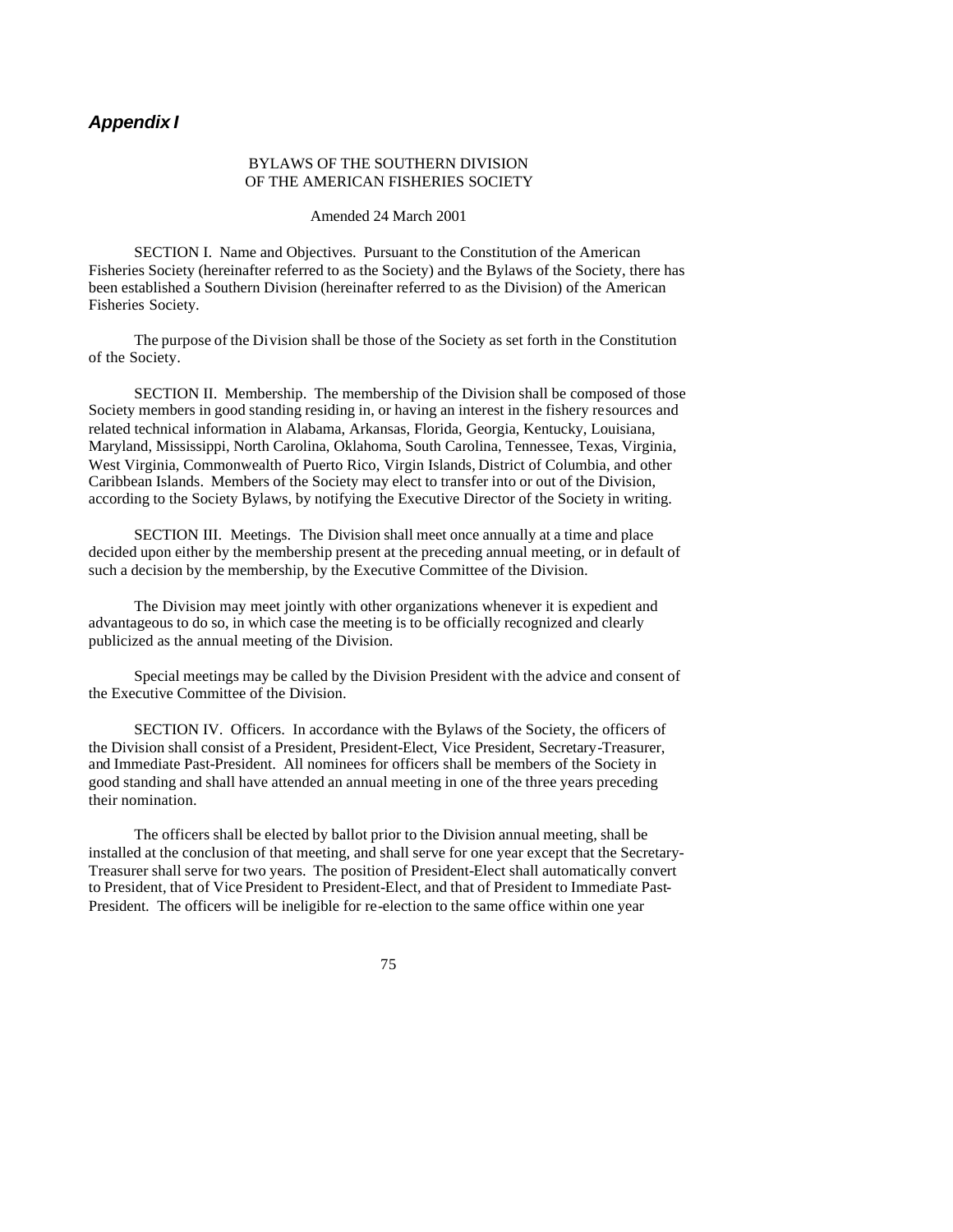following the expiration of their terms. In case of a vacated position, the Executive Committee of the Division shall appoint a qualified replacement to fill an unexpired term.

In the event of a cancellation of the annual meeting, the officers and the members of any committee that have been appointed shall continue to serve until the next reg ularly scheduled meeting.

No elected officer or appointed committee member of the Division shall receive any salary or other compensation from the Society or Division for services rendered. Clerical and other necessary expenses may be defrayed from funds available to the Division when such disbursements have been authorized at an annual meeting or by the Executive Committee in the interim between meetings.

SECTION V. Duties of Officers.

(a.) President. The President of the Division shall preside at all Division business meetings, serve as Chair of the Division Executive Committee, and represent the Division on the Governing Board of the Society (one of two representatives). The President shall appoint chairs of all Divisional Committees, except those defined in Section VII. (f) of these Bylaws, and the Divisional representative to the Southeastern Association of Fish and Wildlife Agencies. The President shall submit a report of the Division activities at the Society's two Governing Board meetings. If unable to attend a Society Governing Board Meeting, the President may designate the Vice President, Secretary -Treasurer, or Immediate Past-President as an alternate by written notice to the Society's Executive Director prior to the meeting.

(b.) Presid ent-Elect. The President-Elect shall assume the duties of the President if the President is absent or unable to act, represent the Division on the Governing Board of the Society (one of two representatives), chair the Program Committee for the Division Annual (Spring) Meeting, and conduct other duties assigned by the President. If unable to attend a meeting of the Society Governing Board, the President-Elect may designate the Vice President, Secretary-Treasurer, or Immediate Past-President as an alternate by written notice to the Society's Executive Director prior to the meeting.

(c.) Vice President. The Vice President shall assume the duties of the President-Elect if the latter is absent or unable to act, shall chair a subcommittee of the Division's Executive Committee for the purpose of overseeing the technical committees, and conduct other duties assigned by the President.

(d.) Secretary-Treasurer. The Secretary -Treasurer shall keep the official records and archives of the Division, conduct its correspondence, collect and be custodian of any fees or assessments collected under the authority of these Bylaws plus any funds allotted to the Division by the Society, and disburse funds authorized by the Division membership or its Executive Committee. A financial report shall be submitted at the annual Division meeting. Duties requested by the Executive Director of the Society shall be performed and the minutes of the annual meeting shall be submitted to the Executive Director within 30 days following the meeting.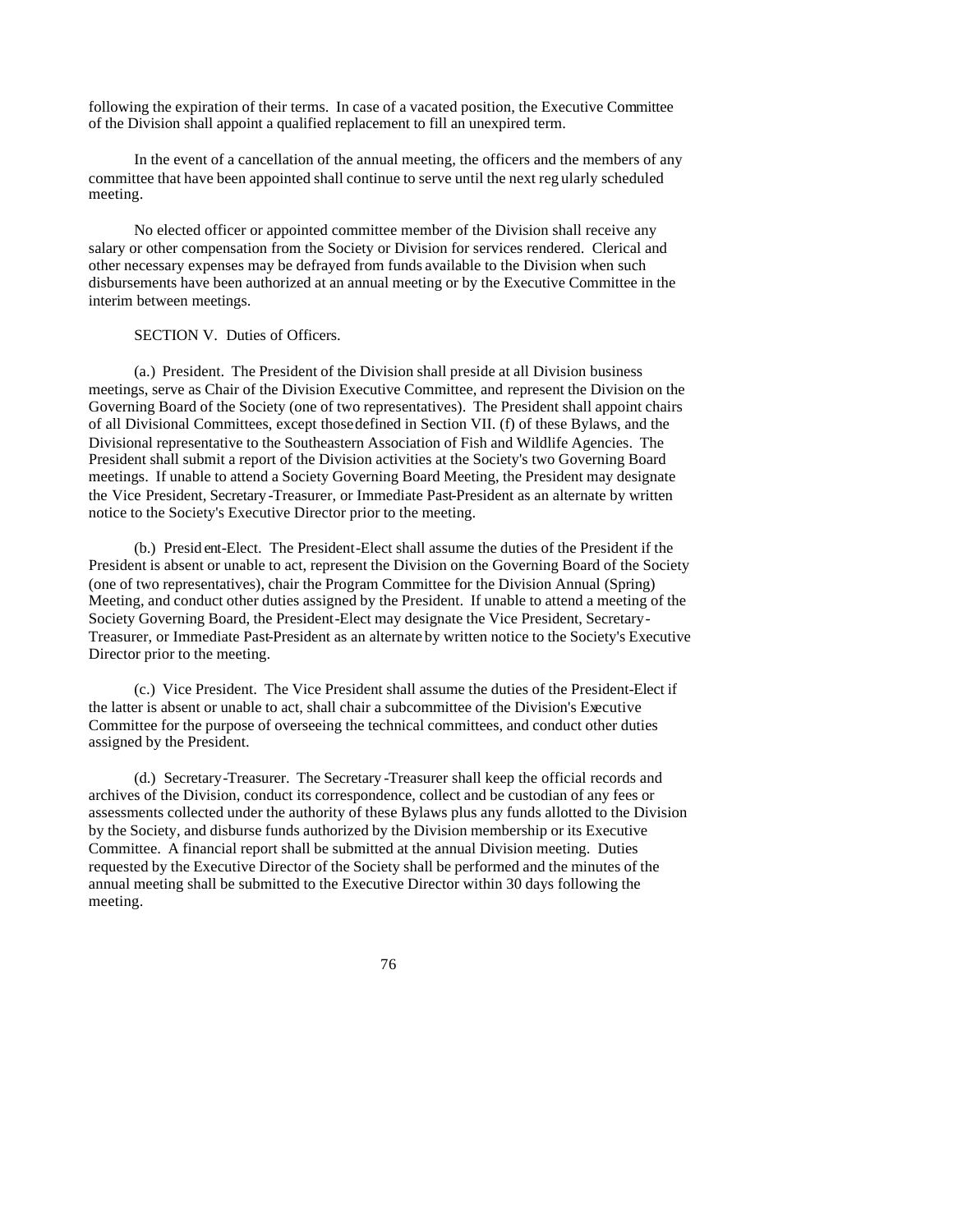(e.) Immediate Past-President. The Immediate Past-President shall chair the Nominating Committee.

SECTION VI. Executive Committee.

The Executive Committee of the Division shall consist of the four duly elected officers, the Immediate Past-President, and the President of each chapter within the Division. It is authorized to act for the Division between meetings and to perform other appropriate functions. A quorum for the Executive Committee shall consist of 5, two of whom shall be officers. Telecommunications may substitute for meetings for conduct of business; the quorum is required. If unable to participate in a function of the Executive Committee, a chapter president may select an alternate to represent the chapter with full voting privileges, providing the substitution is presented in writing to the Secretary-Treasurer prior to convening of the Executive Committee meeting.

SECTION VII. Divisional Committees.

The President of the Division is authorized to appoint from members of the Division in good standing such committees as may be necessary for the conduct of the business of the Division. These committees shall include:

(a.) Audit Committee of three (3) which shall audit the accounts of the Secretary-Treasurer and report to the Division at the annual meeting.

(b.) Awards Committee of four (4) shall review and recommend to the President candidates who, by their noteworthy and longstanding contributions to fisheries, aquatic sciences, and the Division, shall be considered worthy of the Division's recognition for Outstanding Achievement, candidates who, by their outstanding contributions of time and energy for special projects or activities in the service of the Division, shall be considered worthy of the Division's recognition fo r Distinguished Service, candidates who, by their communication of noteworthy contributions to fisheries and aquatic science research and management shall be recognized by the John F. Dequine Award for the best paper, and Division chapters and student sub -units who, through service to their members, communities and the profession shall be recognized as the Outstanding Chapter and Outstanding Student-Subunit, respectively, at the annual meeting.

(c.) Ballot Committee of three (3), not to include Division o fficers and members of the Nominating Committee, which shall receive and tally ballots for Division officers and report at the next annual meeting.

(e.) Nominating Committee of five (5), including the Division Immediate Past-president, shall recommend a slate of candidates for specific offices of the Division, including a Division representative to serve on the Society Nominating Committee.

(f.) Resolutions Committee of five (5) which shall draft and recommend to the Division for consideration at its annual meeting such resolutions considered prudent and necessary in the furtherance of the purposes and objectives of the Division. The chair will also serve on the Resolutions Committee of the Society. The retiring chair shall be responsible for ensuring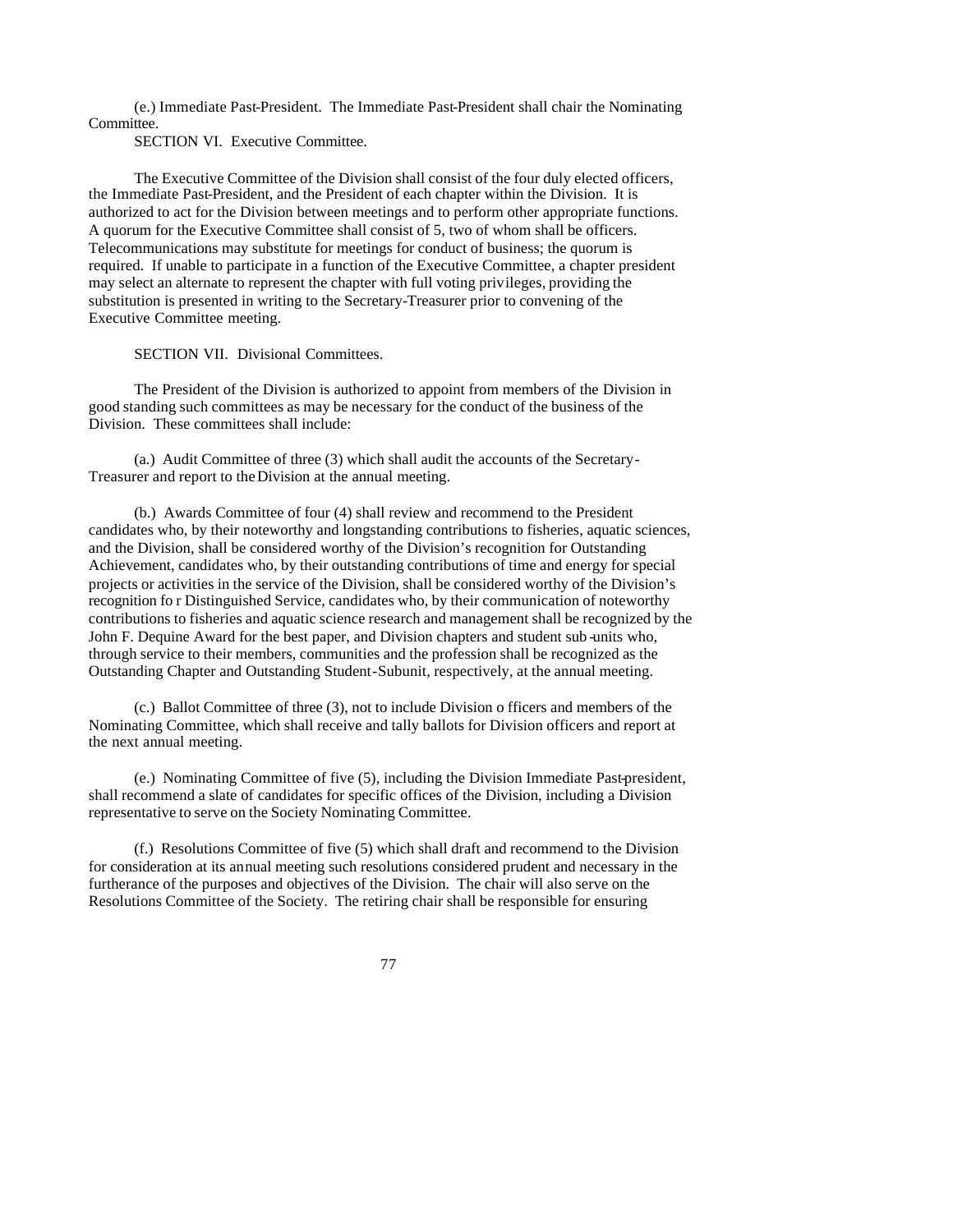appropriate and prompt distribution of resolutions following their adoption by the Division.

(g.) Student Affairs Committee composed of any number of individuals expressing an interest and willingness to promote student involvement in all activities of the Division and identify concerns of students related to Society structure, function, and activities.

(i.) Technical Committees of the Division shall provide a forum for the resolution of important professional problems within the Division. Each committee will elect a Chair, subject to approval by the Division President.

(j.) Such ad hoc committees as are deemed necessary to carry out the work of the Division.

The Division committees shall not duplicate or conflict with the functions of the standing committees of the Society, although they may submit recommendations to such standing committees. The term of office for members of the divisional committees shall end upon the discharge of their appointed duties or at the next annual meeting of the Division, whichever comes first.

SECTION VIII. Voting and Quorum. Decisions at a meeting of the Division shall be in accordance with the Constitution of the Society. A quorum at the annual meeting of the membership for the transaction of official business of the Division shall be fifty (50) members in good standing.

SECTION IX. Special Assessments. The Executive Committee of the Division may levy special assessments, such as registration fees for attendance at annual meetings. Collection shall be made by the Secretary-Treasurer or an appointed representative.

SECTION X. Amendment of Bylaws. The bylaws of the Division may be amended at the annual meeting by approval of 2/3 of the members present and voting, but all amendments must be reviewed by the Division's Executive Committee and published in the Division newsletter at least 30 days prior to consideration by the membership, and be approved in accordance with the constitution and bylaws of the Society. Any change shall take effect when written notice of approval has been received from the Society's Executive Director.

#### STANDING RULES:

The following rules are established to assist in conducting the business of the Division. A rule may be temporarily suspended for no longer than the duration of a meeting upon approval of 2/3 of the members present and voting. These rules may be amended by a majority of members present and voting at an annual meeting, unless otherwise specified in the Bylaws of the Division or the Constitution and Bylaws of the Society.

1. Order of Business

The agenda at the annual meeting of the Division shall include, but shall not necessarily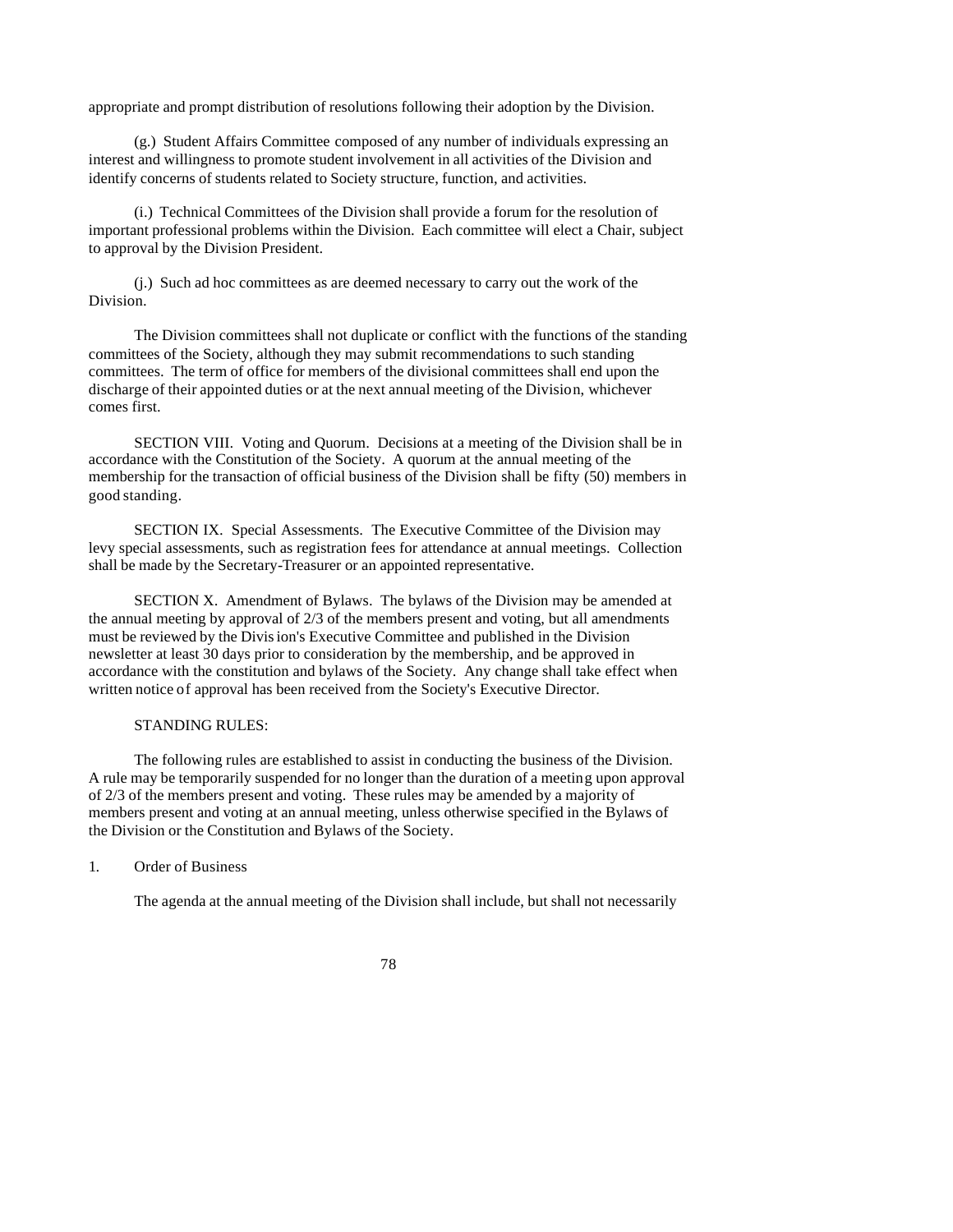be limited to, the following with all reports provided to the Secretary -Treasurer in written form. In the event that time limits presentations at the business meeting, each item shall be presented at the Executive Committee meeting.

- 1. Call to order by the President.
- 2. Determination of a quorum.
- 3. President's address (subject to be of his/her choosing).
- 4. Introduction of noteworthy guests and visitors.
- 5. Reports of the Secretary -Treasurer.
- 6. Reports of the Chapters.
- 7. Reports of Division committees.
- 8. Report of the Resolutions Committee.<br>9. Report of the Nominating Committee.
- 9. Report of the Nominating Committee.
- 10. Report of the Ballot Committee.
- 11. Presentation o f Awards
- 12. Other old business.
- 13. Installation of newly-elected officers.
- 14. New business.
- 15. Adjournment.

#### 2. Resolutions

(a.) General resolutions (those that place the views of the Division on record on matters of broad concern): in order to be eligible for consideration must be received by the Resolutions Committee no later than October 1, and must be printed in the Division newsletter before the annual meeting.

(b.) Internal resolutions (those that concern the Division itself) will be eligible for consideration up to and at the business meeting.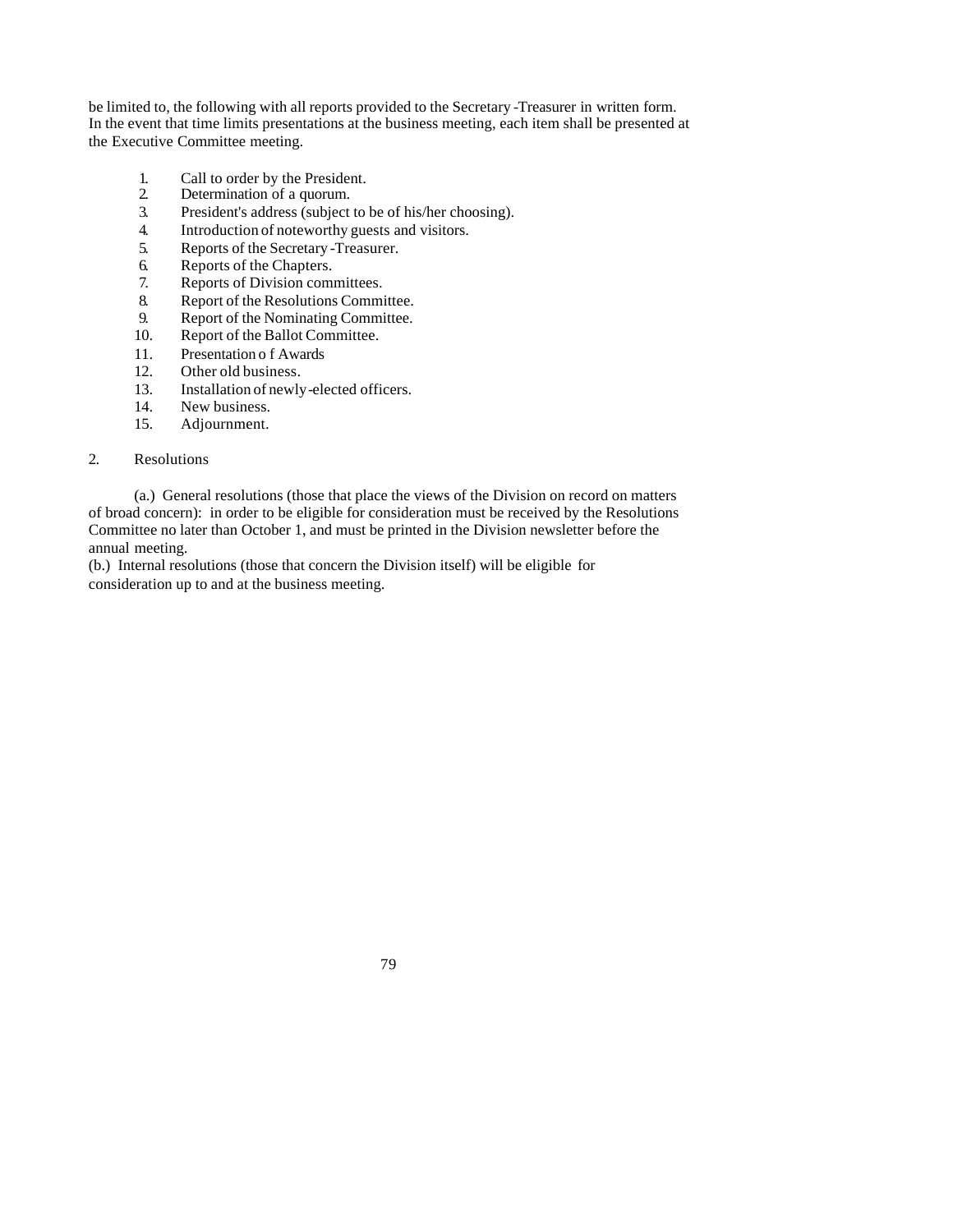#### Bylaws Amendment History

The original draft of these bylaws was approved at the Annual Meeting, Southern Division American Fisheries Society, 8 October 1996.

#### **Amendments**

SECTION VII. (i.) Technical Committees of the Division shall include: Aquaculture, Pollution, Reservoir, Small Impoundments, Striped Bass, Trout, and Warmwater Streams. These committees shall provide a forum for the resolution of important professional problems within the Division. Each committee will elect a Chair, subject to approval by the Division President.

#### Ratified on 6 October 1998 Governing Board approval 18 March 2000

SECTION VII (b.) Awards Committee of five (5) shall review and recommend to the President candidates wh o, by their noteworthy and longstanding contributions to fisheries, aquatic sciences, and the Division, shall be considered worthy of the Division's recognition for Outstanding Achievement, candidates who, by their outstanding contributions of time and energy for special projects or activities in the service of the Division, shall be considered worthy of the Division's recognition for Distinguished Service, candidates who, by their communication of noteworthy contributions to fisheries and aquatic science research and management shall be recognized for the Best Paper, and Division chapters who, through service to their members, communities and the profession shall be recognized as the Outstanding Chapter at the annual meeting.

Ratified on 9 November 1999 Governing Board approval 18 March 2000

SECTION VII. (b.) Awards Committee of five (5) shall review and recommend to the President candidates who, by their noteworthy and longstanding contributions to fisheries, aquatic sciences, and the Division, shall be considered worthy of the Division 's recognition for Outstanding Achievement, candidates who, by their outstanding contributions of time and energy for special projects or activities in the service of the Division, shall be considered worthy of the Division 's recognition for Distinguished Service, candidates who, by their communication of noteworthy contributions to fisheries and aquatic science research and management shall be recognized for by the John F. Dequine Award for the best paper, and Division chapters who, through service to their members, communities and the profession shall be recognized as the Outstanding Chapter at the annual meeting.

Ratified on 31 October 2000 Governing Board approval 24 March 2001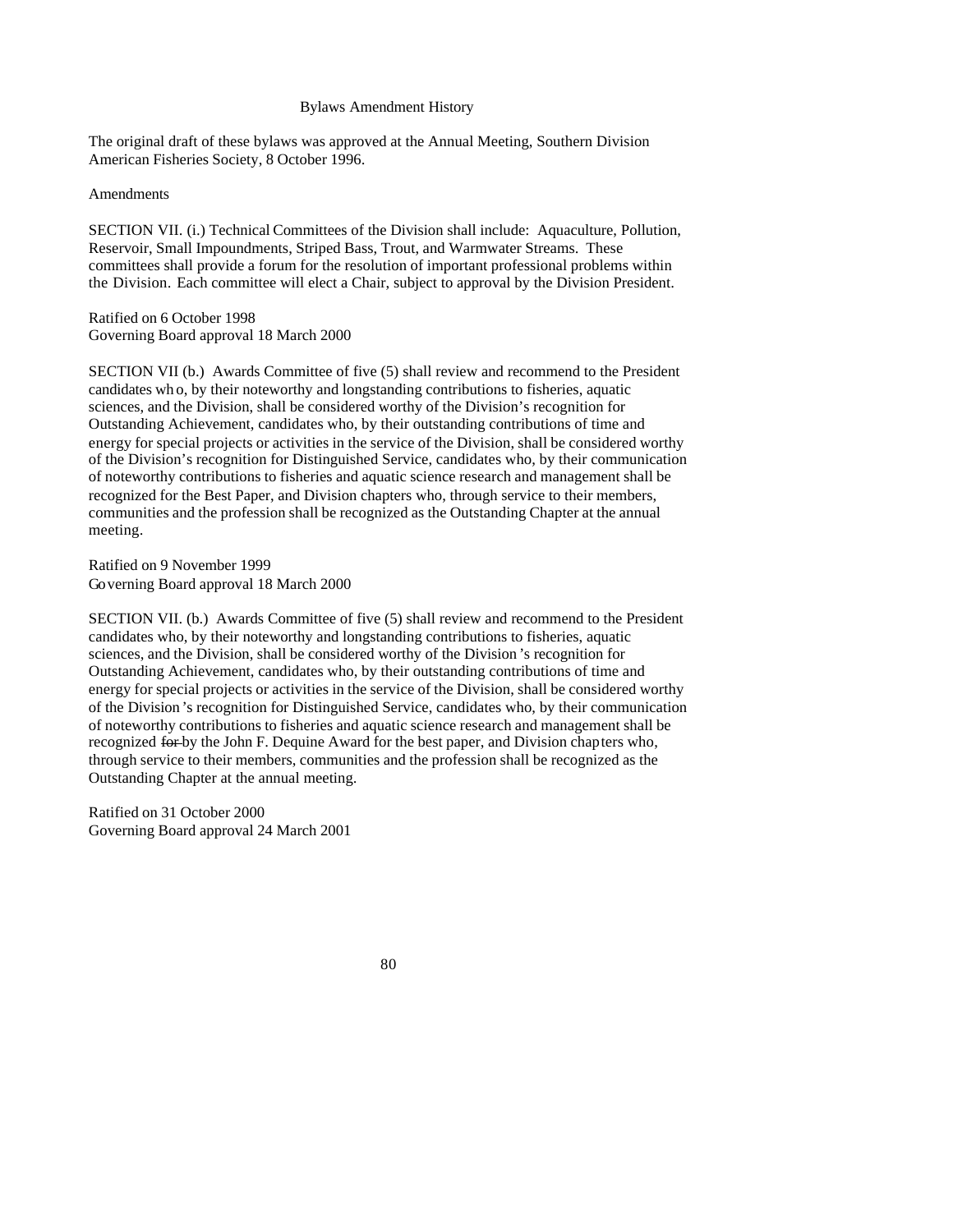#### SECTION V. Duties of Officers.

(a.) President. The President of the Division shall preside at all Division business meetings, serve as Chair of the Division Executive Committee, and represent the Division on the Governing Board of the Society (one of two representatives). The President shall appoint chairs of all Divisional Committees, except those defined in Section VII. (f) of these Bylaws, and the Divisional representative to the Southeastern Association of Fish and Wildlife Agencies. The President shall submit a report of the Division act ivities at the Society's Governing Board meetings and at the annual meeting of the Society. If unable to attend a Society Governing Board Meeting, the President may designate the Vice President, Secretary -Treasurer, or Immediate Past-President as an alternate by written notice to the Society's Executive Director prior to the meeting.

(b.) President-Elect. The President-Elect shall assume the duties of the President if the President is absent or unable to act, represent the Division on the Governing Board of the Society (one of two representatives), chair the Program Committee, and conduct other duties assigned by the President. If unable to attend a meeting of the Society Governing Board, the President-Elect may designate the Vice President, Secretary -Treasurer, or Immediate Past-President as an alternate by written notice to the Society's Executive Director prior to the meeting.

Ratified on 31 October 2000 Governing Board approval 24 March 2001

SECTION VII. (i.) Technical Committees of the Division shall provide a forum for the resolution of important professional problems within the Division. Each committee will elect a Chair, subject to approval by the Division President.

Ratified on 24 February 2001 Governing Board approval 24 March 2001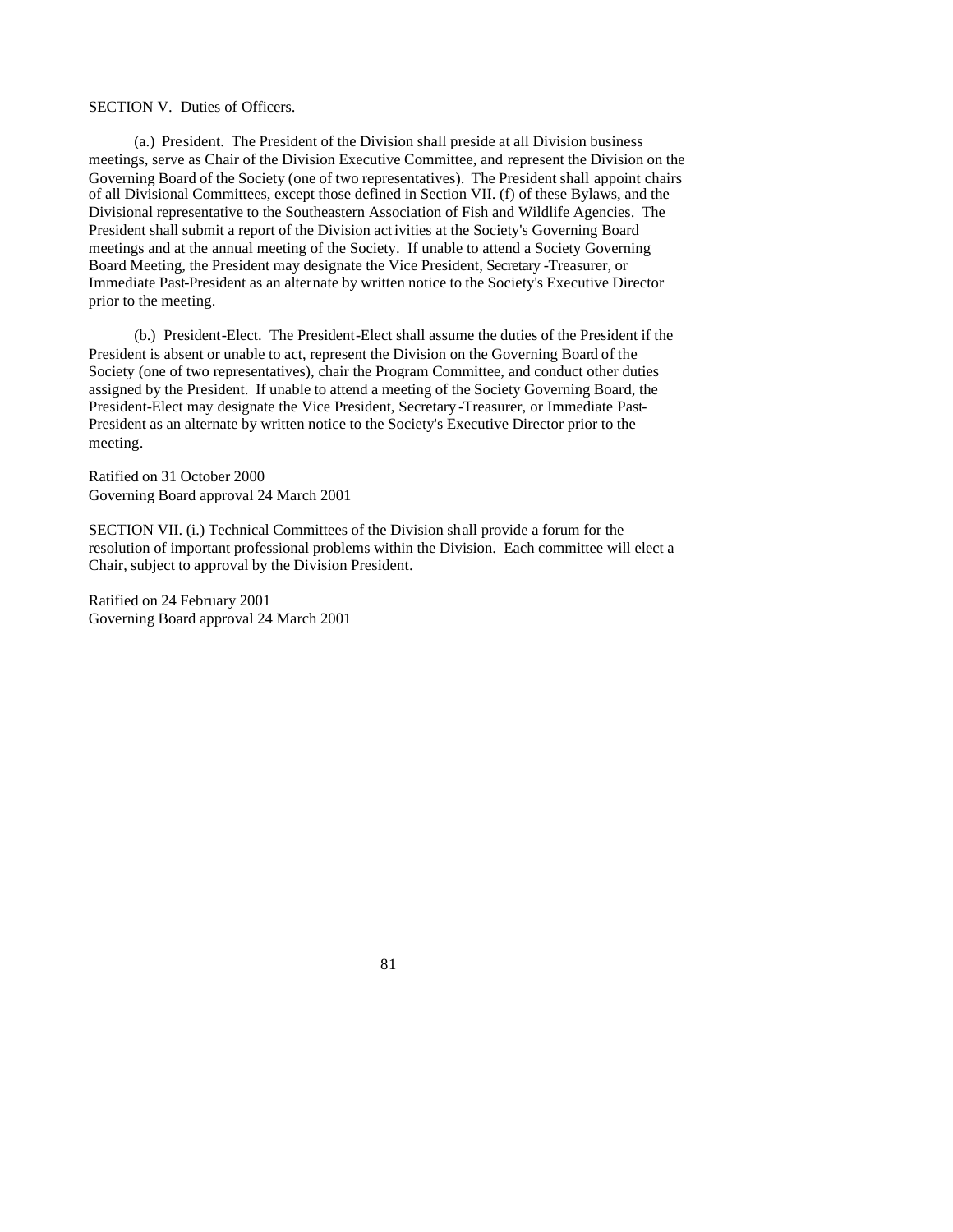# *Appendix II*

# *An abbreviated history of the Southern Division of the American Fisheries Society*

by

John F. Dequine September 1993 (updated 2006 by Jeff Boxrucker/Pat Mazik)

The Southern Division of the American Fisheries Society (SDAFS) had its origins at the Denver, CO meeting of AFS in September 1947. Members in attendance from the southern states felt that time limitations and the formality at national meetings inhibited adequate discussion of problems peculiar to our region. They agreed that a forum was needed where research findings, management applications and other common interests might be discussed in a more informal atmosphere.

A decision was made to pursue such a forum. The organizers included Jack Chance (TN), Minor Clark (KY), John Dequine (FL), R. W. Eschmeyer (TVA), Nelson Gowanloch (LA), Joe Hogan (AR), Willis King (NC), Homer Swingle (AL), Marion Toole (TX) and possibly others whose names are lost.

During the 1940's, fish and game directors of the Southeastern Game, Fish and Conservation Commissioners (SEGFC) met annually to discuss federal regulations, legislation and other mutual problems. Each state had a fisheries sub -unit with one or more members of AFS, many of whom accompanied their directors to provide technical advice on policy and other matters. It seemed logical to expand the directors' meeting to include a meeting of fishery workers. When approached, the directors enthusiastically endorsed the concept and authorized participation by their personnel.

Organization proceeded rapidly. The first conference was held at the SEGFC meeting in St. Petersburg, FL in November 1947. The Southeastern Section of The Wildlife Society (SSTWS) joined the movement and held joint and concurrent programs. The resulting "marriage" of the technical sessions of fish and game professionals with the SEGFC was established then and has continued to date. Without the wholehearted encouragement of the directors, the evolution of both Division and SSTWS would have been delayed or seriously handicapped.

Subsequ ent meetings were held in Lexington, KY (Nov. '48), Nags Head, NC (Oct. '49), Richmond, VA (Oct. '50), and Biloxi, MS (Oct. '51). At the Biloxi meeting, the attendees elected officers and instructed them to proceed with the formation of a Southern Divisio n. The geographical region encompassed the eleven states of the SEGFC (AL, AR, FL, GA, KY, LA, MS, NC, SC, TN  $\&$  VA) plus OK, TX and the West Indian islands. The necessary petition was submitted to the parent society and accepted at its annual meeting in Dallas, TX in September 1952. Maryland, West Virginia and Washington, DC joined in later years.

The first official session of the Division followed in October 1952 at Savannah, GA.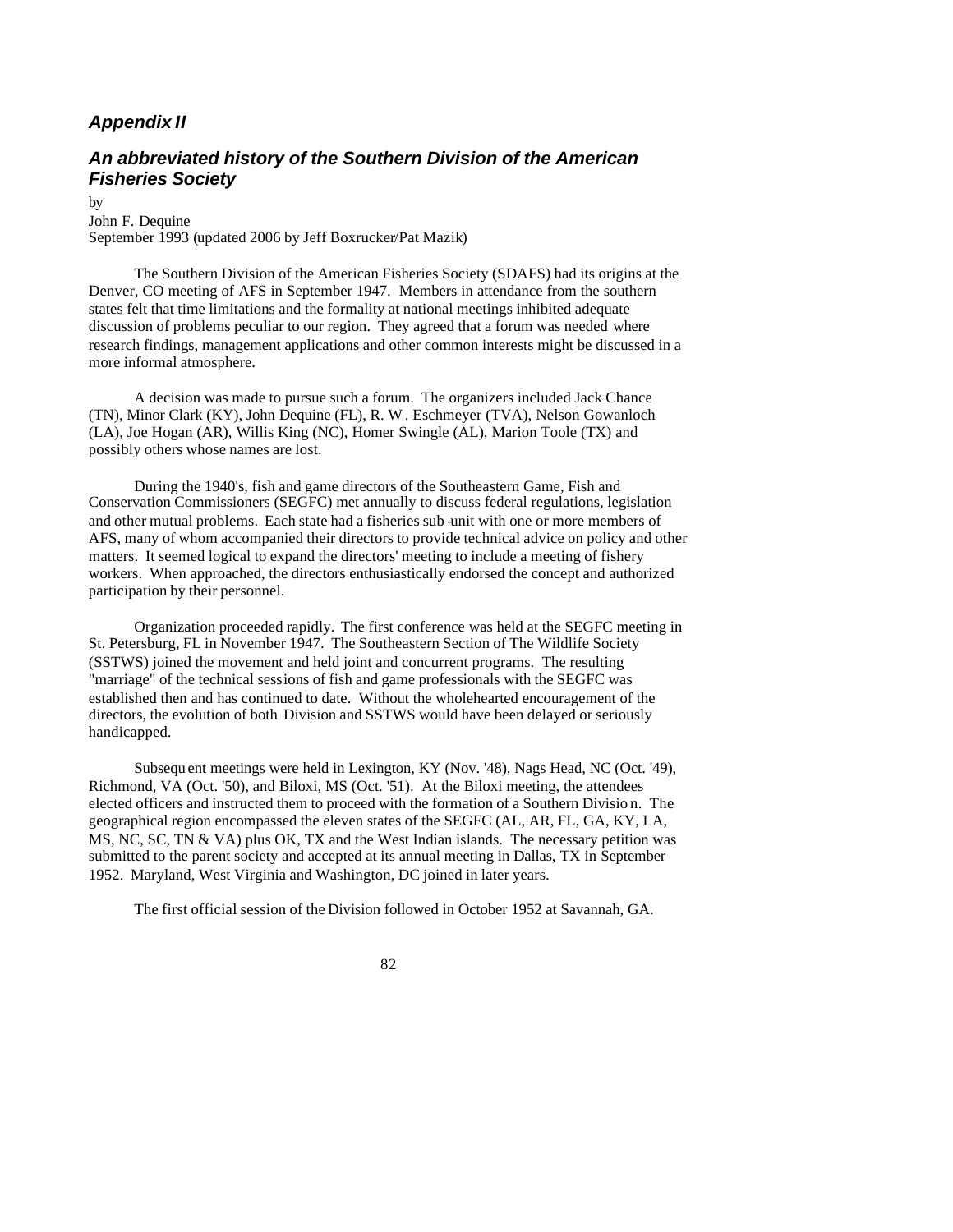Forty-some fishery workers representing all states in the Southern Division, academia, USFWS and other federal agencies were registered. Officers were elected, five committees were appointed, resolutions were passed and the mechanics of official operation began. A policy of encouraging more effective presentations and discouraging the reading of formal papers was adopted by resolution; it set the tone for many successive meetings.

Early programs featured informal presentations, open discussions, and field demonstrations of projects in progress by the host state. Unfortunately, numerical growth in attendance has made the logistics of those arrangements difficult if not impossible to replicate. The camaraderie and one-on-one exchanges of information they permitted are sorely missed.

Activation of the Dingell-Johnson Act in July 1951 increased attendance as fishery staffs grew. Registered attendance was recorded as 107 in 1960 and 161 in 1970 (subsequent minutes do not always reflect attendance numbers). Other evidence of expanded activity may be seen in the number of standing committees: 10 in 1960, 14 in 1970, and 19 in 1980. By 1992, there were 23 standing committees listing a total of 345 members!

Valuable assets of the Southern Division have always been the work of its committees and its contributions to the policies and operation of AFS. Some of our more notable committees and dates of their establishment are listed below:

| Reservoir & Pollution Committees                     |
|------------------------------------------------------|
| <b>Local Chapters and Past Presidents Committees</b> |
| <b>Trout Committee</b>                               |
| <b>Awards Committee</b>                              |
| <b>Striped Bass Committee</b>                        |
| <b>Fish Disease Committee</b>                        |
| Warmwater Streams Committee                          |
| Marine & Estuarine Resources Committee               |
| <b>Small Impoundments Committee</b>                  |
| Aquaculture Committee                                |
| <b>Catfish Management Technical Committee</b>        |
|                                                      |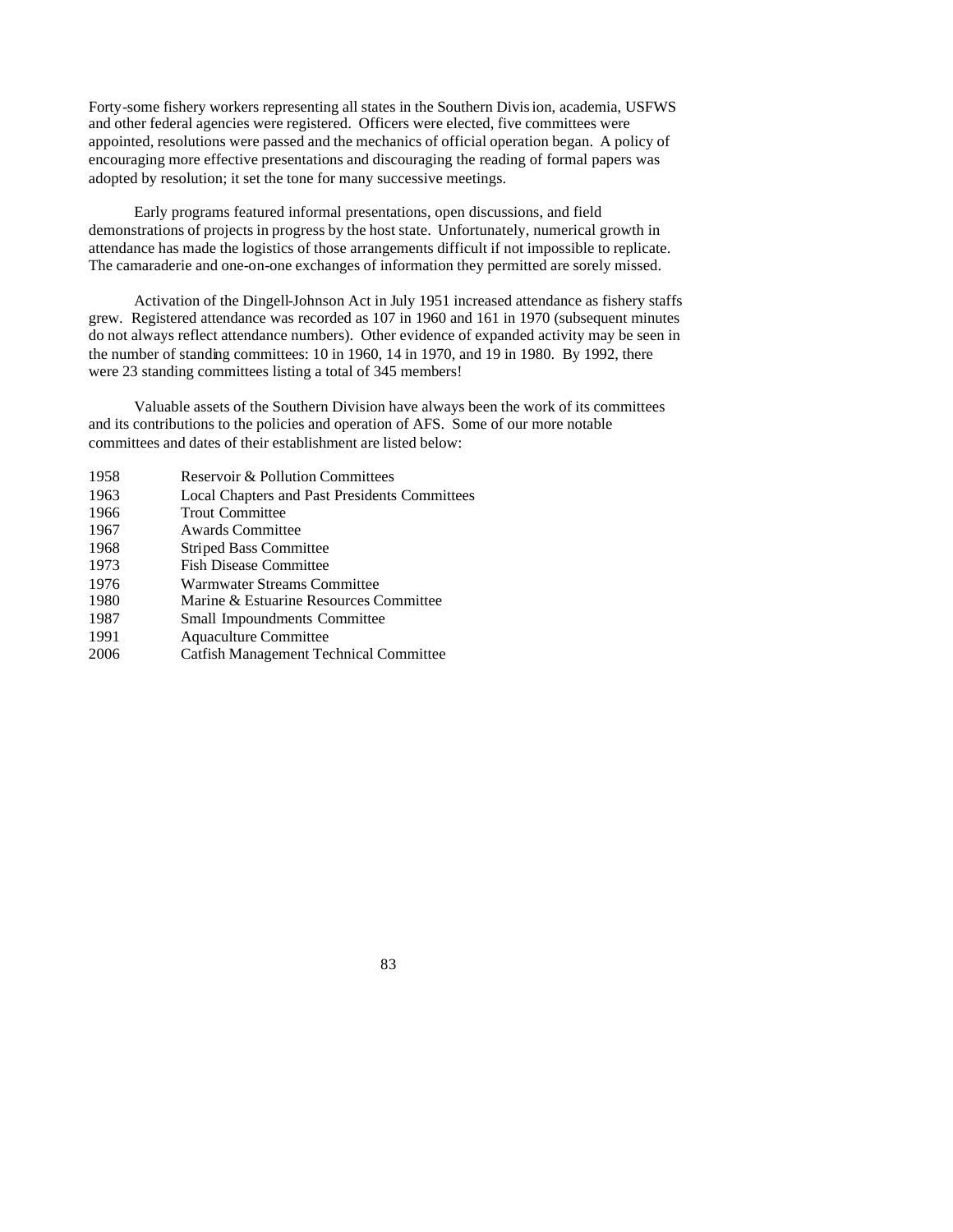Many challenges have been accepted by the Division since its inception. Its members combined their talents and energy to initiate and/or labor for many accomplishments, innovations and improvements in the operation of the Society over the years. The admittedly incomplete list below highlights some of their efforts:

 Revision of the antiquated system of voting for offices in the parent society. Encouragement of recognition and funding for warmwater commercial fisheries research and development. Certification of fisheries biologists. Encouragement of participation by marine biologists. Establishment of local chapters. Employment of an executive secretary of AFS. Douglas Lake Cove Rotenone Study Reservoir Fisheries Symposium. Publication of 1970 Monetary Values of Fish and Fish Kill Counting Procedures. Publication of Guidelines for Striped Bass Culture. Barkley Lake Rotenone Study. Publication of Warmwater Streams Symposium. Revision and publication of AFS Special Publication: Monetary Values of Freshwater Fish and Fishkill Counting Guidelines. Reservoir Symposium: Reservoir Fisheries Management: Strategies for the '80's Publication of Brown Trout Workshop: Biology and Management. FISHHAB '91 Symposium, Fisheries Habitat Utilization: Seagrass Beds Shadathon: Sampling Shad in Southern Impoundments Revision and publication of AFS Special Publication 24: Investigation and Valuation of Fish Kills. Reservoir Symposium: Multidimensional Approaches to Reservoir Fisheries Management Habitat Manual for Use of Artificial Structures in Lakes and Reservoirs; Biotic (Aquatic Vegetation) Manual Video: Warmwater Streams: A Resource Worth Protecting

To one who has been involved since its inception, the Division's major strength has been and remains the intensely motivated professionals who have comprised its membership. I have watched with amazement, delight and immeasurable satisfaction the progress of young workers from neophytes to highly competent fishery scientists and managers. A repetitive scenario has been that of the young scientist nervously presenting his first paper before an audience of mostly older peers. Within a short time, he (or she) is named to a committee; later he becomes a chairman. A few more years pass and he is nominated for office. Many nominating committees have had a difficult job in selecting an election slate--the supply of capable candidates was too abundant!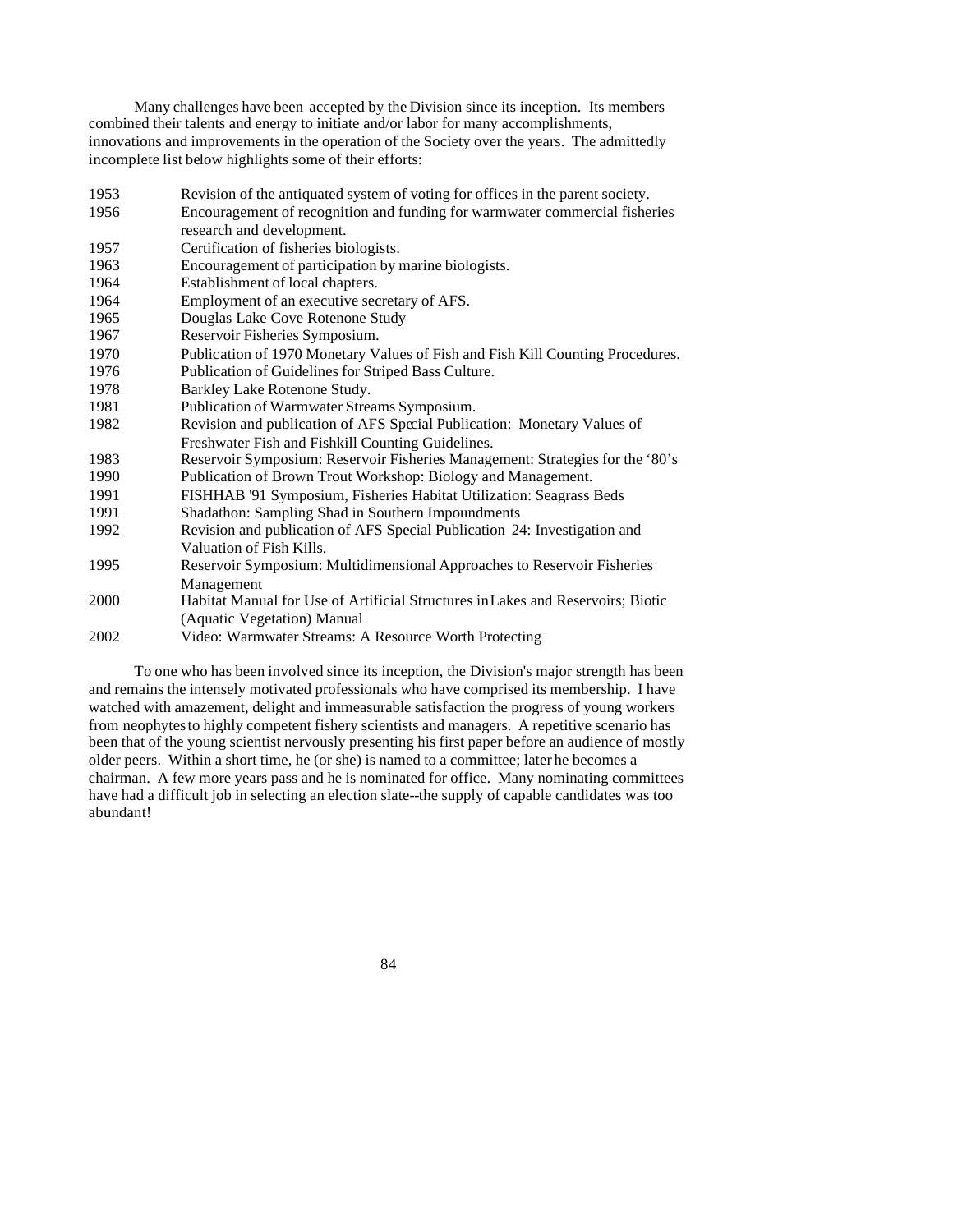It would be impossible to recognize the hundreds of individuals who have contributed to the progress and success of the Division over the years. The Division has already singled out a number of them with its Outstanding Achievement Award, but there are many unsung troops whose contributions equaled or surpassed many of those named. Due to space limitations and to avoid overlooking any deserving individuals, I shall not attempt to list them here. Only names of past presidents and the states from which they serve appear below.

# PAST PRESIDENTS OF Division

| 1951-52 | John F. Dequine (FL) (Organizational term)                            |
|---------|-----------------------------------------------------------------------|
| 1952-53 | John F. Dequine (FL)                                                  |
| 1953-54 | Edward E. Hueske (GA)                                                 |
| 1954-55 | Charles J. Chance (TN)                                                |
| 1955-56 | Norman G. Benson (TN)                                                 |
| 1956-57 | Jefferson C. Fuller (SC) Vice-president Fuller assumed the presidency |
|         | when Carlos Fetterolf (TN) resigned upon transfer out of the region.  |
| 1957-58 | Eugene Surber (VA)                                                    |
| 1958-59 | I. B. Byrd (AL)                                                       |
| 1959-60 | Andrew Hulsey (AR)                                                    |
| 1960-61 | Barry O. Freeman (MS)                                                 |
| 1961-62 | Howard D. Zeller (GA)                                                 |
| 1962-63 | C. E. Ruhr (TN)                                                       |
| 1963-64 | Edwin M. Barry (MD)                                                   |
| 1964-65 | Bernard T. Carter (KY)                                                |
| 1965-66 | Alex B. Montgomery (GA)                                               |
| 1966-67 | James T. Davis (LA)                                                   |
| 1967-68 | Robert G. Martin (VA)                                                 |
| 1968-69 | Buford L. Tatum (AR)                                                  |
| 1969-70 | Hudson M. Nichols (TN)                                                |
| 1970-71 | Harry Barkley (MS)                                                    |
| 1971-72 | Archie Hooper (AL)                                                    |
| 1972-73 | James P. Clugston (GA)                                                |
| 1973-74 | F. G. Banks (FL)                                                      |
| 1974-75 | Glenn L. McBay (GA)                                                   |
| 1975-76 | Gordon E. Hall (TN)                                                   |
| 1976-77 | W. Donald Baker (NC)                                                  |
| 1977-78 | Wilmer A. Rogers (AL)                                                 |
| 1978-79 | Janice S. Hughes (LA)                                                 |
| 1979-80 | Bobby G. Grinstead (TN)                                               |
| 1980-81 | Barry W. Smith (AL)                                                   |
| 1981-82 | Melvin T. Huish (NC)                                                  |
| 1982-83 | Dennis E. Holcomb (FL)                                                |
| 1983-84 | Larry R. Aggus (AR)                                                   |
| 198485  | Ben D. Jaco (TN)                                                      |
| 1985-86 | Fred A. Harris (NC)                                                   |
| 1986-87 | Charles C. Coutant (TN)                                               |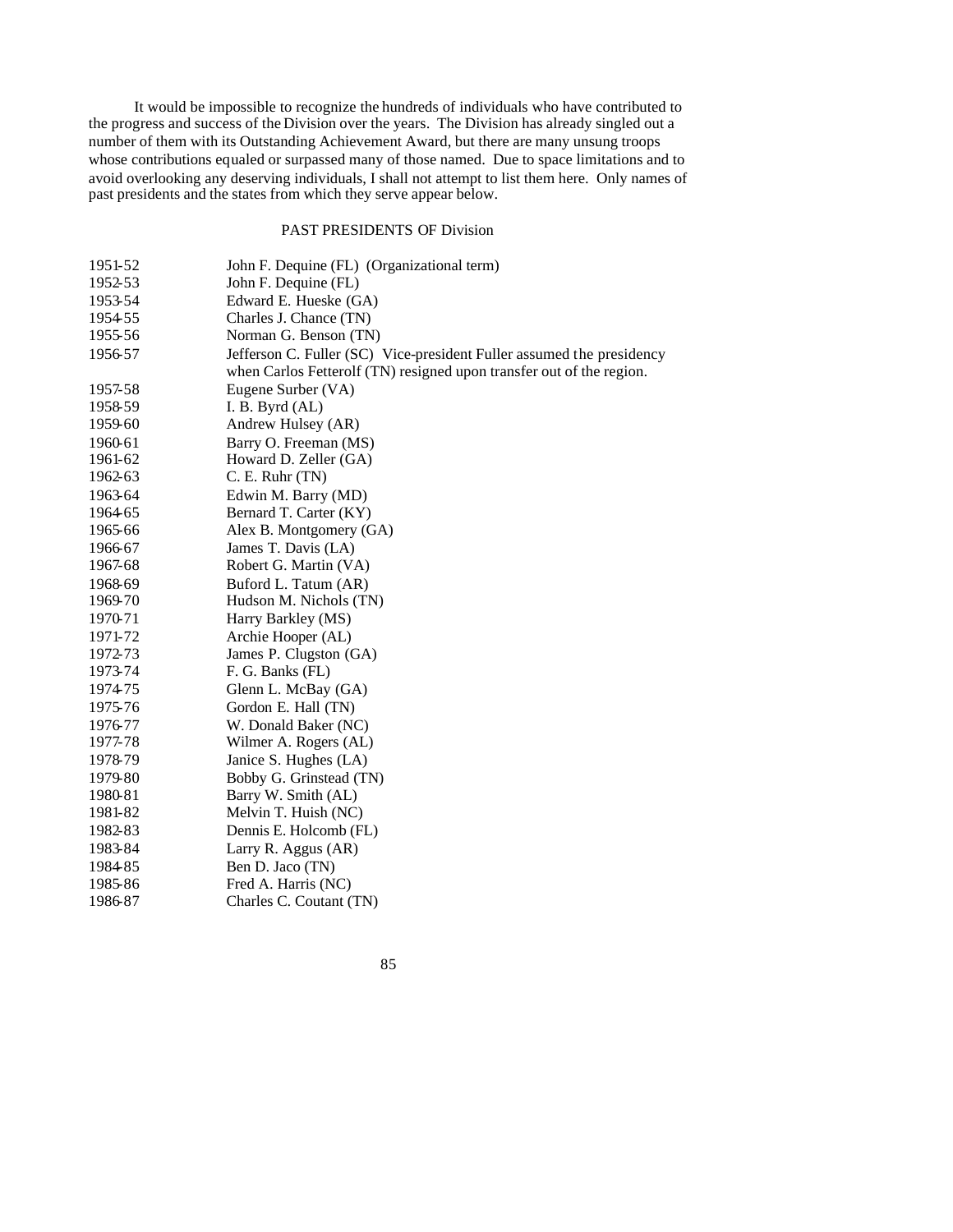| 1987-88 | David K. Whitehurst (VA)      |
|---------|-------------------------------|
| 1988-89 | Gene E. Huntsman (NC)         |
| 1989-90 | Richard L. Noble (NC)         |
| 1990-91 | Susan Shipman (GA)            |
| 1991-92 | Nick C. Parker (TX)           |
| 1992-93 | Larry L. Olmsted (NC)         |
| 1993-94 | Larry J. Wilson (TN)          |
| 1994-95 | Donald C. Jackson (MS)        |
| 1995-96 | Michael J. Van Den Avyle (GA) |
| 1996-97 | William L. Fisher (OK)        |
| 1997-98 | Scott Van Horn (NC)           |
| 1998-99 | Reggie Harrell (MD)           |
| 1999-00 | Marty Hale (FL)               |
| 2000-01 | Mike Meador (NC)              |
| 2001-03 | Jeff Boxrucker (OK)           |
| 2003-04 | Steve Filipek (AR)            |
| 2004-05 | Larry Connor (FL)             |
| 2005-06 | Patricia M. Mazik (WV)        |
| 2006-07 | Bob Curry (NC)                |
| 2007-08 | Fred Heitman (TN)             |
| 2008-09 | Steve McMullin (VA)           |
|         |                               |

The South ern Division celebrated its  $50<sup>th</sup>$  Anniversary at the Spring Meeting in Little Rock, Arkansas in February, 2000. Go to: http://www.sdafs.org/history/anniversary.htm for a pictorial account of this celebration and/or see*:* Allen, M.S., M.J. Van Den Avyle, Richard L. Noble, and Fred A. Harris. 2002. A 50-year history of the Southern Division American Fisheries Society. Proceedings of the 56<sup>th</sup> Annual Conference of the Southeastern Association of Fish and Wildlife Agencie*s* 56:1-16.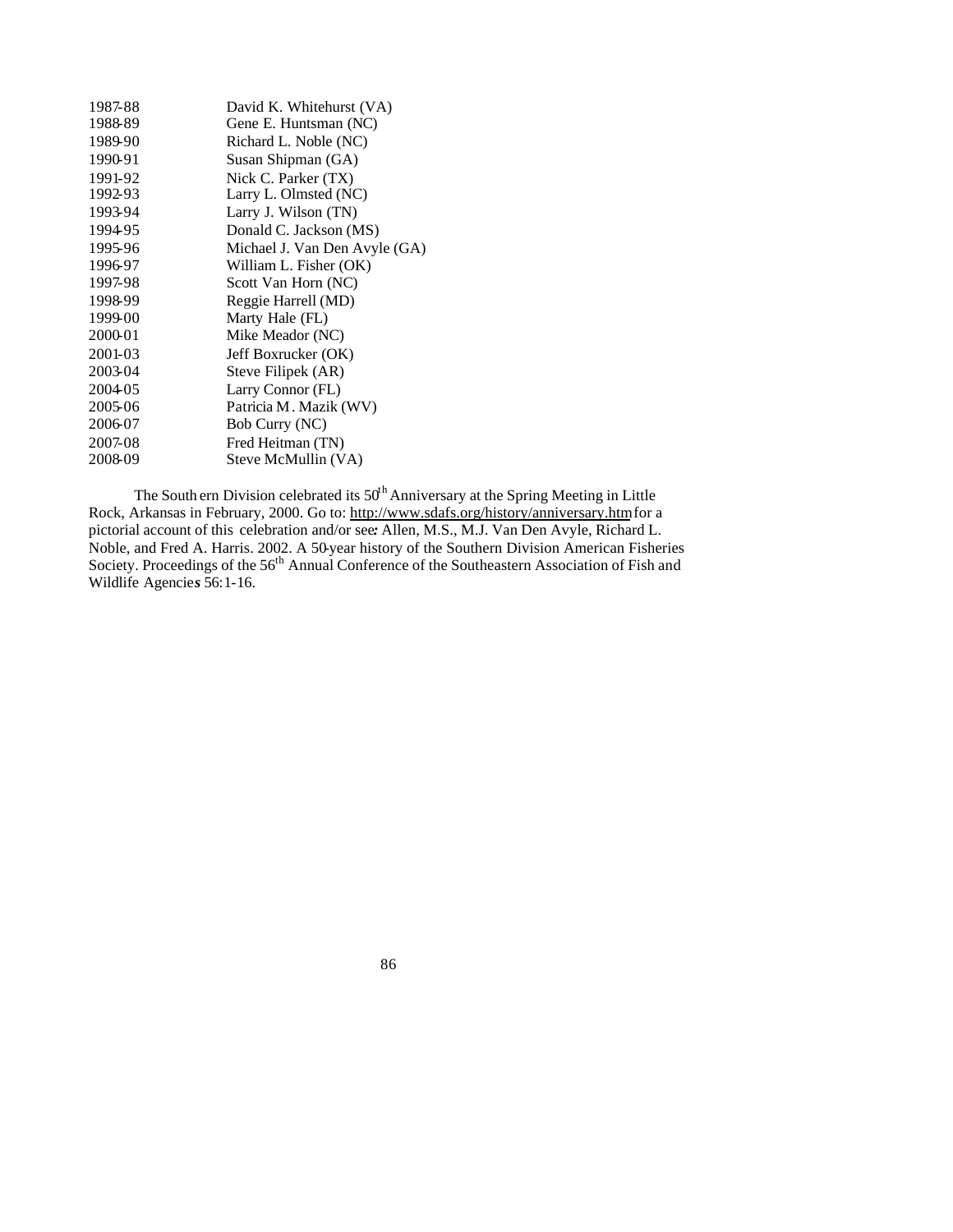# *Appendix III*

# **REPORT to Division EXCOM**

To: From: Date:

Office/Committee/Chapter:

Officer/Chair:

Charge/Workplan Goals and Objectives:

Action Requested:

Recommended Motion:

Minority View:

Background for Motion:

Highlights of Office/Committee:

- A. Information Transfer and Outreach
- B. Member Services
- C. Aquatic Stewardship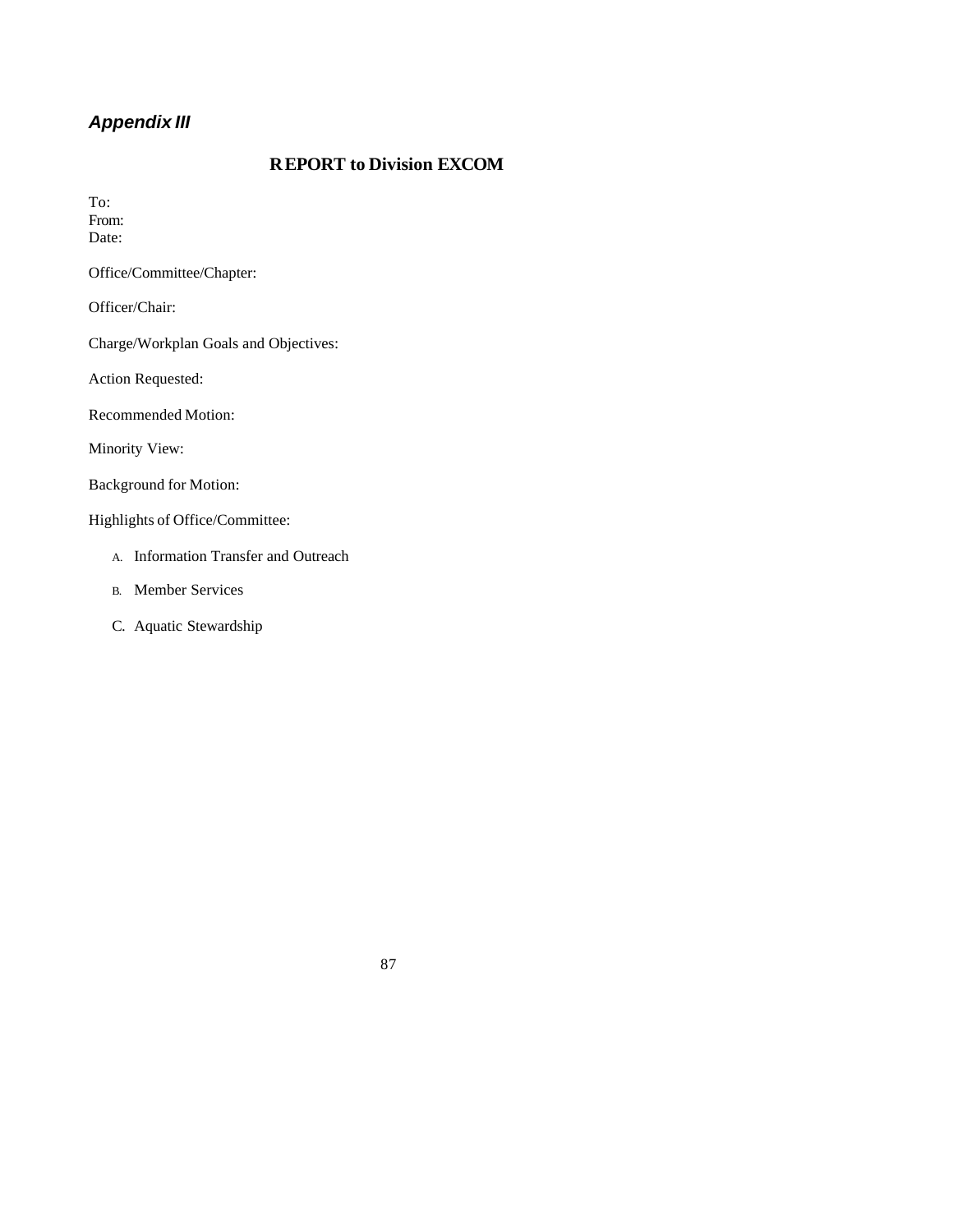# *Appendix IV*

# **TENTATIVE AGENDAS**

SDAFS Business Meeting Agenda February 10, 2006 San Antonio, Texas

 Call to order by the President and welcome Determination of a quorum Introduction of noteworthy guests and visitors (also intro Officers) Remarks by Executive Director Remarks by AFS President Remarks by Division President Hurricane Task Force presentation Reports of the Secretary-Treasurer Reports of the Chapters – Pres. Elect Reports of Division committees - President Standing committees Technical committees Report of the Resolutions Committee (if needed) Report of the Ballot Committee Presentation of Awards Student Affairs Best papers Awards by Technical Committees Best Student subunit Best Chapter Distinguished Service Award Outstanding Achievement Award Other old business Installation of newly-elected officers Remarks by In-coming President New business Adjournment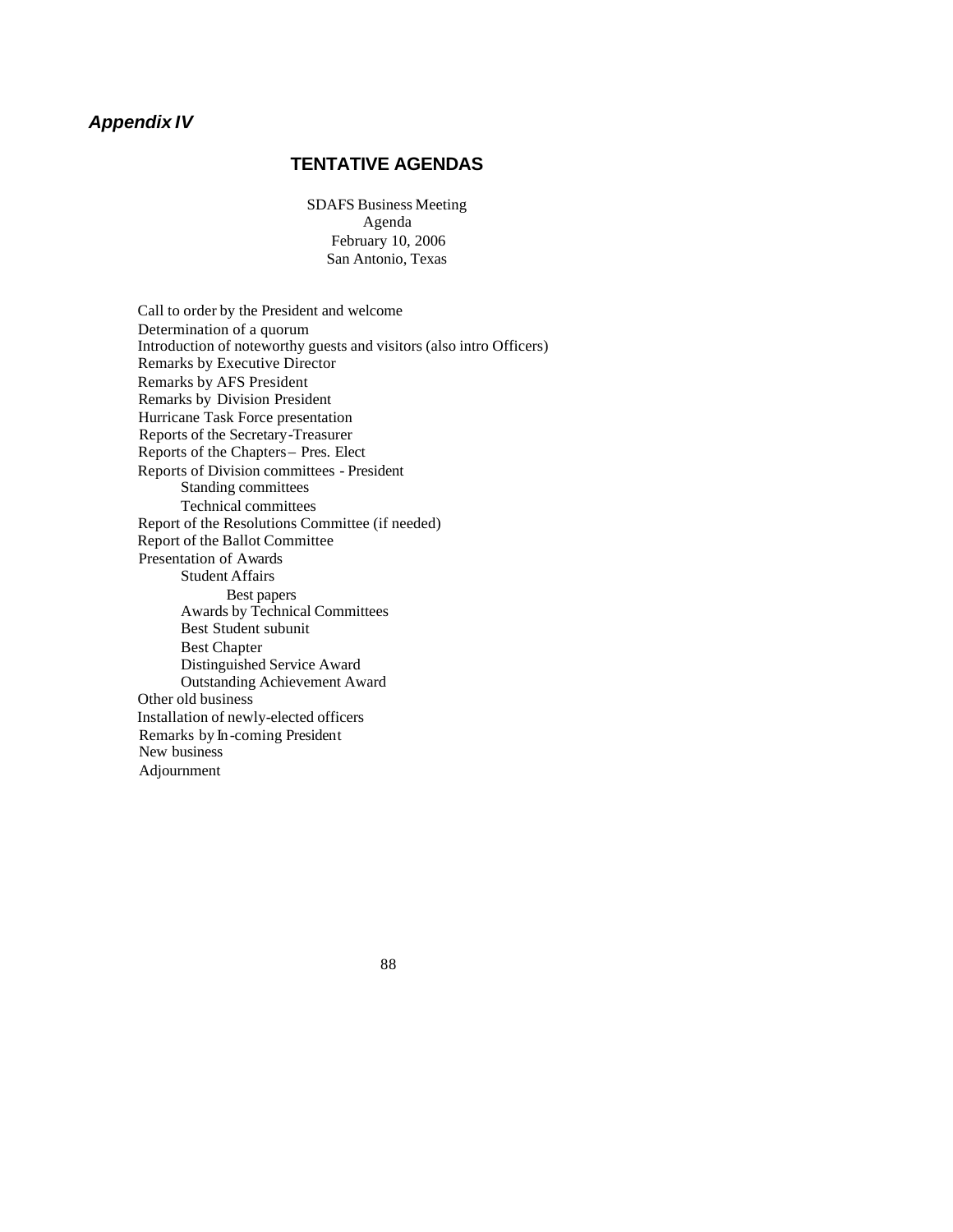## Agenda

## Southern Division American Fisheries Society Spring Executive Committee Meeting 10 February 2006 San Antonio , Texas

## 1. Call to Order

- a. Determination of quorum
- b. Identification of proxies
- c. Recognition of Past-Presidents
- 2. Remarks by AFS President and Executive Director
- 3. Presentation by Don Jackson Hurricane Task Force
- 4. Officer's Reports
- 5. Reports with action items and/or budget implications
	- a. Secretary/Treasurer's report (action/budget)
	- b. Resolutions Committee (action)
	- c. Catfish Committee (action)
	- d. Continuing Education Committee (action)
	- e. Urban Fishing Symposium (action/budget)
- 6. Chapter and Committee Reports
- 7. Unfinished Business
- 8. New Business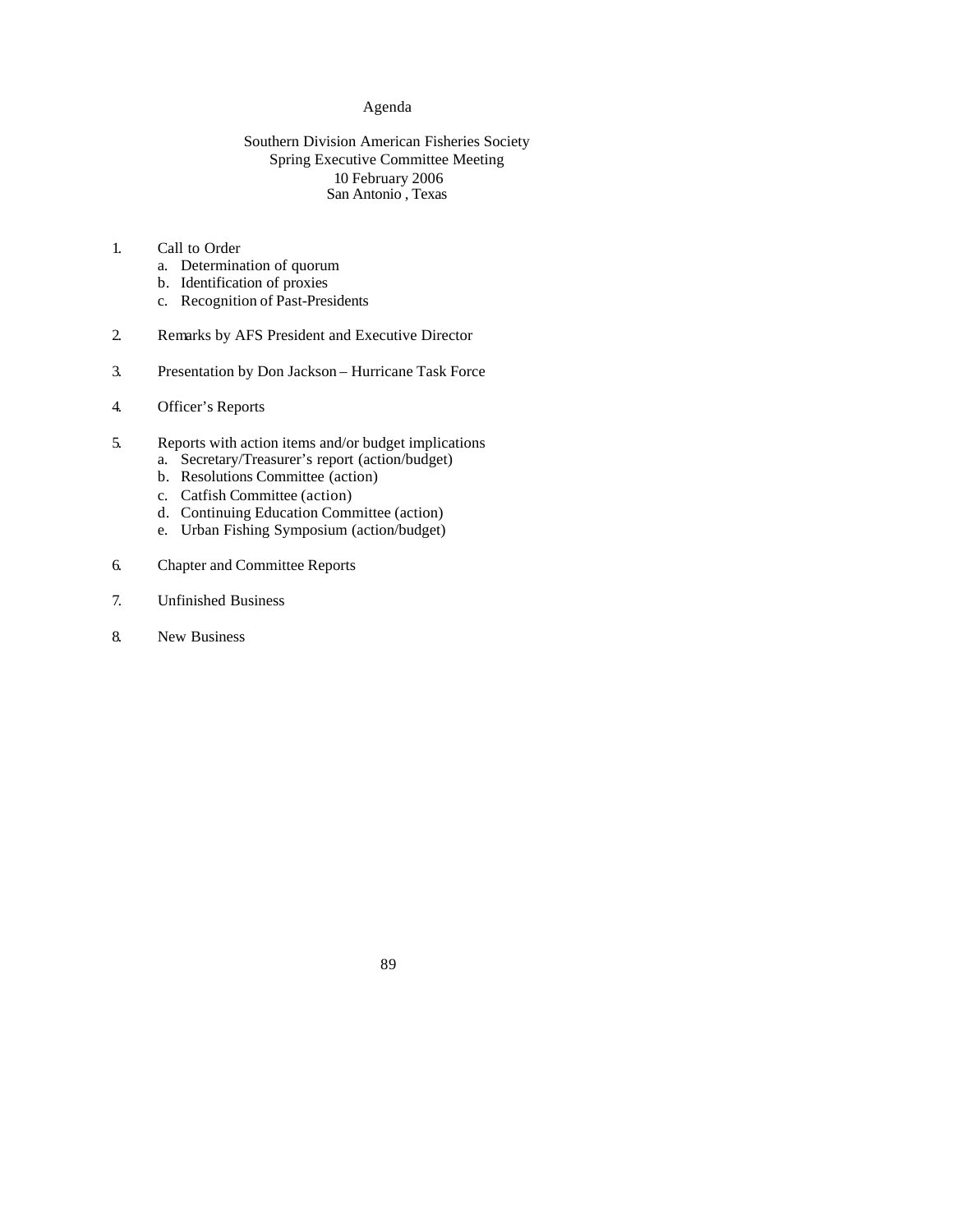# **Appendix V**

|                    | DIVISION FINANCIAI REPORTING FFOCEDURES                                                                  |
|--------------------|----------------------------------------------------------------------------------------------------------|
|                    | American Fisheries Society Southern Division<br><committee name=""><br/><b>Balance Sheet</b></committee> |
| <b>Assets</b>      | $\leq$ Asset. Use multiple lines if necessary<br><b>Total Assets</b>                                     |
| <b>Liabilities</b> | $\le$ Liability. Use multiple lines if necessary $>$<br><b>Total Liabilities</b>                         |
|                    | <b>Total Assets - Liabilities</b>                                                                        |

# **DIVISION Financial Reporting Procedures**

The only assets that the Division and any committee have at present are bank accounts and mutual funds and neither the Division nor any committee has any liabilities.

The inventory of committee books probably should be counted as an asset and the number in stock for any Division committee or unit should be obtained from Society Subunit Services Liaison. It may be possible for the Division or a committee to have a liability such as a loan, but this is highly unlikely.

\_\_\_\_\_\_\_\_\_\_\_\_\_\_\_\_\_\_\_\_\_\_\_\_\_\_\_\_\_\_\_\_\_\_\_\_\_\_\_\_\_\_\_\_\_\_\_\_\_\_\_\_\_\_\_\_\_\_\_\_\_\_\_\_\_\_\_\_\_\_\_\_\_\_\_\_\_

\_\_\_\_\_\_\_\_\_\_\_\_\_\_\_\_\_\_\_\_\_\_\_\_\_\_\_\_\_\_\_\_\_\_\_\_\_\_\_\_\_\_\_\_\_\_\_\_\_\_\_\_\_\_\_\_\_\_\_\_\_\_\_\_\_\_\_\_\_\_\_\_\_\_\_\_\_

- Additionally committees will prepare a summary report of income and expenses as described below and attach an account transactions register(s) for the covered period: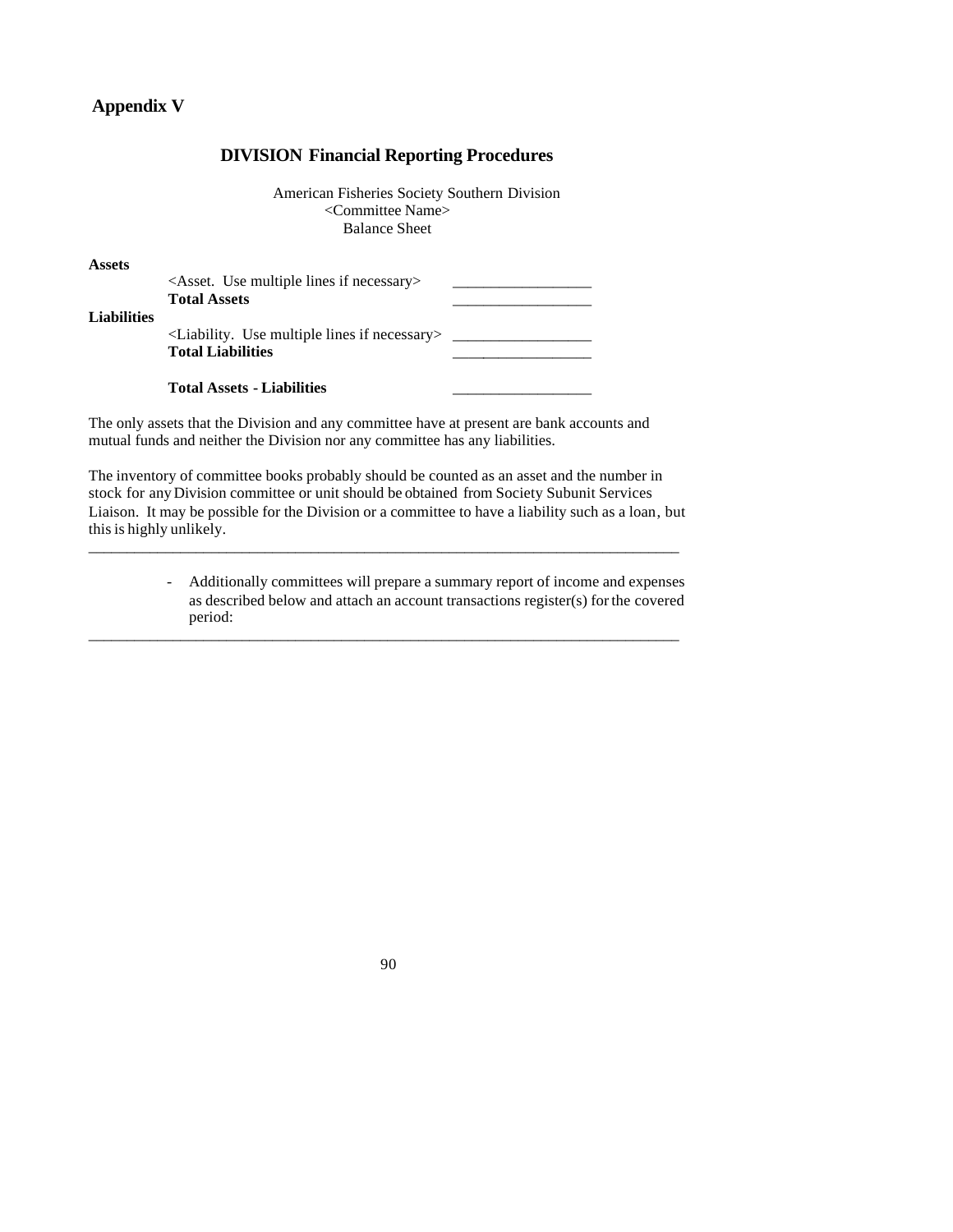## American Fisheries Society Southern Division <Committee Name> Income and Expense

## **Income**

| micome<br>Contributions, Gifts, Grants, etc.<br>a                                                                       |                                                                                                                              |                                                                    |  |
|-------------------------------------------------------------------------------------------------------------------------|------------------------------------------------------------------------------------------------------------------------------|--------------------------------------------------------------------|--|
| Program Service Revenue <sup>b</sup>                                                                                    |                                                                                                                              |                                                                    |  |
| Dues <sup>c</sup><br>Investment Income <sup>d</sup><br>Sales of Assets Other Than<br><b>Inventory and Capital Gains</b> |                                                                                                                              |                                                                    |  |
| Distributions <sup>e</sup>                                                                                              | <b>Gross Sales</b><br>Cost Basis and<br><b>Expense of Sales</b><br>Net Gain or Loss<br>Capital Gains<br><b>Distributions</b> | the control of the control of the<br>Total Capital Gain or<br>Loss |  |
| Special Events <sup>f</sup>                                                                                             | <b>Gross Revenue</b><br><b>Expenses</b>                                                                                      | Net Special Event<br>Income or Loss                                |  |
| Sales of Inventory <sup>g</sup>                                                                                         | <b>Gross Sales</b><br>Cost of Good Sold                                                                                      | Net Profit or Loss                                                 |  |
| Other Revenue <sup>h</sup>                                                                                              |                                                                                                                              | <b>Total Income</b>                                                |  |
|                                                                                                                         |                                                                                                                              |                                                                    |  |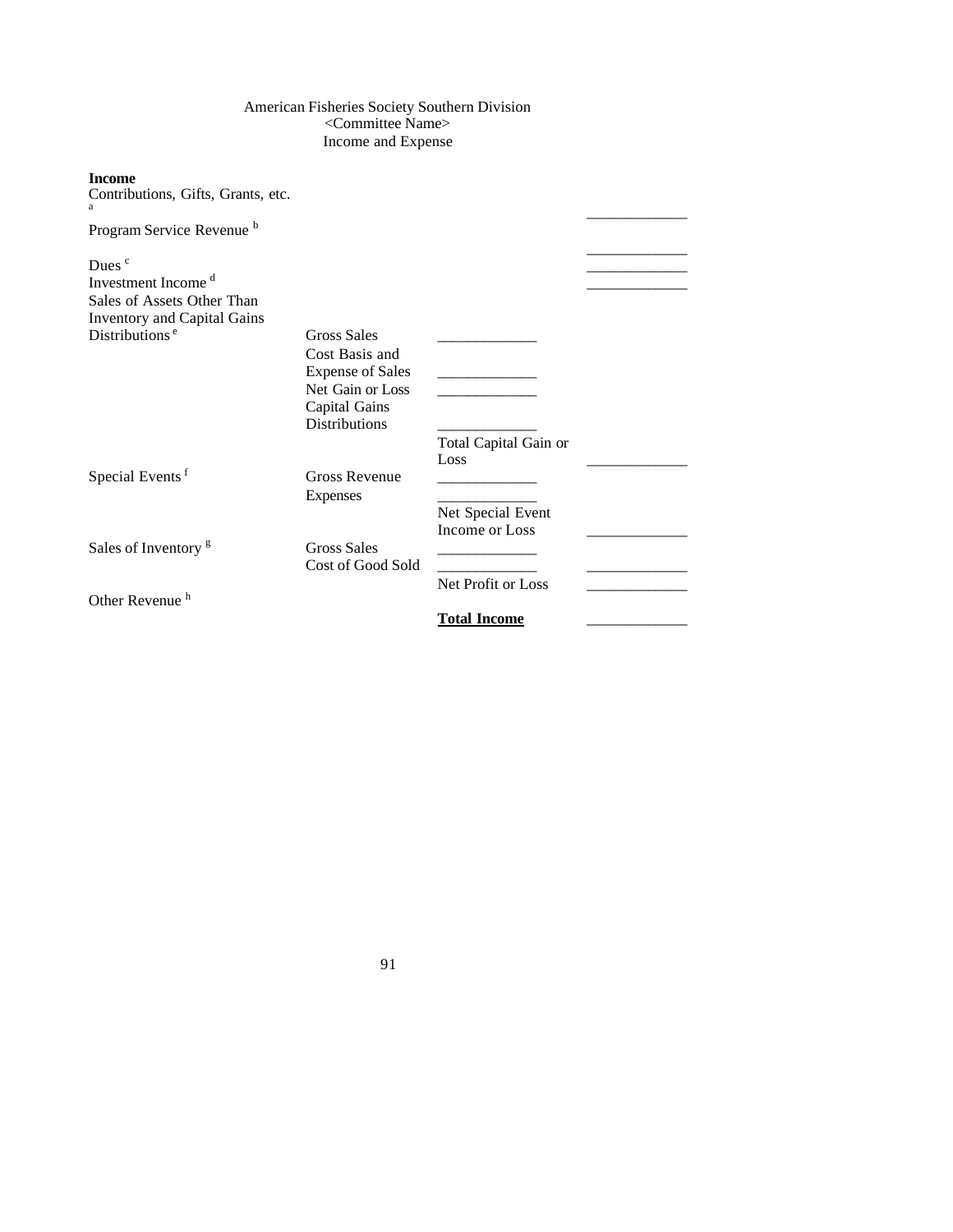| <b>Expenses</b> |
|-----------------|
|-----------------|

| <b>Grants and Similar Amounts</b>                             |                       |  |
|---------------------------------------------------------------|-----------------------|--|
| Paid <sup>1</sup>                                             |                       |  |
| Benefits Paid to Members <sup>1</sup>                         |                       |  |
| Salaries, Other Compensation,<br>and Employee Benefits k      |                       |  |
| Professional Fees and Payments<br>to Contractors <sup>1</sup> |                       |  |
| Rent, Utilities, Maintenance m                                |                       |  |
| Printing, Publications, Postage,<br>and Shipping <sup>n</sup> |                       |  |
| Other Expenses <sup>o</sup>                                   |                       |  |
|                                                               | <b>Total Expenses</b> |  |
|                                                               | <b>Total Income -</b> |  |

**Notes** 

 $a$  Include a list of all contributors giving in excess of \$5,000 including name and address information.

 $b$ For the Division and most committees this will only include meeting revenue.

<sup>c</sup> The dues section should apply only to the Division since at present there are not committees that charge dues.

**Expenses** \_\_\_\_\_\_\_\_\_\_\_\_\_

<sup>d</sup> The Division and most committees will report dividends and interest here. Do not include capital gains distributions from mutual funds. These are reported in the Capital Gains section. This section also includes other investment income such as income from rental property, royalties, etc. At present neither the Division nor any of the committees have any investment income other than dividends and interest.

e This section includes sales of stock, mutual funds, and other non-inventory assets such as real estate. Sales and cost basis of publicly traded securities such as stocks and mutual funds can be reported on a lump sum basis. This section only applies to the Reservoir Committee at present. f This section includes income from such activities as dinners, raffles, dances, bingo games, etc.

<sup>g</sup> This section includes only committee book sales at present. The total sales as sent by check from AFS was reported in 2000 since any cost basis of cost of sales was unavailable. Any future sales of the Warmwater Streams Committee's video would be included here.

<sup>h</sup> Include a description of the income.

<sup>i</sup> Include a list of grants that shows the type of grant, the donee's name and address, the amount given, and the relationship of the donee by marriage, blood, adoption, or employment for individuals. The last section should not be relevant, but is required in IRS Form 990. The individual students and the amounts given as student travel grants were not available for 2000 so these grants were reported as a lump sum.

j This section includes such things as amounts paid for hospitalization, unemployment compensation, etc. Neither the Division nor the committees pay such benefits and this section will be zero.

<sup>k</sup> This section is not applicable to the Division or any committee and will be zero.

<sup>1</sup> This section includes such things as legal and accounting fees.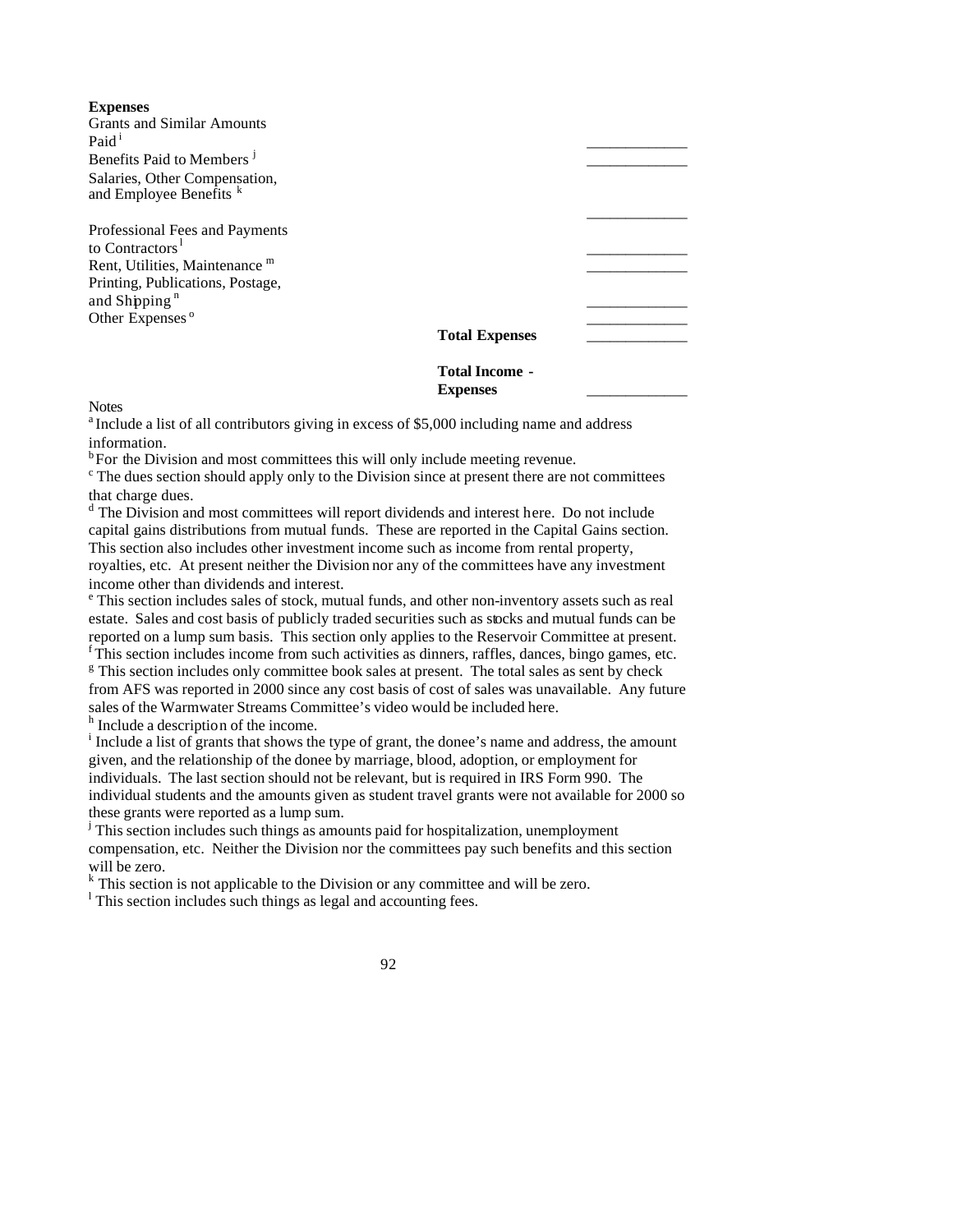<sup>m</sup> This section is not applicable to the Division or any committee at present and will be zero.

<sup>n</sup> The cost of the Division's web site hosting was included in this section in 2000.

<sup>o</sup> Include a description and amount for any other expenses. This includes such things as best paper awards, meeting and workshop expenses, officer travel, office expenses, bank fees, SEAFWA editor reimbursement, etc.

Additionally any officer, committee chair, or other person who is reimbursed for expenses in excess of \$1,000 must be listed on Form 990 Schedule A so each committee needs to report that to the Secretary/Treasurer.

\_\_\_\_\_\_\_\_\_\_\_\_\_\_\_\_\_\_\_\_\_\_\_\_\_\_\_\_\_\_\_\_\_\_\_\_\_\_\_\_\_\_\_\_\_\_\_\_\_\_\_\_\_\_\_\_\_\_\_\_\_\_\_\_\_\_\_\_\_\_\_\_\_\_\_\_\_

- Committees will appoint auditors to verify, by signature, financial summary accuracy.
- Committees are to report year-end financial summaries of activities to the Division Secretary/Treasurer each year by the end of February.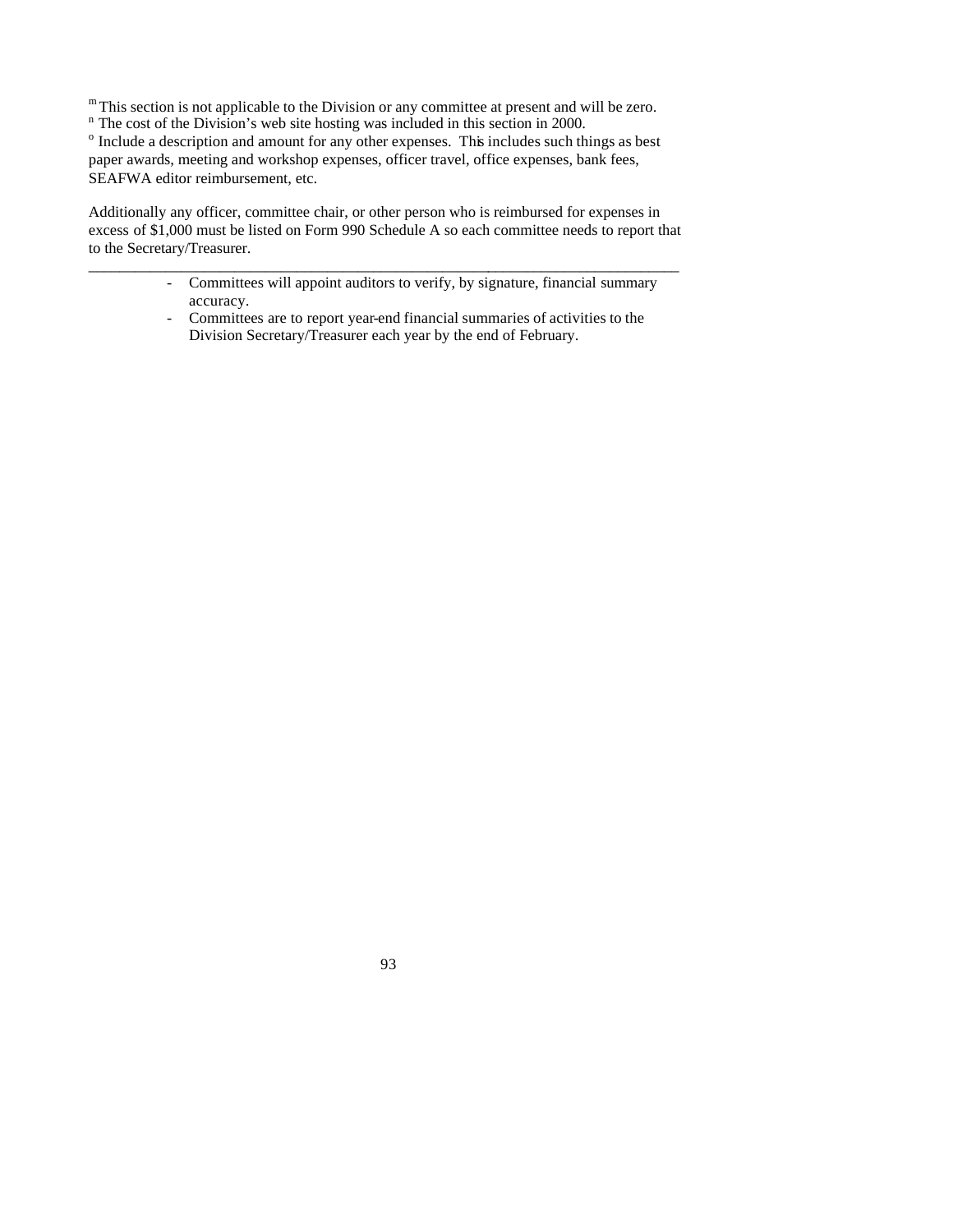**Appendix VI**

# **Spring Meeting Briefing Book**



**LOCALITIES:** Alabama

Arkansas

Georgia

Oklahoma S. Carolina Tennessee Louisiana<br>Maryland<br>Mississippi Washington, DC Washington, DC<br>West Indian Islands West Virginia

N. Carolina

Texas

Virginia

# EXECUTIVE COMMITTEE MEETING

10 FEBRUARY 2006

SAN ANTONIO, TEXAS

BRIEFING BOOK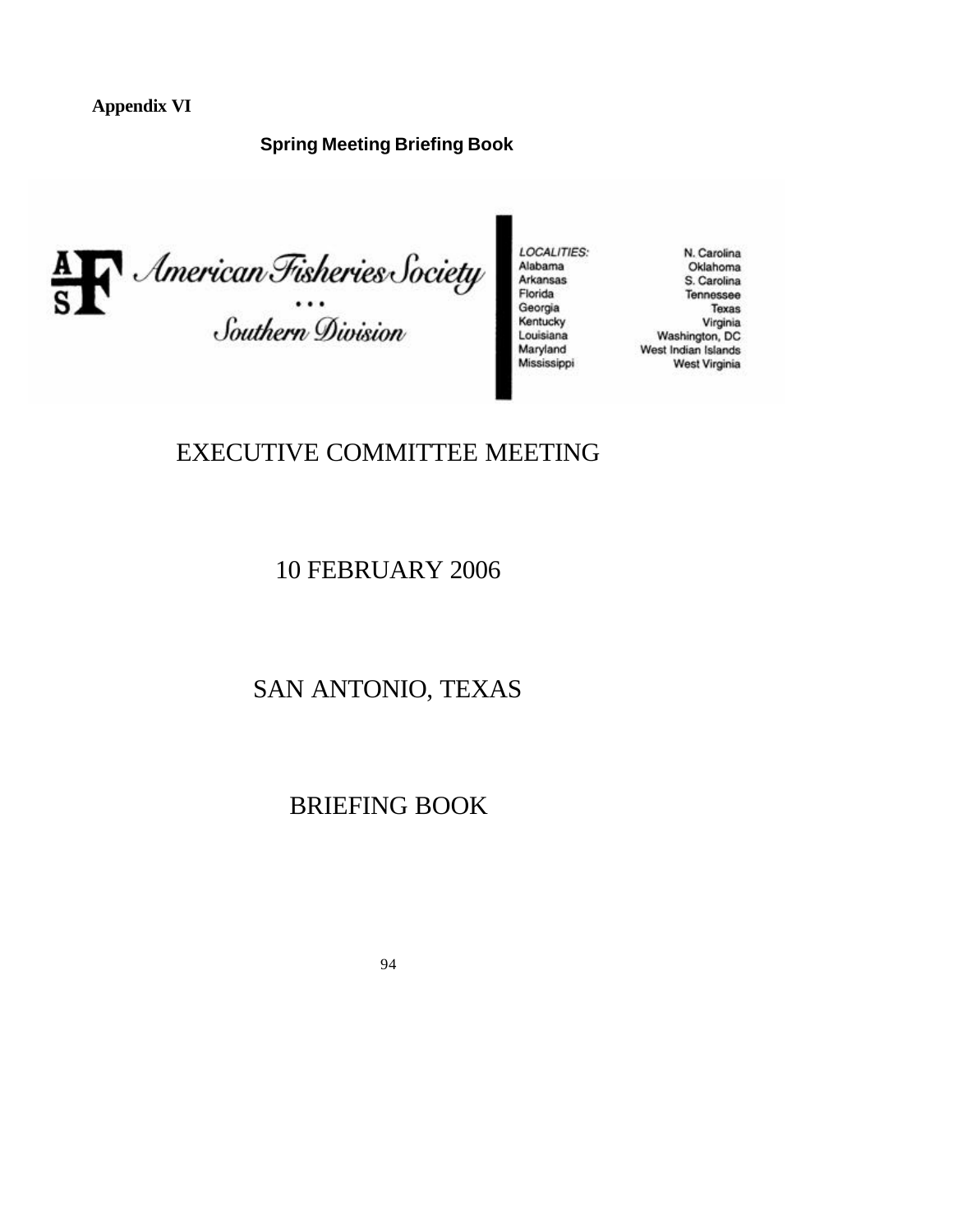#### Agenda

## Southern Division American Fisheries Society Spring Executive Committee Meeting 10 February 2006 San Antonio , Texas

## 1. Call to Order

- a. Determination of quorum
- b. Identification of proxies
- c. Recognition of Past-Presidents
- 2. Remarks by AFS President and Executive Director
- 3. Presentation by Don Jackson-Hurricane Task Force
- 4. Officer's Reports
- 5. Reports with action items and/or budget implications
	- a. Secretary/Treasurer's report (action/budget)
	- b. Resolutions Committee (action)
	- c. Catfish Committee (action)
	- d. Continuing Education Committee (action)
	- e. Urban Fishing Symposium (action/budget)
- 6. Chapter and Committee Reports
- 7. Unfinished Business
- 8. New Business
- 9. Adjourn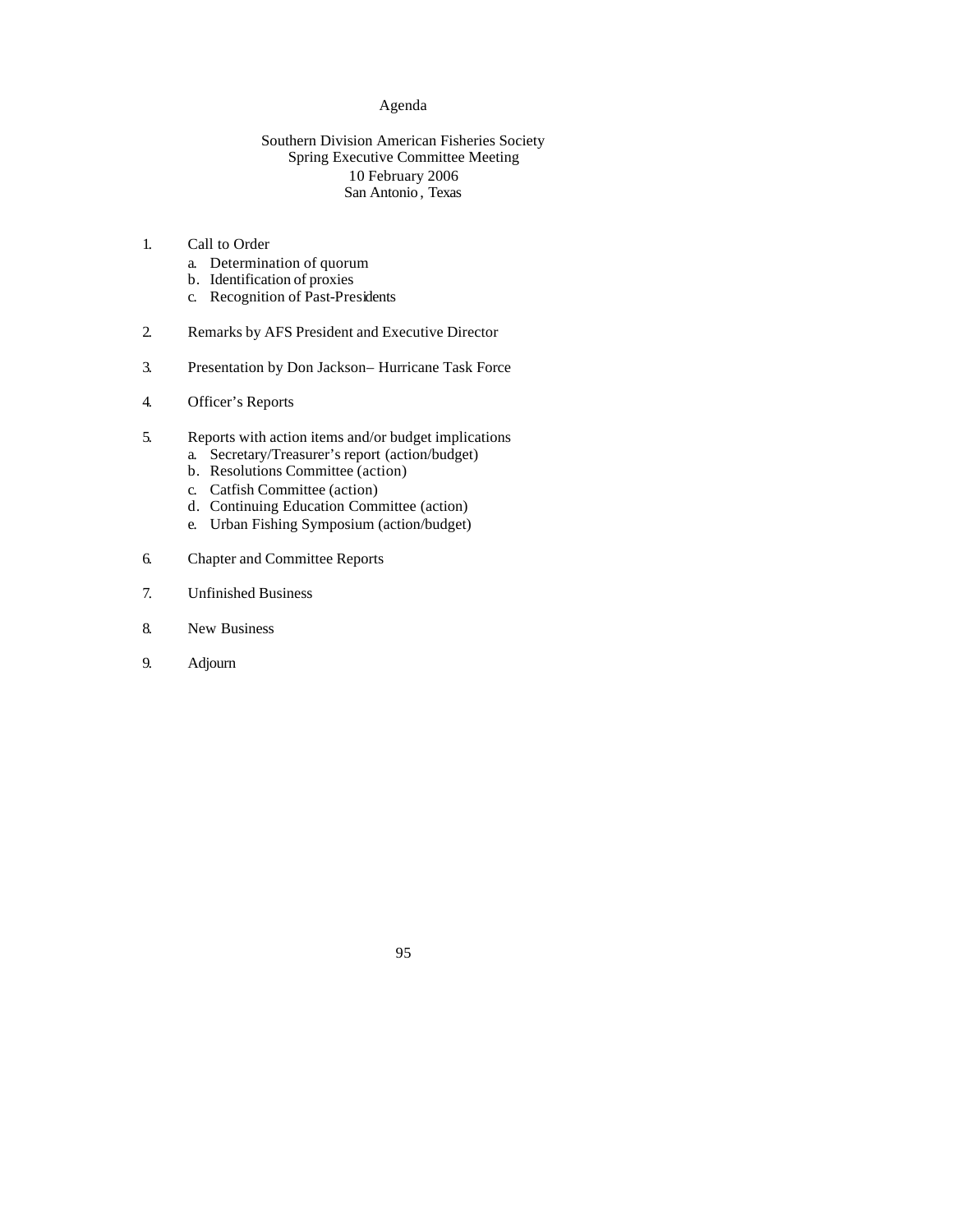# Briefing Book Contents

## Southern Division American Fisheries Society Spring Executive Committee Meeting 10 February, 2006 San Antonio, Texas

Note: Symbols following reports are:  $*-$  written report received and included in the briefing book;  $a -$  action item;  $b -$  budget implications.

| Officer/Chapter/Committee/Position | Person                 | Report         | Page |
|------------------------------------|------------------------|----------------|------|
| Officers                           |                        |                |      |
| President                          | Pat Mazik              | $1*$           | 6    |
| President-Elect                    | <b>Bob Curry</b>       | $2*$           | 8    |
| Vice-President                     | Fred Heitman           | $3*$           | 10   |
| Secretary/Treasurer                | <b>Greg Summers</b>    | $4*$           | 11ab |
| Past-President                     | Larry Connor           | $5*$           | 13   |
|                                    |                        |                |      |
| Chapters                           |                        |                |      |
| Alabama                            | Vacant                 |                |      |
| Arkansas                           | Joe Stoeckel           | 6              |      |
| Auburn                             | Harvey Pine            | $\overline{7}$ | 14   |
| <b>ECU</b>                         | Deirdre Berry          | $8*$           | 16   |
| Florida                            | Chuck Cichra           | $\overline{9}$ |      |
| Georgia                            | Ted Will               | $10*$          | 19   |
| Kentucky                           | <b>Sherry Harrel</b>   | 11             |      |
| Lousiana                           | Jill Jenkins           | $12*$          | 21   |
| Mississippi                        | Jack Kilgore           | $13*$          | 23   |
| North Carolina                     | Lawrence Dorsey        | $14*$          | 24   |
| Oklahoma                           | Kurt Kuklinski         | $15*$          | 26   |
| Potomac                            | N/A                    | 16             |      |
| South Carolina                     | Leo Rose               | $17*$          | 27   |
| Tennessee                          | Jim Layzer             | $18*$          | 28   |
| <b>Texas</b>                       | Dave Terre             | $19*$          | 29   |
| Texas A & M                        | N/A                    | 20             |      |
| Tidewater                          | <b>Anthony Overton</b> | $21*$          | 31   |
| Virginia                           | John Odenkirk          | $22*$          | 33   |
| Virginia Tech                      | <b>Bradley Ray</b>     | $23*$          | 35   |
| West Virginia                      | Jim Hedrick            | $24*$          | 37   |
| West Virginia Student Subunit      | Ken Sheehan            | $241*$         | 38   |
|                                    |                        |                |      |
| <b>Standing Committees</b>         |                        |                |      |
| Audit                              | Gene Gilliland         | $25*$          | 40   |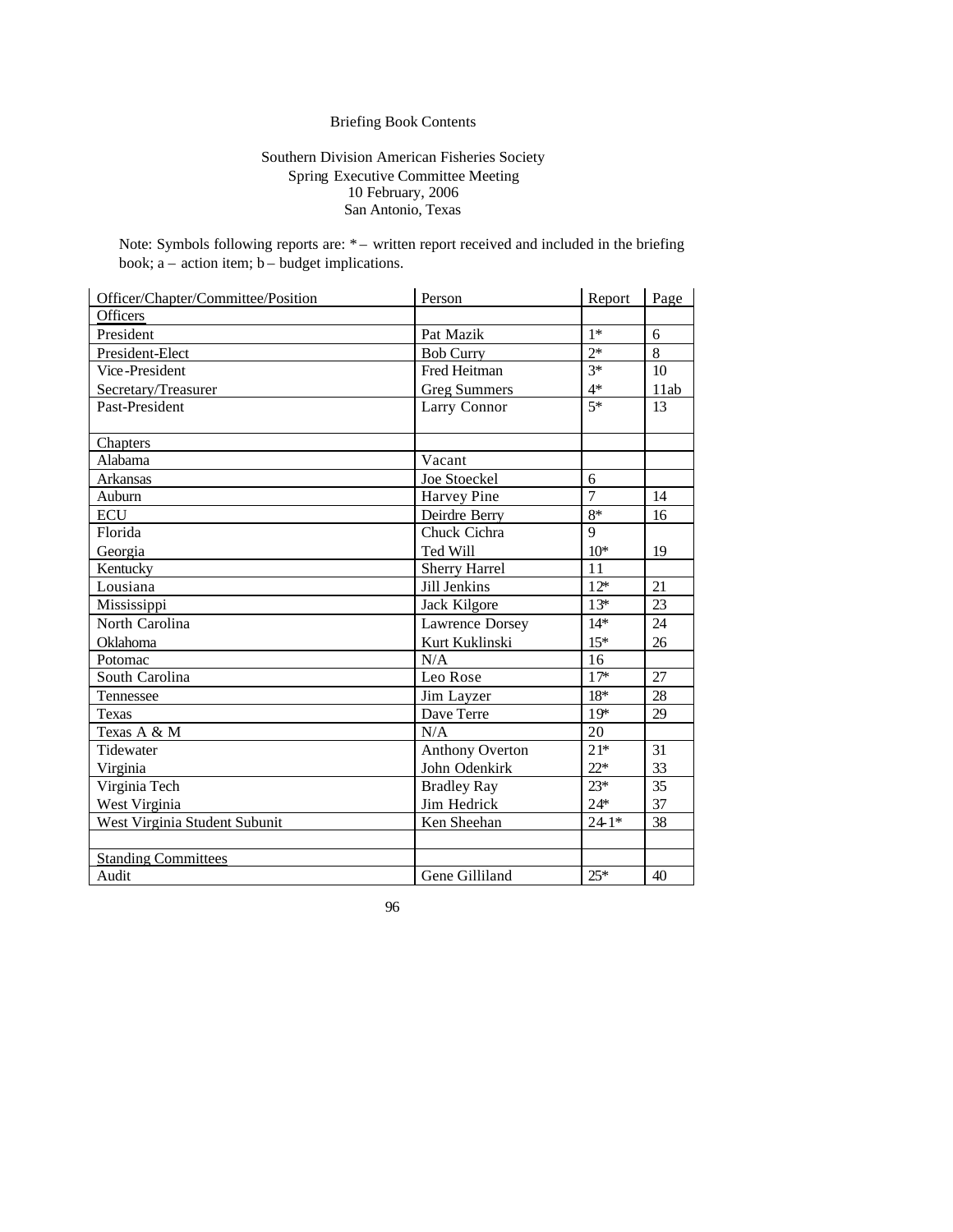| Officer/Chapter/Committee/Position          | Person               | Report | Page |
|---------------------------------------------|----------------------|--------|------|
| Awards                                      | <b>Bruce Saul</b>    | $26*$  | 41   |
| Mail Ballot                                 | Kent Nelson          | $27*$  | 42   |
| Membership                                  | Fred Heitman         | $28*$  | 43   |
| Nominating                                  | Scott Van Horn       | $29*$  | 44   |
| Program                                     | <b>Bob Curry</b>     | $30*$  | 45   |
| Resolutions                                 | Dennis Riecke        | $31*$  | 47 a |
| <b>Student Affairs</b>                      | <b>Stuart Welsh</b>  | $32*$  | 52   |
|                                             |                      |        |      |
| <b>Ad Hoc Committees</b>                    |                      |        |      |
| Catfish                                     | Elise Irwin          | $33*$  | 54 a |
| <b>Instream Flow</b>                        | John Biagi           | 34     |      |
|                                             |                      |        |      |
| <b>Technical Committees</b>                 |                      |        |      |
| Aquaculture                                 | Carl Kittel          | $35*$  | 55   |
| Non-game Aquatics                           | <b>Steve Rider</b>   | $36*$  | 57   |
| Pollution                                   | Leanna Zweig         | $37*$  | 58   |
| Reservoir                                   | Mike Colvin          | 38*    | 59   |
| <b>Small Impoundments</b>                   | Dave Rizzuto         | 39*    | 61   |
| <b>Striped Bass</b>                         | Dan Wilson           | $40*$  | 63   |
| Trout                                       | Matt Kulp            | $41*$  | 64   |
| <b>Warmwater Streams</b>                    | Frank Fiss           | $42*$  | 68   |
|                                             |                      |        |      |
| Appointed and Elected Positions             |                      |        |      |
| <b>AFS Hurricane Task Force Committee</b>   | Don Jackson          | 44*    | 70   |
| AFS Nominating Committee Representative     | Tom Kwak             | $44*$  | 75   |
| <b>Continuing Education</b>                 | <b>Bill Fisher</b>   | $45*$  | 76 a |
| Newsletter Editor                           | <b>Brad Ray</b>      | $46*$  | 77   |
| <b>SEAFWA Proceedings, Fisheries Editor</b> | John Galvez          | $47*$  | 78   |
| <b>SEAFWA Directors Liaison</b>             | <b>Steve Filipek</b> | 48*    | 79   |
| Watson Award Committee Representative       | Ben Jaco             | $49*$  | 81   |
| Webmaster                                   | Fred Janssen         | $50*$  | 82   |
| Urban Fishing Symposium                     | Tom Lang             | $51*$  | 84AB |
|                                             |                      |        |      |

*\*\*Briefing book contents consist of completed "Reports to Division EXCOM" forms (Appendix IV) from Officers, Chapters, Standing Committees, Technical Committees and Ad Hoc Committees*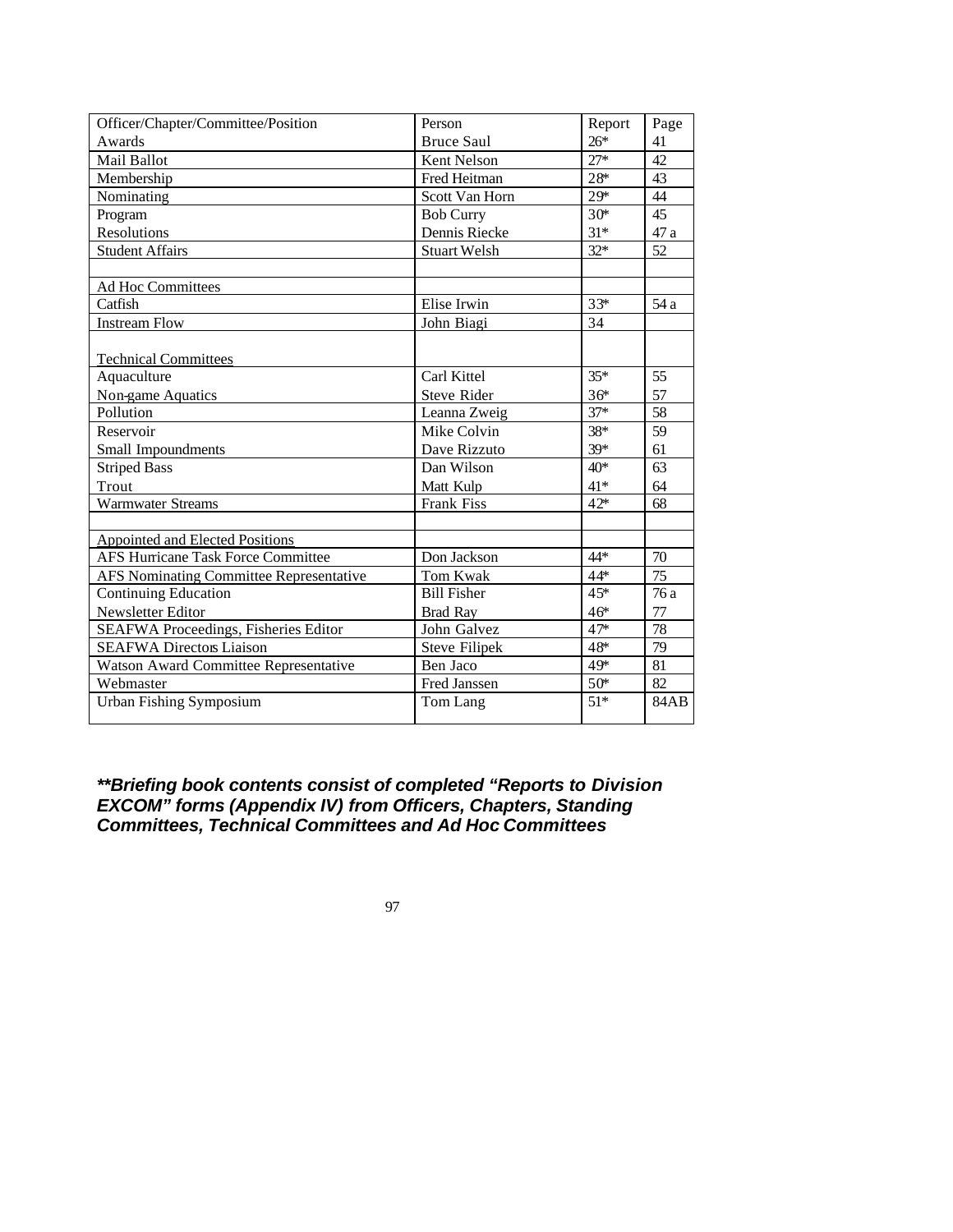# *Appendix VII:* **SEAFWA Interdisciplinary Symposium MOU**

## **Memorandum of Understanding Between The Southern Division of the American Fisheries Society and Southeastern Section of The Wildlife Society**

The Southern Division of the American Fisheries Society (SDAFS) and the Southeastern Section of The Wildlife Society (SE TWS) have agreed to offer to co-host an Interdisciplinary Symposium at the Southeastern Association of Fish and Wildlife Agencies (SEAFWA) each year. This Symposium will be on a topic chosen by the host State of SEAFWA. We agree to work with the host State of the SEAFWA conference to either develop a symposium on a topic of their choice for them or work with their program committee to develop this symposium.

The SDAFS will assign its Vice-President to work with the host State in planning their Interdisciplinary Symposium throughout the entire process. The SDAFS Vice-President will begin this charge and will continue to work with the SE TWS and the host State to develop that State's Interdisciplinary Symposium as they go through the officer positions of SDAFS.

The SE TWS will appoint the President-Elect to work with the host State in planning their Interdisciplinary Symposium. The SE TWS President-Elect is a two year position and this officer will work with the SDAFS and the host State to develop that State's particular Symposium. The newly elected President-Elect will continue this process.

#### **TIMELINE:**

#### **Three years before the SEAFWA Conference:**

The SDAFS Vice-President and the SE TWS President-Elect of will contact the host State and arrange a meeting at that year's SEAFWA to select a topic for the Interdisciplinary Symposium when that State host's SEAFW A.

#### **Two years before the SEAFWA Conference:**

The SDAFS President-Elect and the SE TWS President-Elect will work with the host State to develop the Interdisciplinary Symposium.

## **One year before the SEAFWA Conference:**

The SDAFS President and the SE TWS President-Elect will be work with the host State to develop the Interdisciplinary Symposium

#### **At the SEAFWA Conference:**

The SDAFS Past-President and the SE TWS President-Elect will work with the host State to organize and run the Interdisciplinary Symposium.

\_\_\_\_\_\_\_\_\_\_\_\_\_\_\_\_\_\_\_\_\_\_\_\_\_\_\_\_\_\_\_\_\_\_ \_\_\_\_\_\_\_\_\_\_\_\_\_\_\_\_\_\_\_\_\_\_\_\_\_\_\_\_\_\_\_\_\_\_

Robert L. Curry Date Date Jeanne Jones Date

# *President, Southern Division AFS President, SE Section, TWS*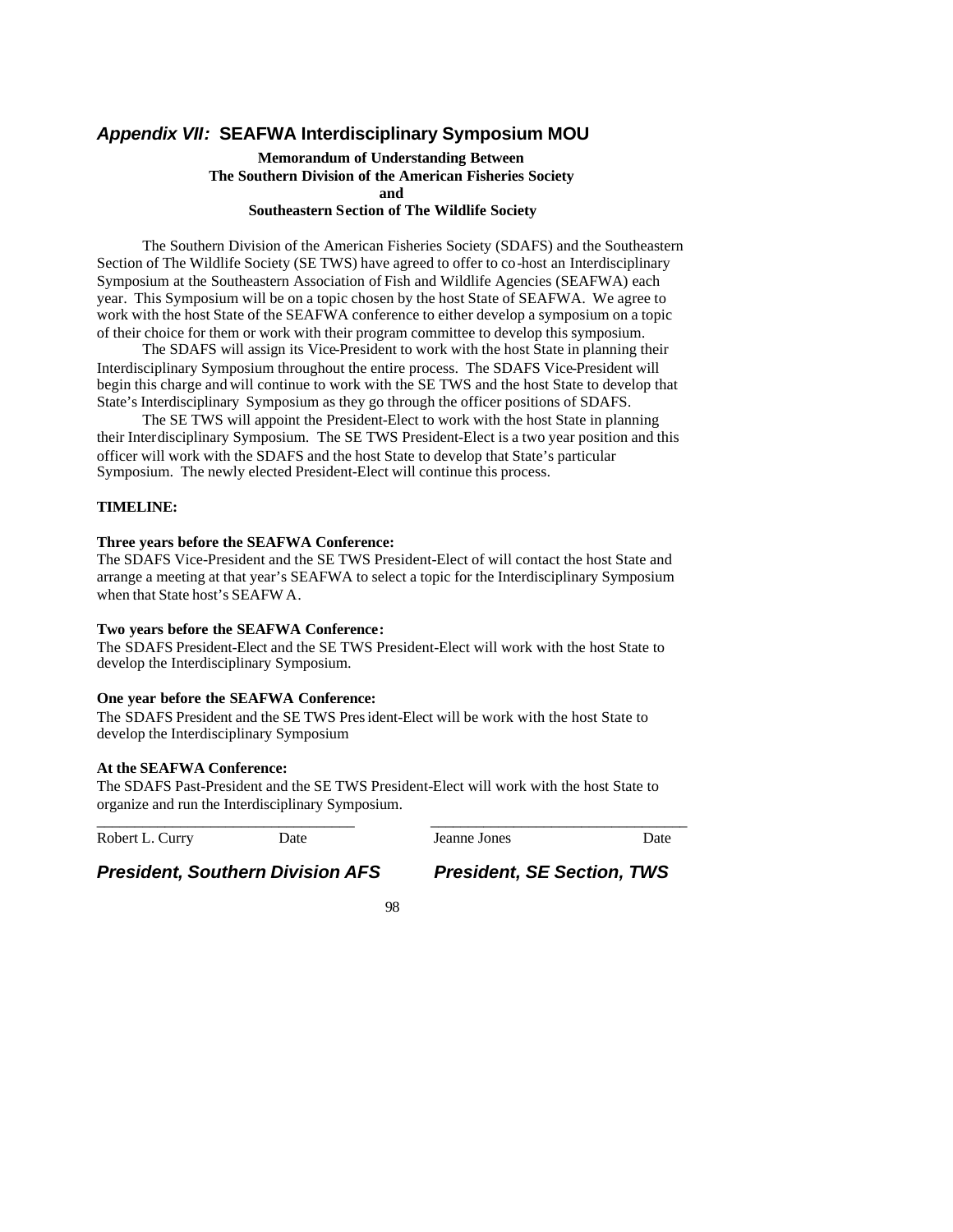# *Appendix VIII*

#### **Prosser Report**

#### **Report to the President Southern Division American Fisheries Society Ad Hoc Committee on Technical Committees**

Norville Prosser, Larry Nielson, Jim Axon, Charles Barans, Wayne Jones, and Richard Noble

#### **Background**

The Ad Hoc Committee on Southern Division Technical Committees (Committee) was created to review the purposes, activities, and membership composition of the Southern Division's technical committees. The Committee was established by Southern Division President Fred Harris in response to the 1985 report of the Ad Hoc Oversight Committee (chaired by Dr. Larry Aggus). The specific recommendation of the Oversight Committee report of reference was as follows:

The Southern Division's technical committees have been the major working elements to coordinate activities between the fishery agencies in the south. Technical committees were formed as needs were identified, and once established, they continue to function. These committees have served both the profession and the Society well. However, in the past few years, there has been an increasing concern that the technical committees may be losing some of their effectiveness, and that the original function of some committees may no longer be justified. In addition, many members see a decline in interest in the technical committees. These have been comparatively lean times for the fisheries profession, and much of what is perceived as apathy within the committees may in reality reflect limited budgets by the participating states. With implementation of the W-B expansion, the technical committees should assume an expanded function for directing cooperative fishery activities in the south.

Among the recommendations offered by the Oversight Committee was that an ad hoc committee should be formed to work with existing committees to examine missions of each committee and seek ways to better serve the needs of the profession. In response, then President Harris established the Committee and in his charge asked that the following specific issues be addressed:

1. Define the functions that technical committees should fulfill within the Division.

2. Examine the goals and objectives of the Division's technical committees, and provide recommendations as to how the committees could better accomplish their defined functions.

3. Determine if the current technical committees are appropriate for current resource management needs within the Southern Division, and recommend additions or deletions. 4. Review the procedures for making technical committee appointments, and recommend changes that will enhance effectiveness of the committees.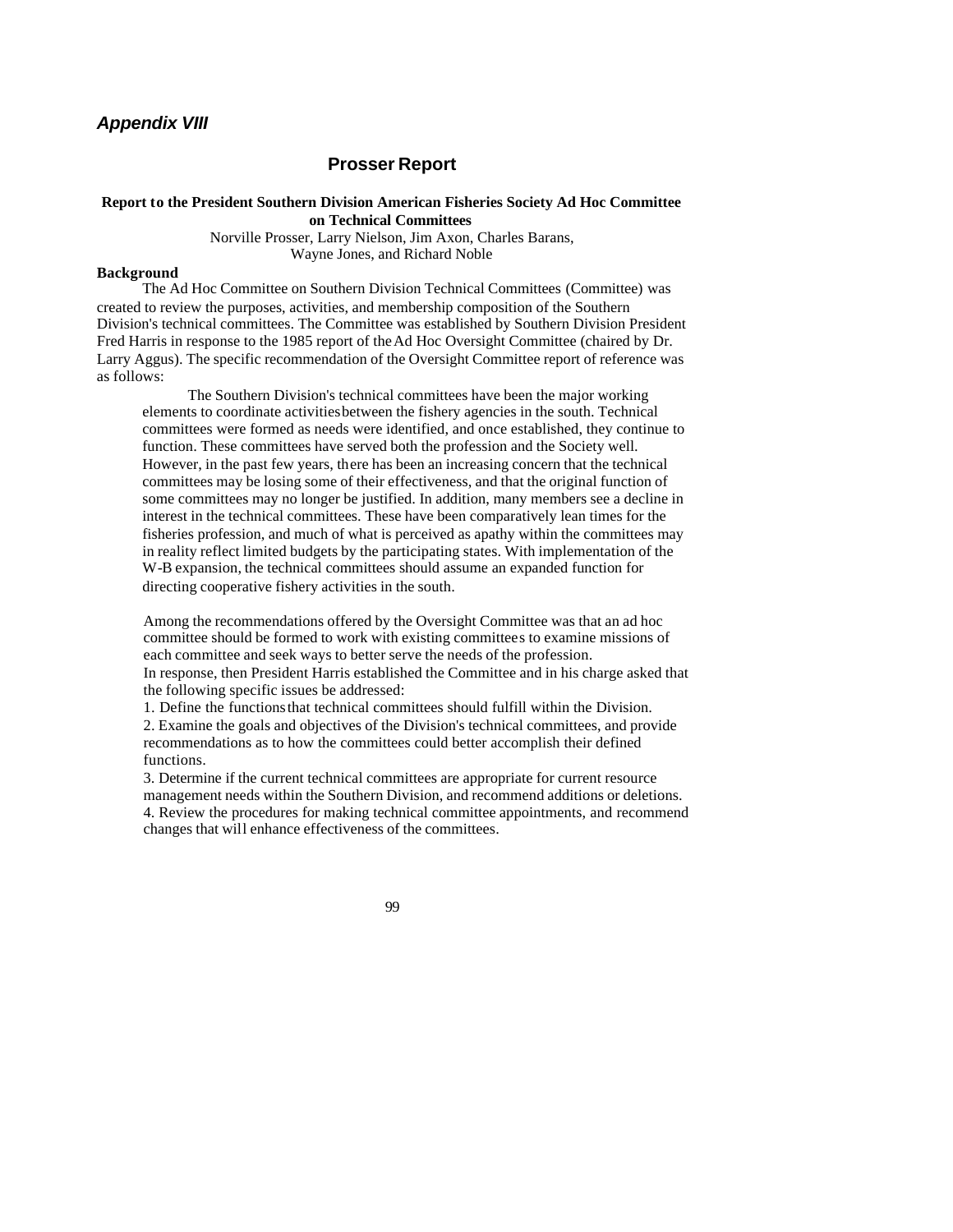#### **Committee's Approach to the Study**

There are currently seven technical committees in the Southern Division comprised as follows: Fish Disease, Marine and Estuarine Resources, Pollution, Reservoir, Striped Bass, Trout and Warmwater Streams.

The Committee sought the council of a wide array of experienced individuals during its investigation. Each technical committee chairman was solicited to provide an assessment of the committee's performance and to specifically res pond to the four issues identified in the Committee's charge. Further, each committee chairman was asked to provide the names and addresses of current committee members, as well as the committee's membership rosters from the previous two years.

All identified current and past committee members were solicited by mail survey and asked to respond to the same series of questions as the chairmen.

In addition, guidance was solicited from the Southeastern Section of the Wildlife Society, the Fishy Management Section of the American Fisheries Society, and all other Divisions of the American Fisheries Society.

The response was gratifying. Fifty-one individual committee participants provided comments. As an indication of the diversity of organizational affiliation rep resented by these committee member respondees, the following analysis is provided: state natural resource agency representatives (28), federal agency employees (8), university staff (2), cooperative unit staff members (2), laboratory employees (4), private industry representatives (3) and miscellaneous affiliations (3).

In total, over 70 individual participants provided comments. To a considerable degree, these responses guided the Committee's recommendations contained in this report. Each of the issues raised in the charge to the Committee are dealt with in the following section.

#### **Technical Committee Functions**

The first issue dealt with by the Committee was: Define the functions that technical committees should fulfill within the Division.

The technical committees of the Southern Division of the American Fisheries Society were created to provide a forum for the resolution of important professional problems. Such problem solving affords an opportunity for professional growth of Society members and builds coop erative relationships among individuals, agencies, and institutions within the Division. The primary beneficiaries of committee activities are the professional Society under which auspices the committees were created and serve, and the various resource management agencies and associated institutions within the Southern Division.

Clearly, the performance of the several technical committees, and in turn the benefiting entities, would be enhanced if a uniform list of functions were identified and adopted. The Committee has identified four specific functions that are deemed both appropriate and of importance to the beneficiaries of technical committee activities, viz:

1. The technical committees should facilitate the exchange and dissemination of information among professional fisheries workers and among research and management entities.

2. Technical committees should serve to identify problem areas related to data and procedural deficiencies commonly shared by participants.

3. The technical committees should serve to advance science by providing a forum for the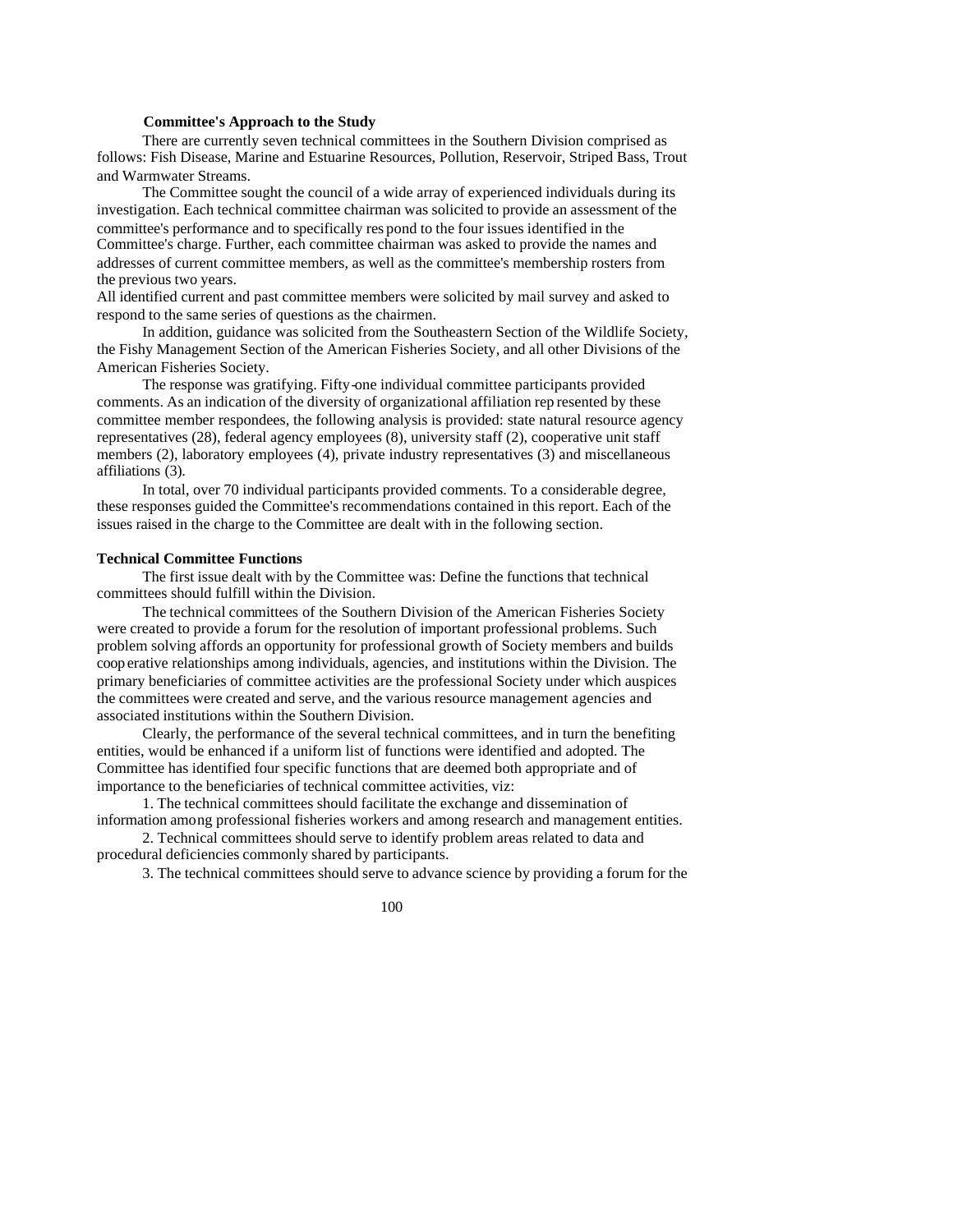coordinated and cooperative resolution of identified problem areas.

4. As subunits of the professional Society, the technical committees should originate and evaluate the Society's positions on technical issues of importance.

#### **Recommendations**

*Recommendation 1:* The Committee recommends that the basic functions described above be uniformly recognized and adopted conceptually by the various technical committees and that the activities of the committees be stru ctured to address these functions.

#### **Technical Committees Goals and Objectives**

The second charge given to the Committee was: Examine the goals and objectives of the Division's technical committees and provide recommendations as to how the committees could better accomplish their defined functions.

The technical committees have varied greatly in the range of activities performed and in productivity. In reaction to this uncoordinated activity pattern, the committees were asked by past President Harris to develop statements of purpose, goals, and objectives. These statements provided the basis for the Committee's evaluation of committee functions.

The goal-objective statements revealed that the committees have very different perceptions of their purpose within the Southern Division. Some committees perceive their work as extremely broad, others as very specific and limited. Some committees have goals which fall outside the Committee's expectations for a "technical committee", and some are not clearly related to the title of the committee. In general, the Committee believes that the technical committees should develop comprehensive goals and objectives relating to the technical committee functions defined above.

The goal-objective statements do not follow a consistent format, nor do they conform to the principles of preparing objective statements. In order for clear understanding and evaluation of committee functions and performance, the Committee believes that all committees should prepare their objectives in a standard format.

The Committee conducted a review of the specific goals and objectives of each committee. Given the recommendations made below regarding changes in committee coverage and structure, detailed review of the current objectives is not relevant. The analysis, however, did raise two issues related to committee functions and evaluation.

The first issue concerns the development of an agenda for committee activity. The Committee perceives that the committees should use the largest possible base for identification of objectives for action. This includes ideas developed by the Southern Division, committee members, management agencies and other resource groups, and interested individuals. The choice of committee objectives, however, should be at the discretion of the committee itself, based on a consensus of members that an identified issue is of sufficient importance or breadth to justify committee action.

The second issue concerns evaluation of committee function. The Committee contends that the committees are units of the Southern Division of the American Fisheries Society and that their performance should be reviewed regularly by members and representatives of the Division to assure that they are performing actively and appropriately. Recommendations developed below for other issues will reveal the Committee's perceptions that the committees should have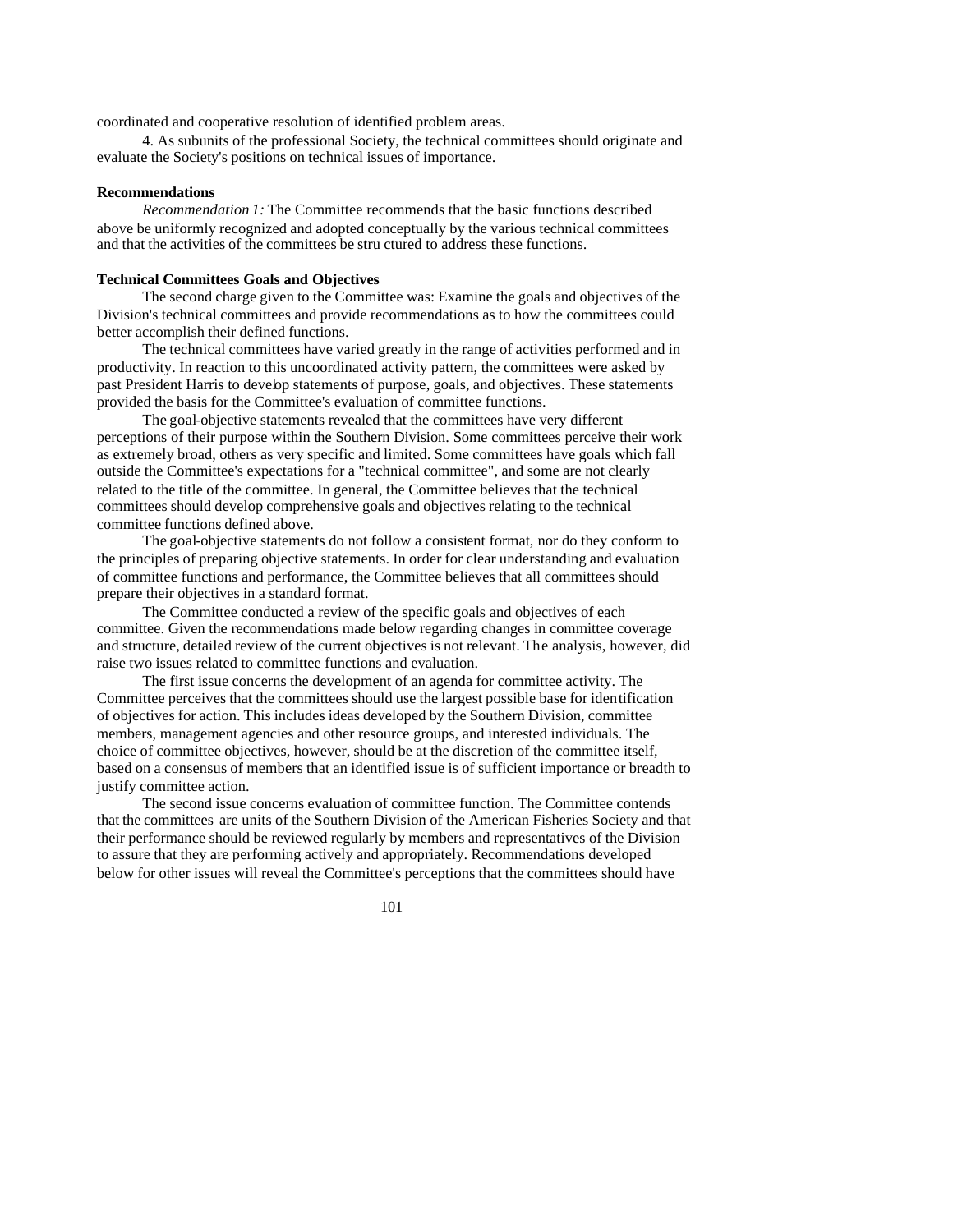considerable independence in their year-to-year functions. To assure that the committees remain relevant and active, oversight responsibilities should be v ested in the President of the Southern Division.

The Committee believes that the series of recommendations listed below will provide a needed explicit basis for committee function and evaluation.

#### **Recommendations**

*Recommendation 1:* All technical committees should prepare uniform purpose-goalsobjectives statements to serve as the basis for committee functions. A suggested set of guidelines for preparing those statements is attached.

*Recommendation 2:* Specific objectives of the committees should be developed based on consensus of the committee membership, after initial investigation of the importance of suggested activities. Suggestions for committee activities should be solicited from the officers and executive committee of the Southern Division, management agencies, committee members, and all other individuals and groups with interest in the technical area of the committee.

*Recommendation 3:* All technical committees should issue annual reports with progress reported in terms of the states objectives of the co mmittee. The annual report should include the committee's objectives for the coming year.

*Recommendation 4:* Minutes of technical committee meetings should be prepared immediately after each meeting and be sent within one month to all committee members and to the Secretary/Treasurer of the Southern Division.

*Recommendation 5:* The Southern Division should create a new standing committee, called the Oversight Committee, whose purpose is to evaluate the activities and accomplishments of the technical committees on a regular basis. The Oversight Committee membership should be appointed yearly by the incoming Southern Division president.

*Recommendation 6:* The performance of each technical committee should be evaluated by the Oversight Committee every six years. The evaluations should be staggered so that one committee is evaluated each year. The purpose of evaluation is to review activities and accomplishments of the committee in terms of stated objectives, the relevance of objectives to the goals of the committee, and the appropriateness of the goals of the committee in terms of the committee's stated purpose. The Oversight Committee shall recommend continuation, modification, or elimination of the committee to the membership of the Southern Division.

*Recommendation 7:* All proposals for new technical committees should be reviewed by the Oversight Committee in terms of the written purpose-goal-objectives statement (prepared according to guidelines), and any new technical committees created should be special committees established for a three-year initial period. Change to standing committee status would depend on the evaluation of the Oversight Committee after the initial three-year period.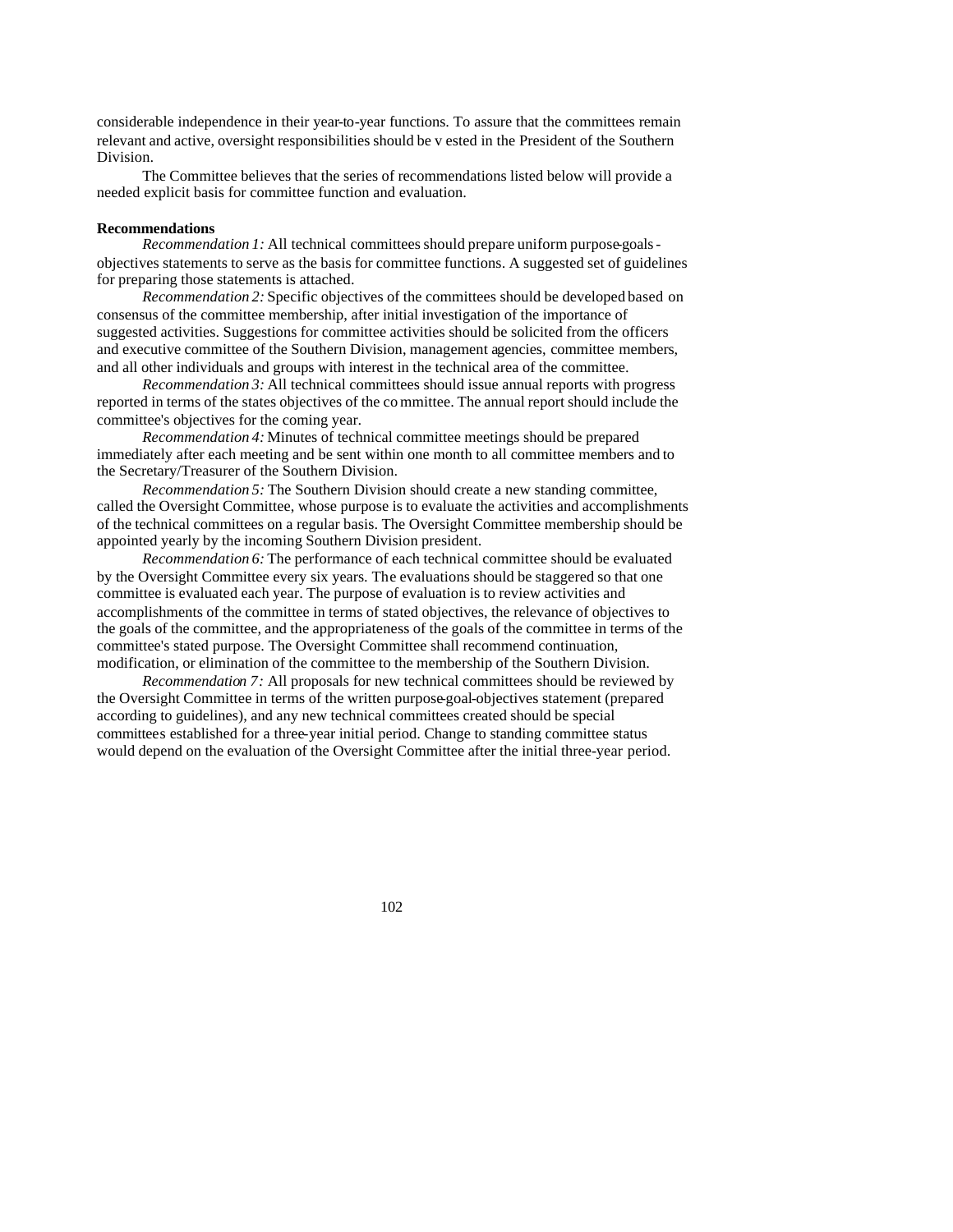#### **Appropriateness of Current Committees**

The third charge given to the Committee was: Determine if the current technical committees are appropriate for current resource management needs within the Southern Division and recommend deletions or additions.

The current technical committees of the Southern Division have served a valuable function. Many of the projects undertaken could not have been accomplished by individual state agencies or private industry. The technical committees should be commended for their efforts. Based upon its own evaluation and reflective of considerable concern expressed by respondees to the membership survey, the Committee believes that the current array of technical committees does not meet the total needs for coordinated technical review within the southeastern United States. Therefore the Committee has developed a series of recommendations for modification of existing committees and addition of new committees.

In general, the Committee believes that an ecosystem approach to organizing technical activities is the most appropriate and complete for current and future management and research needs among fisheries professionals in the southeast. Currently, some committees are established along ecosystem orientation (e.g. Reservoir, Marine and Estuarine) and some along species (e.g. Trout, Striped Bass) orientations. A more logical and consistent orientation would be to establish all committees along one orientation. After considerable and lengthy evaluation the Committee believes the long term best interests of the fisheries profession would be best served by adoption of the ecosystem approach.

Any arrangement of technical committees will result in some overlap on specific issues and activities. The Committee believes that this is natural and should be encouraged in an organized fashion as a way to assemble the best expertise and greatest interest on individual issues. However, inadvertent duplication of effort resulting from inadequate coordination, as exists in some cases currently, should be avoided. A logical approach to this overlap is the encouragement of inter-committee working groups and subcommittees. The Committee believes that joint objectives of technical committees will indicate their vitality in the profession.

The Committee wishes to make clear that the new recommended structure is based on the perceived activities of the current technical committees as reflected in materials supplied by the committees, and that it recognizes the excellent contributions of the technical committees to the profession. The proposed new structure is intended to build on the p ast record of achievements by expanding coverage to additional important topics.

#### **Recommendations**

*Recommendation 1:* A small impoundment technical committee should be established. An increased interest in the management of small impoundments (up to 500 acres), and the development of urban fishing programs by many state agencies has gone largely unrecognized in the current committee structure. The peculiarities associated with the management of these impoundments require a committee to address these issues.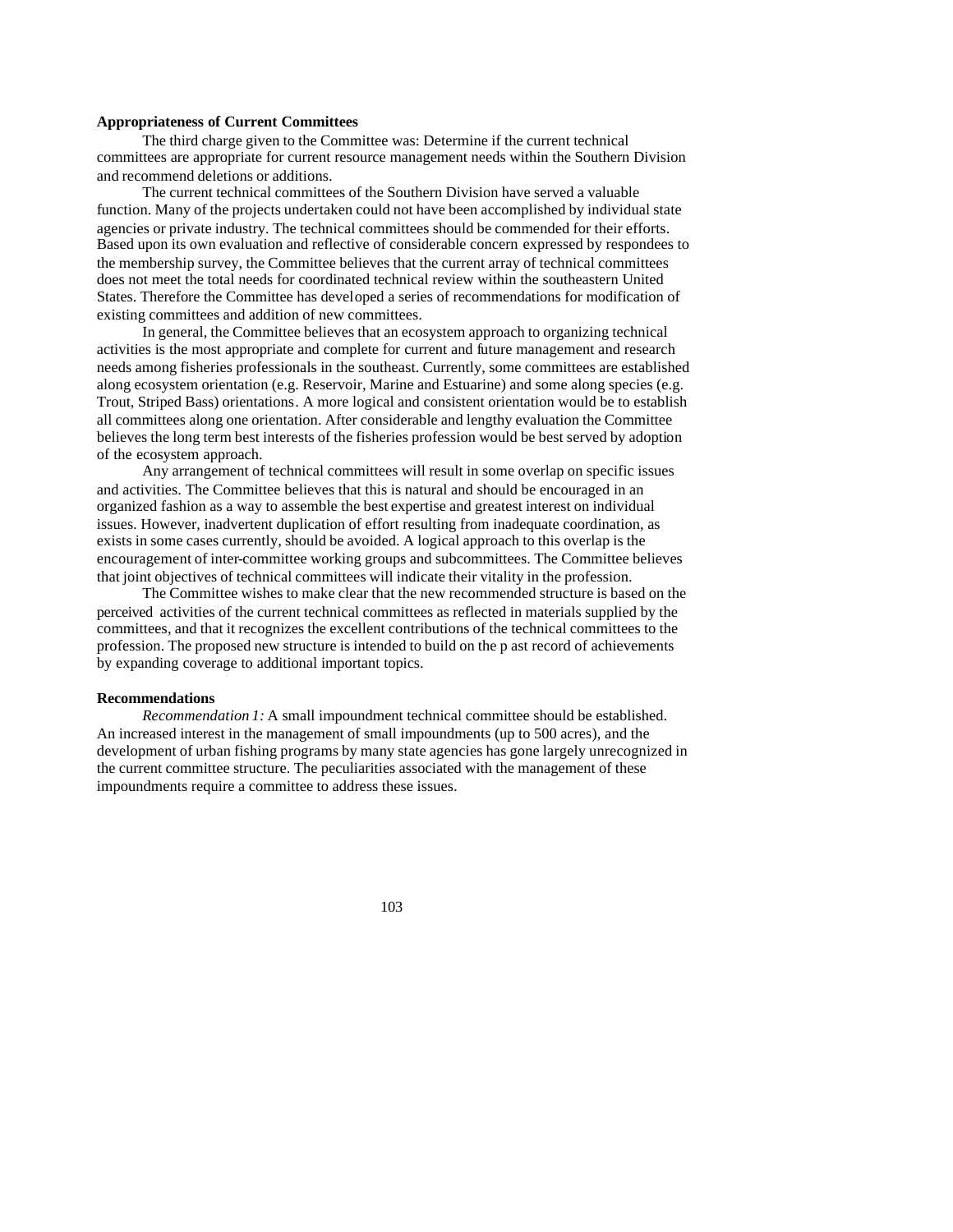*Recommendation 2:* The trout committee should be reconstituted as a coldwater streams committee, covering technical concerns of appropriate, related species. Additionally, activities related to coldwater stream habitat (e.g. non-game fish community management) should be added to the existing trout-related goals and objectives.

*Recommendation 3:* The striped bass committee should be reconstituted as a fish culture committee. A large segment of the membership of the Southern Division is involved in aquaculture and increasingly, mariculture. It is fully expected that the needs of the fisheries profession in the southeastern United States will increasingly require innovative production technology. The striped bass committee has performed an invaluable service in their concentration on advancements in establishing state-of-the-art striped bass and hybrid striped bass culture guidelines and procedures. The aquaculture of an ever expanding list of fresh and marine species and various hybrids has not been the beneficiary of a technical committee's combined expertise and guidance. Actual management of striped bass in open ecosystem deserves to be treated by the appropriate combined expertise associated with the more broadly based perspectives such as reflected in the Reservoir, or potentially in the reconstituted Marine and Estuary Committee (discussed below).

The Committee believes strongly that the Striped Bass Committee should expand its scope of operation to include the culture and culture-related areas of other species. This would mean the expansion of this committee to include professionals in other areas of aquaculture and mariculture. Such cross-fertilization of expertise is deemed to be in the best long -term interests of the fisheries profession in the southeast. The current committee members should take the lead in establishing this expanded committee and guiding it through the formative period. The current objectives of the Fish Disease Committee should be retained and incorporated into this cultureoriented committee.

*Recommendation 4:* The Pollution Committee should be eliminated as a standing committee. Other technical committees should undertake pollution-related activities (such as the Warmwater Streams Committee's current investigation into indices of biological diversity), relevant to the ecosystem types within their purview.

*Recommendation 5:* The Fish Disease Committee should become a subcommittee of the Fish Culture Committee and the separate Fish Disease technical committee should be eliminated. The important tabulation work on disease incidence in the southeast should continue as a function of the subcommittee.

*Recommendation 6:* The reservoir committee should be retained as presently constituted.

*Recommendation 7:* The Warmwater Streams Committee should be renamed as the Warmwater Streams and Rivers Committee to reflect a broader commitment to work on larger flowing waters.

*Recommendation 8:* The Marine and Estuarine Resources Committee should be renamed as the Marine and Estuary Committee and should adopt a set of technically-based goals and objectives as described in the proceeding section on goals and objectives.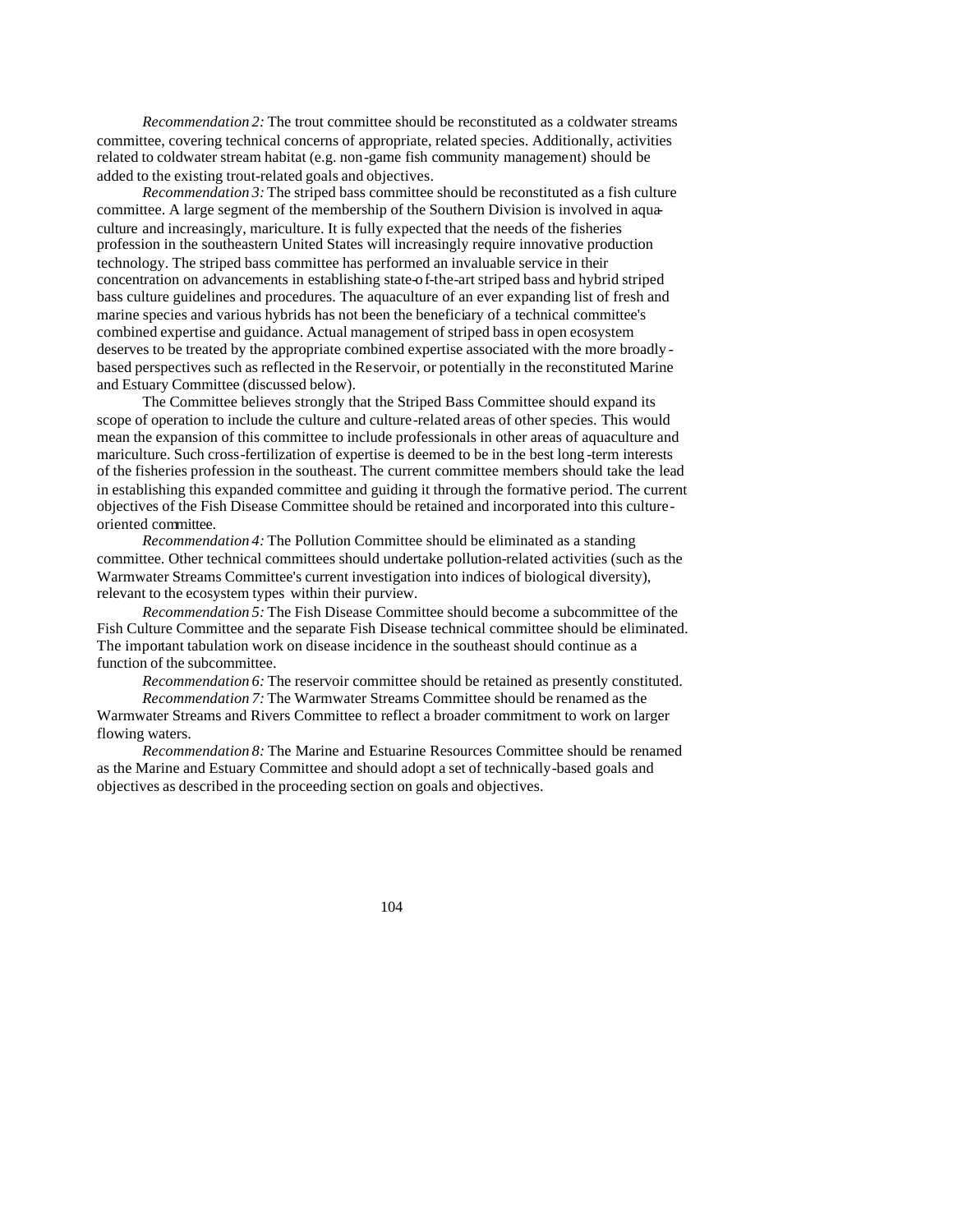#### **Committee Membership Appointment**

The final charge given to the Committee was: Review the procedures for making technical committee appointments, and recommend changes that will enhance effectiveness of the committees.

For technical committees to effectively carry out their designated functions, a wide spectrum of technical expertise is needed. To assure the best available expertise, membership on the committees should include professionals from a wide geographical and employment base. Much of this expertise lies outside the state agencies.

Membership should have continuity so that agenda items being pursued over several years will have consistent input. Nevertheless, as substantiated by many comments received by the Committee, new blood is needed regularly to assist in development of new ideas and solutions.

Because of the technical functions of the committees, size of the committees can and should be large to take advantage of the wealth of expertise in the southeast. Consequently, subcommittees, comprised of experts from the committee as well as non -committee members, will likely need to be appointed. Subcommittees can effectively serve to interact with subcommittees of other technical committees to address issues of mutual concern.

To assure continuity and effective leadership, the technical committee Chair must be familiar with committee issues and objectives. Since the technical committees' functions are primarily in the area of information exchange and evaluation and not policy, there seems to be little justification for its leadership to emanate from the Division administration. Rather, there seems to be wide support for such decisions to reside within the committees themselves. Selection of the Chair must, however, proceed according to a schedule to ensure expedient reconstitution of the committee, definition of objectives, and establishment of meeting schedules on an annual basis.

#### **Recommendations**

*Recommendation 1:* Representation on a technical committee should consist of representatives of each agency (state and federal) with management responsibilities relative to the scope of the committee plus six members from outside these agencies. The committee itself is responsible for identifying which agencies are considered to have management responsibilities.

*Recommendation 2:* Membership on technical committees should be for a period of three years, with a limit to two consecutive terms (six years).

*Recommendation 3:* Memberships will expire on a rotating basis, so that approximately one-third of the membership will be appointed in any given year. (Initially, a schedule for rotation will need to be established and initial appointments will need to be made for periods of one, two and three years. This will need to be undertaken by the president, executive committee, or a special committee, since the committee will not yet have been constituted.)

*Recommendation 4:* Subcommittees should be chaired by a member of the technical committee but membership may, and probably should, include individuals who have technical expertise but do not serve on the technical committee itself.

*Recommendation 5:* Members should be appointed in the fall of the year, following the annual meeting or Annual Meeting of the Southern Division.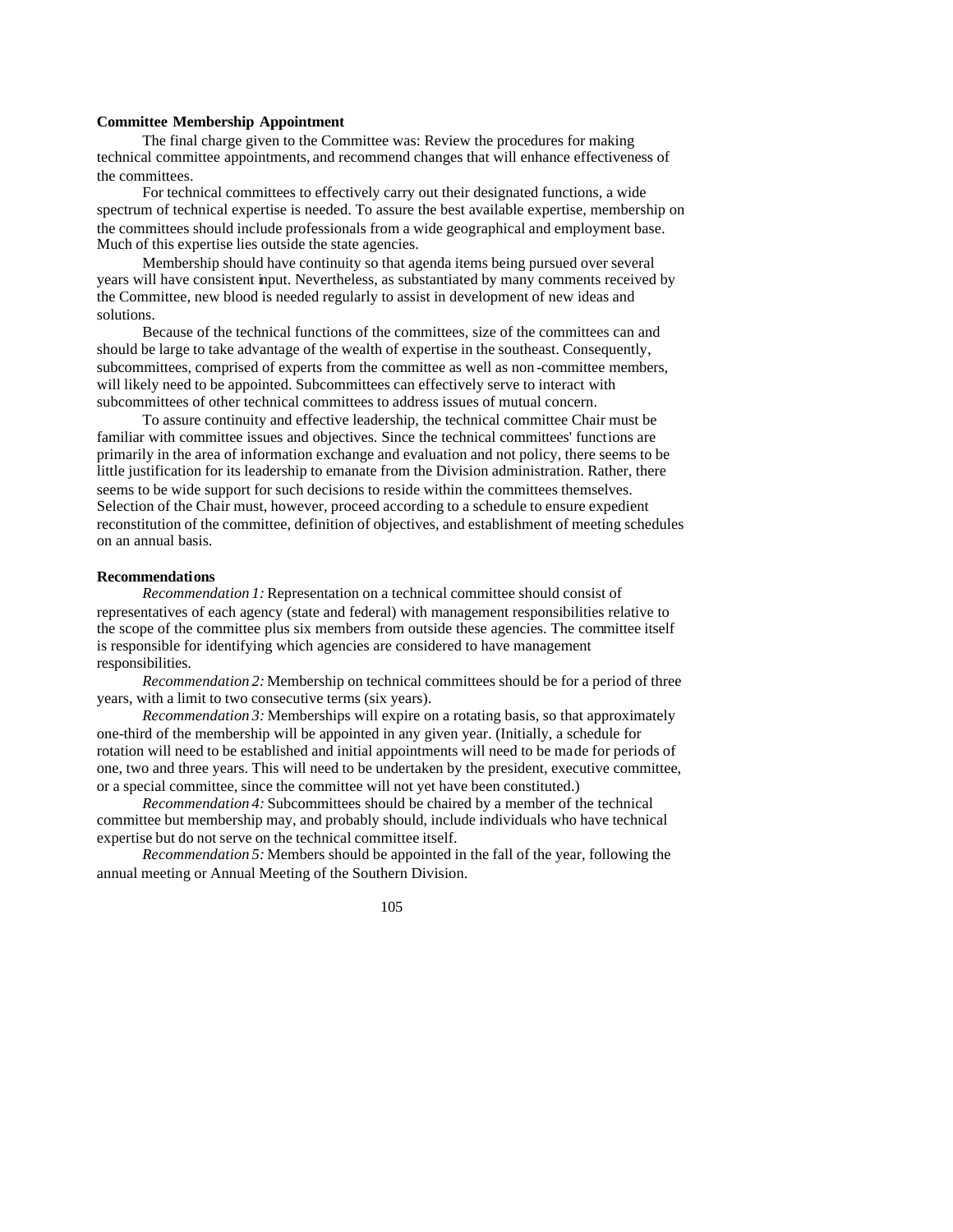*Recommendation 6:* Appointments of agency representatives to the committees should be solicited from the agencies by the Chair. Appointments of the six additional members should be made by the committee Chair. Appointments to subcommittees should be made by the Chair of the subcommittee in consultation with the technical committee Chair.

*Recommendation 7:* The Chair should be elected by the committee membership at the end of any given year to serve during the following year.

*Recommendation 8:* All committee members, both those appointed by the representative agencies and those appointed by the Chair, should have full voting status on the technical committees.

#### **Editor's Note:**

*The ad hoc committee's report was reviewed by the Southern Division Executive Committee at their mid -winter meeting in February, 1987. Following that meeting, written comments were submitted to the committee. The report was again considered at the October 1987 Executive Committee meeting. The EXCOM voted to accept the above report with the proviso that recommendations be addressed expeditiously. It is intended that the report's recommendations be looked at individually and evaluated thoroughly prior to implementation or rejection.*

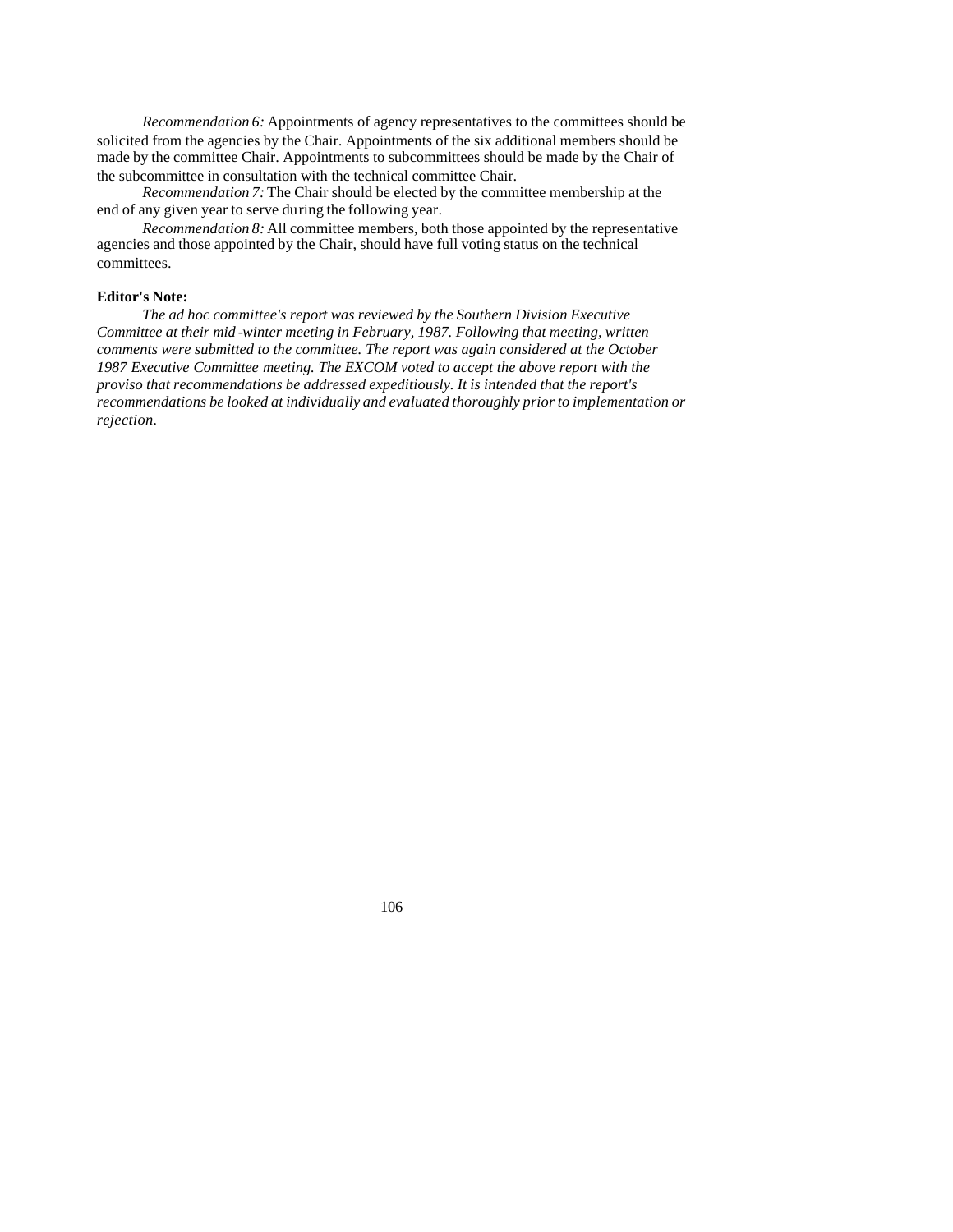# *Appendix IX (Meador Report)*

## **Report to the Southern Division American Fisheries Society Ad Hoc Committee on Technical Committees**

Michael Meador (Chair), Mike Allen, Larry Cofer, Kim Erickson, Gary Martel, and Greg Summers (Members)

November, 2000

## **EXECUTIVE SUMMARY**

At the Southern Division's annual business meeting in 1998, President Reggie Harrell approved an ad hoc committee to review the technical committee system (Review Committee). The Review Committee was composed of Mike Allen, Larry Cofer, Kim Erickson, Gary Martel, Michael Meador (chair), and Greg Summers. The Review Committee chose to seek information from technical committees and state agencies, and relate that information to the Prosser Report created by the Ad Hoc Committee on Technical Committees in 1988. Based on a synthesis of questionnaires distributed to technical committees and state agencies, the Review Committee noted at least three major issues:

- 1. Not all technical committees have well-defined goals and objectives and committee reports generally are not prepared in terms of stated objectives.
- 2. Possible conflicts exist in perceptions of the function of the technical committee between state agencies and technical committees. Technical committees may view themselves as more information-transfer oriented whereas state agencies may view technical committees as more product-oriented.
- 3. Communication between technical committees and state agencies regarding committee activities may not be as effective as it could be.

To address these issues, the Review Committee offers the following recommendations:

- 1. Technical committee functions should be defined in terms of using information exchange as a means of developing problem-solving activities that produce products.
- 2. Technical committees should develop statements that clearly define committee purpose or mission.
- 3. Technical committees should develop specific objectives related to committee function and mission and committee reports should be stated in terms of objectives.
- 4. Technical committee chairs should be proactive in communications with state agency fisheries chiefs in requesting input and providing state agency fisheries chiefs with information about committee activities, at least annually.
- 5. State agency fisheries chiefs should evaluate and, if necessary, take steps to improve the effectiveness of their ability to provide technical committees with input regarding technical information needs and their ability to stay informed of committee progress to meet those needs.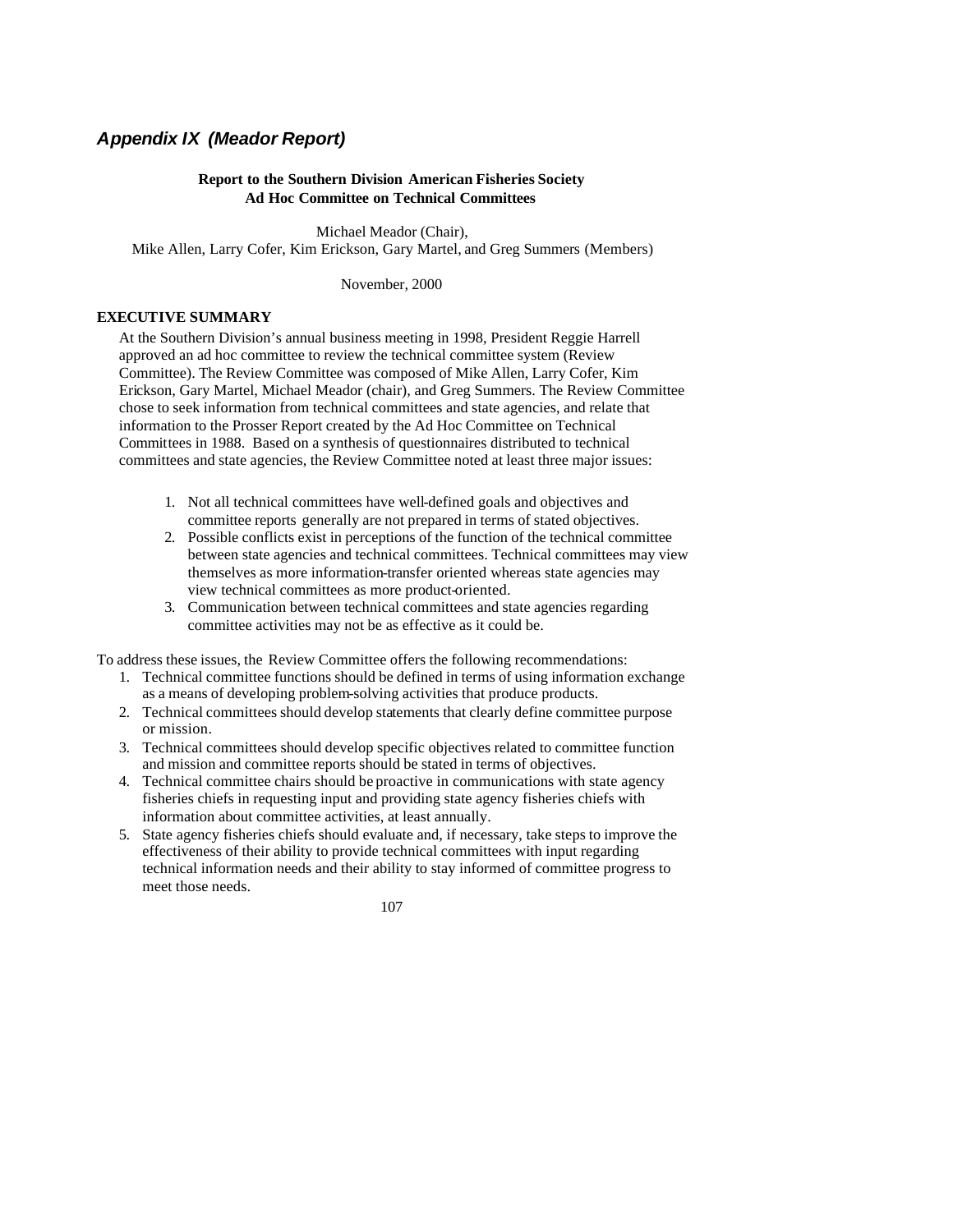- 6. In addition to thorough review of an assigned technical committee, the Vice President of the Southern Division should request from all technical committees a copy of the technical committee's goals and objectives for the upcoming year, and annually report to the Division.
- 7. The President of the Southern Division should provide state agency fisheries chiefs copies of committee reports, goals and objectives when communicating with fisheries chiefs regarding state representative appointments.
- 8. The Southern Division bylaws Section VII, (i). should be changed from "Technical Committees of the Division shall include: Aquaculture, Marine and Estuarine Resources, Pollution, Reservoir, Small Impoundments, Striped Bass, Trout, and Warmwater Streams. These committees shall provide a forum for the resolution of important professional problems within the Division", to read "Technical Committees of the Division shall provide a forum for the resolution of important professional problems within the Division."

The Review Committee concluded that the functions of technical committees listed in the Prosser Report continue to be important and appropriate but that the focus of a technical committee should be structured more to encourage the development of definable products. The present report of the Review Committee re-affirms the recommendations of the Prosser Report that technical committees develop mission statements, specific objectives, and annual reports defined in terms of objectives. The Review Committee concluded that a recommendation to have the Vice Presid ent provide an annual review of all technical committee objectives in addition to the current plan for periodic review of individual technical committees, may provide the opportunity for more timely evaluation of committee focus and direction.

Statements b y some technical committee chairs and agency fisheries chiefs indicated that the Division membership should enact a stronger role in managing technical committees, including a sunset clause to disband technical committees. However, the Review Committee has interpreted form the majority of responses that the Division's role relative to technical committees be largely one of facilitation rather than management. The Southern Division already has a mechanism in place to disband technical committees and that mechanism has been implemented.

Finally, technical committees are made up of dedicated volunteers. The successes to date regarding the technical committee system have been accomplished as a result of the commitment of these volunteers. The Review Committee wishes to thank all members of Southern Division technical committees, past and present, for their time and talents.

## **BACKGROUND**

The technical committees of the Southern Division have a long history of service to the membership, the profession, and our science. Historically, strong state agency support and commitment from members of the university community, private sector, and federal agencies have played significant roles in the success of the technical committees. There have been as many as eight technical committees. Currently, the Division has two ad hoc committees also functioning as technical committees. Combined, these ten committees had over 300 members on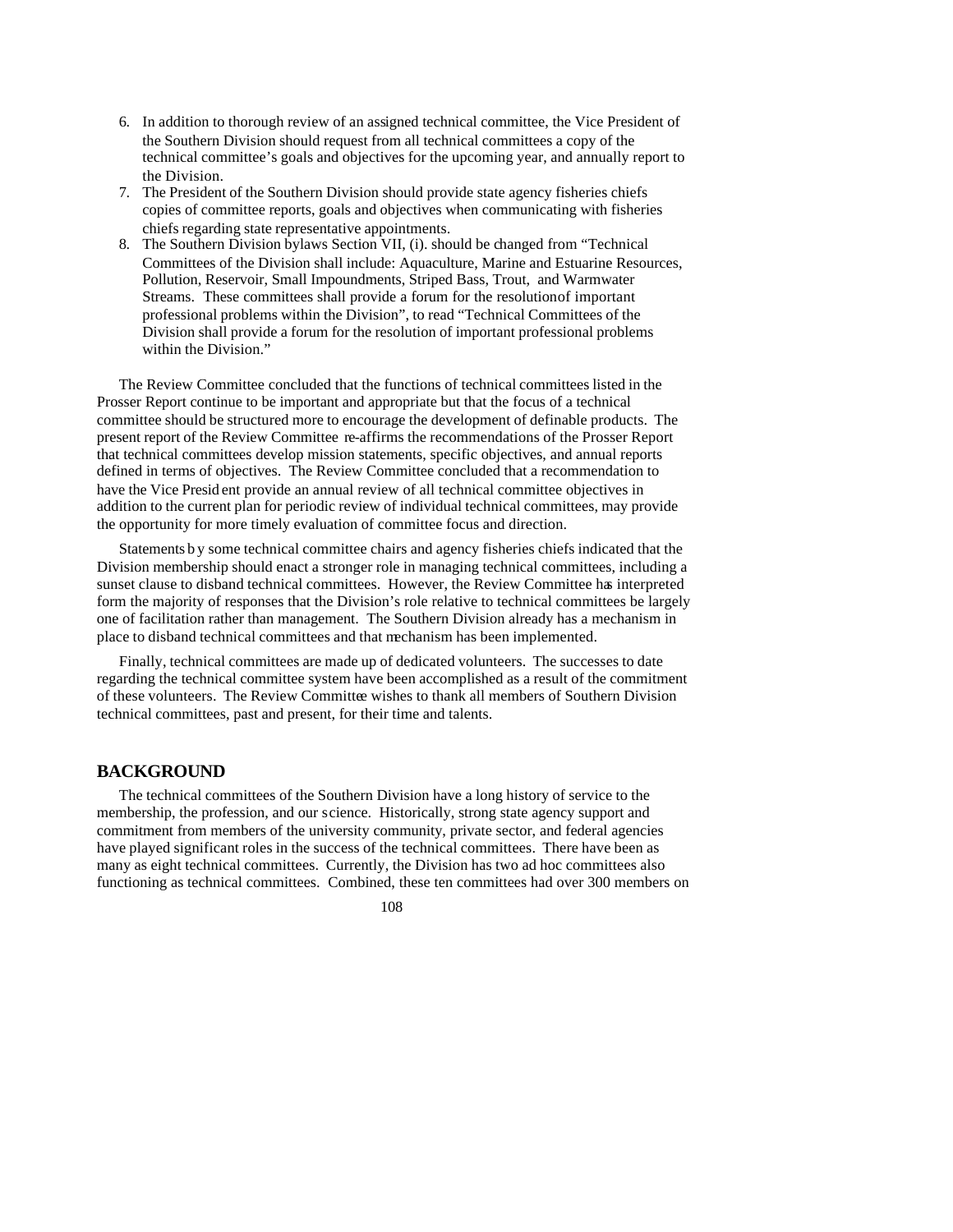their rosters at the beginning of 1998. Clearly, Division members value technical committee affiliation. The technical committees today exist in an environment that is very competitive for resources dedicated to some of the committees' traditional purposes. AFS chapters, sections, and the Division itself offer alternative venues for highly focused, quality information exchange and professional networking. The technical committees will have to continue providing unique services valued by the Division membership and their employers to remain viable.

In 1988, Southern Division President Fred Harris established an Ad Hoc Committee on Technical Committees to review the technical committee system because of concerns that some of the technical committees may have been losing some of their effectiveness, and that the original functions of some committees were no longer justified. The resulting Prosser Report provided a number of recommendations to the Division regarding the functions and appropriateness of technical committees. It has been over a decade since the Prosser Report was released. However, concerns persist regarding technical committee effectiveness, structure, and function. At the Division's annual business meeting in 1998, President Reggie Harrell, based on recommendation of Past-President Scott Van Horn, approved an ad hoc committee to review the technical committee system (Review Committee). It was determined that the Review Committee should be composed of representatives from state agency administration and current technical committee members with recent leadership experience. The committee was composed of Mike Allen, Larry Cofer, Kim Erickson, Gary Martel, Michael Meador (chair), and Greg Summers.

## **CHARGE**

The charge of the Review Committee as presented by President Harrell was to prepare recommendations to the Division that consider questions such as the following:

- 1. Are the technical issues confronting our members (and their employers?) today best addressed by the Division's current mix of technical committees? Determine if a more organizationally flexible technical committee syst em would better serve the membership. If so, recommend a strategy that might guide the Division in choosing and adjusting a committee mix through time to maintain active productive technical committees.
- 2. There currently is a mix of "standing" technical committees (mentioned in the bylaws) and ad hoc committees doing technical committee work. This type of committee organization has consequences for the committees and the Division. Review the role of the technical committee system within the Division and recommend appropriate committee organizational structure within the provisions of the Division bylaws.
- 3. Successful committees have strong leadership and participants committed collectively to accomplishing the committees' tasks. Membership interests that are too diverse may make agreeing on a task difficult. Mismatches between identified tasks and participants' interests can hurt technical committee performance. Identify potential committee organizational changes that might improve the match between committee tasks and participant commitment.

## **REVIEW COMMITTEE'S APPROACH**

109 The Review Committee found the above charge similar to the charge given to the Ad Hoc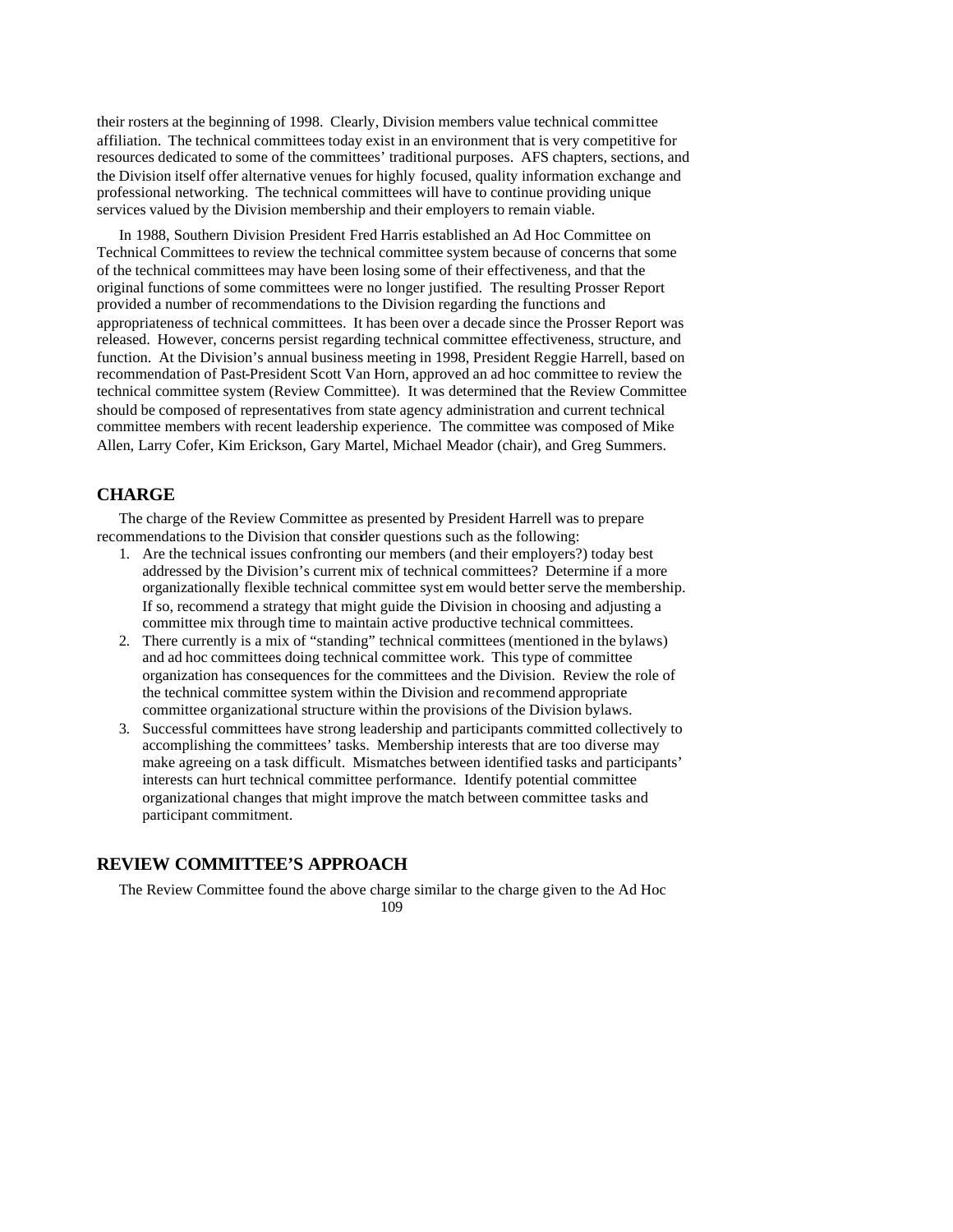Committee on Technical Committees in 1988. Instead of re-creating the Prosser Report, the Review Committee chose to seek updated and additional information from technical committees and state agencies, and relate that information to the Prosser Report. Based on a synthesis of information exchanged with technical committees and state agencies, the Review Committee would develop recommendations.

There are currently seven technical committees in the Southern Division including: Pollution, Warmwater Streams, Trout, Small Impoundments, Striped Bass, Reservoir, and Aquaculture. The Review Committee developed a questionnaire to solicit information from each technical committee. Each technical committee chair was contacted to complete the questionnaire, based on their own assessment of the technical committee and incorporating the views of committee members. Additionally a questionnaire was developed to solicit responses from state agency fisheries chiefs. Information from the Prosser Report was also assessed in comparison with questionnaire responses from committees and agencies. A draft report was prepared and the draft was distributed to technical committee chairs and state agency fisheries chiefs for comment.

## **RESULTS**

Individual responses to questions contained in the questionnaires sent to the technical committees (Appendix I) and state agency fisheries chiefs (Appendix II) were compiled. All seven technical committees responded to the questionnaire. The questionnaire was distributed to 14 state agency fisheries chiefs, and 12 responses were received. The Review Committee contacted respondents, where necessary, for clarification of responses. The Review Committee concluded that at least three major issues were revealed in the responses:

- 1. Not all technical committees have well-defined goals and objectives and committee reports generally are not prepared in terms of stated objectives.
- 2. Possible conflicts exist in perceptions of the function of technical committees between state agencies and technical committees.
- 3. Communication between technical committees and state agencies regarding committee activities may not be as effective as it could be.

The Review committee developed recommendations to address these issues and the role of the Southern Division related to these issues.

## **RECOMMENDATIONS**

I. Clarifying Committee Function, Mission, and Objectives

A. Technical Committee Function.

Before a technical committee con define its mission and develop objectives, committee members must understand the committee's function. A committee's function is based largely on external expectations that may change over time. There appear to be differences in perception of function technical committee between state agencies and technical committees. Technical committees largely view their role as primarily facilitating communication and information exchange. Agencies tend to be more product oriented and driven and may view technical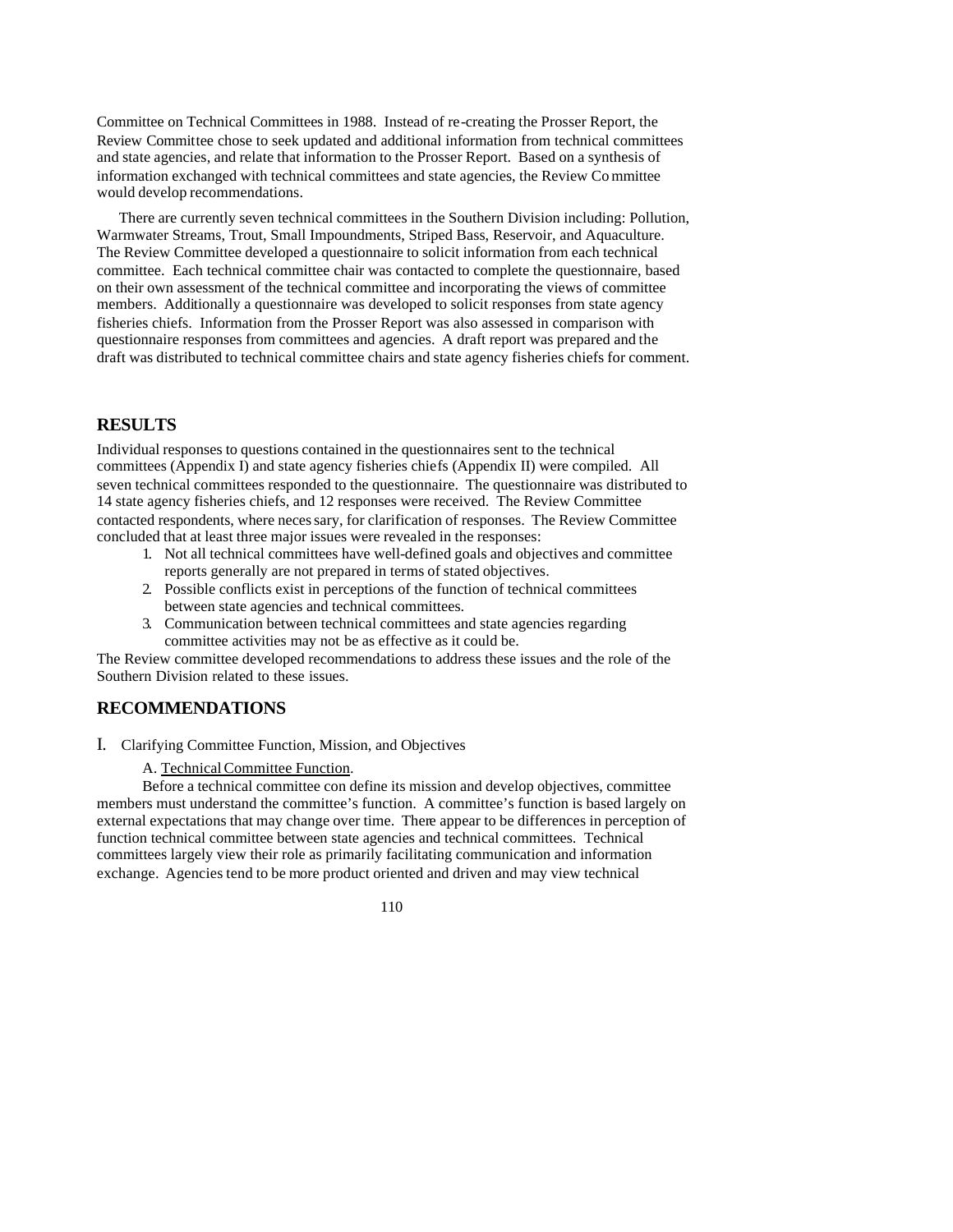committee function as product oriented. A lack of more tangible product development by technical committees may be perceived as ineffectiveness of technical committees by state agencies.

In the past, physical technical committee meetings to exchange ideas were critical for information exchange and networking. However, given opportunities in today's world for electronic mass communication (email, conference calls, video conferencing, etc.), technical committees may have to look beyond communication and information exchange as a primary function. While this function is extremely important and should underlie all technical committee activities, technical committees should move toward addressing regional and national issues with tangible products. Examples of tangible products could include, for example, symposia, publications, resolutions, etc. The scope of products will vary and depend on the resources of individual technical committees. Some but not all technical committees appear to have shifted their function from primarily information transfer to product development.

#### *Recommendation:*

1. Technical committee functions should be defined in terms of using information exchange as a means of developing problem-solving activities that produce products.

#### B. Technical Committee Mission

A clear mission provides the technical committees with a sense of purpose. Without a clear sense of purpose, committee members may not know how they can contribute effectively. While a committee's function is determined largely on external expectations, a committee's mission is developed from within by the individual members. A written mission statement can be a helpful declaration of a committee's purpose. Most but n ot all technical committees reported that they have developed a mission statement and those that have not should be directed to do so by the Vice-President as a part of a technical committee's review process. *Recommendation:*

2. Technical committees should develop statements that clearly define committee purpose or mission.

#### C. Technical Committee Objectives

Clearly stated, specific objectives should be developed based on investigation of emerging technical issues and needs. The investigation, which could include solicitation of suggestions from various parties with interest in the technical area of the committee, should provide the committee with information from which to build a consensus of committee membership. Such information will be valuable in assessing the relative importance of focusing on one issue with full time and resources as opposed to focusing on multiple issues with divided time and resources.

#### *Recommendation:*

3. Technical committees should develop specific objectives related to committee function and mission and committee reports should be stated in terms of objectives.

#### II. Communication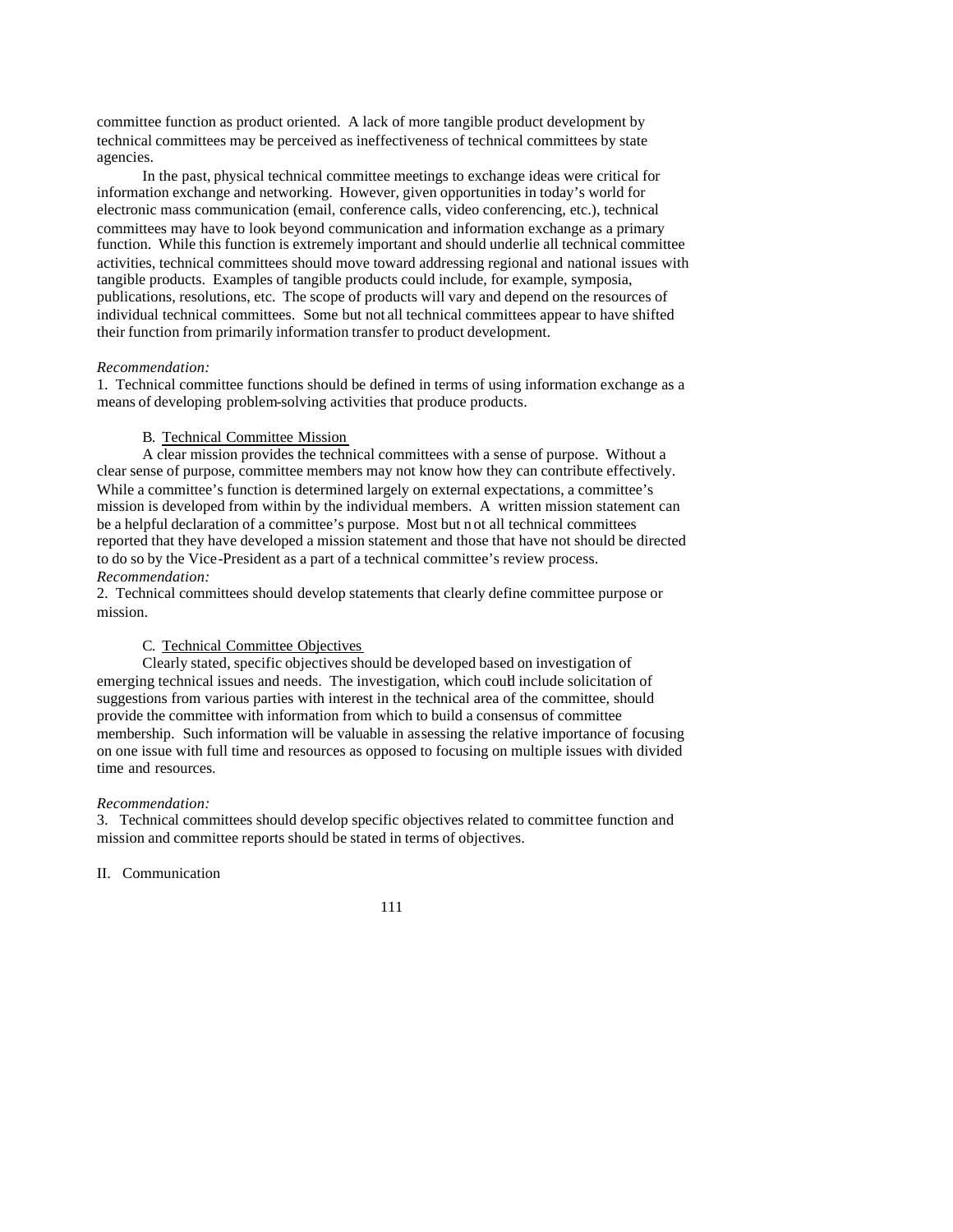There may be a lack of communication regarding technical committees that may influence how technical committee effectiveness is perceived. This lack of communication may be occurring both between technical committees and agencies, and within agencies.

 Technical committees rely on members to communicate with their respective employers regarding committee activities. Both state and technical committees indicated that relying on this form of communication alone may not be effective. While state agency fisheries chiefs responded that they request information about technical committee activities for their representatives, some fisheries chiefs admitted that they were still uninformed about committee activities. In some cases this may be due to the fact that agencies chose not to send representatives to participate on a particular committee (in some cases because of a perceived lack of committee effectiveness), and then had little or no way to provide input to that particular committee or gauge the committee's effectiveness. Thus, technical committees may not be receiving input critical to solving problems and agencies may not be aware of committee efforts as they should be. Some but not all technical committees indicated that committee chairs periodically contact fisheries chiefs directly to communicate information about committee activities.

## *Recommendation:*

4. Technical committee chairs should be proactive in communications with state agency chiefs in requesting input and providing state agency fisheries chiefs with information about committee activities, at least annually.

5. State agency fisheries chiefs should evaluate, and if necessary take steps to improve, the effectiveness of their ability to stay informed of committee progress to meet those needs.

## III. Role of the Division in support of technical committee activities

A. Review and assessment of technical committee function

There may be times when technical committees have met their goals and may have outlived their function. Some agency administrators have suggested a need to sunset technical committees when those committees are no longer productive. However, a mechanism to accomplish this is not only already in place but has been implemented.

The incoming Vice-President for the Southern Division is charged with conducting a thorough review of a technical committee. Based on the results of that review and the request of a technical committee, a decision to abolish a technical committee can be brought to a vote at a Division business meeting. This process has occurred and in 1998 the Marine and Estuarine Resources Committee was disbanded as a result. However, with seven technical committees, such a detailed review of any given committee occurs approximately every seven years. This is an unacceptable length of time if the Division is to become aware of issues that are affecting technical committee function. The incomi ng Vice President could request a copy of each technical committees goals, objectives, and plans for the coming year. While a detailed review of a particular technical committee should still be conducted, it would be important for the Vice President to briefly assess the organization and planning of all technical committees.

#### *Recommendation:*

6. In addition to a thorough review of an assigned technical committee, the Vice President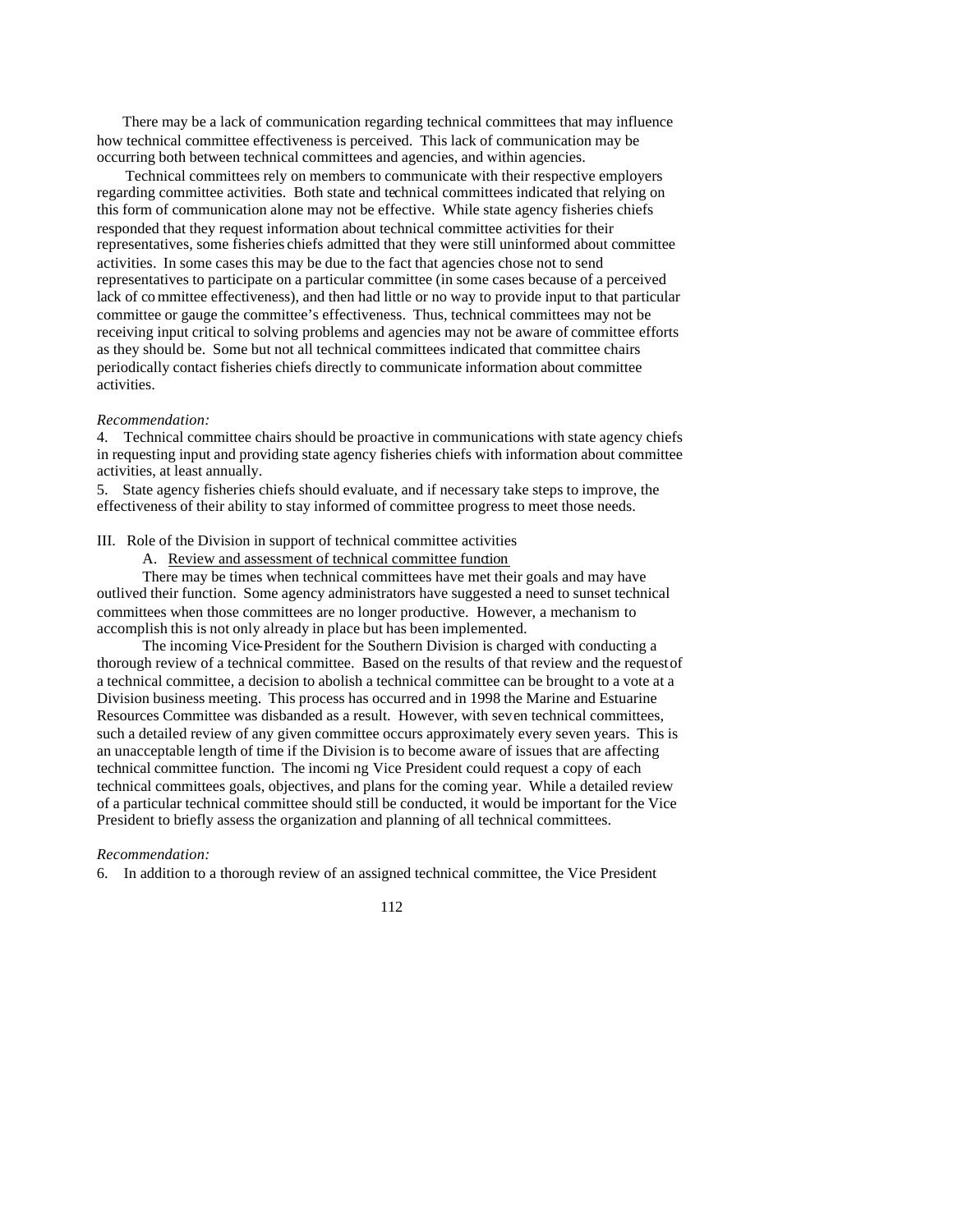should request from all technical committees, a copy of the technical committee's goals and objectives for the upcoming year, and annually report to the Division.

#### B. Communication

It is the task of the President of the Southern Division to contact state agency fisheries chiefs regarding the appointment of state agency representatives to technical committees.

#### *Recommendation:*

7. The President of the Southern Division should provide state agency fisheries chiefs copies of committee annual reports, goals and objectives when communicating with fisheries chiefs regarding state representative appointments.

## **RESPONSE TO CHARGE**

#### Charge #1:

Are the technical issues confronting our members (and their employers?) today best addressed by the Division's current mix of technical committees? Determine if a more organizationally flexible technical committee system would better serve the membership. If so, recommend a strategy that might guide the Division in choosing and adjusting a committee mix through time to maintain active productive technical committees.

#### *Response:*

The Review Committee concluded that the technical committee system concept can be an effective means of addressing the technical issues confronting the Division membership. The effectiveness of the system is dependent upon efficiency and timely communication to address emerging issues. The committee mix should be determined by the issues raised by the membership and the need to address the issues.

#### Charge #2:

There currently is a mix of "standing" technical committees (mentioned in the bylaws) and ad hoc committees doing technical committee work. The type of committee organization has consequences for the committees and the Division. Review the role of the technical committee system within the Division and recommend appropriate committee organizational structure within the provisions of the Division bylaws.

#### *Response:*

As new issues develop, the Division membership can organize technical committees to confront these issues. However, the effectiveness of a newly formed technical committee may be related to commitment of one of two individuals. The Review Committee concluded that recommendation #7 of the "Technical Committees Goals and Objectives" section of the Prosser Report:

"All proposals for new technical committees should be reviewed by the Oversight Committee in terms of the written purpose-goals-objectives statement (prepared according to guidelines), and any new technical committees created should be special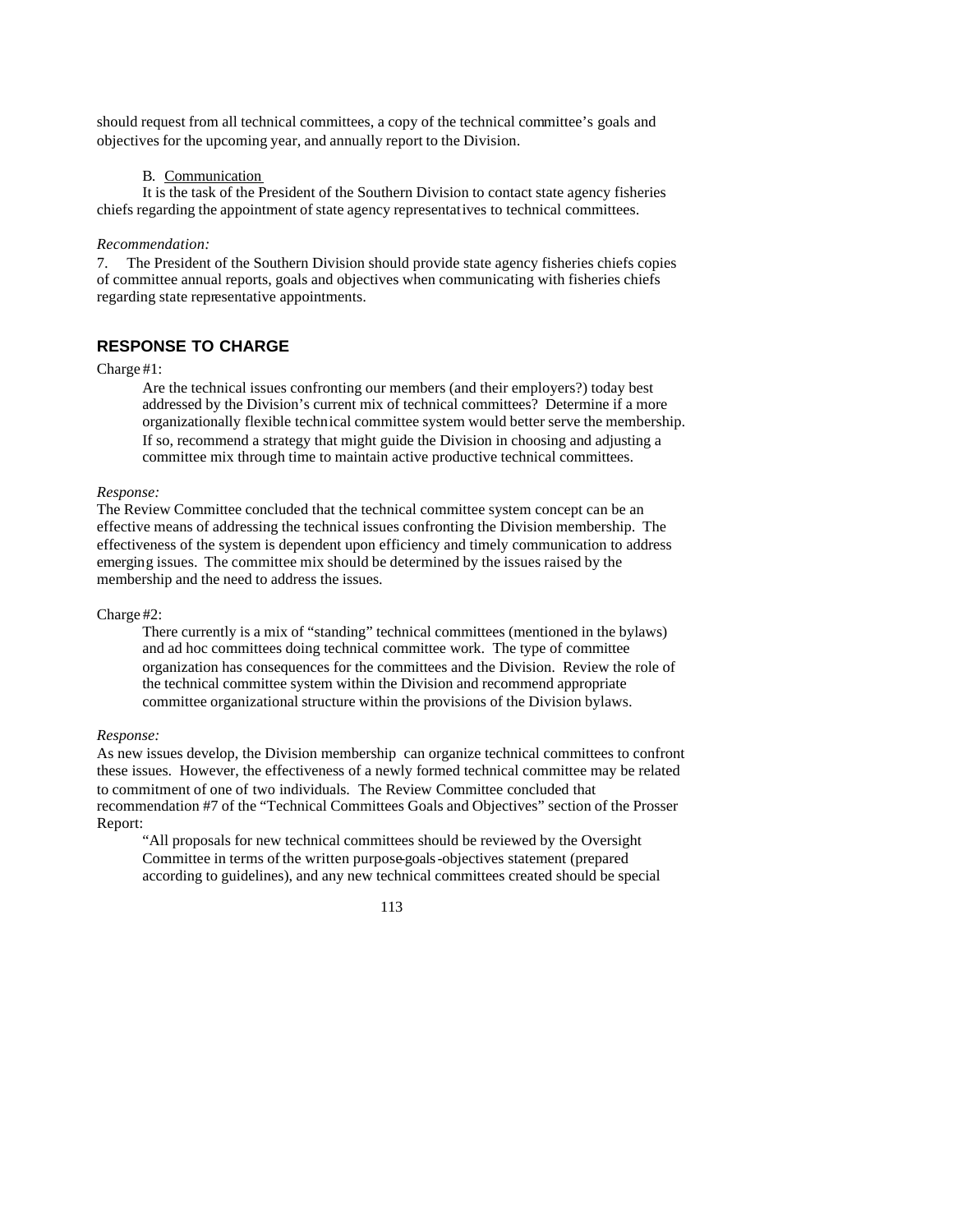committees established for a three-year initial period. Change to a standing committee status would depend on the evaluation of the Oversight Committee after the initial threeyear period"

provides clear guidance to allow flexibility in the formation of new technical committees with a clear sense of purpose. The Review Committee also noted that the Division bylaws specifically list existing technical committees by name (Section VII, i.). Such specific listing would require periodic changes to the bylaws each time a new technical committee is formed or an existing committee is disbanded.

#### *Recommendation:*

8. The Division bylaws Section VII, (i.). should be changed from "Technical Committees of the Division shall include: Aquaculture, Marine and Estuarine Resources, Pollution, Reservoir, Small Impoundments, Striped Bass, Trout, and Warmwater Streams. These committees shall provide a forum for the resolution of important professional problems within the Division ". To read "Technical Committees of the Division shall provide a forum for the resolution of important professional problems within the Division."

#### Charge #3:

Successful committees have strong leadership and participants committed collectively to accomplishing the committees' tasks. Membership interests that are too diverse may make agreeing on a task difficult. Mismatches between identified tasks and participants' interests can hurt technical committee performance. Review the procedures for making technical committee appointments and make recommendations for membership selection that will enhance committee performance. Identify potential committee organ izational changes that might improve the match between committee tasks and participant commitment.

#### *Response:*

The Review Committee concluded that based on technical committee input to the Prosser Report and to the questionnaires, technical committees have indicated that the Division should not set term limits for participation on committees. Rather, terms should be dictated by the interest of members. In some cases committee size was a concern, with some committees having so many members as to possibly impact effectiveness while other committees having a very limited number of members. There were also concerns about the appointment of state representatives, with some states electing not to appoint representatives to committees. Both technical committees and state fisheries chiefs noted that low state agency participation has impacted effectiveness.

#### **CONCLUSIONS**

The Prosser Report identified four specific functions deemed both appropriate and important to the beneficiaries of technical committee activities with the recommendation that these functions be uniformly recognized and adopted conceptually by technical committees:

1. The technical committees should facilitate exchange and dissemination of information among professional fisheries workers and among res earch and management entities.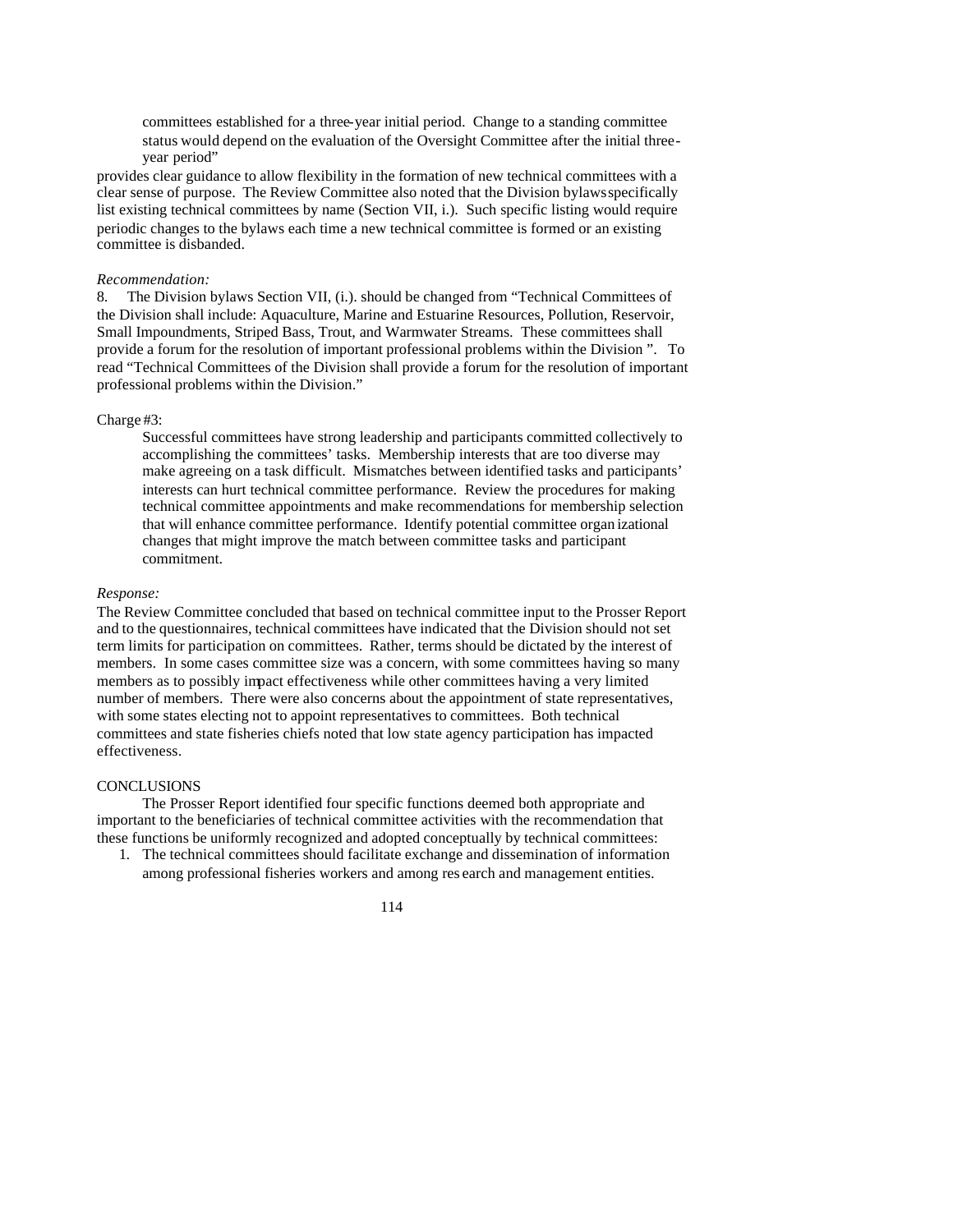- 2. Technical committees should serve to identify problem areas related to data and procedural deficiencies commonly shared by participants.
- 3. The technical committees should serve to advance science by providing a forum for the coordinated and cooperative resolution of identified problem areas.
- 4. As subunits of the professional Society, the technical committees should originate and evaluate the Society's position on technical issues of importance.

The Review Committee concluded that these functions continue to be both appropriate and important but that the focus of technical committees should be structured more to the development of definable products.

The Prosser Report provided specific recommendations related to technical committee goals and objectives. Specifically, the Prosser Report recommended the development of a mission statement, a statement of objectives, and the production of annual reports in terms of stated objectives. Thus, the present report of the Review Committee re-affirms these recommendations of the Prosser Report. The Prosser Report also recommended the creation of an Oversight Committee to evaluate the activities and accomplishments of technical committees every six years. Evaluation of technical committees b y an Oversight Committee (chaired by the Vice President) was enacted. However, in the seven-year interim between evaluations, a technical committee may overlook the development of clear objectives for several years. The Review Committee concluded that th e recommendation to have the Vice President provide an annual review of all technical committee objectives in addition to periodic review of individual technical committees, may provide the opportunity for more timely evaluation of committee focus and direction.

Statements by some technical committee chairs and agency fisheries chiefs indicated that the Division EXCOM should enact a stronger role in managing technical committees, including regulating the number of technical committees and the frequency of committee meetings. The Prosser Report attempted to address such concerns by providing recommendations designed to regulate the number and structure of technical committees. The Review Committee concluded that the response to these Prosser Report recommendations and the majority of responses to present questionnaires appear to suggest that technical committees and state agencies do not support arbitrary regulation by the Division EXCOM of the number and structure of technical committees. However, the Review Committee has interpreted from the majority of responses by technical committees and agencies that the Division EXCOM 's should play a stronger role in reviewing the goals and objectives of technical committees. After thorough review, it may be deemed by a technical committee and the Division necessary and beneficial to disband a technical committee to free Division members and resources to more effectively address technical issues.

Finally, technical committees are made up of dedicated volunteers. The successes to date regarding the technical committees and the technical committee system have been accomplished almost entirely as a result of the skills and commitment of volunteers who have made themselves available despite the competing demands on their time. These volunteers that make up technical committees deserve recognition for the work that they do. The Review Committee wishes to thank all members of Southern Division technical committees, past and present, for their time and talents.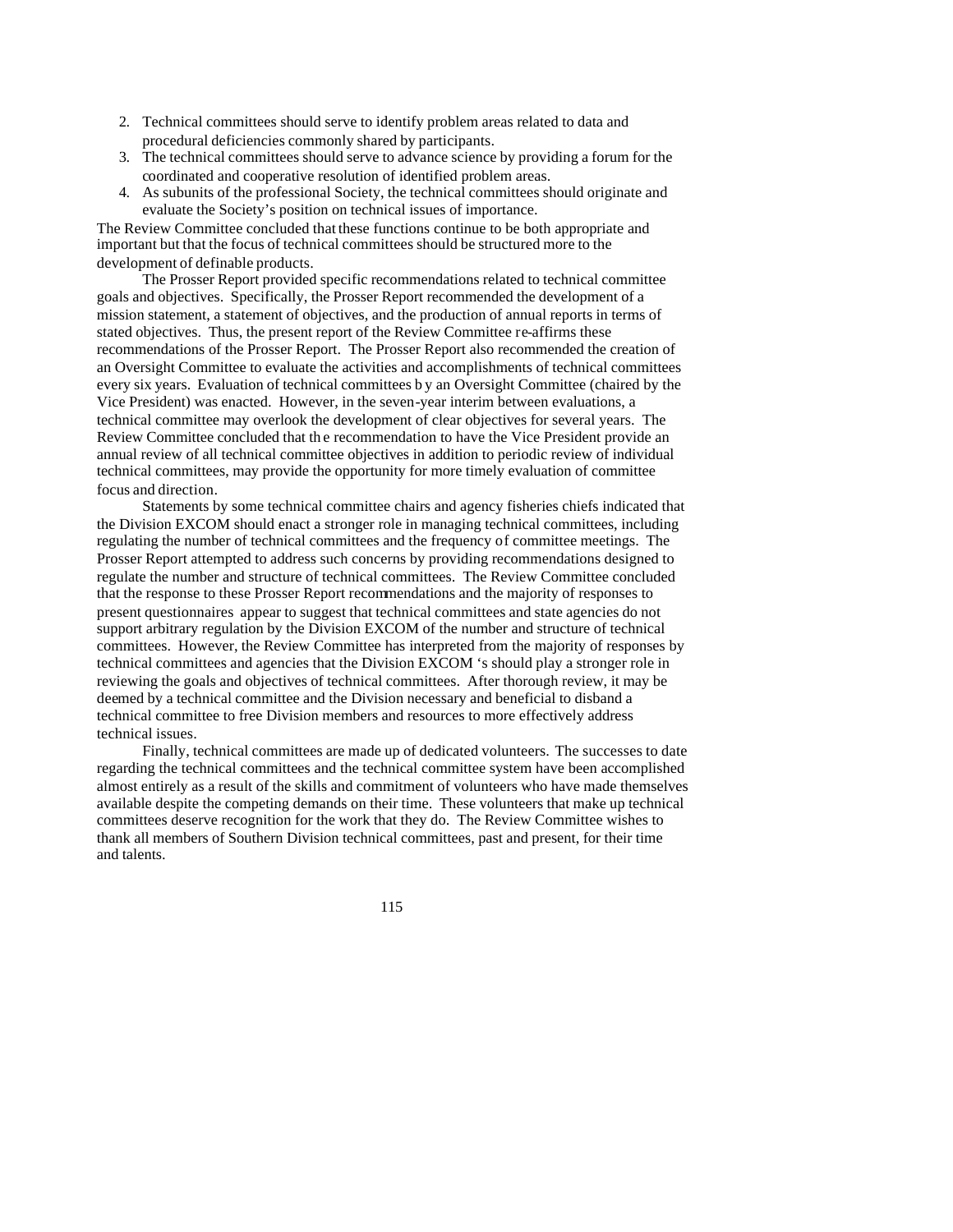## **APPENDIX ONE**

## **TECHNICAL COMMITTEE RESPONSES**

Some responses were similar and combined. Numbers in parentheses indicate number of responses. Committees elected to not respond to some questions or to provide more than one response.

- 1. Technical committees view their most important function as:
	- 1. Communication and information exchange (6)
	- 2. Supporting professional development
	- 3. Developing policy (2)
	- 4. Standardize methods and develop new approaches
	- 5. Developing research initiatives
- 2. Most important strengths:
	- 1. Skills and continuity of membership (5)
	- 2. Ability to effectively address the committee's mission through communication and information exchange (2)
- 3. Biggest weaknesses:
	- 1. Inability to effectively address emerging issues due to the demands on time of members (2)
	- 2. Poor meeting attendance (5)
	- 3. Meeting attendance is often to large to be effective
- 4. Challenges:
	- 1. Poor meeting attendance (3)
	- 2. Limited funding
	- 3. Limited time and resources to commit to new projects
	- 4. Inability to quickly develop proactive cohesive responses to emerging issues (5)
	- 5. Remaining on leading edge of scientific methods regarding technical expertise (2)
	- 6. Reduced efficiency due to committee size
	- 7. Limited response/interest by committee members to deal with certain issues (2)
- 5. Suggestion to meet challenges:
	- 1. The annual meeting of committee combined with interim work by members (2)
	- 2. Prioritize and address one issue more completely rather than multiple issues less completely.
	- 3. Innovative ways to generate funds
	- 4. Increased communication through use of committee list servers and web pages.
	- 5. Evaluate criteria for committee membership
	- 6. Critically evaluate the need for continuing the committee as presently scoped
		- 116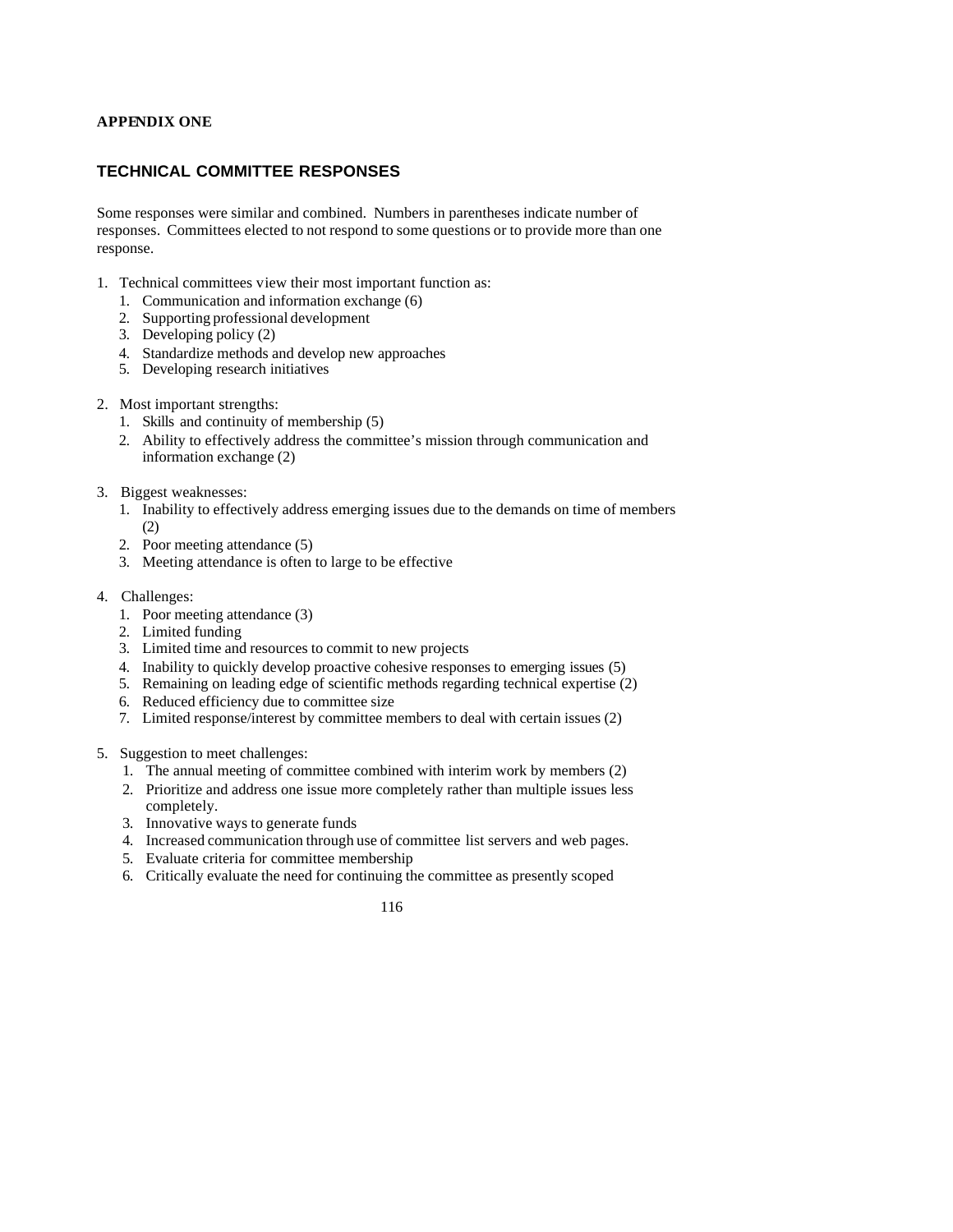6. Is limited meeting attendance a concern?

Yes  $(5)$ 

No (2)

Two of those expressing concern related their concerns to attendance by state representatives; some states have strong representation, some irregular, and others have no representation at all.

7. Does the committee have a mission/purpose statement?

Yes  $(5)$ No (2)

8. Does the committee have developed goals/objectives?

Yes (4)

No (3)

NOTE: two committees reported that action items are developed at each meeting but not regular goals/objectives

9. Was the annual report stated in terms of goals/objectives?

Yes (2)

No (5)

Most replied that reports are prepared for the annual meeting briefing book and describe the committees activities but may or may not describe how those activities related to the goals and objectives of the committee.

10. Is membership adequate to achieve goals?

Yes  $(6)$ 

NOTE: Two committees stated that some states do not choose to provide representation and this has an effect on their committees.

No

- 11. Limits on technical committee membership? Yes  $(3)$ No  $(4)$
- 12. Term limits for members? No (7)
- 13. Criteria for membership: Open to anyone interested (7)
- 14. Do you believe you are addressing state agency needs and issues? Yes  $(6)$

As state representatives, the expectation is that they convey to the committee the agencies' needs

$$
117\\
$$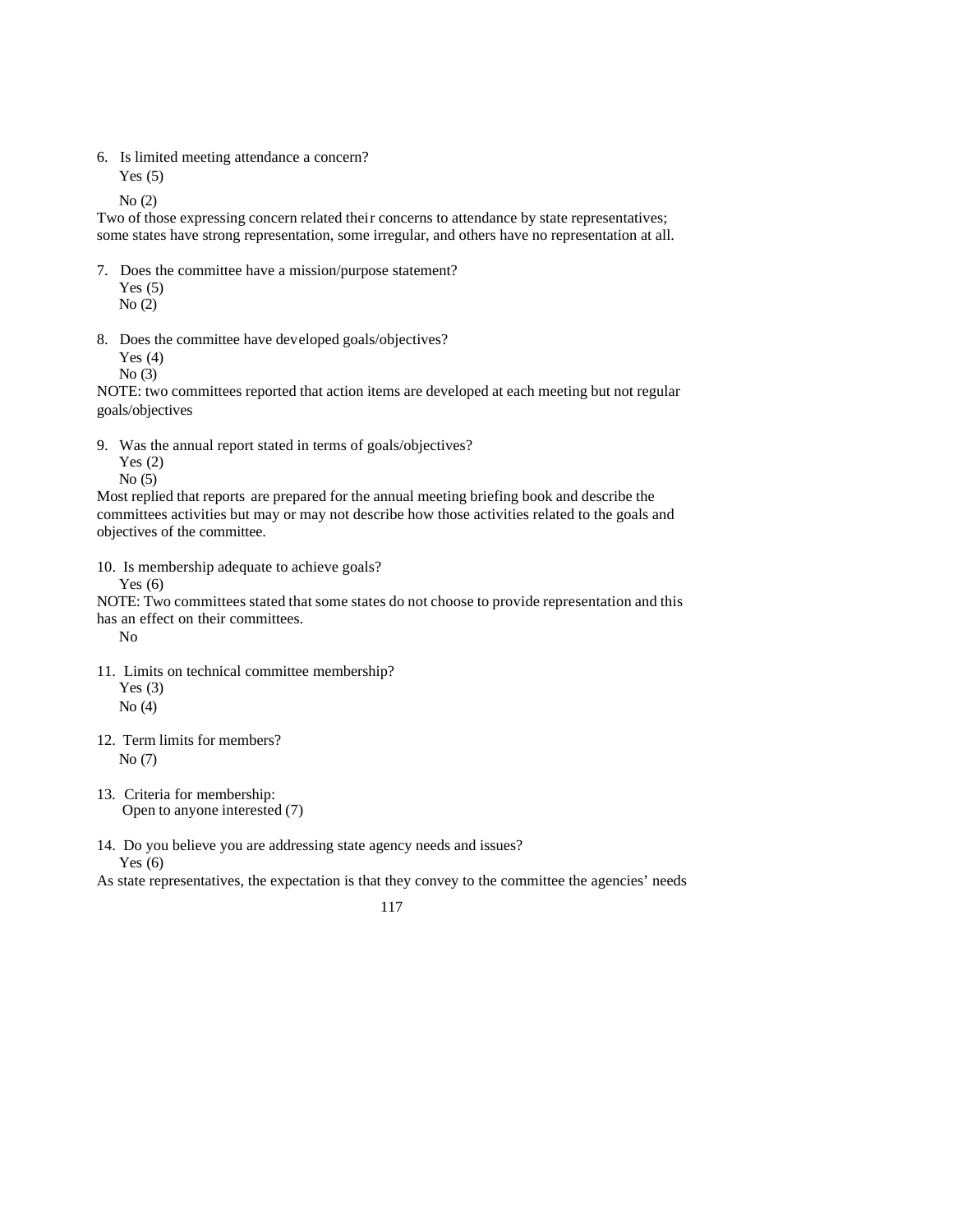and issues to be addressed. With one exception, chiefs are not contacted directly. In that exception, a committee distributed a survey to state agencies regarding committee activities. 15. Inform state agencies of committee activities?

- 1. Representatives responsibility to provide information on committee activities to their state (5)
- 2. Contact state chiefs directly (2)
- 16. Technical committee represents broad technical interest of the Division?

Yes (5) Maybe (2)

17. Technical committee system meets the needs of the Division membership?

Yes  $(4)$ 

No

Maybe (1)

- a. Some committees should consider combining to increase effectiveness.
- b. Number of ad-hoc committees should be reduced.

c. Division should play a stronger role in making recommended changes to the technical committee system.

d. There is a need to evaluate the long -term goals of each committee and determine if those goals justify the continued existence of the committee. If not, a sunset clause should be in affect by the Division to manage the growth of committees.

18. Meetings, how often and where?

Mid -year (7) SEAFWA (2) Summer (2)

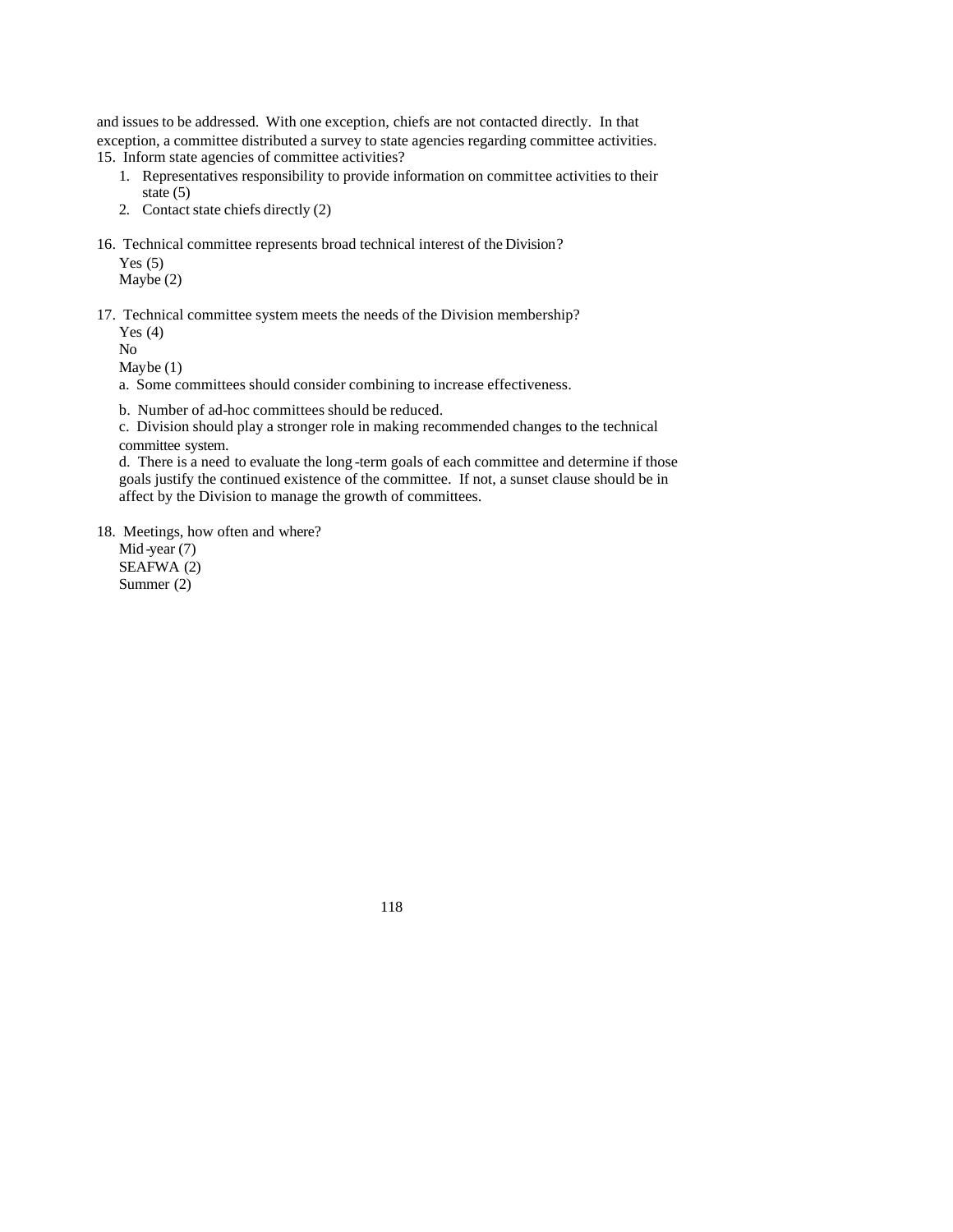## **APPENDIX TWO**

## **STATE AGENCY RESPONSES**

Some responses were similar and combined. Numbers in parentheses indicate number of responses. Agencies elected to not respond to some questions or to p rovide more than one response.

1. View of function of technical committee:

a. Accomplish tasks to address agency needs more efficiently and effectively than the state can address those needs/regional approach (4)

- b. Information sharing and problem solving (5)
- c. Information sharing and problem solving toward a goal of a tangible product (2)
- d. Professional development (1)
- 2. Most important strengths of the committees?
	- a. Ability to combine resources regionally and information exchange (6)
	- b. State participation (2)
	- c. Commitment of committee members (2)
- 3. Biggest weaknesses?
	- a. Many don't appear to be effective.

b. Lack of focus/long-range planning and not having specific objectives to address real needs in a timely manner (3)

- c. Maintaining interest by having meaningful projects that justify a committee.
- d. Low state participation (3)

e. Unequal state participation such that opinions/recommendations of committee are driven largely by selected states members.

- f. Too many meetings per year.
- 4. Is technical committee meeting attendance a concern for your agency?
	- Yes  $(4)$

No (5)

One state limited technical committee participation to 4 technical committees. Proliferation of committee meetings at different times and locations is a concern that could be addressed by joint meetings.

5. Are financial/travel restrictions an issue for state's participation on technical committees?

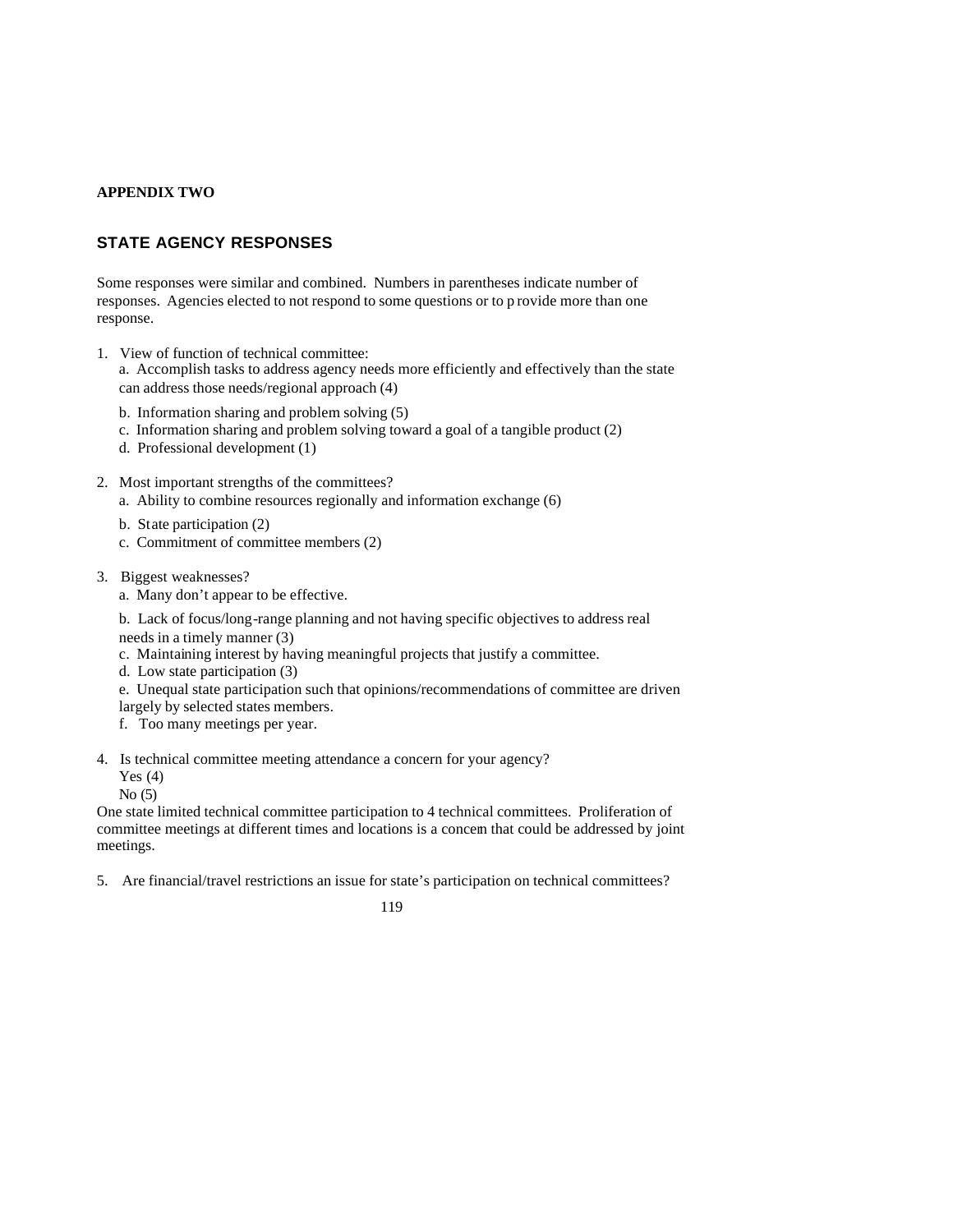Yes  $(4)$ 

No (generally, but at whim of budget and may be more so in the future) (5)

- 6. Criteria for selecting state agency representative
	- a. Expertise, interest and AFS membership (3)

b. Compatibility of the assigned duties of the individual and the mission of the committee (4)

- c. Individual interest and area of responsibility (3)
- 7. Do you feel informed about committee activities? Yes (6)

No (3)

In most cases employees are asked to report on meeting attendance but this information may or may not be adequate. One state indicated that a more formal reporting process would be desirable.

- 8. Do you request information from state representatives regarding committee participation? Yes (9)
- 9. Does technical committee system meet needs?
	- a. Uncertain (2)
	- b. No (2)
	- c. Yes (4)
- 10. Suggestions for changes to technical committee system?

a. Need for broader and timely communication from committees regarding their activities and products. (2). This includes providing copies of meeting minutes via the Division newsletter and web site and direct communication to State Fisheries Chiefs.

b. There is a need to evaluate the long -term goals of each committee and determine if those goals justify the continued existence of the committee. If not a sunset clause should be in affect by the Division to manage the growth of committees. If so, then clearly defined shortterm objectives should be communicated to justify travel and meetings. (6)

c. The number of committee meetings should be reduced to increase attendance and focus.

d. Stand alone committee meetings not part of conferences draw attention to travel expenses and time commitments.

e. The Division should play a stronger role in managing committee meeting times and locations, possibly coordinating them with the SEAFWA Program Committee meeting.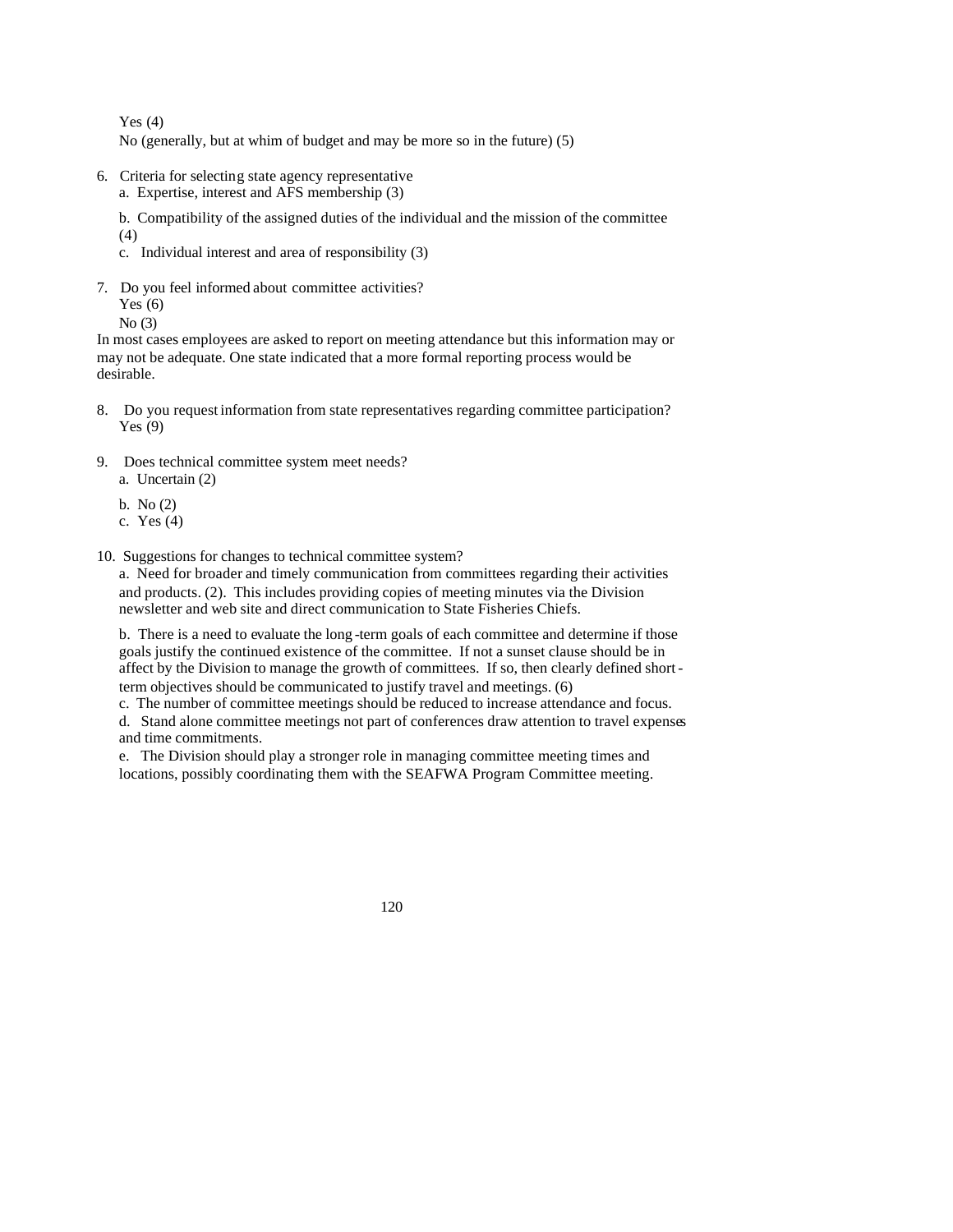*Appendix X*

*Southern Division American Fisheries Society*

# **SPRING MEETING**

*Procedures*

October 1998 Revised in 2006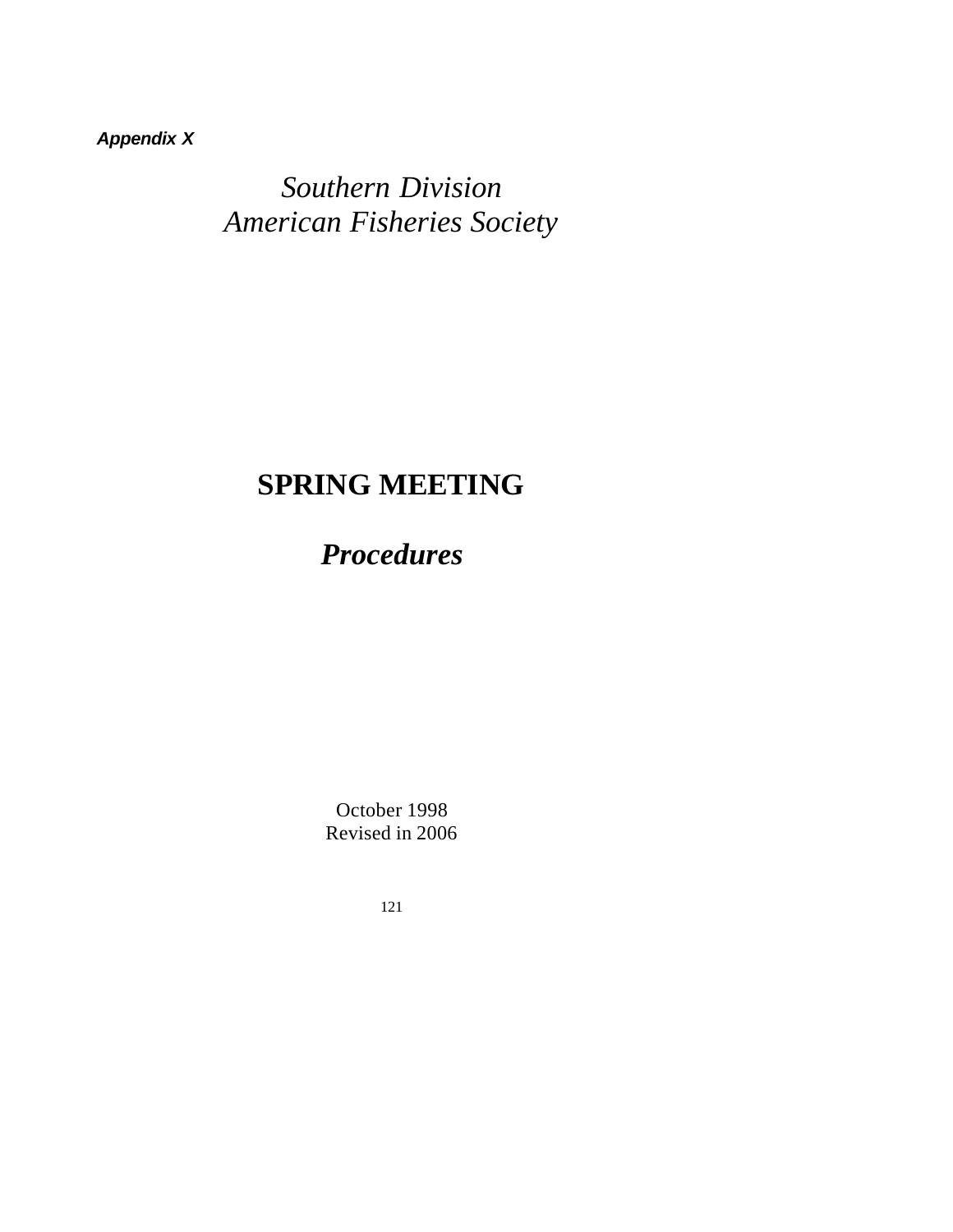# **TABLE OF CONTENTS**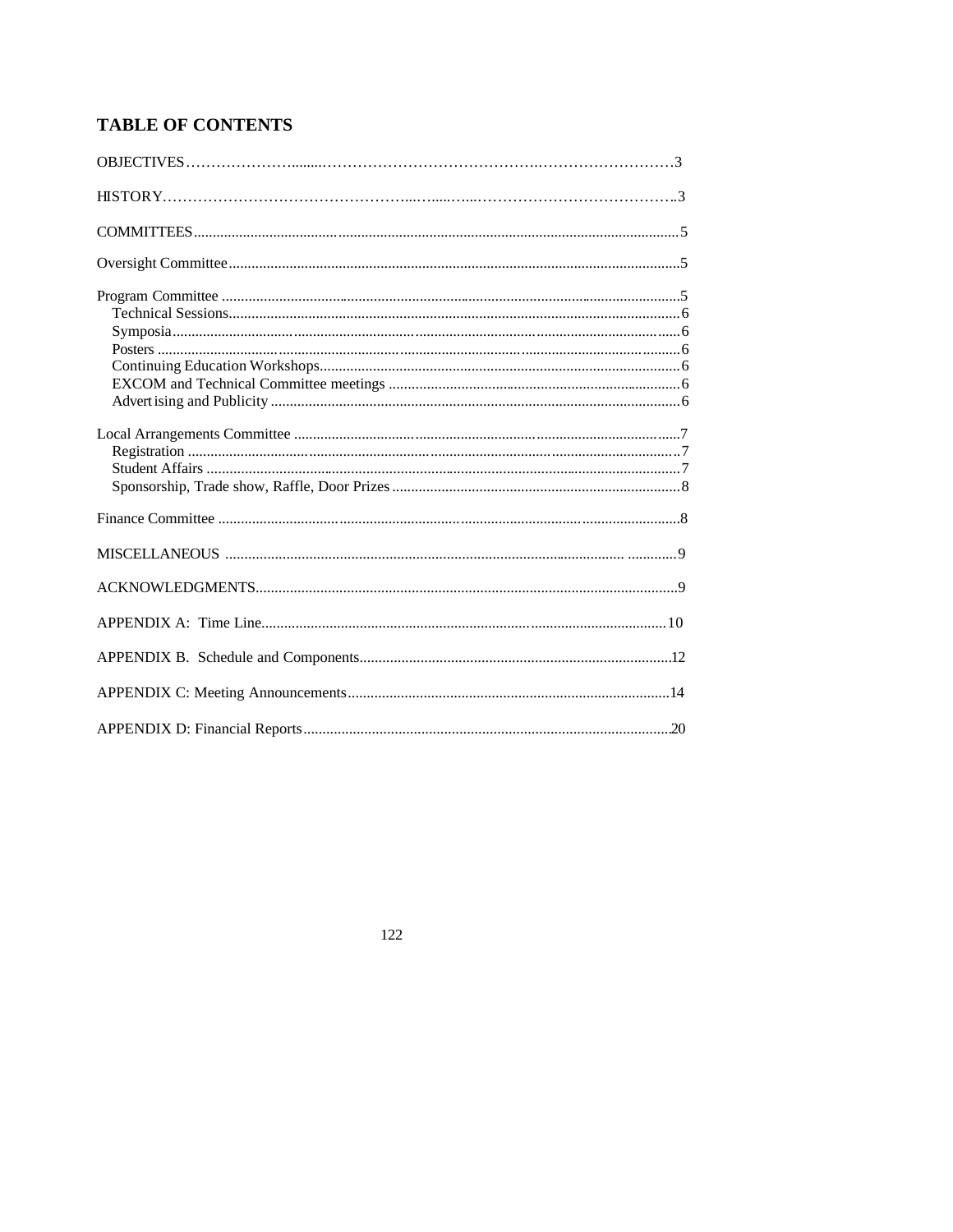## **OBJECTIVES**

The Southern Division, American Fisheries Society Spring Meeting (hereafter referred to as "Division") is held to conduct business of the Division and its Technical Committees, promote development of AFS leaders, exchange information, facilitate education, promote professional interaction, foster innovative forms of communication, and promote progressive thought toward the advancement of fisheries science and management. The tone of the meeting should be somewhat casual with the overall objective of providing a reasonably priced meeting to the members of the Division. The meeting is sponsored by the Division and hosted by a Chapter or Chapters. The Division and its officers are ultimately responsible for the meeting finances and program. The meeting should be accessible to **ALL** Division members.

## **HISTORY**

The expansion of the Division activities to include a Mid -Year Meeting (renamed the Spring Meeting in 2001) was conceived at the February 1992 mid-winter EXCOM meeting in Tampa, Florida. Traditionally, the mid-year EXCOM meeting was a relatively small gathering of Division and Chapter officers, Technical Committee members, and Society representatives. EXCOM voted to expand the mid-year meeting with the addition of technical sessions and continuing education workshops. The approved action was in response to growing concern that the Fisheries Technical Sessions held in conjunction with the Annual Meeting of the Southeastern Association of Fish and Wildlife Agencies (SEAFWA) were not meeting the needs of the Division's membership. The expanded mid-year meeting format was not intended to replace the SEAFWA meeting technical sessions, but instead serve as an additional outlet for the dissemination of research, an opportunity of hone old skills and gain new ones through continuing education, and for the membership to provide input to EXCOM and technical committee members. By all accounts, the Spring Meeting has been a huge success, with attendance reaching over 400 members in recent years.

| Date                          | Location                    | <b>Hosts</b>                   | Organizers                                                                          |
|-------------------------------|-----------------------------|--------------------------------|-------------------------------------------------------------------------------------|
| 24-27 February<br>1993        | Chattanooga,<br>Tennessee   | TN & GA AFS<br>Chapters        | Spud Woodward (GA), Mark<br>Bevelhimer & Larry Wilson*<br>(TN), Larry Olmsted* (NC) |
| 26 February -<br>1 March 1994 | Little Rock.<br>Arkansas    | AR & MS AFS<br>Chapters        | Steve Filipek & Don Turman<br>$(AR)$ , Don Jackson* & Mark<br>Peterson (MS)         |
| 23-26 February<br>1995        | Virginia Beach,<br>Virginia | VA & Tidewater AFS<br>Chapters | Ed Christoffers & Richard<br>Eades (VA), Mike Van Den<br>$Avyle^*(GA)$              |
| 22-26 February<br>1996        | Mobile.<br>Alabama          | AL & Auburn AFS<br>Chapters    | Pat Mazik, & Elise Irwin (AL),<br>Bill Fisher* (OK)                                 |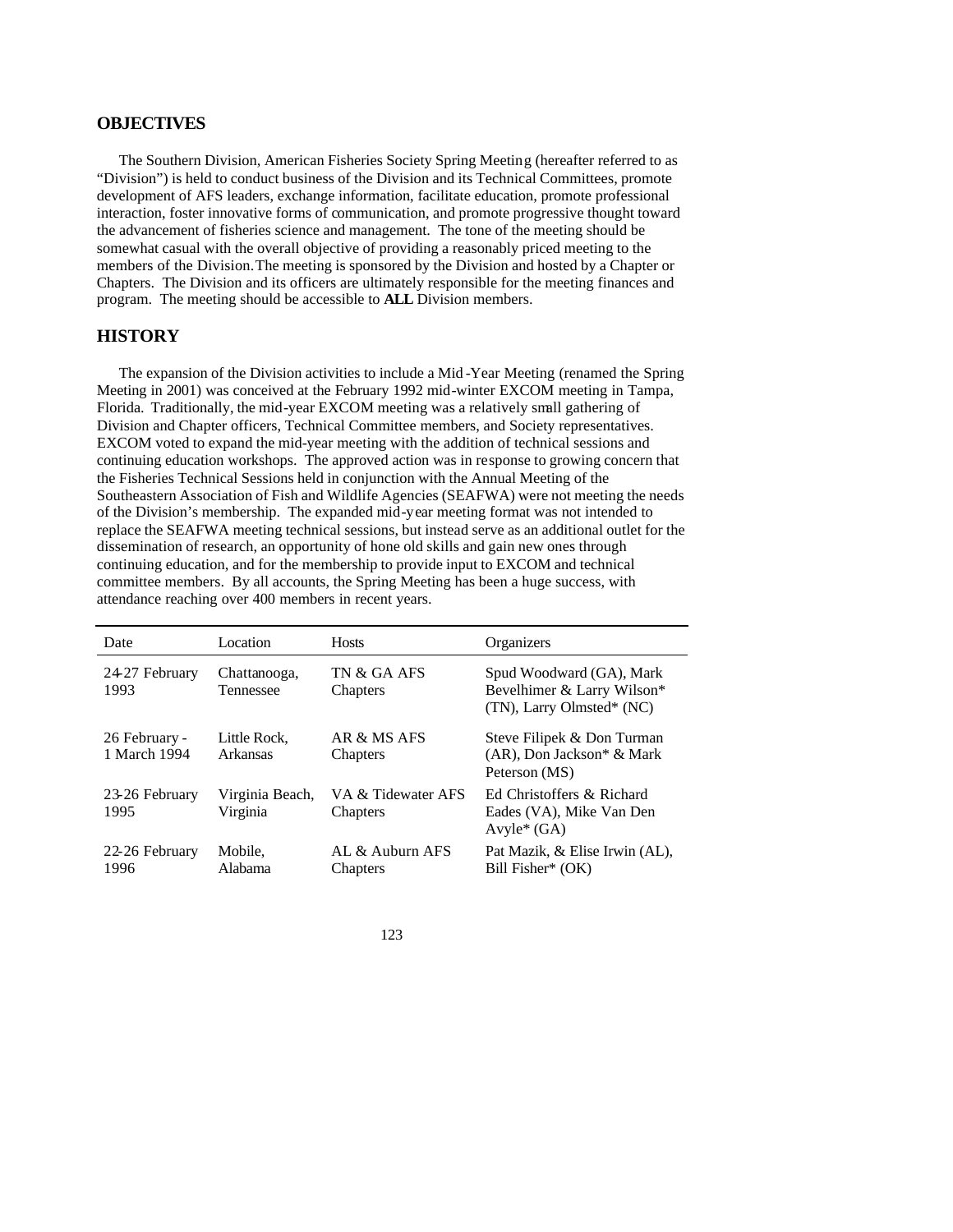| 13-16 February<br>1997        | San Antonio,<br><b>Texas</b>    | TX & OK AFS<br>Chapters      | Mark Webb (TX), Greg<br>Summers (OK), Bill Fisher*<br>(OK), Scott Van Horn* (NC) |
|-------------------------------|---------------------------------|------------------------------|----------------------------------------------------------------------------------|
| 26 February -<br>1 March 1998 | Lexington,<br>Kentucky          | KY& WV AFS<br>Chapters       | Jarrad Kosa, Gerard Buynak<br>(KY), Reggie Harrell* (NC)                         |
| 25-28 February<br>1999        | Chattanooga,<br>Tennessee       | TN AFS Chapter               | Dave Rizzuto & Chris O=Bara<br>(TN), Marty Hale* (FL)                            |
| 3-6 February<br>2000          | Charleston,<br>South Carolina   | SC & GA AFS<br>Chapters      | Spud Woodward (GA), Wad<br>Bales (SC), Mike Meador*<br>(NC)                      |
| 22-25 February<br>2001        | Jacksonville,<br>Florida        | FL Chapter                   | Larry Connor (FL), Mike Allen<br>(FL), Jeff Boxrucker* (OK)                      |
| 21-24 February<br>2002        | Little Rock,<br><b>Arkansas</b> | AR Chapter                   | Mike Armstrong, Betty Crump<br>Steve Filipek* (AR)                               |
| 12-16 February<br>2003        | Wilmington,<br>North Carolina   | NC Chapter                   | Kent Nelson, Tom Kwak,<br>Bob Curry (NC)<br>Steve Filipek* (AR)                  |
| 26-29 February<br>2004        | Oklahoma City,<br>Oklahoma      | OK Chapter                   | Greg Summers & Jeff<br>Boxrucker (OK), Larry<br>Connor $*$ (FL)                  |
| 10-13 February<br>2005        | Virginia Beach,<br>Virginia     | VA and Tidewater<br>Chapters | Vic DiCenzo, John Odenkirk &<br>Steve Reeser (VA) Pat Mazik*<br>(WV)             |
| 8-12 February<br>2006         | San Antonio,<br>Texas           | TX Chapter                   | Dave Terre & Tim Bonner<br>(TX)<br>Bob Curry* (NC)                               |

\* denotes DIVISION representative officer.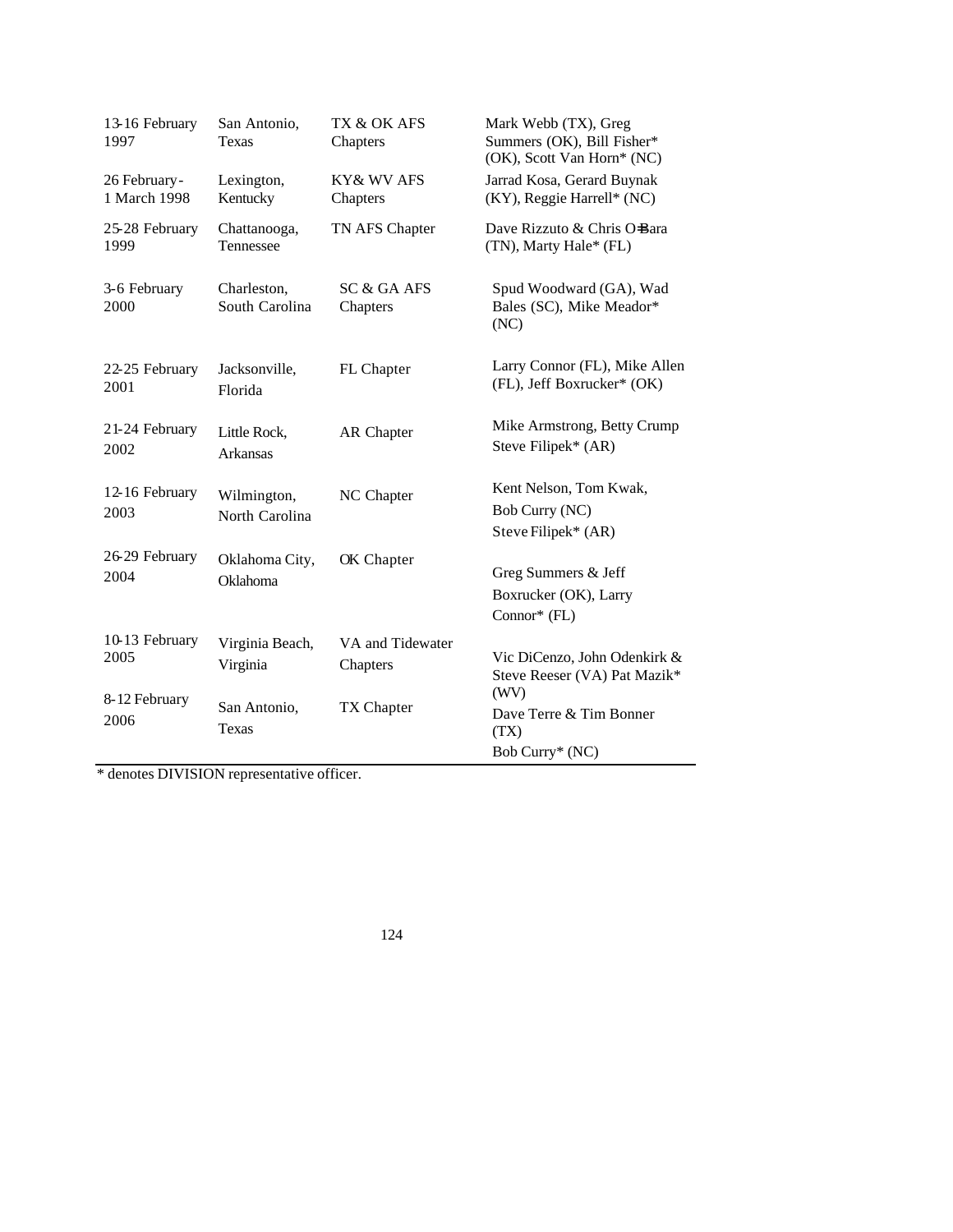## **COMMITTEES**

#### **Oversight Committee**

The Oversight Committee provides overall coordination and integration among the operational committees. The duties of the committee are to:

- (1) approves meeting date, location, and budget,
- (2) appoint members to operational committees,
- (3) assure compliance with time lines,
- (4) prepares final report and documentation of the meeting, and
- (5) submits an article to *Fisheries* about the meeting.

The committee is composed of the: Division President Elect who serves as committee chair; Host Chapter(s) Chair(s), and the Chair(s) of the previous Spring Meeting. The Committee Chair should periodically report progress about the meeting to the Division President.

The Host Chapter(s) Chair is responsible for soliciting bids from potential host hotels, establishing meeting dates, finalizing contract with hotel and providing information on the meeting to the newsletter editor for summer newsletter (See Appendix A: TIME LINE). Staff at the AFS office in Bethesda, Maryland can help in negotiating the hotel contract. The 4-day meeting schedule and meeting components are listed in Appendix B: SCHEDULE AND COMPONENTS. The Chair is also responsible for setting up guest speakers (e.g., AFS Executive Director, AFS President, Division President, State Fishery Director, etc.) for Plenary Session, if that is part of the program.

Since the Host Chapter(s) Chair finalizes the contract with hotel, they need to decide how many rooms will be needed for sessions, technical committee meetings, etc. They will need to work with other committees to see the number of rooms needed each day (i.e., how many technical committees will meet, do they meet for full or half day, do they need small or large room, etc.).

## **Program Committee**

The Program Committee organizes the technical and continuing education sessions, and the committee (Executive and Technical) meetings of the Spring Meeting. The committee's duties are to:

(1) develop the meeting program, including solicitation of sessions and papers;

- (2) announce and publish the program,
- (3) advertise the meeting

The committee may be divided into subcommittees to perform its various duties.

**Technical Sessions**.--Developing the technical sessions, including soliciting and selecting

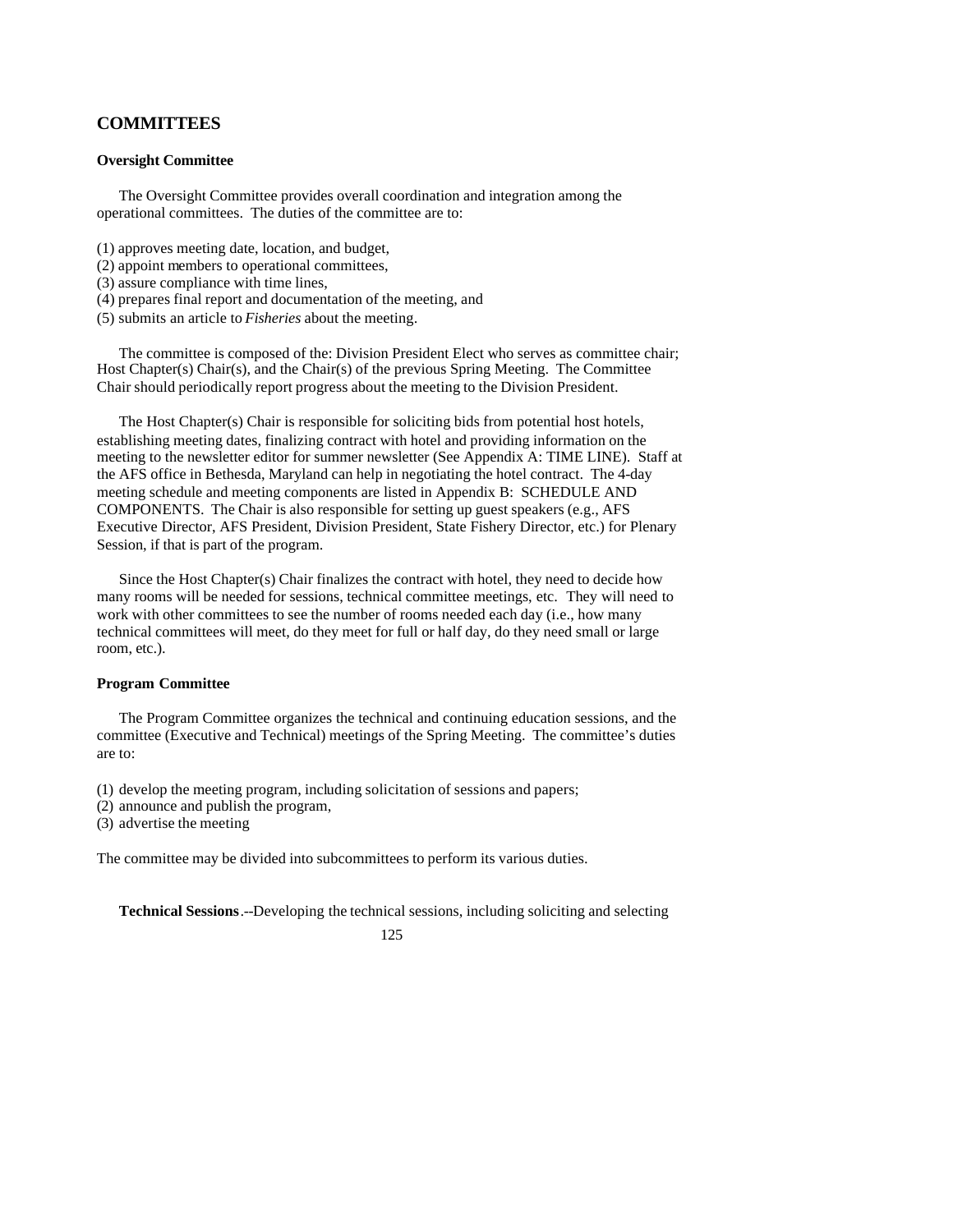contributed paper speakers, is probably the largest responsibility and biggest headache of the Program Committee. Special consideration should be given to students since this meeting was designed to p resent works-in-progress. Powerpoint presentations are required. Session moderators need to be recruited, selected, and instructed on rules. At the meeting, a list of speakers and titles should be placed outside of each room in addition to the session topic. Rooms can change at the last minute, so be prepared to put up signs noting room changes. Make sure a presentation preview room is available beginning Friday morning at 0700 and open throughout the meeting.

**Symposia**--Symposia are very popular, but are a lot of work so people do not readily volunteer to organize them. The symposium organizer is responsible for lining up speakers and making sure abstracts are turned in to the Program Committee Chair.

**Posters**.*--*Po ster sessions need to be set up in a central location (e.g., where breaks and socials are held) to get maximum exposure. Renting the poster boards from the hotel can be very expensive, so you may want to shop around and look into renting them elsewhere and transporting to hotel. The Southern Division owns ~20 4' x 4' poster boards. Check with previous host Chapter to determine availability/location of these poster boards.

**Continuing Education Workshops** .--Continuing education workshops are very popular and 4 should be considered an upper limit. Student Affairs Committee sponsors a student-oriented workshop annually. In recent years, a leadership -oriented workshop has been sponsored by the Division (financial support of \$750 has been earmarked for this workshop). Division will consider proposals for money to defray costs to organizers of continuing education workshops, but the request must be made at or before the previous fall Officers Meeting at SEAFWA. Continuing education workshop organizers need to inform the Program Committee Chair about fees, how and when people sign up, etc. The hotel will also want to know table arrangement for rooms (i.e., classroom, round table, etc.). Continuing education workshops are held on Friday.

**EXCOM and Technical Committee meetings**--EXCOM is coordinated by the Division President-Elect, who will be President during the meeting. This meeting is typically held Friday morning. Technical committees usually like to meet on a week day (Thursday) because some State employees can only come to this portion of the meeting. Technical committees should be contacted to determine their plans/needs to meet, room size, and duration of meeting (1/2 or full day).

**Advertising and Publicity**.--A meeting announcement should be put in the *Fisheries* Calendar of Events, sent out on e-mail to Universities and Colleges, etc and published in the summer DIVISION newsletter. Prepare information for second call for papers and meeting announcement as a special mailing or email to Division members. This mailing is considered part of meeting expenses and its cost is borne by the host Chapter(s) (See APPENDIX A: Time Line, and APPENDIX C: Meeting Announcements). The second call for papers announcement should include program components, registration fees and forms, hotel information and transportation information, if all are available. This should be mailed out to Division members, Universities and colleges, etc. See previous announcements for content.

#### **Local Arrangements Committee**

The Local Arrangements Committee is responsible for:

(1) meeting registration

(2) determining number of guaranteed rooms with hotel

(3) arranging for meeting rooms for committee meetings, workshops and technical sessions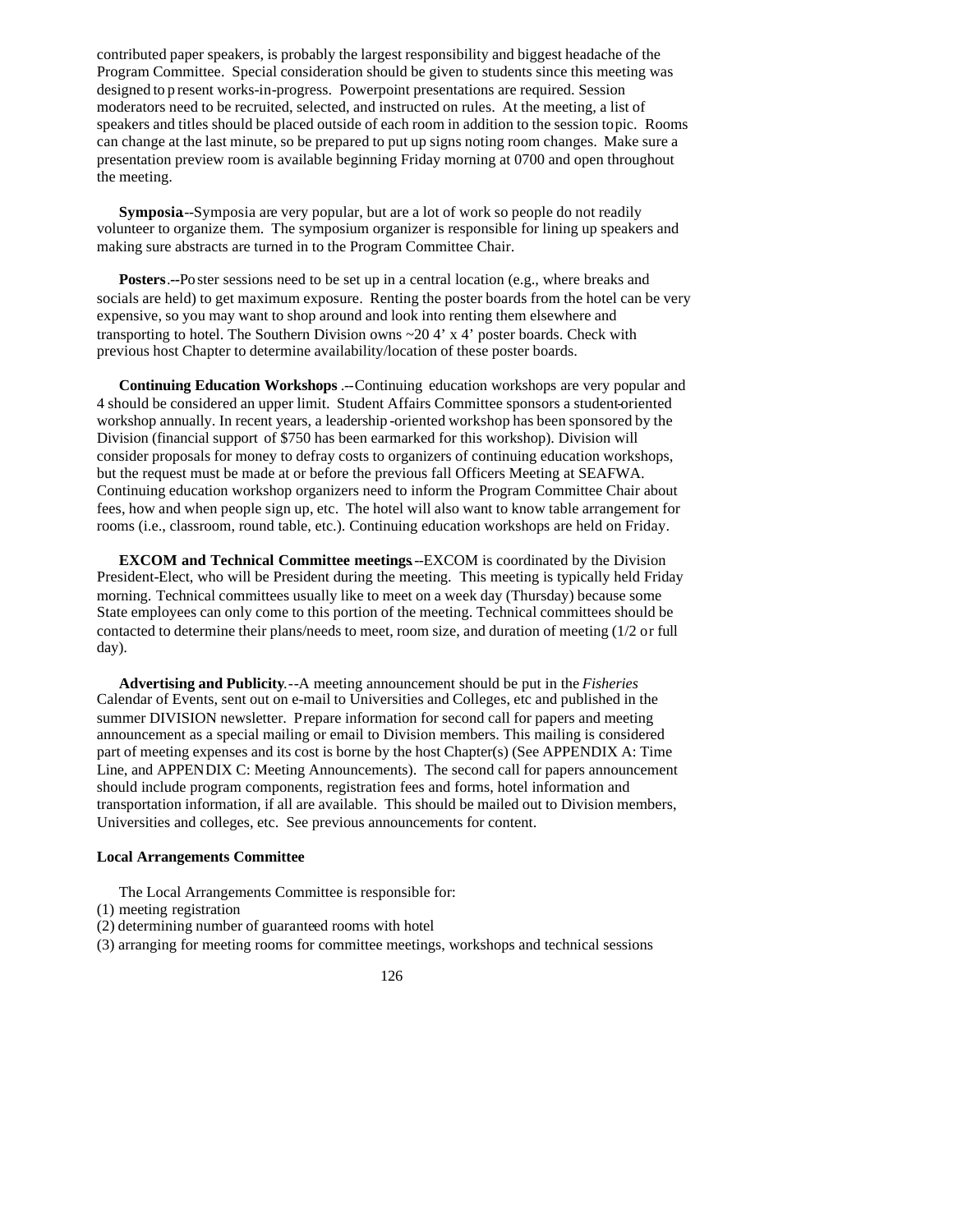(coordinate with Program Committee)

- (4) determine the time and place of the meeting with Oversight Committee,
- (5) conduct advance and on-site registration,
- (6) arrange with the hotel for program and registration equipment and supplies, A/V equipment,
- (7) arrange transportation (as needed) and,
- (8) arrange the Student/Professional Mixer, refreshments (breaks), and other social events.

Committee memb ers should work with the hotel staff to set up coffee breaks and any activities involving food and beverage at the hotel. Most hotels require buying/using their food for socials in meeting rooms. You can usually bring in your own food and drink for socials held in hospitality rooms, but check with the hotel about their policy. The committee may consider providing coffee during EXCOM meeting and Technical Committee meetings but these costs will be the responsibility of the EXCOM or the appropriate Technical Committee. Also, have the hotel put out all food at breaks. Some hotels like to put out half and refill--you will run out quickly this way during a 15 minute break. Get quote for food in writing!! One meeting asked for 300 snacks and got snacks for 300 people--a big difference in price!

**Registration**.—Check recent Spring Meeting material to determine appropriate registration costs (remember this is supposed to be an informal, relatively cheap meeting). Carefully plan pre-registration and coordinate registration at the meeting. You may want to include an incentive (e.g., meeting bag, t-shirt, discount) to increase pre-registration (although these incentives increase total meeting costs). Typically, pre-registration numbers run 60-70% of total registration. This figure is useful in determining numbers for coffee breaks, room buys, etc. Work with the Finance and Oversight committees to set fees for one-day, spouse, etc., as needed. Complementary registration and hotel room should be provided by the host chapter for Parent Society staff and any attending Parent Society officers.

**Student Affairs**.--A main focus of the Spring Meeting is students. The Student Affairs Committee provides partial funding for the student social and has free rooms for students at the meeting. Contact the Committee Chair to coordinate applications for the free rooms. Students should be prepared to register at full price, then work A/V, registration, etc., at an hourly rate to help pay for their registration if this is provided. These students also can work as "go-fers". They can set up registration (i.e., computers, etc.) in the mornings and take it down in the afternoons.

Schedule the student mixer on the night before the technical sessions begin, usually Friday night. One year the students had color dots for each name tag--one color for students, one color for professors, biologists, etc. It was a good way for people to find jobs, major professors, etc. Also, having this social in a meeting room means paying for hotel food, which often means it is held off-site. For this social, the more people the better! Also stress that this social is for everyone, not just students.

**Sponsorship, Trade show, Raffle, Door Prizes**.--Trade shows are usually not profitable at small meetings like the Spring Meeting, but some vendors want to come even if you don't have a trade show. Door prizes at sessions are popular and don't have to be extravagant. Sponsorship is important to the financial success of the meeting and is often handled by a separate committee. There are a number of regular donors to the Spring Meeting so contact the previous Host to get their donor list. Solicitation of donors needs to be done well in advance of the meeting (1 year) as many potential donors, usually agencies, need significant lead time to budget their donation. Solicit donations for socials, hospitality suite, etc., as needed. A raffle is optional and at the discretion of the organizers. It is always appreciated, but also a lot of work.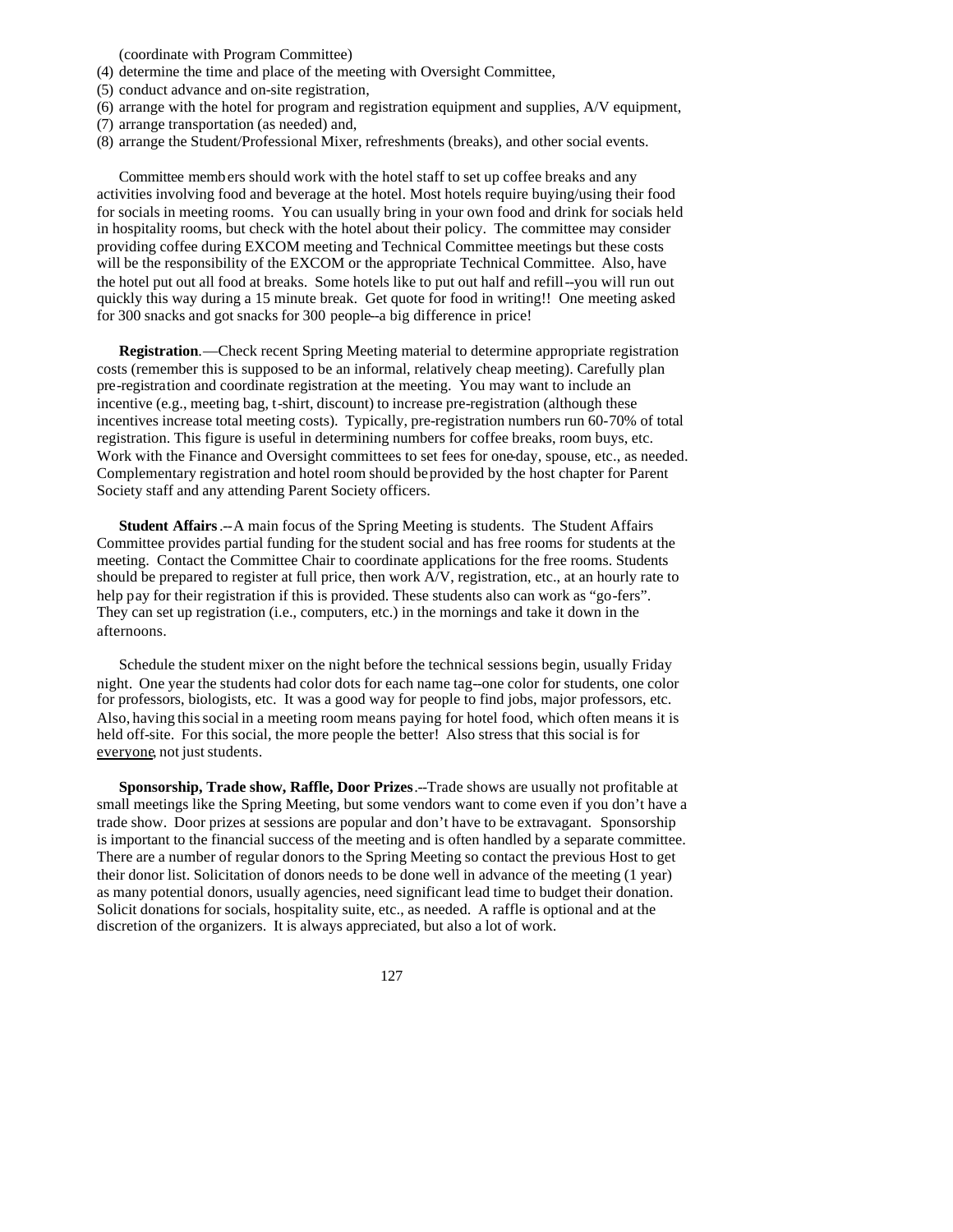## **Finance Committee**

The Finance Committee manages the fiscal resources for the meeting, including deposits of receipts for registration, and disbursements. The duties of the committee are to:

(1) maintain fiscal control,

- (2) develop a meeting budget,
- (3) manage funds received,
- (4) pay bills, and

(5) prepare a meeting financial report (see APPENDIX E: Financial Reports).

The committee is composed of the Division Secretary -Treasurer and Chapter(s) representatives.

This committee works with the Oversight and Local Arrangements committees to set up the fee schedule. It also needs to work with other committees to get idea of total income and costs to keep meeting in black. Use a safety deposit box at hotel to store money collected at the meeting registration.

The Finance Committee is also in charge of dividing the meeting profits with the Division. The formula for this Division is as follows:

- The first \$500 profit goes directly to the host chapter(s)
- The remaining profits are divided equally between the host chapter and the Division

## **Miscellaneous**

- C Usually hotels offer free rooms for every 50 or so paid rooms (check hotel policy). The host chapter is required to provide free sleeping rooms to attending Parent Society staff and officers and may elect to use the "comped" rooms for this purpose.
- C AV equipment is very expensive to rent. Consequently, you may want to bring your own LCD projectors, laser pointers, and video equipment if allowed by the hotel.
- C Computers and printers will be needed for registration.
- C Set up a large board for posting phone messages, job announcements, etc.
- $\epsilon$  Office supply needs include: duct tape, receipt book, poster board, sharpies, masking tape, extension cords, pens, pencils, highlighters, colored markers, colored adhesive dots, clear tape, etc. A copy machine should also be available at the hotel.
- C The Local Arrangements Committee should work with the Division President-Elect to plan for a Division Past-Presidents breakfast/lunch. Any expenses will be paid by the Division.

## **ACKNOWLEDGMENTS**

The Spring Meeting manual has been a work-in-progress since 1995. It is long overdue, but much needed. Bill Fisher, Mike Van Den Avyle, and Pat Mazik, contributed extensively to its original development and content. Jeff Boxrucker and Pat Mazik revised the original version in 2006. The Division is grateful to them for their efforts. As with the Division's Procedural Manual, this manual should be updated periodically. It is the responsibility of the President-Elect to annually provide these updates as needed.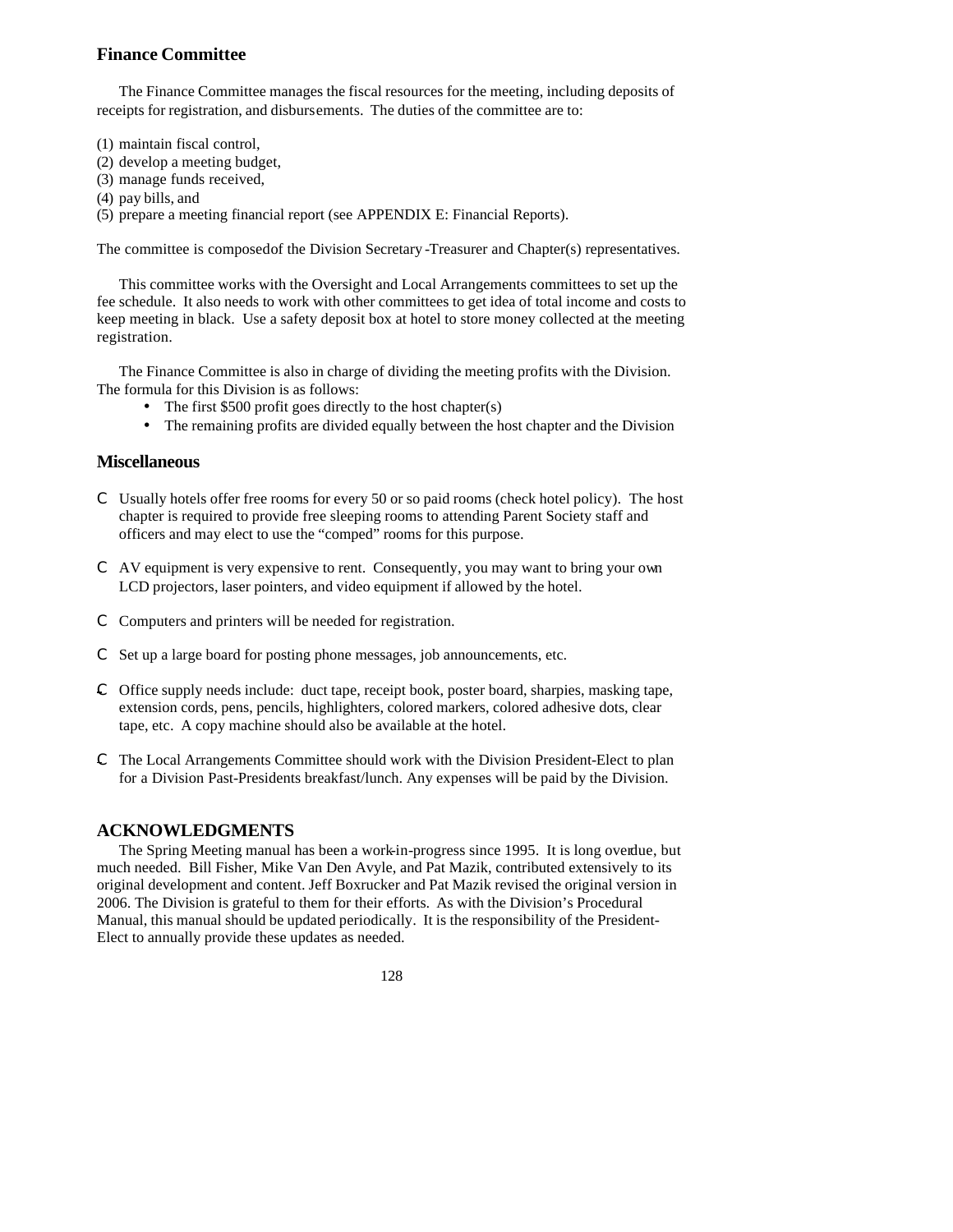## **APPENDIX A: Time Line**

This time line is based on the assumption that the Spring Meeting will continue to be held in February. Milestones listed below are presented in terms of months prior to the meeting in the event the meeting date is ever changed.

| Date        | Months Prior<br>to Meeting | <b>Activity Description</b>                                                                                                                                                                                                                                                                                                                                                                                    |
|-------------|----------------------------|----------------------------------------------------------------------------------------------------------------------------------------------------------------------------------------------------------------------------------------------------------------------------------------------------------------------------------------------------------------------------------------------------------------|
| September   | 17                         | Begin soliciting bids from potential host hotels. Though this<br>may seem very early to get started, experience has shown that<br>hotels in popular convention locations begin booking up to 2<br>years in advance.                                                                                                                                                                                            |
| February    | 12                         | Establish meeting dates, select host hotel and finalize contract<br>with hotel. Present this information at the Division Spring<br>Meeting EXCOM. Begin fund raising.                                                                                                                                                                                                                                          |
| April 1-15  | $11 - 11.5$                | Conduct planning meeting with key representatives from host<br>chapter(s). Establish committees that will be needed, list of<br>committee chair candidates who will be responsible for<br>oversight, and sequence of events for the Spring Meeting.                                                                                                                                                            |
| May 1       | 10                         | Send meeting information to Division Newsletter editor by<br>summer deadline (usually May 1). Include formal meeting<br>announcement and first call for papers and symposia. Submit<br>same to Division web site.                                                                                                                                                                                              |
| June 1      | 9                          | Complete appointment of all committee chairs.                                                                                                                                                                                                                                                                                                                                                                  |
| July 15     | 7.5                        | Prepare committee progress reports and submit to Oversight<br>Committee Chair.                                                                                                                                                                                                                                                                                                                                 |
| August 1    | 7                          | Finalize sponsorships for special sessions, socials, trade<br>show, raffle, etc. This will let you know how much money<br>you have to work with and allow you to establish the<br>registration fee. If a trade show is part of a meeting, it should<br>be finalized at this time.                                                                                                                              |
| August 15   | 6.5                        | Develop meeting budget. Prepare information for second call<br>for papers and announcement as a special mailing or email.<br>This announcement should include program components,<br>registration fees and forms, hotel and transportation<br>information. Finalize symposia and workshops.<br>Arrangements to have abstract submissions done on-line via<br>the Division website should be made by this time. |
| September 1 | 6                          | Send special mailing/email of meeting announcement.                                                                                                                                                                                                                                                                                                                                                            |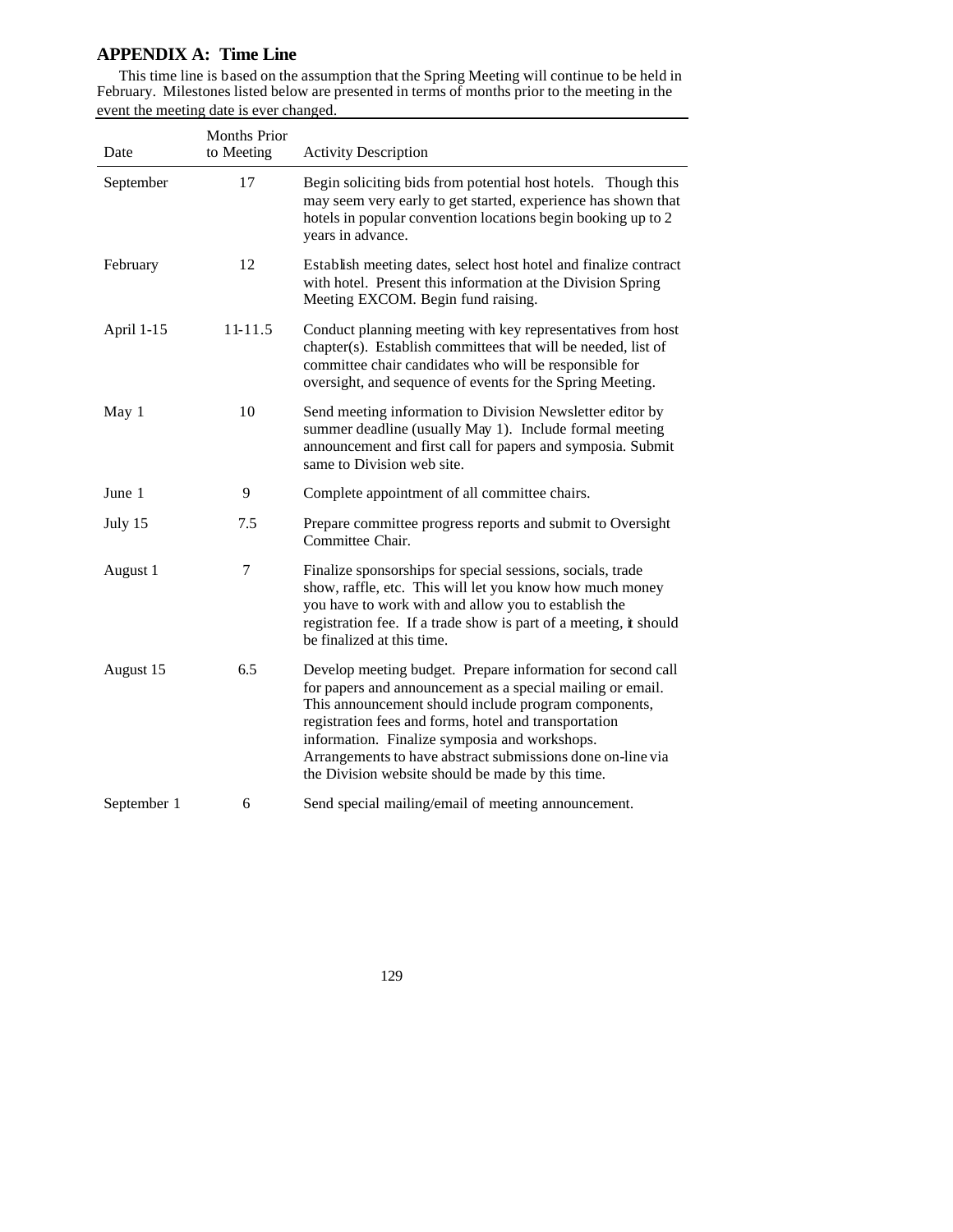| Date         | <b>Months Prior</b><br>to Meeting | <b>Activity Description</b>                                                                                                                                                                                                                                                  |
|--------------|-----------------------------------|------------------------------------------------------------------------------------------------------------------------------------------------------------------------------------------------------------------------------------------------------------------------------|
| September 15 | 5                                 | Submit committee progress report to oversight committee<br>chair.                                                                                                                                                                                                            |
| November 15  | 3                                 | Submit committee progress report to oversight committee<br>chair.                                                                                                                                                                                                            |
| December 1   | 2.5                               | Final deadline for paper/poster submissions. Send meeting<br>information to Division Newsletter Editor by winter deadline;<br>include tentative program, registration, and hotel information.<br>Make sure any presenters who are not Division members get<br>this mail-out. |
| January 15   | 1                                 | Sub mit committee progress report to oversight committee<br>chair.                                                                                                                                                                                                           |
| Mid-February | $\Omega$                          | Spring Meeting! Too late to change anything now. Just hold<br>on to your pants.                                                                                                                                                                                              |
| May 1        | $-2$                              | Submit final meeting report with attendance, budget,<br>highlights and recommendations to oversight committee<br>chair, Division President and Newsletter Editor. Submit<br>article to <i>Fisheries</i> highlighting meeting.                                                |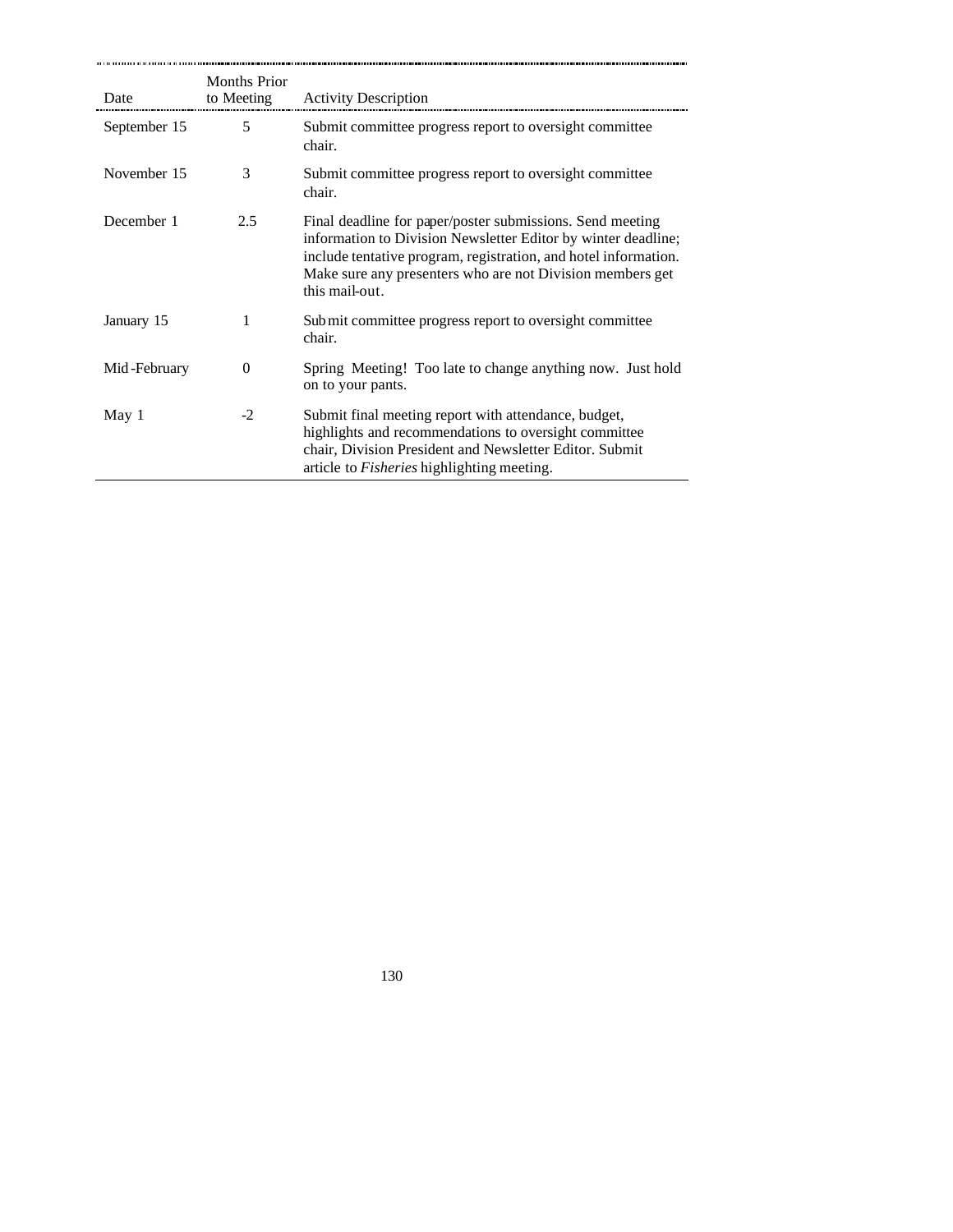## **APPENDIX B. Schedule and Components**

The following components and schedule are standard to Spring Meetings. Flexibility is needed for scheduling, exclusion of some components and inclusion of new components, but severe departures likely will be accompanied by problems. Other meeting schedules than the one presented below have been used (e.g., Friday-Monday), but have generally been problematic. What seems to work best are technical committee and EXCOM meetings and continuing education workshops on Thursday and Friday (this accommodates the schedules of most professionals) and technical sessions and posters on Saturday and Sunday (this accommodates the schedules of most students).

## **WEDNESDAY**

Attendees arrive

#### **THURSDAY**

| Registration                                                                                                                                                                           | 0800-1700              |
|----------------------------------------------------------------------------------------------------------------------------------------------------------------------------------------|------------------------|
| Technical Committee Meetings (10-30 people)<br>C<br>Pollution<br>C<br>Reservoir<br>C<br>Small Impoundments<br>C<br><b>Striped Bass</b><br>C<br>Warmwater Stream                        | 0800-1700              |
| Others: Aquaculture, Trout, Instream Flow, Environmental Concerns, Catfish Management<br>C                                                                                             |                        |
| Southern Division Officer's Retreat $(5-8 \text{ people}, \text{ officers} + \text{others})$                                                                                           | 1300-1700              |
| <b>FRIDAY</b>                                                                                                                                                                          |                        |
| Registration                                                                                                                                                                           | 0800-1700              |
| EXCOM Meeting (30-50 people, board room setup, coffee)                                                                                                                                 | 0800-1200              |
| Training Workshops and Meetings<br><b>Continuing Education Workshops</b><br>C<br>C<br>Leadership Training<br><b>AFS</b> Section Meetings<br>C<br><b>Chapter Business Meetings</b><br>C | 0800-1700              |
| <b>Division Business Meeting</b><br>Student/Professional Social/Mixer (informal, low cost)                                                                                             | 1700-1830<br>1830-2000 |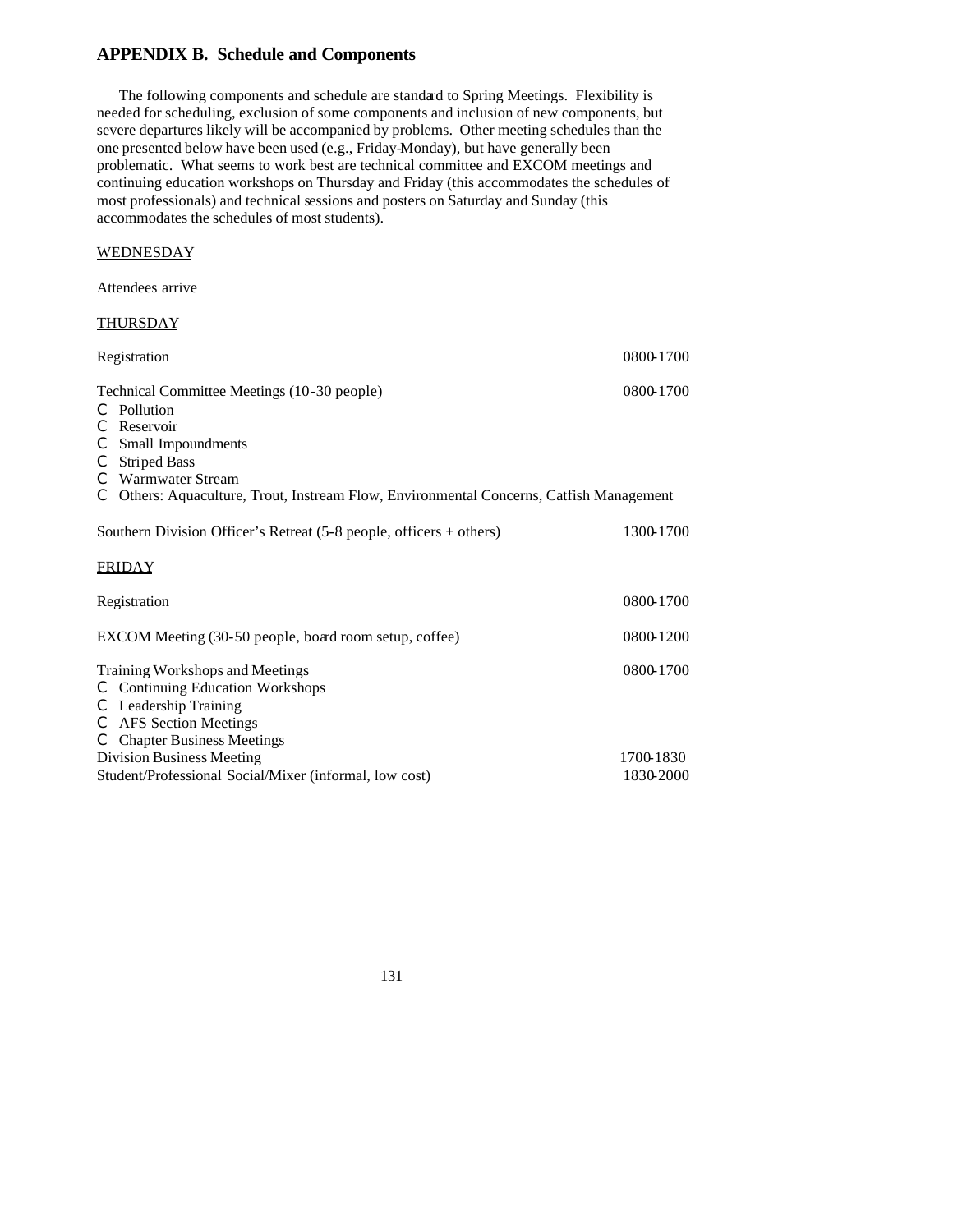## **SATURDAY**

| Registration                                                                                                  | 0800-1700                           |
|---------------------------------------------------------------------------------------------------------------|-------------------------------------|
| <b>Technical Sessions and Posters</b><br>Welcoming<br>Plenary Session (optional)<br>C                         | 0800-1700<br>0800-0900<br>0800-1200 |
| Student/Professional mentor lunch<br>Up to 7 concurrent sessions and symposia<br>C<br>Saturday evening social | 1200-1300<br>1300-1700<br>1830-2000 |
|                                                                                                               |                                     |

## **SUNDAY**

Technical Sessions and Posters 0800-1200

Attendees depart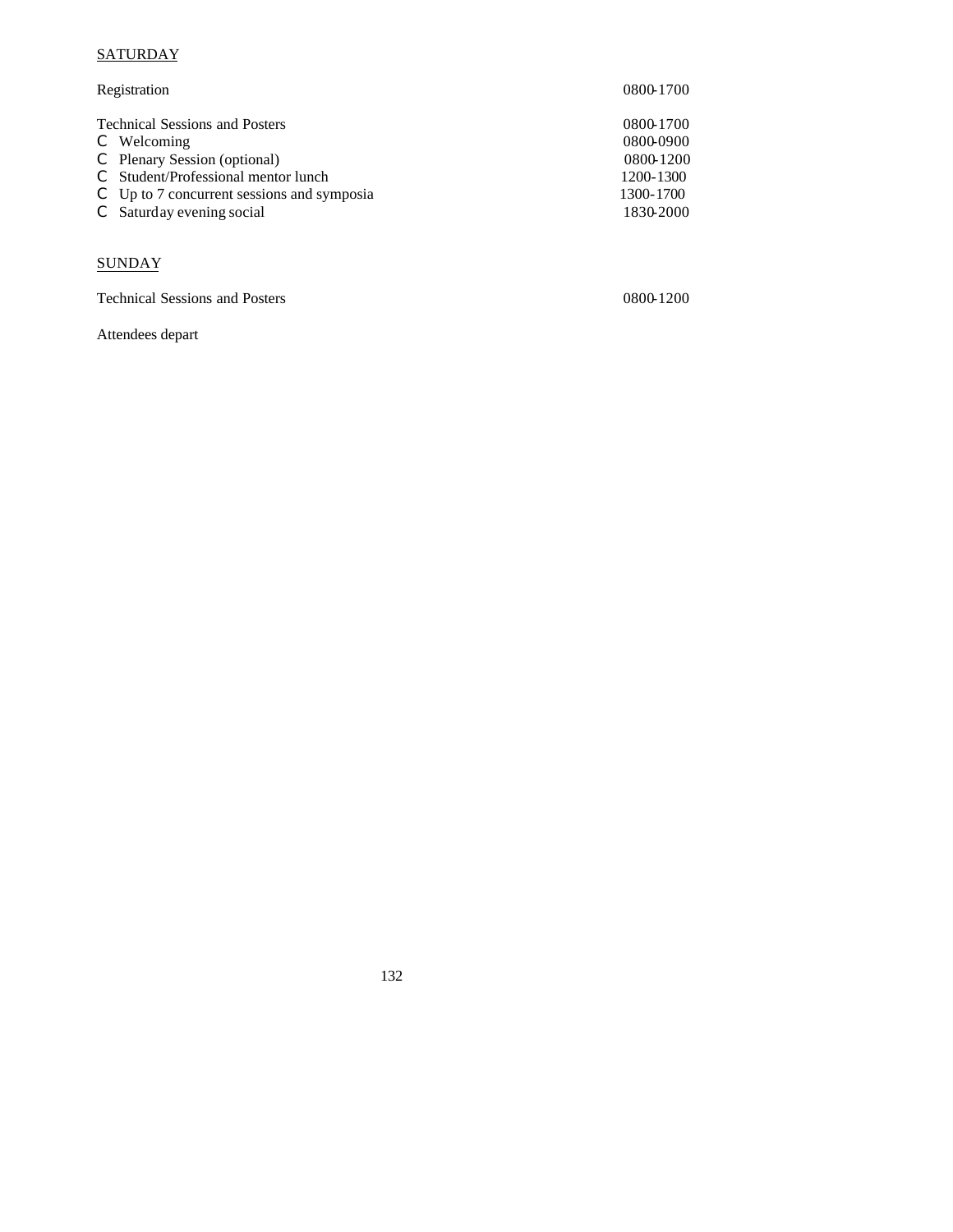#### **FIRST CALL FOR PAPERS**

#### **200x SOUTHERN DIVISION SPRING MEETING**

\_\_-\_\_ February 200x Reasonable Rate Hotel Southeastern State, US

#### Co-hosted by Southern Division AFS Chapters

Mark your schedule for the \_\_th annual Spring Meeting of the Southern Division of AFS. This meeting promises to be an effective forum for the exchange of ideas, presentation of research papers (completed and in progress), to conduct technical committee and Division business, and other professional interactions. The Meeting will be held in the Reasonable Rate Hotel which is located in Southeastern State, US. Rooms, single or double, are quoted at a rate of \$ . Details regarding accommodations, reservations procedures and meeting registration will be announced in the Winter 200x Division Newsletter.

Schedule for the upcoming Spring Meeting is as follows: Thursday, Technical Committee meetings; Friday, EXCOM and continuing education workshops; and Saturday and Sunday (until noon), Technical Sessions, Symposia, and Posters.

## **SOLICITATION OF PROPOSALS FOR SPECIAL SESSIONS, WORKSHOPS, AND SYMPOSIA**

The Program Committee solicits proposals for half-day or full-day special sessions that can be included in the Spring agenda. Proposals for sessions should be submitted to name , Chair, Program Committee, address, phone number, e-mail address. **DUE DATE: 15 AUGUST**. Session organizers will be notified regarding acceptance of proposals by 1 September.

The Program Committee solicits proposals for symposia. Symposia may be scheduled in 2 hour time blocks ranging from 2 hours to day -long sessions and may include individual presentations, panel discussions, and other innovative formats designed to achieve the organizers' goals. Organizers should note that contributed papers will be 20 minutes (which includes a 5 minute discussion). Proposals should state symposium objectives, format, amount of time required, a tentative list of participants and topics they will cover, and visual aids required. Computers with PowerPoint capability will be provided. Sessions having broad appeal and relevance to fisheries will receive highest priority. Symposium titles, moderators, and titles/authors will be included in the Spring program. Organizers will be responsible for submitting abstracts for all presentations in their sessions (deadline and Abstract guidelines are described below in the Call For Contributed Papers). **DUE DATE FOR SYMPOSIUM PROPOSALS IS 15 AUGUST** to name , Program Chair at above address.

Thursday : Meeting rooms are available for Southern Division Technical Committees. Committees Chairs needing morning, afternoon or all day sessions should indicate the time requirements and expected number of participants to the name , Program Chair **NO LATER THAN 15 OCTOBER 200x**.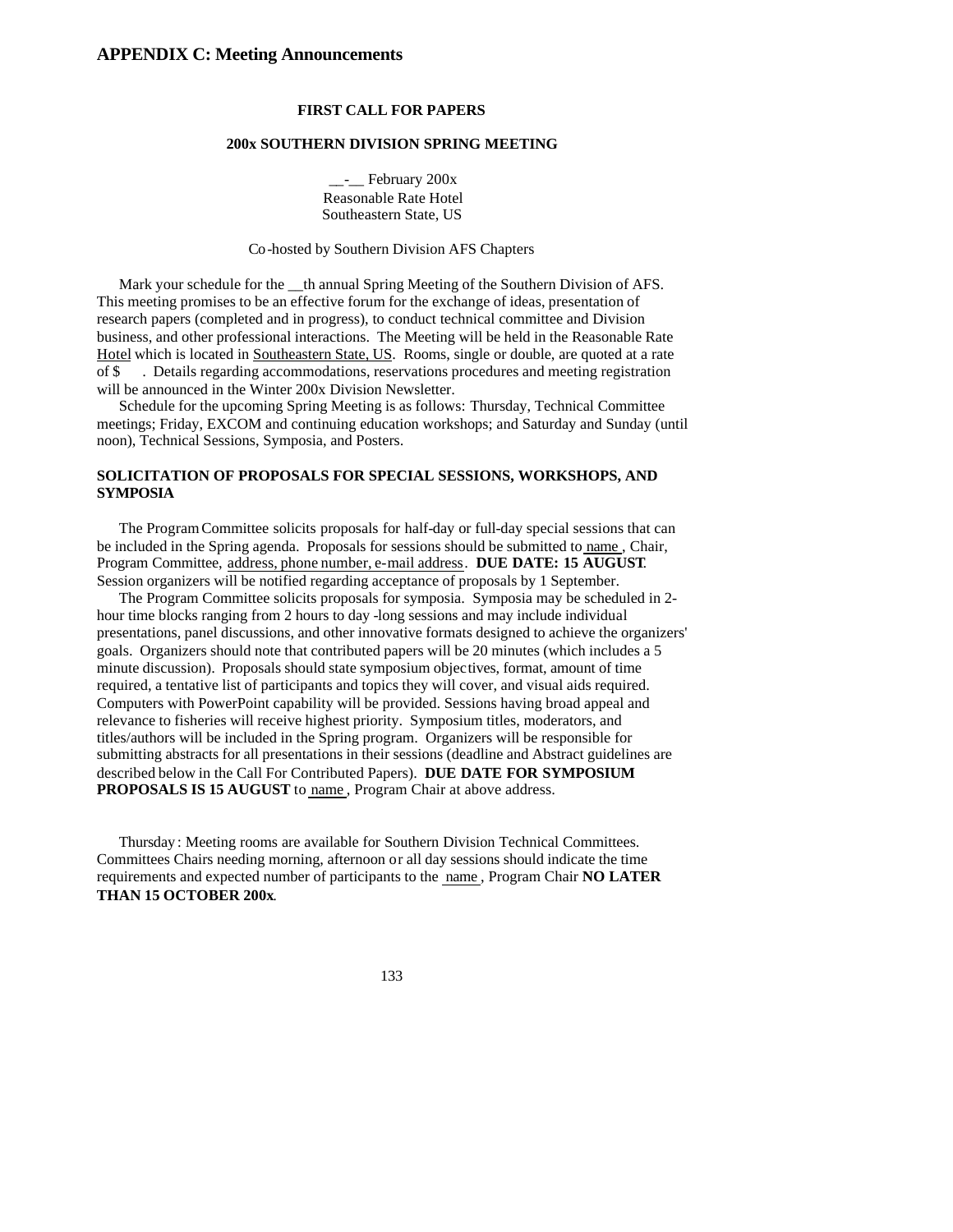Friday: Meeting rooms are available for workshops, continuing education and AFS Southern Division Leadership Training. Individuals, Committees, and others needing up to 8 hours of meeting time (8:00-5:00 PM) should indicate the purpose of the session, time requirements, proposed session format, expected number of participants, and visual aids and other equipment needed. The titles, objective, and organizer of each session accepted for this component of the meeting will be included in the Midyear program. **DUE DATE: 15 AUGUST 200x** to name , Program Chair at above address.

Saturday and Sunday: Symposia and other special sessions aimed at a wide audience of fisheries professionals will be provided as part of the Technical Sessions. The program will include concurrent sessions each day, including a mix of symposia, contributed papers and poster sessions. See below for the Call for Papers information.

#### **FIRST CALL FOR CONTRIBUTED PAPERS**

Individuals desiring to present research and management results and/or progress of ongoing work should submit abstracts online at Division website **DUE DATE: 1 December 2 00x.**

Technical presentations will be scheduled for 20 minutes--15 minutes for the presentation followed by a 5 minute question/answer period. Moderators will strictly enforce the time limit. PowerPoint presentations are required.

Poster presentations will be encouraged. Posters will be exhibited throughout the meeting and authors will be available at specific times to talk about their work and answer questions.

Abstracts, either for presentation or poster, should be submitted online at the Division website (http://www.sdafs.org). Please state during submission whether the abstract is for a poster or for a presentation. Abstract submission will include the paper's title, author names and addresses (include phone, fax and e-mail if available), and text. It is assumed that the first author listed will be the presenter unless otherwise noted. Students competing for the "Student Best Paper Award" should indicate during submission. The text should be no more than 200 words. State objectives, principal results, and conclusions. If the principal contact person for correspondence regarding the abstract is someone other than the presenter, please so specify. A second call for papers will be distributed in mid-September 200x.

Student aid will be available for interested students. Please see details in the September and December mailings or contact the Program Chair.

The mid-September second call for papers will include information on Hotel registration, symposia, social events, and workshops. The final program, pre-registration instructions, hotel registration instructions, Technical Committee agendas, and other information will be distributed with the Division Newsletter to be mailed in mid-December 200x.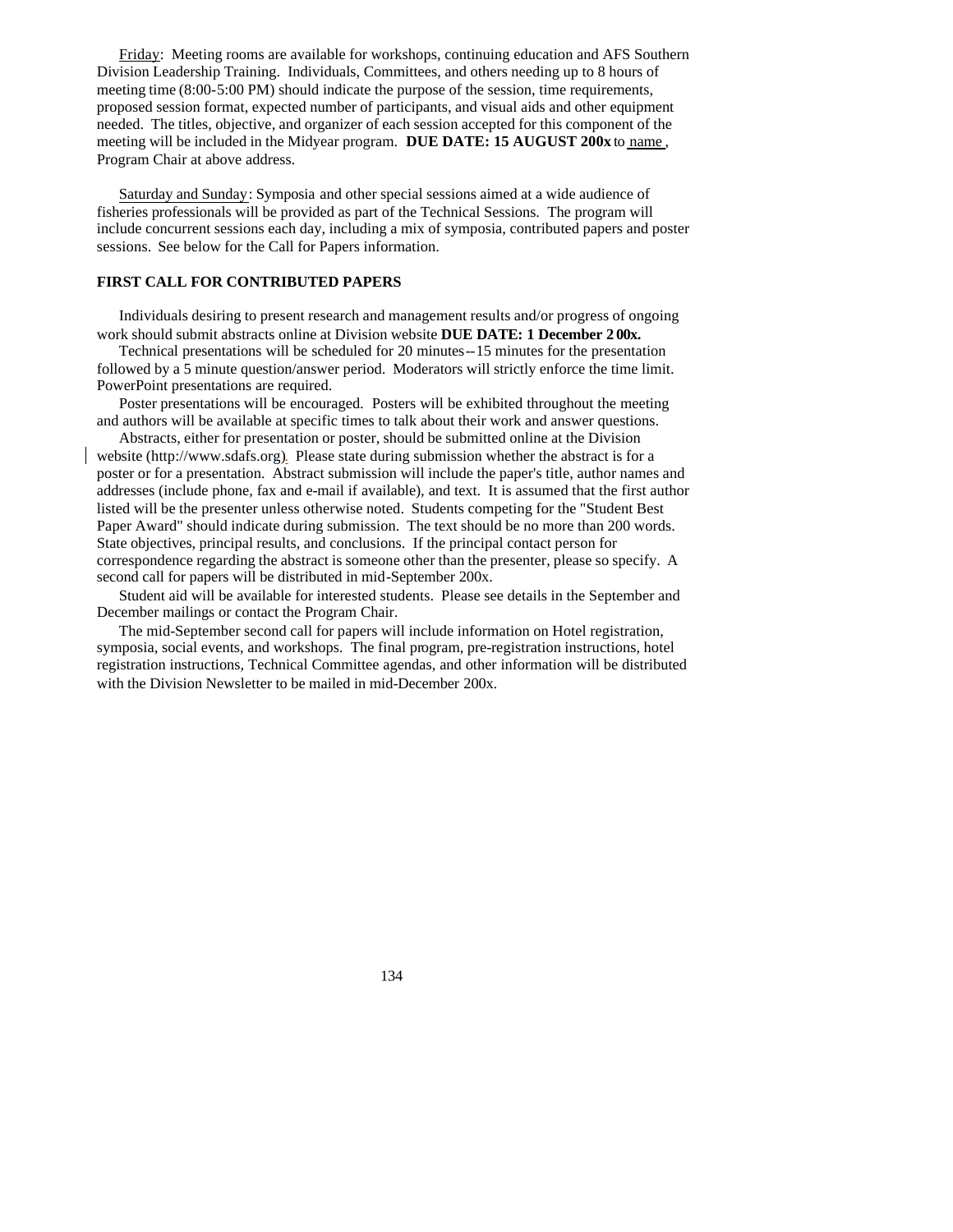#### **SECOND AND FINAL CALL FOR PAPERS**

\_\_-\_\_ February 200x Reasonable Rate Hotel Southeastern State, US

Co-hosted by Southern Division AFS Chapters

As announced in the Summer Southern Division AFS Newsletter, the 200x Spring Meeting will be held at the Reasonable Rate Hotel, Southeastern State, US . Rooms will be \$ for 1-4 people and can be reserved by calling phone number . Mention you will be attending the DIVISION Meeting to get the meeting room rates. Transportation is available by cab or hotel limousine service. Details regarding meeting registration will be announced in the Winter 200x Division Newsletter.

Student aid will be available for the DIVISION Spring Meeting. The DIVISION Student Affairs Committee has a block of rooms available for studen ts. To apply for a free room, contact name, Student Affairs Committee Chair (phone number) or meeting chair (phone number) for an application. Registration will be available for students who work during the meeting (projectors lights, registration, etc.). See the Winter DIVISION Newsletter for details.

This announcement is the **SECOND AND FINAL CALL FOR CONTRIBUTED PAPERS** to be presented in technical sessions at the meeting. Papers can be research-inprogress or completed papers. We especially encourage students to contribute papers as platform presentations or posters. This meeting promises to be an excellent conference, including Technical Committee meetings (Thur., date), Division EXCOM (Fri.. Morning, date), Continuing Education and Workshops (Fri. Afternoon, date), and Technical Sessions (Sat. and Sun., date).

#### **PROCEDURES FOR SUBMITTING CONTRIBUTED PAPERS AND POSTERS**

Individual desiring to present research and management results or progress with ongoing work should submit abstracts online at the Division Website, **Due date: 1 December 200x**.

Presentations will be scheduled for 20 minutes, 15 minute presentation followed by 5 minute question/answer period. Moderators will encourage a lively discussion during the 5-minute period after each presentation. Moderators will strictly enforce the time limit. PowerPoint presentations are required.

Abstracts will be published online from the official meeting website. Indicate during online submission whether if this is a poster or platform presentation. Abstracts will include (in the following order), the paper's title, author names and addresses and text. It will be assumed that the first author listed will be the presenter unless otherwise noted. Students competing for the "Student Best Paper Award" ind icate so during online. The text should be a 200-word or less statement of objectives, principal results and conclusions. If the principal contact person for correspondence regarding the abstract is someone other than the presenter, please so specify.

Authors will be notified regarding acceptance of presentation in January. The final program, pre-registration, and other information will be distributed with the Winter Division Newsletter.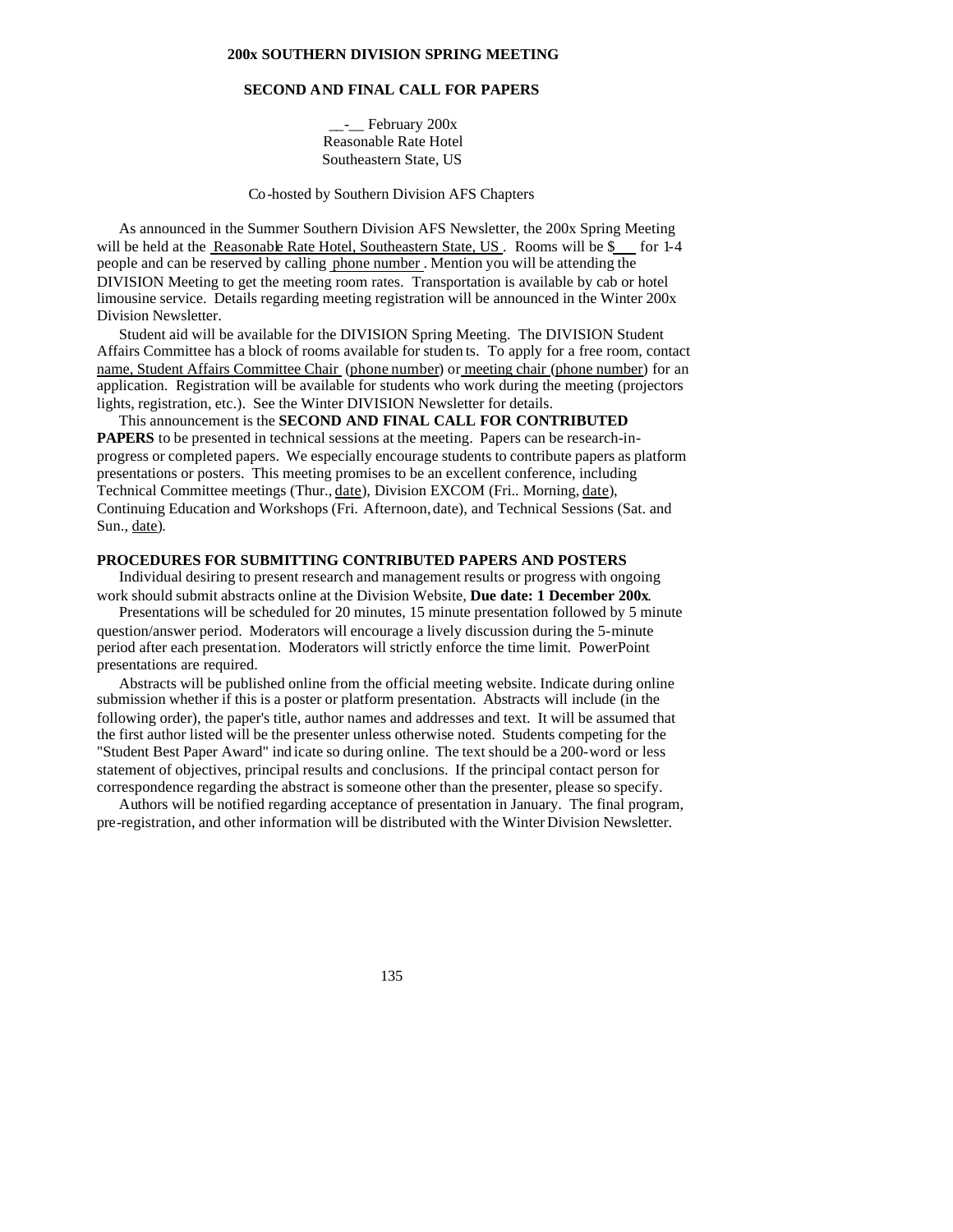



**OKLAHOMA CHAPTER AFS SOUTHERN DIVISION AFS** 

# **2004 Southern Division AFS Spring Meeting Oklahoma City, Oklahoma 26-29 February 2004**

The Oklahoma Chapter and Southern Division of the American Fisheries Society invites you to join us in Bricktown, Oklahoma City, OK at the Westin Hotel for the 12<sup>th</sup> Annual Spring Meeting of the Southern Division of the American Fisheries Society.

# **Highlights**

**Technical Committee Meetings on Thursday, 26 Feb SDAFS EXCOM, Business Meeting, Continuing Education Workshops on Friday, 27 Feb Plenary Session, Technical and Poster Sessions on Saturday, 28 Feb through noon on Sunday, 29 Feb**

**Symposia Topics: Ictalurid Biology and Management Warmwater Streams: Species Restoration and Recovery Success; Stream Habitat Improvement; Warmwater Streams Fisheries Management**

## Student Social at ARocky-s@in Bricktown on Friday Evening Saturday Evening Social at the ABricktown Brewery @

# Hotel Information

Room rates at the Westin Hotel are \$89 per night for single through quad occupancy. Rooms must be reserved by 25 January 2004 to receive this rate and guarantee availability. Reservations will be accepted via **phone only (405) 235-2780.** State you are with the **American Fisheries Society**. Check the meeting website for more hotel reservation information (http://members.cox.net/gregsumm/). Students seeking free accommodations should see the instructions included in this announcement or download instructions off the meeting website.

# Registration Information

The meeting registration form is included in the newsletter or can be downloaded at: (http://members.cox.net/gregsumm/registration). Meeting registration is \$65 for students and professionals prior to 1 February 2004 and \$75 thereafter. Students seeking reimbursement of registration costs by working at the meeting should contact Dan Dauwalter: dauwalt@okstate.edu.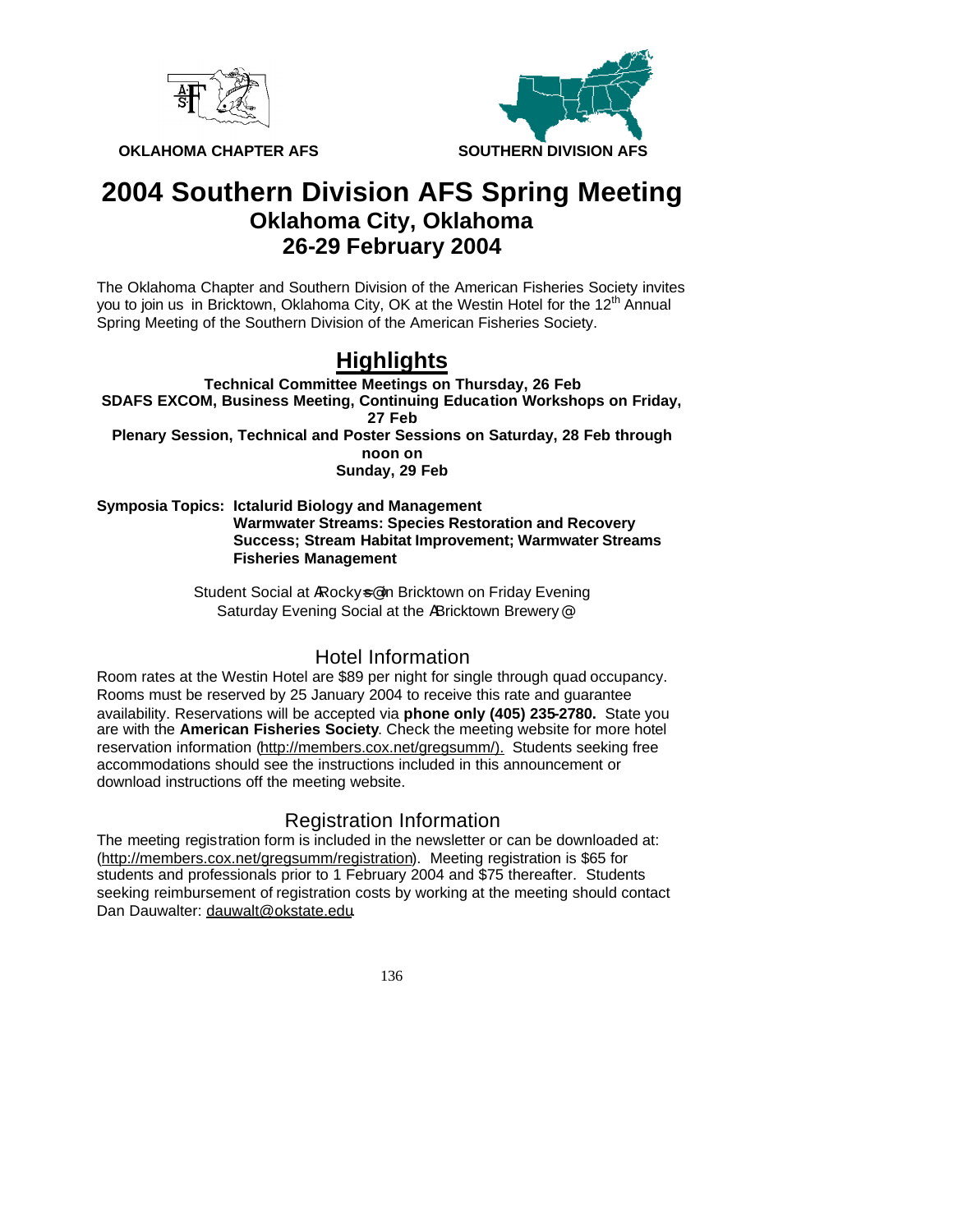## **2004 Southern Division AFS Spring Meeting**, **Oklahoma City, OK Schedule of Events:**

## C **Thursday 26 February Registration** Technical Committee Meetings C **Friday 27 February Registration** Southern Division EXCOM Meeting: 8:00-12:00 Southern Division Business Meeting: 5:00-6:30 Continuing Education Workshops (Descriptions of workshops are on the meeting website) Working with Commissions: 8:00-3:30 Basic Assessment and Restoration of Degraded Streams: 8:00-5:00 Electrofishing Injury and Procedures to Minimize Effects: 8:00-1200 Student Workshop: 1:00-5:00 LMBV Workshop: 8:00-5:00 Poster Setup: 5:00-6:30 Student Social at Rocky s in Bricktown: 7:00-10:00 C **Saturday 28 February** Registration Plenary Session: Safety Issues in the Fisheries Profession Symposia and Technical Sessions Poster Session Student:Mentor Luncheon: 12:00-1:00 Oklahoma State University Reunion: 5:00-7:00 Social at the ABricktown Brewery @ C **Sunday 29 February (ending at noon) Registration** Symposia and Technical Sessions

Poster Session

\*\*\*\*\*\*\*\*\*\*\*\*\*\*\*\*\*\*\*\*\*\*\*\*\*\*\*\*\*\*\*\*\*\*\*\*\*\*\*\*\*\*\*\*\*\*\*\*\*\*\*\*\*\*\*\*\*\*\*\*\*\*\*\*\*\*\*\*\*\*\*\*\*\*\*\*\*\*

## **ATTENTION STUDENTS**

The Division Student Affairs Committee has reserved a block of rooms for free student lodging. Free student lodging will be for 2 nights; 27and 28 Feb. Each room will be shared by 4 students of the same gender. Application deadline is **30 January 2004.**

The Division Spring Meeting provides an excellent opportunity for students to develop their professional skills. In addition to technical sessions addressing a variety of fisheries related issues, there are a number of workshops addressing specific topics, including a Student Workshop consisting, in part, of a presentation by Mike Fraidenburg on ALessons Learned: Career Experiences of Natural Resource Professionals@. A student:mentor luncheon is planned for Saturday. Have a professional take you to lunch and discuss your professional goals with and receive advice from someone who has been there. Sign up for the luncheon on the registration form.

If you are interested in obtaining free lodging, send your name, address, contact phone number, e-mail address, school, gender, status (graduate, undergraduate), AFS member number (located on your *Fisheries* mailing label), and a statement about why you wish to attend the meeting and the night(s) you will need lodging to:

Stuart Welsh (swelsh@wvu.edu), West Virginia Cooperative Fish and Wildlife Research Unit P.O. Box 6125, 313 Percival Hall, Morgantown, WV 26506

Phone: 304-293-3941 xt 2419

In the event that requests exceed the number of spaces available, the following criteria will be used to determine those receiving rooms:

- 1. Is the applicant presenting a paper or poster<br>2. Is the applicant a member of AFS
- 2. Is the applicant a member of AFS<br>3. Is the applicant an undergraduate
- Is the applicant an undergraduate or graduate
- 4. What was the date of the room request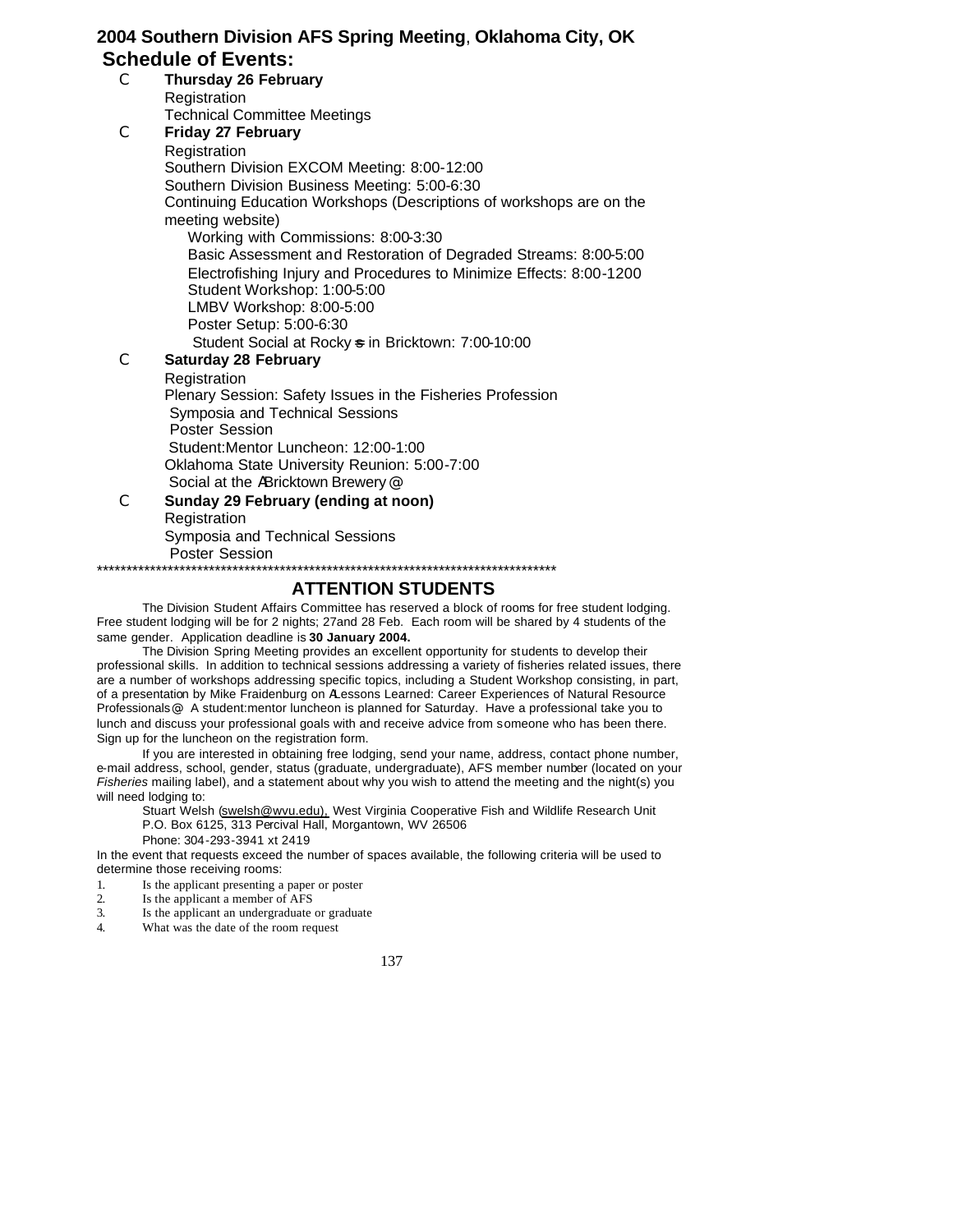| Meeting Registration Form Name:                                                               | <b>February 26-29, 2004</b>                                                              |                                  |                                                                                                                                                                                                                                                                                                                                                                              |
|-----------------------------------------------------------------------------------------------|------------------------------------------------------------------------------------------|----------------------------------|------------------------------------------------------------------------------------------------------------------------------------------------------------------------------------------------------------------------------------------------------------------------------------------------------------------------------------------------------------------------------|
|                                                                                               |                                                                                          |                                  |                                                                                                                                                                                                                                                                                                                                                                              |
| Affiliation: Natural March 2012 Student (circle one) Y N                                      |                                                                                          |                                  |                                                                                                                                                                                                                                                                                                                                                                              |
|                                                                                               |                                                                                          |                                  |                                                                                                                                                                                                                                                                                                                                                                              |
| City: State: Zip: Zip:                                                                        |                                                                                          |                                  |                                                                                                                                                                                                                                                                                                                                                                              |
|                                                                                               |                                                                                          |                                  |                                                                                                                                                                                                                                                                                                                                                                              |
| <b>Meeting Registration:</b>                                                                  |                                                                                          |                                  |                                                                                                                                                                                                                                                                                                                                                                              |
| Early Registration (before February 1, 2004)                                                  |                                                                                          | \$65.00                          | $\frac{\text{S}}{\text{S}}$                                                                                                                                                                                                                                                                                                                                                  |
| Regular Registration (February 1 and later)                                                   |                                                                                          | \$75.00                          | s                                                                                                                                                                                                                                                                                                                                                                            |
| Extra Social Tickets (both Friday and Saturday)                                               |                                                                                          | $$30.00$ /ea                     | s                                                                                                                                                                                                                                                                                                                                                                            |
| Workshops (OPTIONAL): Friday, February 27                                                     |                                                                                          |                                  |                                                                                                                                                                                                                                                                                                                                                                              |
| Working with Commissions                                                                      | 8:00am-3:30pm                                                                            | \$75.00                          | $\frac{\S_{\frac{1}{2}}}{\S_{\frac{1}{2}}}{\S_{\frac{1}{2}}}{\S_{\frac{1}{2}}}{\S_{\frac{1}{2}}}{\S_{\frac{1}{2}}}{\S_{\frac{1}{2}}}{\S_{\frac{1}{2}}}{\S_{\frac{1}{2}}}{\S_{\frac{1}{2}}}{\S_{\frac{1}{2}}}{\S_{\frac{1}{2}}}{\S_{\frac{1}{2}}}{\S_{\frac{1}{2}}}{\S_{\frac{1}{2}}}{\S_{\frac{1}{2}}}{\S_{\frac{1}{2}}}{\S_{\frac{1}{2}}}{\S_{\frac{1}{2}}}{\S_{\frac{1}{2$ |
| Basic Assessment and Restoration of Degraded Streams                                          | 8:00am 5:00pm                                                                            | \$75.00                          | s                                                                                                                                                                                                                                                                                                                                                                            |
| Electrofishing Injury and Procedures to Minimize Effects                                      | 8:00am 12:00pm                                                                           | \$50.00                          |                                                                                                                                                                                                                                                                                                                                                                              |
| Student Workshop<br>LMBV Workshop (Contact Chris Horton, B.A.S.S.)                            | $1:00 \text{pm} 5:00 \text{pm}$                                                          | FREE (check here)<br><b>FREE</b> |                                                                                                                                                                                                                                                                                                                                                                              |
| <b>Student Mentor Lunch</b> (Saturday, February 28):                                          |                                                                                          |                                  |                                                                                                                                                                                                                                                                                                                                                                              |
| (check if you would like to participate and circle interests/profession)                      |                                                                                          |                                  |                                                                                                                                                                                                                                                                                                                                                                              |
| a. Mentor_________Profession:(academia, state agency, federal agency private firm, etc.)      |                                                                                          |                                  |                                                                                                                                                                                                                                                                                                                                                                              |
| b. Student_________Interest: (grad. school, state agency, federal agency, private firm, etc.) |                                                                                          |                                  |                                                                                                                                                                                                                                                                                                                                                                              |
| Note: Abstracts will be available for download from the meeting web site                      |                                                                                          |                                  |                                                                                                                                                                                                                                                                                                                                                                              |
|                                                                                               | <b>CREDIT CARD WILL NOT BE ACCEPTED</b>                                                  |                                  | Total \$                                                                                                                                                                                                                                                                                                                                                                     |
| Cash, checks and money orders made payable to Oklahoma Chapter AFS (Tax I.D. #23-             | 7226672)                                                                                 |                                  |                                                                                                                                                                                                                                                                                                                                                                              |
| S. Division AFS Spring Meeting, c/o Bill Wentroth, Okla. Dept. of Wildlife Conservation       | Return completed form and payment to:                                                    |                                  |                                                                                                                                                                                                                                                                                                                                                                              |
|                                                                                               | 417 Silverdale Lane, Ponca City, OK 74064-7315<br>Phone: 580-762-2248, FAX: 580-762-2380 |                                  |                                                                                                                                                                                                                                                                                                                                                                              |
|                                                                                               | email: odwc@poncacity.net(Bill_Wentroth)                                                 |                                  |                                                                                                                                                                                                                                                                                                                                                                              |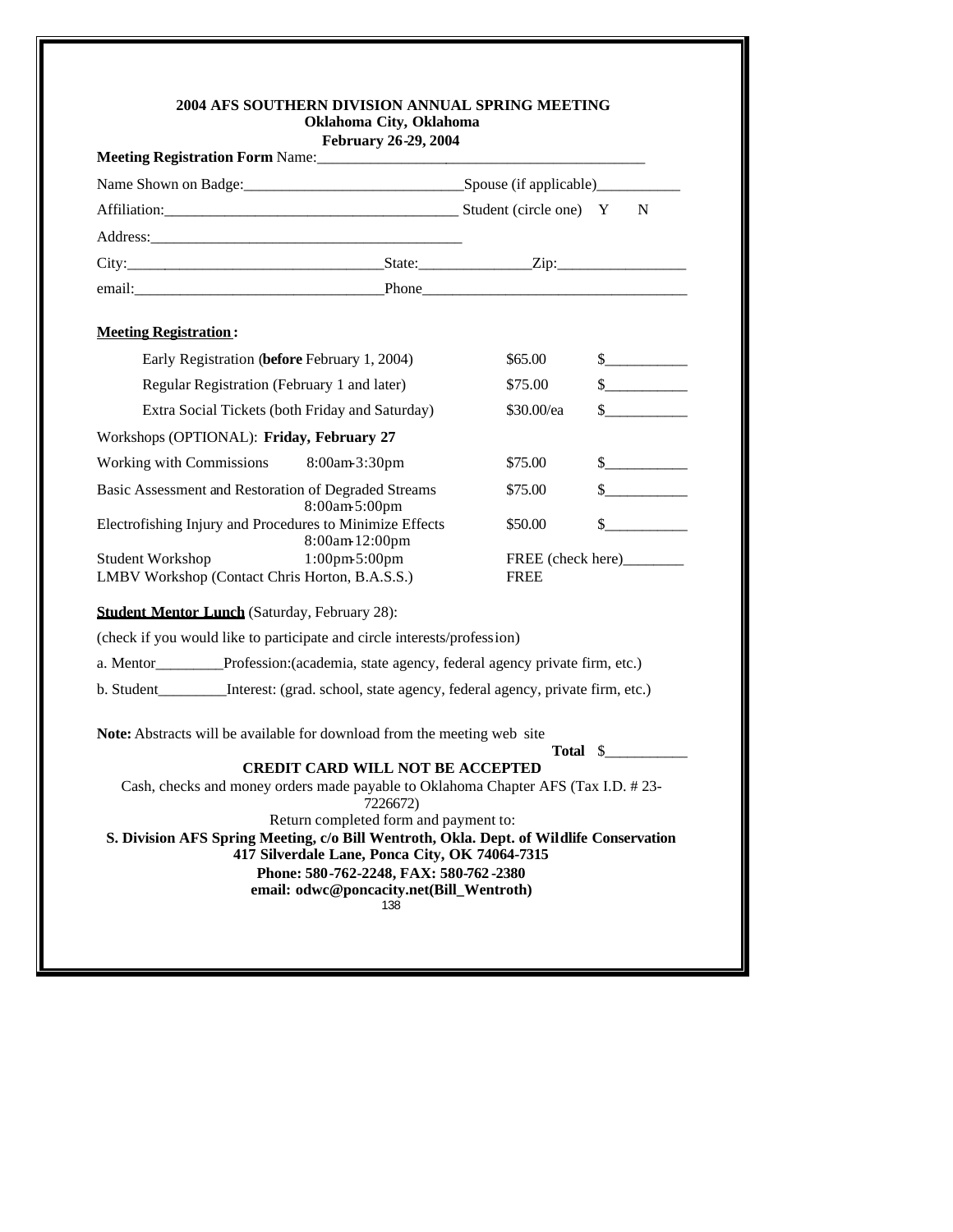# **2004 OKC Division Spring Meeting Finances**

## **Income**

| Date           | Contributor                      | Amount      |  |
|----------------|----------------------------------|-------------|--|
| 05-08-03       | <b>TVA Donation</b>              | \$1,000.00  |  |
| 08-05-03       | Duke Energy Donation             | \$1,000.00  |  |
| 08-07-03       | American Aquatics Donation       | \$500.00    |  |
| 09-17-03       | Zebco Donation                   | \$10,000.00 |  |
| 10-07-03       | Progress Energy Donation         | \$1,000.00  |  |
| $01 - 23 - 04$ | Georgia Power Donation           | \$1,000.00  |  |
| $01 - 26 - 04$ | Registration                     | \$2,760.00  |  |
| 02-03-04       | NW Marine Technology Don.        | \$500.00    |  |
| 02-19-04       | Registration                     | \$6,450.00  |  |
| 02-19-04       | Warm Water Streams Donation      | \$300.00    |  |
| 02-19-04       | Dennis Rickie Donation           | \$100.00    |  |
| 02-19-04       | <b>USFWS Donation</b>            | \$2,500.00  |  |
| $02 - 27 - 04$ | <b>Terry Cheeks Donation</b>     | \$1,000.00  |  |
| 03-02-04       | N. Arkansas Fly Donation         | \$1,000.00  |  |
| 03-08-04       | B.A.S.S. (ESPN) Donation         | \$1,000.00  |  |
| 03-08-04       | Registration                     | \$11,395.00 |  |
| Pending        | <b>ODWC Registration</b>         | \$4,190.00  |  |
| Pending        | <b>SDAFS Reimbursements</b>      | \$1,071.49  |  |
| Pending        | <b>WW Streams Reimbursements</b> | \$225.00    |  |
|                |                                  |             |  |

Total **\$46,991.49** 

 $\frac{1}{\sqrt{2}}$ 

 $\mathcal{L}^{\mathcal{L}}(\mathcal{L}^{\mathcal{L}})$  and  $\mathcal{L}^{\mathcal{L}}(\mathcal{L}^{\mathcal{L}})$  and  $\mathcal{L}^{\mathcal{L}}(\mathcal{L}^{\mathcal{L}})$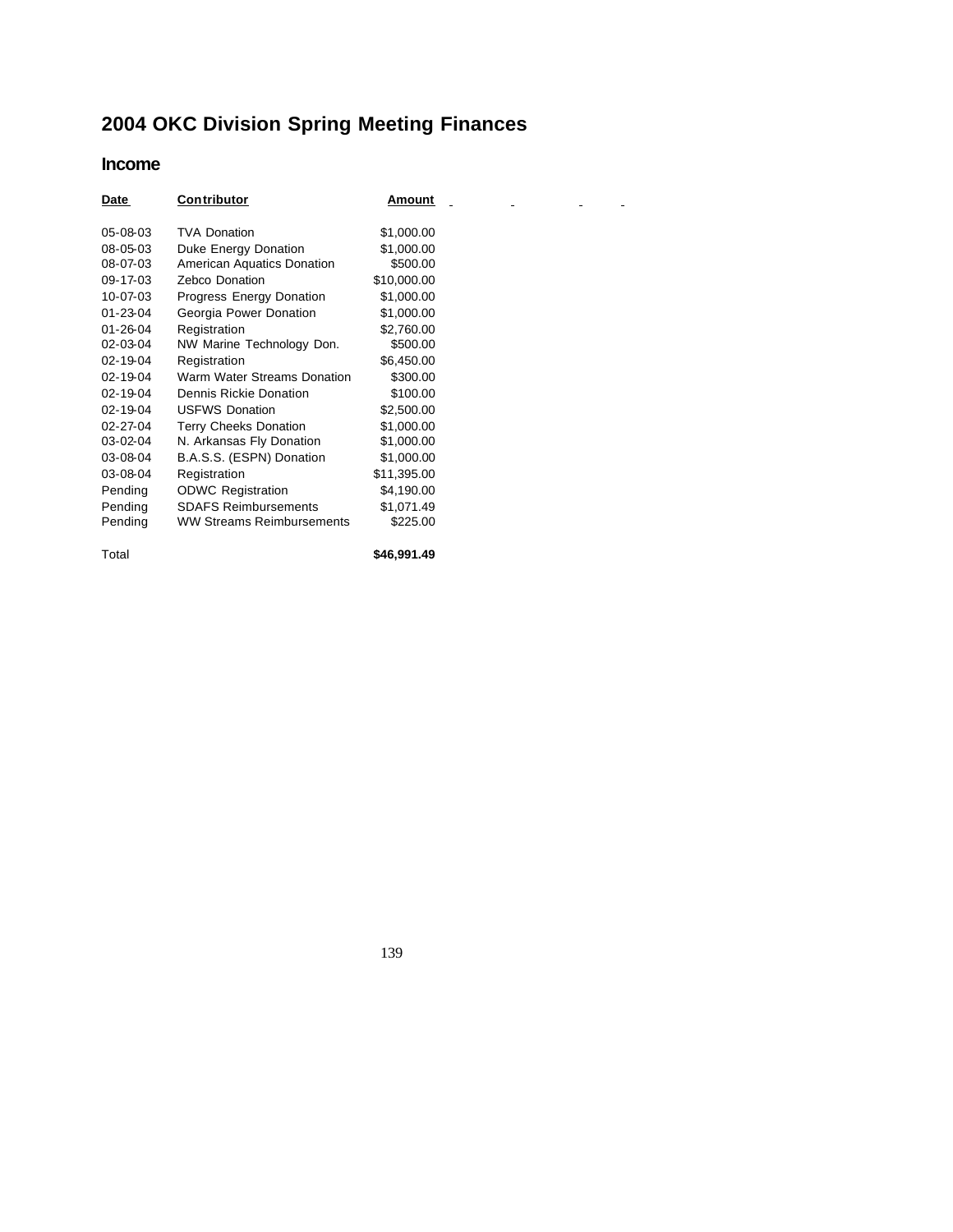# **Expenses**

| te         | Vendor                          | <b>Amount</b> | Check No.      | <b>Description</b>                        |
|------------|---------------------------------|---------------|----------------|-------------------------------------------|
| $-15 - 03$ | <b>BankFirst</b>                | \$16.50       | n/a            | Checks                                    |
| $-15 - 03$ | <b>University Presort</b>       | \$91.15       | 1501           | Announcement mail prep/handling           |
| $-15 - 03$ | <b>US Postmaster</b>            | \$266.07      | 1502           | Bulk mail announcement                    |
| $-22 - 04$ | <b>Braudrick Printery</b>       | \$75.00       | 1503           | Print receipts and name badges            |
| $-19 - 04$ | <b>Chris' University Spirit</b> | \$1,200.00    | 1504           | <b>Student subunit Tshirts</b>            |
| $-17 - 04$ | <b>Copelins Office Supply</b>   | \$142.62      | 1505           | Foam Board, Flip Chr and Spray Adhv       |
| $-17 - 04$ | Kinko's                         | \$152.06      | 1506           | Poster Printing                           |
|            |                                 |               |                | From W Water Streams/D. Rickie            |
| $-19 - 04$ | Gene Gilliland (Auction Items)  | \$400.00      | 1507           | Donation                                  |
| $-23 - 04$ | Document Services, Inc.         | \$345.06      | 1508           | Printing Program                          |
| $-28 - 04$ | <b>Bricktown Brewery</b>        | \$8,216.53    | 1509           | Sat Night Social                          |
| $-01 - 04$ | <b>Barry Bolton</b>             | \$313.61      | 1510           | Hosp Room Food/Drink Reimbursement        |
| $-01 - 04$ | Randy Hyler                     | \$33.32       | 1511           | Hosp Room Food/Drink Reimbursement        |
| $-02 - 04$ | <b>Dynamic Solutions Group</b>  | \$2,010.54    | 1512           | <b>Workshop Payment</b>                   |
| $-02 - 04$ | <b>Westin Hotel</b>             | \$2,936.03    | 1513           | Hotel Bill (rooms, breaks, parking, etc.) |
| $-02 - 04$ | Rocky's Bricktown               | \$7,950.00    | 1514           | <b>Friday Night Social</b>                |
| $-09 - 04$ | Image Imprinting Inc            | \$451.20      | 1515           | Name Badge Lanyards                       |
|            |                                 |               |                | A.V. Help-Student reg refunds (see        |
| $-09 - 04$ | Student Rebate (see below)      | \$350.00      | 1516-1522      | below)                                    |
| $-09 - 04$ | Marco                           | \$213.17      | 1523           | Name badge holders and ribbons            |
| $-09 - 04$ | <b>Bill Wentroth</b>            | \$13.43       | 1524           | Reimbursement for copy costs              |
| $-09 - 04$ | Unit Equipment Services         | \$54.00       | 1525           | OSU Poster copy costs                     |
| $-11 - 04$ | Refunds                         | \$465.00      | 1526-1532      | Refunds for not attending (see below)     |
| $-15 - 04$ | Ira Adelman                     | \$189.45      | 1533           | 1/2 of AFS President Travel               |
|            |                                 |               |                | Larry's Travel Expenses for Safety        |
| $-15 - 04$ | Larry Olmsted                   | \$500.20      | 1534           | Session                                   |
| $-15 - 04$ | <b>Ted Henry</b>                | \$359.45      | 1535           | Ted's Travel Expenses for Workshop        |
| nding      | Cories                          | \$402.50      | $\blacksquare$ | A.V. Expenses @ Hotel                     |
| nding      | ODWC                            | \$500.00      |                | <b>Streams Workshop Expense</b>           |
| tal        |                                 | \$27,646.89   |                |                                           |

**Pt** Amount **\$19,344.60**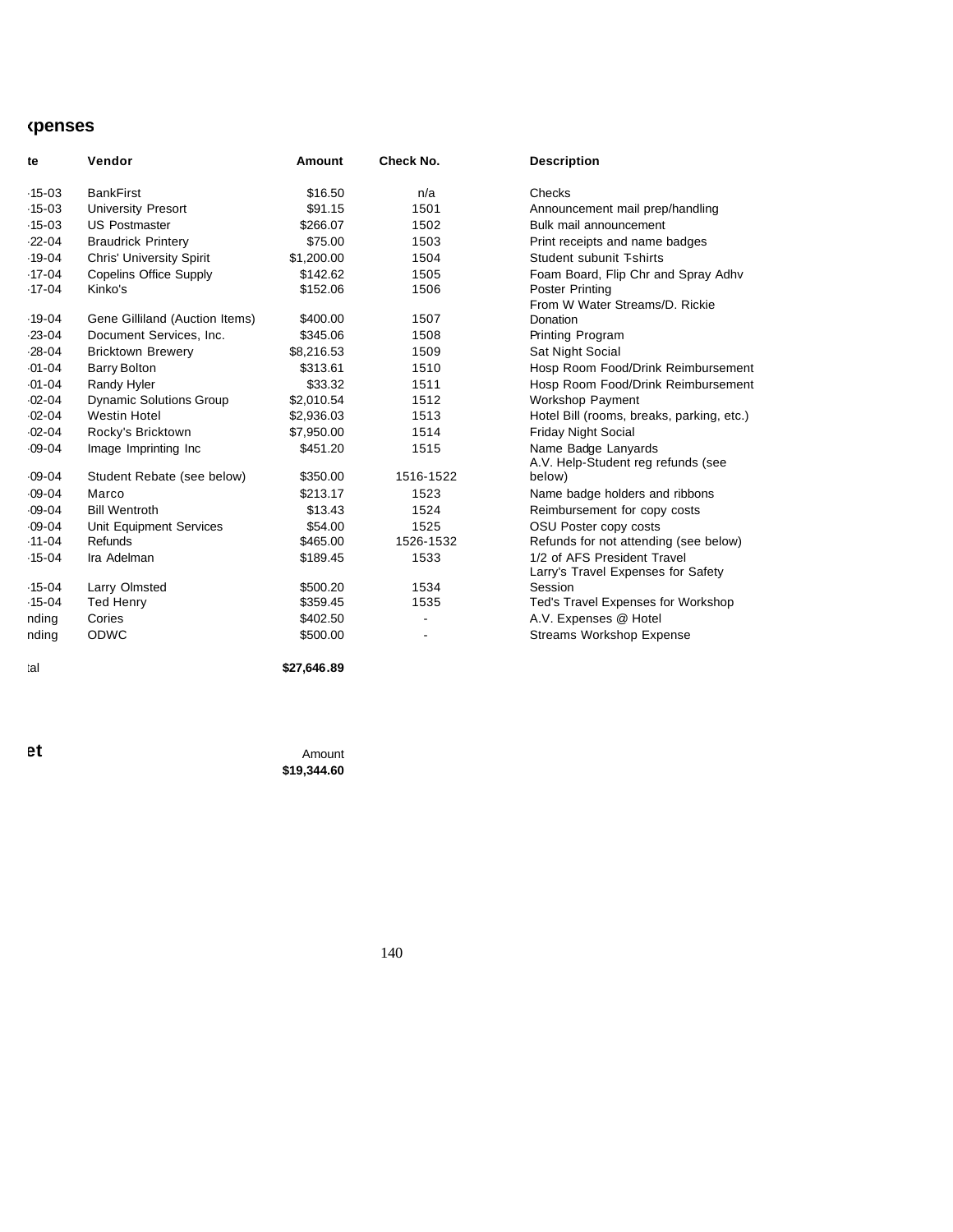## **Student AV workers**

| <b>Student</b>      | <b>Hours</b> | Amount   | Check No. |
|---------------------|--------------|----------|-----------|
| Dominic Barrett     | 6            | \$60.00  | 1516      |
| Kyle James          | 2            | \$20.00  | 1517      |
| Sandy Clark         | 4            | \$40.00  | 1518      |
| Jessica Milliman    | 6            | \$60.00  | 1519      |
| Eli Powers          | 4            | \$40.00  | 1520      |
| <b>Ben Stoerger</b> | 7            | \$70.00  | 1522      |
| Chip Walton         | 6            | \$60.00  | 1521      |
| Total               |              | \$350.00 |           |

## **Refunds for Non-Attendees**

| <b>Registrants</b>      | <b>Affiliation</b> | Amount  | Check No. |
|-------------------------|--------------------|---------|-----------|
| Karla Carlisle          | Tenn Tech          | \$65.00 | 1526      |
| Ericka Blev ins         | Tenn Tech          | \$65.00 | 1527      |
| Nicole Surgenor         | Tenn Tech          | \$65.00 | 1528      |
| <b>Adreinne Averett</b> | Vir Tech           | \$65.00 | 1529      |
| <b>Howard Elder</b>     | <b>TPWD</b>        | \$65.00 | 1530      |
| Bobby Wilson            | <b>TWRA</b>        | \$65.00 | 1531      |
| Steve Lochmann          | <b>UAPB</b>        | \$75.00 | 1532      |
|                         |                    |         |           |

**\$465.00**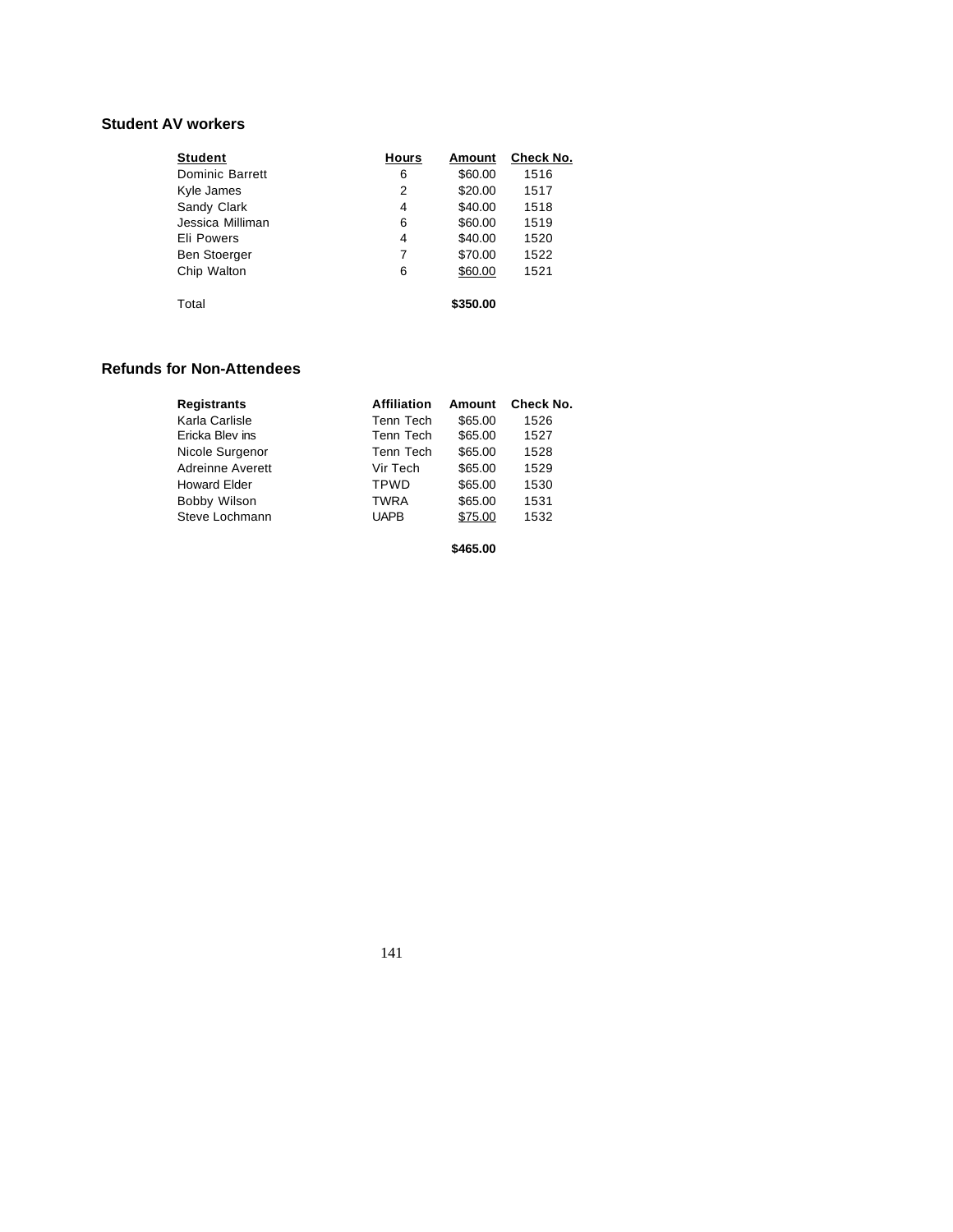# **Appendix XI**

## Committee Appointment Form

The Southern Division of the American Fisheries Society welcomes participation of all its members in the activities of the Division. An excellent opportunity to become more involved in the administration, policy, and leadership of the Division is through service on Standing, Technical and Ad Hoc Committees.

The incoming President and the Executive Committee encourage members who wish to volunteer to serve on 200<sub>\_</sub> - 200<sub>\_</sub> Division Committees to indicate their preference (1 = 1<sup>st</sup> choice, etc.)

## **Technical Committees**

| Aquaculture                |  | Catfish Management  | <b>Instream Flow</b>   |  |  |
|----------------------------|--|---------------------|------------------------|--|--|
| Nongame Aquatics           |  | Pollution           | Reservoir              |  |  |
| Small Impoundments         |  | <b>Striped Bass</b> | Trout                  |  |  |
| <b>Warmwater Streams</b>   |  |                     |                        |  |  |
| <b>Standing Committees</b> |  |                     |                        |  |  |
| Audit                      |  | Awards              | <b>Ballot</b>          |  |  |
| Nominating                 |  | Resolutions         | <b>Student Affairs</b> |  |  |
| Name:<br>Address:          |  |                     |                        |  |  |
|                            |  |                     |                        |  |  |
|                            |  |                     |                        |  |  |
| e-mail:                    |  |                     |                        |  |  |
| phone:                     |  |                     |                        |  |  |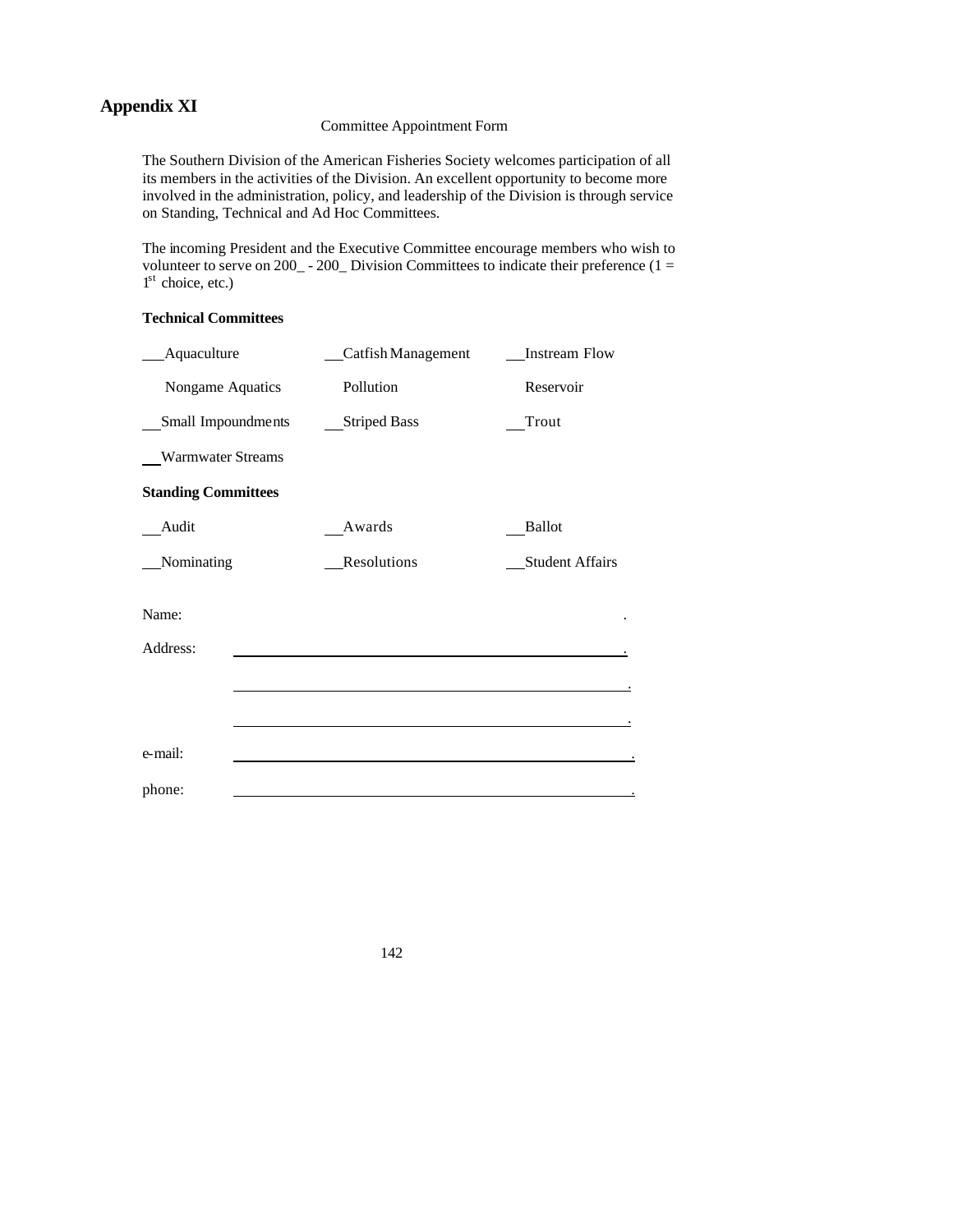## **Appendix XII: Technical Committee Review Form**

Committee being reviewed: Date of review:

Division officer performing review:

Does the committee have a clear purpose-goals-objectives statement? If so, attach copy; if not, expected completion date.

Does purpose support needs of Division/Society?

Are goals consistent with stated purpose?

Will objectives assure that goals are met?

Are committee activities developed in accordance with guidance in the Prosser/Meador Reports?

Was an annual report prepared in terms of the stated objectives? Did the report contain objectives for the coming year?

Are minutes of committee meetings distributed within one month to committee members, Division Secretary/Treasurer and Newsletter Editor?

Outline activities over the past year in regards to:

- o Exchange and dissemination of information among fisheries professionals and institutions
- o Identifying problem areas related to data and procedural deficiencies commonly shared by professionals
- o Advancing science by providing a forum for the coordinated and cooperative resolution of identified problem areas
- o Originating and evaluating Society's position on technical issues of importance

Is membership on the committee adequate to achieve goals? Is membership representative of federal, state, academic, and private concerns?

Does the committee have a "policy" on length of terms and rotation?

Are any subcommittees established and administered in accordance with guidance in the Prosser/Meador Reports?

Additional Comments: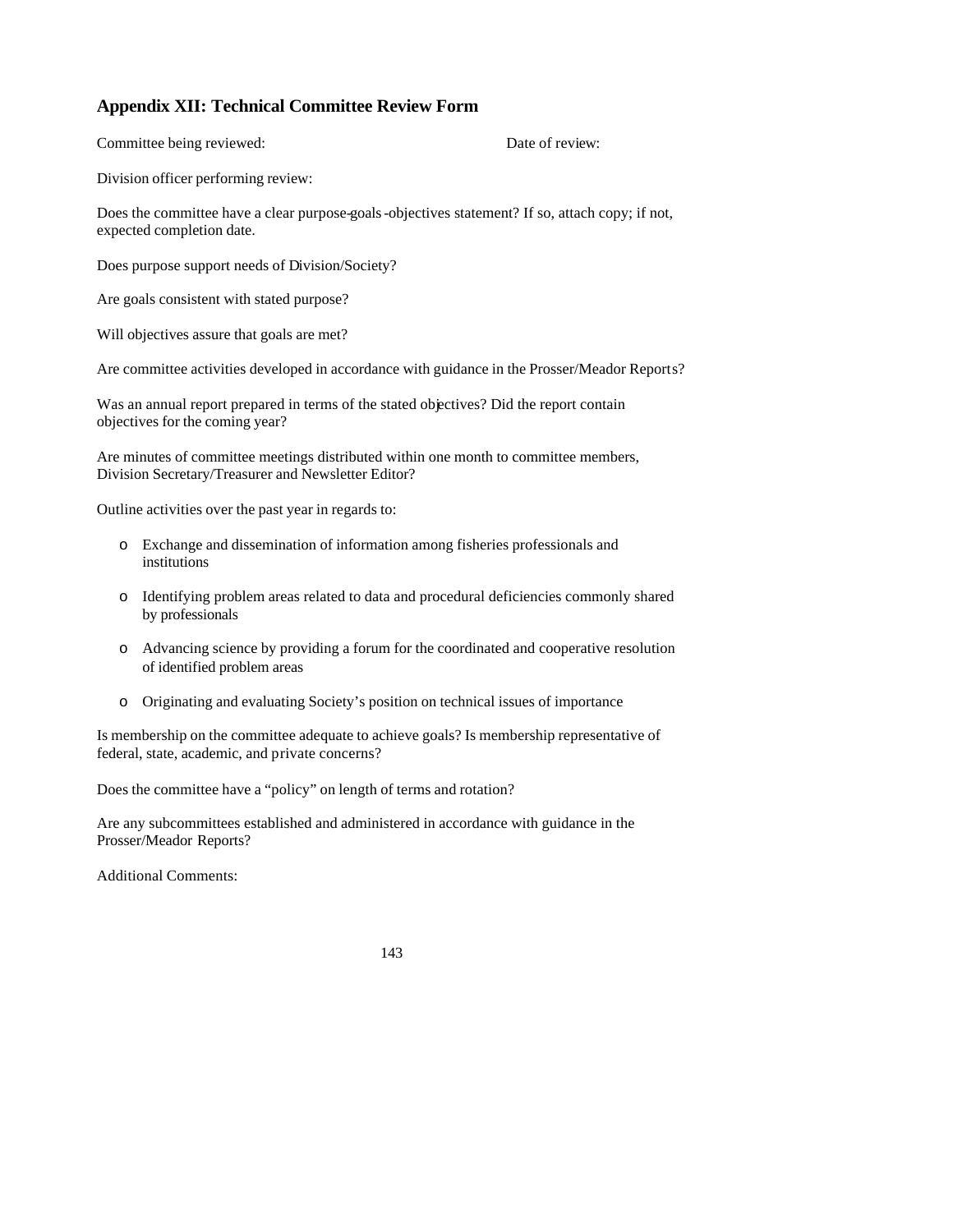# **Appendix XIII: Awards/Student Affairs Committee Forms**

| <b>SEAFWA FISHERIES SESSION JUDGE</b> |  |
|---------------------------------------|--|
|                                       |  |

| <b>SESSION#</b>           |             | <b>STUDENT</b> | <b>PROFESSIONAL .</b> |  |
|---------------------------|-------------|----------------|-----------------------|--|
| <b>AUTHORS(S)</b>         |             |                |                       |  |
| (Circle Presenter's name) |             |                |                       |  |
|                           |             |                |                       |  |
|                           |             |                |                       |  |
| <b>INTRODUCTION</b>       | $(10$ PTS)  |                |                       |  |
| <b>METHODS</b>            | $(10$ PTS)  |                |                       |  |
| <b>ORGANIZATION</b>       | $(10$ PTS)  |                |                       |  |
| <b>ORIGINALITY</b>        | $(15$ PTS)  |                |                       |  |
| <b>TECH. MERIT</b>        | $(20$ PTS)  |                |                       |  |
| <b>DELIVERY</b>           | $(15$ PTS)  |                |                       |  |
| <b>VISUAL AIDS</b>        | $(15$ PTS)  |                |                       |  |
| <b>TIMING</b>             | $(5$ PTS)   |                |                       |  |
| <b>TOTAL</b>              | $(100$ PTS) |                |                       |  |
|                           |             |                |                       |  |

**COMMENTS:**

**BEST OF THIS SESSION?**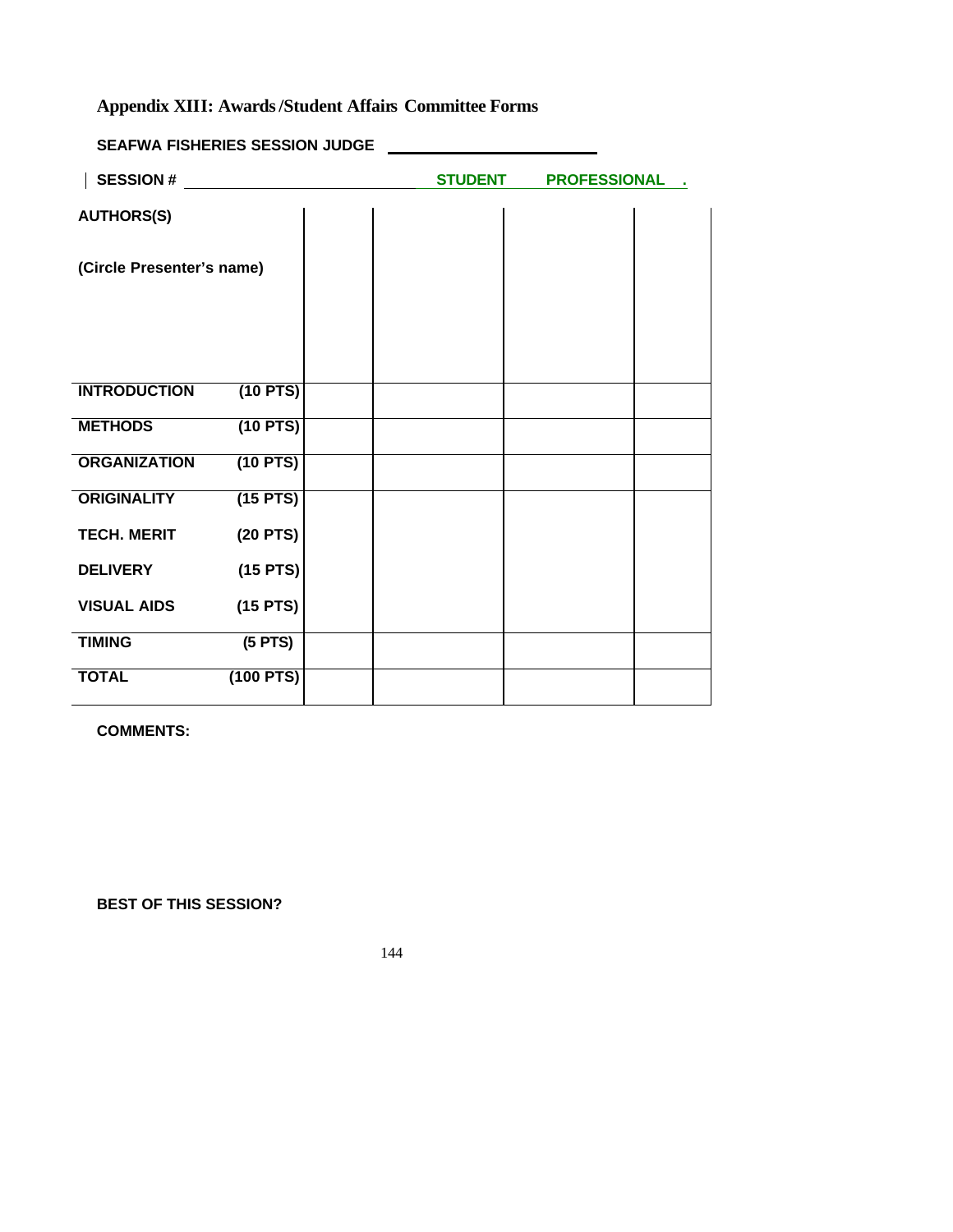### **SEAFWA SCORE SHEET INSTRUCTIONS**

1) Use one score sheet per session (3 to 6 presentations per session) 2) Write author name(s) in space provided. "John Doe et al." is OK. If John is not presenting, write presenter's name too.

3) General Guidelines:

Introduction (10 pts) - Does the introduction "set the stage" properly by giving pertinent background information and explaining the problem and need? Are objectives clearly stated and explained?

Methods (10 pts) - Do the methods fit the problem? Are sampling protocols, field/lab techniques clearly explained?

Organization (10 pts) - Does the presentation flow? Is the sequence logical and easy to follow?

Originality (15 pts) - Is this a new and fresh approach to a problem? Or is this the same old, same old, a question answered by yet another author in another state?

Technical Merit (20 pts) - Is the science well done? Are the statistical treatments appropriate and are significant differences demonstrated and explained? Are the results presented clearly and do the conclusions follow smoothly from the results? Were the objectives met? Are the management implications of their results explained and are recommendations made that will further fishery science in the Southeast?

Delivery (15 pts) - Does the presenter simply read their notes (or worse, the manuscript)? How is the vocal delivery? Do they use the microphon e appropriately? Volume? Pace? Many long, awkward pauses? Too much "Uh", "um", "and, uh", etc? Does the presenter speak to the audience, not the screen? Do they make eye contact with the audience?

Visual Aids (15 pts) - If they have to say "I know you folks in the back can't see this, but..." then that slide should have never been shown. Other "no -no's" include slides of tables of figures right out of the manuscript. Tables & figures should be simple, easy to read, clear and well labeled - readable from anywhere in the audience. Do the graphics stand alone or does the presenter have to "explain" everything?

Timing (5 pts) - No excuses for running over! Does the presenter utilize the full 15 minutes for presentation. Do they invite questions at the end of their presentation and have the 5 minutes remaining to answer them? They should repeat the question if the moderator does not. Are questions answered well?

4) Review papers or case histories may not follow a strict "scientific method." However, this should not detract from the presentation value. Consider the following:

Does the title clearly reflect the content of the presentation?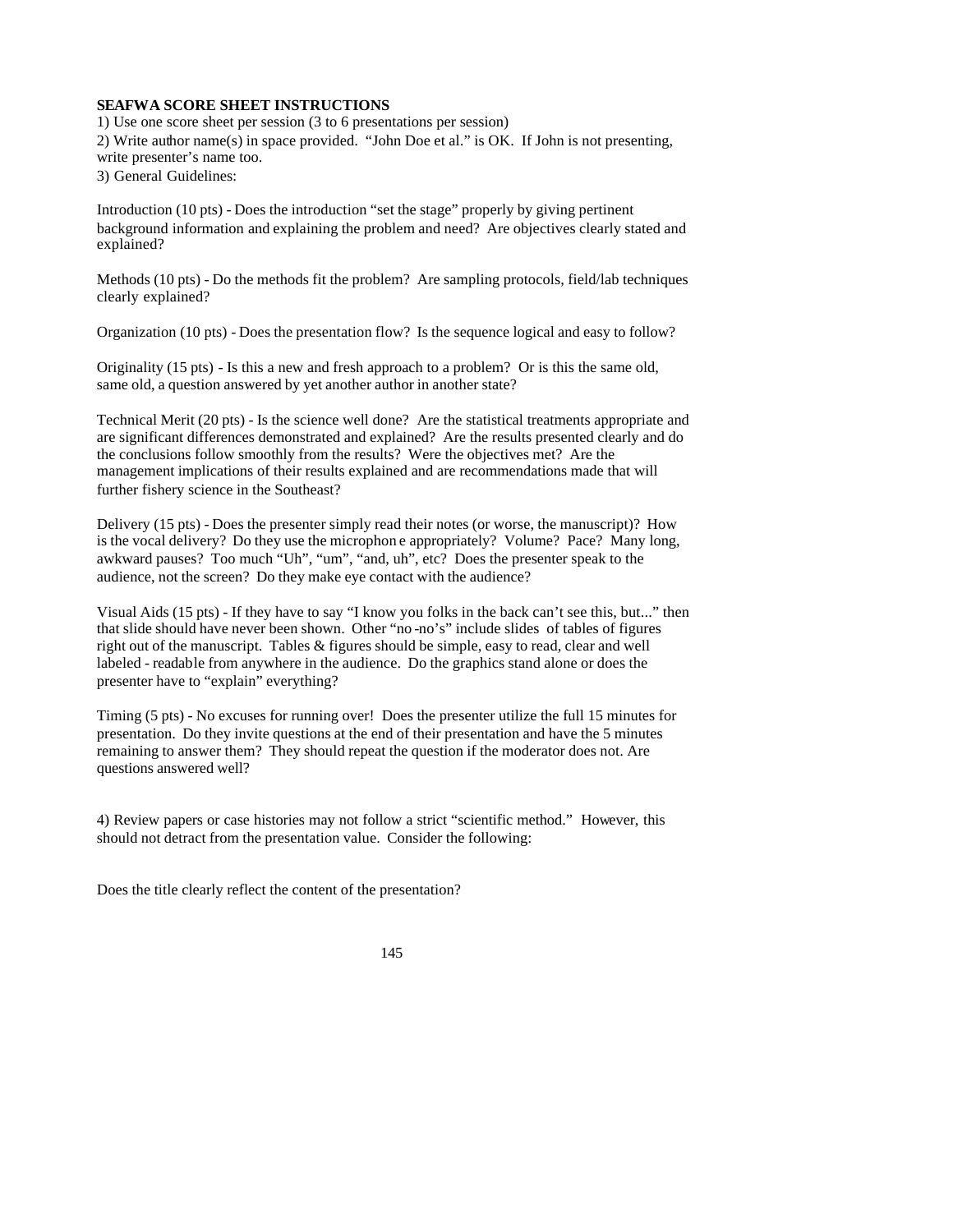Does the introduction provide a clear description of the scope of the problem?

Are the results clearly presented? Are tables & figures complete and descriptive?

"Lessons learned" in the discussion should be reflected in the conclusions

Is the case history relevant to fisheries management?

5) Avoid "grade inflation." Utilize the entire range of points available in each category. If necessary, make temporary notes about each presentation then write in final scores after listening to all the presentations in a session. A total score of 90 or better should be among the best presentations you've ever heard. These are the spell-binding, keep-you -on-the-edge-of-your-seat presentations made by a dynamic and captivating speaker with whiz-bang graphics that add to the impact but don't overwhelm you. Scores in the 70s and 80s are considered better than average - pretty good stuff. They kept your interest and you understood what the speaker was trying to convey. 50s and 60s are average scores - you got most of the story but there were a few things missing or poorly explained that detracted from the overall app eal of the talk. Scores below 50 are presentations that need a lot of work. Major problems in organization, bad graphics, lack-luster delivery, weak results and weaker conclusions, no management implications or lessons learned that could help other fisheries managers.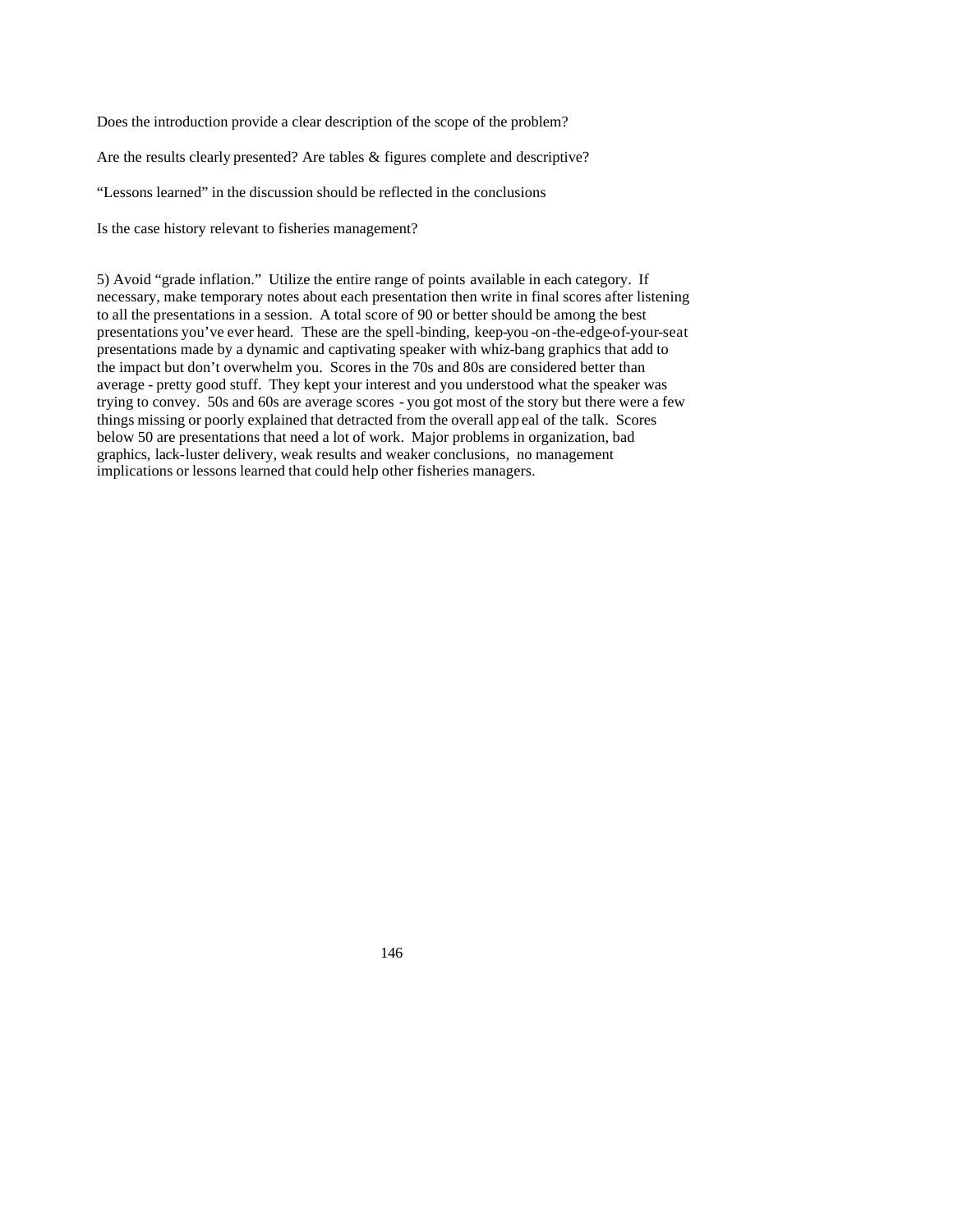**presents the**

## **John F. Dequine Award for Best Paper to**

## **John D. Williams**

**for the paper titled,**

### **Walleye Movement, Distribution, and Habitat Use in Laurel River Lake, Kentucky**

**Presented at at the 56th Annual Conference of the Southeastern Association of Fish & Wildlife Agencies, October 29, 2002, Baltimore, Maryland**

**President, Southern Division Executive Director, AFS**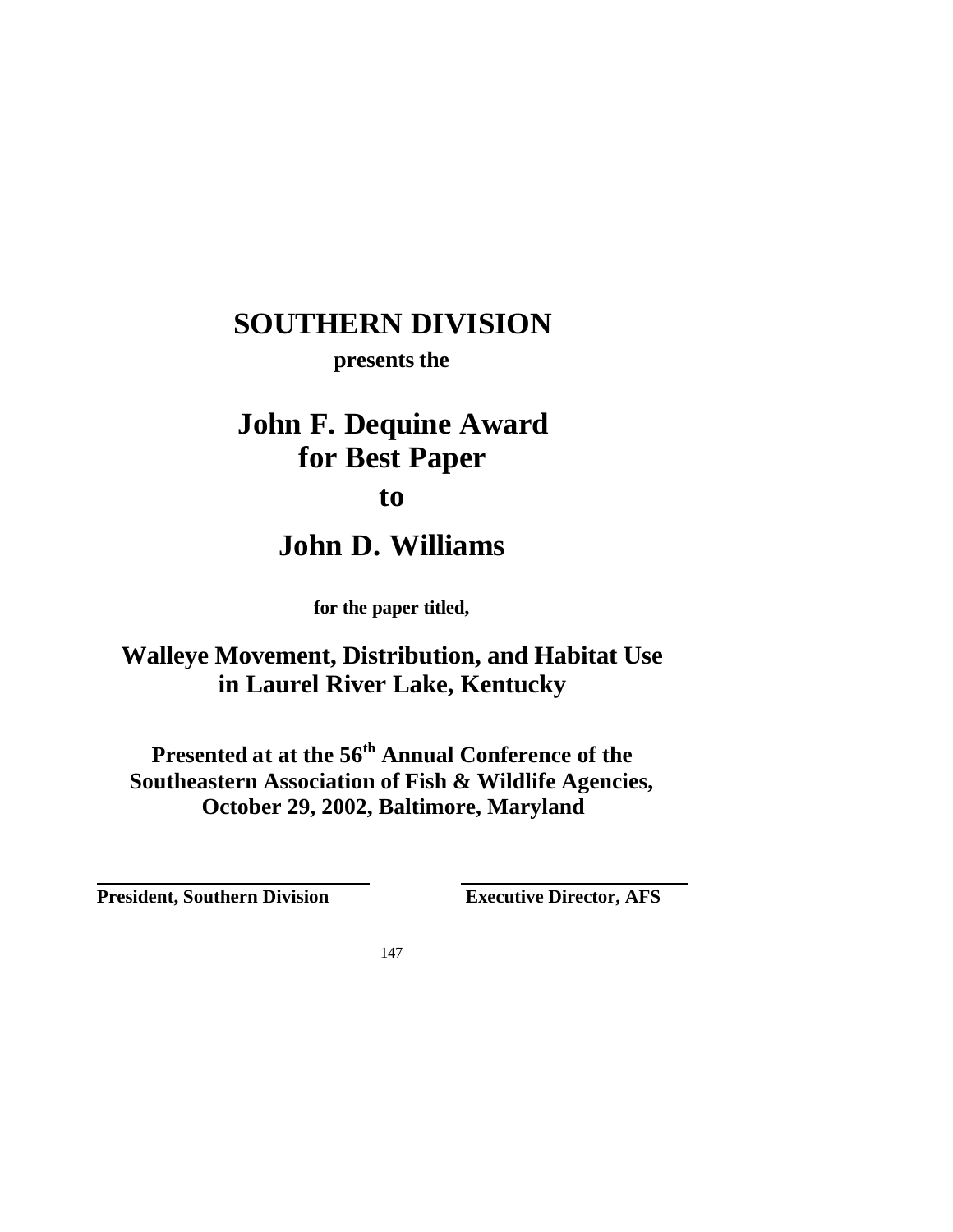**presents the**

### **Award for Best Paper, Runner-Up to**

### **Paul W. Rister**

**for the paper titled**

### **Response of the Crappie Population to Regulatory Changes in Kentucky Lake, Kentucky: A Case History**

**Presented at the 56th Annual Conference of the Southeastern Association of Fish & Wildlife Agencies, October 29, 2001, Baltimore, Maryland**

**President, Southern Division Executive Director, AFS**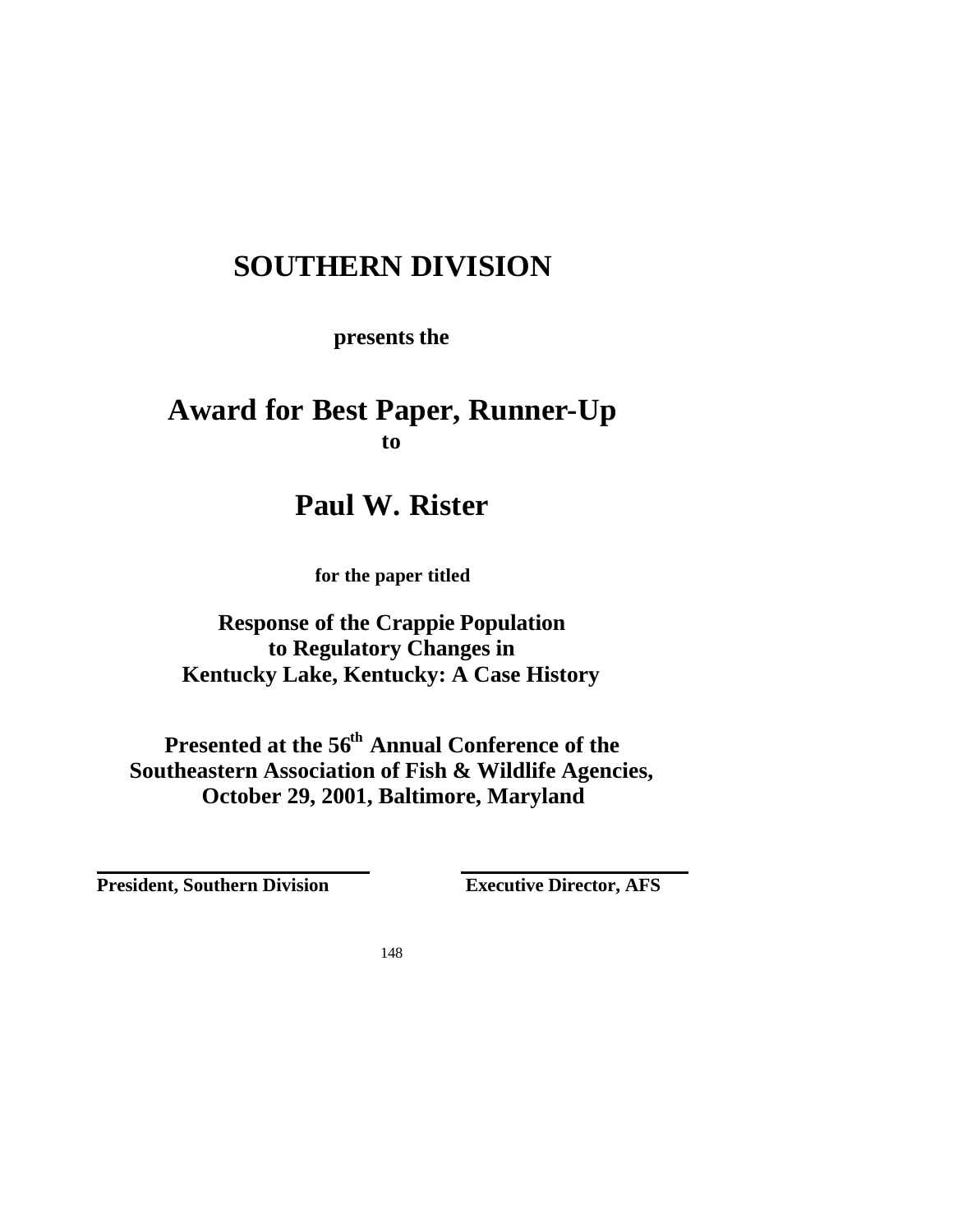**presents its**

## **Award of Merit**

**to**

## *Texas Parks & Wildlife Department*

**in recognition of its exemplary participation in the Fisheries Technical Session at Annual Conference of the Southeastern Association of Fish and Wildlife Agencies** 

**Place 3-year term here**

**President, Southern Division Executive Director, AFS**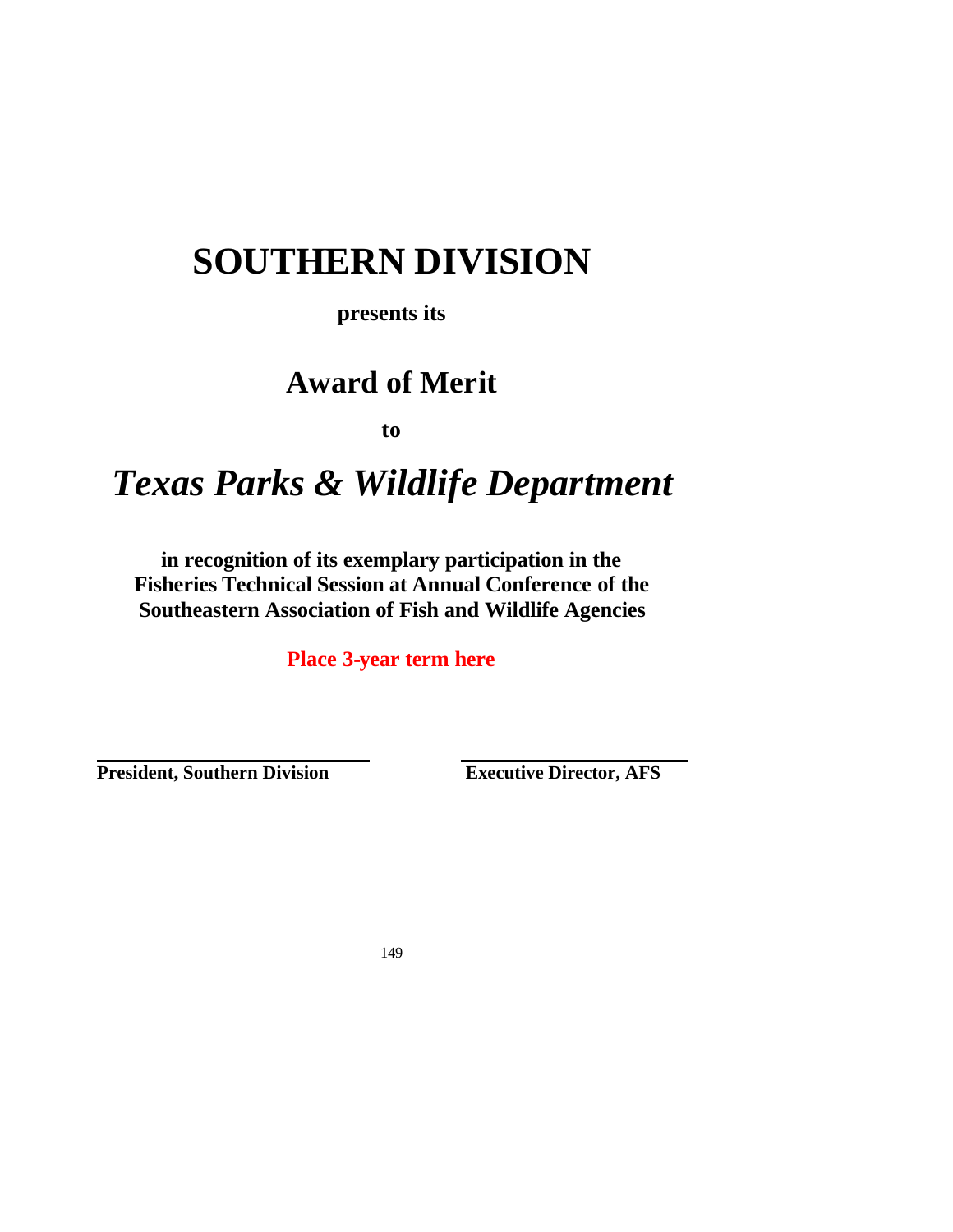### **OUTSTANDING CHAPTER AWARD NOMINATION**

#### 1. BACKGROUND & CHAPTER STRUCTURE

1a. Chapter Name:

- 1b. AFS Division:
- 1c. Chapter President:
- 1d. Address:
- 1e. Structure of Chapter:

Officers: President - President-Elect - Secretary-Treasurer – Immediate Past President - Student Subsection President -

Committees:

- Standing Committees: Executive: Nominations: Program: Arrangements: Newsletter: Environmental Concerns: Education: Finance: Ad hoc Committees:
- 2. ABSTRACT: What makes your chapter unique and why is it outstanding? (You may wish to address this with the 3 major areas of emphasis in the Society's Strategic Plan; 300 words or less).

Information Transfer and Outreach Member Services Aquatic Stewardship

3. MEMBERSHIP (breakdown of membership, i.e. professional, students)

### 4. REGULAR CHAPTER ACTIVITIES

4a. Number of Annual Chapter Meetings: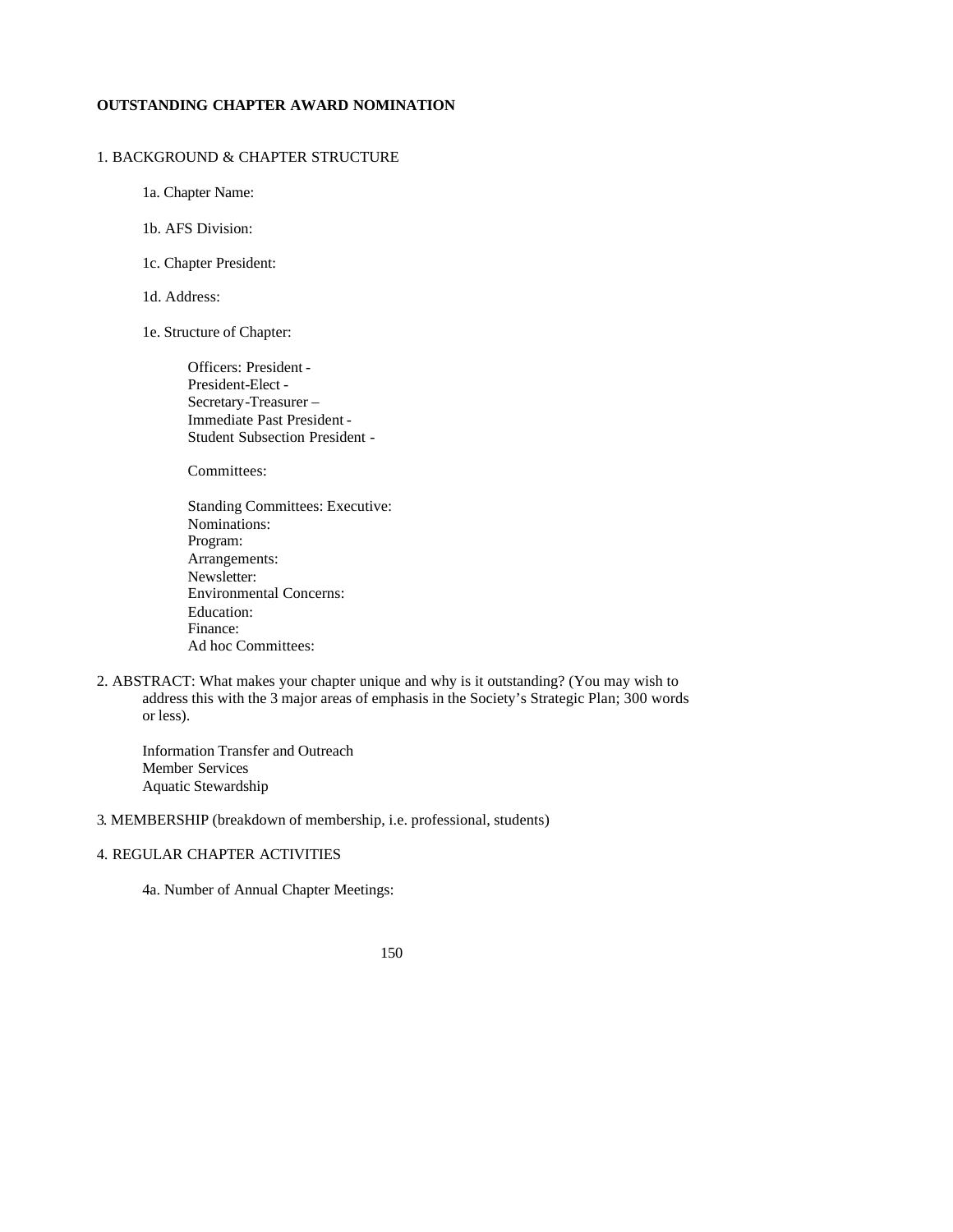4b. Duration of Meeting(s):

4c. Meeting Location(s):

4d. Participation:

4e. Special Accomplishments of Meeting(s):

- 4f. Social functions at Meeting(s):
	- Reception at Maple's Clubhouse
	- Calabash Seafood Supper at Beck's Restaurant in Calabash, NC
- 4g. Additional Chapter/Committee Activities:

### 5. MEMBER COMMUNICATIONS

- 5a. Newsletter (include a representative newsletter as an attachment).
- 5b. Number published per year:
- 5c. Average length (pages):
- 5d. Typical no. of contributors:
- 5e. Job announcements?: Y or N Average number:
- 5f. Forum for members to express views?: Y or N
- 5g. Unique aspects of newsletter (50 words or less):
- 5h. Additional Chapter Communications:

### 6. SPECIAL SYMPOSIA/WORKSHOPS/PROJECTS:

Briefly describe any special or unique enterprises of your chapter (200 words or less per item; abstracts, index, or proceedings may be included as an attachment).

### 7. STUDENT ACTIVITIES

Describe in 200 words or less; attach supplemental material as needed:

### 8. RECOGNITION OF PROFESSIONAL ACHIEVEMENT

- 8a. Awards (name of award and criteria):
- 8b. Scholarships (name and criteria):
- 8c. Grants (name and criteria):

### 9. ENVIRONMENTAL ACTION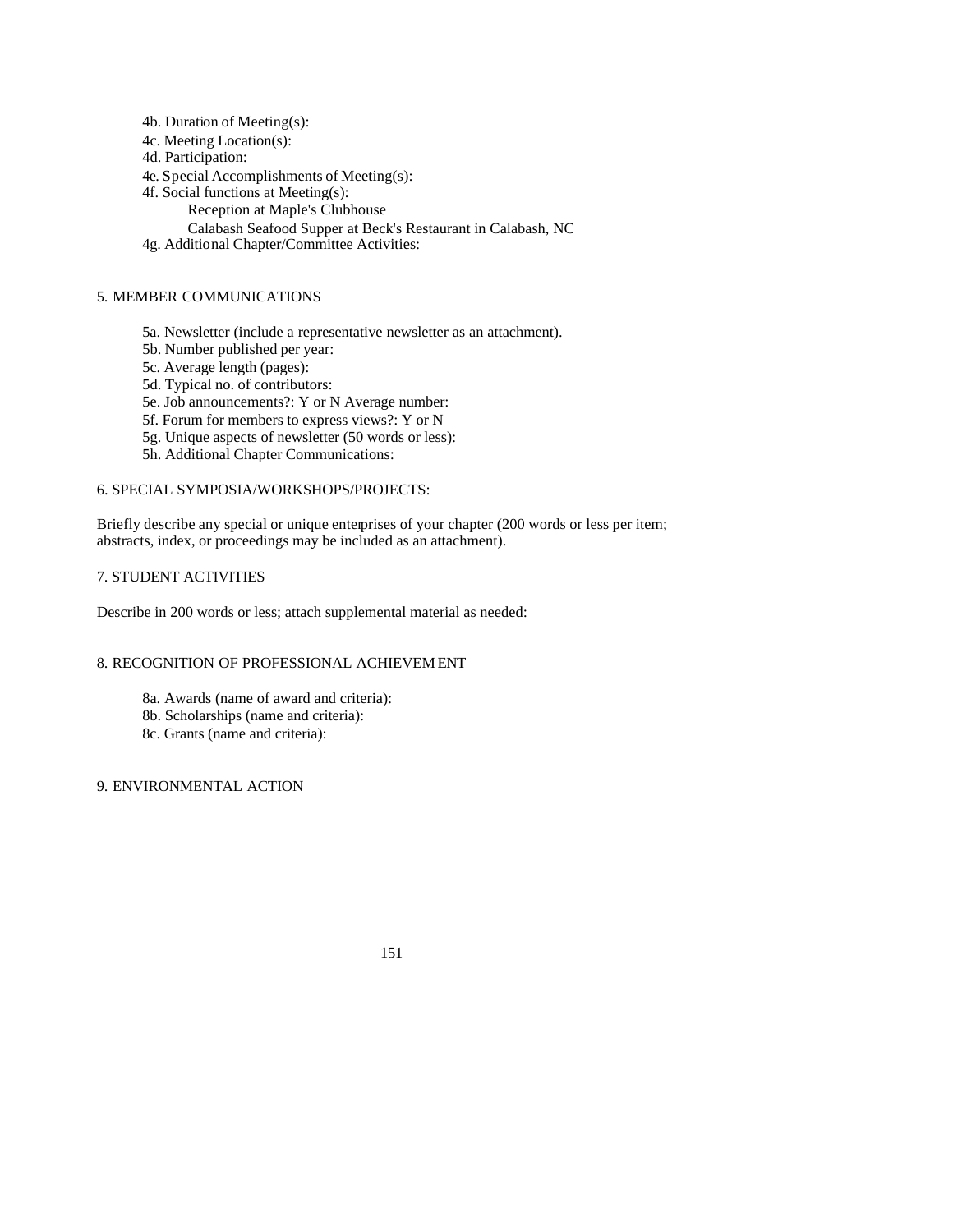**presents its**

## **Outstanding Chapter Award to the**

# **Virginia Tech Chapter**

**for promoting professionalism among its members and enhancing fisheries in their region.**

**Presented at the Spring Meeting 15 February 2003, Wilmington, North Carolina**

**President, Southern Division Executive Director, AFS**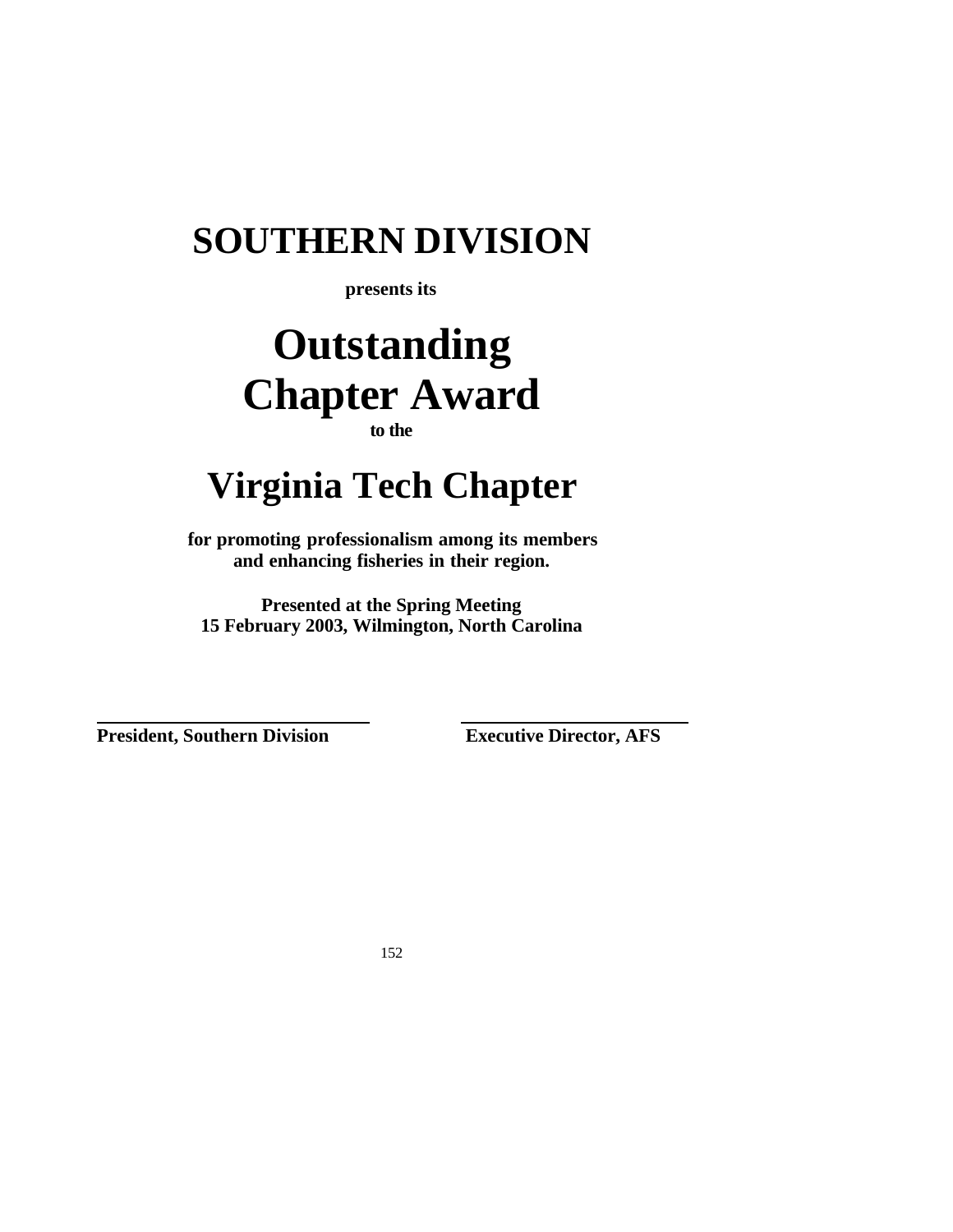#### **Application for the Outstanding Subunit Award**

Please provide information for the calendar year (January 1, 200 to December 31, 200 ) in the following format for consideration for the annual Outstanding Student Subunit Award for the Southern Division of the American Fisheries Society. The deadline for submission is January 1, 200. Please send five (5) copies of the application or e-mail to Awards Committee Chair:

Bruce M. Saul SDAFS Awards Committee Chair Augusta State University Department of Biology 2500 Walton Way Augusta, GA 30904-2200 bsaul@aug.edu

### **General Overview** (100-150 words)

Give a brief overview and history of your chapter.

### **Membership** (100 words)

Give a brief description of your membership such as the number of members and the number of institutions that participate in your subunit. Include any information on awards and other activities related to encouraging participation and increasing membership. Fund raising activities should be included here.

### **Technical Activities** (100-150 words)

Describe activities that your subunit is involved in, such as technical demonstrations, fishery projects, and other activities that involve your subunits professional scientific skills.

### **Education, Outreach, and Professional Service** (100-150 words)

Summarize projects that focus on education and outreach to user groups or the general public.

#### **Supporting Documents**

Please include appropriate supporting documents for each section. Include these as attachments. If you have documented these activities on a website, the URL will be sufficient.

### **Letter from Academic Advisor**

Please include a letter of support from your academic advisor.

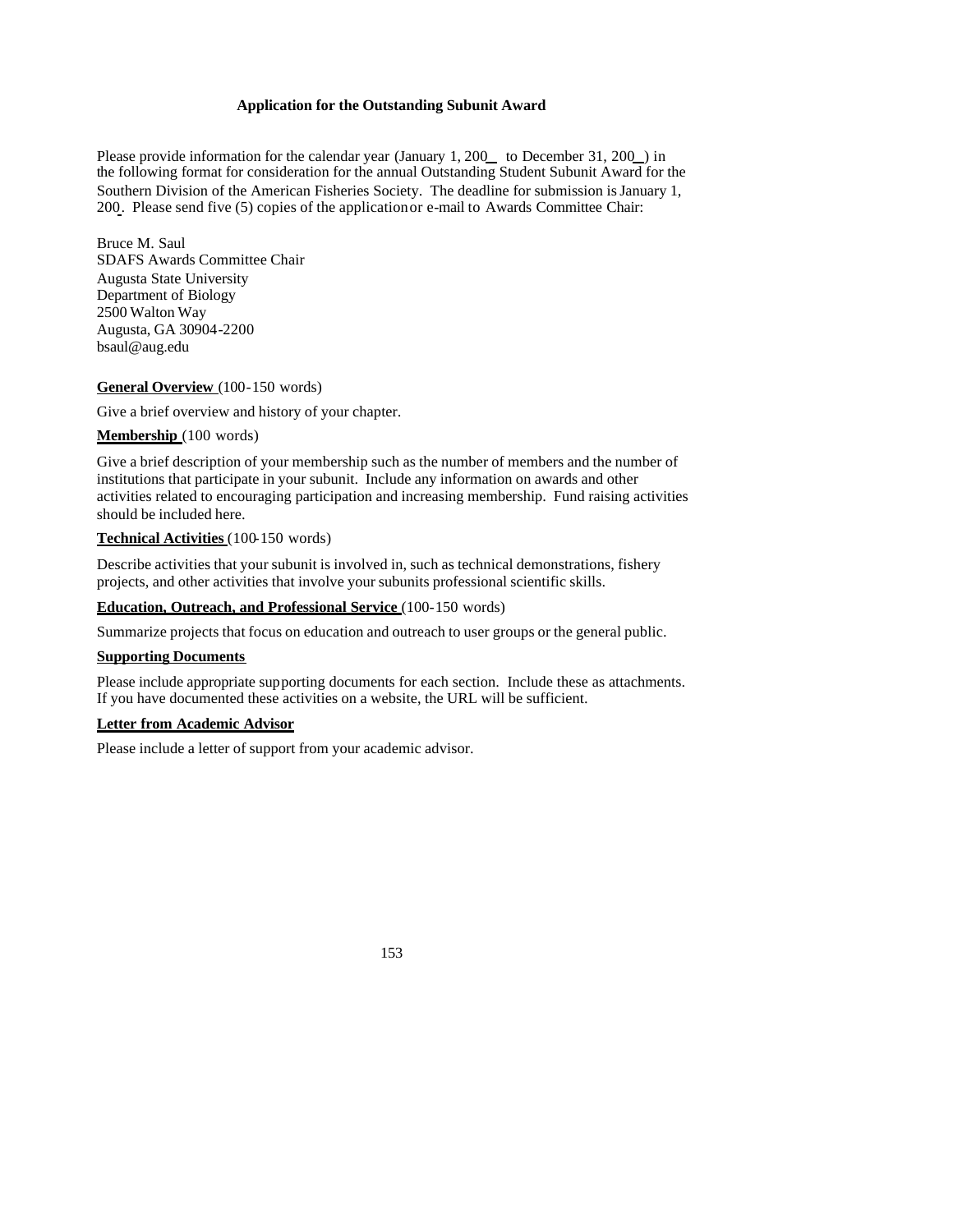**presents its**

# **Outstanding Student Subunit Award**

**to the**

# **University of Georgia Fisheries Society**

**for promoting professionalism among its members and enhancing fisheries in their region.**

**Presented at the Spring Meeting 15 February 2003, Wilmington, North Carolina**

**President, Southe rn Division** Executive Director, AFS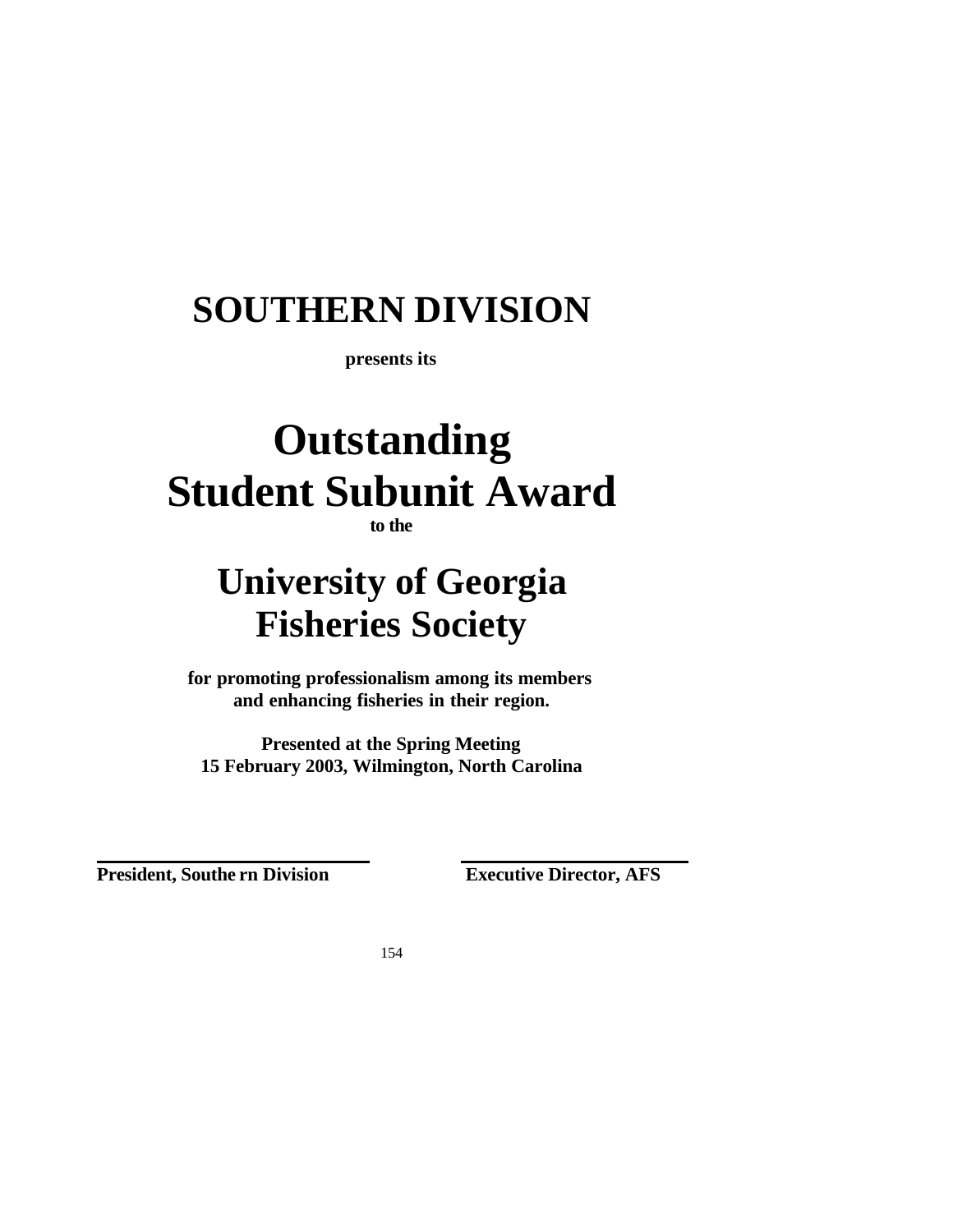**presents its**

## **Distinguished Service Award**

**to**

## *Bruce M. Saul*

**in recognition of his dedicated service to the Southern Division of the American Fisheries Society in pursuit of its goals and objectives.**

> **Presented at the Southern Division Annual Meeting this 31st day of October, 2000.**

**President, Southern Division Executive Director, AFS**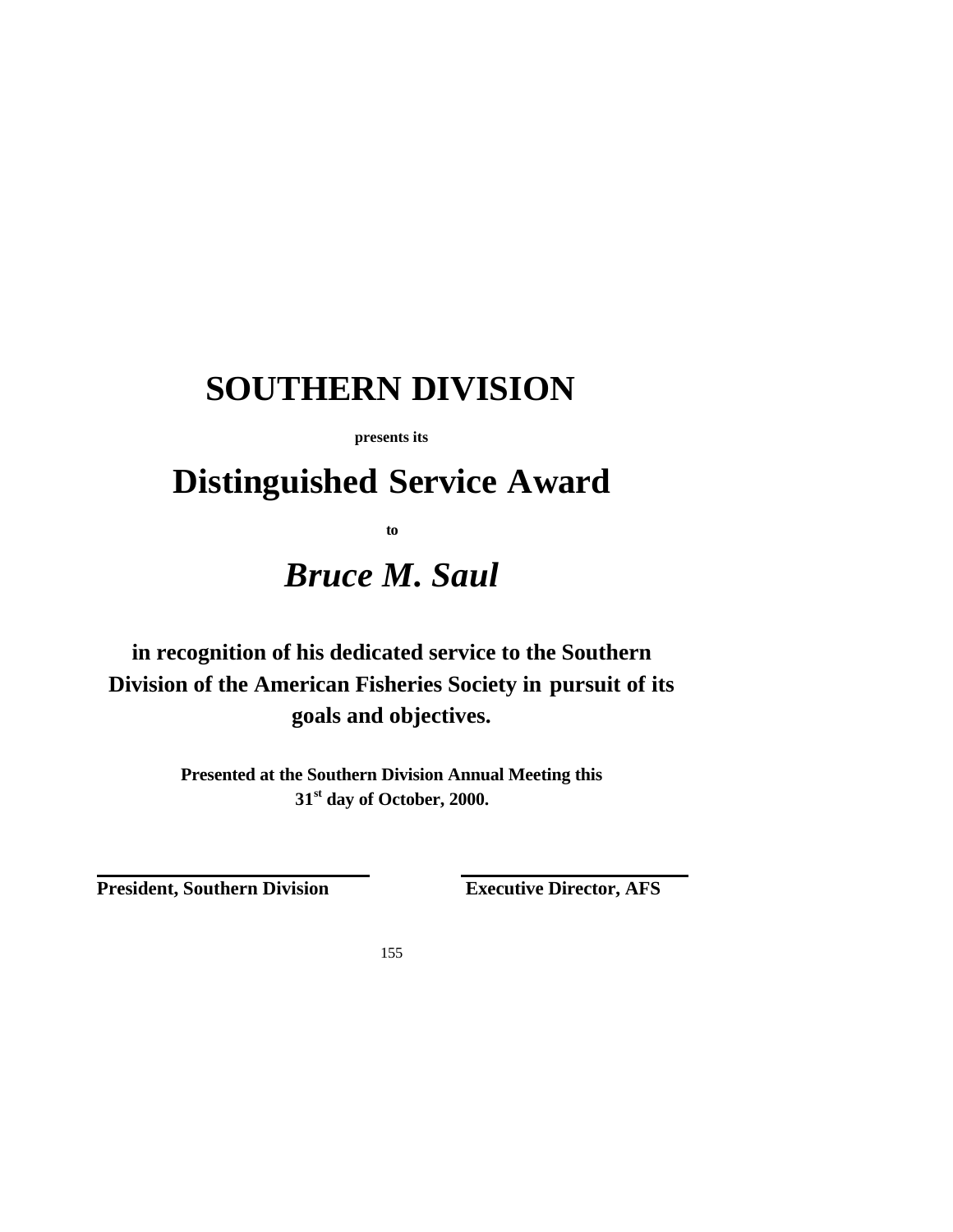#### **OUTSTANDING ACHIEVEMENT AWARD ANNOUNCEMENT-Newsletter**

The Outstanding Achievement Award is our Division's highest honor. It is presented to a member or members for their noteworthy and longstanding contributions to fisheries and aquatic sciences, the Division and the Society. Candidates are reviewed according to criteria set forth in the Division Bylaws that include:

Outstanding service to the Division, A monumental work, Original techniques or research methodology, New ideas, viewpoints, or data which contributed significantly to fisheries management or our understanding of aquatic resources, A new, successfully executed fishery research or management program of regional or national importance, Imaginative and successful program in fish conservation education at any level of teaching or graduate student guidance, Important faunal or ecological discoveries or taxonomic criteria, Research especially beneficial to mankind, Interdisciplinary research involving leadership in lab or field, Multiple, successful efforts in a variety of fields, as biology, public understanding, technical and popular writing, lab and field research, inspirational leadership and enunciation of principles.

Send letters of nomination with supporting documentation by January 1 to:

Awards Committee Chair address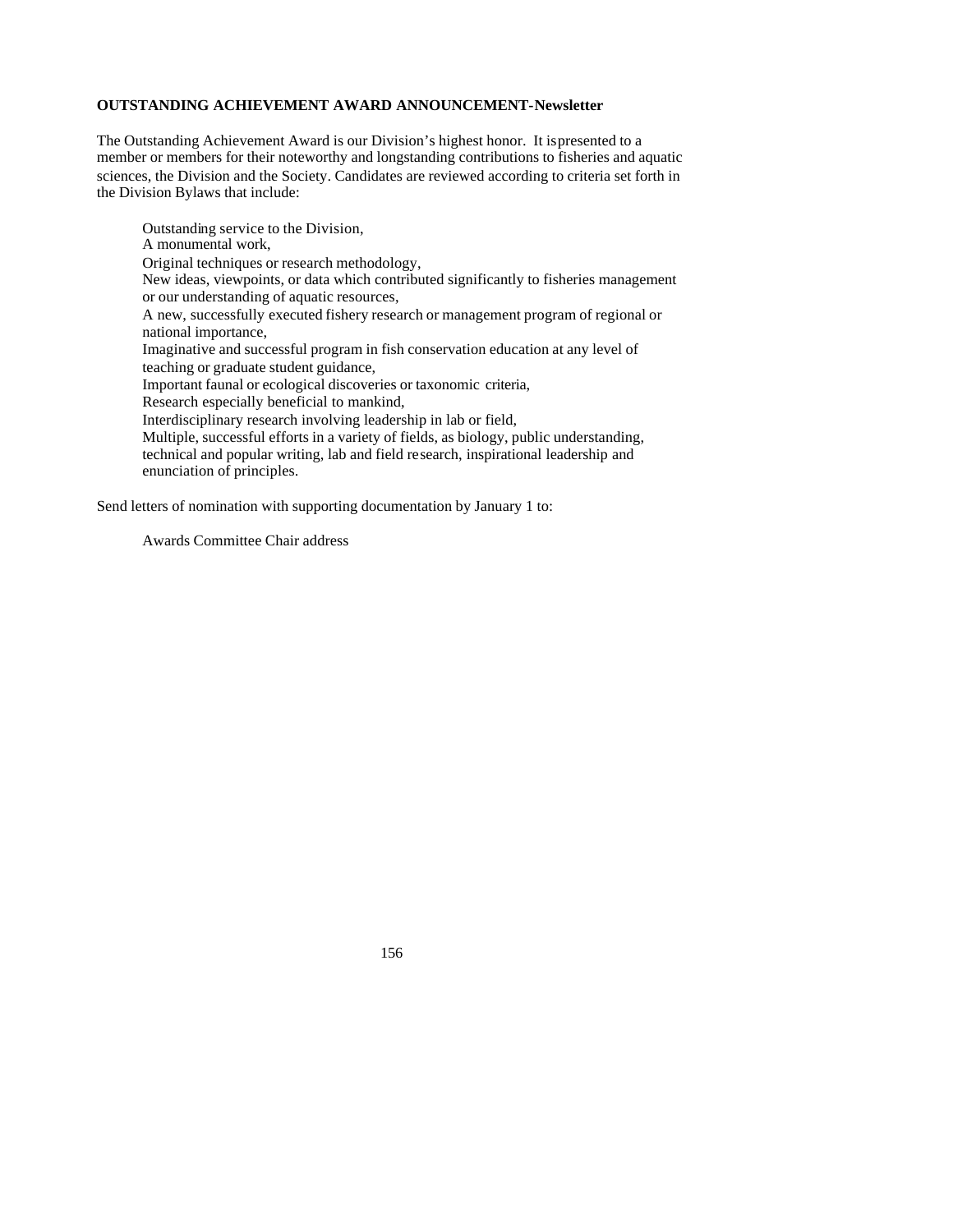**presents its**

## **Outstanding Achievement Award**

**to**

# **Barry W. Smith**

**in recognition of his exemplary participation in Southern Division activities and for noteworthy and longstanding contributions to fisheries and aquatic sciences.**

> **Presented at the Southern Division Spring Meeting, 15 February 2003, Wilmington, North Carolina**

**President, Southern Division Executive Director, AFS**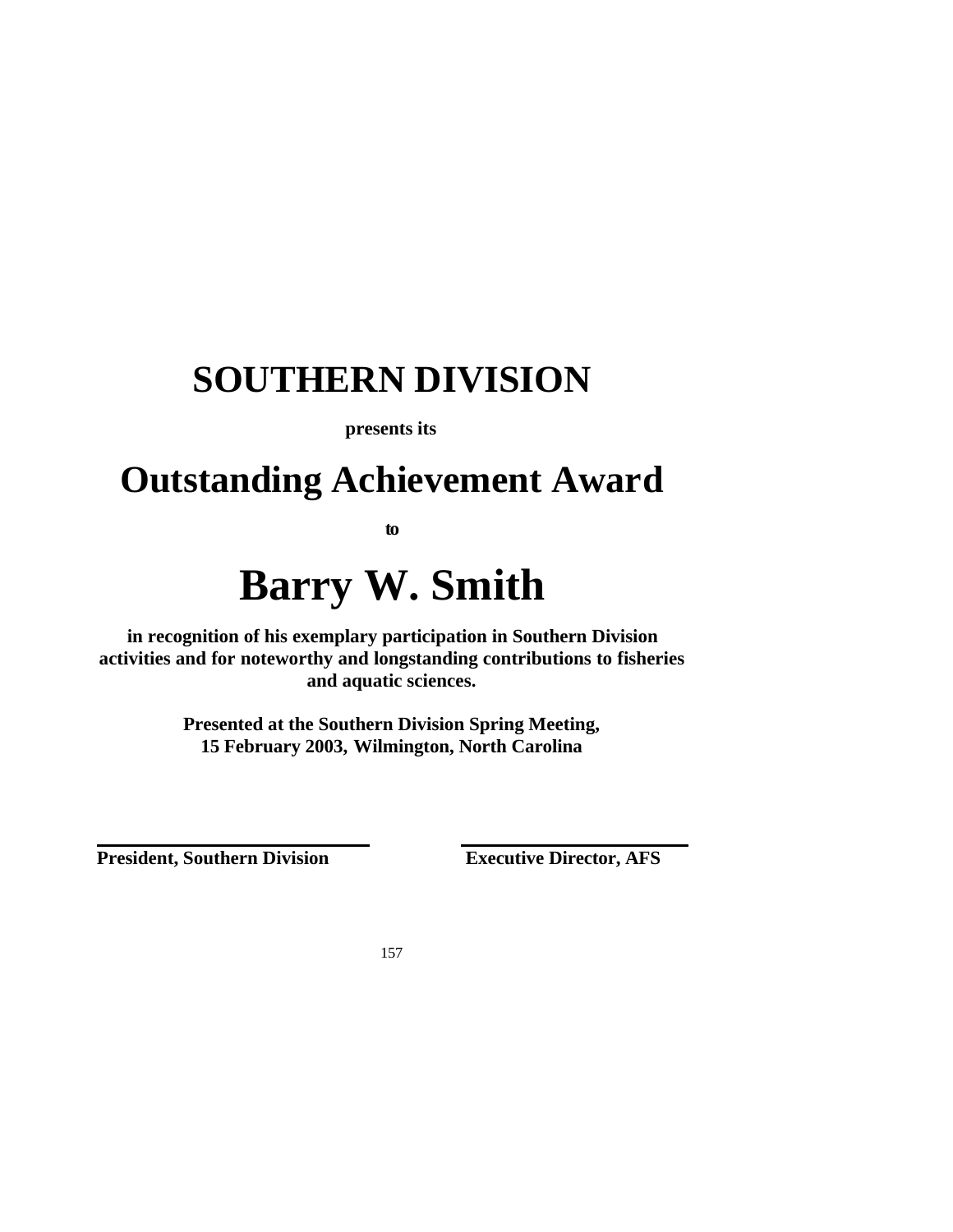### **SCORING CRITERIA FOR STUDENT PRESENTATIONS AT SPRING MEETING**

To facilitate the selection process, judges should use the full range of the scoring scale to differentiate among presentations. E.g., in a 5-point category award 3 points for average quality (even though average quality may be very good), 4 for above average, and 5 for outstanding.

| A.           |                | <b>Individual Components</b>                                                                                                                                                                                                                                        |           |
|--------------|----------------|---------------------------------------------------------------------------------------------------------------------------------------------------------------------------------------------------------------------------------------------------------------------|-----------|
|              | 1.             | Title - Does it accurately describe the subject?                                                                                                                                                                                                                    | 5 points  |
|              | $\overline{2}$ | Introduction - Does it provide adequate background,<br>historical context, and justification for the study?<br>Were the objectives and purpose clearly stated?                                                                                                      | 5 points  |
|              | 3.             | Methods or Approach - Are they described with<br>sufficient detail?                                                                                                                                                                                                 | 5 points  |
| В.           | Content        |                                                                                                                                                                                                                                                                     |           |
|              | 1.             | Structure and Organization – Is there logical development<br>and integration of the presentation? Is the presentation<br>comprehensible by members of the audience not<br>engaged in that particular specialty?                                                     | 15 points |
|              | $\overline{2}$ | Originality - How valuable is the presentation in communicating<br>and presenting unique or innovative methods, concepts, or<br>interpretations? How relevant and significant is it to fisheries science?                                                           | 10 points |
|              | 3.             | Analytical Merit – Are the analytical methods and study design<br>or approach adequate and appropriate?                                                                                                                                                             | 10 points |
|              | 4.             | Technical Merit – Are interpretations consistent with the results<br>or evidence presented? Are limitations identified and evaluated?                                                                                                                               | 10 points |
| $\mathbf{C}$ |                | <b>Physical Presentation</b>                                                                                                                                                                                                                                        |           |
|              | 1.             | Delivery – Does the presenter employ good voice quality,<br>enthusiasm, grammar, eye contact, posture and body language,<br>pronunciation, and articulation?                                                                                                        | 15 points |
|              | $\overline{2}$ | Visual Aids - Are the visual aids large enough, simple,<br>understandable, relevant, and attractive?                                                                                                                                                                | 15 points |
|              | 3.             | Timing – Does the presenter complete the talk within the<br>allotted time, and leave time for questions?                                                                                                                                                            | 5 points  |
| D.           |                | <b>Other Considerations</b><br>Use this category to reward unique or attractive features which do not fit<br>exactly into other criteria (e.g., judicious and effective use of humor). It<br>should be considered an extra and should not be awarded automatically. | 5 points  |
| г            |                | Commonte (used to break tige)                                                                                                                                                                                                                                       |           |

**E. Comments** (used to break ties)

Provide a brief evaluation of your impressions of each presentation.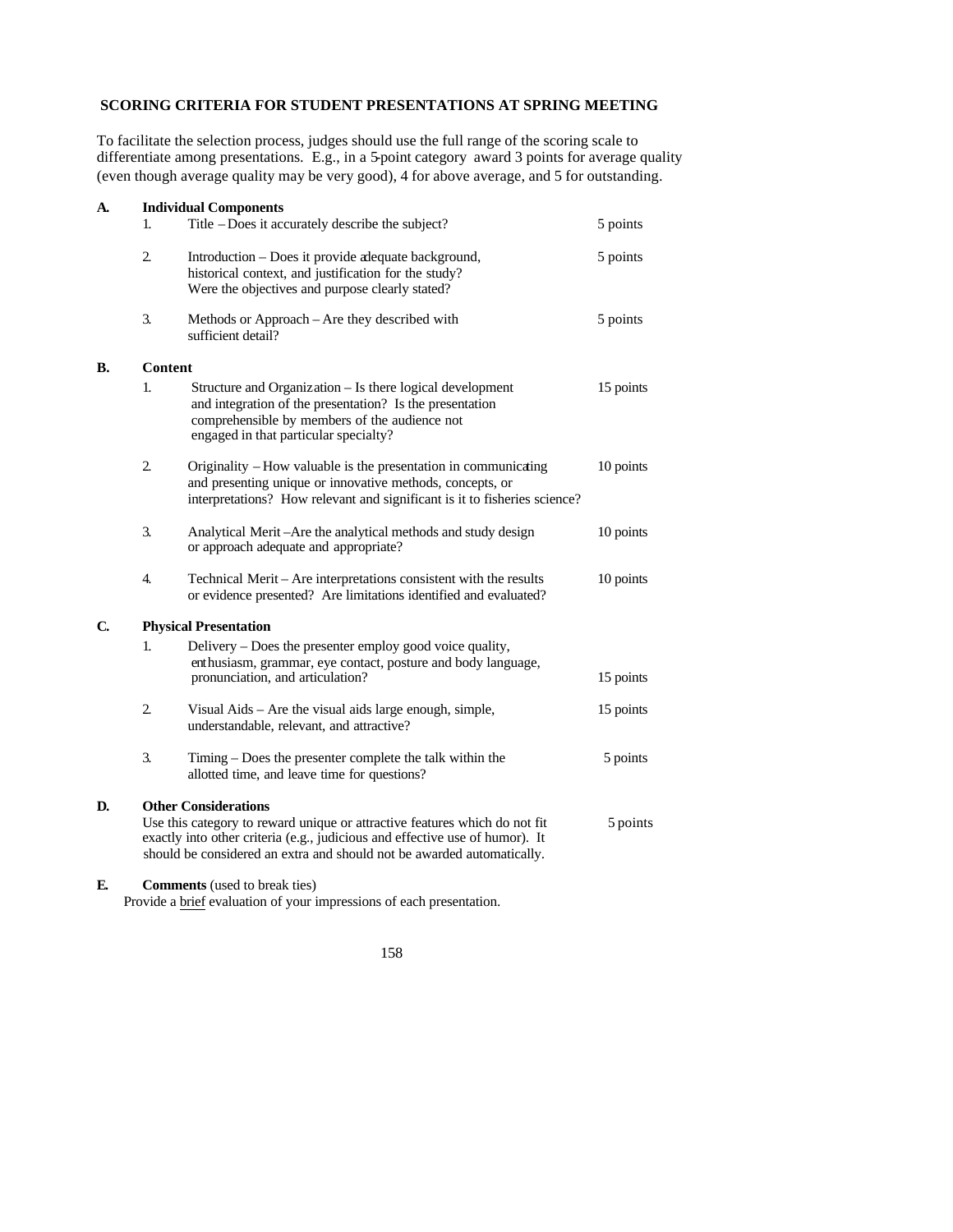### **SDAFS Spring Meeting Student Evaluation Form**

| Presenter                           |                                                                                       |
|-------------------------------------|---------------------------------------------------------------------------------------|
| Title                               |                                                                                       |
|                                     |                                                                                       |
| Title (5 Pts)                       |                                                                                       |
| Introduction (5 Pts)                |                                                                                       |
| Methods or Approach (5 Pts)         | <b>Contract Contract</b>                                                              |
| Structure and Organization (15 Pts) | $\mathcal{L}^{\text{max}}_{\text{max}}$ , and $\mathcal{L}^{\text{max}}_{\text{max}}$ |
| Originality (10 Pts)                |                                                                                       |
| Analytical Merit (10 Pts)           |                                                                                       |
| Technical Merit (10 Pts)            |                                                                                       |
| Delivery (15 Pts)                   |                                                                                       |
| Visual Aids (15 Pts)                |                                                                                       |
| Timing (5 Pts)                      |                                                                                       |
| Other Considerations (5 Pts)        |                                                                                       |
| <b>TOTAL</b><br>$(100 \text{ Pts})$ |                                                                                       |

### **Comments:**

### In your opinion, is this presentation a contender for the best paper award? \_\_\_\_\_

Note: Judges are asked to use the full range of the scoring scale to differentiate among presentations. E.g., in a 5-point category award 3 points for average quality (even though average quality may be very good), 4 for above average, and 5 for outstanding*. Thus, an average-quality talk will result in an overall score of about 60* .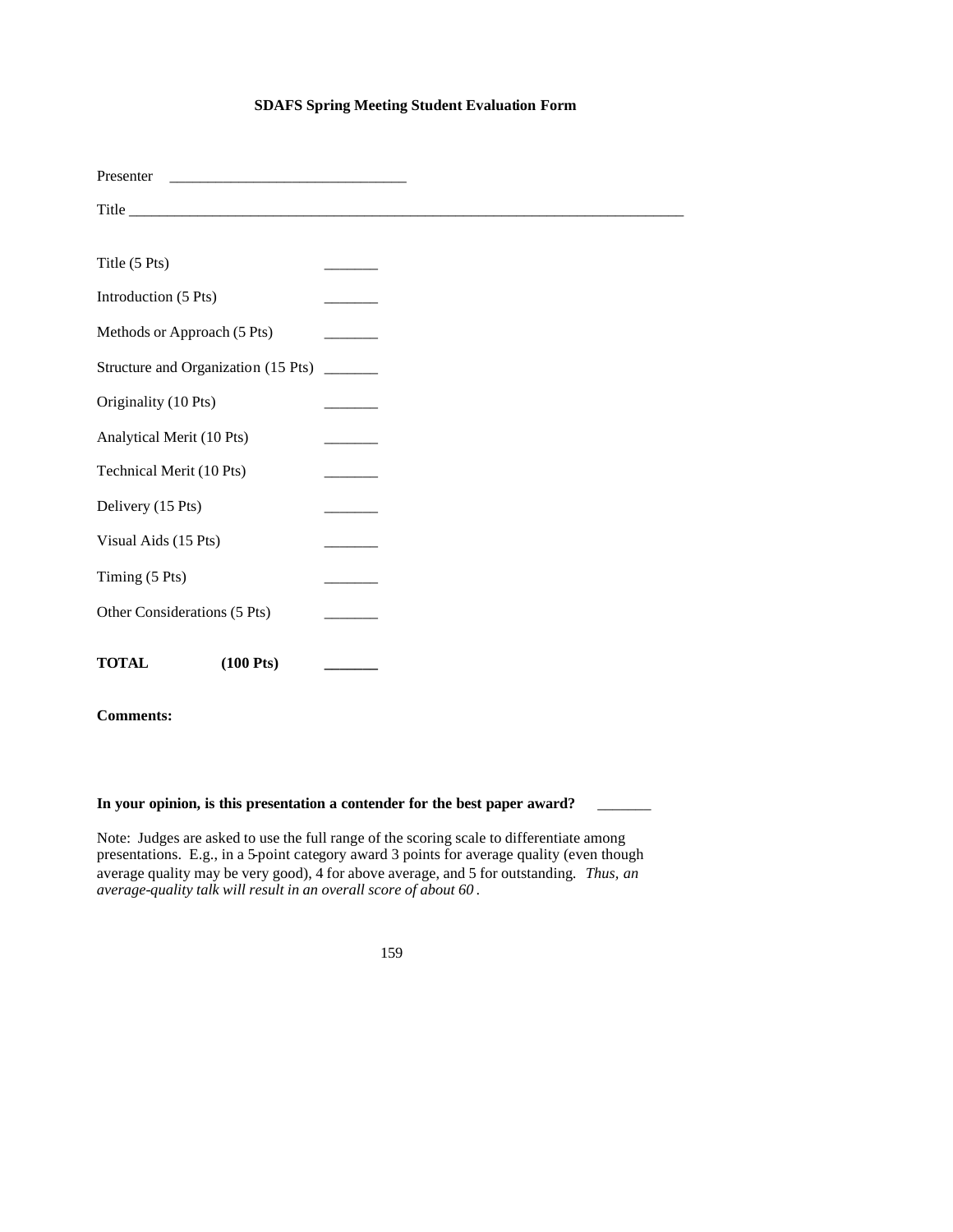**Honors**

## **Rebecca E. Blanton**

**Tulane University**

**with the Award for** 

# **Best Student Presentation**

**from the 2002 Spring Meeting, Little Rock, Arkansas**

**titled:**

**Examination of Morphological Variation Among Populations of the Fantail Darter,** *Etheostoma (Catonotus) flabellare* **(Percidae) from the River Drainages of North Carolina, South Carolina, Tennessee & Virginia**

**President, Southern Division Executive Director, AFS**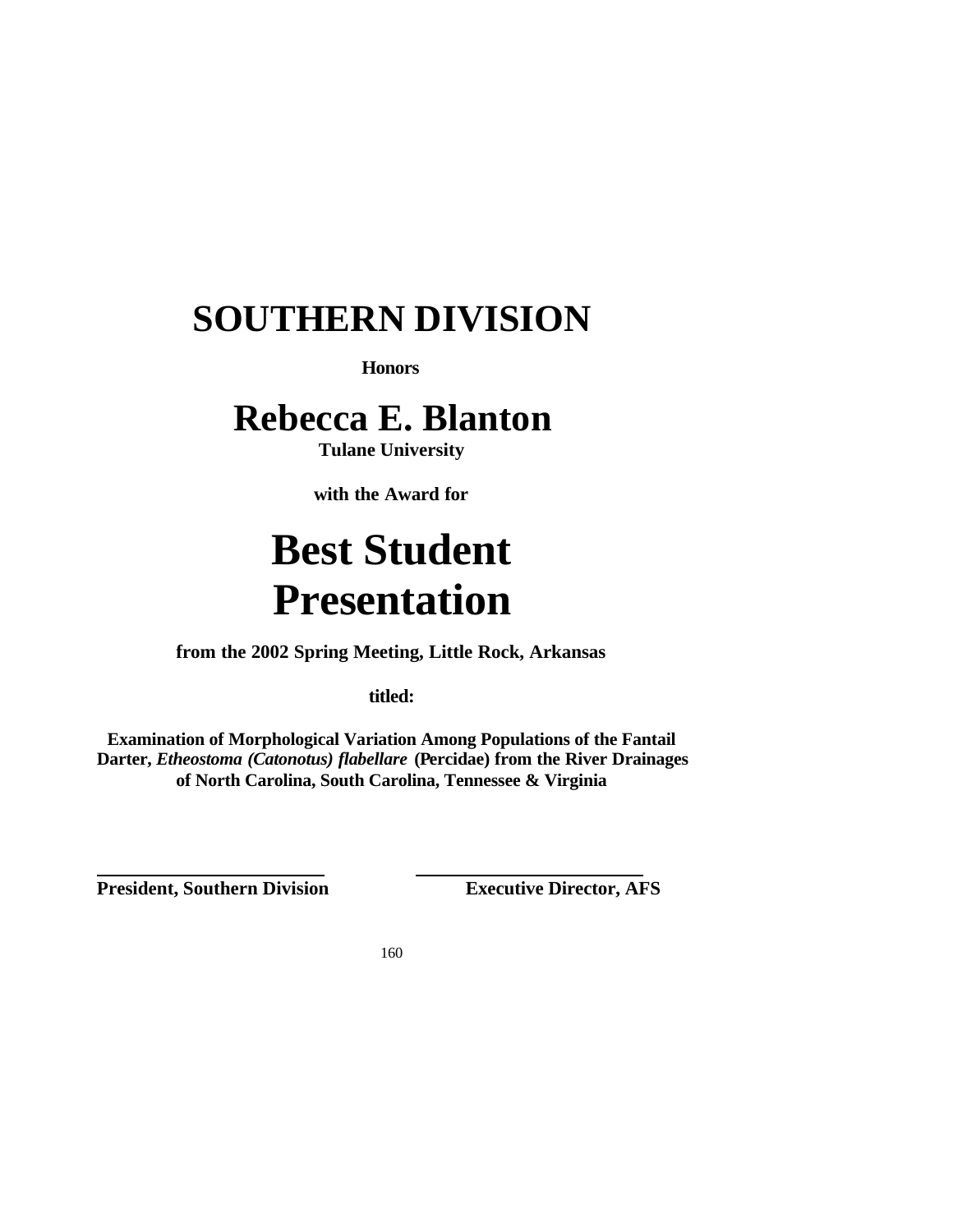**Honors**

## **Rebecca E. Blanton**

**Tulane University**

**with the Award for** 

# **Best Student Presentation-Runnerup**

**from the 2002 Spring Meeting, Little Rock, Arkansas**

**entitled:**

**Examination of Morphological Variation among Populations of the Fantail Darter,** *Etheostoma (Catonotus) flabellare* **(Percidae) from the River Drainages of North Carolina, South Carolina, Tennessee & Virginia**

**President, Southern Division Executive Director, AFS**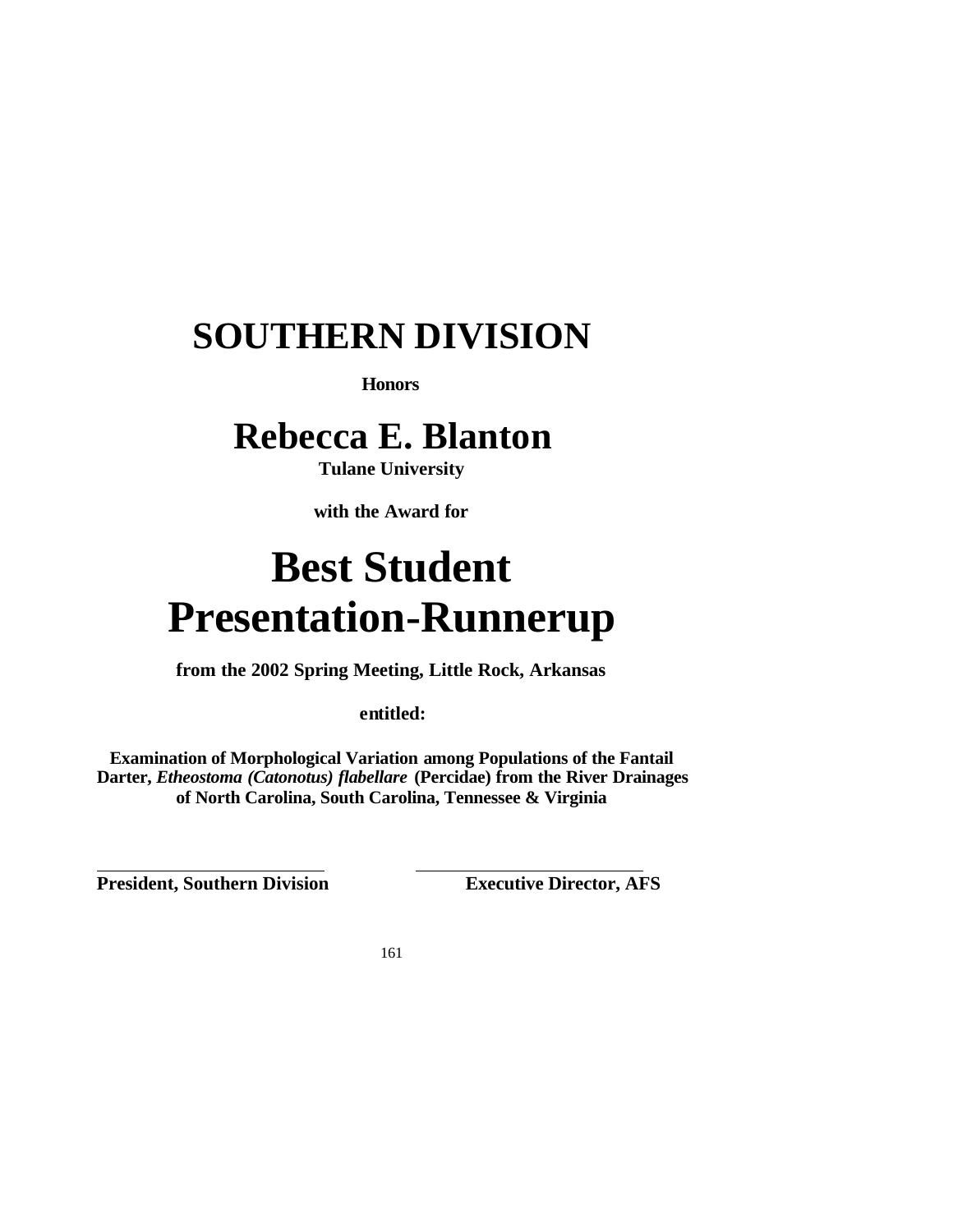**Honors**

## **Jason J. Schaffler**

**Clemson University**

**with the Award for** 

# **Honorable Mention Student Presentation**

**from the 2002 Spring Meeting, Little Rock, Arkansas**

**entitled:**

**Striped Bass Summer Daily Use Areas and Movements in a Southeastern Impoundment**

**President, Southern Division Executive Director, AFS**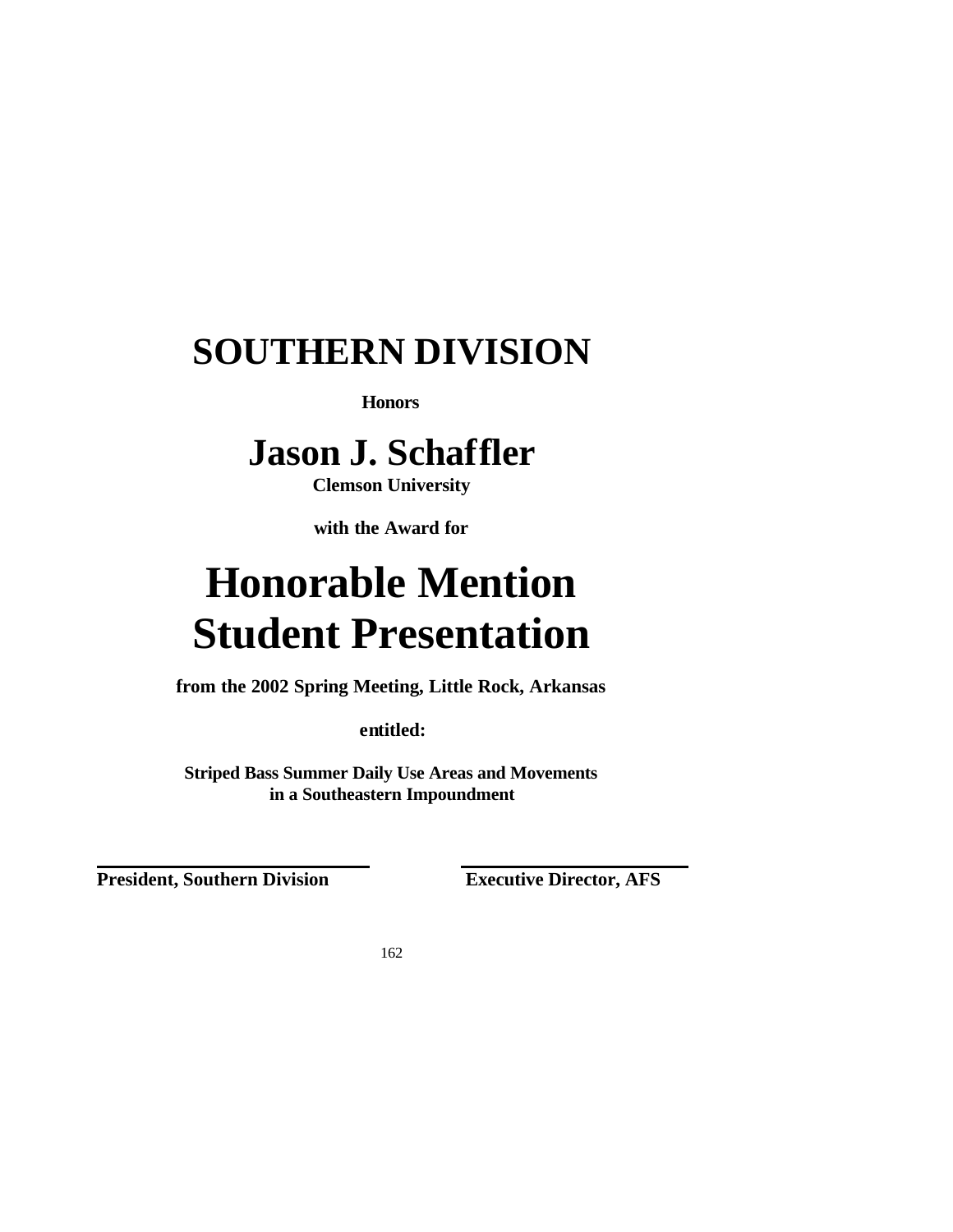### **SDAFS Annual Spring Meeting – Scoring Sheets for Student Posters**

| Presenter:                                                                                                                                                                                                                          | <b>Poster Number:</b> |  |
|-------------------------------------------------------------------------------------------------------------------------------------------------------------------------------------------------------------------------------------|-----------------------|--|
| <b>Title:</b> The contract of the contract of the contract of the contract of the contract of the contract of the contract of the contract of the contract of the contract of the contract of the contract of the contract of the c |                       |  |
| <b>Individual Components</b>                                                                                                                                                                                                        |                       |  |
| 1. Title – Does it accurately describe the subject?                                                                                                                                                                                 | 5 points              |  |
| 2. Abstract - Is it complete (what, why, how, results)?<br>Does it motivate interest?                                                                                                                                               | 5 points              |  |
| 3. Introduction – Does it provide adequate background and<br>justification for the study?                                                                                                                                           | 5 points              |  |
| 4. Methods – Are they described with appropriate detail?                                                                                                                                                                            | 5 points              |  |
| 5. Conclusions - How well are the conclusions, interpretations,<br>and implications expressed?                                                                                                                                      | 5 points              |  |
| Content                                                                                                                                                                                                                             |                       |  |
| 1. Originality – Value of the study in communicating and<br>presenting unique or innovative methods, concepts, or<br>interpretations. Relevance to fisheries science.                                                               | 15 points             |  |
| 2. Technical Merit-Consonance of interpretations with results;<br>identification and evaluation of limitations.                                                                                                                     | 10 points             |  |
| 3. Analytical Merit - Adequacy and appropriateness of analytical 10 points<br>and statistical methods and study design.                                                                                                             |                       |  |
| C. Visuals and Organization                                                                                                                                                                                                         |                       |  |
| 1. Visibi lity and Legibility                                                                                                                                                                                                       | 10 points             |  |
| 2. Simplicity and Clarity                                                                                                                                                                                                           | 10 points             |  |
| 3. Serial Progression                                                                                                                                                                                                               | 10 points             |  |
| 4. Aesthetic Quality                                                                                                                                                                                                                | 5 points              |  |
| <b>Other Considerations</b><br>Use this category to reward unique or attractive features that do<br>not fit exactly into other Criteria. It should be considered an extra<br>and should not be awarded automatically.               | 5 points              |  |
|                                                                                                                                                                                                                                     | Total 100             |  |

Comments: Provide a brief evaluation of your impressions of each poster. Comments will be used to break ties.

| ۰,<br>I<br>w<br>٧<br>.,<br>۰. |
|-------------------------------|
|-------------------------------|